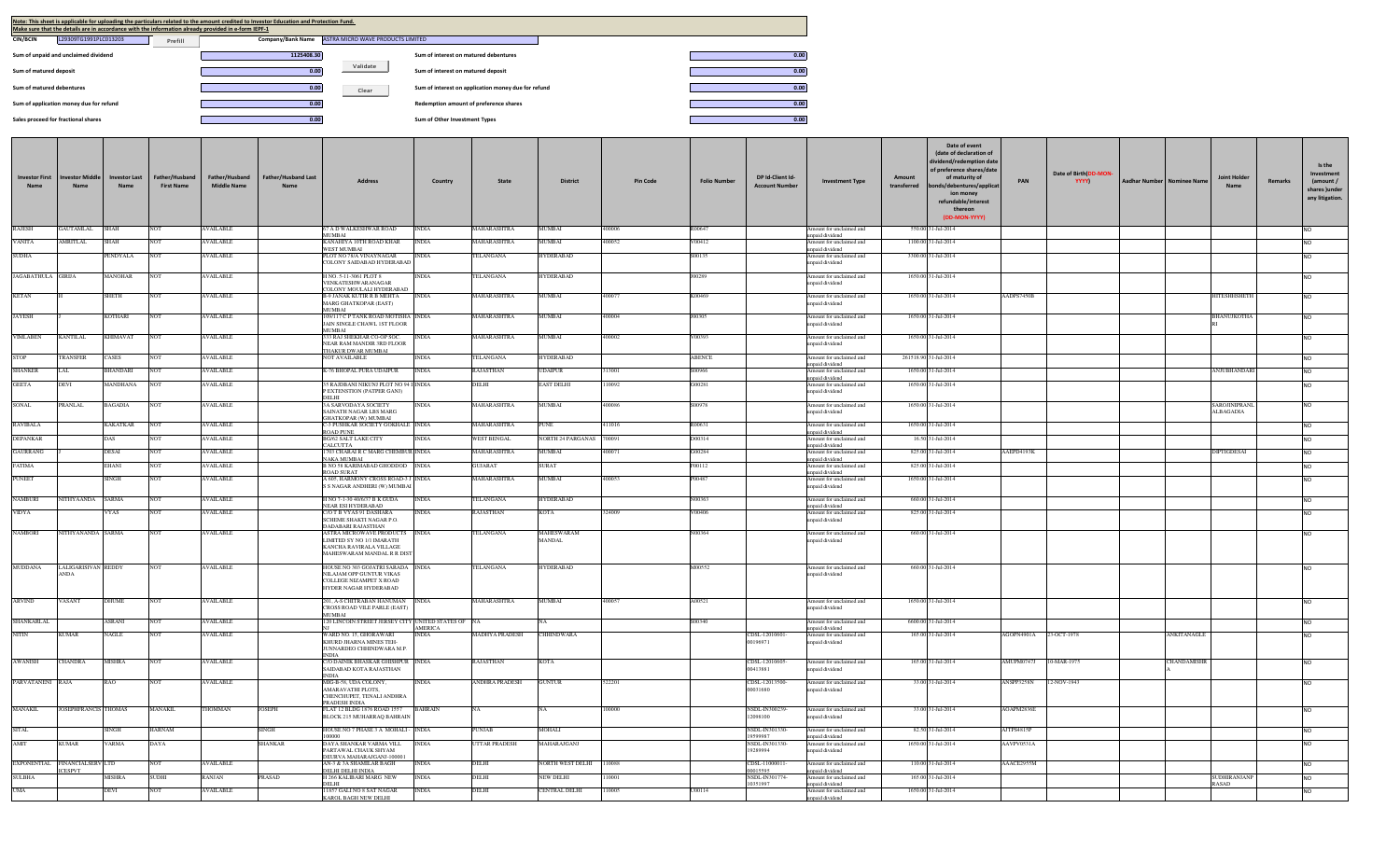| UNII                                                                |                              |                 |                  |                  |                 | 6 / 77 BLOCK- I BAPA NAGAR<br>KAROL BAGH NEW DELHI                   | INDIA        | DELHI         | CENTRAL DELHI             | 11000: |        | NSDL-IN300966<br>10497854       | Amount for unclaimed and<br>npaid dividend  |                      | 35.20 31-Jul-2014   | BMZPS4473E        |             |                          |                     |                                 |           |
|---------------------------------------------------------------------|------------------------------|-----------------|------------------|------------------|-----------------|----------------------------------------------------------------------|--------------|---------------|---------------------------|--------|--------|---------------------------------|---------------------------------------------|----------------------|---------------------|-------------------|-------------|--------------------------|---------------------|---------------------------------|-----------|
| <b>SATISH</b>                                                       | CHANDER                      | <b>GUPTA</b>    | <b>BRU</b>       | <b>MOHANLAL</b>  | <b>GUPTA</b>    | 778, AHATA THAKUR DASS                                               | <b>INDIA</b> | DELHI         | ENTRAL DELHI              | 110005 |        | NSDL-IN301209                   | Amount for unclaimed and                    |                      | 82.50 31-Jul-2014   | AFRPG1143C        |             |                          |                     |                                 |           |
| RAJOO                                                               |                              | ARORA           | NOT              | <b>AVAILABLE</b> |                 | SARAI ROHILLA NEW DELHI<br><b>580-B IST FLOOR KATRA ISHWAR</b> INDIA |              | DELHI         | ENTRAL DELHI              | 110006 | R00152 | 10133375                        | nnaid dividend<br>mount for unclaimed and   |                      | 550.00 31-Jul-2014  |                   |             |                          |                     |                                 |           |
|                                                                     |                              |                 |                  |                  |                 | BHAWAN KHARI BAOLI DELHI                                             |              |               |                           |        |        |                                 | unpaid dividend                             |                      |                     |                   |             |                          |                     |                                 |           |
| ANUJ                                                                |                              | <b>AITHALIA</b> |                  |                  | AITHALIA        | 177 BIRLA OFFICER FLAT BIRLA INDIA                                   |              | DELHI         | VORTH DELHI               | 110007 |        | NSDL-IN301774                   |                                             |                      | 16.50 31-Jul-2014   | ADWPJ0496Q        |             |                          |                     |                                 |           |
|                                                                     |                              |                 |                  |                  |                 | LINES KAMLA NAGA R DELHI                                             |              |               |                           |        |        | 10397328                        | Amount for unclaimed and<br>unpaid dividend |                      |                     |                   |             |                          |                     |                                 |           |
| ASHITA                                                              |                              | <b>GIRDHAR</b>  |                  | <b>AVAILABLE</b> |                 | 660 OUTRAM LINE K CAMP DELH INDIA<br>DELHI INDIA                     |              | DELHI         | VORTH WEST DELHI          | 110009 |        | CDSL-12044700-<br>04741968      | Amount for unclaimed and                    |                      | 165.00 31-Jul-2014  | ACZPG9087E        | 23-MAR-1964 |                          | SUNNYGIRDHA         |                                 | NO.       |
| <b>RAJENDER</b>                                                     |                              | <b>SINGH</b>    | DAYA             |                  | <b>SINGH</b>    | H NO 275 276 III RD FLOOR B                                          | <b>INDIA</b> | DELHI         | NORTH WEST DELHI   110009 |        |        | <b>NSDL-IN300708</b>            | unpaid dividend<br>Amount for unclaimed and |                      | 165.00 31-Jul-2014  | AEQPC9097M        |             |                          |                     |                                 | NO.       |
|                                                                     |                              |                 |                  |                  |                 | BLOCK GANDHI VIHAR DELHI                                             |              |               |                           |        |        | 10400693                        | unpaid dividend                             |                      |                     |                   |             |                          |                     |                                 |           |
| BHIM                                                                | <b>SEN</b>                   | <b>KHATTAR</b>  | NOT              | AVAILABLE        |                 | DELHI<br><b>B-93 SHARDA PURI RAMESH</b>                              | <b>INDIA</b> | DELHI         | WEST DELHI                | 110015 | B00203 |                                 | Amount for unclaimed and                    |                      | 825.00 31-Jul-2014  |                   |             |                          |                     |                                 | <b>NO</b> |
|                                                                     |                              |                 |                  |                  |                 | NAGAR NEW DELHI                                                      |              |               |                           |        |        |                                 | unpaid dividend                             |                      |                     |                   |             |                          |                     |                                 |           |
| <b>KRISHNA</b>                                                      |                              | <b>BERRY</b>    | NOT              | <b>AVAILABLE</b> |                 | K-78 HAUZ KHAS ENCLAVE NEW INDIA<br>DELHI                            |              | DELHI         | SOUTH WEST DELHI          | 110016 | K00419 |                                 | Amount for unclaimed and<br>unpaid dividend |                      | 3300.00 31-Jul-2014 |                   |             |                          |                     |                                 | NO.       |
| <b>GEETA</b>                                                        |                              | <b>MEHRA</b>    | <b>SUSHIL</b>    | <b>KUMAR</b>     | <b>MEHRA</b>    | A 53 IST FLOOR VIKASPURI NEW INDIA                                   |              | DELHI         | <b>WEST DELHI</b>         | 110018 |        | <b>NSDL-IN300360</b>            | Amount for unclaimed and                    |                      | 82.50 31-Jul-2014   | AOKPM8671H        |             |                          |                     | <b>SUSHILKUMAR</b>              | <b>NO</b> |
|                                                                     |                              |                 |                  |                  |                 | DELHI.                                                               |              |               |                           |        |        | 21035394                        | unpaid dividend                             |                      |                     |                   |             |                          |                     | MEHRA                           |           |
| <b>ANIL</b>                                                         |                              | RAJU            |                  | MOHANLAL         | VERMA           | WZ-86 CHOWKHANDI TILAK<br>NAGAR NEW DELHI                            | <b>INDIA</b> | DELHI         | WEST DELHI                | 110018 |        | NSDL-IN300861<br>0140229        | Amount for unclaimed and<br>unpaid dividend |                      | 110.00 31-Jul-2014  | ADLPR3020P        |             |                          |                     |                                 | NO.       |
| <b>DEBI</b>                                                         | PRASAD                       | PATRO           | <b>RABINDRA</b>  |                  | PATRO           | <b>135 VIKAS PURI NEW DELHI</b>                                      | <b>INDIA</b> | DELHI         | WEST DELHI                | 110018 |        | NSDL-IN301774-                  | Amount for unclaimed and                    |                      | 165.00 31-Jul-2014  | <b>AOJPP2458Q</b> |             |                          |                     |                                 | NO.       |
|                                                                     |                              | ADVANEY         | <b>NOT</b>       | <b>AVAILABLE</b> |                 | G-5 LAKSHMI BHAWAN 72 NEHRU INDIA                                    |              | DELHI         | SOUTH DELHI               | 110019 | J00148 | 6222790                         | unpaid dividend<br>Amount for unclaimed and | 26400.00 31-Jul-2014 |                     |                   |             |                          |                     |                                 | NO.       |
|                                                                     |                              |                 |                  |                  |                 | PLACE NEW DELHI                                                      |              |               |                           |        |        |                                 | unpaid dividend                             |                      |                     |                   |             |                          |                     |                                 |           |
| <b>SHENOY</b>                                                       |                              |                 | <b>LUXMAN</b>    | <b>SHENOY</b>    |                 | C 11/15, MOTI BAGH 1, NEW<br>DEL HI                                  | <b>INDIA</b> | DELHI         | <b>SOUTH WEST DELHI</b>   | 110021 |        | NSDL-IN300239<br>1452498        | Amount for unclaimed and<br>unpaid dividend |                      | 330.00 31-Jul-2014  | ABIPS6094F        |             |                          |                     |                                 | NO.       |
| <b>KUNAL</b>                                                        |                              | SARIN           |                  |                  | SARIN           | 162/1 ADJACENT TO DDA                                                | <b>INDIA</b> | DELHI         | SOUTH WEST DELHI          | 110021 |        | NSDL-IN300360                   | Amount for unclaimed and                    |                      | 330.00 31-Jul-2014  | AORPS1206F        |             |                          |                     |                                 |           |
|                                                                     |                              |                 |                  |                  |                 | SHOPPING COMPLEX VILL MOTI<br>BAGH NANAKPURA NEW DELHI               |              |               |                           |        |        | 22259982                        | unpaid dividend                             |                      |                     |                   |             |                          |                     |                                 |           |
| <b>MEENA</b>                                                        |                              | ANAND           | <b>NOT</b>       | <b>AVAILABLE</b> |                 | W/O.RAMESH CHANDER ANAND D-INDIA                                     |              | UTTAR PRADESH | GHAZIABAD                 | 201301 | M00185 |                                 | Amount for unclaimed and                    |                      | 825.00 31-Jul-2014  | ACXPA8281C        |             |                          |                     |                                 | NO.       |
|                                                                     |                              |                 |                  |                  |                 | 18 OPPOSITE NOIDA STADIUM                                            |              |               |                           |        |        |                                 | unpaid dividend                             |                      |                     |                   |             |                          |                     |                                 |           |
|                                                                     |                              |                 |                  |                  |                 | NOIDA SECTOR-12 GAUTAM<br>BUDDHA NAGAR NOIDA UTTAR                   |              |               |                           |        |        |                                 |                                             |                      |                     |                   |             |                          |                     |                                 |           |
|                                                                     |                              |                 |                  |                  |                 | PRADESH                                                              |              |               |                           |        |        |                                 |                                             |                      |                     |                   |             |                          |                     |                                 |           |
| MOHD                                                                |                              | ASIF            | <b>NOT</b>       | AVAILABLE        |                 | R 236/4 JOGA BAI EXTN JAMIA<br>NAGAR NEW DELHI                       | <b>INDIA</b> | DELHI         | SOUTH DELHI               | 110025 |        | NSDL-IN301127-<br>5366691       | Amount for unclaimed and<br>unpaid dividend |                      | 110.00 31-Jul-2014  | AKSPS9663D        |             |                          |                     |                                 |           |
| <b>HARISH</b>                                                       |                              | CHAND           | WASU             |                  | RAM             | H 93/4 SHIVAJI PARK WEST                                             | <b>INDIA</b> | DELHI         | WEST DELHI                | 110026 |        | NSDL-IN301774-                  | Amount for unclaimed and                    |                      | 165.00 31-Jul-2014  | AGDPC6232D        |             |                          |                     |                                 | NO.       |
| <b>BENU</b>                                                         |                              | DARA            | <b>NOT</b>       | <b>AVAILABLE</b> |                 | PUNJABI BAGH DELHI<br>B-6 RAJOURI GARDEN DELHI                       | <b>INDIA</b> | DELHI         | WEST DELHI                | 110027 |        | 12921101<br>CDSL-12033200-      | unpaid dividend<br>Amount for unclaimed and |                      | 247.50 31-Jul-2014  | AJWPD6933E        | 01-JUN-1975 |                          |                     |                                 | NO.       |
|                                                                     |                              |                 |                  |                  |                 | DELHI INDIA                                                          |              |               |                           |        |        | 00176019                        | unpaid dividend                             |                      |                     |                   |             |                          |                     |                                 |           |
| <b>UTTAM</b>                                                        |                              | <b>GOYAL</b>    | <b>BABU</b>      | LAL              | <b>GOYAL</b>    | D 335 BLOCK D J J COLONY<br>RAGHUBIR NAGAR NEW DELHI                 | <b>INDIA</b> | DELHI         | WEST DELHI                | 110027 |        | <b>NSDL-IN302236</b><br>1215449 | Amount for unclaimed and<br>unpaid dividend |                      | 495.00 31-Jul-2014  | AJEPG4878P        |             |                          |                     |                                 | NO.       |
| HARI                                                                | HARA                         | DASH            | <b>NOT</b>       | <b>AVAILABLE</b> |                 | II 3 ANSARI NAGAR NEW DELHI INDIA                                    |              | DELHI         | SOUTH WEST DELHI          | 110029 |        | NSDL-IN300484                   | Amount for unclaimed and                    |                      | 330.00 31-Jul-2014  | AAAPD1060F        |             |                          |                     | NAYANTARADA                     | NO.       |
| <b>SACHIN</b>                                                       |                              |                 |                  |                  | PRAKASH         | 7/68/2 S J ENCLAVE NEW DELHI INDIA                                   |              | DELHI         | SOUTH WEST DELHI          | 110029 |        | 10268095<br>NSDL-IN302236       | unpaid dividend<br>Amount for unclaimed and |                      | 220.00 31-Jul-2014  | 3HBPS4329B        |             |                          |                     |                                 | NO.       |
|                                                                     |                              |                 |                  |                  |                 |                                                                      |              |               |                           |        |        | 10621006                        | unpaid dividend                             |                      |                     |                   |             |                          |                     |                                 |           |
| <b>RAJEEV</b>                                                       |                              | KUMAR           | <b>BASHESHAR</b> |                  | NATH            | <b>876/6 MEHRAULI NEW DELHI</b>                                      | <b>INDIA</b> | DELHI         | SOUTH WEST DELHI          | 110030 |        | NSDL-IN301055<br>10733544       | Amount for unclaimed and<br>npaid dividend  |                      | 165.00 31-Jul-2014  | <b>BALPK7681K</b> |             |                          |                     |                                 | NO.       |
| <b>FOCUS</b>                                                        | <b>INDUSTRIALRES LIMITED</b> |                 | <b>NOT</b>       | <b>AVAILABLE</b> |                 | 104, MUKAND HOUSE                                                    | <b>INDIA</b> | DELHI         | VORTH WEST DELHI          | 110033 |        | CDSL-12058600                   | Amount for unclaimed and                    | 1815.00 31-Jul-2014  |                     | AAACF1838N        | 28-JUN-1965 |                          |                     |                                 | NO.       |
|                                                                     | <b>OURCES</b>                |                 |                  |                  |                 | COMMERCIAL COMPLEX<br>AZADPUR DELHI DELHI INDIA                      |              |               |                           |        |        | 00021525                        | unpaid dividend                             |                      |                     |                   |             |                          |                     |                                 |           |
| AMAN                                                                |                              | <b>SHARMA</b>   |                  |                  | SHARMA          | 3 - 371, GALI NO - 4 MAJLIS PARK INDIA                               |              | DELHI         | NORTH WEST DELHI 110033   |        |        | NSDL-IN300206                   | Amount for unclaimed and                    |                      | 220.00 31-Jul-2014  | AJFPA3190D        |             |                          |                     |                                 | <b>NO</b> |
|                                                                     |                              |                 |                  |                  |                 | BLOCK - B ADRASH NAGAR DELHI                                         |              |               |                           |        |        | 0407244                         | unpaid dividend                             |                      |                     |                   |             |                          |                     |                                 |           |
| RAJ                                                                 |                              | <b>KUMAR</b>    | IAI              |                  | KISHAN          | <b>D 3 ASHOKA ROAD ADARSH</b>                                        | INDIA        | DELHI         | NORTH WEST DELHI 110033   |        |        | NSDL-IN301774                   | Amount for unclaimed and                    |                      | 247.50 31-Jul-2014  | ARJPK6038J        |             |                          |                     |                                 | NO.       |
| <b>GOBIND</b>                                                       |                              |                 | <b>NOT</b>       |                  |                 | NAGAR EXT DELHI                                                      |              |               |                           |        |        | 14973078                        | unpaid dividend                             |                      |                     |                   |             |                          | <b>BIMLESHSHARM</b> |                                 |           |
|                                                                     |                              | SHARMA          |                  | <b>AVAILABLE</b> |                 | VP-167C PITAM PURA DELHI<br>DELHI INDIA                              | <b>INDIA</b> | DELHI         | VORTH WEST DELHI          | 110034 |        | CDSL-12044700-<br>03362246      | Amount for unclaimed and<br>npaid dividend  |                      | 165.00 31-Jul-2014  | BQNPS3371Q        | 29-AUG-1989 |                          |                     |                                 | NO.       |
| <b>GOLDSTREET</b>                                                   | <b>SECURITIES</b>            | <b>LIMITED</b>  | <b>NOT</b>       | <b>AVAILABLE</b> |                 | 1008 PEARL BEST HEIGHT NETAJI INDIA                                  |              | DELHI         | NORTH WEST DELHI 110034   |        |        | NSDL-IN30105:                   | Amount for unclaimed and                    | 2222.00 31-Jul-2014  |                     | AAACP5311J        |             |                          |                     |                                 |           |
|                                                                     |                              |                 |                  |                  |                 | SUBHASH PALACE NEW DELHI                                             |              |               |                           |        |        | 10750150                        | unpaid dividend                             |                      |                     |                   |             |                          |                     |                                 |           |
| <b>SHAHIDA</b>                                                      |                              | BEGAM           | SALIM            |                  | ANSARI          | A 566-67 J J COLONY PHASE II<br>NANGLOI DELHI                        | <b>INDIA</b> | DELHI         | WEST DELHI                | 110041 |        | NSDL-IN300724                   | Amount for unclaimed and                    |                      | 165,00 31-Jul-2014  | ANSPB8018N        |             |                          |                     |                                 | <b>NO</b> |
| ANNU                                                                |                              | GUPTA           | RAM              | NIWAS            | <b>GUPTA</b>    | D-4/337-338 SULTAN PURI DELHI INDIA                                  |              | DELHI         | WEST DELHI                | 110041 |        | 0145442<br>NSDL-IN301766        | unpaid dividend<br>Amount for unclaimed and |                      | 114.40 31-Jul-2014  | AKIPG2126M        |             |                          |                     |                                 | NO.       |
|                                                                     |                              |                 |                  |                  |                 |                                                                      |              |               |                           |        |        | 0067247                         | unpaid dividend                             |                      |                     |                   |             |                          |                     |                                 |           |
| RAM                                                                 | <b>KUMAR</b>                 | GAUR            | <b>ATE</b>       | <b>SHNR</b>      | <b>GAUR</b>     | 88 ANAND NIWAS VILL & PO -<br>SURHERA NEW DELHI                      | <b>INDIA</b> | DELHI         | SOUTH WEST DELHI          | 110043 |        | NSDL-IN300206<br>0823568        | Amount for unclaimed and<br>unpaid dividend |                      | 9.90 31-Jul-2014    | AAAPG5878J        |             |                          |                     |                                 | <b>NO</b> |
| <b>KRISHNA</b>                                                      | <b>KUMAR</b>                 | JHA             | NOT              | <b>AVAILABLE</b> |                 | RZ-D-3/180 GALI NO 7 MAHABIR                                         | <b>INDIA</b> | DELHI         | SOUTH WEST DELHI          | 110045 | K00177 |                                 | Amount for unclaimed and                    |                      | 1650.00 31-Jul-2014 |                   |             |                          |                     |                                 | NO.       |
|                                                                     |                              |                 |                  |                  |                 | ENCLAVE PALAM DABRI ROAD<br>NEW DELHI                                |              |               |                           |        |        |                                 | unpaid dividend                             |                      |                     |                   |             |                          |                     |                                 |           |
| <b>MOHIT</b>                                                        |                              | MITTAL          | <b>NOT</b>       |                  |                 |                                                                      |              |               |                           |        |        |                                 |                                             |                      |                     |                   |             |                          |                     |                                 |           |
|                                                                     |                              |                 |                  | <b>AVAILABLE</b> |                 | WZ 656 GALI 0NO 26 SADH NAGAR INDIA                                  |              | DELHI         | <b>SOUTH WEST DELHI</b>   | 110045 |        | CDSL-12044700-                  | Amount for unclaimed and                    |                      | 220.00 31-Jul-2014  | BCZPM8759C        | 07-OCT-1989 |                          |                     |                                 | NO.       |
|                                                                     |                              |                 |                  |                  |                 | SADH NAGAR PALAM COLONY                                              |              |               |                           |        |        | 07224228                        | unpaid dividend                             |                      |                     |                   |             |                          |                     |                                 |           |
| <b>PRABHA</b>                                                       |                              |                 |                  |                  |                 | PART II DELHI DELHI INDIA                                            |              |               |                           |        |        |                                 |                                             |                      |                     |                   |             |                          |                     |                                 |           |
|                                                                     |                              | MANCHANDA NOT   |                  | <b>AVAILABLE</b> |                 | <b>M 12 GREATER KAILASH I NEW INDIA</b>                              |              | DELHI         | <b>SOUTH DELHI</b>        | 110048 | P00224 |                                 | Amount for unclaimed and                    |                      | 6600.00 31-Jul-2014 |                   |             |                          |                     | <b>RANJITMANCHA</b>             | NO.       |
|                                                                     |                              |                 |                  |                  |                 | DELHI                                                                |              |               |                           |        |        |                                 | unpaid dividend                             |                      |                     |                   |             |                          |                     | <b>NDAANDRAHUL</b><br>MANCHANDA |           |
|                                                                     |                              |                 |                  |                  |                 |                                                                      |              |               |                           |        |        |                                 |                                             |                      |                     |                   |             |                          |                     |                                 |           |
|                                                                     |                              | BATRA           | NOT              | <b>AVAILABLE</b> |                 | C 35 SOUTH EX PART I NEW DELHI INDIA<br>DELHI INDIA                  |              | DELHI         | SOUTH DELHI               | 110049 |        | CDSL-12053500<br>00279031       | Amount for unclaimed and                    |                      | 192.50 31-Jul-2014  | AEKPB0242F        | 24-MAR-1961 |                          | <b>SUNILBATRA</b>   |                                 | NO.       |
| <b>SUKHDEV</b>                                                      |                              | SHARMA          | <b>NOT</b>       | <b>AVAILABLE</b> |                 | <b>B 4/16 KRISHNA NAGAR DELHI</b>                                    | <b>INDIA</b> | DELHI         | EAST DELHI                | 110051 |        | CDSL-12029900                   | npaid dividend<br>Amount for unclaimed and  |                      | 110.00 31-Jul-2014  | ARVPS8131L        |             |                          |                     |                                 | NO.       |
| KANIKA                                                              |                              | <b>SHARMA</b>   |                  |                  |                 | DELHI INDIA                                                          |              |               | EAST DELHI                | 110051 |        | 00351012                        | npaid dividend                              |                      | 165.00 31-Jul-2014  | AHAPA6027E        |             |                          |                     |                                 |           |
|                                                                     |                              |                 |                  |                  | SHARMA          | VANDANA VILLA C - 6/6 KRISHNA NDIA<br>NAGAR DELHI                    |              | DELHI         |                           |        |        | NSDL-IN300206-<br>10901478      | Amount for unclaimed and<br>unpaid dividend |                      |                     |                   |             |                          |                     |                                 | NO.       |
| <b>KUSUM</b>                                                        | DEVI                         | <b>CASERA</b>   | NОT              | <b>AVAILABLE</b> |                 | 3-174 B BLOCK PHASE-1 ASHOK<br>VIHAR DELHI DELHI INDIA               | <b>INDIA</b> | DELHI         | VORTH WEST DELHI          | 110052 |        | CDSL-12033200-<br>03927760      | Amount for unclaimed and                    |                      | 110.00 31-Jul-2014  | AGKPK5211H        | 10-NOV-1962 |                          |                     |                                 | NO.       |
| <b>ARCHNA</b>                                                       |                              | AIN             | VOT              | <b>AVAILABLE</b> |                 | : - 2/303 YAMUNA VIHAR DELHI INDIA                                   |              | DELHI         | EAST DELHI                | 110053 |        | CDSL-12019101                   | unpaid dividend<br>Amount for unclaimed and |                      | 165.00 31-Jul-2014  | ADKPJ3764B        | 26-FEB-1972 | XXXXXXX1616 ATULPRASADJA |                     |                                 | NO.       |
|                                                                     |                              |                 |                  |                  |                 | <b>DELHI INDIA</b>                                                   |              |               |                           |        |        | 00315926                        | unpaid dividend                             |                      |                     |                   |             |                          |                     |                                 |           |
| MANOJ                                                               | <b>KUMAR</b>                 | <b>BANSAL</b>   | VIJAY            | <b>KUMAR</b>     | <b>BANSAL</b>   | C 1/215 YAMUNA VIHAR DELHI INDIA                                     |              | DELHI         | EAST DELHI                | 110053 |        | NSDL-IN300118-<br>0209167       | Amount for unclaimed and<br>unpaid dividend |                      | 110.00 31-Jul-2014  | AFAPB7930B        |             |                          |                     |                                 |           |
| :FI IP                                                              |                              |                 |                  |                  |                 | 170 NEW CEET AMBU                                                    |              |               |                           |        |        | NSDL-IN300118                   | unt for une                                 |                      |                     |                   |             |                          |                     |                                 |           |
| <b>RISHI</b>                                                        | RAJ                          | 'ADAV           |                  | SURENDERSINGH    | YADAV           | D-19/3, SANJAY MOHALLA,                                              | <b>INDIA</b> | DELHI         | <b>AST DELHI</b>          | 110053 |        | 0867000<br>NSDL-IN302050        | unpaid dividend<br>Amount for unclaimed and |                      | 82.50 31-Jul-2014   | ADCPY5443Q        |             |                          |                     |                                 | NO.       |
|                                                                     |                              |                 |                  |                  |                 | BHAJANPURA, DELHI                                                    |              |               |                           |        |        | 0100730                         | unpaid dividend                             |                      |                     |                   |             |                          |                     |                                 |           |
|                                                                     |                              | <b>AGGARWAL</b> | <b>NOT</b>       | <b>AVAILABLE</b> |                 | FLAT NO 12-B 7 RAJ NARAIN<br>MARG CIVIL LINES DELHI                  | <b>INDIA</b> | DELHI         | NORTH DELHI               | 110054 | A00179 |                                 | Amount for unclaimed and<br>unpaid dividend |                      | 825.00 31-Jul-2014  |                   |             |                          |                     |                                 | NO.       |
| VINOD                                                               | <b>KUMAR</b>                 | AGARWALA        | LATE             | RAMKUMAR         | <b>AGARWALA</b> | FLAT NO 307 MANHATTAN                                                | <b>INDIA</b> | UTTAR PRADESH | GHAZIABAD                 | 201301 |        | NSDL-IN300118-                  | Amount for unclaimed and                    |                      | 55.00 31-Jul-2014   | ADAPA6267C        |             |                          |                     |                                 | NO.       |
|                                                                     |                              |                 |                  |                  |                 | STREET MAHAGUN MODERNE<br>SECTOR 78 GH02 UTTAR PRADESH               |              |               |                           |        |        | 10522580                        | unpaid dividend                             |                      |                     |                   |             |                          |                     |                                 |           |
|                                                                     |                              |                 |                  |                  |                 | <b>NOIDA</b>                                                         |              |               |                           |        |        |                                 |                                             |                      |                     |                   |             |                          |                     |                                 |           |
|                                                                     | KUMAR                        | SAXENA          | NOT              | AVAILABLE        |                 | C 5 E ,DDA FLATS MUNIRKA NEW INDIA<br>DELHI, NEW DELHI               |              | DELHI         | SOUTH WEST DELHI          | 110067 |        | NSDL-IN300888-<br>3388082       | Amount for unclaimed and                    |                      | 165.00 31-Jul-2014  | ABMPS2950G        |             |                          |                     |                                 | NO.       |
|                                                                     |                              | KALRA           | MR               | RAJINDERSINGH    | <b>KALRA</b>    | 530/1 NEB SARAI, FOREST LANE NDIA                                    |              | DELHI         | SOUTH WEST DELHI 110068   |        |        | NSDL-IN300861-                  | unpaid dividend<br>Amount for unclaimed and |                      | 74.80 31-Jul-2014   | ASDPK7073L        |             |                          |                     | <b>RAKHIKALRA</b>               | NO.       |
|                                                                     |                              |                 |                  |                  |                 | SAINIK FARMS NEW DELHI                                               |              |               |                           |        |        | 0046345                         | unpaid dividend                             |                      |                     |                   |             |                          |                     |                                 |           |
| <b>ANIL</b>                                                         |                              | <b>SACHDEV</b>  | <b>NOT</b>       | <b>AVAILABLE</b> |                 | SECTOR A POCKET C H NO. 29<br>VASANT KUNJ NEW DELHI                  | <b>INDIA</b> | DELHI         | SOUTH WEST DELHI 110070   |        | A00236 |                                 | Amount for unclaimed and<br>unpaid dividend |                      | 1650.00 31-Jul-2014 |                   |             |                          |                     |                                 | NO.       |
| <b>SNEH</b><br><b>ANITA</b><br><b>NEETA</b><br>ANITA<br><b>LILY</b> |                              | VERMA           | <b>NOT</b>       | <b>AVAILABLE</b> |                 | 4375 SECTOR B POCKET 5 VASANT INDIA                                  |              | DELHI         | SOUTH WEST DELHI 110070   |        | L00130 |                                 | Amount for unclaimed and                    |                      | 1650.00 31-Jul-2014 |                   |             |                          |                     | <b>JITENDRANATH</b>             | <b>NO</b> |
| NIDHI                                                               |                              | <b>ICKU</b>     | <b>RAN</b>       | VATH             | ICKOO           | <b>KUNJ NEW DELHI</b><br>487 SEC C PKT 1 LANE 6 VASANT INDIA         |              | DELHI         | <b>OUTH WEST DELHI</b>    | 110070 |        | VSDL-IN300513                   | unpaid dividend<br>Amount for unclaimed and |                      | 192.50 31-Jul-2014  | ADDPT0508N        |             |                          |                     | <b>VERMA</b>                    | NO.       |
|                                                                     |                              |                 |                  |                  |                 | KUNJ NEW DELHI NEW DELHI                                             |              |               |                           |        |        | 10447860                        | unpaid dividend                             |                      |                     |                   |             |                          |                     |                                 |           |
| SANGEETA                                                            |                              | RAFEE           | MOHD             |                  | RAFEE           | DELHI INDIA<br>538 SECTORA PKT B AND C<br>ASANT KUNJ NEW DELHI       | <b>INDIA</b> | DELHI         | SOUTH WEST DELHI          | 110070 |        | NSDL-IN300513<br>2644877        | Amount for unclaimed and<br>npaid dividend  |                      | 11.00 31-Jul-2014   | AEPPR6014L        |             |                          |                     |                                 | NO.       |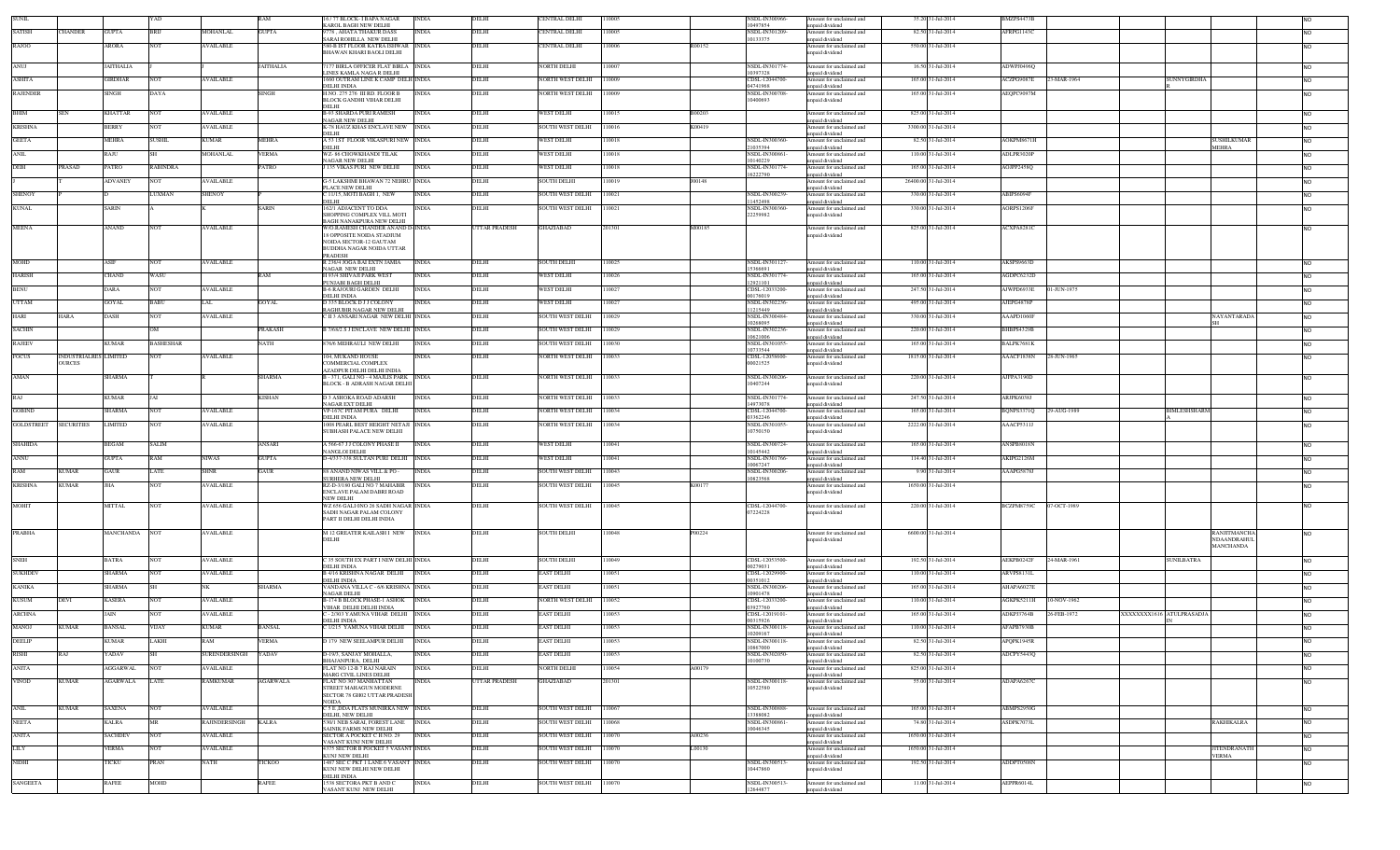| BHOOPENDRA        |               | TANDAN          | <b>NOT</b>        | <b>AVAILABLE</b> |                 | <b>B 110 2ND FLOOR CHHATTARPUR INDIA</b><br>ENCLAVE PHASE II NEWDELHI<br>DELHI INDIA |                     | DELHI                | <b>SOUTH WEST DELHI</b> | 110074 |        | CDSL-13041400-<br>06119290            | Amount for unclaimed and<br>unpaid dividend                    | 3.30 31-Jul-2014    | AHEPT8050E             | 06-APR-1983 |                         | AKHILESHTAND              |                        |
|-------------------|---------------|-----------------|-------------------|------------------|-----------------|--------------------------------------------------------------------------------------|---------------------|----------------------|-------------------------|--------|--------|---------------------------------------|----------------------------------------------------------------|---------------------|------------------------|-------------|-------------------------|---------------------------|------------------------|
| <b>JEETANDRA</b>  |               | PRASAD          | <b>NOT</b>        | <b>AVAILABLE</b> |                 | 72/5 AIRLINES APTT SEC-23 PLOT INDIA<br>NO 5 DWARKA DELHI DELHI                      |                     | DELHI                | <b>SOUTH WEST DELHI</b> | 10075  |        | CDSL-12033200-<br>03709169            | Amount for unclaimed and<br>inpaid dividend                    | 1.10 31-Jul-2014    | AUMPP3130A             | 30-MAY-1969 |                         | SEEMAPRASAD               |                        |
| <b>SUSHMA</b>     |               | <b>BHARGAVA</b> | <b>KRISHAN</b>    | <b>CHAND</b>     | <b>BHARGAVA</b> | -401 BHRIGU APPTT, PLOT -4 INDIA<br>SECTOR 9 DWARKA NEW DELHI                        |                     | DELHI                | <b>SOUTH WEST DELHI</b> | 110077 |        | NSDL-IN300966<br>10127282             | Amount for unclaimed and<br>npaid dividend                     | 110.00 31-Jul-2014  | AADPB9001H             |             |                         |                           | N <sub>O</sub>         |
| PARVEEN           |               | MANN            |                   | YASH             | PAL             | <b>IOUSE NO. 305, VILLAGE KHERA</b> INDIA                                            |                     | DELHI                | <b>VORTH WEST DELHI</b> | 10082  |        | <b>NSDL-IN301766-</b>                 | Amount for unclaimed and                                       | 165.00 31-Jul-2014  | <b>MWPM9117A</b>       |             |                         |                           | <b>NO</b>              |
| <b>KIRAN</b>      |               | TWARI           | NOT               | AVAILABLE        |                 | HURD DELHI<br>LAT NO 27 POCKET D 12 SECTOR INDIA<br>ROHINI NEW DELHI DELHI           |                     | DELHI                | VORTH WEST DELHI        | 110085 |        | 0048741<br>CDSL-12045500-<br>00252211 | unpaid dividend<br>Amount for unclaimed and<br>inpaid dividend | 220.00 31-Jul-2014  | ALDPT2770Q             | 01-JAN-1973 |                         | <b>MANIKANTTIW</b><br>ARI | <b>NO</b>              |
| <b>NASIRA</b>     |               | PARVEEN         | <b>MOHD</b>       |                  | <b>IRFAN</b>    | 67 POCKET 7 SECTOR 24 ROHINI INDIA                                                   |                     | DELHI                | VORTH WEST DELHI        | 110085 |        | NSDL-IN300513                         | Amount for unclaimed and                                       | 165.00 31-Jul-2014  | ATYPP3651R             |             |                         |                           | <b>NO</b>              |
| <b>JAYPRAKASH</b> |               | AGARWALLA       | <b>NIRMAL</b>     | <b>KUMAR</b>     | AGARWALLA       | <b>VEW DELHI</b><br><b>E-63 GROUND FLOOR PLOT NO 4 INDIA</b>                         |                     | DELHI                | <b>VORTH WEST DELHI</b> | 110085 |        | 5121357<br><b>NSDL-IN301774</b>       | unpaid dividend<br>Amount for unclaimed and                    | 330.00 31-Jul-2014  | ABNPA6897F             |             |                         |                           | <b>NO</b>              |
|                   |               |                 |                   |                  |                 | ARAVALI KUNJ SECTOR-13<br><b>ROHINI DELHI</b>                                        |                     |                      |                         |        |        | 1297255                               | unpaid dividend                                                |                     |                        |             |                         |                           |                        |
| <b>AMARJIT</b>    | <b>SINGH</b>  | <b>KANWAL</b>   | AJIT              | <b>SINGH</b>     | KANWAL          | LAT NO-42 POCKET-7, SECTOR-21 INDIA                                                  |                     | DELHI                | VORTH WEST DELHI        | 10086  |        | NSDL-IN302269<br>10614093             | Amount for unclaimed and                                       | 165.00 31-Jul-2014  | AEKPK7656N             |             |                         |                           | <b>NO</b>              |
| PAYAL             |               | GUPTA           |                   | AVAILABLE        |                 | <b>ROHINI NEW DELHI</b><br>I.NO. 23 GOVIND MOHALA                                    | <b>INDIA</b>        | DELHI                | NORTH WEST DELHI        | 110088 |        | CDSL-12042900-                        | inpaid dividend<br>Amount for unclaimed and                    | 165.00 31-Jul-2014  | ALBPG8294Q             | 10-AUG-1988 |                         | MANJUGUPTA                | <b>NO</b>              |
| <b>VINOD</b>      | <b>KUMAR</b>  | JAIN            | <b>NOT</b>        | <b>AVAILABLE</b> |                 | HAIDER PUR DELHI DELHI INDIA<br>BW-104C SHALIMAR                                     | <b>INDIA</b>        | DELHI                | NORTH WEST DELHI        | 110088 |        | 00015759<br><b>NSDL-IN301428</b>      | npaid dividend<br>Amount for unclaimed and                     | 110.00 31-Jul-2014  | AALPJ3230C             |             |                         |                           | <b>NO</b>              |
|                   |               |                 |                   |                  |                 | APARTMENTS SHALIMAR BAGH<br>DELHI                                                    |                     |                      |                         |        |        | 10034978                              | unpaid dividend                                                |                     |                        |             |                         |                           |                        |
| ASHOK             |               | <b>KAPOOR</b>   |                   |                  | KAPOOR          | BW-3C, SHALIMAR BAGH, DELHI INDIA<br>DELHI                                           |                     | DELHI                | NORTH WEST DELHI        | 110088 |        | NSDL-IN301428<br>0040402              | Amount for unclaimed and<br>npaid dividend                     | 495.00 31-Jul-2014  | ARBPK9686L             |             |                         |                           | <b>NO</b>              |
| MANJU             |               | <b>GUPTA</b>    | <b>NOT</b>        | <b>AVAILABLE</b> |                 | HOUSE NO-70 POCKET-I-6 SECTOR- INDIA<br>16 ROHINI DELHI DELHI INDIA                  |                     | DELHI                | NORTH WEST DELHI        | 110089 |        | CDSL-12020600<br>00562051             | Amount for unclaimed and<br>inpaid dividend                    | 495.00 31-Jul-2014  | AEMPG0042A 08-MAR-1960 |             |                         |                           | <b>NO</b>              |
| <b>SUBHASH</b>    |               | VERMA           | NOT               | <b>AVAILABLE</b> |                 | HOUSE NO. B-227, FF YOJANA                                                           | <b>INDIA</b>        | DELHI                | EAST DELHI              | 10092  |        | CDSL-12019101                         | Amount for unclaimed and                                       | 77.00 31-Jul-2014   | AADPV4418O             | 26-JUL-1953 |                         | <b>INDUVERMA</b>          | <b>NO</b>              |
| <b>PRADEEP</b>    | <b>KUMAR</b>  | SAWHNEY         |                   | AVAILABLE        |                 | VIHAR DELHI DELHI INDIA<br>3 SHRESHTHA VIHAR NEW                                     | <b>INDIA</b>        | DELHI                | <b>EAST DELHI</b>       | 10092  |        | 01308234<br>CDSL-12029900             | npaid dividend<br>Amount for unclaimed and                     | 16.50 31-Jul-2014   | ASGPS0287F             | 15-JUL-1946 |                         |                           | <b>NO</b>              |
|                   |               | VARAYANAN       |                   | <b>NRAJA</b>     | <b>GOPALAN</b>  | DELHI DELHI INDIA<br>5 KANCHANCHANAGA                                                | <b>INDIA</b>        | DELHI                | EAST DELHI              | 110092 |        | 04792232<br>NSDL-IN300513             | npaid dividend<br>Amount for unclaimed and                     | 1347.50 31-Jul-2014 | ABBPN7192E             |             |                         |                           | <b>NO</b>              |
|                   |               |                 |                   |                  |                 | APPARTMENT I P EXTN PATPAR<br><b>JANJ NEW DELHI</b>                                  |                     |                      |                         |        |        | 12569752                              | npaid dividend                                                 |                     |                        |             |                         |                           |                        |
| <b>VISHNU</b>     | PRASAD        | MUDDANA         | <b>SUBBA</b>      | <b>RAO</b>       | MUDDANA         | LAT NO-302 C-BLOCK SUN N SEA INDIA<br><b>APARTMENT EAST P COLONY</b>                 |                     | ANDHRA PRADESH       | VISAKHAPATNAM           | 30017  |        | NSDL-IN300966<br>0356558              | Amount for unclaimed and<br>unpaid dividend                    | 264.00 31-Jul-2014  | AFNPM6955L             |             |                         |                           | <b>NO</b>              |
|                   |               |                 |                   |                  |                 | VISAKHAPATNAM URBAN<br><b>HINNAWALTAIR L B COLONY</b>                                |                     |                      |                         |        |        |                                       |                                                                |                     |                        |             |                         |                           |                        |
| ASHA              |               |                 | DEVENDRA          |                  | SINGH           | <b>ANDHRA PRADESH)</b><br><b>42.SITA RAM APARTMENTS</b>                              | <b>INDIA</b>        | DELHI                | <b>AST DELHI</b>        | 10092  |        | <b>NSDL-IN302092</b>                  | Amount for unclaimed and                                       | 165.00 31-Jul-2014  | AQFPS6887A             |             |                         |                           | N <sub>O</sub>         |
| RAKESH            |               | <b>AGARWAL</b>  | <b>JOGENDER</b>   | LAL              | <b>AGARWAL</b>  | 02, I.P. EXT PATPARGANJ DELHI<br>A 68 ST NO I 100 FEET ROAD                          | <b>INDIA</b>        | DELHI                | NORTH WEST DELHI        | 110094 |        | 10045334<br>NSDL-IN300118             | inpaid dividend<br>Amount for unclaimed and                    | 577.50 31-Jul-2014  | AFNPA0937J             |             |                         |                           | <b>NO</b>              |
|                   |               |                 |                   |                  |                 | NORTH CHAJJUPUR SHAHDARA<br>DELHI                                                    |                     |                      |                         |        |        | 10633045                              | unpaid dividend                                                |                     |                        |             |                         |                           |                        |
| <b>VISHAL</b>     |               |                 |                   | PARKESH          | JINDGAR         | 4/1 WEST JYOTI NAGAR SHD<br>IRST FLOOR DELHI                                         | <b>INDIA</b>        | DELHI                | VORTH WEST DELHI        | 10094  |        | <b>NSDL-IN301774</b><br>2912355       | Amount for unclaimed and<br>npaid dividend                     | 165.00 31-Jul-2014  | AGSPJ3401A             |             |                         |                           | <b>NO</b>              |
| SAFI              |               | HYDER           | <b>IBRAHIM</b>    |                  | ALI             | O AL GHAZZAWI GROUP P O<br>BOX 381 DAMMAM 31411 SAUDI                                | <b>SAUDI ARABIA</b> |                      |                         | 11111  |        | <b>NSDL-IN300183</b><br>11227414      | Amount for unclaimed and<br>unpaid dividend                    | 660.00 31-Jul-2014  | ACBPH9035R             |             |                         |                           | <b>NO</b>              |
| EESAM             | SETTIAPPALA   | NAIDU           | LATE              | APPALA           | KONDA           | <b>ARABIA</b><br>-27/1 ATCHUTAPURAM                                                  | INDIA               | ANDHRA PRADESH       | <b>KAIKNADA</b>         |        |        | <b>NSDL-IN300394</b>                  | Amount for unclaimed and                                       | 110.00 31-Jul-2014  | AFEPN2787C             |             |                         |                           | <b>NO</b>              |
|                   |               |                 |                   |                  |                 | SURYARAO PET KAKINADA-                                                               |                     |                      |                         |        |        | 5398500                               | unpaid dividend                                                |                     |                        |             |                         |                           |                        |
| <b>JAMEEL</b>     |               | AKBAR           | ADAM              |                  |                 | OST BOX NO 32340 QATAR DOHA QATAR<br><b>GATAR QATAR</b>                              |                     |                      |                         | 11111  |        | <b>NSDL-IN301080</b><br>22657082      | Amount for unclaimed and<br>unpaid dividend                    | 165.00 31-Jul-2014  | AEDPJ3885M             |             |                         |                           | <b>NO</b>              |
| <b>RAJKUMAR</b>   |               | MITTAL          | <b>NOT</b>        | <b>AVAILABLE</b> |                 | 70 PUSHPA SALES CORP B-422-<br>423 NEHRU GROUND OPP                                  | <b>INDIA</b>        | HARYANA              | ARIDABAD                | 21001  | R00203 |                                       | Amount for unclaimed and<br>unpaid dividend                    | 825.00 31-Jul-2014  |                        |             |                         |                           | <b>NO</b>              |
|                   |               |                 |                   |                  |                 | ESCORTS MEDICAL CENTRE N IT<br>ARIDABAD                                              |                     |                      |                         |        |        |                                       |                                                                |                     |                        |             |                         |                           |                        |
| <b>NIRAJ</b>      |               | <b>SHARMA</b>   | <b>NOT</b>        | <b>AVAILABLE</b> |                 | H.NO. C 118 SF ASHOKA ENCLAVE INDIA<br>2 TEH FARIDABAD FARIDABAD                     |                     | HARYANA              | ARIDABAD                | 121003 |        | CDSL-12029900-<br>04745517            | Amount for unclaimed and<br>npaid dividend                     | 42.90 31-Jul-2014   | AISPS8714R             | 11-JAN-1974 |                         |                           | <b>NO</b>              |
| <b>MUKESH</b>     | <b>KUMAR</b>  | SINGH           | NOT               | <b>AVAILABLE</b> |                 | IARYANA INDIA<br>INO 522 SECTOR 37 FARIDABAD INDIA                                   |                     | HARYANA              | ARIDABAD                | 121003 |        | CDSL-13041400-                        | Amount for unclaimed and                                       | 16.50 31-Jul-2014   | BDVPS3713H             | 12-AUG-1976 |                         |                           | <b>NO</b>              |
| <b>RAM</b>        | <b>SARUP</b>  | <b>GERA</b>     | THAKUR            | DASS             | <b>GERA</b>     | <b>JARYANA INDIA</b><br>INO 1158 SECTOR 9 FARIDABAD INDIA                            |                     | HARYANA              | ARIDABAD                | 21006  |        | 00701902<br>NSDL-IN301774             | inpaid dividend<br>Amount for unclaimed and                    | 16.50 31-Jul-2014   | ALDPG4005F             |             |                         |                           | <b>NO</b>              |
| <b>GULSHAN</b>    |               | NARANG          | RAM               | LAL              | NARANG          | DN 584 WARD NO 12 1377 86                                                            | <b>INDIA</b>        | HARYANA              | ARIDABAD                | 121102 |        | 1326823<br>NSDL-IN301774              | inpaid dividend<br>Amount for unclaimed and                    | 165.00 31-Jul-2014  | AAGPN3407Q             |             |                         |                           | <b>NO</b>              |
| <b>PUNEET</b>     |               | <b>GOYAL</b>    | <b>NOT</b>        | <b>AVAILABLE</b> |                 | AWHAR NAGAR PALWAL<br>URBAN ESTATE SEC 4 GURGAON INDIA                               |                     | HARYANA              | GURGAON                 | 122001 |        | 3578941<br>CDSL-12029900              | npaid dividend<br>Amount for unclaimed and                     | 4400.00 31-Jul-2014 | AJKPG8724E             |             |                         |                           |                        |
| <b>ABHISHEK</b>   |               |                 | MANGAT            | RAM              | 'ADAV           | HARYANA INDIA<br>I NO 157B GALI NO 18 ASHOK                                          | <b>INDIA</b>        | <b>HARYANA</b>       | <b>JURGAON</b>          | 122001 |        | 04651965<br>NSDL-IN30051              | inpaid dividend<br>Amount for unclaimed and                    | 27.50 31-Jul-2014   | BCNPA1830J             |             |                         |                           | <b>NO</b><br><b>NO</b> |
|                   |               |                 |                   |                  |                 | <b>/IHAR PHASE 1 GURGAON</b><br><b>IARYANA</b>                                       |                     |                      |                         |        |        | 21538261                              | unpaid dividend                                                |                     |                        |             |                         |                           |                        |
| SUMAN             |               | <b>GOSWAMI</b>  |                   |                  | <b>GOSWAMI</b>  | I NO 146 W NO 13 NEHRU LINE                                                          | <b>INDIA</b>        | HARYANA              | <b>JURGAON</b>          | 122001 |        | NSDL-IN301774<br>12072542             | Amount for unclaimed and                                       | 165.00 31-Jul-2014  | ALHPG2033R             |             |                         |                           | <b>NO</b>              |
| $^{OM}$           | PRAKASH       | <b>GARWAL</b>   | GAJRAJ            | SINGH            | <b>AGARWAL</b>  | NEW COLONY GURGAON<br>184 BELVEDERE TOWERS, DLF                                      | <b>INDIA</b>        | <b>ARYANA</b>        | <b>JURGAON</b>          | 22002  |        | NSDL-IN302269                         | unpaid dividend<br>Amount for unclaimed and                    | 1650.00 31-Jul-2014 | <b>ABGPA4210R</b>      |             |                         |                           | <b>NO</b>              |
|                   |               |                 |                   |                  |                 | CITY PH 2. GURGOAN, HARYANA                                                          |                     |                      |                         |        |        | 10420325                              | inpaid dividend                                                |                     |                        |             |                         |                           |                        |
| <b>DEORAJ</b>     | <b>PRASAD</b> | <b>GUPTA</b>    | <b>NOT</b>        | <b>AVAILABLE</b> |                 | 3-11, IST FLOOR, FRONT SIDE B<br>BLOCK, ANAND VIHAR UTTAM                            | <b>INDIA</b>        | DELHI                | WEST DELHI              | 10059  |        | CDSL-12028900-<br>00283461            | Amount for unclaimed and<br>unpaid dividend                    | 165.00 31-Jul-2014  | AJDPG1639B             | 11-JUL-1973 | XXXXXXX3216 CHANDAGUPTA |                           |                        |
|                   |               |                 |                   |                  |                 | NAGAR NEW DELHI NEW DELHI<br><b>INDIA</b>                                            |                     |                      |                         |        |        |                                       |                                                                |                     |                        |             |                         |                           |                        |
| SAJJAN            |               | SINGH           | TEKRAM            |                  |                 | I NO 166 VPO KANEHLI DIST<br>ROHTAK ROHTAK HARYANA                                   | <b>INDIA</b>        | HARYANA              | <b>ROHTAK</b>           | 124001 |        | VSDL-IN300214<br>5424914              | Amount for unclaimed and<br>npaid dividend                     | 330.00 31-Jul-2014  | CAPPS1605C             |             |                         |                           | <b>NO</b>              |
| <b>SUSHILA</b>    |               | VERMA           | <b>GURUCHARAN</b> | <b>SINGH</b>     | RANA            | W/O DHARAMENDRA KUMAR<br>ARMA H. NO. 247 K. GAJUJAR                                  | <b>INDIA</b>        | <b>JTTAR PRADESH</b> | SAHARANPUR              | 247451 |        | NSDL-IN300214<br>16205394             | Amount for unclaimed and<br>unpaid dividend                    | 110.00 31-Jul-2014  | AGAPV0588L             |             |                         |                           | <b>NO</b>              |
|                   |               |                 |                   |                  |                 | COLLEGE RAMPUR MANIHARAN<br>SAHAR ANPUR UTTAR PRADESH                                |                     |                      |                         |        |        |                                       |                                                                |                     |                        |             |                         |                           |                        |
|                   |               |                 |                   |                  |                 |                                                                                      |                     |                      |                         |        |        |                                       |                                                                |                     |                        |             |                         |                           |                        |
| RAJ               |               | KUMAR           | <b>NOT</b>        | <b>AVAILABLE</b> |                 | HANUMAN NAGAR 12QUATER<br>ROAD HISAR GALI 1 HISAR                                    | <b>INDIA</b>        | HARYANA              | HISAR                   | 25001  |        | CDSL-12010600-<br>01171466            | Amount for unclaimed and<br>unpaid dividend                    | 165.00 31-Jul-2014  | AWZPK9090M             | 03-FEB-1970 |                         | GOGIR                     | <b>NO</b>              |
|                   |               |                 |                   |                  |                 | HANUMAN COLONY HISSAR<br>IARYANA INDIA                                               |                     |                      |                         |        |        |                                       |                                                                |                     |                        |             |                         |                           |                        |
| <b>SATISH</b>     | CHANDER       | <b>GUPTA</b>    | <b>NOT</b>        | <b>AVAILABLE</b> |                 | HOUSE NO.-864, WARD NO.-21,<br>KAUSHIK NAGAR, JIND HARYANA                           | <b>INDIA</b>        | <b>IARYANA</b>       | <b>IND</b>              | 126102 |        | CDSL-12019101-<br>01134201            | Amount for unclaimed and<br>inpaid dividend                    | 82.50 31-Jul-2014   | ADMPG9369B             | 30-MAR-1966 |                         | SAVITA                    | <b>NO</b>              |
| RAJ               |               | <b>KUMAR</b>    | <b>NOT</b>        | AVAILABLE        |                 | NDIA<br>H-NO - 285/7 SANT NAGAR P.C                                                  | <b>INDIA</b>        | HARYANA              | IND                     | 126102 |        | CDSL-12026000-                        | Amount for unclaimed and                                       | 110.00 31-Jul-2014  | <b>AYQPK8600A</b>      | 30-DEC-1965 |                         | <b>SUNITARANI</b>         | <b>NO</b>              |
| RAMA              | <b>NAND</b>   | GUPTA           | GIG               |                  | RAJ             | JIND HARYANA INDIA<br>KOKO BAGARI NEEM CHOWK                                         | <b>INDIA</b>        | HARYANA              | <b>HIWANI</b>           | 127021 |        | 00036359<br>NSDL-IN302943             | unpaid dividend<br>Amount for unclaimed and                    | 165.00 31-Jul-2014  | AMTPG5690D             |             |                         |                           | <b>NO</b>              |
| <b>SUNANDA</b>    |               | JAIN            | PARDEEP           |                  | JAIN            | NAYA BAZAR BHIWANI<br>I NO 191 SECTOR 13 URBAN                                       | <b>INDIA</b>        | HARYANA              | KARNAL                  | 32001  |        | 0037730<br><b>NSDL-IN301774</b>       | unpaid dividend<br>Amount for unclaimed and                    | 82.50 31-Jul-2014   | AASPJ7711R             |             |                         |                           | <b>NO</b>              |
| SHAM              | DASS          | <b>BHATIA</b>   | <b>NOT</b>        | <b>AVAILABLE</b> |                 | <b>STATE KARNAL</b><br>8 L MODEL TOWN PANIPAT                                        | <b>INDIA</b>        | HARYANA              | ANIPAT                  | 132103 | S00357 | 0866124                               | unpaid dividend<br>Amount for unclaimed and                    | 1650.00 31-Jul-2014 |                        |             |                         |                           | <b>NO</b>              |
| <b>SWEETY</b>     |               | JUNEJA          | <b>NOT</b>        | <b>AVAILABLE</b> |                 | <b>JARYANA PANIPAT</b><br>H N.1868 SEC 15, 71 HUDA                                   | <b>INDIA</b>        | HARYANA              | ANIPAT                  | 32103  |        | CDSL-12029900                         | unpaid dividend<br>Amount for unclaimed and                    | 165.00 31-Jul-2014  | ADXPJ6420D             | 04-MAR-1973 |                         |                           | <b>NO</b>              |
|                   |               |                 |                   |                  |                 | COLONY SEC-12 PANIPAT<br>IARYANA INDIA                                               |                     |                      |                         |        |        | 05695681                              | unpaid dividend                                                |                     |                        |             |                         |                           |                        |
| <b>ARPITA</b>     |               | GHAI            |                   |                  | <b>GHAI</b>     | 399 SEC 12 HUDA COLONY<br>PANIPAT PANIPAT HARYANA                                    | <b>INDIA</b>        | HARYANA              | PANIPAT                 | 132103 |        | NSDL-IN300513<br>12428066             | Amount for unclaimed and<br>unpaid dividend                    | 220.00 31-Jul-2014  | AJBPG7233M             |             |                         |                           | <b>NO</b>              |
| <b>SUNIL</b>      |               | <b>DUTT</b>     | <b>NOT</b>        | <b>AVAILABLE</b> |                 | <b>INDIA</b><br>SECTOR NO. 2 HOSPITAL AREA.                                          | <b>INDIA</b>        | <b>HARYANA</b>       | <b>KARNAL</b>           | 132117 |        | CDSL-12033500                         | Amount for unclaimed and                                       | 82.50 31-Jul-2014   | AFQPD9257D             | 10-OCT-1969 |                         |                           | <b>NO</b>              |
|                   |               |                 |                   |                  |                 | NILOKHERI HARYANA INDIA                                                              |                     |                      |                         |        |        | 01408777                              | npaid dividend                                                 |                     |                        |             |                         |                           |                        |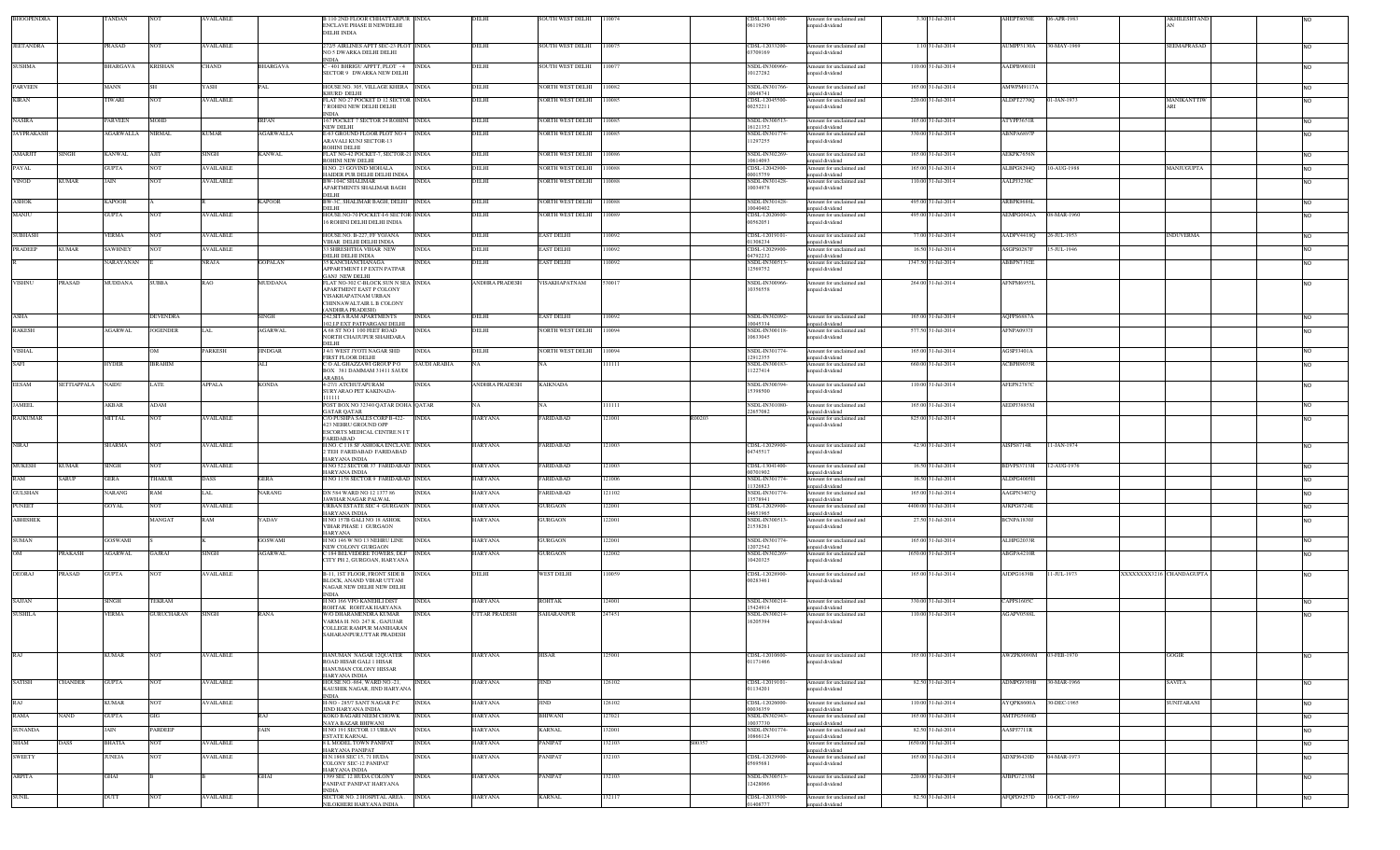| <b>RAKESH</b>      |                | <b>KUMAR</b>     | <b>NOT</b>       | <b>AVAILABLE</b>  |                  | S/O OM PARKASH, H NO 193<br><b>BUNGA COLONY BIRRING</b><br>ALANDHAR JALANDHAR PUNJAB                | <b>INDIA</b> | <b>PUNJAB</b>           | <b>JALANDHAR</b>   | 144005 | CDSL-12010600-<br>01491593            | Amount for unclaimed and<br>inpaid dividend                   | 82.50 31-Jul-2014  | APDPK6419D             | 19-OCT-1967 |             | <b>SUMANDATTA</b>      |                |                 |
|--------------------|----------------|------------------|------------------|-------------------|------------------|-----------------------------------------------------------------------------------------------------|--------------|-------------------------|--------------------|--------|---------------------------------------|---------------------------------------------------------------|--------------------|------------------------|-------------|-------------|------------------------|----------------|-----------------|
| <b>KUNAL</b>       | JAGDISH        | KALRA            | <b>JAGDISH</b>   |                   |                  | NDIA<br><b>I NO 237 SECTOR 9 AMBALA</b>                                                             | <b>INDIA</b> | PUNJAB                  | AMBALA             |        | <b>NSDL-IN301549-</b>                 | Amount for unclaimed and                                      | 715.00 31-Jul-2014 | AMKPK0402E             |             |             |                        |                |                 |
| <b>HARVINDER</b>   |                | KAUR             | <b>HARMEET</b>   |                   | SINGH            | CITY-134002<br>144 KARTAR NAGAR MODAL                                                               | <b>INDIA</b> | HARYANA                 | AMBALA             | 34003  | 18531848<br><b>NSDL-IN301557</b>      | npaid dividend<br>Amount for unclaimed and                    | 165.00 31-Jul-2014 | AMCPK4145L             |             |             |                        |                | NO.             |
| <b>SUSHIL</b>      |                | KUMAR            | <b>NOT</b>       | <b>AVAILABLE</b>  |                  | <b>TOWN AMBALA CITY</b><br><b>ILLAGE JUBBAL, NEAR RADAUR, INDIA</b>                                 |              | HARYANA                 | YAMUNA NAGAR       | 135001 | 21887026<br>CDSL-12033400-            | inpaid dividend<br>Amount for unclaimed and                   | 82.50 31-Jul-2014  | AIGPK5699D             | 13-JAN-1963 |             | SUDESHKAMBOJ           |                | <b>NO</b>       |
|                    |                |                  |                  |                   |                  | DISTT. YAMUNA NAGAR,<br>AMUNA NAGAR, HARYANA,                                                       |              |                         |                    |        | 00018791                              | unpaid dividend                                               |                    |                        |             |             |                        |                |                 |
| <b>JATINDER</b>    |                | KAUR             | <b>NOT</b>       | <b>AVAILABLE</b>  |                  | H NO-325-L, MODEL TOWN,<br>YAMUNA NAGAR HARYANA<br>NDIA                                             | INDIA        | HARYANA                 | <b>AMUNA NAGAR</b> | 135001 | CDSL-12049100-<br>00088956            | Amount for unclaimed and<br>npaid dividend                    | 110.00 31-Jul-2014 | BEQPK3046D             | 24-JAN-1969 |             | TENDERSINGH            |                | <b>NO</b>       |
| RAJ                | <b>KUMAR</b>   | <b>DUBEY</b>     | SHIV             |                   | <b>KANT</b>      | 5 CHOPRA GARDEN YAMUNA<br>AGAR                                                                      | <b>INDIA</b> | HARYANA                 | <b>AMUNA NAGAR</b> | 135001 | NSDL-IN301774-<br>1483323             | Amount for unclaimed and<br>npaid dividend                    | 82.50 31-Jul-2014  | ADUPD2929C             |             |             |                        |                | NO.             |
| <b>RAJESH</b>      |                | <b>KUMAR</b>     | MAKHAN           |                   | LAL              | 363 R DUSEHRSA GROUND MODEL INDIA<br>TOWN YAMUNA NAGAR                                              |              | HARYANA                 | YAMUNA NAGAR       | 135001 | <b>NSDL-IN301774-</b><br>12856824     | Amount for unclaimed and<br>inpaid dividend                   | 324.50 31-Jul-2014 | ABKPK0467A             |             |             |                        |                | <b>NO</b>       |
| SARITA             |                | JAIN             | <b>ADISHWAR</b>  | LAL               | JAIN             | 29/B L MODEL TOWN YAMUNA INDIA<br><b>AGAR</b>                                                       |              | HARYANA                 | <b>AMUNA NAGAR</b> | 35001  | NSDL-IN301774-<br>6309371             | Amount for unclaimed and                                      | 314.60 31-Jul-2014 | AFJPJ4978G             |             |             |                        |                | <b>NO</b>       |
| <b>RAMESH</b>      | <b>CHANDER</b> | <b>SHARMA</b>    |                  | <b>KPARMA</b>     | NAND             | H/NO. 36, HARBANS PURA NEAR<br>LT.I YAMUNA NAGAR HARYANA                                            | <b>INDIA</b> | HARYANA                 | YAMUNA NAGAR       | 135001 | NSDL-IN302316-<br>10001028            | npaid dividend<br>Amount for unclaimed and<br>inpaid dividend | 110.00 31-Jul-2014 | ACLPS1210M             |             |             |                        |                | <b>NO</b>       |
| <b>USHA</b>        |                | <b>KALRA</b>     | SH               | <b>MOHANLAL</b>   | KALRA            | H NO - 886 WARD NO - 17 PREM<br>VAGAR YAMUNA NAGAR,<br>RAJASTHAN                                    | <b>INDIA</b> | HARYANA                 | <b>AMUNA NAGAR</b> | 135001 | NSDL-IN302316<br>10021117             | Amount for unclaimed and<br>inpaid dividend                   | 55.00 31-Jul-2014  | <b>ARCPK7566N</b>      |             |             |                        |                | <b>NO</b>       |
| <b>BALDEV</b>      |                | RAJ              | <b>BHAGWAN</b>   |                   | <b>DASS</b>      | H.NO-62, WARD NO-27 RANJEET<br>COLONY YAMUNA NAGAR<br>HARYANA                                       | <b>INDIA</b> | HARYANA                 | <b>AMUNA NAGAR</b> | 135001 | NSDL-IN302365<br>10821419             | Amount for unclaimed and<br>npaid dividend                    | 165.00 31-Jul-2014 | AHEPR1009D             |             |             |                        |                | NO <sub>1</sub> |
| MOHIT              |                | AGGARWAL         |                  | <b>MOHINDER</b>   | <b>KUMAR</b>     | 222 GOURI SHANKER LINK ROAD INDIA<br>AGADHRI                                                        |              | <b>HARYANA</b>          | <b>AMUNA NAGAR</b> | 135003 | NSDL-IN301653-<br>0148807             | Amount for unclaimed and<br>npaid dividend                    | 1.10 31-Jul-2014   | AAJHM0183P             |             |             |                        |                | NO.             |
| SOM                |                | NATH             | <b>NOT</b>       | <b>AVAILABLE</b>  |                  | <b>SHANKER TIMBER STORE</b><br>CHEEKA CHEEKA HARYANA<br>INDIA                                       | <b>INDIA</b> | HARYANA                 | <b>KAITHAL</b>     | 136034 | CDSL-12044700<br>3037951              | Amount for unclaimed and<br>npaid dividend                    | 95.70 31-Jul-2014  | ADSPN0407H             | 10-SEP-1977 |             |                        | <b>KAMLESH</b> | <b>NO</b>       |
| RAJ                |                | BALA             | <b>NOT</b>       | <b>AVAILABLE</b>  |                  | HOUSE NO-1306 SECTOR-7<br>URBAN ESTATE KURUKSHETRA<br>HARYANA INDIA                                 | <b>INDIA</b> | HARYANA                 | <b>KURUKSHETRA</b> | 136118 | CDSL-12030900-<br>00039594            | Amount for unclaimed and<br>inpaid dividend                   | 44.00 31-Jul-2014  | AUPPB6802N             | 19-MAY-1959 |             | SUKHPALSINGH<br>DHIMAN |                | NO <sub>1</sub> |
| <b>SUSHIL</b>      | <b>KUMAR</b>   | JAIN             | <b>SAT</b>       | <b>KUMAR</b>      | JAIN             | <b>I.NO.1575 SECTOR 7</b><br>KURUKHSETRA KURUKSHETRA                                                | <b>INDIA</b> | <b>HARYANA</b>          | <b>KURUKSHETRA</b> | 136118 | <b>NSDL-IN300708</b><br>0389547       | Amount for unclaimed and<br>paid dividend                     | 247.50 31-Jul-2014 | AAKPJ8765D             |             |             |                        |                | <b>NO</b>       |
| <b>VIVEK</b>       |                | <b>SHROTRIYA</b> |                  |                   | <b>SHROTRIYA</b> | I NO 49 RANJIT AVENUE BELA<br><b>HOWK ROPAR</b>                                                     | <b>INDIA</b> | PUNJAB                  | <b>RUPNAGAR</b>    | 140001 | <b>NSDL-IN300476</b><br>12488244      | mount for unclaimed and<br>npaid dividend                     | 165.00 31-Jul-2014 | APQPS1659N             |             |             |                        |                | <b>NO</b>       |
| VANDANA            |                | SAREEN           | <b>NOT</b>       | <b>AVAILABLE</b>  |                  | 4102 DURGA PURI HAIBOWAL<br>KALAN LUDHIANA PUNJAB INDIA                                             | <b>INDIA</b> | PUNJAB                  | <b>JUDHIANA</b>    | 141001 | CDSL-12025400<br>00182170             | Amount for unclaimed and<br>npaid dividend                    | 330.00 31-Jul-2014 | AUFPS9880B             | 17-JAN-1970 |             | ASHWANISARIN           |                | <b>NO</b>       |
| KARAN              |                | SOOD             | NOT              | <b>AVAILABLE</b>  |                  | 1 A TAGORE NGR CIVIL LINE<br>UDHIANA PUNJAB INDIA                                                   | <b>INDIA</b> | PUNJAB                  | <b>JUDHIANA</b>    | 141001 | CDSL-13041400-<br>00681701            | Amount for unclaimed and<br>npaid dividend                    | 128.70 31-Jul-2014 | BLWPS5260C             | 16-JUN-1988 |             | RAKESHSOOD             |                | <b>NO</b>       |
| NAVTEJ             |                | JHAMB            |                  | PREM              | SAGAR            | SHAKTI NAGAR ST.NO.I MOHALLA INDIA<br>ANANDPUR FAZILIKA                                             |              | PUNJAB                  | <b>JUDHIANA</b>    | 141001 | NSDL-IN301330<br>19650022             | Amount for unclaimed and<br>npaid dividend                    | 330.00 31-Jul-2014 | ACLPJ5385J             |             |             |                        |                | <b>NO</b>       |
| PARAMJIT           | <b>SINGH</b>   | <b>MANN</b>      | <b>JASWANT</b>   |                   | SINGH            | 38 GREEN ENCLAVE NEAR<br><b>DCTORI POST FEROZE PUR ROAD</b><br><b>UDHIANA</b>                       | <b>INDIA</b> | <b>PUNJAB</b>           | <b>JUDHIANA</b>    | 141001 | <b>NSDL-IN301846</b><br>10275146      | Amount for unclaimed and<br>inpaid dividend                   | 660.00 31-Jul-2014 | AGZPM0153B             |             |             |                        |                | <b>NO</b>       |
| SONIA              |                | ARORA            | <b>JAGDISH</b>   |                   | <b>ARORA</b>     | 99 A EAST MODEL GRAM<br><b>UDHIANA</b>                                                              | <b>NDIA</b>  | PUNJAB                  | <b>JUDHIANA</b>    | 141002 | <b>NSDL-IN300214</b><br>3489700       | Amount for unclaimed and<br>unpaid dividend                   | 16.50 31-Jul-2014  | ACZPA6127B             |             |             |                        |                | NO.             |
| <b>RAJINDER</b>    | <b>KUMAR</b>   | JHANJI           | <b>HANS</b>      | <b>RAJ</b>        | JHANJI           | I NO 83. W NO 4 NAI ABADI<br>KHANNA LUDHIANA                                                        | INDIA        | PUNJAB                  | <b>JUDHIANA</b>    | 141401 | NSDL-IN302201<br>1378672              | Amount for unclaimed and<br>inpaid dividend                   | 82.50 31-Jul-2014  | ABLPJ0651J             |             |             |                        |                | <b>NO</b>       |
| <b>SIKANDER</b>    |                | SINGH            | <b>SAMPURAN</b>  |                   | SINGH            | I NO 124 WARD NO 1 GURU TEG<br>BAHADUR ROAD DORAHA<br>UDHIANA PUNJAB                                | <b>INDIA</b> | UNJAB                   | <b>UDHIANA</b>     | 41421  | <b>NSDL-IN30287</b><br>20830520       | Amount for unclaimed and<br>npaid dividend                    | 80.30 31-Jul-2014  | AFWPS3130C             |             |             |                        |                | <b>NO</b>       |
| <b>RAJNISH</b>     |                | <b>KAPIL</b>     | VIJAY            | <b>KUMAR</b>      | <b>KAPIL</b>     | 3, MEDICAL ENCLAVE<br>IRCULAR ROAD,<br>MRITSAR, PUNJAB, INDIA                                       | <b>INDIA</b> | PUNJAB                  | AMRITSAR           | 143001 | NSDL-IN300214<br>11970995             | Amount for unclaimed and<br>inpaid dividend                   | 22.00 31-Jul-2014  | ALVPK2949Q             |             |             |                        |                | <b>NO</b>       |
| <b>SANTOSH</b>     |                | <b>KUMAR</b>     | RAM              |                   | <b>SUNDER</b>    | AF STN AMRITSAR CANTT NEAR NDIA<br><b>IDSO AMRITSAR</b>                                             |              | <b>PUNJAB</b>           | AMRITSAR           | 143001 | NSDL-IN301774<br>14840144             | Amount for unclaimed and<br>npaid dividend                    | 165.00 31-Jul-2014 | ANMPK7722N             |             |             |                        |                | NO <sub>1</sub> |
| <b>MANINDER</b>    |                | KAUR             |                  | <b>AVAILABLE</b>  |                  | <b>WO GURDEV SINGH VIRDI, HARI INDIA</b><br>DARBAR COLONY, KAHNUWAN<br>ROAD, GURDASPUR PUNJAB INDIA |              | PUNJAB                  | <b>JURDASPUR</b>   | 143521 | CDSL-12028900<br>00234354             | Amount for unclaimed and<br>npaid dividend                    | 275.00 31-Jul-2014 | ATFPK8557L             | 31-JUL-1978 |             | <b>GURDEVSINGHV</b>    |                | <b>NO</b>       |
| <b>JOGINDER</b>    |                | <b>PAL</b>       | PARMA            |                   | <b>NAND</b>      | I NO 51 KUNDA LALOWAL DISTT NDIA                                                                    |              | <b>PUNJAB</b>           | GURDASPUR          | 143531 | NSDL-IN302349-                        | Amount for unclaimed and                                      | 110.00 31-Jul-2014 | AVYPP3452A             |             |             |                        |                | <b>NO</b>       |
| <b>NARINDER</b>    |                | <b>KUMAR</b>     | MANPHOOL         |                   | <b>KUMAR</b>     | <b>JURDASPUR PUNJAB</b><br>NEAR MANDIR BUTTI DASS W NO INDIA<br>FATERGARH CHURIAN PUNJAB            |              | <b>PUNJAB</b>           | GURDASPUR          | 143602 | 0342263<br>NSDL-IN300896<br>10330410  | paid dividend<br>Amount for unclaimed and<br>npaid dividend   | 82.50 31-Jul-2014  | AIXPK2858B             |             |             |                        |                | <b>NO</b>       |
| <b>KULDIP</b>      |                | <b>SINGH</b>     | <b>HARCHARAN</b> |                   | SINGH            | 14, SHANTI PURA LADOWALI                                                                            | <b>INDIA</b> | <b>PUNJAB</b>           | JALANDHAR          | 144001 | NSDL-IN300450                         | Amount for unclaimed and                                      | 165.00 31-Jul-2014 | ABOPS6900J             |             |             |                        |                | <b>NO</b>       |
| <b>SUNITA</b>      |                | <b>GUPTA</b>     | <b>RAJESH</b>    |                   | GUPTA            | <b>ROAD JALANDHAR</b><br>MOHALLA GURUNANAKPURA                                                      | <b>INDIA</b> | PUNJAB                  | <b>ALANDHAR</b>    | 144040 | 1157985<br>NSDL-IN301846              | paid dividend<br>Amount for unclaimed and                     | 330.00 31-Jul-2014 | AJQPG7916G             |             |             |                        |                | <b>NO</b>       |
| <b>PARVEEN</b>     |                | UNEJA            | NOT              | <b>WAILABLE</b>   |                  | NAKODAR<br><b>DM GEN. STORE MAIN MARKET</b><br>TALWARA T/SHIP TALWARA                               | <b>INDIA</b> | UNJAB                   | <b>IOSHIARPUR</b>  | 144216 | 10305782<br>CDSL-12025400<br>00186234 | paid dividend<br>Amount for unclaimed and<br>npaid dividend   | 165.00 31-Jul-2014 | <b>BNZPS8127B</b>      | 13-SEP-1975 | (XXXXXXX355 |                        |                | NO.             |
| AJAY               |                | SHARMA           | <b>NOT</b>       | <b>AVAILABLE</b>  |                  | PUNJAR INDIA<br>H NO. B-14/114/14B FRIEND<br>COLONY SUNDER NAGAR                                    | <b>INDIA</b> | <b>PUNJAB</b>           | <b>GURDASPUR</b>   | 145001 | CDSL-12019101<br>01345283             | Amount for unclaimed and<br>npaid dividend                    | 226.60 31-Jul-2014 | ACGPS0110H             | 12-SEP-1970 |             | RAJNIBALA              |                | N <sub>O</sub>  |
| CHAVI              |                | SAINI            | MUKESH           | <b>KUMAR</b>      | SAINI            | ATHANKOT PUNJAB INDIA<br>45 URBAN ESTATE PATIALA                                                    | <b>INDIA</b> | PUNJAB                  | <b>ATIALA</b>      | 147001 | NSDL-IN301055                         | Amount for unclaimed and                                      | 165.00 31-Jul-2014 | BEJPS3525L             |             |             |                        |                | <b>NO</b>       |
| <b>JAYANT</b>      |                | AHEJA:           | <b>DAVINDER</b>  |                   | KUMAR            | I NO B 83/8 OLD BARUD KHANA                                                                         | <b>INDIA</b> | UNJAB                   | <b>ATIALA</b>      | 147001 | 0496290<br>NSDL-IN301696              | paid dividend<br>Amount for unclaimed and                     | 165.00 31-Jul-2014 | <b>AIRPR3617F</b>      |             |             |                        |                | <b>NO</b>       |
| <b>GURPREET</b>    |                | <b>KAUR</b>      | SATNAM           |                   | SINGH            | ATIALA PUNJAB<br>229 SEWAK COLONY PATIALA                                                           | <b>INDIA</b> | PUNJAB                  | <b>ATIALA</b>      | 147001 | 1724693<br><b>NSDL-IN301774</b>       | paid dividend<br>mount for unclaimed and                      | 82.50 31-Jul-2014  | AKJPK8991M             |             |             |                        |                | <b>NO</b>       |
| <b>SURINDER</b>    |                | <b>KAUR</b>      | AMARJIT          |                   | <b>SINGH</b>     | H NO 739/9 A GURU NANAK                                                                             | <b>INDIA</b> | <b>PUNJAB</b>           | PATIALA            | 147003 | 15001486<br>NSDL-IN301774-            | inpaid dividend<br>Amount for unclaimed and                   | 33.00 31-Jul-2014  | ABNPK9368H             |             |             |                        |                | <b>NO</b>       |
| <b>VIJAY</b>       |                | <b>KUMAR</b>     | <b>NOT</b>       | <b>AVAILABLE</b>  |                  | NAGAR GALI NO 7 PATIALA<br>SENIOR SUB JUDGE SANGRUR INDIA                                           |              | PUNJAB                  | <b>SANGRUR</b>     | 148001 | 13604452<br>CDSL-12044700-            | inpaid dividend<br>Amount for unclaimed and                   | 22.00 31-Jul-2014  | AEMPK7730D 07-AUG-1955 |             |             |                        |                | NO.             |
| <b>SURINDER</b>    | RANI           | <b>PUNIA</b>     | <b>SH</b>        | <b>RAMCHANDER</b> | PUNIA            | PUNJAB INDIA<br>KOTHI NO.82 45 FEET ROAD                                                            | <b>INDIA</b> | PUNJAB                  | <b>BATHINDA</b>    | 151001 | 05618130<br>NSDL-IN301330-            | unpaid dividend<br>Amount for unclaimed and                   | 165.00 31-Jul-2014 | AOFPP2984M             |             |             |                        |                | <b>NO</b>       |
| <b>RAVINDER</b>    | <b>KUMAR</b>   | LADHA            | YOGINDER         | <b>VIR</b>        | LADHA            | STREET 1 A VISHAL NAGAR<br>RATHINDA<br>H.NO.-B-1/216, STREET NO-1(LEFT INDIA                        |              | <b>PUNJAB</b>           | <b>FARIDKOT</b>    | 151204 | 18352282<br>NSDL-IN302365-            | inpaid dividend<br>Amount for unclaimed and                   | 82.50 31-Jul-2014  | AAWPL4593M             |             |             |                        |                | <b>NO</b>       |
|                    |                |                  |                  |                   |                  | SIDE), HEERA SINGH NAGAR,<br>KOTKAPURA, PUNJAB                                                      |              |                         |                    |        | 10113676                              | unpaid dividend                                               | 11.00 31-Jul-2014  |                        |             |             |                        |                |                 |
| <b>MADAN</b>       |                | LAL              | NOT              | <b>AVAILABLE</b>  |                  | H NO-232 WARD NO-19 BACKSIDE INDIA<br>GAUSHALLA MANSA PUNJAB<br><b>INDIA</b>                        |              | <b>PUNJAB</b>           | MANSA              | 151505 | CDSL-12044700-<br>03539541            | Amount for unclaimed and<br>unpaid dividend                   |                    | AADPL3471F             | 19-JAN-1955 |             | VIJAYKUMAR             |                | NO.             |
| VIJAY              |                | <b>KUMAR</b>     | <b>NOT</b>       | <b>AVAILABLE</b>  |                  | C/O CHET RAM CHIRANJI LAL<br>ANAJ MANDI MAUR PUNJAB<br><b>INDIA</b>                                 | <b>INDIA</b> | <b>PUNJAB</b>           | <b>BATHINDA</b>    | 151509 | CDSL-12044700-<br>04157339            | Amount for unclaimed and<br>unpaid dividend                   | 40.70 31-Jul-2014  | AJBPK7265R             | 05-JUL-1963 |             | VIVEKKUMAR             |                | NO <sub>1</sub> |
| RAMANDEEP          |                | JUDGE            |                  |                   | <b>JUDGE</b>     | <b>MAX HEALTH STAFF</b><br>INTERNATIONAL LTD SCO 86 87<br>SECTOR 8 C MADHYA MARG                    | INDIA        | CHANDIGARH              | CHANDIGARH         | 160009 | NSDL-IN301774-<br>11229402            | Amount for unclaimed and<br>unpaid dividend                   | 24.20 31-Jul-2014  | ACUPJ0679A             |             |             |                        |                | NO <sub>1</sub> |
| PRADEEPINDER SINGH |                | SEKHON           | <b>NOT</b>       | AVAILABLE         |                  | CHANDIGARH<br><b>DUNLOE ESTATE SHIMLA</b>                                                           | INDIA        | HIMACHAL PRADESH        | <b>SHIMLA</b>      | 71001  | CDSL-12010900-                        | Amount for unclaimed and                                      | 165.00 31-Jul-2014 | AVCPS8744G             | 02-AUG-1966 |             | SHARANJYOTK            |                | <b>NO</b>       |
| <b>MEENU</b>       |                |                  | SH               | PREMPAL           | BALYAN           | <b>IIMACHAL PRADESH INDIA</b><br>PREM COTTAGE SET NO 2 NEAR INDIA                                   |              | HIMACHAL PRADESH SHIMLA |                    | 171006 | 02429345<br>NSDL-IN301330-            | npaid dividend<br>Amount for unclaimed and                    | 165.00 31-Jul-2014 | AMWPM8916B             |             |             | <b>AURSEKHON</b>       |                | <b>NO</b>       |
|                    |                |                  |                  |                   |                  | HOUSING BOARD COLONY<br>SANJAULI SHIMLA (HP)                                                        |              |                         |                    |        | 19719949                              | npaid dividend                                                |                    |                        |             |             |                        |                |                 |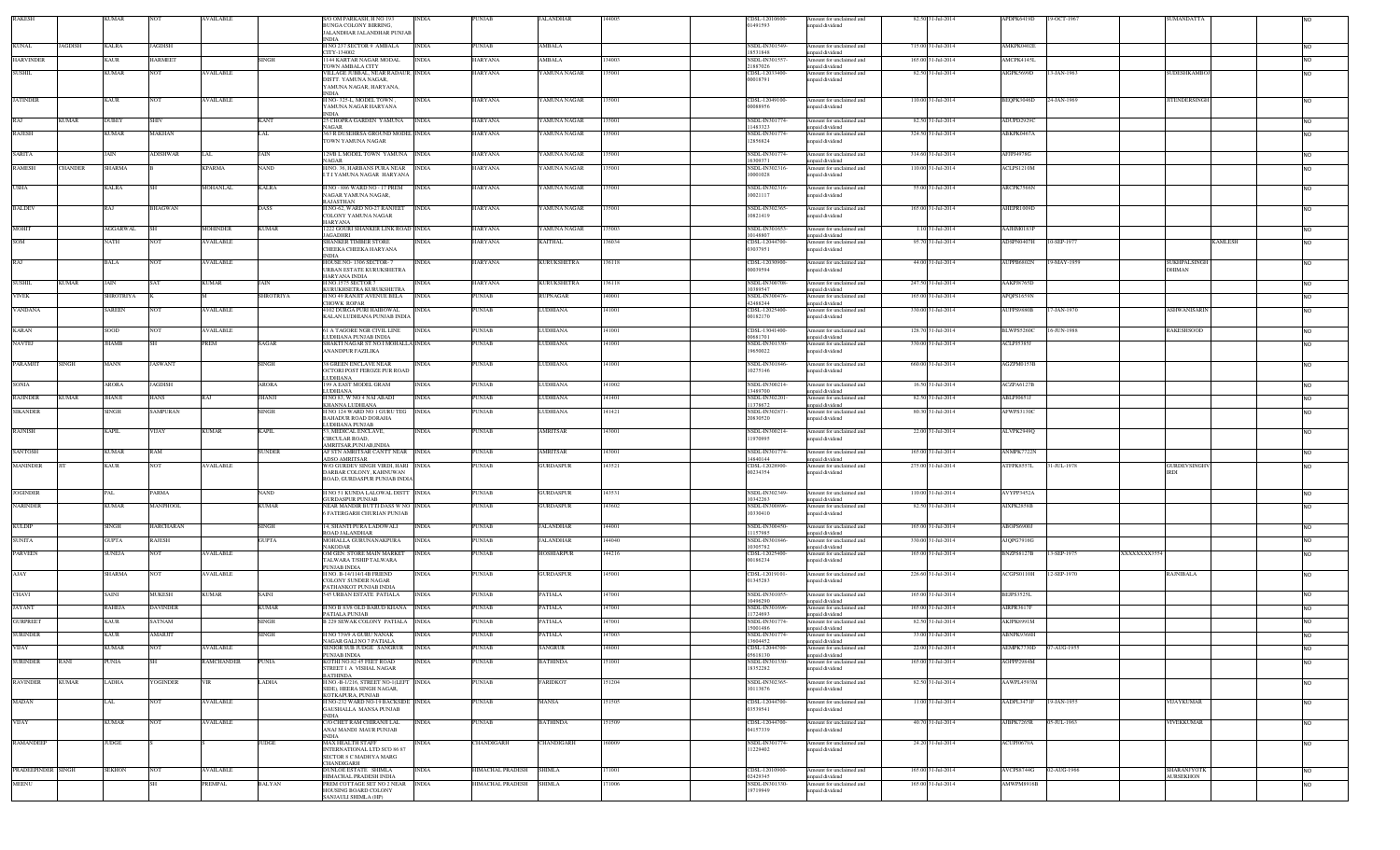|                 |                | SHARMA          |                       | <b>WAILABLE</b>     |                | <b>HOUSE NO 48 WARD NO 09</b><br>ADRASH KIMOTHI SADAN DIST     | INDIA        | HIMACHAL PRADESH                  | <b>SIRMAUR</b>   |        | CDSL-12013200<br>00970759  | mount for unclaimed and<br>inpaid dividend  | 247.50 31-Jul-2014  | BSNPS4222E             | 0-JUN-1972  | DIRGHAYUPRA:<br><b>ADKIMOTHI</b>        |                |
|-----------------|----------------|-----------------|-----------------------|---------------------|----------------|----------------------------------------------------------------|--------------|-----------------------------------|------------------|--------|----------------------------|---------------------------------------------|---------------------|------------------------|-------------|-----------------------------------------|----------------|
|                 |                |                 |                       |                     |                | SIRM PAONTA SAHIB HIMACHAL                                     |              |                                   |                  |        |                            |                                             |                     |                        |             |                                         |                |
| YASH            |                | ANAND           |                       |                     | ANAND          | PRADESH INDIA<br>H NO 125 WARD NO 4 BADRI                      | <b>INDIA</b> | HIMACHAL PRADESH                  | <b>SIRMAUR</b>   | 173025 | NSDL-IN301918-             |                                             | 7.70 31-Jul-2014    | AHTPA0536H             |             |                                         |                |
|                 |                |                 |                       |                     |                | NAGAR PAONTA SHAIB DISTT                                       |              |                                   |                  |        | 10046785                   | Amount for unclaimed and<br>npaid dividend  |                     |                        |             |                                         | N <sub>O</sub> |
|                 |                |                 |                       |                     |                | SIRMOUR H P                                                    |              |                                   |                  |        |                            |                                             |                     |                        |             |                                         |                |
| <b>KUMAR</b>    |                | <b>RAJEEV</b>   | NOT                   | <b>AVAILABLE</b>    |                | <b>G211 SOUTH CITY RAIBARELLY</b><br>ROAD LDA COLONY LUCKNOW   | <b>INDIA</b> | UTTAR PRADESH                     | LUCKNOW          | 226012 | CDSL-12047200-<br>0462711  | Amount for unclaimed and<br>npaid dividend  | 55.00 31-Jul-2014   | BPQPK6563Q             | 06-OCT-1976 | DEEPAPACHAUR                            | <b>NO</b>      |
|                 |                |                 |                       |                     |                | UTTAR PRADESH INDIA                                            |              |                                   |                  |        |                            |                                             |                     |                        |             |                                         |                |
| <b>JAGDEEP</b>  |                | SHARMA          | RIKHI                 |                     | RAM            | JOGINDRA CENTRAL COPERATIVE INDIA<br>BANK LTD RAJGARH ROAD HO  |              | HIMACHAL PRADESH                  | SOLAN            | 173212 | NSDL-IN301151<br>21816300  | Amount for unclaimed and<br>npaid dividend  | 275.00 31-Jul-2014  | AQAPS9662E             |             |                                         | <b>NO</b>      |
|                 |                |                 |                       |                     |                | SOLAN SOLAN                                                    |              |                                   |                  |        |                            |                                             |                     |                        |             |                                         |                |
| INDER           | SINGH          | CHANDEL         |                       | DHARAMSINGH         | <b>CHANDEL</b> | 193-E0, GRAM NAGAR                                             | <b>INDIA</b> | HIMACHAL PRADESH                  | BILASPUR (HP)    | 174021 | NSDL-IN302316              | Amount for unclaimed and                    | 165.00 31-Jul-2014  | AAJPC4487A             |             |                                         |                |
|                 |                |                 |                       |                     |                | PANCHAYAT GHUMARWIN                                            |              |                                   |                  |        | 10188232                   | npaid dividend                              |                     |                        |             |                                         |                |
|                 |                |                 |                       |                     |                | <b>BLOCK NO-5 TEHSIL</b><br><b>GHUMARWIN DISTT- BILASPUR</b>   |              |                                   |                  |        |                            |                                             |                     |                        |             |                                         |                |
|                 |                |                 |                       |                     |                | <b>HIMACHAL PRADESH</b>                                        |              |                                   |                  |        |                            |                                             |                     |                        |             |                                         |                |
| ANKITA          |                | KAPOOR          | NOT                   | <b>AVAILABLE</b>    |                | HOUSE NO: 61 / 6 LOWER<br>SAMKHETAR MANDI H. P. INDIA          | INDIA        | HIMACHAL PRADESH                  | MANDI            | 75001  | CDSL-12016402<br>00044321  | Amount for unclaimed and<br>inpaid dividend | 440.00 31-Jul-2014  | AUTPK0315K             | 1-JUN-1988  | <b>HEMANTKAPOO</b>                      | <b>NO</b>      |
|                 |                |                 |                       |                     |                |                                                                |              |                                   |                  |        |                            |                                             |                     |                        |             |                                         |                |
| PADAMDEV        | SINGH          | THAKUR          | <b>NOT</b>            | <b>AVAILABLE</b>    |                | VPO SALOH TEH PALAMPUR HP INDIA<br>PALAMPUR HIMACHAL PRADESH   |              | HIMACHAL PRADESH                  | <b>KANGRA</b>    | 176102 | CDSL-12010900<br>03199321  | Amount for unclaimed and<br>npaid dividend  | 132.00 31-Jul-2014  | AERPT4859D             | 07-FEB-1975 | PRATIMATHAKI                            | N <sub>O</sub> |
|                 |                |                 |                       |                     |                | NDIA                                                           |              |                                   |                  |        |                            |                                             |                     |                        |             |                                         |                |
| <b>DEVINDER</b> |                | RANAUT          | <b>NOT</b>            | <b>AVAILABLE</b>    |                | V P O MARANDA TEHSIL<br>PALANPUR DISTT KONGRA                  | <b>INDIA</b> | HIMACHAL PRADESH                  | KANGRA           | 176102 | CDSL-12033200<br>03478414  | Amount for unclaimed and<br>inpaid dividend | 143.00 31-Jul-2014  | AISPR1637G             | 18-SEP-1971 | POOJARANAUT                             | <b>NO</b>      |
|                 |                |                 |                       |                     |                | PALANPUR HIMACHAL PRADESH                                      |              |                                   |                  |        |                            |                                             |                     |                        |             |                                         |                |
| <b>RAKESH</b>   | <b>KUMAR</b>   | <b>SHARMA</b>   | <b>MANGAT</b>         | RAM                 | SHARMA         | <b>INDIA</b><br>VILL AND POST LODORI DISTT                     | <b>INDIA</b> | HIMACHAL PRADESH                  | <b>KANGRA</b>    | 176203 | NSDL-IN301774-             | Amount for unclaimed and                    | 165,00 31-Jul-2014  | AGXPS5714J             |             |                                         | <b>NO</b>      |
|                 |                |                 |                       |                     |                | KANGRA NURPUR                                                  |              |                                   |                  |        | 13848335                   | nnaid dividend                              |                     |                        |             |                                         |                |
| <b>RAMESH</b>   |                | CHAND           | AMIR                  |                     | SINGH          | VPOBARARA TEH AND DISTT INDIA<br><b>IAMIRPUR H P</b>           |              | HIMACHAL PRADESH                  | HAMIRPUR(HP)     | 77028  | NSDL-IN302871<br>20871032  | Amount for unclaimed and<br>npaid dividend  | 33.00 31-Jul-2014   | AIWPC7936M             |             |                                         | <b>NO</b>      |
| <b>GITA</b>     |                | RANI            | NOT                   | <b>AVAILABLE</b>    |                | (RLY) WEST RAILWAY COLONY. INDIA                               |              | JAMMU AND KASHMIR JAMMU           |                  | 180001 | CDSL-12023000              | Amount for unclaimed and                    | 165.00 31-Jul-2014  | AHQPR0915A             | 20-FEB-1959 | <b>ASHOKKUMAR</b>                       | <b>NO</b>      |
| <b>VIRAN</b>    |                | BARU            | NOT                   | <b>AVAILABLE</b>    |                | Q NO. 12-A JAMMU J & K INDIA<br>32 RANI PARK BIMAL ROAD        | INDIA        | AMMU AND KASHMIR                  | <b>JAMMU</b>     | 180001 | 10139207<br>CDSL-12033200  | inpaid dividend<br>Amount for unclaimed and | 99.00 31-Jul-2014   | ACWPB8162A             | 6-JUL-1936  |                                         | N <sub>O</sub> |
|                 |                |                 |                       |                     |                | AMMU JAMMU & KASHMIR INDIA                                     |              |                                   |                  |        | 00488935                   | npaid dividend                              |                     |                        |             |                                         |                |
| BHAWNA          |                | SHARMA          | RAJESH                |                     | SHARMA         | 134 EXT JANIPUR COLONY                                         | <b>INDIA</b> | JAMMU AND KASHMIR JAMMU           |                  | 180001 | NSDL-IN301330-             | Amount for unclaimed and                    | 275.00 31-Jul-2014  | BHCPS9890J             |             |                                         | <b>NO</b>      |
|                 |                |                 |                       |                     |                | AMMU                                                           |              |                                   |                  |        | 20364977                   | unpaid dividend                             |                     |                        |             |                                         |                |
| PARVEEN         |                | <b>CHANNA</b>   | <b>MOOL</b>           |                     | KHANNA         | <b>HNO 537 COLONEL COLONY</b><br>TALAB TILLO JAMMU             | INDIA        | AMMU AND KASHMIR                  | <b>JAMMU</b>     | 180002 | NSDL-IN302349-<br>10246809 | Amount for unclaimed and<br>inpaid dividend | 82.50 31-Jul-2014   | ABHPK9370R             |             |                                         | <b>NO</b>      |
| <b>SURAJ</b>    | PRAKASH        | <b>GUPTA</b>    | DAYA                  |                     | RAM            | SURAJ PRAKASH GUPTA 77-P                                       | <b>INDIA</b> | <b>JAMMU AND KASHMIR JAMMU</b>    |                  | 180012 | NSDL-IN301330-             | Amount for unclaimed and                    | 880.00 31-Jul-2014  | ANAPG3769M             |             |                                         | <b>NO</b>      |
|                 |                |                 |                       |                     |                | SOUTH EXT. 1-A, TRIKUTA<br>NAGAR, JAMMU                        |              |                                   |                  |        | 7771522                    | npaid dividend                              |                     |                        |             |                                         |                |
| <b>RENU</b>     |                | <b>SHARMA</b>   | <b>SATINDER</b>       |                     | <b>KUMAR</b>   | H NO 72 P SECTOR 1 LOWER ROOP INDIA                            |              | <b>JAMMU AND KASHMIR</b>          | <b>JAMMU</b>     | 180013 | NSDL-IN301330-             | Amount for unclaimed and                    | 264.00 31-Jul-2014  | <b>BOZPS3910M</b>      |             |                                         | <b>NO</b>      |
| <b>NIMI</b>     |                | PANDIT          | <b>RAJENDER</b>       |                     | <b>ANDIT</b>   | NAGAR JAMMU<br>/1, SHIVOM NIWAS LALE DE                        | <b>INDIA</b> | JAMMU AND KASHMIR                 | <b>JAMMU</b>     | 181205 | 20243160<br>NSDL-IN301330- | npaid dividend<br>Amount for unclaimed and  | 220.00 31-Jul-2014  | AHBPR2625N             |             |                                         | <b>NO</b>      |
|                 |                |                 |                       |                     |                | <b>BAGH P/O MUTHI JAMMU</b>                                    |              | <b>JAMMU AND KASHMIR UDHAMPUR</b> |                  |        | 7856364                    | inpaid dividend                             | 2200.00 31-Jul-2014 |                        |             |                                         |                |
| SANJAY          |                | <b>KUMAR</b>    | <b>NOT</b>            | <b>AVAILABLE</b>    |                | W.NO.-12, CHABUTRA BAZAR,<br><b>UDHAMPUR JAMMU AND</b>         | <b>INDIA</b> |                                   |                  | 182101 | CDSL-12030000-<br>00441394 | Amount for unclaimed and<br>npaid dividend  |                     | ACPPK9980J             | 14-MAR-1970 | ANURADHAGUP                             | <b>NO</b>      |
|                 |                |                 |                       |                     |                | <b>KASHMIR INDIA</b>                                           |              |                                   |                  |        |                            |                                             |                     |                        |             |                                         |                |
| RENU            |                | BALA            | <b>RISHI</b>          |                     | KUMAR          | W/O RISHI KUMAR R/O NOMAIN<br>KOTLI BAJALIAN KATRA             | <b>INDIA</b> | JAMMU AND KASHMIR                 | <b>UDHAMPUR</b>  | 182301 | NSDL-IN301774-<br>10744798 | Amount for unclaimed and<br>npaid dividend  | 495.00 31-Jul-2014  | ABCPB9844N             |             |                                         | <b>NO</b>      |
| <b>SANJEEV</b>  |                | <b>KHAJURIA</b> | LATE                  | <b>SHISHWERDASS</b> | CHANCHAL       | C/O HOUSE NO 119 WARD NO 5                                     | <b>INDIA</b> | JAMMU AND KASHMIR UDHAMPUR        |                  | 182311 | NSDL-IN301774-             | Amount for unclaimed and                    | 330.00 31-Jul-2014  | ATVPK0244N             |             |                                         | <b>NO</b>      |
|                 |                |                 |                       |                     |                | NEAR HANUMAN MANDIR REASI                                      |              |                                   |                  |        | 11336634                   | npaid dividend                              |                     |                        |             |                                         |                |
| <b>VIKRANT</b>  |                | <b>SHARMA</b>   | <b>NOT</b>            | <b>AVAILABLE</b>    |                | VPO KHAROTE KATHUA                                             | <b>INDIA</b> | JAMMU AND KASHMIR KATHUA          |                  | 184102 | CDSL-12019101              | Amount for unclaimed and                    | 165.00 31-Jul-2014  | BNWPS4771G             | 26-SEP-1980 |                                         | <b>NO</b>      |
|                 |                |                 |                       |                     |                | <b>GOBINDSAR KATHUA JAMMU &amp;</b><br>KASHMIR INDIA           |              |                                   |                  |        | 00556475                   | npaid dividend                              |                     |                        |             |                                         |                |
| ADIL            | <b>BASHIR</b>  | CHITSAZ         | <b>NOT</b>            | <b>AVAILABLE</b>    |                | BUCH MOHALLA, RAJOURI                                          | <b>INDIA</b> | JAMMU AND KASHMIR SRINAGAR        |                  | 190002 | CDSL-12023500-             | Amount for unclaimed and                    | 330.00 31-Jul-2014  | AEVPC7405A             | 06-AUG-1982 | <b>UBAIDBASHIR</b>                      | <b>NO</b>      |
|                 |                |                 |                       |                     |                | KADAL. SRINAGAR JAMMU AND<br><b>KASHMIR INDIA</b>              |              |                                   |                  |        | 00205505                   | npaid dividend                              |                     |                        |             |                                         |                |
| MOHD            | SIDIQ          | ZERGAR          | NOT                   | <b>AVAILABLE</b>    |                | GANAI DOORI ALAMGARI BAZAR INDIA                               |              | JAMMU AND KASHMIR                 | SRINAGAR         | 190011 | CDSL-12028900-             | Amount for unclaimed and                    | 165.00 31-Jul-2014  | AAHPZ7279B             | 03-JAN-1947 | MASOODULHAS                             | <b>NO</b>      |
| <b>BASHARAT</b> | <b>JEELANI</b> | <b>KAWOOSA</b>  | <b>NOT</b>            | <b>AVAILABLE</b>    |                | SRINAGAR J & K INDIA<br><b>BAZAZ MANZIL NOWSHERA</b>           | <b>INDIA</b> | JAMMU AND KASHMIR BUDGAM          |                  | 190015 | 00386138<br>CDSL-12010600- | npaid dividend<br>Amount for unclaimed and  | 165.00 31-Jul-2014  | ARZPK4344B             | 04-MAR-1963 | SAN<br><b>RUBIAAMIN</b>                 | <b>NO</b>      |
|                 |                |                 |                       |                     |                | <b>SRINAGAR J&amp;K INDIA</b>                                  |              |                                   |                  |        | 1718048                    | npaid dividend                              |                     |                        |             |                                         |                |
| MUHAMMAD        | AQOOB          | PEERZADA        | PEER                  | <b>GHULAM</b>       | AHMAD          | NATIPORA CHOWK SRINAGAR                                        | <b>INDIA</b> | JAMMU AND KASHMIR                 | <b>BUDGAM</b>    | 190015 | NSDL-IN302349-<br>0113731  | mount for unclaimed and<br>inpaid dividend  | 220.00 31-Jul-2014  | APFPP8902A             |             |                                         | <b>NO</b>      |
| <b>FAROOO</b>   | AHMED          | KHAN            | <b>NOT</b>            | <b>AVAILABLE</b>    |                | WANI MOHALLA BRAIN                                             | INDIA        | JAMMU AND KASHMIR SRINAGAR        |                  | 191121 | CDSL-12028900              | Amount for unclaimed and                    | 275.00 31-Jul-2014  | AOFPK6929H             | 01-JAN-1966 |                                         | <b>NO</b>      |
|                 |                |                 |                       |                     |                | SRINAGAR KASHMIR SRINAGAR<br><b>JAMMU &amp; KASHMIR INDIA</b>  |              |                                   |                  |        | 00153919                   | npaid dividend                              |                     |                        |             |                                         |                |
|                 |                |                 |                       |                     |                |                                                                |              |                                   |                  |        |                            |                                             |                     |                        |             |                                         |                |
| <b>ALTAF</b>    | HUSSAN         | <b>BHAT</b>     | <b>ABDUL</b>          | <b>AZIZ</b>         | <b>BHAT</b>    | MEERAKABAD BANIGAM<br>SHALIMAR JAMMU & KASHMIR                 | <b>INDIA</b> | JAMMU AND KASHMIR SRINAGAR        |                  | 191121 | NSDL-IN302349-<br>10338389 | Amount for unclaimed and<br>npaid dividend  | 55.00 31-Jul-2014   | ANOPB8642C             |             |                                         | <b>NO</b>      |
|                 |                |                 |                       |                     |                |                                                                |              |                                   |                  |        |                            |                                             |                     |                        |             |                                         |                |
| <b>GHULAM</b>   | NABI           | MIR             | NOT                   | <b>AVAILABLE</b>    |                | MURRAN PULWAMA J & K INDIA INDIA                               |              | JAMMU AND KASHMIR                 | PULWAMA          | 192301 | CDSL-12028900-<br>0271346  | Amount for unclaimed and<br>npaid dividend  | 550.00 31-Jul-2014  | ANGPM6967M             | 24-MAR-1980 |                                         | <b>NO</b>      |
| MOHD            | YASSAIN        | <b>BHAT</b>     | <b>NOT</b>            | <b>AVAILABLE</b>    |                | DADOORA PULWAMA JAMMU & INDIA                                  |              | JAMMU AND KASHMIR                 | PULWAMA          | 192301 | CDSL-12028900-             | Amount for unclaimed and                    | 550.00 31-Jul-2014  | AKXPB4869K             | 15-FEB-1978 |                                         | <b>NO</b>      |
| ${\rm ASIF}$    | AMIN           | HALKOO          | MOHAMMAD              | AMIN                | HALKOO         | <b>KASHMIR INDIA</b><br>JRI BARAMULLA KASHMIR                  | INDIA        | AMMU AND KASHMIR                  | <b>BARAMULLA</b> | 193123 | 00278639<br>NSDL-IN302349- | inpaid dividend<br>mount for unclaimed and  | 6.60 31-Jul-2014    | AGTPC4095L             |             |                                         | N <sub>O</sub> |
|                 |                |                 |                       |                     |                |                                                                |              |                                   |                  |        | 10297891                   | npaid dividend                              |                     |                        |             |                                         |                |
| <b>NITISH</b>   |                | NAYAK           | <b>NOT</b>            | <b>AVAILABLE</b>    |                | 151/22 SHIPRA PATH<br>MANSAROVAR JAIPUR JAIPUR                 | INDIA        | RAJASTHAN                         | JAIPUR           |        | CDSL-12024300<br>00001767  | Amount for unclaimed and<br>npaid dividend  | 2970.00 31-Jul-2014 | ABAPN5330P             | 03-APR-1967 |                                         | N <sub>O</sub> |
|                 |                |                 |                       |                     |                | RAJASTAN INDIA                                                 |              |                                   |                  |        |                            |                                             |                     |                        |             |                                         |                |
| <b>ANAVITA</b>  |                | CHAUDHARI       | VOT                   | <b>AVAILABLE</b>    |                | H NO 52 BANAGAVA BASTI<br>UTTAR PRADESH INDIA                  | <b>INDIA</b> | <b>TTAR PRADESH</b>               | <b>GHAZIABAD</b> | 201001 | CDSL-12020600<br>10260216  | Amount for unclaimed and<br>npaid dividend  | 27.50 31-Jul-2014   | AKBPC5390C             | 3-OCT-1980  | <b>ARVINDKUMAR</b><br><b>CHALIDHARY</b> | <b>NO</b>      |
| ASHISH          |                | KUMAR           | NO <sub>1</sub>       | <b>AVAILABLE</b>    |                | PLOT NO-855 FLAT NO-50                                         | <b>INDIA</b> | <b>JTTAR PRADESH</b>              | GHAZIABAD        | 201001 | CDSL-12020600              | Amount for unclaimed and                    | 53.90 31-Jul-2014   | AFZPK5186K             | 09-JUL-1971 |                                         |                |
|                 |                |                 |                       |                     |                | SECTOR- 5 VAISHALI GHAZIABAD<br><b>UTTAR PRADESH INDIA</b>     |              |                                   |                  |        | 00354021                   | inpaid dividend                             |                     |                        |             |                                         |                |
|                 |                |                 |                       |                     |                |                                                                |              |                                   |                  |        |                            |                                             |                     | AWKPS1221M 19-SEP-1976 |             |                                         |                |
| <b>SACHIN</b>   |                | SHARMA          | NO <sub>1</sub>       | <b>AVAILABLE</b>    |                | <b>B 50 51 NEW PANCHWATI</b><br>GHAZIABAD UTTAR PRADESH        | <b>INDIA</b> | UTTAR PRADESH                     | GHAZIABAD        | 201001 | CDSL-13041400-<br>05154197 | Amount for unclaimed and<br>unpaid dividend | 26.40 31-Jul-2014   |                        |             |                                         |                |
|                 |                |                 |                       |                     |                | <b>INDIA</b>                                                   |              |                                   |                  |        |                            |                                             |                     |                        |             |                                         |                |
| <b>VIKRANT</b>  | <b>SINGH</b>   | MALIK           | ANANGPAL              |                     | <b>MALIK</b>   | I 404 GANESHAM II PIMPLE<br>SAUDAGAR NEAR                      | <b>INDIA</b> | MAHARASHTRA                       | <b>PUNE</b>      | 411027 | NSDL-IN300513-<br>20170027 | Amount for unclaimed and<br>inpaid dividend | 33.00 31-Jul-2014   | AFAPV6484N             |             |                                         | <b>NO</b>      |
|                 |                |                 |                       |                     |                | <b>GOVINDGARDEN CHOWK PUNE</b>                                 |              |                                   |                  |        |                            |                                             |                     |                        |             |                                         |                |
| <b>PRAVEEN</b>  | <b>KUMAR</b>   | GARG            | LATE                  | SHLAKSHMAN          | PRASAD         | MAHARASHTRA INDIA<br>03 GALI NO.3 GAU PURI                     | INDIA        | <b>JTTAR PRADESH</b>              | GHAZIABAD        | 201001 | NSDL-IN300923-             | Amount for unclaimed and                    | 55.00 31-Jul-2014   | ACSPG3767G             |             |                                         | <b>NO</b>      |
|                 |                |                 |                       |                     |                | GHAZIABAD                                                      |              |                                   |                  |        | 10049780                   | npaid dividend                              |                     |                        |             |                                         |                |
| <b>RAKESH</b>   | <b>KUMAR</b>   | <b>GUPTA</b>    | LATE                  | LM.                 | <b>GUPTA</b>   | C 152 SHASTRI NAGAR<br>GHAZIABAD                               | INDIA        | <b>TTAR PRADESH</b>               | GHAZIABAD        | 201001 | NSDL-IN301774-<br>10012397 | Amount for unclaimed and<br>unpaid dividend | 330.00 31-Jul-2014  | AEGPG7680A             |             | MADHUGUPTA                              | <b>NO</b>      |
| <b>PARVESH</b>  | <b>KUMAR</b>   | JUNEJA          | PRITAM                |                     | DASS           | <b>B 231 RAMPRASDH KOLONI BLAK INDIA</b>                       |              | <b>JTTAR PRADESH</b>              | GHAZIABAD        | 201001 | <b>NSDL-IN303237</b>       | Amount for unclaimed and                    | 13.20 31-Jul-2014   | AJBPJ6112A             |             |                                         | <b>NO</b>      |
| <b>SANTOSH</b>  |                | AWANI           | TOV                   | <b>AVAILABLE</b>    |                | 3 GHAZIABAD<br>R-7/151 RAJ NAGAR GHAZIABAD INDIA               |              | <b>TTAR PRADESH</b>               | <b>HAZIABAD</b>  | 201002 | 10098449<br>CDSL-12027700- | unpaid dividend<br>Amount for unclaimed and | 49.50 31-Jul-2014   | AGGPN5183M             | 02-JAN-1976 |                                         | N <sub>O</sub> |
|                 |                |                 |                       |                     |                | <b>UTTAR PRADESH INDIA</b>                                     |              |                                   |                  |        | 00343652                   | inpaid dividend                             |                     |                        |             |                                         |                |
| <b>JITENDRA</b> |                | SINGH           | RAM                   | RATAN               | SINGH          | 175 GOVIND PURAM                                               | INDIA        | <b>JTTAR PRADESH</b>              | <b>HAZIABAD</b>  | 201009 | NSDL-IN301774-             | Amount for unclaimed and                    | 412.50 31-Jul-2014  | AUJPS1304G             |             |                                         | <b>NO</b>      |
|                 |                |                 |                       |                     |                | GHAZIABAD                                                      |              |                                   |                  |        | 4967326                    | unpaid dividend                             |                     |                        |             |                                         |                |
| <b>MANJU</b>    |                | <b>HARMA</b>    | NATHU                 | RAM                 | <b>SHARMA</b>  | 3A 051 G C GRAND VAIBHAV<br><b>KHAND INDIRAPURAM</b>           | <b>INDIA</b> | <b>JTTAR PRADESH</b>              | GHAZIABAD        | 201010 | NSDL-IN301774-<br>14340842 | Amount for unclaimed and<br>npaid dividend  | 220.00 31-Jul-2014  | AOEPS3628A             |             |                                         | N <sub>O</sub> |
|                 |                |                 |                       |                     |                | GHAZIABAD                                                      |              |                                   |                  |        |                            |                                             |                     |                        |             |                                         |                |
| MOHIT           |                | <b>CALA</b>     | $\operatorname{AJAY}$ |                     | KALA           | HOUSE NO 562 GROUND FLOOR INDIA<br>LANE NO 9 SHAKTIKHAND 4 OPP |              | <b>TTAR PRADESH</b>               | <b>HAZIABAD</b>  | 201010 | NSDL-IN303212-<br>10010691 | Amount for unclaimed and<br>inpaid dividend | 55.00 31-Jul-2014   | AOEPK6753J             |             |                                         | N <sub>O</sub> |
|                 |                |                 |                       |                     |                | HOTEL ROYAL PARK                                               |              |                                   |                  |        |                            |                                             |                     |                        |             |                                         |                |
|                 |                |                 |                       |                     |                | INDIRAPURAM GHAZIABAD U P                                      |              |                                   |                  |        |                            |                                             |                     |                        |             |                                         |                |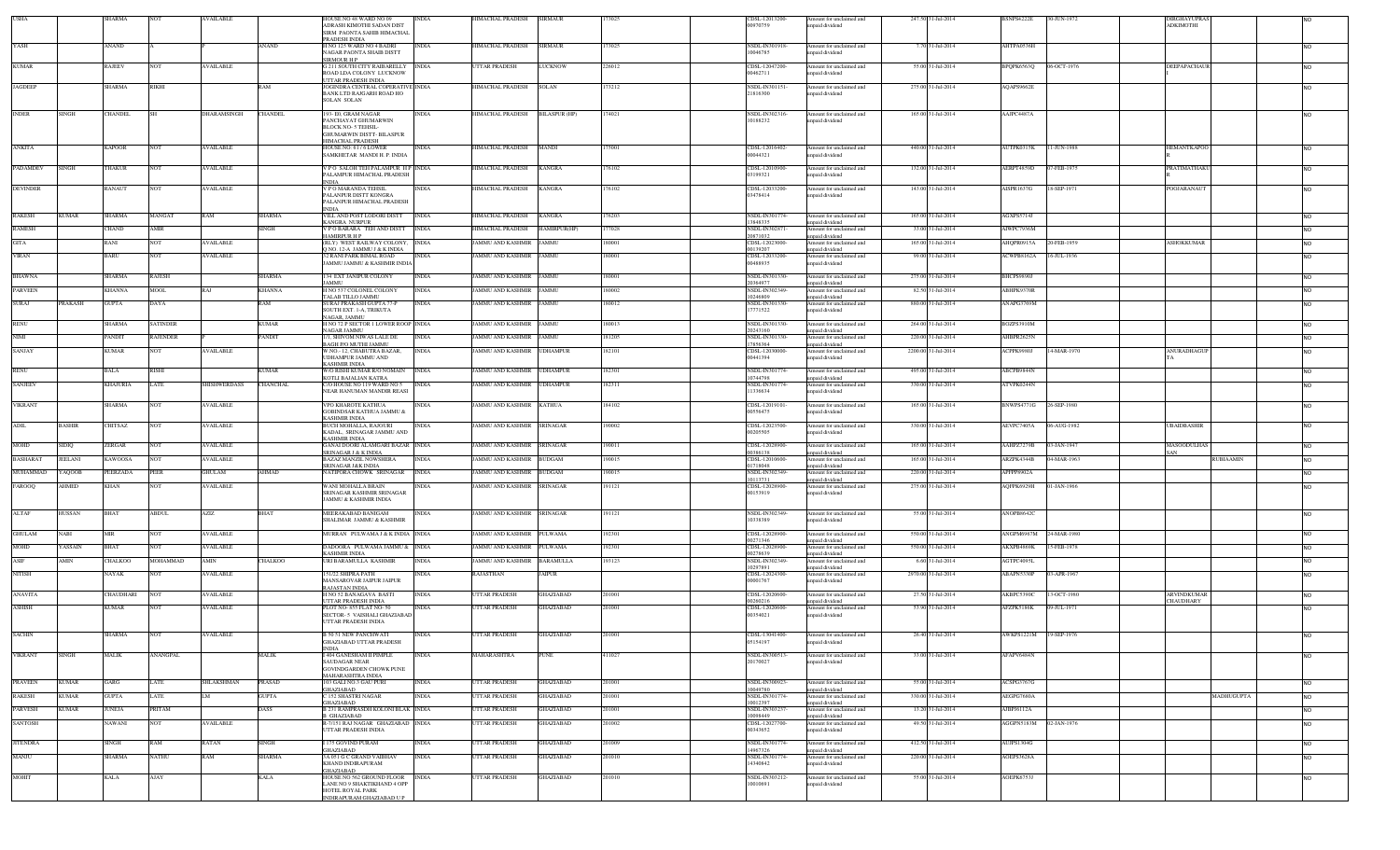| RICHPAL                          | SINGH            | DALEI         |                           |                | O NATIONAL POULTARY FARM INDIA<br>JALALPUR ROAD MURADNAGAR              | UTTAR PRADESH              | <b>GHAZIABAD</b>    | 201206 | NSDL-IN300923<br>10059277        | Amount for unclaimed and<br>unpaid dividend | 66,00 31-Jul-2014   | AGUPS5372F        |             |                         |                     |                                    |                |
|----------------------------------|------------------|---------------|---------------------------|----------------|-------------------------------------------------------------------------|----------------------------|---------------------|--------|----------------------------------|---------------------------------------------|---------------------|-------------------|-------------|-------------------------|---------------------|------------------------------------|----------------|
| <b>KESHAR</b>                    | <b>SINGH</b>     | <b>NOT</b>    | <b>AVAILABLE</b>          |                | GHAZIARAD<br>H NO- B-226, MOHALLA SANJAY INDIA                          | UTTAR PRADESH              | <b>GHAZIABAD</b>    | 201301 | CDSL-12052900                    | Amount for unclaimed and                    | 82.50 31-Jul-2014   | AQAPS1109E        | 17-JUL-1965 |                         |                     |                                    |                |
|                                  |                  |               |                           |                | NAGAR SEC-23, VILL/TOWN-                                                |                            |                     |        | 00004026                         | inpaid dividend                             |                     |                   |             |                         |                     |                                    |                |
|                                  |                  |               |                           |                | SANJAY NAGAR, POLICESTATION<br>KAVINAGAR GHAZIBAD U P INDIA             |                            |                     |        |                                  |                                             |                     |                   |             |                         |                     |                                    |                |
| ANKIT                            | <b>AGRAWAL</b>   | RAM           | KISHAN                    | <b>AGRAWAL</b> | <b>B 308 A SECTRO 19 GAUTAM</b><br><b>INDIA</b>                         | <b>JTTAR PRADESH</b>       | GHAZIABAD           | 201301 | NSDL-IN301774-                   | Amount for unclaimed and                    | 264.00 31-Jul-2014  | AMTPA5068R        |             |                         |                     |                                    | NO.            |
| <b>CHANDRA</b><br><b>PRAKASH</b> | <b>GUPTA</b>     | NOT           | AVAILABLE                 |                | BUDHHA NAGAR NOIDA<br><b>M-BLOCK GYAN SAROVAR</b><br><b>INDIA</b>       | UTTAR PRADESH              | ALIGARH             | 202001 | 17998198<br>CDSL-12010900-       | inpaid dividend                             | 66.00 31-Jul-2014   | ABVPG6184D        | 15-JUN-1946 |                         | <b>SANJEEVGUPTA</b> |                                    | NO.            |
|                                  |                  |               |                           |                | ALIGARH UTTAR PRADESH INDIA                                             |                            |                     |        | 03725976                         | Amount for unclaimed and<br>unpaid dividend |                     |                   |             |                         |                     |                                    |                |
| <b>SHABEEB</b>                   | <b>HUSNAIN</b>   | <b>NOT</b>    | <b>AVAILABLE</b>          |                | 4/776 FRIENDS COLONY CIVIL<br><b>INDIA</b>                              | <b>UTTAR PRADESH</b>       | <b>ALIGARH</b>      | 202001 | CDSL-12028900                    | Amount for unclaimed and                    | 165.00 31-Jul-2014  | ABKPH2023B        | 15-FEB-1966 |                         |                     |                                    | N <sub>O</sub> |
|                                  |                  |               |                           |                | LINES ALIGARH UTTAR<br>PRAXDESH INDIA                                   |                            |                     |        | 01073425                         | inpaid dividend                             |                     |                   |             |                         |                     |                                    |                |
| MADHUBALA                        |                  | SRI           |                           | BHUPRAKASH     | H NO 11 RADHIKA ENCLAVE<br><b>INDIA</b>                                 | <b>JTTAR PRADESH</b>       | ALIGARH             | 202001 | NSDL-IN301557                    | Amount for unclaimed and                    | 165.00 31-Jul-2014  | ALAPB5764D        |             |                         |                     |                                    | NO.            |
|                                  |                  |               |                           |                | BEHIND SWARN JAYANTI NAGAR<br>RAM GHAT ROAD ALIGARH                     |                            |                     |        | 20813912                         | unpaid dividend                             |                     |                   |             |                         |                     |                                    |                |
| <b>NAVIN</b>                     | <b>GUPTA</b>     | SHRI          | <b>ANWARILAL</b>          | GUPTA          | G-31, GYAN SAROVER COLONY<br><b>INDIA</b>                               | <b>JTTAR PRADESH</b>       | ALIGARH             | 202001 | NSDL-IN301557-                   | Amount for unclaimed and                    | 40.70 31-Jul-2014   | AKKPG9582H        |             |                         |                     |                                    | NO.            |
|                                  |                  |               |                           |                | RAM GHAT ROAD ALIGARH                                                   |                            |                     |        | 20922136                         | npaid dividend                              |                     |                   |             |                         |                     |                                    |                |
| AMIT                             | MAHESHWARI       |               | TRIBHUWANPRASA MAHESHWARI |                | 2/571 KISHANPUR RAMGHAT<br>INDIA<br>ROAD ALIGARH                        | UTTAR PRADESH              | ALIGARH             | 202001 | NSDL-IN301557<br>21528919        | Amount for unclaimed and<br>inpaid dividend | 33.00 31-Jul-2014   | ALAPM8902C        |             |                         |                     |                                    | <b>NO</b>      |
| <b>GEETENDRA</b>                 | <b>SINGH</b>     | <b>JAGAT</b>  | SINGH                     | RAJORA         | HANS VIHAR NEAR MALIK<br><b>INDIA</b><br>HOSPITAL BHOOR BULANDSHAHR     | <b>JTTAR PRADESH</b>       | <b>BULANDSHAHR</b>  | 203001 | NSDL-IN301653-<br>10308742       | Amount for unclaimed and<br>unpaid dividend | 220.00 31-Jul-2014  | AMLPR6479B        |             |                         |                     |                                    | N <sub>O</sub> |
|                                  |                  |               |                           |                | KHAVESH GYAN, PHOOTA                                                    |                            |                     |        |                                  |                                             |                     |                   |             |                         |                     |                                    |                |
| MANOJ                            | <b>KUMAR</b>     | <b>NOT</b>    | AVAILABLE                 |                | <b>INDIA</b><br>DARAJA, KHURJA UTTAR -                                  | UTTAR PRADESH              | <b>BULANDSHAHR</b>  | 203131 | CDSL-12017000-<br>00145361       | Amount for unclaimed and<br>inpaid dividend | 825.00 31-Jul-2014  | ANTPK2071K        | 05-MAR-1983 |                         | MANJU               |                                    | NO.            |
| <b>KAPIL</b>                     | <b>AGRAWAL</b>   | <b>NOT</b>    | AVAILABLE                 |                | PRADESH INDIA<br>RAM JI DWARA HATHRAS U P<br><b>INDIA</b>               | UTTAR PRADESH              | HATHRAS             | 204101 | CDSL-12038000-                   | Amount for unclaimed and                    | 165.00 31-Jul-2014  | AEHPA7576G        |             |                         | SHALINIAGRAW        |                                    | <b>NO</b>      |
| ABHA                             | <b>KAUL</b>      | <b>NOT</b>    | AVAILABLE                 |                | <b>INDIA</b><br>C/O SHRI ANIL KAUL 1 STATE<br><b>INDIA</b>              | UTTAR PRADESH              | <b>HATHRAS</b>      | 204101 | 00019747<br>CDSL-12038000-       | unpaid dividend<br>Amount for unclaimed and | 165.00 31-Jul-2014  | AXNPK3022C        | 17-FEB-1970 | XXXXXXX4747 ANILKUMARKA |                     |                                    | <b>NO</b>      |
|                                  |                  |               |                           |                | <b>BANK COLONY AGRA ROAD</b>                                            |                            |                     |        | 00049801                         | unpaid dividend                             |                     |                   |             |                         |                     |                                    |                |
| <b>MRIDULA</b>                   | SETH             | <b>NOT</b>    | AVAILABLE                 |                | HATHRAS U P INDIA<br>DISTRICT HOSPITAL MAINPURI INDIA                   | UTTAR PRADESH              | MAINPURI            | 205001 | CDSL-12032700-                   | Amount for unclaimed and                    | 82.50 31-Jul-2014   | <b>BHSPS9113C</b> | 12-MAY-1959 |                         |                     | <b>SUNIPKUMARS</b>                 | NO.            |
| <b>SUNIP</b><br><b>KUMAR</b>     | <b>SETH</b>      | <b>NOT</b>    | <b>AVAILABLE</b>          |                | J.P INDIA<br>DISTRICT HOSPITAL MAINPURI INDIA                           | <b>UTTAR PRADESH</b>       | MAINPURI            | 205001 | 00272225<br>CDSL-12032700-       | inpaid dividend<br>Amount for unclaimed and | 165.00 31-Jul-2014  | AFNPS7917N        | 14-MAY-1954 |                         |                     | MRIDULASETH                        | NO.            |
|                                  |                  |               |                           |                | LI P. INDIA                                                             |                            |                     |        | 00274446                         | unpaid dividend                             |                     |                   |             |                         |                     |                                    |                |
| <b>VIJYA</b>                     | <b>PORWAL</b>    | <b>SUNIL</b>  | <b>KUMAR</b>              | <b>PORWAL</b>  | 86, LAXMI NARAYAN MARG<br><b>INDIA</b><br><b>GANDHI NAGAR BHARTHANA</b> | UTTAR PRADESH              | <b>ETAWAH</b>       | 206242 | NSDL-IN301055<br>10494180        | Amount for unclaimed and<br>unpaid dividend | 330.00 31-Jul-2014  | AKQPP0576N        |             |                         |                     |                                    |                |
| MOHAMMAD                         | <b>SAMEER</b>    | MOHAMMAD      |                           | UMAR           | DISTT. ETAWAH<br>HOLI GATE ETAH ETAH<br><b>INDIA</b>                    | UTTAR PRADESH              | ETAH                | 207001 | NSDL-IN301774                    | Amount for unclaimed and                    | 825.00 31-Jul-2014  | AMNPS5109D        |             |                         |                     |                                    | NO.            |
| <b>SURABHI</b>                   | <b>MITTAL</b>    |               | VAILABLE                  |                | 57/96 DAULAT GANJ . KANPUR UP INDIA                                     | <b>JTTAR PRADESH</b>       | KANPUR DEHAT        | 208001 | 13093273<br>CDSL-12061200        | unpaid dividend<br>Amount for unclaimed and | 55.00 31-Jul-2014   | AKMPM1456C        | 26-APR-1976 |                         |                     | DHANPATMITT                        |                |
|                                  |                  |               |                           |                | INDIA                                                                   |                            |                     |        | 00261386                         | inpaid dividend                             |                     |                   |             |                         |                     |                                    | NO.            |
| <b>BIJENDRA</b><br>CUMAR         | <b>GUPTA</b>     | NOT           | <b>AVAILABLE</b>          |                | 87/297. BHANNANA PURWA.<br><b>INDIA</b><br>KANPUR, U.P INDIA            | UTTAR PRADESH              | <b>KANPUR DEHAT</b> | 208001 | CDSL-13023400-<br>00320143       | Amount for unclaimed and<br>unpaid dividend | 49.50 31-Jul-2014   | ALEPG1633N        | 15-MAY-1952 |                         | <b>JSHARANIGUP</b>  |                                    | <b>NO</b>      |
| <b>SUDHIR</b>                    | <b>JAISWAL</b>   | LATE          | KRISHNA                   | AISWAL         | C/O NIBAR RAM GAYA PRASAD<br><b>INDIA</b><br>25/28, CANAL ROAD KANPUR   | <b>JTTAR PRADESH</b>       | KANPUR DEHAT        | 208001 | NSDL-IN301055<br>10441243        | Amount for unclaimed and<br>npaid dividend  | 165.00 31-Jul-2014  | ADVPJ2586Q        |             |                         |                     |                                    | <b>NO</b>      |
| MOHAMMAD                         | ARIF             | LATE          | MOHAMMAD                  | YOUSF          | <b>INDIA</b><br>64/236 GADARIYA MOHAL                                   | UTTAR PRADESH              | <b>KANPUR DEHAT</b> | 208001 | <b>NSDL-IN30112</b>              | Amount for unclaimed and                    | 165.00 31-Jul-2014  | ABOPA5327K        |             |                         |                     |                                    | N <sub>O</sub> |
| <b>CHANDRA</b>                   | MOHAN            | LATE          | <b>HHEDI</b>              |                | KANPUR<br>B/64 CHUNNIGANJ KANPUR<br><b>INDIA</b>                        | <b>TTAR PRADESH</b>        | KANPUR DEHAT        | 208001 | 16483527<br>NSDL-IN301330        | unpaid dividend<br>Amount for unclaimed and | 354.20 31-Jul-2014  | ACWPM6587A        |             |                         |                     |                                    | <b>NO</b>      |
| <b>ARCHANA</b>                   | <b>AGARWAL</b>   | <b>NARESH</b> | CHAND                     | <b>GARWAL</b>  | 33/29 MANIRAM BAGIA CHOWK INDIA                                         | <b>JTTAR PRADESH</b>       | <b>KANPUR DEHAT</b> | 208001 | 18845597<br>NSDL-IN301774        | unpaid dividend<br>Amount for unclaimed and | 165.00 31-Jul-2014  | AHVPA0621K        |             |                         |                     |                                    | NO.            |
|                                  |                  |               |                           |                | <b>CANPUR</b>                                                           |                            |                     |        | 15657573                         | inpaid dividend                             |                     |                   |             |                         |                     |                                    |                |
| <b>AKHIL</b>                     | GUPTA            | NOT           | <b>VAILABLE</b>           |                | V21 SHANTI NAGAR KANPUR<br><b>INDIA</b><br>JTTAR PRADESH INDIA          | <b>JTTAR PRADESH</b>       | <b>KANPUR DEHAT</b> | 208001 | CDSL-12020600<br>00136570        | Amount for unclaimed and<br>inpaid dividend | 2750.00 31-Jul-2014 | AFVPG9675F        | 7-AUG-1980  |                         |                     |                                    | NO.            |
| <b>DUTTA</b><br><b>RAMESH</b>    | <b>SHARMA</b>    | <b>NOT</b>    | <b>AVAILABLE</b>          |                | <b>5 BHASIN BHAWAN ELLIOT ROAD INDIA</b><br>MEERPUR CANTT KANPUR UTTAR  | <b>JTTAR PRADESH</b>       | <b>KANPUR NAGAR</b> | 208004 | CDSL-12029900-<br>02401579       | Amount for unclaimed and<br>unpaid dividend | 14.30 31-Jul-2014   | AFRPS9476G        |             |                         | MAYASHARMA          |                                    | NO.            |
|                                  |                  |               |                           |                | PRADESH INDIA                                                           |                            |                     |        |                                  |                                             |                     |                   |             |                         |                     |                                    |                |
| <b>BINDU</b>                     | <b>KHANNA</b>    | AJAY          |                           | <b>KHANNA</b>  | 17/257 HI MODEL TOWN PANDU INDIA                                        | <b>JTTAR PRADESH</b>       | <b>KANPUR NAGAR</b> | 208005 | NSDL-IN300556                    | Amount for unclaimed and                    | 165.00 31-Jul-2014  | ABFPK2190R        |             |                         |                     | <b>AJAYKHANNA</b>                  | NO.            |
| SHANTI                           | DEVI             | MANGALI       |                           | PRASAD         | NAGAR KANPUR<br>205-C, SHYAM NAGAR KANPUR INDIA                         | <b>JTTAR PRADESH</b>       | <b>KANPUR NAGAR</b> | 208007 | 10219943<br>NSDL-IN302201        | npaid dividend<br>Amount for unclaimed and  | 165.00 31-Jul-2014  | APKPD2422C        |             |                         |                     |                                    | NO.            |
| <b>KUMAR</b><br><b>KISHORE</b>   | <b>AGARWAL</b>   | LATE          | <b>RADHARAMAN</b>         | <b>AGARWAL</b> | 238 D DEFENCE COLONY JAJMAU INDIA                                       | <b>TTAR PRADESH</b>        | <b>KANPUR NAGAR</b> | 208010 | 10854037<br>NSDL-IN301330        | inpaid dividend<br>Amount for unclaimed and | 330.00 31-Jul-2014  | AANPA8396G        |             |                         |                     | <b>GEETAAGARWA</b>                 | NO.            |
|                                  |                  |               |                           |                | <b>CANPUR</b>                                                           |                            |                     |        | 18339242                         | inpaid dividend                             |                     |                   |             |                         |                     |                                    |                |
| <b>BHUSHAN</b><br>CUMAR          | <b>ARORA</b>     | NOT           | <b>AVAILABLE</b>          |                | 196, D-BLOCK SMITA<br><b>INDIA</b><br>APARTMENT, IST FLOOR, FLAT        | <b>JTTAR PRADESH</b>       | KANPUR NAGAR        | 208013 | NSDL-IN301127<br>15607602        | Amount for unclaimed and<br>unpaid dividend | 55.00 31-Jul-2014   | ABTPA6683R        |             |                         |                     | MEENAARORA                         |                |
|                                  |                  |               |                           |                | NO. B-3, SHYAM NAGAR KANPUR                                             |                            |                     |        |                                  |                                             |                     |                   |             |                         |                     |                                    |                |
| <b>SEEMA</b>                     | <b>NAINANI</b>   | <b>NOT</b>    | AVAILABLE                 |                | 127/160 U BLOCK NIRALA NAGAR INDIA<br>KANPUR UTTAR PRADESH INDIA        | UTTAR PRADESH              | <b>KANPUR NAGAR</b> | 208014 | CDSL-12010600<br>00976700        | Amount for unclaimed and<br>inpaid dividend | 785.40 31-Jul-2014  | AAZPN7616G        |             |                         |                     |                                    | NO.            |
|                                  |                  |               |                           |                |                                                                         |                            |                     |        |                                  |                                             |                     |                   |             |                         |                     |                                    |                |
| <b>SUDHA</b>                     | <b>GUPTA</b>     | POORAN        | LAL.                      | <b>GUPTA</b>   | 46/11 LAL COLONY JUHI NEAR INDIA<br>RUBI VIDYALAY KANPUR UTTAR          | UTTAR PRADESH              | <b>KANPUR NAGAR</b> | 208014 | NSDL-IN300513<br>18395273        | Amount for unclaimed and<br>npaid dividend  | 342.10 31-Jul-2014  | AOFPG3299C        |             |                         |                     |                                    | NO.            |
| <b>JASVINDER</b><br><b>INGH</b>  | NARANG           | <b>KISHAN</b> | LAL                       | <b>NARANG</b>  | <b>PRADESH</b><br>47 MIG RATAN LAL NAGAR<br><b>INDIA</b>                | <b>JTTAR PRADESH</b>       | <b>KANPUR NAGAR</b> | 208022 | NSDL-IN301127                    | Amount for unclaimed and                    | 330.00 31-Jul-2014  | AACHJ4213Q        |             |                         |                     |                                    | <b>NO</b>      |
|                                  |                  |               |                           |                | KANPUR                                                                  |                            |                     |        | 16494555                         | npaid dividend                              |                     |                   |             |                         |                     |                                    |                |
| <b>JITENDRA</b>                  | <b>SINGH</b>     | <b>NOT</b>    | <b>AVAILABLE</b>          |                | 845 G-2 SHARDA APARTMENT<br><b>INDIA</b><br>LAKHANPUR VIKAS NAGAR       | UTTAR PRADESH              | <b>KANPUR NAGAR</b> | 208024 | CDSL-12010900-<br>03657034       | Amount for unclaimed and<br>unpaid dividend | 165.00 31-Jul-2014  | AZVPS9350B        | 07-JUL-1975 |                         |                     |                                    |                |
|                                  |                  |               |                           |                | KANPUR KANPUR UTTAR<br>PRADESH INDIA                                    |                            |                     |        |                                  |                                             |                     |                   |             |                         |                     |                                    |                |
| <b>SULAKSH</b><br>UMAR           | SHUKLA           | ASHOK         | CUMAR                     | HUKLA          | <b>896 KALYANI DEVI CIVIL LINES</b> INDIA<br>UNNAO UTTAR PRADESH INDIA  | <b><i>TTAR PRADESE</i></b> | JNNAO               | 109801 | <b>NSDL-IN302269</b><br>12455187 | mount for unclaimed and<br>unpaid dividend  | 33.00 31-Jul-2014   | FWPS2483E         |             |                         |                     |                                    | NO.            |
| <b>SHAKIL</b><br>AHMAD           | KHAN             | <b>NOT</b>    | AVAILABLE                 |                | 219KA/8 NERA PATHHAR PHOD INDIA                                         | <b>UTTAR PRADESH</b>       | <b>BANDA</b>        | 210001 | CDSL-12010900-                   | Amount for unclaimed and                    | 132.00 31-Jul-2014  | AMTPK7845E        | 28-DEC-1968 | XXXXXXX5311 SHABNAMKHAN |                     |                                    | <b>NO</b>      |
|                                  |                  |               |                           |                | BABA KHAIPAR BANDA UTTAR<br>PRADESH INDIA                               |                            |                     |        | 04654803                         | paid dividend                               |                     |                   |             |                         |                     |                                    |                |
| <b>CHANDRA</b><br>KANAT          | SHUKLA           | NOT           | VAILABLE                  |                | <b>NEAR BODE RAM HALWAI KATRA INDIA</b><br>BANDA BANDA UTTAR PRADESH    | <b>JTTAR PRADESH</b>       | BANDA               | :10001 | CDSL-13041400-<br>00026074       | Amount for unclaimed and<br>npaid dividend  | 55.00 31-Jul-2014   | BAEPS9298F        | 14-APR-1962 |                         | <b>GUDDANSHUKL</b>  |                                    | NO.            |
|                                  |                  |               |                           |                | <b>INDIA</b>                                                            |                            |                     |        |                                  |                                             |                     |                   |             |                         |                     |                                    |                |
| NTUSH                            | 1ANDRA           |               | AILABLE                   |                | OTHI PARCHA ALLAHABAD<br>NDIA                                           | I LAR PRADESH              | LLAHABAD            |        | NSDL-1N501127<br>15332602        | t for unclaimed and<br>unpaid dividend      | 102.0<br>-Jul-2014  | WFC30U3N          |             |                         |                     |                                    |                |
| <b>VINOD</b>                     | <b>KUMAR</b>     | LAKHAN        |                           | .AL            | 106 DHOOMANGANJ ALLAHABAD INDIA                                         | <b>UTTAR PRADESH</b>       | ALLAHABAD           | 211001 | NSDL-IN301330-<br>19736350       | Amount for unclaimed and<br>unpaid dividend | 330.00 31-Jul-2014  | ALPPK5417M        |             |                         |                     |                                    | NO.            |
| PIYUSH                           | <b>SHARMA</b>    | <b>NOT</b>    | AVAILABLE                 |                | 198 ALLENGUNJ ALLAHABAD U PINDIA<br>NDIA                                | UTTAR PRADESH              | ALLAHABAD           | 211002 | CDSL-12020600-<br>00704229       | Amount for unclaimed and<br>unpaid dividend | 1276.00 31-Jul-2014 | AMRPS8476P        | 13-FEB-1976 |                         |                     | SANJAYSHARM<br><b>AANDRAJEEVSH</b> | NO.            |
|                                  |                  |               |                           |                |                                                                         |                            |                     |        |                                  |                                             |                     |                   |             |                         |                     | ARMA                               |                |
| PAWAN<br><b>KUMAR</b>            | <b>VERMA</b>     | RAM           | MILAN                     | VERMA          | C/O RAMA SHANKER DUBEY<br><b>INDIA</b><br>HOUSE NO 1068 FIRST FLOOR OLD | UTTAR PRADESH              | ALLAHABAD           | 211002 | NSDL-IN301774-<br>10334510       | Amount for unclaimed and<br>inpaid dividend | 42.90 31-Jul-2014   | AENPV2395A        |             |                         |                     |                                    | <b>NO</b>      |
| <b>RANJEET</b>                   | <b>KESARWANI</b> | <b>NOT</b>    | <b>AVAILABLE</b>          |                | KATRA ALLAHABAD<br><b>INDIA</b><br>46. AHMAD GANJ ALLAHABAD             | <b>UTTAR PRADESH</b>       | <b>ALLAHABAD</b>    | 211003 | CDSL-12024700-                   | Amount for unclaimed and                    | 40.70 31-Jul-2014   | AJLPK1289M        | 26-JUN-1982 |                         | RAHULGUPTA          |                                    | <b>NO</b>      |
|                                  |                  |               |                           |                | ALLAHABAD UTTAR PRADESH                                                 |                            |                     |        | 00161406                         | npaid dividend                              |                     |                   |             |                         |                     |                                    |                |
| <b>KANTI</b>                     | SAXENA           |               | JAGDISHSARAN              |                | <b>INDIA</b><br>10/108 A/1 MEERAPUR BESIDE INDIA                        | <b>JTTAR PRADESH</b>       | ALLAHABAD           | 11003  | NSDL-IN301653                    | Amount for unclaimed and                    | 330.00 31-Jul-2014  | BHVPS0018K        |             |                         |                     |                                    | NO.            |
|                                  |                  |               |                           |                | CHAITANYA MARG, ALLAHABAD                                               |                            |                     |        | 10105419                         | inpaid dividend                             |                     |                   |             |                         |                     |                                    |                |
| PREM<br>ATA                      | <b>GOYAL</b>     | RADHESHYAM    |                           | <b>GOYAL</b>   | 334 LIG GOVINDPUR COLLONY<br><b>INDIA</b>                               | <b>JTTAR PRADESH</b>       | ALLAHABAD           | 11004  | NSDL-IN301330                    | mount for unclaimed and                     | 165.00 31-Jul-2014  | ACRPG8424B        |             |                         |                     |                                    | NO.            |
| AJAY                             | <b>SINGH</b>     | NOT           | <b>AVAILABLE</b>          |                | ALLAHABAD<br>283/35 B NETA NAGAR CHAURAHA INDIA                         | <b>UTTAR PRADESH</b>       | ALLAHABAD           | 211006 | 18106524<br>CDSL-12053500-       | unpaid dividend<br>Amount for unclaimed and | 132.00 31-Jul-2014  | BJZPS6654R        | 10-MAY-1969 |                         | <b>GYANGITASING</b> |                                    | <b>NO</b>      |
|                                  |                  |               |                           |                | ALLAHABAD UTTAR PRADESH<br><b>INDIA</b>                                 |                            |                     |        | 00026707                         | npaid dividend                              |                     |                   |             |                         |                     |                                    |                |
| YOGESH                           | <b>SINGH</b>     |               | VAILABLE                  |                | 96/1 INDUSTRIAL COLONY NAINI INDIA<br>ALLAHABAD UTTAR PRADESH           | UTTAR PRADESH              | ALLAHABAD           | 11008  | CDSL-12020600-<br>00381628       | Amount for unclaimed and<br>inpaid dividend | 82.50 31-Jul-2014   | BHKPS9345G        | 26-OCT-1980 |                         | PINKYSINGH          |                                    | <b>NO</b>      |
|                                  |                  |               |                           |                | INDIA                                                                   |                            |                     |        |                                  |                                             |                     |                   |             |                         |                     |                                    |                |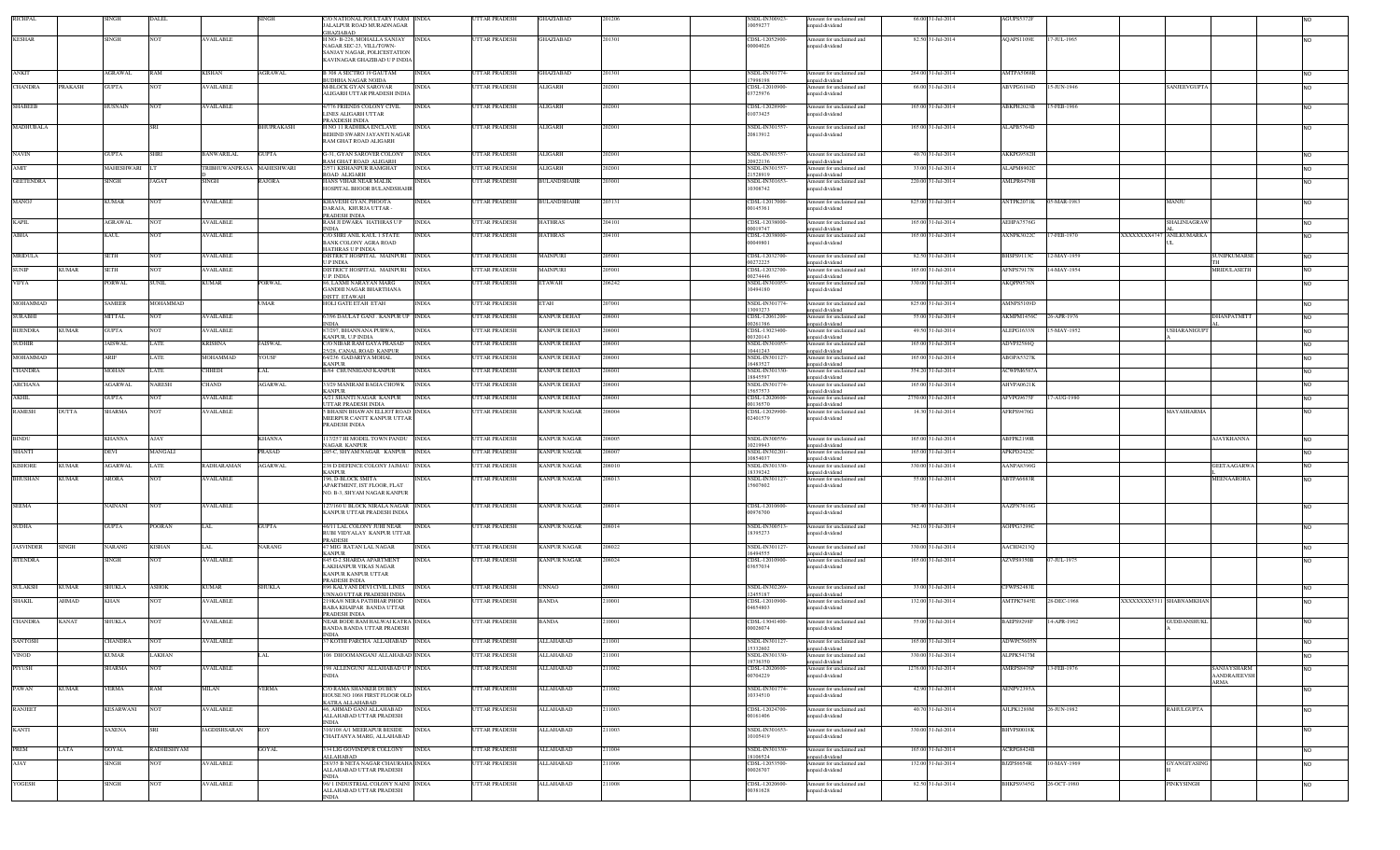| VIJAY           | <b>KUMAR</b>   | <b>GUPTA</b>           | SALF            | <b>GARAM</b>           | <b>GUPTA</b>    | HIG-46 AVAS VIKAS COLONY<br>YOJNA NO.-2 JHUNSI ALLAHABAD        | <b>INDIA</b> | UTTAR PRADESH        | ALLAHABAD                 | 211011           | NSDL-IN301557-<br>21019835      | Amount for unclaimed and<br>inpaid dividend | 123.20 31-Jul-2014  | ACHPG8023E        |             |                                    |                |
|-----------------|----------------|------------------------|-----------------|------------------------|-----------------|-----------------------------------------------------------------|--------------|----------------------|---------------------------|------------------|---------------------------------|---------------------------------------------|---------------------|-------------------|-------------|------------------------------------|----------------|
|                 |                |                        |                 |                        |                 |                                                                 |              |                      |                           |                  |                                 |                                             |                     |                   |             |                                    |                |
| <b>SHAHANA</b>  |                | SHAHID                 | <b>NOT</b>      | <b>AVAILABLE</b>       |                 | <b>B-45, G.T.B.NAGAR KARELI</b><br>ALLAHABAD U.P INDIA          | <b>INDIA</b> | <b>JTTAR PRADESH</b> | ALLAHABAD                 | :11016           | CDSL-12010900<br>01915329       | Amount for unclaimed and<br>npaid dividend  | 165.00 31-Jul-2014  | BKTPS1538R        | 1-MAR-1962  |                                    | <b>NO</b>      |
| ASHOK           | KUMAR          | <b>CHATTOPADHY</b> NOT |                 | <b>AVAILABLE</b>       |                 | 2/13 B MAHENDRA BANERJEE                                        | <b>INDIA</b> | WEST BENGAL          | KOLKATA                   | 700060           | CDSL-12061200                   | Amount for unclaimed and                    | 440.00 31-Jul-2014  | AAKPC2379J        | 05-AUG-1954 | <b>ANINDYAKUMA</b>                 | <b>NO</b>      |
|                 |                |                        |                 |                        |                 | ROAD RABINDRA NAGAR BEHALA<br>KOLKATA WB INDIA                  |              |                      |                           |                  | 00224814                        | inpaid dividend                             |                     |                   |             | <b>RCHATTOPDHY</b>                 |                |
| <b>DEEPA</b>    |                | MEHROTRA               | NOT             | <b>AVAILABLE</b>       |                 | C K. 8/17 GAUMATH VARANASI INDIA                                |              | <b>TTAR PRADESH</b>  | <b>ARANASI</b>            | 21001            | CDSL-12028900                   | Amount for unclaimed and                    | 110.00 31-Jul-2014  | ANWPM4412F        | 0-NOV-1958  | VIJAYKUMARM                        | <b>NO</b>      |
| MAHESH          | KUMAR          | MAURYA                 |                 | <b><i>NAILABLE</i></b> |                 | U P INDIA<br><b>BANGALIPUR-RAJATALAB</b>                        | <b>INDIA</b> | <b>TTAR PRADESH</b>  | <b>ARANASI</b>            | 21001            | 00577277<br>CDSL-12059100       | npaid dividend<br>Amount for unclaimed and  | 40.70 31-Jul-2014   | ASFPM8657E        | 1-DEC-1980  | <b>EHROTRA</b><br>KAUSHLYAMAL      | N <sub>O</sub> |
|                 |                |                        |                 |                        |                 | VARANASI U.P. INDIA                                             |              |                      |                           |                  | 00009986                        | npaid dividend                              |                     |                   |             | <b>RYA</b>                         |                |
| <b>SWETA</b>    |                | <b>AGRAWAL</b>         | <b>ARVIND</b>   | <b>KUMAR</b>           | AIN             | K 61 65 ARYA SAMAJ GALI<br>AGRAWAL TEXTILE BULANALA             | <b>INDIA</b> | <b>TTAR PRADESH</b>  | <b><i>VARANASI</i></b>    | 221001           | NSDL-IN300214-<br>12563674      | Amount for unclaimed and<br>npaid dividend  | 82.50 31-Jul-2014   | AGSPA0887E        |             |                                    | N <sub>O</sub> |
|                 |                |                        |                 |                        |                 | INFRONT OF DENA BANK                                            |              |                      |                           |                  |                                 |                                             |                     |                   |             |                                    |                |
| LAVA            |                | KUMAR                  | RAM             |                        | NIHOR           | VARANASI<br>HO NO 2/37 SUNDARPUR                                | <b>INDIA</b> | <b>JTTAR PRADESH</b> | VARANASI                  | 21001            | NSDL-IN30155                    | Amount for unclaimed and                    | 82.50 31-Jul-2014   | ANLPK8400C        |             | PUSHPADEVI                         | <b>NO</b>      |
|                 |                |                        |                 |                        |                 | VARANASI                                                        |              |                      |                           |                  | 20751774                        | inpaid dividend                             |                     |                   |             |                                    |                |
| ALKA            |                |                        | <b>AILASH</b>   |                        |                 | <b>D 10/2 VISHWANATH GALI</b><br>VARANASI                       |              | <b>TTAR PRADESH</b>  | <b>ARANASI</b>            | 21001            | <b>NSDL-IN30202</b><br>34021676 | Amount for unclaimed and<br>inpaid dividend | 165.00 31-Jul-2014  | ABTPJ8328A        |             |                                    | <b>NO</b>      |
| <b>ALOK</b>     | CHANDRA        | SINHA                  | NOT             | <b>AVAILABLE</b>       |                 | PLOT NO 9 JAGANNATH PURI                                        | <b>INDIA</b> | <b>TTAR PRADESH</b>  | <b><i>VARANASI</i></b>    | 21002            | CDSL-12013200                   | Amount for unclaimed and                    | 119.90 31-Jul-2014  | BDKPS0193L        | 22-JUN-1987 | <b>ABHAISINHA</b>                  |                |
|                 |                |                        |                 |                        |                 | COLON NAWALPUR SHIVPUR<br>VARANASI UTTAR PRADESH                |              |                      |                           |                  | 00955048                        | npaid dividend                              |                     |                   |             |                                    |                |
|                 |                |                        |                 |                        |                 | INDIA                                                           |              |                      |                           |                  |                                 |                                             |                     |                   |             |                                    |                |
| <b>DEVANTI</b>  |                | DEVI                   | RAM             |                        | AKHAN           | S 19/95A A 1K VARUNAPUL<br>VARANASI                             | <b>INDIA</b> | <b>TTAR PRADESH</b>  | <b>ARANASI</b>            | 21002            | NSDL-IN301330-<br>20526975      | Amount for unclaimed and<br>unpaid dividend | 165.00 31-Jul-2014  | ALPPD0156N        |             |                                    | <b>NO</b>      |
| <b>BIRENDRA</b> |                | <b>RASAD</b>           |                 | AVAILABLE              |                 | AASTHA NIWAS SA 6/86 1B 146                                     | INDIA        | <b>TTAR PRADESH</b>  | <b>ARANASI</b>            | 21007            | CDSL-12033200                   | mount for unclaimed and                     | 880.00 31-Jul-2014  | AETPP7395A        | 26-JAN-1951 |                                    | <b>NO</b>      |
|                 |                |                        |                 |                        |                 | SRINAGAR COLONY PAHARIA<br>VARANASI UTTAR PRADESH               |              |                      |                           |                  | 07710554                        | unpaid dividend                             |                     |                   |             |                                    |                |
|                 |                |                        |                 |                        |                 | NDIA                                                            |              |                      |                           |                  |                                 |                                             |                     |                   |             |                                    |                |
| <b>REKHA</b>    |                | MISRA                  | NOT             | <b>AVAILABLE</b>       |                 | M-8-180, NEVADA VARANASI<br>NAGAR NIGAM LANKA,                  | INDIA        | UTTAR PRADESH        | VARANASI                  | 221010           | CDSL-12024700<br>00203684       | Amount for unclaimed and<br>inpaid dividend | 40.70 31-Jul-2014   | AOFPM1307K        | 25-FEB-1959 |                                    | <b>NO</b>      |
|                 |                |                        |                 |                        |                 | VARANASI UTTAR PRADESH                                          |              |                      |                           |                  |                                 |                                             |                     |                   |             |                                    |                |
| AJIT            |                | <b>KUMAR</b>           | KAPIL.          | <b>DEV</b>             | PRASAD          | NDIA<br>S 17/20 SM-33 ASHOK VIHAR                               | <b>INDIA</b> | <b>JTTAR PRADESH</b> | VARANASI                  | 221010           | NSDL-IN300118-                  | Amount for unclaimed and                    | 165.00 31-Jul-2014  | ARTPK5077B        |             |                                    |                |
|                 |                |                        |                 |                        |                 | VARANASI                                                        |              |                      |                           |                  | 1301810                         | upaid dividend                              |                     |                   |             |                                    | <b>NO</b>      |
| <b>SAURABH</b>  |                | <b>BHANSALI</b>        | DINESH          | <b>KUMAR</b>           | BHANSALI        | 123, MAHESHPUR, INDUSTRIAL                                      | <b>INDIA</b> | <b>TTAR PRADESH</b>  | <b>ARANASI</b>            | 221106           | NSDL-IN302164<br>0134940        | Amount for unclaimed and                    | 165.00 31-Jul-2014  | AJWPB7047D        |             |                                    | <b>NO</b>      |
| AFSAR           |                | ANSARI                 | AHMAD           |                        | ZHAR            | ESTATE VARANASI<br>NOOR - E - ISLAMPUR BHADOHI                  | <b>INDIA</b> | <b>JTTAR PRADESH</b> | SANT RAVIDAS NAGAR 221401 |                  | NSDL-IN302201                   | inpaid dividend<br>Amount for unclaimed and | 9.90 31-Jul-2014    | AIVPA3349P        |             |                                    | <b>NO</b>      |
|                 | NATH           | YADAV                  | RAM             |                        | <b>ADAV</b>     | DIST VARANASI                                                   | <b>INDIA</b> | <b>TTAR PRADESH</b>  | SANT RAVIDAS NAGAR 221401 |                  | 1397504                         | npaid dividend                              |                     |                   |             |                                    |                |
| <b>BHOLA</b>    |                |                        |                 | <b>PRATAP</b>          |                 | PIPRISH S.R.NAGAR BHADOHI                                       |              |                      |                           |                  | NSDL-IN30220<br>10478695        | Amount for unclaimed and<br>inpaid dividend | 82.50 31-Jul-2014   | ABQPY0157P        |             |                                    | <b>NO</b>      |
| DILEEP          | <b>KUMAR</b>   | SINGH                  | NOT             | AVAILABLE              |                 | VILL UMARI POST UMARI DIST                                      | <b>INDIA</b> | <b>TTAR PRADESH</b>  | ALLAHABAD                 | 21507            | CDSL-1202060                    | Amount for unclaimed and                    | 47.30 31-Jul-2014   | AWOPS9366D        | 25-JAN-1970 | MANJUSINGH                         | N <sub>O</sub> |
|                 |                |                        |                 |                        |                 | ALLAHABAD ALLAHABAD UTTAR<br>PRADESH INDIA                      |              |                      |                           |                  | 00308916                        | inpaid dividend                             |                     |                   |             |                                    |                |
| OM              | PRAKASH        | TIWARI                 | NOT             | <b>AVAILABLE</b>       |                 | VILL-FIROJPUR PO-KOTWARI                                        | <b>INDIA</b> | UTTAR PRADESH        | <b>BALLIA</b>             | 221712           | CDSL-12038400                   | Amount for unclaimed and                    | 33.00 31-Jul-2014   | AGAPT6516G        | 01-JAN-1983 | <b>PRIYANKATIWA</b>                | <b>NO</b>      |
|                 |                |                        |                 |                        |                 | RASRA BALLIA UTTAR PRADESH<br><b>INDIA</b>                      |              |                      |                           |                  | 00579223                        | inpaid dividend                             |                     |                   |             |                                    |                |
| <b>RAMESH</b>   | <b>CHANDRA</b> | <b>JAISWAL</b>         | <b>NOT</b>      | <b>AVAILABLE</b>       |                 | 429 A V CO AMANI GANJ                                           | <b>INDIA</b> | <b>JTTAR PRADESH</b> | FAIZABAD                  | 224001           | CDSL-12038400                   | Amount for unclaimed and                    | 330.00 31-Jul-2014  | ABNPJ6953D        | 15-APR-1961 | RAKHARANI                          | <b>NO</b>      |
|                 |                |                        |                 |                        |                 | FAIZABAD UTTAR PRADESH<br><b>INDIA</b>                          |              |                      |                           |                  | 00809996                        | npaid dividend                              |                     |                   |             |                                    |                |
| <b>GEETA</b>    |                | <b>ADAV</b>            | SHRI            | CHANDRABHAN            | <b>ADAV</b>     | 8 8 47 DAL MANDI FATEHGANJ                                      | <b>INDIA</b> | <b>TTAR PRADESH</b>  | AIZABAD                   | 224001           | NSDL-IN300556                   | Amount for unclaimed and                    | 220.00 31-Jul-2014  | ABCPY9475A        |             | CHANDRABHAN                        | <b>NO</b>      |
| PAWAN           | <b>KUMAR</b>   | <b>VERMA</b>           | <b>SHRI</b>     | <b>RAMMILAN</b>        | <b>/ERMA</b>    | FAIZABAD<br>C/O SRI RAM MILAN VERMA                             | <b>INDIA</b> | <b>JTTAR PRADESH</b> | AMBEDKAR NAGAR            | 224151           | 10197403<br>NSDL-IN30112        | npaid dividend<br>Amount for unclaimed and  | 500.50 31-Jul-2014  | AENPV2395A        |             | YADAV                              | N <sub>O</sub> |
|                 |                |                        |                 |                        |                 | VILLAGE DIHWA POST KATEHARI                                     |              |                      |                           |                  | 16332013                        | npaid dividend                              |                     |                   |             |                                    |                |
| <b>NOOPUR</b>   |                | <b>AGARWAL</b>         | <b>NOT</b>      | <b>AVAILABLE</b>       |                 | AMBEDKAR NAGAR<br><b>MOHALA PEER BATAWAN</b>                    | <b>INDIA</b> | UTTAR PRADESH        | <b>BARABANKI</b>          | 225001           | CDSL-12029900                   | Amount for unclaimed and                    | 158.40 31-Jul-2014  | AGNPA0912A        |             |                                    | <b>NO</b>      |
|                 |                |                        |                 |                        |                 | BHARABANKI LUCKNOW UTTAR                                        |              |                      |                           |                  | 02064851                        | inpaid dividend                             |                     |                   |             |                                    |                |
| <b>SUSHIL</b>   | KUMAR          | <b>JAISWAL</b>         | NO <sub>1</sub> | <b>AVAILABLE</b>       |                 | PRADESH INDIA<br>LAKHPERA BAGH COLONY                           | <b>INDIA</b> | <b>TTAR PRADESH</b>  | BARABANKI                 | 225001           | NSDL-IN30155                    | Amount for unclaimed and                    | 247.50 31-Jul-2014  | AGWPJ2604B        |             |                                    | <b>NO</b>      |
|                 |                |                        |                 |                        |                 | (SECOND LANE) BARABANKI                                         |              |                      |                           |                  | 10034857                        | npaid dividend                              |                     |                   |             |                                    |                |
| <b>ASHOK</b>    |                | LALCHANDANI NOT        |                 | <b>AVAILABLE</b>       |                 | 65 CLAY SQUARE LUCKNOW<br>LUCKNOW UTTAR PRADESH                 | INDIA        | <b>JTTAR PRADESH</b> | LUCKNOW                   | 226001           | CDSL-12013200<br>00796047       | Amount for unclaimed and<br>npaid dividend  | 165.00 31-Jul-2014  | AAXPL5683P        | 16-OCT-1948 | <b>REKHALALCHA</b><br><b>NDANI</b> | N <sub>O</sub> |
|                 |                |                        |                 |                        |                 | <b>INDIA</b>                                                    |              |                      |                           |                  |                                 |                                             |                     |                   |             |                                    |                |
| <b>BEENA</b>    |                | NIGAM                  | <b>NOT</b>      | <b>AVAILABLE</b>       |                 | FLAT NO. 404, BALAJIKRIPA<br>APARTMENT, 41, INSAFNAGAR          | <b>INDIA</b> | UTTAR PRADESH        | <b>LUCKNOW</b>            | 226001           | CDSL-12019101-<br>01290697      | Amount for unclaimed and<br>inpaid dividend | 550.00 31-Jul-2014  | ABSPN0441M        | 04-JAN-1964 |                                    | <b>NO</b>      |
|                 |                |                        |                 |                        |                 | SECTOR-10, INDRA NAGAR                                          |              |                      |                           |                  |                                 |                                             |                     |                   |             |                                    |                |
|                 |                |                        |                 |                        |                 | LUCKNOW UTTAR PRADESH<br><b>INDIA</b>                           |              |                      |                           |                  |                                 |                                             |                     |                   |             |                                    |                |
| RENU            |                | <b>BANSAL</b>          | RAJEEV          |                        | <b>BANSAL</b>   | 109/167 MODEL HOUSE                                             | INDIA        | <b>JTTAR PRADESH</b> | LUCKNOW                   | 226001           | NSDL-IN301557-                  | Amount for unclaimed and                    | 82.50 31-Jul-2014   | AGPPB6776P        |             | <b>RAJEEVBANSAL</b>                | <b>NO</b>      |
| <b>VARSHA</b>   |                | GOEL                   | <b>NAWAL</b>    | <b>KISHORE</b>         | SINGH           | LUCKNOW<br>39/121 RAM TIRTH MARG NARHI INDIA                    |              | <b>JTTAR PRADESH</b> | LUCKNOW                   | 226001           | 0621236<br>NSDL-IN303116-       | inpaid dividend                             | 660.00 31-Jul-2014  | BBOPG6627F        |             |                                    | N <sub>O</sub> |
|                 |                |                        |                 |                        |                 | NEAR SABJI MANDI LUCKNOW                                        |              |                      |                           |                  | 11377199                        | Amount for unclaimed and<br>npaid dividend  |                     |                   |             |                                    |                |
|                 |                |                        |                 |                        |                 | UTTAR PRADESH                                                   |              |                      |                           |                  |                                 |                                             |                     |                   |             |                                    |                |
| <b>VINEETA</b>  |                | GOEL                   | NOT             | <b>AVAILABLE</b>       |                 | 04/105 R A LINES LUCKNOW<br>UTTAR PRADESH INDIA                 | <b>INDIA</b> | <b>TTAR PRADESH</b>  | <b>LUCKNOW</b>            | 226002           | CDSL-12036000-<br>1030894       | Amount for unclaimed and<br>npaid dividend  | 548.90 31-Jul-2014  | AMIPG7332F        | 2-JAN-1976  | <b>ALOKGOEL</b>                    | <b>NO</b>      |
| <b>SALEEM</b>   | ULLAH          | KHAN                   | NOT             | <b>AVAILABLE</b>       |                 | 448/245/8KA, NAGARIA, NR.                                       | <b>INDIA</b> | UTTAR PRADESH        | LUCKNOW                   | 226003           | CDSL-12039800-                  | Amount for unclaimed and                    | 55.00 31-Jul-2014   | AJSPK6057A        | 18-AUG-1956 | XXXXXXXX7175 SAMIULLAHKHA          | N <sub>O</sub> |
|                 |                |                        |                 |                        |                 | PARK, MUSHAEEBGANJ,<br>THAKURGANJ LUCKNOW UTTAR                 |              |                      |                           |                  | 00065071                        | unpaid dividend                             |                     |                   |             |                                    |                |
|                 |                |                        |                 |                        |                 | PRADESH INDIA                                                   |              |                      |                           |                  |                                 |                                             |                     |                   |             |                                    |                |
| <b>LOVELY</b>   |                | RASTOGI                | <b>MANOJ</b>    |                        | RASTOGI         | 295/243 ASHARFABAD BARADARI INDIA<br><b>JICKNOW</b>             |              | UTTAR PRADESH        | LUCKNOW                   | 226003           | NSDL-IN301330-<br>0738125       | Amount for unclaimed and<br>inpaid dividend | 660.00 31-Jul-2014  | APMPR8750H        |             | MANOJRASTOGI                       | <b>NO</b>      |
| <b>SUBEDAR</b>  |                | IWARI                  | DEV             | MANI                   | IWARI           | HOUSE NO 285/167 JANAK RANI                                     | <b>INDIA</b> | TTAR PRADESH         | <b>LUCKNOW</b>            | 226004           | NSDL-IN300214-                  | Amount for unclaimed and                    | 99.00 31-Jul-2014   | AFBPT7531H        |             |                                    | <b>NO</b>      |
|                 |                |                        |                 |                        |                 | MARG KAREHTA AISHBAGH<br><b>LUCKNOW UTTAR PRADESH</b>           |              |                      |                           |                  | 17245536                        | mpaid dividend                              |                     |                   |             |                                    |                |
| METHARAM        |                | <b>BHATIA</b>          | NO <sub>1</sub> | <b>AVAILABLE</b>       |                 | 1122 INDIRA NAGAR LUCKNOW INDIA                                 |              | <b>JTTAR PRADESH</b> | <b>LUCKNOW</b>            | 226010<br>M00230 |                                 | mount for unclaimed and                     | 3300.00 31-Jul-2014 |                   |             |                                    | N <sub>O</sub> |
| <b>ROHIT</b>    |                | KUMAR                  | NOT             | <b>AVAILABLE</b>       |                 | <b>SO KANHAIYA PANDEY H NO 4 INDIA</b>                          |              | <b>JTTAR PRADESH</b> | LUCKNOW                   | 226010           | CDSL-12047200-                  | inpaid dividend<br>Amount for unclaimed and | 93.50 31-Jul-2014   | <b>BLVPK7625Q</b> | 12-NOV-1980 | <b>SAVITRI</b>                     |                |
|                 |                |                        |                 |                        |                 | <b>319 VIJAYANTA KHANDA 4 GOMTI</b>                             |              |                      |                           |                  | 02125616                        | npaid dividend                              |                     |                   |             |                                    |                |
|                 |                |                        |                 |                        |                 | NAGAR LUCKNOW UTTAR<br>PRADESH INDIA                            |              |                      |                           |                  |                                 |                                             |                     |                   |             |                                    |                |
| RAM             | <b>AUTAR</b>   | <b>GUPTA</b>           | RATAN           |                        | LAL             | C/12 SECTOR F LDA COLONY                                        | <b>INDIA</b> | <b>UTTAR PRADESH</b> | <b>LUCKNOW</b>            | 226012           | NSDL-IN301313-                  | Amount for unclaimed and                    | 220.00 31-Jul-2014  | AKIPG0046N        |             | <b>KAMLESHGUPT</b>                 | N <sub>O</sub> |
| <b>DEVENDRA</b> | <b>KUMAR</b>   | KUSHWAHA               | <b>NOT</b>      | <b>AVAILABLE</b>       |                 | KANPUR ROAD LUCKNOW<br>9/108 INDIRA NAGAR LUCKNOW INDIA         |              | <b>JTTAR PRADESH</b> | LUCKNOW                   | 226016           | 202057<br>CDSL-12010600-        | unpaid dividend<br>Amount for unclaimed and | 49.50 31-Jul-2014   | ANGPK4138E        | 01-NOV-1968 | LAXMIKUSHWA                        | N <sub>O</sub> |
|                 |                |                        |                 |                        |                 | UTTAR PRADESH INDIA                                             |              |                      |                           |                  | 01301412                        | unpaid dividend                             |                     |                   |             |                                    |                |
|                 |                |                        |                 |                        |                 |                                                                 |              |                      |                           | 226016           |                                 |                                             | 7.70 31-Jul-2014    | AKRPM8443N        |             |                                    |                |
| <b>MUKTA</b>    |                | MANCHANDA NOT          |                 | <b>AVAILABLE</b>       |                 | <b>B 1154 INDIRA NAGAR LUCKNOW INDIA</b><br>UTTAR PRADESH INDIA |              | <b>JTTAR PRADESH</b> | <b>LUCKNOW</b>            |                  | CDSL-12029900-<br>01482991      | Amount for unclaimed and<br>unpaid dividend |                     |                   |             |                                    | <b>NO</b>      |
|                 |                |                        |                 |                        |                 |                                                                 |              |                      |                           |                  |                                 |                                             |                     |                   |             |                                    |                |
| <b>SANJAY</b>   | <b>KUMAR</b>   | <b>JASWANI</b>         | <b>NOT</b>      | <b>AVAILABLE</b>       |                 | D/24 HARIHAR NAGAR<br><b>JUCKNOW UP INDIA</b>                   | <b>INDIA</b> | UTTAR PRADESH        | <b>LUCKNOW</b>            | 226016           | CDSL-12032700<br>00292632       | Amount for unclaimed and<br>unpaid dividend | 330.00 31-Jul-2014  | AESPJ2766E        | 07-JAN-1972 |                                    | <b>NO</b>      |
| ASHISH          |                | CHATURVEDI             |                 |                        | <b>HATUREDI</b> | C-1325 INDIRA NAGAR NEAR                                        | <b>INDIA</b> | <b>JTTAR PRADESH</b> | <b>LUCKNOW</b>            | 226016           | NSDL-IN301557                   | Amount for unclaimed and                    | 33.00 31-Jul-2014   | AEGPC0811F        |             |                                    | <b>NO</b>      |
|                 |                |                        |                 |                        |                 | AGRAWAL PLAZA MARKET<br>LUCKNOW                                 |              |                      |                           |                  | 21668889                        | unpaid dividend                             |                     |                   |             |                                    |                |
| <b>DUJENDRA</b> | <b>KUMAR</b>   | <b>JAUHARI</b>         | LATE            | SHAYAMLAL              | JAUHARI         | 195/77, JAGAT NARAIN ROAD                                       | <b>INDIA</b> | <b>UTTAR PRADESH</b> | <b>LUCKNOW</b>            | 226018           | <b>NSDL-IN301557</b>            | Amount for unclaimed and                    | 66.00 31-Jul-2014   | AHGPJ4611F        |             |                                    | <b>NO</b>      |
| MURLIDHAR       |                | MANKANI                | NOT             | <b>AVAILABLE</b>       |                 | <b>LUCKNOW</b><br>4/316 VIKAS NAGAR KURSI ROAD INDIA            |              | <b>TTAR PRADESH</b>  | <b>LUCKNOW</b>            | 226020           | 20011855<br>CDSL-12029900-      | unpaid dividend<br>Amount for unclaimed and | 82.50 31-Jul-2014   | ANEPM9237C        | 16-JUL-1932 |                                    | <b>NO</b>      |
|                 |                |                        |                 |                        |                 | LUCKNOW UTTAR PRADESH                                           |              |                      |                           |                  | 05375835                        | unpaid dividend                             |                     |                   |             |                                    |                |
| LAXMI           | VARAYAN        | PANT                   | NOT             | <b>AVAILABLE</b>       |                 | INDIA<br><b>B 193 ADIL NAGAR BHUDIYAN</b>                       | <b>INDIA</b> | <b>JTTAR PRADESH</b> | LUCKNOW                   | 226021           | CDSL-12034600                   | Amount for unclaimed and                    | 40.70 31-Jul-2014   | ABBPP8202B        | 11-JUN-1957 | RAKESHPANT                         | <b>NO</b>      |
|                 |                |                        |                 |                        |                 | DEVI MANDIR LUCKNOW U.P.                                        |              |                      |                           |                  | 00262470                        | unpaid dividend                             |                     |                   |             |                                    |                |
| <b>NARENDRA</b> | <b>KUMAR</b>   | <b>DWIVEDI</b>         | <b>NOT</b>      | <b>AVAILABLE</b>       |                 | INDIA<br>VILL GHASHIPUR POST                                    | INDIA        | UTTAR PRADESH        | <b>SULTANPUR</b>          | 228001           | CDSL-12013200                   | Amount for unclaimed and                    | 165.00 31-Jul-2014  | AHEPD8710D        | 01-DEC-1970 | SHEELADEVI                         |                |
|                 |                |                        |                 |                        |                 | LOHRAMAU DIST SULTANPUR                                         |              |                      |                           |                  | 01233143                        | unpaid dividend                             |                     |                   |             |                                    | <b>NO</b>      |
|                 |                |                        |                 |                        |                 | SULTANPUR UTTAR PRADESH                                         |              |                      |                           |                  |                                 |                                             |                     |                   |             |                                    |                |
|                 |                |                        |                 |                        |                 | NDIA                                                            |              |                      |                           |                  |                                 |                                             |                     |                   |             |                                    |                |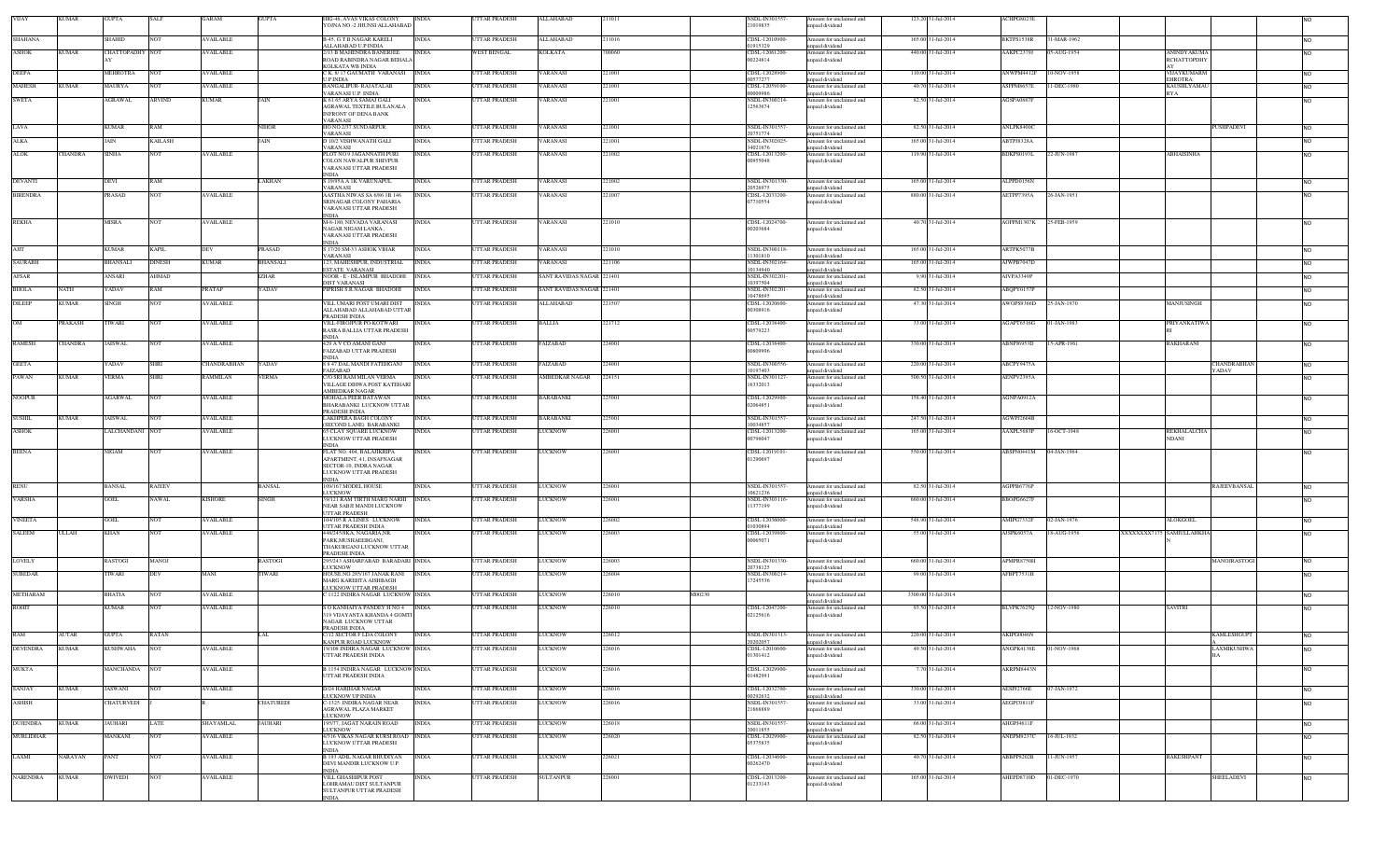|                 |              | AGARWAL             | <b>VIKAS</b>     |                  | GARWAL            | 158/16, RANA NAGAR KANPUR INDIA<br>ROAD RAE BARELI                                                  |              | <b>TTAR PRADESH</b>  | RAEBARELI                | 2900   | NSDL-IN30155<br>22000710               | Amount for unclaimed and<br>apaid dividend                     | 330.00 31-Jul-2014  | AIQPA5225F             |             |                                    |                             |
|-----------------|--------------|---------------------|------------------|------------------|-------------------|-----------------------------------------------------------------------------------------------------|--------------|----------------------|--------------------------|--------|----------------------------------------|----------------------------------------------------------------|---------------------|------------------------|-------------|------------------------------------|-----------------------------|
| <b>POONAM</b>   |              | MEHROTRA            | <b>RAMJEE</b>    |                  | <b>MEHROTRA</b>   | Q NO SE 178 HINDALCO COLONY INDIA<br>RENUKOOT SONEBHADRA                                            |              | <b>TTAR PRADESH</b>  | SONBHADRA                | 231217 | NSDL-IN300513<br>12370626              | Amount for unclaimed and<br>npaid dividend                     | 1155.00 31-Jul-2014 | AJQPM0185K             |             | RAMJEEMEHRC<br>TRA                 | N <sub>O</sub>              |
| DAYA            | SHANKER      | <b>PANDEY</b>       | <b>HARIHAR</b>   | <b>PRASAD</b>    | <b>ANDEY</b>      | MIRZAPUR UTTAR PRADESH<br>D-10, ADM COLONY, RENUKOOT INDIA<br>WARD NO-18, SONEBHADRA                |              | <b>TTAR PRADESH</b>  | <b>SONBHADRA</b>         | 231217 | NSDL-IN302269<br>10770050              | Amount for unclaimed and<br>npaid dividend                     | 110.00 31-Jul-2014  | AAMPP8212D             |             |                                    | <b>NO</b>                   |
| PRAMOD          |              | AGRAWAL             | <b>NOT</b>       | AVAILABLE        |                   | UTTAR PRADESH<br>H.NO.19/388, WARD NO.4 RAM<br>MANDIR COLONY SONEBHADRA                             | <b>INDIA</b> | <b>TTAR PRADESH</b>  | SONBHADRA                | 231219 | CDSL-12019101<br>00356473              | Amount for unclaimed and<br>npaid dividend                     | 165.00 31-Jul-2014  | AHZPA2802N             | 1-APR-1979  |                                    | <b>NO</b>                   |
| RADHE           |              | <b>KRISHNA</b>      | <b>NOT</b>       | AVAILABLE        |                   | OBRA U.P. INDIA<br>VILL- KHAIRATIA BILLI<br>MARKUNDI OBRA- SONEBHADRA                               | <b>INDIA</b> | <b>TTAR PRADESH</b>  | SONBHADRA                | 231219 | CDSL-12032700<br>00284165              | Amount for unclaimed and<br>inpaid dividend                    | 16.50 31-Jul-2014   | BDNPK3446B             | 15-MAY-1988 |                                    | <b>NO</b>                   |
| <b>RAJ</b>      | NATH         | RAM                 | LATE             | SRIDEONANDAN     | RAM               | SONEBHADRA U.P. INDIA<br>4B-08, VIDYUT NAGAR SHAKTI                                                 | <b>INDIA</b> | <b>JTTAR PRADESH</b> | <b>SONBHADRA</b>         | 231222 | NSDL-IN301557                          | Amount for unclaimed and                                       | 165.00 31-Jul-2014  | ABGPR7362F             |             |                                    | <b>NO</b>                   |
| <b>MEETU</b>    |              | <b>VERMA</b>        | VIJAYA           | <b>RAM</b>       | <b>SINGH</b>      | NAGAR SONEBHADRA<br><b>3D 22 VIDYUT VIHAR COLONY</b>                                                | <b>INDIA</b> | <b>TTAR PRADESH</b>  | <b>SONBHADRA</b>         | 231222 | 21111875<br>NSDL-IN303116              | npaid dividend<br>Amount for unclaimed and                     | 28.60 31-Jul-2014   | AKOPV2321F             |             |                                    |                             |
|                 |              |                     |                  |                  |                   | NTPC SHAKTI NAGAR<br>SONBHADRA UTTAR PRADESH                                                        |              |                      |                          |        | 11306136                               | inpaid dividend                                                |                     |                        |             |                                    | <b>NO</b>                   |
| <b>SUHAIL</b>   |              | ATA                 | <b>NOT</b>       | <b>AVAILABLE</b> |                   | QTR NO C/453 NH 3 NTPC COLONY INDIA<br>RIHANDNAGAR PO SONEBHADRA<br>UTTAR PRADESH INDIA             |              | <b>TTAR PRADESH</b>  | SONBHADRA                | 231223 | CDSL-12013200<br>00528381              | Amount for unclaimed and<br>inpaid dividend                    | 165.00 31-Jul-2014  | ADLPA2590H             | 12-OCT-1958 | SANJIDAATA                         | <b>NO</b>                   |
| <b>JITENDRA</b> |              | <b>KUMAR</b>        | <b>ISHWARI</b>   | PRASAD           | GUPTA             | L-635. HINDALCO COLONY                                                                              | <b>INDIA</b> | <b>JTTAR PRADESH</b> | <b>SONEBHADRA</b>        | 231417 | NSDL-IN302201                          | Amount for unclaimed and                                       | 165.00 31-Jul-2014  | APTPK7865B             |             |                                    | <b>NO</b>                   |
| OM              | PRAKASH      | <b>SINGH</b>        | RAM              | <b>BACHAN</b>    | SINGH             | RENUKOOT SONEBHADRA<br>321 RAHAHUPUR MUGHAL SARAI INDIA<br>MOUGAL SARAI UTTAR PRADESH               |              | UTTAR PRADESH        | VARANASI                 | 232101 | 10735308<br>NSDL-IN300214-<br>15310029 | apaid dividend<br>Amount for unclaimed and<br>inpaid dividend  | 330.00 31-Jul-2014  | AXCPS0720J             |             |                                    | N <sub>O</sub>              |
| <b>KANAN</b>    |              | SINGHAL             | <b>NOT</b>       | AVAILABLE        |                   | 92 KACH CHA KATRA SHAH                                                                              | <b>INDIA</b> | <b>TTAR PRADESH</b>  | SHAHJAHANPUR             | 242001 | K00407                                 | Amount for unclaimed and                                       | 1650.00 31-Jul-2014 |                        |             | <b>VINAYKUMARSI</b>                | <b>NO</b>                   |
| <b>SINGHAL</b>  |              | KANAN               | <b>VINAY</b>     | <b>KUMAR</b>     | SINGHAL           | JAHANPUR U P<br>92 KACHCHA KATRA                                                                    | <b>INDIA</b> | <b>TTAR PRADESH</b>  | SHAHJAHANPUR             | 242001 | NSDL-IN301774-                         | apaid dividend<br>Amount for unclaimed and                     | 1650.00 31-Jul-2014 | AJCPS8824K             |             | <b>NGHAL</b><br>SINGHALVINAY       | <b>NO</b>                   |
| <b>SANJEEV</b>  | KUMAR        | <b>SAXENA</b>       | <b>MAHESH</b>    |                  | CHANDRA           | <b>SHAHJAHANPUR</b><br>S/O MAHESH CHANDRA SAXENA B-INDIA                                            |              | <b>TTAR PRADESH</b>  | <b>ALIGARH</b>           | 202001 | 10475570<br>NSDL-IN301774-             | apaid dividend<br>Amount for unclaimed and                     | 82.50 31-Jul-2014   | <b>AJXPS4335A</b>      |             | <b>KUMAR</b>                       | <b>NO</b>                   |
|                 |              |                     |                  |                  |                   | 37 PHASE 2 TATA CHEMICALS<br>LIMITED TOWNSHIP BABRALA<br>INDUSTRIAL AREA BADAUN                     |              |                      |                          |        | 10917978                               | unpaid dividend                                                |                     |                        |             |                                    |                             |
| <b>BARKHA</b>   |              | <b>AGRAWAL</b>      | <b>NOT</b>       | AVAILABLE        |                   | 6, NEHRU PARK COLONY<br>BAREILLY UTTAR PRADESH INDIA                                                | <b>INDIA</b> | <b>TTAR PRADESH</b>  | BAREILLY                 | 243001 | CDSL-12061200-<br>00275460             | Amount for unclaimed and<br>inpaid dividend                    | 33.00 31-Jul-2014   | ABPPA6430N             |             | SUSHILKUMARG                       | N <sub>O</sub>              |
| ASHA            | RANI         | <b>AGARWAL</b>      | <b>RAJEEV</b>    |                  | <b>AGARWAL</b>    | 369 KALI BARI BAREILLY                                                                              | <b>INDIA</b> | <b>TTAR PRADESH</b>  | BAREILLY                 | 243001 | NSDL-IN301186<br>20129110              | Amount for unclaimed and<br>npaid dividend                     | 13.20 31-Jul-2014   | AILPA1197R             |             |                                    | <b>NO</b>                   |
| VIJAY           |              | KAPOOR              | <b>NOT</b>       | <b>WAILABLE</b>  |                   | 405/P-12, KRISHNA PURIMATHIA INDIA<br>BEHARIPUR . BAREILLY U.P. INDIA                               |              | <b>TTAR PRADESH</b>  | BAREILLY                 | 243003 | CDSL-12061200-<br>00284342             | Amount for unclaimed and<br>npaid dividend                     | 55.00 31-Jul-2014   | AEKPK8574P             |             |                                    | <b>NO</b>                   |
| <b>RAVMEET</b>  |              | KAUR                | <b>NOT</b>       | <b>AVAILABLE</b> |                   | 292, BAGH BIG RATAN HOTEL<br>CHADDHA PALACE . BAREILLY                                              | <b>INDIA</b> | <b>TTAR PRADESH</b>  | BAREILLY                 | 243003 | CDSL-12061200-<br>00313805             | Amount for unclaimed and<br>inpaid dividend                    | 495.00 31-Jul-2014  | AIWPK3251D             | 19-MAR-1975 | SATWANTSING                        | N <sub>O</sub>              |
| RASHMI          |              | <b>GUPTA</b>        | <b>ANAND</b>     |                  | GUPTA             | U.P. INDIA<br>, JAWAHAR NAGAR BAREILLY INDIA                                                        |              | <b>TTAR PRADESH</b>  | BAREILLY                 | 243005 | NSDL-IN301186-<br>20044853             | Amount for unclaimed and                                       | 165.00 31-Jul-2014  | AJTPG8324F             |             |                                    | <b>NO</b>                   |
| <b>RAJENDRA</b> | CUMAR        | SARASWAT            | BHUVENEDRA       | <b>KUMAR</b>     | <b>SARASWAT</b>   | 122 / D / 9 RAJIV KUNJ COLONY<br>RAJENDRA NAGAR BAREILLY                                            | <b>INDIA</b> | <b>TTAR PRADESH</b>  | BAREILLY                 | 243122 | NSDL-IN301186-<br>20099699             | npaid dividend<br>Amount for unclaimed and<br>npaid dividend   | 82.50 31-Jul-2014   | AWKPS7816E             |             |                                    | N <sub>O</sub>              |
| MAYANK          |              | GUPTA               | <b>NOT</b>       | AVAILABLE        |                   | H NO 24 PROFESSORS COLONY<br>BUDAUN UTTAR PRADESH INDIA                                             | <b>INDIA</b> | <b>TTAR PRADESH</b>  | <b>BUDAUN</b>            | 243601 | CDSL-12047200-<br>02343521             | Amount for unclaimed and<br>npaid dividend                     | 33.00 31-Jul-2014   | <b>BGXPG8060Q</b>      | 01-FEB-1989 | VEENAGUPTA                         |                             |
| LUXMI           |              | <b>MAHESHWARI</b>   | <b>VED</b>       | PRAKASH          | <b>MAHESHWARI</b> | KANOON GOYAN HUSAINEY GALI INDIA<br><b>BUDAUN</b>                                                   |              | <b>TTAR PRADESH</b>  | <b>BUDAUN</b>            | 243601 | NSDL-IN300239-<br>12653665             | Amount for unclaimed and                                       | 110.00 31-Jul-2014  | AVYPM8963D             |             |                                    | <b>NO</b>                   |
| RAJIV           | KUMAR        | GAUTAM              | <b>NOT</b>       | <b>AVAILABLE</b> |                   | MR RAJIV KUMAR GAUTAM<br>POLICE STATION,<br>THAKURDWARA MORADABAD<br>MORADABAD UTTAR PRADESH        | <b>INDIA</b> | <b>TTAR PRADESH</b>  | MORADABAD                | 244001 | CDSL-12010900-<br>04466114             | apaid dividend<br>Amount for unclaimed and<br>inpaid dividend  | 205.70 31-Jul-2014  | AJLPG1397C             | 10-JUL-1958 | PUJAGAUTAM                         |                             |
| SANDHYA         |              | <b>SINGH</b>        | <b>AJEET</b>     | <b>SINGH</b>     | GAUTAM            | <b>INDIA</b><br>8, CHHATARASA TEHSIL-<br>DERAPUR DISTT- KANPUR DEHAT                                | <b>INDIA</b> | <b>JTTAR PRADESH</b> | KANPUR DEHAT             | 209302 | NSDL-IN300214-<br>12956975             | Amount for unclaimed and<br>inpaid dividend                    | 220.00 31-Jul-2014  | BIDPS5285H             |             |                                    | <b>NO</b>                   |
| <b>BHARAT</b>   | <b>INGH</b>  | <b><i>FADAV</i></b> | DARYAB           | <b>SINGH</b>     | <b>ADAV</b>       | KANPUR DEHAT KANPUR.UTTAR<br>PRADESH<br>RAM TALAYA LINE PAR                                         | <b>INDIA</b> | <b>TTAR PRADESH</b>  | MORADABAD                | 244001 | NSDL-IN301055-                         | Amount for unclaimed and                                       | 33.00 31-Jul-2014   | AAOPY0122D             |             |                                    | <b>NO</b>                   |
| <b>SUNIL</b>    |              | RASTOGI             | <b>RAM</b>       |                  | <b>ASTOGI</b>     | <b>MORADABAD</b><br><b>INDRA SARAI COLONY</b>                                                       | <b>INDIA</b> | <b>TTAR PRADESH</b>  | MORADABAD                | 244001 | 10619006<br>NSDL-IN302092-             | npaid dividend<br>Amount for unclaimed and                     | 55.00 31-Jul-2014   | AGFPR6129L             |             |                                    | N <sub>O</sub>              |
| YOGENDRA        |              | SINGH               | <b>NOT</b>       | AVAILABLE        |                   | KATAGHAR MORADABAD<br>MOH-PATTI CHAUHAN U S NAGAR INDIA<br>JASPUR UTTRAKHANDI INDIA                 |              | <b>JTTARAKHAND</b>   | UDHAM SINGH NAGAR 244712 |        | 10099302<br>CDSL-12020600-<br>00173811 | inpaid dividend<br>Amount for unclaimed and<br>inpaid dividend | 330.00 31-Jul-2014  | BOZPS7064C             | 05-JUN-1971 |                                    | N <sub>O</sub>              |
| SHOBHA          |              | <b>AGRAWAL</b>      | <b>NOT</b>       | <b>WAILABLE</b>  |                   | 270 - HIG, OLD AVAS VIKAS                                                                           | <b>INDIA</b> | <b>TTAR PRADESH</b>  | RAMPUR                   | 244901 | CDSL-12041800-                         | Amount for unclaimed and                                       | 110.00 31-Jul-2014  | ABMPA2911P             | 7-MAR-1949  | KXXXXXXX2263 NIRBHAYKUMA           | <b>NO</b>                   |
| <b>MANMEET</b>  |              | <b>SINGH</b>        | <b>GURBACHAN</b> |                  | SINGH             | COLONY RAMPUR U. P. INDIA<br>A 6 RAMNATH COLONY RAMPUR INDIA                                        |              | <b>JTTAR PRADESH</b> | RAMPUR                   | 244901 | 00002596<br>NSDL-IN301774-             | npaid dividend<br>Amount for unclaimed and                     | 550.00 31-Jul-2014  | <b>BCNPS1042J</b>      |             |                                    | <b>NO</b>                   |
| <b>ATISH</b>    |              |                     | NOT              | VAILABLE         |                   | 7-1-53 ALOK HAPUR UTTAR                                                                             | INDIA        | <b>TTAR PRADESH</b>  | GHAZIABAD                | 245101 | 10133619<br>CDSL-12060700              | inpaid dividend<br>mount for unclaimed and                     | 185.90 31-Jul-2014  | FAPS7105C              | 20-JUN-1962 | RAMAVTARSHA                        | <b>NO</b>                   |
| <b>MAHESH</b>   | <b>KUMAR</b> | <b>MALIK</b>        | <b>NOT</b>       | AVAILABLE        |                   | PRADESH INDIA<br>VILL - GAZIPUR (SIKRI) PO -                                                        | <b>INDIA</b> | <b>TTAR PRADESH</b>  | BIJNOR                   | 246731 | 00004313<br>CDSL-12033500-             | npaid dividend<br>Amount for unclaimed and                     | 27.50 31-Jul-2014   | AMUPM5163E             | 25-JUN-1977 | :MA<br>CHHAVI                      | <b>NO</b>                   |
| MAHESH          | <b>KUMAR</b> | <b>MALIK</b>        | <b>NOT</b>       | AVAILABLE        |                   | KUMHERA BIJNOR BIJNOR UTTAR<br>PRADESH INDIA<br>VILL - GAJIPUR, PO - MUKHERA                        | <b>INDIA</b> | <b>TTAR PRADESH</b>  | <b>BIJNOR</b>            | 246763 | 01423451<br>CDSL-12017000-             | npaid dividend<br>Amount for unclaimed and                     | 55.00 31-Jul-2014   | AMUPM5163E             | 25-JUN-1977 |                                    | N <sub>O</sub>              |
| NISHI           |              | <b>TAYAL</b>        | ALOK             | KUMAR            | TAYAL.            | SIKHRI. NAJIBABAD UTTAR<br>PRADESH INDIA<br>MOH DARBARA SHAH                                        | INDIA        | <b>TTAR PRADESH</b>  | BIJNOR                   | 246763 | 00196841<br>NSDL-IN301774-             | npaid dividend<br>mount for unclaimed and                      | 165.00 31-Jul-2014  | ADKPT3850C             |             |                                    |                             |
| <b>CHANDRA</b>  |              | SHEKHAR             | <b>NOT</b>       | AVAILABLE        |                   | NAJIBABAD<br>20. VARUN VIHAR NEAR SHIV                                                              | <b>INDIA</b> | <b>JTTAR PRADESH</b> | SAHARANPUR               | 247001 | 14002874<br>CDSL-12010604-             | npaid dividend<br>Amount for unclaimed and                     | 82.50 31-Jul-2014   | AEYPS3295K             | 01-APR-1966 |                                    | <b>NO</b><br>N <sub>O</sub> |
|                 |              |                     |                  |                  |                   | VIHAR DELHI ROAD<br>SAHARANPUR UTTAR PRADESH<br>NDIA                                                |              |                      |                          |        | 00096302                               | npaid dividend                                                 |                     |                        |             |                                    |                             |
| <b>ANIL</b>     |              | <b>KUMAR</b>        | <b>NOT</b>       | <b>AVAILABLE</b> |                   | 12/1353, SHIVPURI PURANI MANDI INDIA<br>SAHARANPUR UTTAR PRADESH<br>INDIA                           |              | <b>UTTAR PRADESH</b> | SAHARANPUR               | 247001 | CDSL-12010604-<br>00098557             | Amount for unclaimed and<br>unpaid dividend                    | 3.30 31-Jul-2014    | ANNPK2268E 21-OCT-1973 |             | <b>PAVITRA</b>                     | <b>NO</b>                   |
| SANJAY          |              | JAIN                | <b>NOT</b>       | <b>AVAILABLE</b> |                   | 85, BHAGWATI COLONY OPP BAPU INDIA<br>ASHRAM BEHAT ROAD<br>SAHARANPUR UTTAR PRADESH<br><b>INDIA</b> |              | <b>UTTAR PRADESH</b> | SAHARANPUR               | 247001 | CDSL-12010604-<br>00099677             | Amount for unclaimed and<br>unpaid dividend                    | 110.00 31-Jul-2014  | ABUPJ0559L             | 21-DEC-1962 | <b>SANCHITJAIN</b>                 | <b>NO</b>                   |
| <b>SURENDER</b> | SINGH        | LUTHRA              | <b>NOT</b>       | AVAILABLE        |                   | C-52, VASANT VIHAR<br>SAHARANPUR U. P. INDIA                                                        | <b>INDIA</b> | <b>TTAR PRADESH</b>  | SAHARANPUR               | 247001 | CDSL-12010604-<br>00101881             | Amount for unclaimed and                                       | 495.00 31-Jul-2014  | AAFPL4434J             | 03-SEP-1944 | MAANSURINDE MANJEETLUTHR<br>RSINGH | N <sub>O</sub>              |
| <b>VANDANA</b>  |              | <b>MITTAL</b>       | <b>NOT</b>       | <b>AVAILABLE</b> |                   | B/4, BASANT VIHAR DELHI ROAD INDIA<br>SAHARANPUR UTTAR PRADESH<br>INDIA                             |              | UTTAR PRADESH        | SAHARANPUR               | 247001 | CDSL-12010604-<br>00102773             | npaid dividend<br>Amount for unclaimed and<br>unpaid dividend  | 40.70 31-Jul-2014   | ANUPM9107F             | 19-SEP-1970 | <b>DEEPAKMITTAL</b>                | <b>NO</b>                   |
| <b>MAMTA</b>    |              | RANI                | <b>NOT</b>       | <b>AVAILABLE</b> |                   | H NO-22353 OPP OLD SALES TAX INDIA<br>OFFICE HAKIKAT NAGAR.                                         |              | <b>JTTAR PRADESH</b> | <b>SAHARANPUR</b>        | 247001 | CDSL-12028900-<br>01058611             | Amount for unclaimed and<br>npaid dividend                     | 990.00 31-Jul-2014  | AGVPR3644L             | 02-MAY-1973 | <b>SANJAYKUMAR</b><br><b>VERMA</b> | <b>NO</b>                   |
| SANJAY          |              | JAIN                | <b>NOT</b>       | AVAILABLE        |                   | SAHARANPUR UP INDIA<br>H NO 85 BHAGWATI COLONY<br>BEHAT ROAD SAHARANPUR U P<br><b>INDIA</b>         | <b>INDIA</b> | <b>TTAR PRADESH</b>  | SAHARANPUR               | 247001 | CDSL-12061200-<br>00126806             | Amount for unclaimed and<br>inpaid dividend                    | 40.70 31-Jul-2014   | ABUPJ0559L             | 21-DEC-1962 | KAVITAJAIN                         | <b>NO</b>                   |
|                 |              |                     |                  |                  |                   |                                                                                                     |              |                      |                          |        |                                        |                                                                |                     |                        |             |                                    |                             |
| SANJAY          |              | <b>BHARTI</b>       | TILAKRAJ         |                  | BHARTI            | 40 PREM VATIKA MISSION<br>COMPOUND SAHARANPUR<br>UTTAR PRADESH                                      | <b>INDIA</b> | UTTAR PRADESH        | SAHARANPUR               | 247001 | NSDL-IN300214-<br>14686608             | Amount for unclaimed and<br>inpaid dividend                    | 165.00 31-Jul-2014  | AAPPB8349E             |             |                                    | <b>NO</b>                   |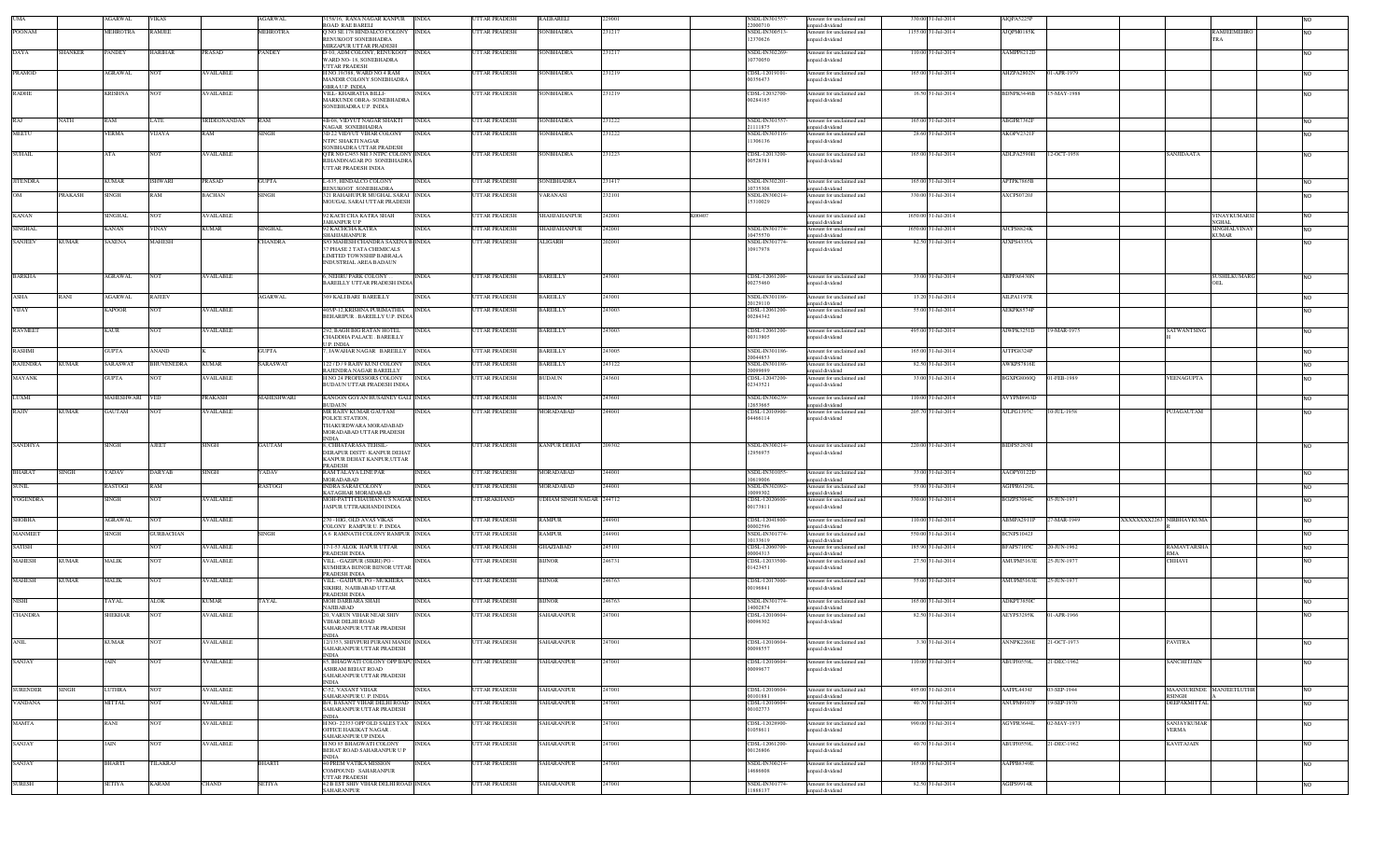| <b>NEETA</b>     |                 |                |                   |                  | KUMAR        | HOUSE NO 98 HARI MANDIR NEW INDIA<br>AVAS VIKAS COLONY                |              | <b>JTTAR PRADESH</b> | SAHARANPUR           |        | <b>NSDL-IN30220</b><br>11173878  | Amount for unclaimed and<br>inpaid dividend | 165.00 31-Jul-2014  | AETPN4268E             |                                            |                              |
|------------------|-----------------|----------------|-------------------|------------------|--------------|-----------------------------------------------------------------------|--------------|----------------------|----------------------|--------|----------------------------------|---------------------------------------------|---------------------|------------------------|--------------------------------------------|------------------------------|
|                  |                 |                |                   |                  |              | AHARANPUR SAHARANPUR                                                  |              |                      |                      |        |                                  |                                             |                     |                        |                                            |                              |
| <b>RAJEEV</b>    |                 | <b>KUMAR</b>   | <b>NOT</b>        | <b>AVAILABLE</b> |              | HOUSE NO 143 RAJPUTANA WEST INDIA<br><b>NEAR GANGA SWEETS ROORKEE</b> |              | <b>UTTARAKHAND</b>   | <b>HARIDWAR</b>      | 47667  | CDSL-12029900<br>03632366        | Amount for unclaimed and<br>inpaid dividend | 82.50 31-Jul-2014   | ARKPK5036D             |                                            | NO.                          |
|                  |                 |                |                   |                  |              | ROORKEE UTTRANCHANL INDIA                                             |              |                      |                      |        |                                  |                                             |                     |                        |                                            |                              |
| ARCHANA          |                 | <b>BADONI</b>  | <b>NOT</b>        | <b>AVAILABLE</b> |              | 109 TAGORE VILLA CHAKRATA INDIA                                       |              | <b>UTTARAKHAND</b>   | <b>DEHRADUN</b>      | 248001 | CDSL-12010604-                   | Amount for unclaimed and                    | 330.00 31-Jul-2014  | ADWPJ0246L             | 23-JUL-1972<br>RAMANBADONI                 | <b>NO</b>                    |
|                  |                 |                |                   |                  |              | ROAD DEHRA DUN UTTRANCHAL<br><b>NDIA</b>                              |              |                      |                      |        | 00010855                         | npaid dividend                              |                     |                        |                                            |                              |
| <b>KAVITA</b>    |                 | SHARMA         | <b>NOT</b>        | <b>AVAILABLE</b> |              | SHAH NAGAR DEFENCE COLONY INDIA                                       |              | <b>JTTARAKHAND</b>   | <b>DEHRADUN</b>      | 248001 | CDSL-12010604-                   | Amount for unclaimed and                    | 165.00 31-Jul-2014  | BVSPS9942K             | <b>ATULSHARMA</b><br>15-AUG-1984           | NO.                          |
|                  |                 |                |                   |                  |              | DEHRADUN UTTRAKHAND INDIA                                             |              |                      |                      |        | 00096847                         | npaid dividend                              |                     |                        |                                            |                              |
| <b>SURESH</b>    | DEVI            | MANHAS         | <b>NOT</b>        | <b>AVAILABLE</b> |              | HNO 288 A GANDHI NAGAR                                                | <b>INDIA</b> | JAMMU AND KASHMIR    | <b>JAMMU</b>         | 180004 | CDSL-12010604-                   | Amount for unclaimed and                    | 495.00 31-Jul-2014  | AARPM1411C             | 15-AUG-1958<br>RAJINDERSINGE               | NO.                          |
|                  |                 |                |                   |                  |              | JAMMU JAMMU JAMMU AND<br><b>CASHMIR INDIA</b>                         |              |                      |                      |        | 00099001                         | npaid dividend                              |                     |                        | <b>MANHAS</b>                              |                              |
| VIJAY            | <b>KUMAR</b>    | SHARMA         | NOT               | <b>AVAILABLE</b> |              | 00 DOON VIHAR . DEHRADUN<br><b>TTARANCHAL INDIA</b>                   | <b>INDIA</b> | <b>JTTARAKHAND</b>   | DEHRADUN             | 248001 | CDSL-12010900-<br>15236452       | mount for unclaimed and<br>npaid dividend   | 49.50 31-Jul-2014   | APZPS6867H             | 7-AUG-1953                                 | SHMISHARMA<br>N <sub>O</sub> |
| <b>SHIVENDRA</b> | <b>BHUSHAN</b>  | UNIYAL         |                   |                  | UNIYAL       | ROHINI ENCLAVE SHIMLA ROAD INDIA                                      |              | TTARAKHAND           | DEHRADUN             | 248001 | <b>NSDL-IN300450</b>             | mount for unclaimed and                     | 165.00 31-Jul-2014  | AAFPU6586N             |                                            | N <sub>O</sub>               |
| <b>KISHAN</b>    |                 | CHAND          |                   | <b>AVAILABLE</b> |              | <b>AZARA DEHRADUN</b><br>LAT NO.L 201 DOON SOUTH                      | <b>INDIA</b> | <b>JTTARAKHAND</b>   | DEHRADUN             | 48001  | 11121695<br>NSDL-IN301330        | npaid dividend<br>mount for unclaimed and   | 165.00 31-Jul-2014  | AAUPC7175Q             |                                            |                              |
|                  |                 |                |                   |                  |              | ARK GMS ROAD, SEWLA KALAN                                             |              |                      |                      |        | 20102706                         | npaid dividend                              |                     |                        |                                            |                              |
| ANAND            |                 | PRAKASH        | MAHENDRA          | <b>PRAKASH</b>   | SINGHAL      | DEHRADUN<br>7 WEST REST CAMP DEHRADUN INDIA                           |              | UTTARAKHAND          | <b>DEHRADUN</b>      | 248001 | NSDL-IN301774                    | Amount for unclaimed and                    | 82.50 31-Jul-2014   | ARWPP3716F             |                                            | NO                           |
| MEENAKSHI        |                 | <b>GAUTAM</b>  |                   | <b>AVAILABLE</b> |              | 13 INDIRA NAGAR COLONY P.O. INDIA                                     |              | <b>JTTARAKHAND</b>   | <b>DEHRADUN</b>      | 248006 | 15526993<br>CDSL-12016404        | npaid dividend<br>mount for unclaimed and   | 220.00 31-Jul-2014  | AJYPG8511B             | 19-JAN-1969<br><b>ITENDRAKUMA</b>          | NO.                          |
|                  |                 |                |                   |                  |              | NEW FOREST DEHRADUN                                                   |              |                      |                      |        | 00020782                         | npaid dividend                              |                     |                        |                                            |                              |
| <b>SEEMA</b>     |                 | RAI            | NOT               | <b>AVAILABLE</b> |              | <b>JTTARAKHAND INDIA</b><br>AE-9 TONS COLONY DAKPATHAR . INDIA        |              | <b>JTTARAKHAND</b>   | DEHRADUN             | 248125 | CDSL-12028900                    | Amount for unclaimed and                    | 330.00 31-Jul-2014  | AIZPR2964B             | 07-FEB-1972<br>XXXXXXX8806 PNRAI           | <b>NO</b>                    |
|                  |                 |                |                   |                  |              | DEHRADUN UTTRANCHAL INDIA                                             |              |                      |                      |        | 01059495                         | apaid dividend                              |                     |                        |                                            |                              |
| VINAY            |                 | <b>KAPIL</b>   | <b>NOT</b>        | <b>AVAILABLE</b> |              | CINEMA GALI VIKAS NAGAR.                                              | <b>INDIA</b> | <b>UTTARAKHAND</b>   | <b>DEHRADUN</b>      | 248198 | CDSL-12028900-                   | Amount for unclaimed and                    | 412.50 31-Jul-2014  | ALUPK5886D             | 17-JUL-1977<br>XXXXXXXX7609 HARIPRAVESHK   | <b>NO</b>                    |
|                  |                 |                |                   |                  |              | DEHRADUN UTTARAKHAND<br><b>INDIA</b>                                  |              |                      |                      |        | 01064596                         | apaid dividend                              |                     |                        | APIL                                       |                              |
| <b>SHARAD</b>    | <b>SAKHARAM</b> | PINGLE         | <b>NOT</b>        | <b>AVAILABLE</b> |              | MANI RAM ROAD RISHIKESH                                               | <b>INDIA</b> | UTTARAKHAND          | <b>DEHRADUN</b>      | 249201 | CDSL-12029900-                   | Amount for unclaimed and                    | 165.00 31-Jul-2014  | AJYPP8442Q             | 7-SEP-1929<br><b>KOSTUPKISHOF</b>          | NO.                          |
| <b>HARSH</b>     | VARDHAN         | BHATT          | NOT               | <b>AVAILABLE</b> |              | <b>JTTRANCHAL INDIA</b><br><b>JUMANIWALA, RISHIKESH</b>               | <b>INDIA</b> | UTTARAKHAND          | DEHRADUN             | 249204 | 05772439<br>CDSL-12024200        | npaid dividend<br>mount for unclaimed and   | 33.00 31-Jul-2014   | APQPB0173G             | <b>EPINGLE</b><br>02-SEP-1974<br>ANDNABHAT | <b>NO</b>                    |
| <b>UMESH</b>     | <b>KUMAR</b>    | GUPTA          |                   | <b>AVAILABLE</b> |              | <b>JTTARANCHAL INDIA</b><br>NEW HARIDWAR PREM NAGAR INDIA             |              | TTARAKHAND           | HARIDWAR             | 249401 | 00675532<br>CDSL-12033200        | npaid dividend                              | 40.70 31-Jul-2014   | AAVPG0290K             | 60-APR-1955<br>ANJANAGUPTA                 |                              |
|                  |                 |                |                   |                  |              | <b>SHRAM HARIDWAR UTTAR</b>                                           |              |                      |                      |        | 00299295                         | Amount for unclaimed and<br>npaid dividend  |                     |                        |                                            | N <sub>O</sub>               |
| <b>KALPANA</b>   |                 | BALI           | <b>NOT</b>        | <b>AVAILABLE</b> |              | PRADESH INDIA<br>- 47, SHRI RAM NAGAR, NEAR                           | <b>INDIA</b> | UTTARAKHAND          | HARIDWAR             | 249407 | CDSL-12010900-                   | Amount for unclaimed and                    | 1.10 31-Jul-2014    | AIBPB6562F             | 04-MAR-1968<br>KISHOREBALI                 | NO                           |
|                  |                 |                |                   |                  |              | <b>GOL GURDWARA, JWALAPUR</b>                                         |              |                      |                      |        | 03143001                         | npaid dividend                              |                     |                        |                                            |                              |
|                  |                 |                |                   |                  |              | HARDWAR UTTARANCHAL INDIA                                             |              |                      |                      |        |                                  |                                             |                     |                        |                                            |                              |
| SATISH           | <b>KUMAR</b>    | BHATIA         | NOT               | <b>AVAILABLE</b> |              | - 92 SHRIRAM NAGAR JWALAPUR INDIA<br>HARDWAR UTTARANCHAL INDIA        |              | TTARAKHAND           | <b>IARIDWAR</b>      | 249407 | CDSL-12010900-<br>03173476       | Amount for unclaimed and<br>npaid dividend  | 800.80 31-Jul-2014  | AJYPB0685M             | 05-JAN-1968<br>ISHABHATIA                  | NO.                          |
|                  |                 |                |                   |                  |              |                                                                       |              |                      |                      |        |                                  |                                             |                     |                        |                                            |                              |
| VIJAY            |                 | <b>AXMI</b>    | NOT               | <b>AVAILABLE</b> |              | H.NO.-176, SUBHASH NAGAR,<br>BEHIND SHANKAR ASHRAM,                   | <b>INDIA</b> | TTARAKHAND           | HARIDWAR             | 49407  | CDSL-12011300-<br>00086277       | mount for unclaimed and<br>npaid dividend   | 33.00 31-Jul-2014   | AENPV3579G             | 02-OCT-1976<br>NARENDRATHA<br>PLIYAL       |                              |
|                  |                 |                |                   |                  |              | <b>JWALAPUR HARIDWAR</b>                                              |              |                      |                      |        |                                  |                                             |                     |                        |                                            |                              |
| RAVI             | <b>SHANKAR</b>  | SHARMA         | <b>NOT</b>        | <b>AVAILABLE</b> |              | <b>JTTARANCHAL INDIA</b><br>49/16, NEW RAM NAGAR,                     | <b>INDIA</b> | UTTARAKHAND          | HARIDWAR             | 249407 | CDSL-12011300-                   | Amount for unclaimed and                    | 110.00 31-Jul-2014  | BMJPS0118M             | 0-AUG-1941<br>RAJASHWARIS                  | NO.                          |
|                  |                 |                |                   |                  |              | JWALAPUR, HARIDWAR                                                    |              |                      |                      |        | 00163030                         | apaid dividend                              |                     |                        | ARMA                                       |                              |
| AJAY             |                 | <b>KUMAR</b>   | <b>NOT</b>        | <b>AVAILABLE</b> |              | JTTARAKHAND INDIA<br>MOH MAIDANIAN JWALAPUR.                          | <b>INDIA</b> | UTTARAKHAND          | <b>HARIDWAR</b>      | 249407 | CDSL-12028900-                   | Amount for unclaimed and                    | 165.00 31-Jul-2014  | ARWPK1180E             | 01-JUL-1968<br>POONAMKUMA                  | <b>NO</b>                    |
|                  |                 |                |                   |                  |              | <b>JWALAPUR UTTARPRADESH</b><br>NDIA                                  |              |                      |                      |        | 01058702                         | paid dividend                               |                     |                        |                                            |                              |
| <b>NARINDER</b>  | <b>KUMAR</b>    | <b>GROVER</b>  | <b>NOT</b>        | <b>AVAILABLE</b> |              | GURUKUL KANGRI VIDAYALAYA INDIA                                       |              | UTTARAKHAND          | <b>HARIDWAR</b>      | 249407 | CDSL-12028900-                   | Amount for unclaimed and                    | 40.70 31-Jul-2014   | AAZPG3421E             | <b>ASHAGROVER</b><br>12-NOV-1944           | NO.                          |
|                  |                 |                |                   |                  |              | KANKHAL . HARIDWAR<br>UTTARANCHAL INDIA                               |              |                      |                      |        | 01063881                         | npaid dividend                              |                     |                        |                                            |                              |
| <b>ARVIND</b>    |                 | <b>KUMAR</b>   |                   |                  | <b>CHAND</b> | E 68 ENGINEWALI HAVELI DAKSH INDIA                                    |              | <b>UTTARAKHAND</b>   | <b>HARIDWAR</b>      | 249408 | <b>NSDL-IN301774</b>             |                                             | 132.00 31-Jul-2014  | AUYPK7443F             |                                            |                              |
|                  |                 |                | PHOOL             |                  |              | ROAD KANKHAL HARIDWAR                                                 |              |                      |                      |        | 12590530                         | Amount for unclaimed and<br>npaid dividend  |                     |                        |                                            | <b>NO</b>                    |
| SANJAY           | <b>KUMAR</b>    | MALIK          | <b>NOT</b>        | <b>AVAILABLE</b> |              | SANJAY MEDICAL STORE                                                  | <b>INDIA</b> | UTTAR PRADESH        | MEERUT               | 250001 | CDSL-12033200-                   | Amount for unclaimed and                    | 82.50 31-Jul-2014   | ALTPM9653K             | 04-MAR-1964<br>PRAMITA                     | <b>NO</b>                    |
|                  |                 |                |                   |                  |              | ARDHANA RD MEERUT UTTAR                                               |              |                      |                      |        | 03963398                         | npaid dividend                              |                     |                        |                                            |                              |
| <b>ARCHNA</b>    |                 |                | KUNWAR            | <b>BEHARI</b>    |              | PRADESH INDIA<br>11 MAIDA MOHALLA MEERUT                              | <b>INDIA</b> | <b>JTTAR PRADESH</b> | MEERUT               | 250001 | NSDL-IN301774                    | mount for unclaimed and                     | 550.00 31-Jul-2014  | ANSPA3120C             |                                            | <b>NO</b>                    |
| <b>SAMBHAV</b>   |                 | JAIN           | LAL               |                  | JAIN         |                                                                       | <b>INDIA</b> | <b>UTTAR PRADESH</b> | <b>MEERUT</b>        | 250001 | 14523217<br><b>NSDL-IN302201</b> | npaid dividend                              |                     |                        |                                            |                              |
|                  | <b>KUMAR</b>    |                |                   | CHAND            |              | A/43, JWALA NAGAR MEERUT                                              |              |                      |                      |        | 10546808                         | Amount for unclaimed and<br>apaid dividend  | 1848.00 31-Jul-2014 | ABQPJ0037P             |                                            | <b>NO</b>                    |
| <b>GAURAV</b>    |                 | CHAUHAN        | <b>NOT</b>        | <b>AVAILABLE</b> |              | 484/6 CHANDRA LOK SABUN<br><b>GODAM MEERUT UTTAR</b>                  | <b>INDIA</b> | <b>TTAR PRADESH</b>  | MEERUT               | 250002 | CDSL-12033500-<br>01611509       | mount for unclaimed and<br>npaid dividend   | 82.50 31-Jul-2014   | AJYPC4421A             | 19-AUG-1985<br>RAMNIKKUMAR                 | NO.                          |
|                  |                 |                |                   |                  |              | PRADESH INDIA                                                         |              |                      |                      |        |                                  |                                             |                     |                        |                                            |                              |
| ANUJ             |                 | JAIN           | <b>NOT</b>        | <b>AVAILABLE</b> |              | 21 GUPTA COLONY TP NAGAR<br>MEERUT UTTAR PRADESH INDIA                | <b>INDIA</b> | <b>JTTAR PRADESH</b> | <b>MEERUT</b>        | 250002 | CDSL-12047200<br>03049053        | Amount for unclaimed and<br>inpaid dividend | 182.60 31-Jul-2014  | AKRPJ4099D             | 14-APR-1986<br>ASHOKKUMARJ                 | NO                           |
| <b>PRASHANT</b>  |                 | <b>KUMAR</b>   | <b>NARESH</b>     |                  | <b>KUMAR</b> | CORAMAUTAR VERMA 112 10                                               | <b>INDIA</b> | <b>UTTAR PRADESH</b> | <b>MEERUT</b>        | 250002 | NSDL-IN300183                    |                                             | 165.00 31-Jul-2014  | AMZPK4785B             |                                            |                              |
|                  |                 |                |                   |                  |              | CAILASHPURI MEERUT                                                    |              |                      |                      |        | 1424288                          | Amount for unclaimed and<br>npaid dividend  |                     |                        |                                            | <b>NO</b>                    |
|                  |                 | YAGI           | <b>GOPAL</b>      |                  | YAGI         | HEMICAL PLANT DAURALA<br><b>UGAR WORKS MEERUT</b>                     | <b>INDIA</b> | <b>TTAR PRADESH</b>  | <b>MEERUT</b>        | 250221 | NSDL-IN301774<br>10009390        | mount for unclaimed and<br>npaid dividend   | 5.50 31-Jul-2014    | ADMPT0577E             |                                            | <b>NO</b>                    |
| <b>PARUL</b>     |                 | GOEL           | <b>NOT</b>        | <b>AVAILABLE</b> |              | LAT-GF 09. ITTINA PADMA-I                                             | <b>INDIA</b> | <b>KARNATAKA</b>     | <b>BANGALORE</b>     | 60016  | CDSL-12044700-                   | Amount for unclaimed and                    | 165.00 31-Jul-2014  | AHJPG7310H             | 05-AUG-1976                                | <b>JSHARANI</b>              |
|                  |                 |                |                   |                  |              | APARTMENTS, 5TH MAIN ROAD,<br>RAMAMURTHYNAGAR                         |              |                      |                      |        | 03083922                         | npaid dividend                              |                     |                        |                                            |                              |
|                  |                 |                |                   |                  |              | BANGALORE KARNATAKA INDIA                                             |              |                      |                      |        |                                  |                                             |                     |                        |                                            |                              |
| RAJ              | <b>KUMARI</b>   | <b>GUPTA</b>   | ASHOK             | <b>KUMAR</b>     | <b>GUPTA</b> | 39 . ARYAPURI TOWN HALL                                               | <b>INDIA</b> | UTTAR PRADESH        | <b>MUZAFFARNAGAR</b> | 251001 | NSDL-IN301209                    | Amount for unclaimed and                    | 165.00 31-Jul-2014  | ABIPG9716A             |                                            | NO.                          |
| <b>ASHISH</b>    |                 | <b>KUMAR</b>   | <b>NANAK</b>      |                  | CHAND        | OAD MUZAFFAR NAGAR<br>R/O 472/11 GANDHI COLONY                        | <b>INDIA</b> | <b>UTTAR PRADESH</b> | MUZAFFARNAGAR        | 251001 | 10077653<br>NSDL-IN302236        | npaid dividend<br>Amount for unclaimed and  | 49.50 31-Jul-2014   |                        |                                            | <b>NO</b>                    |
|                  |                 |                |                   |                  |              | MAZAFFARNAGAR                                                         |              |                      |                      |        | 10298540                         | inpaid dividend                             |                     |                        |                                            |                              |
| MANOJ            | <b>KUMAR</b>    | <b>AGARWAL</b> | <b>NOT</b>        | <b>AVAILABLE</b> |              | A-222 AVAS VIKAS COLONY<br>PILIBHIT U.P. INDIA                        | <b>INDIA</b> | <b>UTTAR PRADESH</b> | PILIBHIT             | 262001 | CDSL-12061200-<br>00298144       | Amount for unclaimed and<br>unpaid dividend | 40.70 31-Jul-2014   | ACMPA9625P 15-MAR-1971 |                                            |                              |
| PANKAJ           | <b>KUMAR</b>    | <b>BHATT</b>   | MADHAV            | DUTT             | <b>BHATT</b> | TILDHUKARI DISTT-<br>PITHORAGARH                                      | <b>INDIA</b> | UTTARAKHAND          | PITHORAGARH          | 262501 | NSDL-IN301186-<br>20123065       | Amount for unclaimed and                    | 165.00 31-Jul-2014  | AOSPB5746E             |                                            | NO.                          |
| <b>RAVINDER</b>  |                 | <b>SINGH</b>   | <b>NOT</b>        | <b>AVAILABLE</b> |              | PUNJABI COLONY TEH. GOLA                                              | <b>INDIA</b> | <b>UTTAR PRADESH</b> | <b>KHERI</b>         | 262802 | CDSL-12042900-                   | inpaid dividend<br>Amount for unclaimed and | 165.00 31-Jul-2014  | <b>AVMPS8706N</b>      | 12-AUG-1980                                | <b>NO</b>                    |
|                  |                 |                |                   |                  |              | DISTT. LAKHIMPURKHERI GOLA<br>UTTAR PRADESH INDIA                     |              |                      |                      |        | 00047430                         | npaid dividend                              |                     |                        |                                            |                              |
| <b>PRATAP</b>    |                 | <b>SINGH</b>   | <b>NRAIN</b>      |                  | SINGH        | SARVODAY NAGAR (KASBA)                                                | <b>INDIA</b> | UTTAR PRADESH        | <b>KHERI</b>         | 262802 | NSDL-IN300556-                   | Amount for unclaimed and                    | 165.00 31-Jul-2014  | BDDPS0461G             |                                            | <b>NO</b>                    |
| <b>KRIPAL</b>    | <b>SINGH</b>    | <b>BISHT</b>   | <b>NOT</b>        | <b>AVAILABLE</b> |              | <b>GOLA LAKHIMPUR KHERI</b><br>S/O BISHAN SINGH BISHT OPP.            | <b>INDIA</b> | UTTARAKHAND          | <b>NAINITAL</b>      | 263139 | 10355024<br>CDSL-12032700-       | npaid dividend<br>Amount for unclaimed and  | 66.00 31-Jul-2014   | ACWPB0446P             | 04-APR-1966<br><b>GITABISHT</b>            | <b>NO</b>                    |
|                  |                 |                |                   |                  |              | SHISHU BHARTI SCHOOL SUYAL                                            |              |                      |                      |        | 00246828                         | inpaid dividend                             |                     |                        |                                            |                              |
|                  |                 |                |                   |                  |              | COLONY TALLI HALDWANI<br><b>JTTARAKHAND INDIA</b>                     |              |                      |                      |        |                                  |                                             |                     |                        |                                            |                              |
| <b>BEENA</b>     |                 | <b>IOSHI</b>   | <b>NOT</b>        | <b>AVAILABLE</b> |              | H NO 3 TALLI HALDWANI                                                 | <b>INDIA</b> | <b>JTTARAKHAND</b>   | <b>NAINITAL</b>      | 263139 | CDSL-13041400-                   | Amount for unclaimed and                    | 17.60 31-Jul-2014   | AKHPJ1161A             | 06-JUN-1985<br><b>BADRIDUTTJOS</b>         | <b>NO</b>                    |
|                  |                 |                |                   |                  |              | HALDWANI NAINITAL<br><b>JTTARAKHAND INDIA</b>                         |              |                      |                      |        | 05902996                         | npaid dividend                              |                     |                        |                                            |                              |
| <b>BHARAT</b>    | <b>KUMAR</b>    | PANDEY         | NARAYAN           | DUTT             | PANDEY       | GAIRBISHALI BITHORIYA NO 1<br>KUSUM KHERA HALDWANI                    | <b>INDIA</b> | <b>JTTARAKHAND</b>   | NAINITAL             | 263139 | NSDL-IN301774<br>14148374        | Amount for unclaimed and<br>inpaid dividend | 36.30 31-Jul-2014   | AUIPP3252F             |                                            | <b>NO</b>                    |
|                  |                 |                |                   |                  |              | <b>AINITAL</b>                                                        |              |                      |                      |        |                                  |                                             |                     |                        |                                            |                              |
| <b>BINA</b>      |                 | <b>GUPTA</b>   | <b>HARKISHORE</b> |                  | <b>GUPTA</b> | GIRISH CHANDRA GUPTA KUNJ INDIA<br>BIHARI LAL PATEL CHOWK             |              | <b>UTTARAKHAND</b>   | <b>NAINITAL</b>      | 263139 | <b>NSDL-IN301774</b><br>14633922 | Amount for unclaimed and<br>npaid dividend  | 82.50 31-Jul-2014   | AIYPG7019H             |                                            | NO.                          |
|                  |                 |                |                   |                  |              | HALDWANI                                                              |              |                      |                      |        |                                  |                                             |                     |                        |                                            |                              |
| PRABAL           |                 | <b>BHATIA</b>  | <b>NOT</b>        | <b>AVAILABLE</b> |              | BAHRAICH ROAD GONDA GONDA INDIA<br><b>TTAR PRADESH INDIA</b>          |              | UTTAR PRADESH        | <b>GONDA</b>         | 271001 | CDSL-12019101-<br>0358067        | Amount for unclaimed and<br>npaid dividend  | 220.00 31-Jul-2014  | AKAPB4446R             | 07-AUG-1986<br><b>GARIMABHATIA</b>         | <b>NO</b>                    |
|                  |                 |                |                   |                  |              |                                                                       |              |                      |                      |        |                                  |                                             |                     |                        |                                            |                              |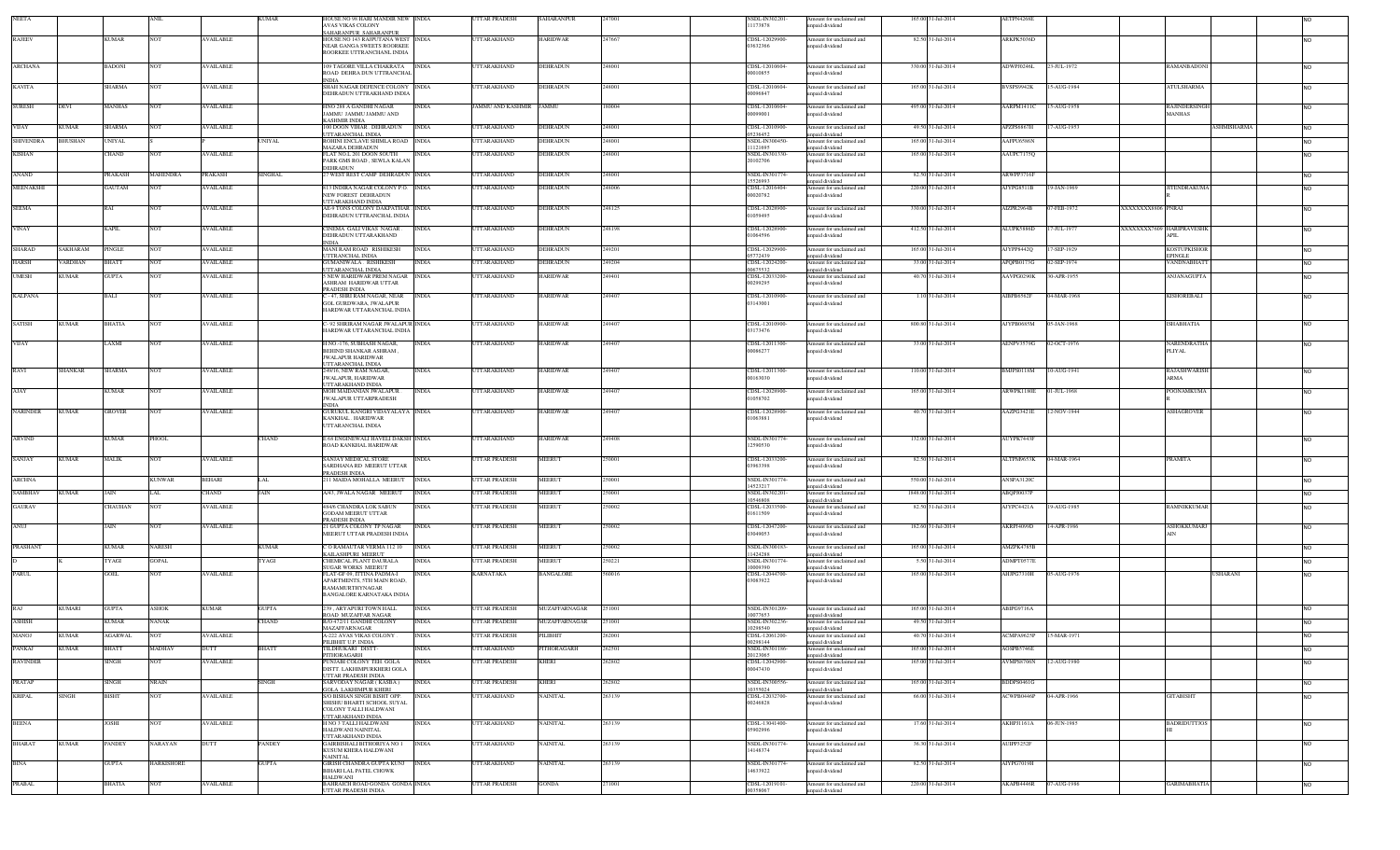| <b>GURMEET</b>     |                    | <b>SINGH</b>   | <b>GURBHEJ</b>      |                     | <b>SINGH</b>   | SEWAK AUTO MEDICAL STORE<br>PATEL NAGAR IN FRONT OF             | INDIA        | UTTAR PRADESH        | <b>GONDA</b>     | 71001  | NSDL-IN301330<br>18958236       | Amount for unclaimed and<br>unpaid dividend | 247.50 31-Jul-2014  | AUWPS0009E |                                                                   |                |
|--------------------|--------------------|----------------|---------------------|---------------------|----------------|-----------------------------------------------------------------|--------------|----------------------|------------------|--------|---------------------------------|---------------------------------------------|---------------------|------------|-------------------------------------------------------------------|----------------|
| <b>SHASHI</b>      | <b>KANT</b>        | <b>THA</b>     | <b>RAM</b>          | RATAN               | IHA            | SAHARA OFFICE GONDA<br>BALRAMPUR CHINI MILLS                    | <b>INDIA</b> | UTTAR PRADESH        | BALRAMPUR        | 271201 | NSDL-IN301652                   | Amount for unclaimed and                    | 82.50 31-Jul-2014   | AEUPJ5436K |                                                                   | <b>NO</b>      |
| RAVI               | CUMAR              | MAHESHWARI     | RATAN               |                     | MAHESHWARI     | BALRAMPUR<br>BHAGWATI GANJ BALRAMPUR                            | <b>INDIA</b> | <b>TTAR PRADESH</b>  | <b>BALRAMPUR</b> | 71201  | 0119555<br>NSDL-IN301653        | unpaid dividend<br>Amount for unclaimed and | 82.50 31-Jul-2014   | ANIPM1686K |                                                                   | N <sub>O</sub> |
| <b>SHANTI</b>      | DEVINAGARMA CHAJER |                | <b>VAGARMAL</b>     |                     | AIN            | NAI BAZAR BALRAMPUR                                             | <b>INDIA</b> | <b>JTTAR PRADESH</b> | BALRAMPUR        | 271201 | 0127028<br>NSDL-IN301653        | unpaid dividend<br>Amount for unclaimed and | 82.50 31-Jul-2014   | AAFPC7095L |                                                                   | <b>NO</b>      |
| <b>RISHI</b>       | KANT               | DUBEY          | <b>SHRI</b>         | DAYASHANKER         | <b>DUBEY</b>   | <b>BOI BALRAMPUR BALRAMPUR</b>                                  | <b>INDIA</b> | <b>JTTAR PRADESH</b> | <b>BALRAMPUR</b> | 271201 | 10130590<br>NSDL-IN301653       | npaid dividend<br>Amount for unclaimed and  | 49.50 31-Jul-2014   | AKGPD7666P |                                                                   | <b>NO</b>      |
| <b>AKHILESH</b>    | <b>KUMAR</b>       | <b>MISHRA</b>  | <b>CHHAIL</b>       | <b>BIHARI</b>       | <b>MISHRA</b>  | C/O DR S P SINGH ADARSH CLINIC INDIA                            |              | <b>JTTAR PRADESH</b> | <b>GORAKHPUR</b> | 273001 | 0138566<br>NSDL-IN301330        | unpaid dividend<br>Amount for unclaimed and | 275.00 31-Jul-2014  | AJAPM1165D |                                                                   |                |
|                    |                    |                |                     |                     |                | RETI KA PUL GORAKHPUR                                           |              |                      |                  |        | 19834608                        | unpaid dividend                             |                     |            |                                                                   | <b>NO</b>      |
| <b>BHAGIRATHEE</b> |                    |                | SRI                 |                     | <b>BANSHI</b>  | H. NO. 0097 PURDILPUR<br><b>GORAKHPUR</b>                       | <b>INDIA</b> | <b>TTAR PRADESH</b>  | <b>GORAKHPUR</b> | 73001  | NSDL-IN301653<br>0242773        | Amount for unclaimed and                    | 660.00 31-Jul-2014  | AJKPB7766R |                                                                   | <b>NO</b>      |
|                    | RADHA              | JINA           | <b>NOT</b>          | <b>AVAILABLE</b>    |                | H NO 27 DOCTOR'S ENCLAVE                                        | INDIA        | UTTAR PRADESH        | <b>GORAKHPUR</b> | 73004  | NSDL-IN300011                   | unpaid dividend<br>Amount for unclaimed and | 825.00 31-Jul-2014  | ABQPJ4182P | <b>DRRAGHWENDF</b>                                                | <b>NO</b>      |
|                    |                    |                |                     |                     |                | RAPTI NAGAR PHASE III NEAR<br>SHAHPUR POLICE STATION PO         |              |                      |                  |        | 10558444                        | unpaid dividend                             |                     |            | APRASADJINA                                                       |                |
| DR                 | RAGHWENDRAP JINA   |                | NOT                 | AVAILABLE           |                | AROGYA MANDIR GORAKHPUR<br>H NO 27 DOCTOR'S ENCLAVE             | INDIA        | UTTAR PRADESH        | <b>GORAKHPUR</b> | 273004 | NSDL-IN300011                   | Amount for unclaimed and                    | 825.00 31-Jul-2014  | ABQPJ4181Q | <b>DRMRSRADHAJ</b>                                                | N <sub>O</sub> |
|                    | RASAD              |                |                     |                     |                | RAPTI NAGAR PHASE III NEAR<br>SHAHPUR POLICE STATION PO         |              |                      |                  |        | 10578728                        | unpaid dividend                             |                     |            | NA                                                                |                |
| <b>ABHISHEK</b>    |                    | <b>JINA</b>    | NOT                 | AVAILABLE           |                | AROGYA MANDIR GORAKHPUR<br>H NO 27 DOCTOR'S ENCLAVE             | INDIA        | UTTAR PRADESH        | <b>GORAKHPUR</b> | 273004 | <b>NSDL-IN300888</b>            | Amount for unclaimed and                    | 825.00 31-Jul-2014  | AFOPJ7102H |                                                                   | <b>NO</b>      |
|                    |                    |                |                     |                     |                | RAPTI NAGAR PHASE III NEAR<br>SHAHPUR POLICE STATION PO         |              |                      |                  |        | 13425639                        | unpaid dividend                             |                     |            |                                                                   |                |
| <b>RAMESH</b>      | CHANDRA            | <b>DUBEY</b>   | HAR                 | DEO                 | <b>DUBEY</b>   | AROGYA MANDIR GORAKHPUR<br><b>53 VIR BAHADURPURAM PO</b>        | INDIA        | <b>UTTAR PRADESH</b> | <b>GORAKHPUR</b> | 273008 | NSDL-IN301653                   | Amount for unclaimed and                    | 165.00 31-Jul-2014  | ABRPD1718Q |                                                                   | <b>NO</b>      |
| YOGESH             | KUMAR              | <b>SHARMA</b>  | <b>NOT</b>          | AVAILABLE           |                | KUNRAGHAT GORAKHPUR<br>WARD NO.-8, GHUGHULI,                    | <b>INDIA</b> | UTTAR PRADESH        | MAHARAJGANJ      | 273153 | 0120768<br>CDSL-12019101        | npaid dividend<br>Amount for unclaimed and  | 82.50 31-Jul-2014   | CBHPS6761E | 07-JUL-1983<br><b>BIMLASHARMA</b>                                 | <b>NO</b>      |
|                    |                    |                |                     |                     |                | MAHARAJGANJ UTTAR PRADESH<br><b>INDIA</b>                       |              |                      |                  |        | 01033467                        | npaid dividend                              |                     |            |                                                                   |                |
| <b>ARVIND</b>      | KUMAR              | TIWARI         | <b>NOT</b>          | AVAILABLE           |                | VILL POST GOLA BAZAR JILA<br><b>GORAKHPUR GORAKHPUR</b>         | <b>INDIA</b> | UTTAR PRADESH        | GORAKHPUR        | 273408 | CDSL-12053500-<br>00246210      | Amount for unclaimed and<br>inpaid dividend | 165.00 31-Jul-2014  | AGXPT6277H | 01-JAN-1956<br>ARUNKUMARTI<br>WARI                                | <b>NO</b>      |
| <b>PURNIMA</b>     |                    | KHANDELWAL NOT |                     | AVAILABLE           |                | UTTAR PRADESH INDIA<br>H. NO. 40 A ALAUDDINPURA                 | <b>INDIA</b> | UTTAR PRADESH        | MAU              | 275101 | CDSL-12059100                   | Amount for unclaimed and                    | 165.00 31-Jul-2014  | ANQPK4020P | 10-FEB-1949                                                       | <b>NO</b>      |
|                    |                    |                |                     |                     |                | MAUNATH BHANJAN MAU U.P.<br><b>INDIA</b>                        |              |                      |                  |        | 00008490                        | unpaid dividend                             |                     |            |                                                                   |                |
| AJAY               | <b>KUMAR</b>       | <b>MAURYA</b>  | NOT                 | <b>VAILABLE</b>     |                | 8 PURARAJA RAM MAU MAU UP<br>NDIA                               | <b>INDIA</b> | UTTAR PRADESH        | MAU              | 275101 | CDSL-12061400-<br>00064077      | Amount for unclaimed and<br>npaid dividend  | 27.50 31-Jul-2014   | ARAPM8972C | 04-JAN-1972<br><b>UDAIBHANMAL</b><br><b>RYA</b>                   | <b>NO</b>      |
| RAJAN              | KUMAR              | VERMA          | NOT                 | <b>WAILABLE</b>     |                | H NO 35 MOHH PURARAJRAM<br>MAU MAU UP INDIA                     | <b>INDIA</b> | UTTAR PRADESH        | MAU              | 275101 | CDSL-12061400-<br>00067992      | mount for unclaimed and<br>npaid dividend   | 825.00 31-Jul-2014  | AHOPV6496N | 03-JUN-1966<br><b>SUNITADEVI</b>                                  | N <sub>O</sub> |
| <b>UDAI</b>        | PRATAP             | <b>SINGH</b>   | RAM                 | BRIKSHA             | SINGH          | MOH MUNSHI PURA MAU MAU INDIA<br>I IP.                          |              | UTTAR PRADESH        | MAU              | 275101 | NSDL-IN300214-<br>15868759      | Amount for unclaimed and<br>npaid dividend  | 110.00 31-Jul-2014  | AFUPS8648K |                                                                   | <b>NO</b>      |
| <b>UPASANA</b>     |                    | AGRAWAL        |                     | VAILABLE            |                | W/O SANDEEP KUMAR AGRAWAL INDIA<br>MOHALLA- BAJAJI, POST-RASRA, |              | <b>JTTAR PRADESH</b> | BALLIA           | 221712 | CDSL-12061400<br>00003773       | Amount for unclaimed and<br>unpaid dividend | 40.70 31-Jul-2014   | AIEPA2299M | 20-NOV-1976<br><b>CXXXXXXX0576 SANDEEPKUMA</b><br><b>RAGRAWAL</b> | N <sub>O</sub> |
|                    |                    |                |                     |                     |                | AMHAR PATTI BALLIA UTTAR<br>PRADESH INDIA                       |              |                      |                  |        |                                 |                                             |                     |            |                                                                   |                |
| <b>BIJAI</b>       | VARAYAN            | <b>SINGH</b>   | NOT                 | <b>WAILABLE</b>     |                | VILLEGE GAMBHIR BAN POST<br>GAMBHIR BAN AZAMGARH U P            | <b>INDIA</b> | UTTAR PRADESH        | <b>AZAMGARH</b>  | 276001 | CDSL-12061400-<br>00005464      | Amount for unclaimed and                    | 247.50 31-Jul-2014  | BJEPS8767E | 15-JUL-1957                                                       | N <sub>O</sub> |
| SANDEEP            |                    |                | <b>NOT</b>          | AVAILABLE           |                | <b>NDIA</b><br><b>VILLAGE NASRATPUR POST</b>                    | INDIA        | UTTAR PRADESH        | AZAMGARH         | 276201 | CDSL-12010900-                  | npaid dividend                              | 55.00 31-Jul-2014   | EBCPS5775R | 05-JUN-1985<br>SEEMAJAISWAL                                       |                |
|                    |                    |                |                     |                     |                | SRIKANTPUR LALGANJ                                              |              |                      |                  |        | 05388008                        | Amount for unclaimed and<br>unpaid dividend |                     |            |                                                                   | <b>NO</b>      |
|                    |                    |                |                     |                     |                | AZAMGARH UTTAR PRADESH<br>NDIA                                  |              |                      |                  |        |                                 |                                             |                     |            |                                                                   |                |
| SANJAY             |                    | <b>KUMAR</b>   | <b>BHUWANESHWAR</b> |                     | PRASAD         | BHUWANESHWAR PRASAD<br>STATION KACHAHARI ROAD                   | <b>INDIA</b> | <b>JTTAR PRADESH</b> | <b>BALLIA</b>    | 277001 | NSDL-IN301774<br>10604602       | Amount for unclaimed and<br>unpaid dividend | 41.80 31-Jul-2014   | ARVPK9014E |                                                                   | <b>NO</b>      |
| YASHPAL            |                    | <b>SINGH</b>   | <b>BHAGWAN</b>      | DASS                | PAL.           | BALLIA<br>22 SHAKTI NAGAR MATHURA                               | INDIA        | UTTAR PRADESH        | MATHURA          | 281001 | <b>NSDL-IN301151</b>            | Amount for unclaimed and                    | 1650.00 31-Jul-2014 | AUZPS0021L | <b>ARCHNAPAL</b>                                                  | <b>NO</b>      |
| <b>GAJINDER</b>    |                    | KUMAR          | <b>ANKIRAM</b>      |                     | CHAUHAN        | MATHURA<br>QTR NO 41 1 NEW MH LINE                              | <b>INDIA</b> | <b>TTAR PRADESH</b>  | MATHURA          | 281001 | 23005585<br>NSDL-IN301151       | unpaid dividend<br>Amount for unclaimed and | 247.50 31-Jul-2014  | ANHPK4925G |                                                                   | <b>NO</b>      |
|                    |                    |                |                     |                     |                | <b>MATHURA CANTT MATHURA</b><br>MATHURA                         |              |                      |                  |        | 23131198                        | unpaid dividend                             |                     |            |                                                                   |                |
| <b>CHANDRIKA</b>   |                    | JAIN           | ARVIND              | KUMAR               | JAIN           | D/O ARVIND KUMAR JAIN J-20<br>JUDGE COLONY CIVIL LINE           | <b>INDIA</b> | <b>JTTAR PRADESH</b> | MATHURA          | 281001 | NSDL-IN301774-<br>14642415      | Amount for unclaimed and<br>unpaid dividend | 165.00 31-Jul-2014  | AGTPJ5261H |                                                                   | N <sub>O</sub> |
| RAJENDRA           |                    | <b>GUPTA</b>   |                     | SHRIBABULAL         | <b>GUPTA</b>   | MATHURA<br>Q.NO.1/213, REFINERY NAGAR,                          | <b>INDIA</b> | UTTAR PRADESH        | <b>MATHURA</b>   | 281006 | NSDL-IN301006                   | Amount for unclaimed and                    | 330.00 31-Jul-2014  | ABOPG8299A |                                                                   | <b>NO</b>      |
| SHARAD             |                    | GUPTA          | .ATE                | HRIRD               | <b>GUPTA</b>   | MATHURA. U.P.<br>55/2 SANJAY PALACE I.O.C                       | <b>INDIA</b> | <b>TTAR PRADESH</b>  | AGRA             | 282002 | 10022433<br>NSDL-IN301557       | unpaid dividend<br>Amount for unclaimed and | 247.50 31-Jul-2014  | ABAPG8889J |                                                                   | <b>NO</b>      |
| PRAMENDRA          | <b>KUMAR</b>       | GARG           | NARENDRA            | KUMAR               | GARG           | LIMITED AGRA<br>5/357 KOTHI KEWAL SHAY BELAN INDIA              |              | <b>UTTAR PRADESH</b> | AGRA             | 282004 | 20999532<br>NSDL-IN300360       | unpaid dividend<br>Amount for unclaimed and | 139.70 31-Jul-2014  | AFUPG4972L |                                                                   | <b>NO</b>      |
| <b>DEVENDRA</b>    | CUMAR              | <b>GOYAL</b>   | SHRI                | MAHESHCHANDRA GOYAL |                | GANJ AGRA<br>9, SHIVA ENCLAVE NEW ADARSH INDIA                  |              | <b>TTAR PRADESH</b>  | AGRA             | 282004 | 0215862<br><b>NSDL-IN301557</b> | unpaid dividend<br>Amount for unclaimed and | 7.70 31-Jul-2014    | AGNPG1981F |                                                                   | N <sub>O</sub> |
|                    |                    |                |                     |                     |                | NAGAR BALKESHWAR AGRA                                           |              |                      |                  |        | 20707680                        | inpaid dividend                             |                     |            |                                                                   |                |
| JYOTI              |                    | TRIKHA         | ASHOK               | KUMAR               | <b>RIKHA</b>   | 534 SEC.1 AVAS VIKAS COLONY<br>BODLA AGRA.                      | <b>INDIA</b> | <b>UTTAR PRADESH</b> | AGRA             | 282007 | NSDL-IN302017<br>0082499        | Amount for unclaimed and<br>inpaid dividend | 16.50 31-Jul-2014   | AETPT8075K |                                                                   | <b>NO</b>      |
| <b>JAGANNATH</b>   |                    | KUMAR          | MANNU               |                     | PRASAD         | RAD FIT 12 SQN DSS AF AIR FORCE INDIA<br>STATION AGRA           |              | <b>TTAR PRADESH</b>  | AGRA             | 282008 | NSDL-IN301774<br>5299729        | Amount for unclaimed and<br>unpaid dividend | 82.50 31-Jul-2014   | AOIPK3379Q |                                                                   | <b>NO</b>      |
| <b>SUDHIR</b>      |                    | MODI           | <b>NOT</b>          | <b>WAILABLE</b>     |                | H NO 39 SUBHASH GANJ, JHANSI NDIA<br>UTTAR PRADESH INDIA        |              | <b>TTAR PRADESH</b>  | HANSI            | 284001 | CDSL-12030000<br>00497230       | Amount for unclaimed and<br>unpaid dividend | 110.00 31-Jul-2014  | AGGPM3703L | 08-OCT-1973<br>NITIMODI                                           | N <sub>O</sub> |
| KUNJ               | EHARI              | <b>AGARWAL</b> | ю                   | VAILABLE            |                | 4 VAIDHRAJ JHANSI UTTAR<br>PRADESH INDIA                        | <b>INDIA</b> | <b>TTAR PRADESH</b>  | HANSI            | 284001 | CDSL-12033200<br>03808128       | Amount for unclaimed and<br>inpaid dividend | 990.00 31-Jul-2014  | ABHPA9599G | 04-JUN-1949<br><b>KUSUMAGARW</b>                                  | <b>NO</b>      |
| VINEETA            |                    | KANDPAL        | <b>ATHAK</b>        |                     |                | <b>86, CIVIL LINES NEAR DURGA</b><br>MANDIR JHANSI              | <b>INDIA</b> | <b>UTTAR PRADESH</b> | HANSI            | 284001 | NSDL-IN301696<br>10337426       | Amount for unclaimed and<br>unpaid dividend | 59.40 31-Jul-2014   | AKRPK5021A |                                                                   | <b>NO</b>      |
| PARUL              |                    | MATHUR         | <b>NOT</b>          | <b>VAILABLE</b>     |                | 1052 K K PURI COLONY AVAS<br>VIKAS JHANSI UTTAR PRADESH         | <b>INDIA</b> | <b>JTTAR PRADESH</b> | JHANSI           | 284003 | CDSL-13041400-<br>04467106      | Amount for unclaimed and<br>unpaid dividend | 82.50 31-Jul-2014   | ANSPM7932Q | 21-OCT-1980<br>UMARANIMATH                                        | N <sub>O</sub> |
| SANJAY             | KUMAR              | BATRA          | LATE                | SRIDAYALI           | RAM            | <b>INDIA</b><br>1244, MOHALLA- GANJ TALBEHAT INDIA              |              | UTTAR PRADESH        | LALITPUR         | 284126 | NSDL-IN301006                   | Amount for unclaimed and                    | 220.00 31-Jul-2014  | ABAPK6597K |                                                                   | <b>NO</b>      |
|                    |                    |                |                     |                     |                | POST - TALBEHAT LALITPUR (U.P)                                  |              |                      |                  |        | 10052747                        | unpaid dividend                             |                     |            |                                                                   |                |
| MOHAMMAD           |                    | <b>IKRAM</b>   |                     | AVAILABLE           |                | H.NO.- 459 , NADIPURA , NEAR<br>HAMMALAN MASZID, LALITPUR       | INDIA        | <b>UTTAR PRADESH</b> | LALITPUR         | 284403 | CDSL-12030000-<br>00405767      | Amount for unclaimed and<br>unpaid dividend | 2.20 31-Jul-2014    | AAUPI1848Q | 08-APR-1986<br>ABDULSALAM                                         |                |
|                    |                    |                |                     |                     |                | UTTAR PRADESH INDIA                                             |              |                      |                  |        |                                 |                                             |                     |            |                                                                   |                |
| <b>GULSHAN</b>     |                    | ARORA          | <b>NOT</b>          | AVAILABLE           |                | I MB 4 ARAVALI KUNJ SOUTH INDIA<br>WEST BLOCK KALA KUAN ALWAR   |              | RAJASTHAN            | ALWAR            | 301001 | CDSL-12017701-<br>00789692      | Amount for unclaimed and<br>unpaid dividend | 110.00 31-Jul-2014  | ABEPA2781P | 10-DEC-1967<br>KAVITAARORA                                        | <b>NO</b>      |
| YATIN              | KUMAR              | <b>SHARMA</b>  | <b>NOT</b>          | AVAILABLE           |                | RAJASTHAN INDIA<br>BEECH KA MOH NEAR CHHOTI                     | <b>INDIA</b> | <b>RAJASTHAN</b>     | ALWAR            | 301001 | CDSL-12020600-                  | Amount for unclaimed and                    | 440.00 31-Jul-2014  | BHHPS0972G | XXXXXXX9882<br>29-JAN-1984                                        | <b>NO</b>      |
|                    |                    |                |                     |                     |                | SENDH ALWAR RAJASTHAN<br>INDIA                                  |              |                      |                  |        | 00279702                        | unpaid dividend                             |                     |            |                                                                   |                |
| <b>GOURAV</b>      |                    | <b>GUPTA</b>   | <b>SITARAM</b>      |                     | <b>GUPTA</b>   | GULAB BAG NEAR, MANAV<br>ASHARAM, ALWAR, RAJASTHAN              | <b>INDIA</b> | RAJASTHAN            | ALWAR            | 301001 | NSDL-IN302269<br>11492738       | Amount for unclaimed and<br>unpaid dividend | 165.00 31-Jul-2014  | AKUPG8443M |                                                                   | <b>NO</b>      |
| <b>SITA</b>        | RAM                | <b>SHARMA</b>  | NOT                 | AVAILABLE           |                | V.P.O.-JALAWAS MANETHI TEH. INDIA                               |              | RAJASTHAN            | ALWAR            | 301714 | CDSL-12017701-                  | Amount for unclaimed and                    | 1.10 31-Jul-2014    | ASRPS2312L | 01-APR-1969<br><b>KRISHNKUMARS</b>                                | <b>NO</b>      |
|                    |                    |                |                     |                     |                | MUNDAWAR DIST. ALWAR<br>ALWAR RAJASTHAN INDIA                   |              |                      |                  |        | 00792627                        | unpaid dividend                             |                     |            | HARMA                                                             |                |
| <b>LAXMAN</b>      | LAL.               | <b>MEENA</b>   | <b>NOT</b>          | AVAILABLE           |                | GOVIND NARAIN MEENA 21/76<br>KAVERI PATH MANSAROVAR             | <b>INDIA</b> | RAJASTHAN            | JAIPUR           | 302001 | CDSL-12013700-<br>00285344      | Amount for unclaimed and<br>unpaid dividend | 165.00 31-Jul-2014  | AEYPM8179G | 17-JUN-1950<br>NEETAMEENA                                         | <b>NO</b>      |
| <b>VISHAKHA</b>    |                    | DEVI           | <b>KUNJ</b>         | BIHARI              | <b>AGRAWAL</b> | AIPUR RAJASTHAN INDIA<br>3753 KALO KA MOHALLA CHOKDI INDIA      |              | RAJASTHAN            | JAIPUR           | 302003 | NSDL-IN301774-                  | Amount for unclaimed and                    | 22.00 31-Jul-2014   | AELPD5458C |                                                                   | <b>NO</b>      |
| <b>MUKESH</b>      |                    | YADAV          | LALIT               | <b>MOHAN</b>        | r ADAV         | GHAT GATE JAIPUR<br>1648, NIWAI MAHANT KA RASTA INDIA           |              | RAJASTHAN            | JAIPUR           | 302003 | 12880480<br>NSDL-IN302201       | unpaid dividend<br>Amount for unclaimed and | 165.00 31-Jul-2014  | AAQPY7768M |                                                                   | <b>NO</b>      |
|                    |                    |                |                     |                     |                | RAMGANJ BAZAR JAIPUR                                            |              |                      |                  |        | 10638933                        | unpaid dividend                             |                     |            |                                                                   |                |
|                    |                    |                |                     |                     |                |                                                                 |              |                      |                  |        |                                 |                                             |                     |            |                                                                   |                |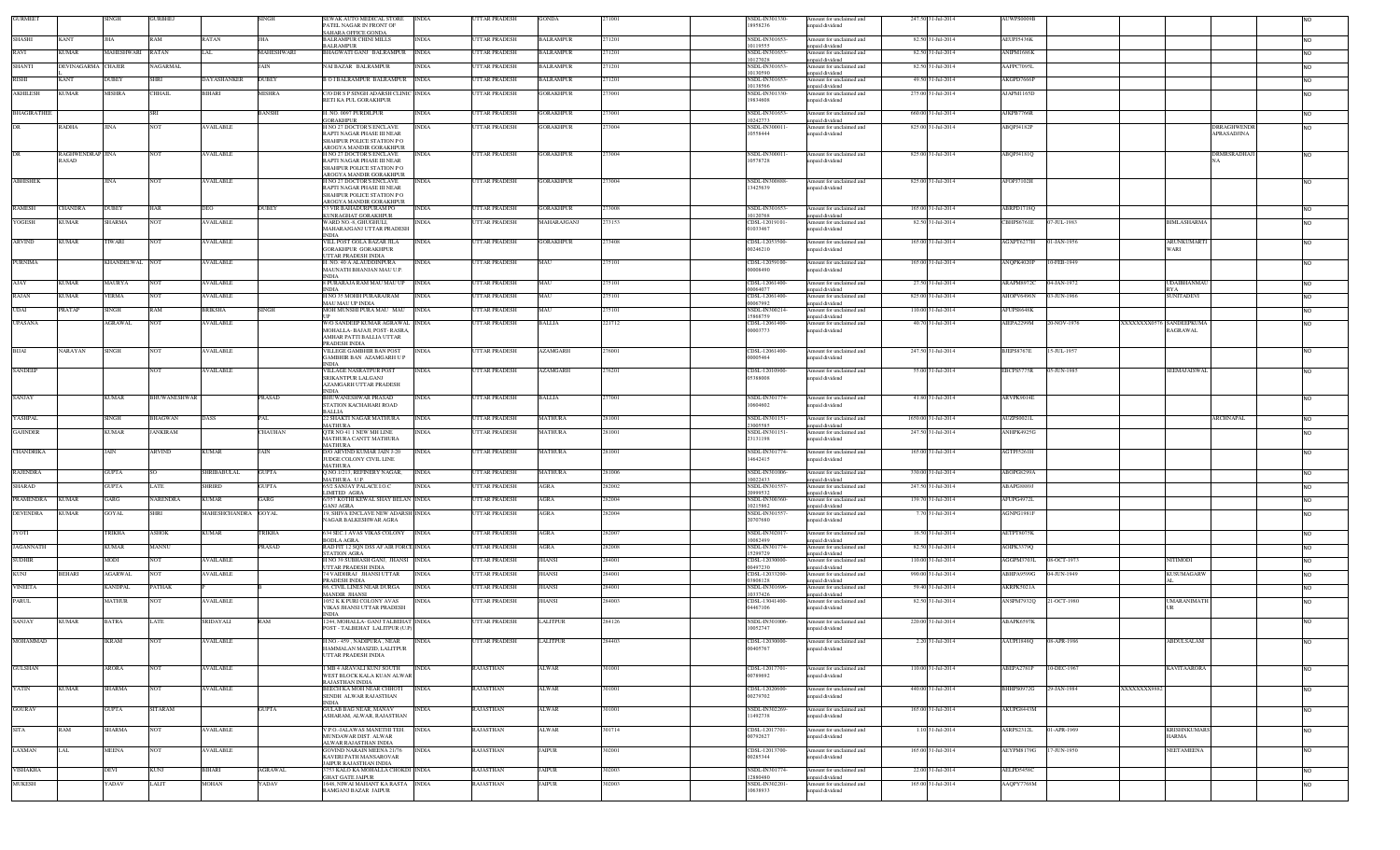| <b>MUKESE</b>    |              | GOYAL             |                   | VAILABLE         |                | 9 JANTA COLONY JAIPUR<br>RAJASTHAN INDIA                                                                 | <b>INDIA</b> | <b>AJASTHAN</b>  | <b>JAIPUR</b>         | 302004           | <b>IDSL-12045500</b><br>0183524       | mount for unclaimed and<br>npaid dividend                    | 330.00 | 1-Jul-2014          | AKZPG6913D        | S-SEP-1975  |              | SANGEETAGO'         | <b>NO</b>       |  |
|------------------|--------------|-------------------|-------------------|------------------|----------------|----------------------------------------------------------------------------------------------------------|--------------|------------------|-----------------------|------------------|---------------------------------------|--------------------------------------------------------------|--------|---------------------|-------------------|-------------|--------------|---------------------|-----------------|--|
| <b>ALOKE</b>     |              | <b>ANAND</b>      |                   | PRAKASH          | ANAND          | <b>4 KA I JAWAHAR NAGAR JAIPUR INDIA</b>                                                                 |              | RAJASTHAN        | <b>JAIPUR</b>         | 302004           | <b>NSDL-IN302236</b><br>10782043      | Amount for unclaimed and<br>nnaid dividend                   |        | 825,00 31-Jul-2014  | AAJPA7102Q        |             |              |                     | <b>NO</b>       |  |
| SAROJ            |              | CHANDAK           | MOOL              | CHAND            | <b>HANDAK</b>  | <b>A-7 BURMESE COLONY JAIPUR</b>                                                                         | <b>INDIA</b> | RAJASTHAN        | <b>JAIPUR</b>         | 302004           | NSDL-IN302700                         | Amount for unclaimed and                                     |        | 1100.00 31-Jul-2014 | ACDPC6132A        |             |              |                     | <b>NO</b>       |  |
| <b>KRISHNA</b>   | DEVI         | DANGAYACH         | <b>BABU</b>       | LAL              | DANGAYACH      | VILLAGE POST NINDAR VIA                                                                                  | <b>INDIA</b> | <b>RAJASTHAN</b> | JAIPUR                | 302013           | 20004894<br>NSDL-IN301127             | npaid dividend<br>Amount for unclaimed and                   |        | 165,00 31-Jul-2014  | AFLPD6058F        |             |              |                     | <b>NO</b>       |  |
| SHAH             | PRITAM       | BAHUBALI          | <b>NOT</b>        | <b>AVAILABLE</b> |                | V.K.I.A JAIPUR RAJASTHAN<br>1089 KISAN MARG BARKAT                                                       | <b>INDIA</b> | RAJASTHAN        | <b>JAIPUR</b>         | 302015           | 15817927<br>CDSL-12029900             | npaid dividend<br>mount for unclaimed and                    |        | 82.50 31-Jul-2014   | APPPS2002C        |             |              |                     | N <sub>O</sub>  |  |
|                  |              |                   |                   |                  |                | NAGAR JAIPUR RAJASTHAN<br><b>INDIA</b>                                                                   |              |                  |                       |                  | 02873990                              | npaid dividend                                               |        |                     |                   |             |              |                     |                 |  |
| RAM              | PRAKASH      | <b>MEENA</b>      | KALU              | RAM              | <b>MEENA</b>   | A 32 JAI KISHAN COLONY TONK INDIA                                                                        |              | <b>RAJASTHAN</b> | <b>JAIPUR</b>         | 302015           | NSDL-IN300214                         | Amount for unclaimed and                                     |        | 6.60 31-Jul-2014    | AFTPM8670G        |             |              |                     | <b>NO</b>       |  |
| <b>KAMLESH</b>   | <b>CUMAR</b> | <b>KHANDELWAL</b> | <b>NOT</b>        | <b>VAILABLE</b>  |                | PHATAK JAIPUR RAJASTHAN<br>A 19 CHAYA DEEPT MAHESH                                                       | <b>INDIA</b> | <b>AJASTHAN</b>  | <b>JAIPUR</b>         | 302018           | 2169327<br>CDSL-12029900              | npaid dividend<br>Amount for unclaimed and                   |        | 290.40 31-Jul-2014  | ANSPK6124A        | 1-JAN-1982  |              |                     | N <sub>O</sub>  |  |
|                  |              |                   |                   |                  |                | NAGAR JAIPUR JAIPUR<br>RAJASTHAN INDIA                                                                   |              |                  |                       |                  | 04711876                              | npaid dividend                                               |        |                     |                   |             |              |                     |                 |  |
| <b>RAJESH</b>    |              | PAREEK            | <b>NOT</b>        | <b>AVAILABLE</b> |                | <b>B 9 BHAGIRATH COLONY CHOMU INDIA</b><br>HOUSE EMI ROAD WARD NO 6<br>JAIPUR RAJASTHAN INDIA            |              | RAJASTHAN        | JAIPUR                | 303002           | CDSL-12045500<br>00180747             | mount for unclaimed and<br>npaid dividend                    |        | 60.50 31-Jul-2014   | AEGPP4557D        | 25-AUG-1970 |              | <b>REKHAPAREEK</b>  | <b>NO</b>       |  |
| AJAY             |              | SHARMA            | NOT               | AVAILABLE        |                | S/O NAVAL KISHORE SHARMA                                                                                 | <b>INDIA</b> | RAJASTHAN        | DAUSA                 | 303303           | CDSL-12024700                         | Amount for unclaimed and                                     |        | 82.50 31-Jul-2014   | BENPS3784K        | 26-JUN-1986 |              | NAWALKISH           | <b>NO</b>       |  |
|                  |              |                   |                   |                  |                | GOVIND NAGAR MAHESHWARA<br>ROAD DAUSA RAJASTHAN INDIA                                                    |              |                  |                       |                  | 00078168                              | npaid dividend                                               |        |                     |                   |             |              | <b>ESHARMA</b>      |                 |  |
| VINAY            |              | MATHUR            | RIJMOHAN          | <b>SWAROOP</b>   | MATHUR         | <b>818 PRIYA VIHAR NIWARU LINK</b><br>ROAD GOVINDPURA JAIPUR                                             | <b>INDIA</b> | RAJASTHAN        | <b>JAIPUR</b>         | 302012           | NSDL-IN30177<br>12694988              | mount for unclaimed and<br>npaid dividend                    |        | 192.50 31-Jul-2014  | ADNPM6152H        |             |              |                     | <b>NO</b>       |  |
| <b>SATYA</b>     | PRAKASH      | JAIN              | NOT               | AVAILABLE        |                | GOSU KE GALI SHARGID PAISA<br>TONK TONK RAJASTHAN INDIA                                                  | <b>INDIA</b> | RAJASTHAN        | <b>TONK</b>           | 304001           | CDSL-12024700<br>00145903             | mount for unclaimed and<br>npaid dividend                    |        | 82.50 31-Jul-2014   | ADBPJ9067A        | 06-MAR-1976 | AIN          | MANOJKUMARJ         | <b>NO</b>       |  |
| <b>SUNITA</b>    |              | JAIN              |                   | <b>VAILABLE</b>  |                | <b>SHASTRI NAGAR TONK</b><br>RAJASTHAN INDIA                                                             | <b>INDIA</b> | <b>AJASTHAN</b>  | TONK                  | 304001           | CDSL-12033200<br>01375806             | mount for unclaimed and<br>apaid dividend                    |        | 1650.00 31-Jul-2014 | ABJPJ9997K        | -JAN-1972   | AIN          | RAJESHKUMARJ        | <b>NO</b>       |  |
| <b>OUESAR</b>    |              | MOHAMMAD          | NOT               | <b>AVAILABLE</b> |                | S/O FAIZ MOHMMAD NEAR                                                                                    | <b>INDIA</b> | RAJASTHAN        | TONK                  | 304001           | CDSL-12033200                         | Amount for unclaimed and                                     |        | 110.00 31-Jul-2014  | AZBPM4715E        | 13-AUG-1967 |              | <b>UZAIRKHAN</b>    | N <sub>O</sub>  |  |
|                  |              |                   |                   |                  |                | EMPLOYMENT OFFICE SUBHASH<br><b>BAZAR CHOWK TONK</b><br>RAJASTHAN INDIA                                  |              |                  |                       |                  | 04063211                              | apaid dividend                                               |        |                     |                   |             |              |                     |                 |  |
| PREM             | CHAND        | JAIN              | DATA              | RAM              | JAIN           | PLOT NO 14 NEAR AJANTA<br>DADABHAI COLONY NASIRABAD                                                      | <b>INDIA</b> | <b>RAJASTHAN</b> | <b>AJMER</b>          | 305001           | NSDL-IN300513<br>14952653             | Amount for unclaimed and<br>npaid dividend                   |        | 38.50 31-Jul-2014   | AAWPJ8902G        |             |              |                     | N <sub>O</sub>  |  |
|                  |              |                   |                   |                  |                | ROAD AJMER RAJASTHAN                                                                                     |              |                  |                       |                  |                                       |                                                              |        |                     |                   |             |              |                     |                 |  |
| SATYA            | NARAYAN      | <b>BASER</b>      | NOT               | <b>AVAILABLE</b> |                | 78, GUJRATI MOHALLA K KEKRI INDIA<br><b>RAJASTHAN INDIA</b>                                              |              | RAJASTHAN        | AJMER                 | 305404           | CDSL-12010605<br>0330119              | Amount for unclaimed and<br>apaid dividend                   |        | 165.00 31-Jul-2014  | ABZPB6751B        | 14-AUG-1959 | <b>ASER</b>  | RUKMANIDEVIB        | <b>NO</b>       |  |
| <b>BASANTI</b>   |              | ARORA             | NOT               | AVAILABLE        |                | 2, RAJ BANK COLONY GANDHI                                                                                | <b>INDIA</b> | RAJASTHAN        | AJMER                 | 305901           | CDSL-12012101                         | Amount for unclaimed and                                     |        | 55.00 31-Jul-2014   | AKNPA4604K        | 20-OCT-1956 |              | <b>ASHARAMAROF</b>  | N <sub>O</sub>  |  |
|                  |              |                   |                   |                  |                | NAGAR, AJMER ROAD BEAWAR<br>RAI INDIA                                                                    |              |                  |                       |                  | 00364921                              | npaid dividend                                               |        |                     |                   |             |              |                     |                 |  |
| <b>MANIK</b>     |              | MODI              | NO <sub>1</sub>   | AVAILABLE        |                | 48 MANGAL COLONY GAY ATRI<br>NAGAR D AJMER BEAWAR 305901<br><b>BEAWAR RAJASTHAN INDIA</b>                | <b>INDIA</b> | RAJASTHAN        | AJMER                 | 305901           | CDSL-12013300-<br>00829478            | Amount for unclaimed and<br>npaid dividend                   |        | 71.50 31-Jul-2014   | CMTPM2434B        | 26-OCT-1993 |              | <b>KANCHANMOD</b>   | <b>NO</b>       |  |
| <b>RAJENDRA</b>  |              | <b>SINH</b>       | NOT               | <b>AVAILABLE</b> |                | 268, BERA BADA DALI WARD<br>NO.26 SOJAT CITY RAJASTHAN                                                   | <b>INDIA</b> | RAJASTHAN        | PALI                  | 306104           | CDSL-12010605<br>00395876             | mount for unclaimed and<br>npaid dividend                    |        | 82.50 31-Jul-2014   | AKOPR6518A        | 05-NOV-1964 |              | ANJUDEVI            | N <sub>O</sub>  |  |
| <b>CHINKESH</b>  |              | RATHI             |                   | <b>AVAILABLE</b> |                | INDIA<br>14, BIRLO KA BASS PALI                                                                          | <b>INDIA</b> | <b>AJASTHAN</b>  | PALI                  | 306401           | CDSL-12012101                         | mount for unclaimed and                                      |        | 220.00 31-Jul-2014  | ALVPR3695Q        | $-MAY-1988$ |              | <b>JUGALKISHORR</b> | N <sub>O</sub>  |  |
| OMPRAKASH        |              | BORANA            | <b>ANESHMALJI</b> |                  | <b>BORANA</b>  | RAJASTHAN INDIA<br><b>GHANCHIO KA MOHLLA</b>                                                             | <b>INDIA</b> | RAJASTHAN        | PALI                  | 306902           | 0372749<br><b>NSDL-IN300513</b>       | npaid dividend<br>mount for unclaimed and                    |        | 165.00 31-Jul-2014  | AFUPB7899F        |             | ATHI         |                     | <b>NO</b>       |  |
|                  |              |                   |                   |                  |                | <b>SUMERPUR RAJASTHAN</b>                                                                                |              |                  |                       |                  | 2352660                               | apaid dividend                                               |        |                     |                   |             |              |                     |                 |  |
| MADHU            | MATI         | YADAV             | NOT               | <b>AVAILABLE</b> |                | 117, POLICE THANA GALI SIROHI- INDIA<br>RAR TH. SIROHI SIROHI<br>RAJASTHAN INDIA                         |              | RAJASTHAN        | SIROHI                | 307001           | CDSL-12068500<br>0014615              | mount for unclaimed and<br>npaid dividend                    |        | 82.50 31-Jul-2014   | AAVPY8700G        | 16-MAY-1967 |              | NAMRTAYADA          | <b>NO</b>       |  |
| <b>SHANTI</b>    | LAL          | RANKA             | KALU              | LAL              | RANKA          | 93 RANKA BHAWAN RAJENDRA   INDIA                                                                         |              | RAJASTHAN        | BHILWARA              | 311001           | NSDL-IN300513                         | Amount for unclaimed and                                     |        | 33.00 31-Jul-2014   | AFGPR4928F        |             |              |                     | <b>NO</b>       |  |
| SANJAY           | KUMAR        | CHECHANI          | JAGDISH           | CHANDRA          | <b>HECHANI</b> | MARG BHILWARA RAJASTHAN<br>32 - B, VINAYAK NAGAR CHAMTI INDIA                                            |              | RAJASTHAN        | <b>HITTORGARH</b>     | 12001            | 14261758<br>NSDL-IN301356             | apaid dividend<br>mount for unclaimed and                    |        | 82.50 31-Jul-2014   | ABRPC3551A        |             |              |                     | N <sub>O</sub>  |  |
|                  |              |                   |                   |                  |                | KHERA ROAD CHITTORGARH                                                                                   |              |                  |                       |                  | 20357273                              | apaid dividend                                               |        |                     |                   |             |              |                     |                 |  |
| <b>NASRIN</b>    |              | SHAIKH            | NOT               | <b>AVAILABLE</b> |                | DHOBI CHOWK PRATAPGARH<br>RAJASTHAN INDIA                                                                | <b>INDIA</b> | RAJASTHAN        | CHITTORGARH           | 312605           | CDSL-12050900<br>0019669              | Amount for unclaimed and<br>apaid dividend                   |        | 24.20 31-Jul-2014   | BJYPS1811H        | 17-JUL-1977 |              | SAZIDANEESS<br>AIKH | <b>NO</b>       |  |
| ARUN             |              | KUMAR             | NOT               | AVAILABLE        |                | <b>GENERAL MANAGER TELECOM 49 INDIA</b><br>PANCHWATI UDAIPUR<br>RAJASTHAN                                |              | RAJASTHAN        | UDAIPUR               | A00181<br>313001 |                                       | Amount for unclaimed and<br>npaid dividend                   |        | 3300.00 31-Jul-2014 |                   |             |              |                     | <b>NO</b>       |  |
| <b>NIRMAL</b>    |              | MEHTA             | MOHAN             | LAL              | MEHTA          | H NO-337 VASANT VIHAR SECTOR INDIA                                                                       |              | RAJASTHAN        | UDAIPUR               | 313001           | NSDL-IN300394                         | mount for unclaimed and                                      |        | 3.30 31-Jul-2014    | AJOPM0313F        |             |              |                     | <b>NO</b>       |  |
| <b>JINENDRA</b>  | <b>KUMAR</b> | JAIN              | NOT               | AVAILABLE        |                | <b>NO-5 UDAIPUR</b><br>4. BHANDARI JI KI GALI UNIARA INDIA<br>TONK UNIARA RAJASTHAN INDIA                |              | RAJASTHAN        | DUNGARPUR             | 314001           | 15014938<br>CDSL-12034500<br>00421360 | npaid dividend<br>Amount for unclaimed and<br>npaid dividend |        | 47.30 31-Jul-2014   | <b>AGCPJ3716C</b> | 05-JUN-1976 |              | SANJUJAIN           | <b>NO</b>       |  |
| <b>HEMENDRA</b>  |              | SINGH             | <b>NOT</b>        | <b>AVAILABLE</b> |                | S/O SHRI YOGENDRA PAL SINGH INDIA<br>HOUSE NO E - 34 JAWAHAR                                             |              | RAJASTHAN        | BHARATPUR             | 321001           | CDSL-12019101<br>11917641             | Amount for unclaimed and<br>npaid dividend                   |        | 550.00 31-Jul-2014  | DPTPS1539M        | 12-MAR-1993 | <b>SINGH</b> | YOGENDRAPAI         | <b>NO</b>       |  |
|                  |              |                   |                   |                  |                | NAGAR BHARATPUR RAJASTHAN<br><b>INDIA</b>                                                                |              |                  |                       |                  |                                       |                                                              |        |                     |                   |             |              |                     |                 |  |
| RITU             |              | JAIN              | NOT               | <b>AVAILABLE</b> |                | <b>GYAN CHAND JAIN S/O HUKUM</b> INDIA<br>CHAND JAIN PURANI SABJI                                        |              | RAJASTHAN        | <b>ALWAR</b>          | 321606           | CDSL-12036600<br>00091085             | Amount for unclaimed and<br>npaid dividend                   |        | 40.70 31-Jul-2014   | AIVPJ9356R        | 14-JUL-1982 |              | MUNNALALJAIN        | <b>NO</b>       |  |
|                  |              |                   |                   |                  |                | MANDI KHERLI RAJASTHAN<br><b>INDIA</b>                                                                   |              |                  |                       |                  |                                       |                                                              |        |                     |                   |             |              |                     |                 |  |
| <b>SHAKUNTLA</b> |              | <b>MEENA</b>      | NOT               | <b>AVAILABLE</b> |                | H.NO.139,CHAKKI KE PAS<br>VILL.CHHAN TEH.GANGAPUR<br><b>CITY GANGAPURCITY</b>                            | <b>INDIA</b> | RAJASTHAN        | <b>SAWAI MADHOPUR</b> | 322201           | CDSL-12010605<br>00349297             | Amount for unclaimed and<br>npaid dividend                   |        | 165.00 31-Jul-2014  | ASQPM7211F        | 01-JAN-1969 | <b>ENA</b>   | VIJAYSINGHME        | <b>NO</b>       |  |
| <b>VIKAS</b>     | <b>KUMAR</b> | <b>JHA</b>        | NOT               | <b>AVAILABLE</b> |                | RAJASTHAN INDIA<br>T3/15-D, ANUKIRAN COLONY, VIA INDIA<br>KOTA RAWATBHATA RAJASTHAN                      |              | RAJASTHAN        | CHITTORGARH           | 323307           | CDSL-12043700<br>00166632             | Amount for unclaimed and<br>npaid dividend                   |        | 49.50 31-Jul-2014   | AKGPJ3860K        | 24-MAR-1984 |              | <b>BINDUJHA</b>     | <b>NO</b>       |  |
| <b>UMESH</b>     |              | SHARMA            | NOT               | <b>AVAILABLE</b> |                | <b>INDIA</b><br>SHAKUNTALA SADAN SHUBHAM INDIA                                                           |              | RAJASTHAN        | KOTA                  | 324002           | CDSL-12010605                         | Amount for unclaimed and                                     |        | 7.70 31-Jul-2014    | AQEPS0942D        | 5-JUN-1967  |              | <b>KUSUMLATASH</b>  | <b>NO</b>       |  |
|                  |              |                   |                   |                  |                | STD BHIMGANJ MANDI KOTA<br>RAJASTHAN INDIA                                                               |              |                  |                       |                  | 00393636                              | npaid dividend                                               |        |                     |                   |             | <b>ARMA</b>  |                     |                 |  |
| <b>IMRAN</b>     |              | KHAN              | <b>NOT</b>        | <b>AVAILABLE</b> |                | BEH DUDHA DHARI MANDIR KOLI INDIA<br>RADA LADPVRA KOTA                                                   |              | RAJASTHAN        | KOTA                  | 324006           | CDSL-13041400-<br>04947772            | Amount for unclaimed and<br>unpaid dividend                  |        | 11.00 31-Jul-2014   | AYJPK1165B        | 15-JUN-1986 |              | NANNIKHANAM         | NO <sub>1</sub> |  |
|                  |              |                   |                   |                  |                | RAJASTHAN INDIA                                                                                          |              |                  |                       |                  |                                       |                                                              |        |                     |                   |             |              |                     |                 |  |
| <b>DINESH</b>    | <b>KUMAR</b> | PANJABI           | MADAN             | LAL              | PANJABI        | NEAR POST OFFICE ANTA DIST.<br><b>BARAN RAJASTHAN</b>                                                    | <b>INDIA</b> | RAJASTHAN        | BARAN                 | 325202           | NSDL-IN301330-<br>20483511            | Amount for unclaimed and<br>unpaid dividend                  |        | 311.30 31-Jul-2014  | ANYPP6432C        |             |              |                     | <b>NO</b>       |  |
| <b>NAVIN</b>     |              | <b>JAISWAL</b>    | <b>NOT</b>        | <b>AVAILABLE</b> |                | S/O LAL CHAND JAYASWAL<br>MADHOPUR WALE GODAM KE<br>SAMNE 59 STATION ROAD DIST-<br>JHALAWAR BHAWANIMANDI | <b>INDIA</b> | RAJASTHAN        | <b>JHALAWAR</b>       | 326502           | CDSL-12010605-<br>00038305            | Amount for unclaimed and<br>unpaid dividend                  |        | 550.00 31-Jul-2014  | AANPJ1828Q        | 02-DEC-1958 | <b>WAL</b>   | <b>ASHUTOSHJAIS</b> | <b>NO</b>       |  |
| <b>GAYATRI</b>   |              | DEVI              | NOT               | AVAILABLE        |                | RAJASTHAN INDIA<br>WARD 26 MOHALLA RAMBASS<br>RAJGARH CHURU RAJASTHAN                                    | <b>INDIA</b> | RAJASTHAN        | CHURU                 | 331023           | CDSL-12036600<br>00153675             | Amount for unclaimed and<br>unpaid dividend                  |        | 220.00 31-Jul-2014  | AJZPD4667Q        | 01-APR-1980 |              | <b>RAJKUMAR</b>     | <b>NO</b>       |  |
| <b>ARVIND</b>    |              | SHANDILYA         | <b>NOT</b>        | <b>AVAILABLE</b> |                | <b>INDIA</b><br>MOHLLA RAMBAS W NO 27                                                                    | <b>INDIA</b> | RAJASTHAN        | CHURU                 | 331023           | CDSL-12036600-                        | Amount for unclaimed and                                     |        | 110.00 31-Jul-2014  | ADDPS7925G        | 18-DEC-1973 |              | SAROJ               | <b>NO</b>       |  |
|                  |              |                   |                   |                  |                | RAJGARH CHURU SADULPUR<br>RAJASTHAN INDIA                                                                |              |                  |                       |                  | 00161188                              | unpaid dividend                                              |        |                     |                   |             |              |                     |                 |  |
| <b>SATISH</b>    |              | ACHARYA           | <b>NOT</b>        | AVAILABLE        |                | OFFICE CHIEF MANAGER<br>RAJASTHAN STATE ROAD                                                             | <b>INDIA</b> | <b>RAJASTHAN</b> | CHURU                 | 331403           | CDSL-12060700<br>00009972             | Amount for unclaimed and<br>inpaid dividend                  |        | 165.00 31-Jul-2014  | ADXPA6416C        | 18-AUG-1971 |              | <b>SEEMAACHARY</b>  | <b>NO</b>       |  |
|                  |              |                   |                   |                  |                | TRANSPORT CORPORATION TEH<br>SARDARSHAHAR CHURU<br>RAJASTHAN INDIA                                       |              |                  |                       |                  |                                       |                                                              |        |                     |                   |             |              |                     |                 |  |
| <b>CHANDRA</b>   | PRABHA       | <b>SHARMA</b>     | <b>RAJESH</b>     |                  | GAUR           | C/O GIRDHARI LAL GAUR                                                                                    | <b>INDIA</b> | RAJASTHAN        | CHURU                 | 331507           | NSDL-IN300118-                        | Amount for unclaimed and                                     |        | 71.50 31-Jul-2014   | AWFPS5383M        |             |              |                     | <b>NO</b>       |  |
|                  |              |                   |                   |                  |                | CHAMBER ROAD NAYA BASS<br>GOVT HOSPITAL POST<br><b>SUJANGARH</b>                                         |              |                  |                       |                  | 11082400                              | unpaid dividend                                              |        |                     |                   |             |              |                     |                 |  |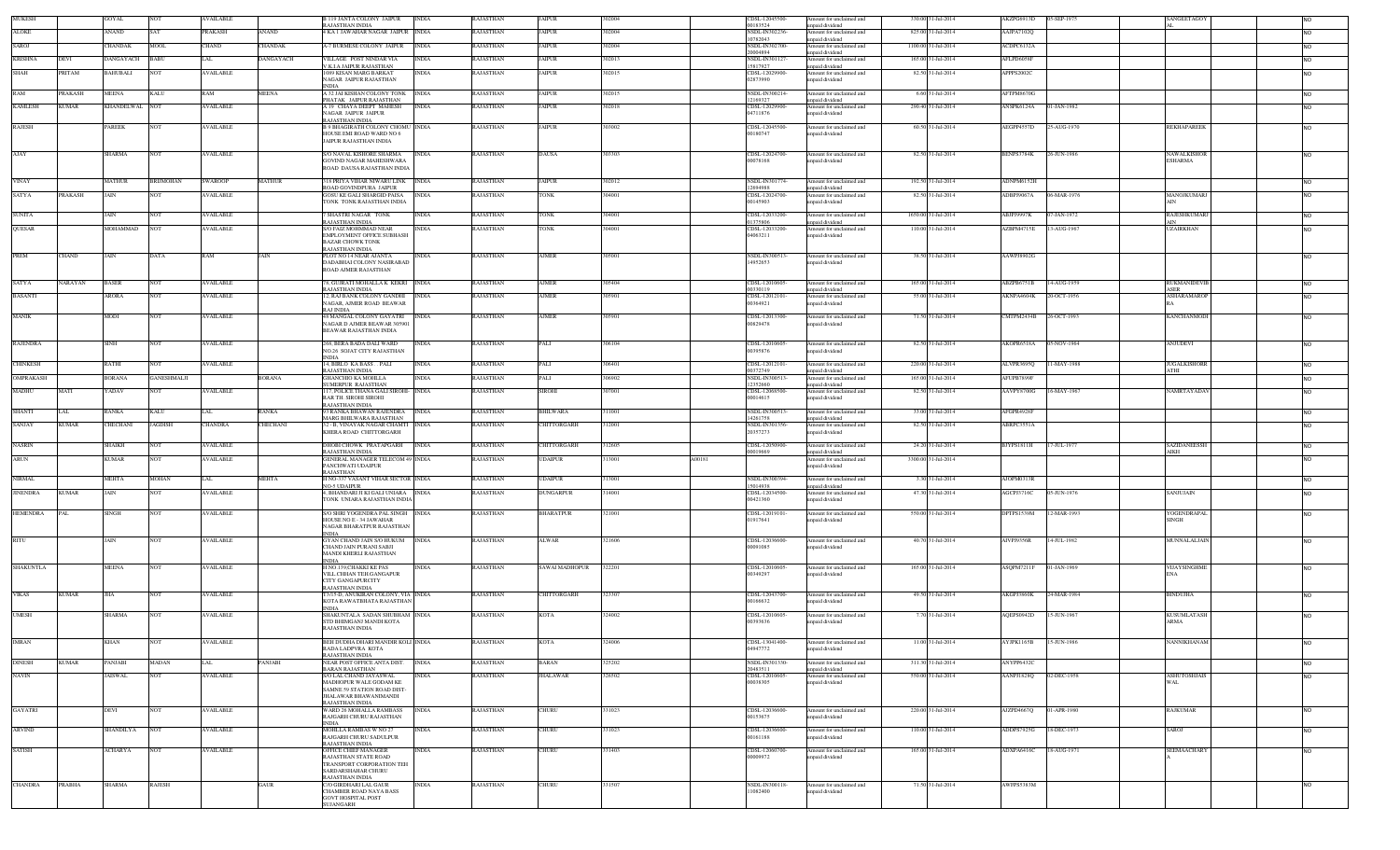| NAVARATN                     |                      | <b>UROHIT</b>     | <b>BADARI</b>    | NARAYAN          | PUROHIT        | <b>HOJLAI BASS POST OFFICE</b><br>SUJANGARH SUJANGARH         | <b>INDIA</b> | RAJASTHAN        | CHURU           |        |        | <b>NSDL-IN300118</b><br>1094989 | mount for unclaimed and<br>npaid dividend   | 16.50 31-Jul-2014   | AATPP8423F        |             |                                        | <b>NO</b>       |
|------------------------------|----------------------|-------------------|------------------|------------------|----------------|---------------------------------------------------------------|--------------|------------------|-----------------|--------|--------|---------------------------------|---------------------------------------------|---------------------|-------------------|-------------|----------------------------------------|-----------------|
| <b>SHRIRAM</b>               |                      | <b>SHARMA</b>     | <b>PANNA</b>     |                  | .AL            | <b>UNWAL ROAD NAYABASS</b><br>SUJANGARH RAJASTHAN INDIA       | <b>INDIA</b> | <b>RAJASTHAN</b> | CHURU           | 31507  |        | NSDL-IN302269<br>12792178       | Amount for unclaimed and<br>paid dividend   | 27.50 31-Jul-2014   | BNSPS2897D        |             |                                        | <b>NO</b>       |
| <b>DINESH</b>                |                      | PAREEK            |                  | AVAILABLE        |                | 47 A INDUSTRIAL AREA SIKAR INDIA                              |              | RAJASTHAN        | SIKAR           | 32001  |        |                                 | mount for unclaimed and                     | 220.00 31-Jul-2014  | <b>AOYPP0194A</b> | 1-OCT-1986  |                                        |                 |
|                              |                      |                   |                  |                  |                | RAJASTHAN INDIA                                               |              |                  |                 |        |        | CDSL-12020000-<br>00179589      | npaid dividend                              |                     |                   |             | XXXXXXX9114 RUKMANANDPA<br><b>REEK</b> | <b>NO</b>       |
| <b>SHAKUNTALA</b>            |                      | KANWAR            |                  | <b>AVAILABLE</b> |                | <b>G-94 INDUSTRIAL AREA JAGAT</b><br>MARBLE SIKAR RAJASTHAN   | <b>INDIA</b> | RAJASTHAN        | SIKAR           | 32001  |        | CDSL-12020000-<br>00286084      | mount for unclaimed and<br>npaid dividend   | 363.00 31-Jul-2014  | AQUPK6104B        | 6-NOV-1952  | <b>SHATRUJEETSIN</b>                   | <b>NO</b>       |
| MANOJ                        | <b>KUMAR</b>         | <b>DALMIA</b>     |                  | <b>AVAILABLE</b> |                | <b>INDIA</b><br>KAROONDIA ROAD JHUNJHUNU INDIA                |              | RAJASTHAN        | HUJHUNU         | 33001  |        | CDSL-12010605                   | Amount for unclaimed and                    | 825.00 31-Jul-2014  | ABUPD2919G        | $-MAR-1968$ | GAYATRIDEVIL                           | NO              |
| <b>RADHA</b>                 |                      | <b>AAHNOT</b>     |                  | <b>AVAILABLE</b> |                | RAIASTHAN INDIA<br>311, SETHIYON KA MOHALLA                   | INDIA        | RAJASTHAN        | BIKANER         | 34001  |        | 00158367<br>CDSL-12050500       | npaid dividend<br>Amount for unclaimed and  | 770.00 31-Jul-2014  | AAUPM2267R        | -DEC-1964   | ALMIA.<br>RATANLALMAH                  | <b>NO</b>       |
|                              |                      |                   |                  |                  |                | UDASAR BIKANER RAJASTHAN<br>INDIA                             |              |                  |                 |        |        | 00003329                        | inpaid dividend                             |                     |                   |             | NOT                                    |                 |
| SUMAN                        |                      | BANTHIA           | <b>KISHAN</b>    | LAL              | DAGA           | <b>W/O RAJENDRA BANTHIA</b><br><b>BANTHIA CHOWK BIKANER</b>   | INDIA        | <b>RAJASTHAN</b> | <b>BIKANER</b>  | 34001  |        | NSDL-IN301696<br>11221843       | Amount for unclaimed and<br>npaid dividend  | 5.50 31-Jul-2014    | AEIPB4269A        |             |                                        | <b>NO</b>       |
| <b>NAVEEN</b>                |                      | MUNDHRA           |                  | <b>KISHAN</b>    | MUNDHRA        | <b>BIKANER</b><br>S/O DEV KISHAN MUNDHRA                      |              | <b>RAJASTHAN</b> | <b>BIKANER</b>  | 334001 |        | NSDL-IN301696                   |                                             | 110.00 31-Jul-2014  | BAIPM0625A        |             |                                        |                 |
|                              |                      |                   | DEV              |                  |                | OUTSIDE JASSUSAR GATE 641                                     | <b>INDIA</b> |                  |                 |        |        | 11881323                        | Amount for unclaimed and<br>paid dividend   |                     |                   |             |                                        | NO              |
| MADHU                        |                      | <b>COTHARI</b>    | VOT              | <b>AVAILABLE</b> |                | <b>BIKANER</b><br>POONAMCHAND ANILKUMAR                       | INDIA        | RAJASTHAN        | BIKANER         | 34005  |        | CDSL-12017701-                  | Amount for unclaimed and                    | 55.00 31-Jul-2014   | ARXPK9259R        | 25-OCT-1971 | ANILKOTHARI                            | <b>NO</b>       |
|                              |                      |                   |                  |                  |                | KOTHARI GIRANI SONARO KI<br><b>GAWAR . BIKANER RAJASTHAN</b>  |              |                  |                 |        |        | 00698725                        | inpaid dividend                             |                     |                   |             |                                        |                 |
| <b>JOGENDRA</b>              |                      | SINGH             | NOT              | <b>AVAILABLE</b> |                | <b>INDIA</b><br>C/O ANIL KUMAR KOTHARI                        | <b>INDIA</b> | <b>RAJASTHAN</b> | <b>BIKANER</b>  | 334005 |        | CDSL-12017701-                  | Amount for unclaimed and                    | 618.20 31-Jul-2014  | BHBPS1362Q        | 29-JUL-1957 | SAVITAKOCHAR                           | <b>NO</b>       |
|                              |                      |                   |                  |                  |                | GIRANI SUNARON KI GUWAD<br>NEAR BEGANI CHOWK BIKANER          |              |                  |                 |        |        | 00700931                        | unpaid dividend                             |                     |                   |             |                                        |                 |
| <b>GOUTAM</b>                |                      | <b>KOCHAR</b>     | <b>NOT</b>       | <b>AVAILABLE</b> |                | RAJASTHAN INDIA<br>C/O SURENDRA JI KARNA SINGH JI INDIA       |              | <b>RAJASTHAN</b> | <b>BIKANER</b>  | 334405 |        | CDSL-12017701-                  | Amount for unclaimed and                    | 190.30 31-Jul-2014  | AYMPK0010E        | 10-MAY-1988 | <b>SURENDRAKOC</b>                     | <b>NO</b>       |
|                              |                      |                   |                  |                  |                | KOCHAR, KOCHARO KA                                            |              |                  |                 |        |        | 00536221                        | npaid dividend                              |                     |                   |             | HAR                                    |                 |
|                              |                      |                   |                  |                  |                | MOHALLA BIKANER RAJASTHAN<br><b>NDIA</b>                      |              |                  |                 |        |        |                                 |                                             |                     |                   |             |                                        |                 |
| <b>ANIL</b>                  |                      | MADAAN            | NOT              | <b>AVAILABLE</b> |                | WARD NO-7 PATWARI MOHALLA INDIA<br>PO SADULSHAHAR SRIGANGA    |              | <b>RAJASTHAN</b> | GANGANAGAR      | 335062 |        | CDSL-12044700-<br>04071481      | Amount for unclaimed and<br>inpaid dividend | 330.00 31-Jul-2014  | ASMPM0663P        | 05-SEP-1988 | CHANDERBHAN<br>MADAAN                  | <b>NO</b>       |
|                              |                      |                   |                  |                  |                | NAGAR RAJASTHAN INDIA                                         |              |                  |                 |        |        |                                 |                                             |                     |                   |             |                                        |                 |
| <b>BASANT</b>                |                      | RANDER            | NOT              | <b>AVAILABLE</b> |                | CHARBHUJA ROAD MAKRANA<br>RAJ INDIA                           | <b>INDIA</b> | <b>RAJASTHAN</b> | <b>VAGAUR</b>   | 341505 |        | CDSL-12012101<br>10140613       | Amount for unclaimed and<br>inpaid dividend | 7.70 31-Jul-2014    | <b>JBPR5395M</b>  | 25-JUN-1957 | NATWARLALRA<br><b>NDER</b>             | <b>NO</b>       |
| RAJ                          | <b>KUMAR</b>         | CHAUHAN           | VOT              | <b>AVAILABLE</b> |                | DAGRIYON KA MOHALLA<br>MERTA CITY RAJ INDIA                   | INDIA        | RAJASTHAN        | <b>AGAUR</b>    | 41510  |        | CDSL-12012101-<br>0252759       | Amount for unclaimed and<br>inpaid dividend | 132.00 31-Jul-2014  | AFDPC6935N        | 6-MAY-1978  | NETTUCHAUHA                            | NO              |
| <b>INDU</b>                  |                      | <b>JAJOO</b>      | <b>NOT</b>       | <b>AVAILABLE</b> |                | NEAR VYOPARION KI MASZID<br>KUNJ GALI JODHPUR RAJASTHAN       | <b>INDIA</b> | <b>RAJASTHAN</b> | <b>JODHPUR</b>  | 342002 |        | CDSL-13017600<br>00687031       | Amount for unclaimed and<br>inpaid dividend | 495.00 31-Jul-2014  | AIIPJ8869Q        | 04-JUN-1965 | OMPRAKASHJAJ                           | <b>NO</b>       |
|                              |                      |                   | <b>NOT</b>       |                  |                | <b>NDIA</b>                                                   |              |                  |                 |        |        |                                 |                                             |                     |                   |             |                                        |                 |
| <b>SHAMBHU</b>               | CHAND                | <b>SINGHVI</b>    |                  | <b>AVAILABLE</b> |                | 191 KAMALA NEHRU NAGAR<br>CHOPASANI ROAD JODHPUR              | <b>INDIA</b> | <b>RAJASTHAN</b> | <b>JODHPUR</b>  | 342003 |        | CDSL-12029900-<br>01244546      | Amount for unclaimed and<br>npaid dividend  | 453.20 31-Jul-2014  | BBIPS1049H        |             |                                        | <b>NO</b>       |
| PRADEEP                      |                      | CHANDNANI         | <b>RUKMAN</b>    |                  | CHANDNANI      | RAJASTHAN INDIA<br>FLAT NO.402, LODHA TOWERS                  | <b>INDIA</b> | <b>RAJASTHAN</b> | <b>JODHPUR</b>  | 342003 |        | NSDL-IN303028                   | Amount for unclaimed and                    | 82.50 31-Jul-2014   | ACVPC2700J        |             |                                        | <b>NO</b>       |
|                              |                      |                   |                  |                  |                | 5TH B ROAD, OPP NAVJIVAN<br>HOSPITAL SARDARPURA               |              |                  |                 |        |        | 50040737                        | inpaid dividend                             |                     |                   |             |                                        |                 |
| <b>MADAN</b>                 | <b>KANWAR</b>        | <b>LODHA</b>      | <b>JAWARILAL</b> |                  | LODHA          | <b>JODHPUR (RAJASTHAN)</b><br>PAOTA C/2 ROAD BEHIND           | <b>INDIA</b> | <b>RAJASTHAN</b> | JODHPUR         | 342006 |        | NSDL-IN301696                   | Amount for unclaimed and                    | 1650.00 31-Jul-2014 | ABFPL1296D        |             |                                        | <b>NO</b>       |
|                              |                      |                   |                  |                  |                | AKASHWANI KENDRA JODHPUR<br>RAJASTHAN                         |              |                  |                 |        |        | 0522628                         | inpaid dividend                             |                     |                   |             |                                        |                 |
| <b>NARENDRA</b>              | KUMAR                | SONI              | MOHANLAL         |                  | SONI           | NEW ADARSH NAGAR BHINMAL INDIA<br>BY PASS ROAD JALORE JALORE  |              | <b>RAJASTHAN</b> | JALOR           | 343001 |        | NSDL-IN301485<br>10306783       | Amount for unclaimed and<br>unpaid dividend | 165.00 31-Jul-2014  | ARBPS8210L        |             |                                        | NO              |
| <b>GEETA</b>                 |                      | <b>GODHANIA</b>   | NOT              | <b>AVAILABLE</b> |                | (RAJASTHAN)<br>28-B VIDYAKUNJ SOCIETY AMIN INDIA              |              | <b>GUJARAT</b>   | <b>RAJKOT</b>   | 360001 | G00110 |                                 | Amount for unclaimed and                    | 1650.00 31-Jul-2014 |                   |             |                                        |                 |
| <b>MAULIK</b>                | <b>VARENDRA</b>      | SARKHEDI          | NOT              | <b>AVAILABLE</b> |                | <b>MARG RAIKOT</b><br>PLOT NO D 36/4 INDRA PRASHT             | <b>INDIA</b> | <b>GUJARAT</b>   | RAJKOT          | 360001 |        |                                 | inpaid dividend                             | 1.10 31-Jul-2014    | <b>AGNPS8083J</b> |             |                                        | NO              |
|                              |                      |                   |                  |                  |                | STREET NO 7 BEHIND HOUSING                                    |              |                  |                 |        |        | NSDL-IN301039<br>3764271        | Amount for unclaimed and<br>unpaid dividend |                     |                   |             |                                        | <b>NO</b>       |
| <b>MADHUBEN</b>              | KAUSHIKBHAI          | RUPAVATIYA        | <b>NOT</b>       | <b>AVAILABLE</b> |                | BOARD, RAJKOT<br>SHIV KRUPA, SHRADHA PARK - 3, INDIA          |              | GUJARAT          | RAJKOT          | 360002 |        | CDSL-12038200                   | Amount for unclaimed and                    | 5.50 31-Jul-2014    | AJMPR1278A        | 02-APR-1977 | XXXXXXXX0766                           | <b>NO</b>       |
|                              |                      |                   |                  |                  |                | STREET NO - 4, B/H BABARIA<br>COLONY RAJKOT GUJARAT INDIA     |              |                  |                 |        |        | 00053337                        | inpaid dividend                             |                     |                   |             |                                        |                 |
| <b>PRAVIN</b>                | RAGHAVJIBHAI THORIYA |                   | RAGHAVJIBHAI     | <b>VIRJIBHAI</b> | THORIYA        | VRUNDAVAN SOCIETY, B/H                                        | <b>INDIA</b> | <b>GUJARAT</b>   | RAJKOT          | 60004  |        | NSDL-IN300974                   | Amount for unclaimed and                    | 55.00 31-Jul-2014   | AOTPT6598M        |             |                                        | <b>NO</b>       |
|                              |                      |                   |                  |                  |                | AKSHARDHAM, NR GOKULDHAM<br>BESIDE SHRI RAM NIVAS, ANKUR      |              |                  |                 |        |        | 11707043                        | unpaid dividend                             |                     |                   |             |                                        |                 |
|                              |                      |                   |                  |                  |                | VIDHYALAYA MAIN ROAD,<br>RAJKOT                               |              |                  |                 |        |        |                                 |                                             |                     |                   |             |                                        |                 |
| VINODRAI                     | <b>ATMARAM</b>       | <b>AGRAVAT</b>    |                  | <b>AVAILABLE</b> |                | HIRAMAN NAGAR HANUMAN                                         | <b>INDIA</b> | <b>GUJARAT</b>   | RAJKOT          | 60005  |        | CDSL-12018000-                  | Amount for unclaimed and                    | 110.00 31-Jul-2014  | AAMPA2242E        | 27-FEB-1952 | BHAVIKVINODR                           | <b>NO</b>       |
|                              |                      |                   |                  |                  |                | MADHI RAIYA ROAD RAJKOT<br><b>GUJARAT INDIA</b>               |              |                  |                 |        |        | 00180948                        | npaid dividend                              |                     |                   |             | <b>AIAGRAVAT</b>                       |                 |
| MAYUR                        | HARSHADBHAI JOSHI    |                   | <b>HARSHAD</b>   | <b>JIVANLAL</b>  | <b>JOSHI</b>   | HARSHAD BHUVAN JUBELI                                         | <b>INDIA</b> | <b>GUJARAT</b>   | PORBANDAR       | 60075  |        | NSDL-IN302269                   | Amount for unclaimed and                    | 110.00 31-Jul-2014  | ALUPJ8146K        |             |                                        | NO              |
|                              |                      |                   |                  |                  |                | PORBANDAR PORBANDAR<br>GUIARAT INDIA                          |              |                  |                 |        |        | 12637408                        | inpaid dividend                             |                     |                   |             |                                        |                 |
| CHETANKUMAR                  |                      | <b>JNADKAT</b>    | <b>SUMANLAL</b>  |                  | JNADKAT        | BHOJRAJ PARA MAIN ROAD, NEAR INDIA<br>POST OFFICE GONDAL      |              | <b>GUJARAT</b>   | <b>AJKOT</b>    | 60311  |        | NSDL-IN30097<br>11114689        | Amount for unclaimed and<br>unpaid dividend | 27.50 31-Jul-2014   | AAEPU3219F        |             |                                        | <b>NO</b>       |
| <b>GANGADHARAN TARACHAND</b> |                      |                   |                  | AVAILABLE        |                | SHRIJI NGR NR AKSAR HOSTEL NR INDIA<br>VRUNDAVAN PARK JND RD  |              | GUJARAT          | <b>AJKOT</b>    | 60370  |        | CDSL-12033300-<br>00689788      | Amount for unclaimed and<br>npaid dividend  | 27.50 31-Jul-2014   | <b>ANHPG8785A</b> | -AUG-1972   | BHAVANATGAN<br><b>GADHARANI</b>        | <b>INO</b>      |
| <b>BHARATKUMA</b>            | <b>AGANLAL</b>       | IADLANI           |                  | AVAILABLE        |                | ETPUR GUJRAT INDIA<br>WADI PLOT PORBANDAR                     | NDIA         | <b>JUJARAT</b>   | ORBANDAR        | 60575  |        | CDSL-12033200                   | mount for unclaimed and                     | 220.00 31-Jul-2014  | SMPM0002G         | $-NOV-1961$ | XXXXXXX5290                            | <b>NO</b>       |
| <b>KRUNAL</b>                | VINODKUMAR           | DEKIVADIYA        | <b>NOT</b>       | <b>AVAILABLE</b> |                | <b>GUJARAT INDIA</b><br><b>J. KADIYA PLOT PORBANDAR</b>       | <b>INDIA</b> | <b>GUJARAT</b>   | <b>ORBANDAR</b> | 60575  |        | 03678207<br>CDSL-12034400       | inpaid dividend<br>Amount for unclaimed and | 82.50 31-Jul-2014   | AJJPD0992J        | 9-MAR-1986  | BRIJESHVINODE                          | N <sub>O</sub>  |
|                              |                      |                   |                  |                  |                | PORBANDAR GUJRAT INDIA                                        |              |                  |                 |        |        | 00505095                        | npaid dividend                              |                     |                   |             | <b>UMARDEKIVADI</b>                    |                 |
| MINAXI                       | DINESH               | CHANDARANA DINESH |                  |                  | CHANDARA       | ASUNDHRA COMPLEX 202 GUL INDIA<br>MAHOR OPP KAMLA BAUG        |              | <b>GUJARAT</b>   | ORBANDAR        | 60575  |        | NSDL-IN301039<br>24467983       | Amount for unclaimed and<br>inpaid dividend | 330.00 31-Jul-2014  | ACZPC2932N        |             |                                        | <b>NO</b>       |
| NARENDRA BHIMJI              |                      |                   | <b>BHIMJ</b>     |                  |                | PORBANDAR                                                     |              |                  |                 | 60579  |        |                                 |                                             |                     |                   |             |                                        |                 |
|                              |                      | RAJANI            |                  |                  |                | AT MIYANI VIA BAGVADAR DIST INDIA<br><b>PORBANDAR</b>         |              | <b>GUJARAT</b>   | PORBANDAR       |        |        | NSDL-IN301039-<br>24492957      | Amount for unclaimed and<br>unpaid dividend | 1.10 31-Jul-2014    | AIXPR9421P        |             |                                        | <b>NO</b>       |
| <b>RAJNIKANT</b>             | MANJIBHAI            | <b>KUKADIA</b>    | <b>NOT</b>       | <b>AVAILABLE</b> |                | NIRMAL NAGAR NR RAMESHWAR INDIA<br>NAGAR JAMNAGAR GUJARAT     |              | <b>GUJARAT</b>   | JAMNAGAR        | 361001 |        | CDSL-12033200-<br>01816588      | Amount for unclaimed and<br>inpaid dividend | 165.00 31-Jul-2014  | AQQPK9957Q        | 14-MAY-1973 | MAMJIBHAI                              | NO              |
| <b>KRISHNAVIJAY</b>          |                      | ADEJA             | VOT              | AVAILABLE        |                | <b>INDIA</b><br>B H MAHILA COLLEGE PRATAP                     | <b>INDIA</b> | GUJARAT          | AMNAGAR         | 61001  |        | CDSL-12033300-                  | Amount for unclaimed and                    | 66.00 31-Jul-2014   | AHZPJ0809Q        | 01-JAN-1980 |                                        | <b>NO</b>       |
|                              |                      |                   |                  |                  |                | NGR NO 2 JAMNAGAR JAMNAGAR<br><b>GUIRAT INDIA</b>             |              |                  |                 |        |        | 00181254                        | unpaid dividend                             |                     |                   |             |                                        |                 |
| <b>KESHAVLAL</b>             |                      | BHOJANI           | VISHANJI         |                  | BHOJANI        | SWASTIK SOCIETY, BEHIND<br>ESSAR HOUSE, JAMNAGAR              | <b>INDIA</b> | <b>GUJARAT</b>   | AMNAGAR         | 361001 |        | NSDL-IN300974<br>11744994       | Amount for unclaimed and<br>unpaid dividend | 2475.00 31-Jul-2014 | ABTPB8356J        |             |                                        | NO              |
| CHANDABEN                    | <b>SATISHBHAI</b>    | AHUJA             | <b>NOT</b>       | <b>AVAILABLE</b> |                | SAHIL MASTER SOCIETY, B/H<br><b>GAYATRI MANDIR ROAD, SARU</b> | <b>INDIA</b> | <b>GUJARAT</b>   | AMNAGAR         | 361002 |        | CDSL-12017000-<br>00028241      | Amount for unclaimed and<br>unpaid dividend | 82.50 31-Jul-2014   | AIOPA8707A        | 23-DEC-1974 | SATISHKANAIY<br>ALALAHUJA              | <b>NO</b>       |
|                              |                      |                   |                  |                  |                | SECTION ROAD, JAMNAGAR<br><b>GUJARAT INDIA</b>                |              |                  |                 |        |        |                                 |                                             |                     |                   |             |                                        |                 |
| <b>JAMANBHAI</b>             | MEGHJIBHAI           | <b>SOJITRA</b>    | MEGHJIBHAI       |                  | <b>SOJITRA</b> | RADHE KRISHNA OPP KHODIYAR INDIA                              |              | <b>GUJARAT</b>   | AMNAGAR         | 361005 |        | NSDL-IN303116                   | Amount for unclaimed and                    | 55.00 31-Jul-2014   | AIVPS5980Q        |             |                                        | NO <sub>1</sub> |
|                              |                      |                   |                  |                  |                | <b>MANDIR RAJNAGAR NAHER</b><br>KATHAS JAMNAGAR               |              |                  |                 |        |        | 10080339                        | unpaid dividend                             |                     |                   |             |                                        |                 |
| <b>JIGNESH</b>               | VITTHALBHAI PATEL    |                   | VITTHALBHAI      | MOHANBHAI        | PATEL          | 80 FEET MAIN ROAD MEHUL<br>NAGAR BEHIND NIRMAL                | INDIA        | <b>GUJARAT</b>   | JAMNAGAR        | 361006 |        | NSDL-IN301276<br>30478860       | Amount for unclaimed and<br>unpaid dividend | 1100.00 31-Jul-2014 | AGWPP6223G        |             |                                        | <b>NO</b>       |
|                              |                      |                   |                  |                  |                | SHOPPING OPPOSITE KHOD<br>AMNAGAR                             |              |                  |                 |        |        |                                 |                                             |                     |                   |             |                                        |                 |
|                              |                      |                   | <b>NOT</b>       | <b>AVAILABLE</b> |                | <b>GIRIRAJDHAM FLAT NO 403 SHERI INDIA</b>                    |              | <b>GUJARAT</b>   | AMNAGAR         | 361008 |        | CDSL-12010600-                  | Amount for unclaimed and                    | 82.50 31-Jul-2014   | AAEPL9591M        | 3-OCT-1975  |                                        | NO.             |
| <b>JAYESH</b>                | KANHAIYALAL LAVTI    |                   |                  |                  |                | NO 4 RAJ NAGAR JAMNAGAR                                       |              |                  |                 |        |        | 01327948                        | inpaid dividend                             |                     |                   |             |                                        |                 |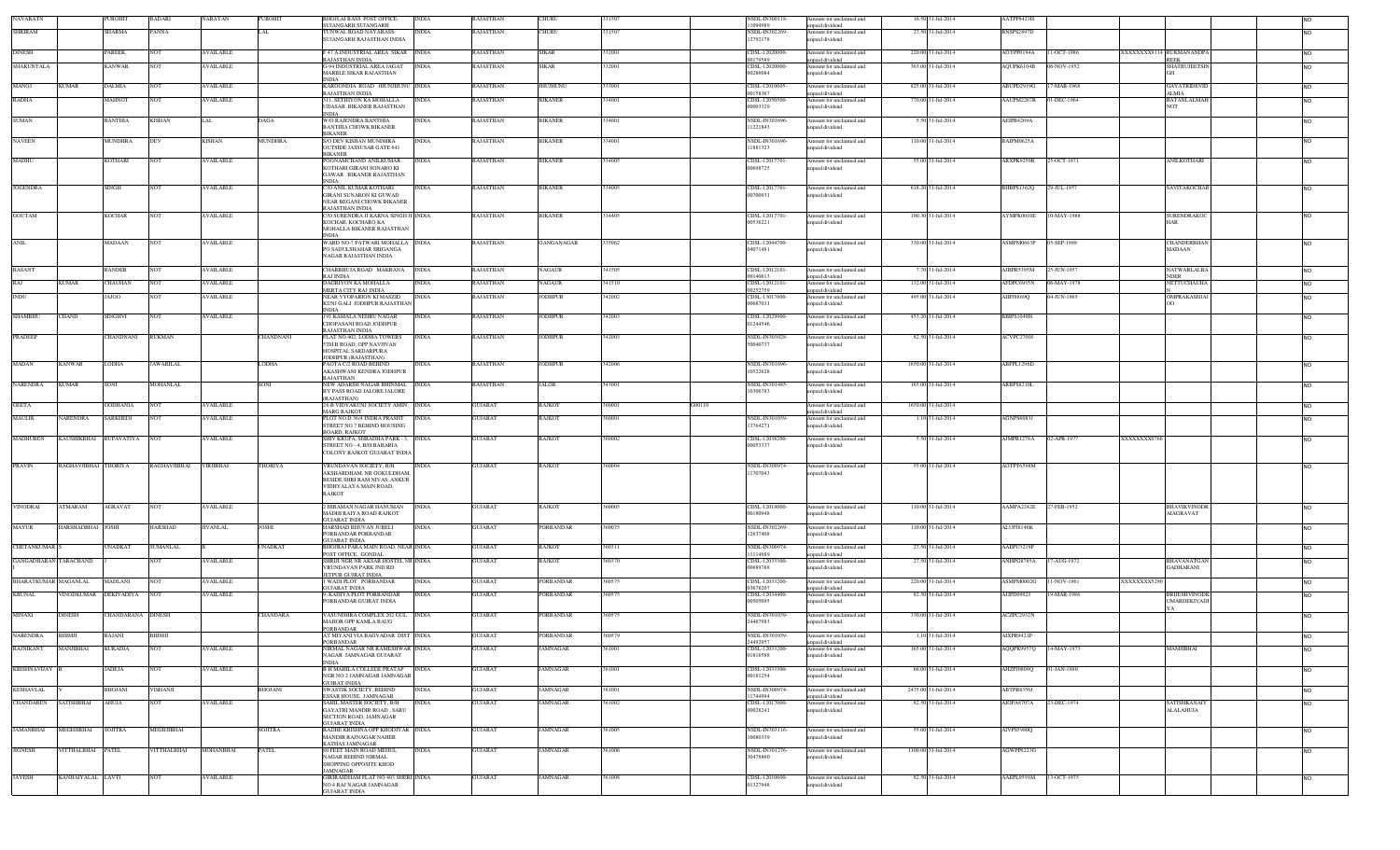| <b>PRATIK</b>         | <b>DINESH</b>           | SHETH             |                           | AVAILABLE         |                      | RAJDEEP RAJNAGAR NR PILOT<br>BUNGLOW SARO SECTION ROAD<br>JAMNAGAR GUJARAT INDIA           | INDIA        | <b>GUJARAT</b> | JAMNAGAR         | 361008           | CDSL-13041400-<br>01989371 | Amount for unclaimed and<br>inpaid dividend | 165.00 31-Jul-2014  | BFLPS7321R        | 24-SEP-1987<br><b>KETANDINESE</b><br>HETH                |                |
|-----------------------|-------------------------|-------------------|---------------------------|-------------------|----------------------|--------------------------------------------------------------------------------------------|--------------|----------------|------------------|------------------|----------------------------|---------------------------------------------|---------------------|-------------------|----------------------------------------------------------|----------------|
| <b>OMPRAKASH</b>      | SRISHIVELAL             | AHLAWAT           | <b>NOT</b>                | <b>AVAILABLE</b>  |                      | P NO - 144755 - R I/C CLOTHING<br>STORE INS VALSURA JAMNAGAR                               | <b>INDIA</b> | <b>GUJARAT</b> | JAMNAGAR         | 361150           | CDSL-12010600-<br>00470094 | Amount for unclaimed and<br>inpaid dividend | 52.80 31-Jul-2014   | ADHPA3243K        | 08-SEP-1962<br>SHEELAAHLAV                               | NO.            |
| <b>MEVADA</b>         |                         | <b>PRAVINBHAI</b> | <b>KARNABHAI</b>          |                   | <b>MEVADA</b>        | <b>GUJARAT INDIA</b><br>KUMBH NATH PARA, AT.                                               | <b>INDIA</b> | <b>GUJARAT</b> | JAMNAGAR         | 361160           | NSDL-IN300974-             | Amount for unclaimed and                    | 40.70 31-Jul-2014   | <b>ARCPM6663L</b> |                                                          | <b>NO</b>      |
| <b>VIMAL</b>          |                         | <b>BHATT</b>      | HASMUKHBHAI               |                   | BHATT                | KALAWAD. JAMNAGAR.<br>F-3, NEEL KAMAL APPARTMENT,                                          | <b>INDIA</b> | <b>GUJARAT</b> | JAMNAGAR         | 361008           | 0980562<br>NSDL-IN300974-  | npaid dividend<br>Amount for unclaimed and  | 55.00 31-Jul-2014   | ALWPB8937G        |                                                          | NO.            |
|                       |                         |                   |                           |                   |                      | ST. NO-5. RAMESHWAR NAGAR.<br>VINAYAK PARK, JAMNAGAR.                                      |              |                |                  |                  | 10506424                   | unpaid dividend                             |                     |                   |                                                          |                |
| <b>ILABEN</b>         | <b>JITENDRA</b>         | <b>DOSHI</b>      | <b>NOT</b>                | <b>AVAILABLE</b>  |                      | 194,RAIJI NAGAR JUNAGADH<br>GUJRAT INDIA                                                   | <b>INDIA</b> | <b>GUJARAT</b> | UNAGADH          | 362001           | CDSL-12023003-<br>00011479 | Amount for unclaimed and<br>npaid dividend  | 1650.00 31-Jul-2014 | AMOPD0438K        | <b>JITENDRACHAM</b><br>PAKBHAIDOSHI                      | NO.            |
| HARJIBHAI             |                         | MAKVANA           | <b>NOT</b>                | <b>AVAILABLE</b>  |                      | OUT OF SHIYANI POL NEAR ICE<br>ACTORY SHRI RAM KRIPA                                       | <b>INDIA</b> | <b>GUJARAT</b> | SURENDRA NAGAR   | 363030           | CDSL-12033200-<br>04764697 | Amount for unclaimed and<br>npaid dividend  | 220.00 31-Jul-2014  | ASJPM9429L        | 07-JAN-1950<br><b>JINIBENHARJIB</b><br>HAIMAKVANA        | <b>NO</b>      |
| NAJRUDIN              | HAJIBHAI                | MATHAKIYA         | <b>NOT</b>                | <b>AVAILABLE</b>  |                      | WADHWAN GUJARAT INDIA<br>AT RANAKPAR TA WANKANER<br>DIST RAJKOT RANAKPAR                   | <b>INDIA</b> | <b>GUJARAT</b> | <b>RAJKOT</b>    | 363621           | CDSL-12018000-<br>00215302 | Amount for unclaimed and<br>unpaid dividend | 165.00 31-Jul-2014  | AOAPM1807R        | 17-JUL-1978<br><b>RASHIDANAJRU</b><br>DINMATHAKIYA       | <b>NO</b>      |
| PANKAJ                | <b>KHODABHAI</b>        | KAKADIYA          | <b>NOT</b>                | <b>AVAILABLE</b>  |                      | <b>GUJARAT INDIA</b><br>PLOT NO - K GITANAGAR<br>BORTALAV. OPP. MADHURAM                   | <b>INDIA</b> | <b>GUJARAT</b> | <b>BHAVNAGAR</b> | 364001           | CDSL-12034400-<br>00265971 | Amount for unclaimed and<br>inpaid dividend | 82.50 31-Jul-2014   | ARPPK9603F        | 01-FEB-1980                                              | NO.            |
|                       |                         |                   |                           |                   |                      | SCHOOL, BHAVNAGAR<br>BHAVNAGAR GUJRAT INDIA                                                |              |                |                  |                  |                            |                                             |                     |                   |                                                          |                |
| GORDHANBHAI MOHANBHAI |                         | VAGHASIYA         | <b>NOT</b>                | <b>AVAILABLE</b>  |                      | PLOT NO 264 VIJAYRAJNAGAR<br>STREET NO4 BHAVNAGAR<br>BHAVNAGAR GUJARAT INDIA               | <b>INDIA</b> | <b>GUJARAT</b> | BHAVNAGAR        | 64001            | CDSL-12044700-<br>02168770 | Amount for unclaimed and<br>apaid dividend  | 30.80 31-Jul-2014   | ACXPP9087B        | 02-AUG-1965                                              | N <sub>O</sub> |
| MAHMADSAFI            |                         | KURESHI           | <b>IBRAHIMBHAI</b>        | RHEMANBHAI        | KURESHI              | OPP MOBH NO DELO<br>PAKHALIWAD AMIPARA<br><b>BHAVNAGAR GUJARAT</b>                         | INDIA        | <b>GUJARAT</b> | <b>HAVNAGAR</b>  | 64001            | NSDL-IN300513-<br>18649474 | Amount for unclaimed and<br>npaid dividend  | 14.30 31-Jul-2014   | <b>AXMPK8678D</b> |                                                          | NO.            |
| DAVE                  | <b>HINABEN</b>          | YOGESHCHAND DAVE  |                           |                   | <b>YOGESHCHANDRA</b> | A-54, HARI RAM NAGAR-1, B/H.<br>SUVIDHA TOWNSHIP, SUBHASH                                  | <b>INDIA</b> | <b>GUJARAT</b> | BHAVNAGAR        | 64001            | NSDL-IN300974<br>11411138  | Amount for unclaimed and<br>inpaid dividend | 110.00 31-Jul-2014  | AKBPD1706H        |                                                          | NO.            |
| <b>DHRUV</b>          |                         | ANDHARIA          | <b>NOT</b>                | <b>AVAILABLE</b>  |                      | NAGAR, BHAVNAGAR,<br>82 HARI OM RTO ROAD VIJAY<br>RAJNAGAR BESIDE BUJRANG                  | <b>INDIA</b> | <b>GUJARAT</b> | <b>BHAVNAGAR</b> | 364002           | CDSL-12044700-<br>00616155 | Amount for unclaimed and<br>inpaid dividend | 28.60 31-Jul-2014   | AIEPA9688E        | 23-DEC-1984                                              | <b>NO</b>      |
|                       |                         |                   |                           |                   |                      | TRADERS BHAVNAGAR<br>BHAVNAGAR GUJARAT INDIA                                               |              |                |                  |                  |                            |                                             |                     |                   |                                                          |                |
| <b>NILIMABEN</b>      | <b>JATILRAY</b>         | VYAS              | <b>JATILRAY</b>           |                   | VYAS                 | ARHAM 106 WAGHAWADI ROAD INDIA<br>OPP GULISTA GROND<br><b>BHAVNAGAR</b>                    |              | <b>GUJARAT</b> | <b>BHAVNAGAR</b> | 364002           | NSDL-IN301276-<br>30634045 | Amount for unclaimed and<br>apaid dividend  | 330.00 31-Jul-2014  | ABGPV1806J        |                                                          | <b>NO</b>      |
| LAXMAN                | <b>ASSANDAS</b>         | MANWANI           | <b>ASSANDASIK</b>         |                   | MANWANI              | SRC BUNGLOWS NO-13 WARD 2B INDIA<br>ADIPUR KUTCH GUIARAT                                   |              | <b>GUJARAT</b> | BHAVNAGAR        | 64005            | NSDL-IN300394-<br>16800255 | Amount for unclaimed and<br>nnaid dividend  | 83.60 31-Jul-2014   | AEVPM6303B        |                                                          | <b>NO</b>      |
| RAVJIBHAI             |                         | MORI              | NOT                       | <b>AVAILABLE</b>  |                      | AT USRAD TAL SIHOR DIST<br>BHAVNAGAR USRAD GUJARAT                                         | <b>INDIA</b> | <b>GUJARAT</b> | BHAVNAGAR        | 364240           | CDSL-12010900-<br>02965251 | Amount for unclaimed and<br>inpaid dividend | 231.00 31-Jul-2014  | AULPM4466D        | 01-JUN-1979<br><b>GAUJIBHADIN</b><br><b>BHAIMORI</b>     | <b>NO</b>      |
| <b>MAHESHKUMAR</b>    |                         | UPADHYAY          | <b>GANPATBHAI</b>         |                   | UPADHYAY             | <b>INDIA</b><br>40/1. SHIKSHAK SOCIETY, OPP.                                               | <b>INDIA</b> | <b>GUJARAT</b> | AMRELI           | 365560           | NSDL-IN300974-             | Amount for unclaimed and                    | 165.00 31-Jul-2014  | AAEPU9429M        |                                                          | NO.            |
|                       |                         |                   |                           |                   |                      | VARSHA APPARTMENT, RAJULA                                                                  |              |                |                  |                  | 10759901                   | inpaid dividend                             |                     |                   |                                                          |                |
| <b>MUSTAKALI</b>      |                         | RUPANI            | NURALIBHAI                |                   | RUPANI               | KUMBHARWADA GALI NO. 5,<br>RAILLA CITY                                                     | INDIA        | <b>GUJARAT</b> | AMRELI           | 65560            | NSDL-IN300974-<br>10839293 | Amount for unclaimed and<br>apaid dividend  | 23.10 31-Jul-2014   | ALFPR3670M        |                                                          | N <sub>O</sub> |
| <b>JAYSHRIBEN</b>     |                         | <b>VORA</b>       | ZAVERCHAND                |                   | SOMANI               | SHANKHESHWARI MATA NA<br>MANDIR PASE, TULSHI JIVARAJ<br>NO KHACHO. RAJULA CITY.            | INDIA        | <b>GUJARAT</b> | AMRELI           | 365560           | NSDL-IN300974-<br>10928420 | Amount for unclaimed and<br>inpaid dividend | 165.00 31-Jul-2014  | ABQPV5576K        |                                                          | NO.            |
| MAHESHKUMAF           |                         | <b>DER</b>        | <b>JIVABHAI</b>           |                   | <b>DER</b>           | SAVITA NAGAR, RAJULA.                                                                      | <b>NDIA</b>  | <b>GUJARAT</b> | AMRELI           | 65560            | NSDL-IN300974<br>11288550  | Amount for unclaimed and<br>npaid dividend  | 220.00 31-Jul-2014  | AMUPD9759R        |                                                          |                |
| RAJAKBHAI             | <b>ISHABHAI</b>         | METAR             | ISHABHAI                  |                   | METAR                | OPP. RAMJI MANDIR SARKAR<br>WADA AMRELI                                                    | <b>INDIA</b> | <b>GUJARAT</b> | AMRELI           | 365601           | NSDL-IN303052-<br>10495963 | Amount for unclaimed and<br>mpaid dividend  | 165.00 31-Jul-2014  | ACDPM4704A        |                                                          | <b>NO</b>      |
| AMRATLAL              | <b>RAGHAVJI</b>         | THACKER           | <b>RAGHAVJI</b>           |                   | THACKER              | SADLANI FALIA MACHHIPITH<br>ANIAR                                                          | <b>INDIA</b> | GUJARAT        | КАСНСНН          | 370110           | NSDL-IN301039<br>24470726  | Amount for unclaimed and<br>unpaid dividend | 495.00 31-Jul-2014  | ABHPT2360G        |                                                          | <b>NO</b>      |
| <b>RAVAL</b>          | ASHVIN                  | MANIKANT          | <b>RAVAL</b>              | <b>MANIKANT</b>   | LAXMISHANKAR         | G.H.B-146, NEAR GAYTRI TEMPLE, INDIA<br>NEW ANJAR, ANJAR (GUJ.)                            |              | <b>GUJARAT</b> | КАСНСНН          | 370110           | NSDL-IN301983-<br>10193882 | Amount for unclaimed and<br>inpaid dividend | 16.50 31-Jul-2014   | AIGPR4685Q        |                                                          | NO.            |
| <b>REKHABEN</b>       |                         | SHETH             | RAMNIKBHAI                |                   | SHETH                | C/O SIDDHACHAL LABORATORY<br>RAMWADI VISTAR BHACHAU                                        | <b>INDIA</b> | <b>GUJARAT</b> | КАСНСНН          | 370140           | NSDL-IN301039-<br>24556226 | Amount for unclaimed and<br>inpaid dividend | 330.00 31-Jul-2014  | AYIPS2686L        |                                                          | <b>NO</b>      |
| <b>KIRTIKUMAR</b>     | <b>DHIRAJLAL</b>        | MORABIA           | DHIRAJLAL                 |                   | MORABIA              | PLOT 101 DC - 5, PANJOGHAR<br>ADIPUR ADIPUR                                                | <b>INDIA</b> | <b>GUJARAT</b> | КАСНСНН          | 370205           | NSDL-IN301039<br>24374709  | Amount for unclaimed and<br>unpaid dividend | 55.00 31-Jul-2014   | ABUPM6800F        |                                                          | <b>NO</b>      |
| <b>DIMPLEKUMAR</b>    | IRTIBHAI                | MORBIA            | KIRTIBHAI                 | <b>HIRAJLAL</b>   | MORBIA               | PLOT NO. 101 DC - 05 PANJOGHAR INDIA<br>ADIPUR                                             |              | <b>GUJARAT</b> | <b>КАСНСНН</b>   | 70205            | NSDL-IN301039-<br>24411344 | Amount for unclaimed and<br>inpaid dividend | 154.00 31-Jul-2014  | ACDPM8964A        |                                                          | <b>NO</b>      |
| <b>SATYENDRA</b>      |                         | SINGH             | <b>NOT</b>                | <b>AVAILABLE</b>  |                      | C/O SHIVAJI SINGH PLOT NO 122 H INDIA<br>NO 1 BAROI OLD PETROL PUMP<br>MUNDRA KUTCH MUNDRA |              | <b>GUJARAT</b> | <b>КАСНСНН</b>   | 370421           | CDSL-12033200-<br>04789990 | Amount for unclaimed and<br>inpaid dividend | 82.50 31-Jul-2014   | <b>BBRPS5966A</b> | 15-APR-1979<br><b>RENUKASSINGE</b>                       | <b>NO</b>      |
| <b>SAURABH</b>        |                         | KADIA             | JAGDISHCHANDRA KANAIYALAL |                   | KADIA                | <b>GUJARAT INDIA</b><br>PMC PROJECTS I P LTD NAVINAL INDIA                                 |              | <b>GUJARAT</b> | КАСНСНН          | 370421           | NSDL-IN300484              | Amount for unclaimed and                    | 40.70 31-Jul-2014   | AZGPK4406K        |                                                          | <b>NO</b>      |
| KUKADIYA              | <b>SURESH</b>           |                   | <b>ANCHHODDAS</b>         | <b>POPATLAL</b>   | <b>CUKADIYA</b>      | <b>SLAND MUNDRA</b><br>SALAT CHOWK, NAVAPURA,                                              | <b>INDIA</b> | <b>GUJARAT</b> | <b>АСНСНН</b>    | 70465            | 13579637<br>NSDL-IN300974- | unpaid dividend<br>Amount for unclaimed and | 27.50 31-Jul-2014   | AZOPK2995H        |                                                          | NO.            |
| <b>ILYASBHAI</b>      | <b>SABBIRBHAI</b>       | MOTORWALA         | <b>INOT</b>               | <b>AVAILABLE</b>  |                      | MANDVI-KUTCH.<br>242. THAMBUGARANI POLE                                                    | <b>INDIA</b> | <b>GUJARAT</b> | AHMEDABAD        | 80001            | 11511181<br>CDSL-12043500- | unpaid dividend<br>Amount for unclaimed and | 40.70 31-Jul-2014   | ADKPM5910C        | 19-JAN-1976<br><b>KHADUAILYASI</b><br><b>HAIMOTORWAI</b> | NO.            |
| <b>SHAH</b>           | <b>INVESTORSHOM LTD</b> |                   | <b>NOT</b>                | <b>AVAILABLE</b>  |                      | KALUPUR AHMEDABAD GUJARA'<br>INDIA<br>456 NEW MADHAVPURA                                   | <b>INDIA</b> | <b>GUJARAT</b> | AHMEDABAD        | S00248<br>880004 | 00018948                   | npaid dividend<br>Amount for unclaimed and  | 1650.00.31-Jul-2014 |                   |                                                          | NO.            |
| <b>KEVAL</b>          | ₹PV⊤<br>YOGESHBHAI      | SHAH              | <b>NOT</b>                | <b>AVAILABLE</b>  |                      | AHMEDABAD<br>41 DHARMAAJIVANFLAT                                                           | INDIA        | <b>GUJARAT</b> | AHMEDABAD        | 80008            | CDSL-12023000-             | npaid dividend                              | 66.00 31-Jul-2014   | BPDPS0524N        | 27-AUG-1988                                              |                |
|                       |                         |                   |                           |                   |                      | BALBHUVAN KHOKHARA<br>MEHMDAVAD AHMEDARAD<br>GUJARAT INDIA                                 |              |                |                  |                  | 00393761                   | Amount for unclaimed and<br>inpaid dividend |                     |                   |                                                          |                |
| AKASH                 | ANANTKUMAR SONEJI       |                   | <b>ANANTKUMAR</b>         | <b>JETHALAL</b>   | SONEJI               | A-5, AMBUJA APPT GOPAL CHOWK INDIA<br>MANINAGAR AHMEDABAD                                  |              | <b>GUJARAT</b> | AHMEDABAD        | 380008           | NSDL-IN301469<br>10117056  | Amount for unclaimed and<br>inpaid dividend | 110.00 31-Jul-2014  | EWWPS9705Q        |                                                          | NO.            |
| <b>RAMNIKLAL</b>      |                         | <b>KALARIA</b>    | <b>NARANBHAI</b>          |                   | <b>KALARIA</b>       | 1 GREEN GARDEN APPT<br>AANIASHA SOCIETY MANINAGAR                                          | <b>INDIA</b> | <b>GUJARAT</b> | AHMEDABAD        | 380008           | NSDL-IN302461-<br>10220758 | Amount for unclaimed and<br>unpaid dividend | 220.00 31-Jul-2014  | ASIPK7741C        |                                                          |                |
| NARMADABEN RAMNIKLAL  |                         | <b>KALARIA</b>    | <b>RAMNIKLAL</b>          |                   | <b>KALARIA</b>       | AHMEDABAD<br>1 MANIYASHA SOCIETY NEAR INDIA<br>MANIBHUVAN 1 GREEN GARDEN                   |              | <b>GUJARAT</b> | AHMEDABAD        | 380008           | NSDL-IN302461<br>10220985  | Amount for unclaimed and<br>unpaid dividend | 220.00 31-Jul-2014  | ASIPK7778H        | <b>RAMNIKALALN</b><br><b>KALARIA</b>                     | <b>NO</b>      |
|                       |                         |                   |                           |                   |                      | APPT MANINAGAR AHMEDABAD                                                                   |              |                |                  |                  |                            |                                             |                     |                   |                                                          |                |
| <b>VIRAJ</b>          | SHARADBHAI              | PARIKH            | SHARADBHAI                | MAHENDRABHAI      | <b>PARIKH</b>        | /2, ARBUDA APARTMENT NR. ST. INDIA<br>XAVIOURS COLLEGE GULBAI<br>TEKRA AHMEDARAD           |              | <b>GUJARAT</b> | <b>HMEDABAD</b>  | 80009            | NSDL-IN301233-<br>10328184 | Amount for unclaimed and<br>apaid dividend  | 205.70 31-Jul-2014  | AIWPP4968L        | <b>SHARADMAHE</b><br>DRALALPARIKH                        | <b>NO</b>      |
| PARESH                | DATTULAL                | WANI              | <b>DATTULAL</b>           | <b>CHHAGANLAL</b> | WANI                 | FFI SUSWAGATAM FLATS<br>KIRANPARK NAVA WADAJ<br>AHMEDABAD GUIARAT                          | NDIA         | <b>GUJARAT</b> | AHMEDABAD        | 80013            | NSDL-IN300513<br>11061690  | Amount for unclaimed and<br>npaid dividend  | 165.00 31-Jul-2014  | <b>AAGPW8782K</b> |                                                          | NO.            |
| <b>SUNITA</b>         |                         | <b>ABHARWAL</b>   |                           | AVAILABLE         |                      | B/2-704 GREEN ACRES PRAHALAD INDIA<br>NAGAR AHMEDABAD                                      |              | <b>GUJARAT</b> | AHMEDABAD        | 80015            | CDSL-1201060<br>00030863   | Amount for unclaimed and<br>inpaid dividend | 550.00 31-Jul-2014  | AZLPS7241K        | 06-JUN-1970<br><b>AJAIKUMARSA</b><br><b>HARWAL</b>       | NO.            |
| YOGESH                | SARABHAI                | CHOKSI            | NOT                       | <b>AVAILABLE</b>  |                      | AHMEDABAD GUJARAT INDIA<br>WHITE BUNGLOW, OPP. NEHRU                                       | INDIA        | <b>GUJARAT</b> | AHMEDABAD        | 880015           | CDSL-12026700-             | Amount for unclaimed and                    | 1386.00 31-Jul-2014 | AAWPC0007F        | 05-JUN-1944                                              | <b>NO</b>      |
| VIPULKUMAR BIHARIBHAI |                         | PATEL             | <b>BIHARIBHAI</b>         |                   | PATEL                | FOUNDATION, VASTRAPUR,<br>AHMEDABAD GUJARAT INDIA<br>212, MANEKBAG SOCIETY, B H            | <b>INDIA</b> | <b>GUJARAT</b> | AHMEDABAD        | 380015           | 00012721<br>NSDL-IN302269- | npaid dividend<br>Amount for unclaimed and  | 357.50 31-Jul-2014  | ADIPP7102K        |                                                          | NO.            |
|                       |                         |                   |                           |                   |                      | MANEKBAG HALL, AMBAWADI,<br>AHMEDABAD<br>JAYSHREE CHILDERN HOSPITAL INDIA                  |              |                | AHMEDABAD        |                  | 10367133                   | inpaid dividend                             |                     |                   |                                                          |                |
| RAJENDRASINH          |                         | CHAUHAN           | <b>NOT</b>                | <b>AVAILABLE</b>  |                      | ARVIND ESTATE N H 8<br>AMRAIWADI AHMEDABAD                                                 |              | <b>GUJARAT</b> |                  | R00195<br>380026 |                            | Amount for unclaimed and<br>apaid dividend  | 3300.00 31-Jul-2014 |                   |                                                          | <b>NO</b>      |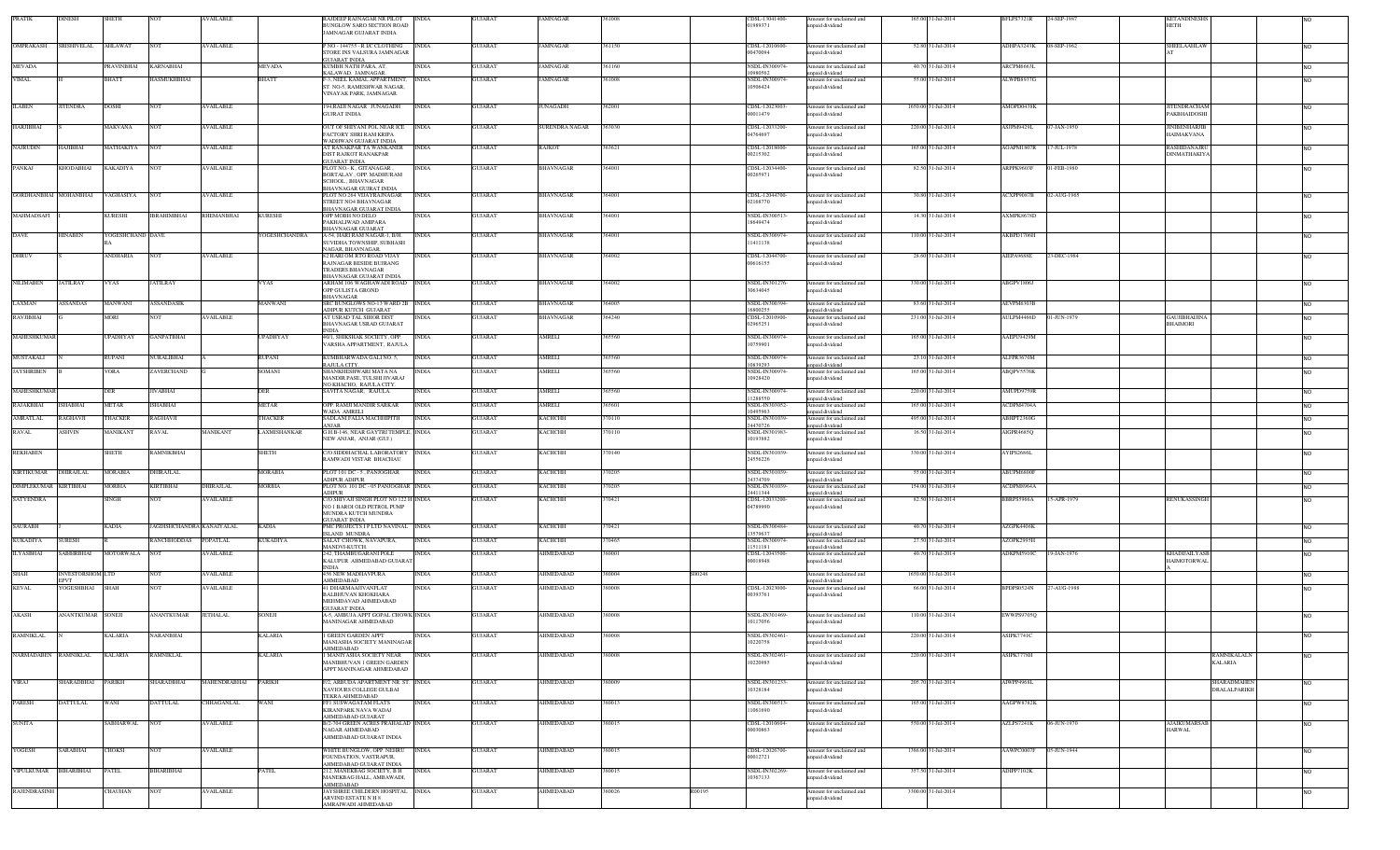| KOMAL                      | <b>SHASHIKANT</b>                     | TALEKAR           | <b>SHASHIKANT</b>  |                    | TALEKAR       | 112, AVANISH SOC, OPP<br>PAVITRAKUNJ SO NR CTM CHAR<br>RASTA AMRAIWADI AHMEDABAD                                        | <b>GUJARAT</b><br><b>INDIA</b> | AHMEDABAD           | 380026 |        | NSDL-IN301645-<br>10087955            | Amount for unclaimed and<br>inpaid dividend                  | 550.00 31-Jul-2014  | AESPT6394J |             |                                                                |                |
|----------------------------|---------------------------------------|-------------------|--------------------|--------------------|---------------|-------------------------------------------------------------------------------------------------------------------------|--------------------------------|---------------------|--------|--------|---------------------------------------|--------------------------------------------------------------|---------------------|------------|-------------|----------------------------------------------------------------|----------------|
| <b>KISHORBHAI</b>          | <b>JAYANTILAL</b>                     | <b>SHETH</b>      | <b>NOT</b>         | <b>AVAILABLE</b>   |               | PUSHPAK APT. 31. KRISHNAKUNJ INDIA<br>SO. KANKARIA AHMEDABAD<br>AHMEDABAD GUJARAT INDIA                                 | <b>GUJARAT</b>                 | AHMEDABAD           | 880028 |        | CDSL-12010800<br>00037439             | mount for unclaimed and<br>npaid dividend                    | 495.00 31-Jul-2014  | BFOPS4269D | 29-AUG-1940 | <b>PARAGKISHOR</b><br><b>HAISHETH</b>                          | <b>NO</b>      |
| <b>KSHMA</b>               | PARAG                                 | SHETH             | <b>NOT</b>         | <b>AVAILABLE</b>   |               | "PUSHPAK" 31, KRISHNAKUNJ SOC., INDIA<br>NR.PUSHPKUNJ, KANKARIA<br><b>HMEDABAD GUJARAT INDIA</b>                        | <b>GUJARAT</b>                 | AHMEDABAD           | 380028 |        | CDSL-12010800<br>00045788             | Amount for unclaimed and<br>npaid dividend                   | 577.50 31-Jul-2014  | AOIPS2913Q | 02-NOV-1971 | <b>PARAGKSHETH</b>                                             | <b>NO</b>      |
| <b>SHAHENAJ</b>            |                                       | MEMAN             | HAJIBHAI           |                    |               | A-2, SIR ADAMJI FLAT NR. WATER INDIA<br><b>TANK DANILIMDA, AHMEDABAD</b>                                                | <b>GUJARAT</b>                 | <b>AHMEDABAD</b>    | 380028 |        | NSDL-IN303085<br>10015766             | Amount for unclaimed and<br>paid dividend                    | 110.00 31-Jul-2014  | AQWPM0124F |             |                                                                | <b>NO</b>      |
| NARESHKUMAR JAYANTILAL     |                                       | PATEL             | <b>JAYANTILAL</b>  |                    | PATEL         | 3. JANAKPURI SOCIETY, NIGAM<br>ROAD, SMRUTI MANDIR, POST                                                                | <b>INDIA</b><br><b>GUJARAT</b> | <b>AHMEDABAD</b>    | 380050 |        | NSDL-IN300343<br>10425677             | Amount for unclaimed and<br>apaid dividend                   | 165.00 31-Jul-2014  | AONPP4924K |             |                                                                | <b>NO</b>      |
| <b>HEMLATA</b>             |                                       | MANOORA           | MANSINH            |                    | MANOORA       | GHODASAR, AHMEDABAD.<br>A-64, SARATHI BUNGLOWS, OPP.<br>GOVT. TUBE WELL, BOPAL, TAL-<br>DASKOI AHMEDABAD.GUJARAT        | <b>GUJARAT</b><br><b>INDIA</b> | <b>AHMEDABAD</b>    | 80058  |        | NSDL-IN300214-<br>11669930            | Amount for unclaimed and<br>apaid dividend                   | 40.70 31-Jul-2014   | AFFPM6409P |             |                                                                | <b>NO</b>      |
| <b>RASHMIN</b>             | <b>KALYANBHAI</b>                     | SHAH              | <b>KALYANBHAI</b>  |                    | SHAH          | E/202, INDRAPRASTH - 5 B/H,<br>FLAVORS HOTEL, ANANDNAGAR<br>ROD OPP. PRAHLADNAGAR AUDA<br>GARDEN AHMEDABAD              | <b>INDIA</b><br><b>GUJARAT</b> | AHMEDABAD           | 380051 |        | NSDL-IN301485-<br>10008903            | Amount for unclaimed and<br>npaid dividend                   | 165.00 31-Jul-2014  | AEAPS2588B |             |                                                                | <b>NO</b>      |
| <b>NIRMAL</b>              | HEMANG                                | BHOJENDRA         | <b>BHOJENDRA</b>   |                    |               | I NAYANDEEP APT. BODAKDEV INDIA<br><b>B/H CHIEF JUSTICE BUNGLOW</b>                                                     | <b>GUJARAT</b>                 | AHMEDABAD           | 380054 |        | NSDL-IN302814<br>11197732             | Amount for unclaimed and<br>apaid dividend                   | 16.50 31-Jul-2014   | AIXPN0876G |             |                                                                | <b>NO</b>      |
| CHANDRAKANT ISHWARLAL      |                                       | THAKKER           | <b>ISHWARLAL</b>   | <b>KEVALDAS</b>    | THAKKER       | <b>HMEDABAD</b><br>15, AKSHARDHAM BUNGLOWS 1,<br><b>GOVT TUBE WELL RD. NR NEW</b>                                       | <b>GUJARAT</b><br><b>INDIA</b> | AHMEDABAD           | 380058 |        | NSDL-IN302269<br>10858894             | Amount for unclaimed and<br>npaid dividend                   | 49.50 31-Jul-2014   | AAQPT3392N |             |                                                                | <b>NO</b>      |
| <b>BALDEVBHAI</b>          | <b>JYOTARAM</b>                       | PATEL             | <b>JYOTARAM</b>    | <b>RANCHHODDAS</b> | PATEL         | RANG SAGAR SOCIETY, BOPAL,<br>AHMEDABAD<br>25 HARIDARSHAN BUNGLOW<br><b>NEAR CIMS HOSPITAL SCIENCE</b>                  | <b>INDIA</b><br><b>GUJARAT</b> | <b>AHMEDABAD</b>    | 380060 |        | NSDL-IN301645<br>10293119             | Amount for unclaimed and<br>apaid dividend                   | 330.00 31-Jul-2014  | ACTPP0290N |             |                                                                | <b>NO</b>      |
| <b>SAURABH</b>             | <b>IASMUKHBHAI RATHOD</b>             |                   | <b>NOT</b>         | <b>AVAILABLE</b>   |               | ITY SOLA AHMEDABAD<br>- NEW JATIN APPT, OPP-NEW<br>JASPARK SOC. ISANPUR.                                                | <b>INDIA</b><br><b>GUJARAT</b> | <b>AHMEDABAD</b>    | 82443  |        | CDSL-12019800-<br>00040820            | Amount for unclaimed and<br>npaid dividend                   | 40.70 31-Jul-2014   |            | 5-FEB-1984  |                                                                | <b>NO</b>      |
| HARENDRASINE               |                                       | JADAV             | <b>NOT</b>         | <b>AVAILABLE</b>   |               | AHMEDABAD GUJARAT INDIA<br>PLOT 220/1 SECTOR 22 GANDHI                                                                  | <b>GUJARAT</b><br><b>INDIA</b> | <b>GANDHI NAGAR</b> | 382022 | H00150 |                                       | mount for unclaimed and                                      | 825.00 31-Jul-2014  |            |             |                                                                | N <sub>O</sub> |
| BHAVANA                    | <b>ARENDRA</b>                        | PATEL             | NOT                | <b>AVAILABLE</b>   |               | NAGAR<br>BLOCK NO 218 SECTOR NO 25 G H INDIA                                                                            | <b>GUJARAT</b>                 | <b>GANDHI NAGAR</b> | 382025 | B00153 |                                       | inpaid dividend<br>mount for unclaimed and                   | 1650.00 31-Jul-2014 |            |             |                                                                | <b>NO</b>      |
| CHAUDHARY                  | :AMABHA                               | <b>/AHAJIBHAI</b> | CHAUDHARY          |                    | AHAJIBHAI     | <b>B GANDHI NAGAR</b><br>PLOT NO. - 612/2 KISANNAGAR                                                                    | <b>INDIA</b><br><b>GUJARAT</b> | <b>GANDHI NAGAR</b> | 382026 |        | NSDL-IN301485                         | npaid dividend<br>mount for unclaimed and                    | 55.00 31-Jul-2014   | AATPC2884M |             |                                                                | <b>NO</b>      |
| BHAVANBHAI                 | NANJIBHAI                             | PATEL             | <b>NOT</b>         | <b>AVAILABLE</b>   |               | SECTOR NO. - 26 GANDHINAGAR<br>B/G KUTCHCHH KADVA PATEL                                                                 | <b>INDIA</b><br><b>GUJARAT</b> | AHMEDABAD           | 382330 |        | 10021940<br>CDSL-12033200             | apaid dividend<br>Amount for unclaimed and                   | 247.50 31-Jul-2014  | ALSPP2017R | 24-JUN-1973 | <b>ARUNABENBHA</b>                                             | <b>NO</b>      |
|                            |                                       |                   |                    |                    |               | <b>SAMAJ VADI BETHAK POST</b><br>KUBER NAGAR AHMEDABAD<br><b>GUJARAT INDIA</b>                                          |                                |                     |        |        | 04428824                              | inpaid dividend                                              |                     |            |             | <b>VANBHAIPATEL</b>                                            |                |
| PRAVINSINGH                | DALPATSINGH RATHOD                    |                   | <b>DALPATSINGH</b> | <b>NAVALSINGH</b>  | <b>RATHOD</b> | G/32, SUMATINATH SOCIETY<br>KATHVADA ROAD NARODA<br>AHMEDABAD                                                           | <b>INDIA</b><br><b>GUJARAT</b> | AHMEDABAD           | 382330 |        | NSDL-IN301233<br>10294945             | Amount for unclaimed and<br>paid dividend                    | 209.00 31-Jul-2014  | AKVPR0702M |             |                                                                | <b>NO</b>      |
| <b>DILIPKUMAR</b>          | <b>JETHALAL</b>                       | PATEL             | <b>NOT</b>         | <b>AVAILABLE</b>   |               | <b>13 TRIVENI PARK VASTRAL 4</b><br>VASTRAL AHMEDABAD GUJARAT<br>NDIA                                                   | <b>INDIA</b><br><b>GUJARAT</b> | AHMEDABAD           | 382418 |        | CDSL-12029900<br>02719306             | Amount for unclaimed and<br>npaid dividend                   | 220.00 31-Jul-2014  | AJEPP5051D |             |                                                                | N <sub>O</sub> |
| MAHESHKUMAR MATHURDAS      |                                       | PATEL             | <b>NOT</b>         | <b>AVAILABLE</b>   |               | B-51, NARAYAN TEMPLE RANIP<br>AHMEDABAD GUJARAT INDIA                                                                   | <b>INDIA</b><br><b>GUJARAT</b> | AHMEDABAD           | 382480 |        | CDSL-12054300<br>00002042             | mount for unclaimed and<br>inpaid dividend                   | 82.50 31-Jul-2014   | AICPP3718J |             | MATHURDASJIV<br><b>ANDASPATEL</b>                              | <b>NO</b>      |
| <b>BHARATKUMAR</b>         |                                       | PATEL             | <b>KANTILAL</b>    |                    |               | 8 G RAJ APPARTMENT<br><b>BALKRISHNA MANDIR ROAD</b>                                                                     | <b>GUJARAT</b><br>INDIA        | AHMEDABAD           | 382480 |        | NSDL-IN300214<br>12665245             | Amount for unclaimed and<br>npaid dividend                   | 330.00 31-Jul-2014  | APVPP4979H |             |                                                                | N <sub>O</sub> |
| <b>NILAM</b>               |                                       | DAVE              | <b>NOT</b>         | <b>AVAILABLE</b>   |               | RANIP AHMEDABAD<br>N 44 RAMNATHKRUPA DESHWALI INDIA<br>SOCIETY CHANDLODIA<br>AHMEDABAD                                  | <b>GUJARAT</b>                 | <b>AHMEDABAD</b>    | 382481 | N00158 |                                       | mount for unclaimed and<br>npaid dividend                    | 3300.00 31-Jul-2014 |            |             | PRAKASHHARK<br><b>ANTBHAIDAVE</b>                              | <b>NO</b>      |
| CHAMPABEN                  |                                       | ATEL              | MAHESHKUMAR        |                    | PATEL         | 44, SHIV SHAKTI SOCIETY, B/H<br>MARKET YARD, KADI (N.G.) DIST<br>MEHSANA                                                | <b>INDIA</b><br><b>GUJARAT</b> | MAHESANA            | 382715 |        | NSDL-IN301233<br>10014191             | Amount for unclaimed and<br>npaid dividend                   | 82.50 31-Jul-2014   | ADAPP4082A |             |                                                                | N <sub>O</sub> |
| <b>SHAIKH</b>              | MAHAMMAD                              | FIROZ             | NOT                | <b>AVAILABLE</b>   |               | 1-GAYATRI KRUPA SOCIETY, OPP- INDIA<br><b>BLOSSOM CLUB KALOL</b><br>KALOL(NORTH GUJARAT)<br><b>GUJARAT INDIA</b>        | <b>GUJARAT</b>                 | <b>GANDHI NAGAR</b> | 382721 |        | CDSL-12010800<br>00038198             | Amount for unclaimed and<br>npaid dividend                   | 82.50 31-Jul-2014   | AACPF2359R | 02-MAR-1955 | XXXXXXX7611 SHAMMIMUNNI<br>SASHAIKHMAH<br>AMMADFIROZ           | <b>NO</b>      |
| ASHOKBHAI                  | RAVAJIBHAI                            | SHARMA            | <b>NOT</b>         | <b>AVAILABLE</b>   |               | 290 VAIJNATH BORISANA 6<br><b>BORISANA KALOL</b><br>GANDHINAGAR KALOL KALOL                                             | <b>INDIA</b><br><b>GUJARAT</b> | <b>GANDHI NAGAR</b> | 382721 |        | CDSL-12044700<br>03072133             | Amount for unclaimed and<br>apaid dividend                   | 165.00 31-Jul-2014  | BVDPS6435A | 09-OCT-1958 | <b>KOKILARENASH</b><br>OKBHAISHARM                             | <b>NO</b>      |
| <b>CHAMPABEN</b>           | <b>MANEKLAL</b>                       | PATEL             | <b>NOT</b>         | <b>AVAILABLE</b>   |               | <b>GUJARAT INDIA</b><br>SAHYOGNA-23 SAHYOG KALOL<br>GANDHINAGAR GUJARAT INDIA                                           | <b>INDIA</b><br><b>GUJARAT</b> | <b>GANDHI NAGAR</b> | 382721 |        | CDSL-13041400<br>02702303             | Amount for unclaimed and<br>npaid dividend                   | 123.20 31-Jul-2014  | AOSPP8845N | 01-JUN-1950 | <b>RAKESHMANEK</b><br><b>LALPATEL</b>                          | N <sub>O</sub> |
| <b>PATEL</b>               | NARENDRABHA BHARATBHAI                |                   | <b>BHARATBHAI</b>  | <b>MANEKLAL</b>    | PATEL         | AT KAIYAL TA KADI DIST                                                                                                  | <b>INDIA</b><br><b>GUJARAT</b> | <b>MAHESANA</b>     | 382732 |        | NSDL-IN301151                         | Amount for unclaimed and                                     | 3300.00 31-Jul-2014 | AYTPP0449F |             |                                                                | <b>NO</b>      |
| MANGALBHAI                 | <b>BALDEVDAS</b>                      | ATEL.             | <b>BALDEVDAS</b>   | RANCHHODDAS        | ATEL          | MEHSANA MEHSANA<br>AT AND POST PUNDHARA TAL                                                                             | <b>INDIA</b><br><b>GUJARAT</b> | <b>GANDHI NAGAR</b> | 82855  |        | 26510473<br>NSDL-IN302201             | inpaid dividend<br>nount for unclaimed and                   | 165.00 31-Jul-2014  | ABNPP5056E |             |                                                                | N <sub>O</sub> |
| KAMLESHBHAI BABUBHAI       |                                       | PATEL             | NOT                | AVAILABLE          |               | MANSA DIST. GANDHINAGAR<br>PATEL VAS. KOT - RAMPUR. TA -<br>VIJAPUR, DI - MEHSANA, VIJAPUF                              | <b>INDIA</b><br><b>GUJARAT</b> | MAHESANA            | 382870 |        | 10359365<br>CDSL-12017500<br>00364158 | npaid dividend<br>Amount for unclaimed and<br>apaid dividend | 66.00 31-Jul-2014   | AOCPP4027Q | 04-FEB-1983 | <b>ASHABENKAML</b><br><b>ESHBHAIPATEL</b>                      | <b>NO</b>      |
| PURUSHOTAM                 | <b>GULABCHAND</b>                     | <b>PANCHAL</b>    | <b>GULABCHAND</b>  |                    |               | <b>JUJARAT INDIA</b><br>24 B KARNISINHJI PARK GAYATRI INDIA                                                             | <b>GUJARAT</b>                 | SABARKANTHA         | 383001 |        | NSDL-IN302814-                        | Amount for unclaimed and                                     | 16.50 31-Jul-2014   | ACDPP4861H |             |                                                                | N <sub>O</sub> |
| <b>PATEL</b>               | <b>KETANKUMAR</b>                     |                   | <b>NOT</b>         | <b>AVAILABLE</b>   |               | ROAD HIMMATNAGAR<br>4/95/DH, ARODA-2, IDAR                                                                              | <b>GUJARAT</b><br>INDIA        | SABARKANTHA         | 383110 |        | 10213383<br>CDSL-12034500             | npaid dividend<br>mount for unclaimed and                    | 165.00 31-Jul-2014  | AKOPP5433C | 30-AUG-1980 |                                                                | <b>NO</b>      |
|                            |                                       |                   |                    |                    |               | SABARKANTHA ARODA-2<br><b>GUJARAT INDIA</b>                                                                             |                                |                     |        |        | 00273253                              | npaid dividend                                               |                     |            |             |                                                                |                |
| HITENDRAKUM RAMANLAL<br>AR |                                       | PATEL             | <b>NOT</b>         | <b>AVAILABLE</b>   |               | 83 AMBIKA PARIVAR SOC SECTOR INDIA<br>I GAYATRI MANDIR ROAD HIMA'<br>NAGAR DIST SABARKANTHA<br>HIMATNAGAR GUJARAT INDIA | <b>GUJARAT</b>                 | SABARKANTHA         | 383001 |        | CDSL-12033500<br>00527447             | Amount for unclaimed and<br>unpaid dividend                  | 165.00 31-Jul-2014  | AEVPP5806J | 12-SEP-1975 | 601087662697 HANSHABENHIT<br><b>ENDRAKUMARP</b><br><b>ATEL</b> | <b>NO</b>      |
| PREMILA                    |                                       | SHAH              | <b>NOT</b>         | <b>AVAILABLE</b>   |               | ATWAPOLE MEHSANA                                                                                                        | INDIA<br>GUJARAT               | MAHESANA            | 884001 | P00161 |                                       | mount for unclaimed and<br>unpaid dividend                   | 275.00 31-Jul-2014  |            |             |                                                                | N <sub>O</sub> |
|                            | ISHTIAQHUSAIN TAJAMMULHUS KHAN<br>AIN |                   | NOT                | AVAILABLE          |               | MOTIVAHOR VAD MEHSANA<br><b>GUJARAT INDIA</b>                                                                           | GUJARAT<br><b>INDIA</b>        | MAHESANA            | 884001 |        | CDSL-12044700-<br>19858510            | Amount for unclaimed and<br>inpaid dividend                  | 165.00 31-Jul-2014  | ACNPK4024H | 17-AUG-1945 |                                                                | <b>NO</b>      |
| PRAMODKUMAR AMRATLAL       |                                       | DAVE              | <b>NOT</b>         | <b>AVAILABLE</b>   |               | S/4, SHRINATH APPARTMENT<br>URBAN BANK ROAD MAHESANA<br>MAHESANA GUJARAT INDIA                                          | <b>INDIA</b><br><b>GUJARAT</b> | <b>MAHESANA</b>     | 384002 |        | CDSL-12034500-<br>00619336            | Amount for unclaimed and<br>inpaid dividend                  | 16.50 31-Jul-2014   | ADUPD6056C | 08-MAR-1947 | <b>PRAMILABENPD</b><br>AVE                                     | <b>NO</b>      |
| PUSHPABEN                  | MAHENDRA                              | JAIN              | <b>NOT</b>         | <b>AVAILABLE</b>   |               | 02 MUNISUVRAT APPARTMENT INDIA<br>B/H DHARAM CINEMA NAGALPUR<br>HIGHWAY MEHSANA MEHSANA<br><b>GUJARAT INDIA</b>         | GUJARAT                        | MAHESANA            | 884002 |        | CDSL-12044700<br>00182131             | mount for unclaimed and<br>inpaid dividend                   | 78.10 31-Jul-2014   | AICPJ7604D | 19-JUL-1951 | HIKHABENMA<br><b>HENDRAJAIN</b>                                | N <sub>O</sub> |
| RAMI                       | <b>DURGABEN</b>                       | HASMUKHBHAI RAMI  |                    | HASMUKHBHAI        | MANSUKHBHAI   | 44, MAHESHWARI SOCIETY, HIGH INDIA<br>WAY NAGALPUR MEHSANA                                                              | <b>GUJARAT</b>                 | <b>MAHESANA</b>     | 384002 |        | <b>NSDL-IN300343</b><br>10234568      | Amount for unclaimed and<br>apaid dividend                   | 82.50 31-Jul-2014   | AMCPR2698M |             | <b>RAMIHASMUKH</b><br><b>BHAIMANSUKH</b>                       | <b>NO</b>      |
| PRAVINKUMAR                |                                       | ATEL.             | <b>SHANKARLAL</b>  |                    | PATEL         | 16 MAHENDRA NAGAR II NR<br>SAHKAR NAGAR MAHASHAKTI<br><b>GROUND MEHSANA</b>                                             | <b>INDIA</b><br><b>GUJARAT</b> | MAHESANA            | 384002 |        | <b>NSDL-IN300476</b><br>42267196      | Amount for unclaimed and<br>npaid dividend                   | 40.70 31-Jul-2014   | ABNPP4469L |             | BHAI                                                           | <b>NO</b>      |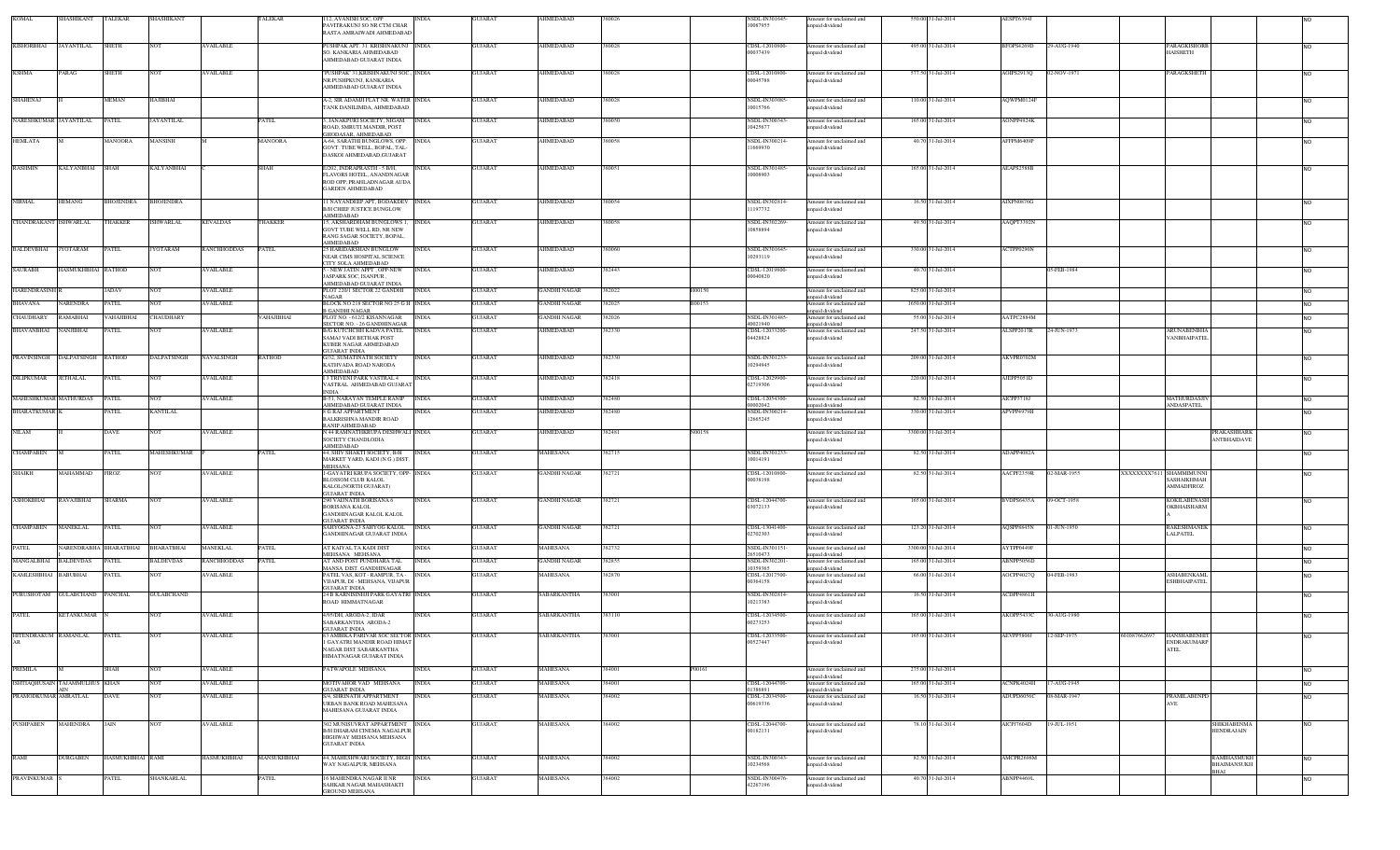| SHINESH                            |                                 | PREMRAJ              | <b>NOT</b>                           | <b>AVAILABLE</b>  |             | PEEDIKA THAYA KUNIYII<br>PAZHANKAVE NUT STREET                    | INDIA        | <b>KERALA</b>  | <b>KOZHIKODE</b>    | 73104   | NSDL-IN301549-<br>18560616       | Amount for unclaimed and<br>inpaid dividend | 110.00 31-Jul-2014 | BAZPS9704D        |             |                           |                                           | <b>INO</b>     |
|------------------------------------|---------------------------------|----------------------|--------------------------------------|-------------------|-------------|-------------------------------------------------------------------|--------------|----------------|---------------------|---------|----------------------------------|---------------------------------------------|--------------------|-------------------|-------------|---------------------------|-------------------------------------------|----------------|
| <b>VINOD</b>                       | <b>KANJIBHAI</b>                | BHANUSHALI BHANUSALI |                                      |                   | FAKIRCHAND  | VATAKARA KERALA<br>NO S/71 RUTURAJ APARTMENT T INDIA              |              | <b>GUJARAT</b> | <b>MAHESANA</b>     | 384002  | NSDL-IN301696                    | Amount for unclaimed and                    | 82.50 31-Jul-2014  | ABAPB7843D        |             |                           |                                           |                |
|                                    |                                 |                      |                                      |                   |             | <b>B ROAD MEHSANA</b>                                             |              |                |                     |         | 10760627                         | npaid dividend                              |                    |                   |             |                           |                                           | <b>NO</b>      |
| <b>RAVAL</b>                       | <b><i>AMALKANT</i></b>          | RASEEKLAL            | <b>RASEEKLAL</b>                     |                   | RAVAL       | <b>M/40 LUCKY PARK MODHERA</b><br>ROAD MEHSANA                    | <b>INDIA</b> | GUJARAT        | MAHESANA            | 884002  | NSDL-IN30169<br>12029575         | mount for unclaimed and<br>npaid dividend   | 330.00 31-Jul-2014 | AOLPR2900M        |             |                           |                                           | N <sub>O</sub> |
| <b>BIVAN</b>                       | <b>CHINUBHAI</b>                | SHAH                 | <b>NOT</b>                           | <b>AVAILABLE</b>  |             | 23 SARDAR PARK SOC B H P B<br>PETROL PUMP MEHSANA                 | <b>INDIA</b> | <b>GUJARAT</b> | <b>MAHESANA</b>     | 384002  | <b>NSDL-IN302269</b><br>13291939 | Amount for unclaimed and<br>apaid dividend  | 110.00 31-Jul-2014 | AARFA3975B        |             |                           |                                           | <b>NO</b>      |
| VISHNUBHAI                         | HIVARAMBHAI PATEL               |                      |                                      |                   | PATEL       | MEHSANA GUJARAT INDIA<br><b>GOVIND PARU B H FARMACY</b>           | <b>INDIA</b> | GUJARAT        | MAHESANA            | 884170  | NSDL-IN300214-                   | mount for unclaimed and                     | 16.50 31-Jul-2014  | APWPP1549L        |             |                           |                                           |                |
|                                    |                                 |                      |                                      |                   |             | UNJHA GUJARAT                                                     |              |                |                     |         | 13510251                         | npaid dividend                              |                    |                   |             |                           |                                           | N <sub>O</sub> |
| <b>DIPALEBEN</b>                   |                                 | AACHARYA             | <b>NOT</b>                           | <b>AVAILABLE</b>  |             | 9/B SHIVGANGA BUNGLOWS NEW INDIA<br>TEL. EXE ROAD PATAN GUJARA'   |              | <b>GUJARAT</b> | PATAN               | 384265  | CDSL-12010900<br>01967901        | Amount for unclaimed and<br>apaid dividend  | 220.00 31-Jul-2014 | AGSPA3231D        | 07-JAN-1976 |                           |                                           | N <sub>O</sub> |
| <b>BHATIA</b>                      | <b>JITUBHAI</b>                 |                      | SOMABHAI                             |                   | BHATIA      | <b>INDIA</b><br>NO. 150, GATE NO-1.                               | <b>INDIA</b> | <b>GUJARAT</b> | PATAN               | 384265  | <b>NSDL-IN300343</b>             | Amount for unclaimed and                    | 82.50 31-Jul-2014  | AHWPB1772F        |             |                           |                                           | <b>NO</b>      |
|                                    |                                 |                      |                                      |                   |             | JEEVANDHARA SOCIETY. NR                                           |              |                |                     |         | 20082095                         | npaid dividend                              |                    |                   |             |                           |                                           |                |
|                                    |                                 |                      |                                      |                   |             | TEL.EXCHANGE, KENAL ROAD,<br>PATAN                                |              |                |                     |         |                                  |                                             |                    |                   |             |                           |                                           |                |
| PANDYA                             | MANOJKUMAR CHIMANLAL            |                      | <b>NOT</b>                           | <b>AVAILABLE</b>  |             | <b>AT-UMTA TA VISNAGAR</b><br>BRAHMIN CHAKLU VISNAGAR             | <b>INDIA</b> | <b>GUJARAT</b> | <b>MAHESANA</b>     | 384315  | CDSL-12033200-<br>00306679       | Amount for unclaimed and<br>npaid dividend  | 24.20 31-Jul-2014  | AOKPP8254P        |             |                           | MINESHCHIMAN<br>LALPANDYA                 | <b>NO</b>      |
| <b>BABUBHAI</b>                    | HARGOVINDDA PATEL               |                      | <b>NOT</b>                           | AVAILABLE         |             | <b>GUJARAT INDIA</b><br>C/O NIRAMAY CHEMIST STATION INDIA         |              | <b>GUJARAT</b> | MAHESANA            | 384315  | NSDL-IN301276                    | Amount for unclaimed and                    | 110.00 31-Jul-2014 | AEPPP6385J        |             |                           |                                           | <b>NO</b>      |
|                                    |                                 |                      |                                      |                   |             | ROAD OPP TALUKA PANCHAYAT                                         |              |                |                     |         | 10729405                         | npaid dividend                              |                    |                   |             |                           |                                           |                |
| YATIN                              | KUMARR                          | MEHTA                |                                      |                   | MEHTA       | VISNAGAR (NG)<br><b>JANIWADO DARBAR ROAD</b>                      | <b>INDIA</b> | <b>GUJARAT</b> | MAHESANA            | 884315  | NSDL-IN302269                    | mount for unclaimed and                     | 66.00 31-Jul-2014  | AQFPM7901F        |             |                           |                                           | N <sub>O</sub> |
| <b>JOSHI</b>                       | VIKUNJ                          | KISHORKUMAR NOT      |                                      | <b>AVAILABLE</b>  |             | VISNAGAR GUJARAT INDIA<br>40, THAKOR PRAJA 5 T, SHAH              | <b>INDIA</b> | GUJARAT        | MAHESANA            | 384330  | 12380951<br>CDSL-12019101        | npaid dividend<br>Amount for unclaimed and  | 16.50 31-Jul-2014  | AIUPJ2288B        | 10-NOV-1980 |                           |                                           | <b>NO</b>      |
|                                    |                                 |                      |                                      |                   |             | <b>BHALUSANA PO-</b><br>SATLASANADMEHSANA                         |              |                |                     |         | 00712836                         | inpaid dividend                             |                    |                   |             |                           |                                           |                |
|                                    |                                 |                      |                                      |                   |             | SATLASANA GUJARAT INDIA                                           |              |                |                     |         |                                  |                                             |                    |                   |             |                           |                                           |                |
|                                    | AMARISHKUMA ATMARAMBHAI PATEL   |                      | <b>NOT</b>                           | <b>AVAILABLE</b>  |             | MOTO MADH, AT- JASKA, TA-<br>VADNAGAR, MEHSANA GUJARAT            | <b>INDIA</b> | <b>GUJARAT</b> | <b>MAHESANA</b>     | 384355  | CDSL-12019101<br>01092922        | Amount for unclaimed and<br>apaid dividend  | 165.00 31-Jul-2014 | AVQPP0257M        | 27-SEP-1977 |                           |                                           | <b>NO</b>      |
| <b>ATULBHAI</b>                    | MAFATLAL                        | PATEL                | <b>MAFATLAL</b>                      | <b>VITTHALDAS</b> | PATEL       | NDIA<br>191, AMBAPURTA.                                           | <b>INDIA</b> | <b>GUJARAT</b> | <b>GANDHI NAGAR</b> | 382421  | NSDL-IN300652                    | Amount for unclaimed and                    | 412.50 31-Jul-2014 | ALUPP8385J        |             |                           |                                           | N <sub>O</sub> |
|                                    |                                 |                      |                                      |                   |             | GANDHINAGAR, DIST<br><b>JANDHINAGAR.</b>                          |              |                |                     |         | 10198614                         | apaid dividend                              |                    |                   |             |                           |                                           |                |
| <b>MUKESH</b>                      | RADHEYSYAM                      | <b>AGRAWAL</b>       | <b>NOT</b>                           | <b>VAILABLE</b>   |             | B 3 PURSOTTAM NAGAR OLD<br>DUMRAL ROAD NADIAD                     | <b>INDIA</b> | <b>GUJARAT</b> | <b>KHEDA</b>        | 887002  | CDSL-13041400-<br>00953535       | Amount for unclaimed and<br>npaid dividend  | 77.00 31-Jul-2014  | ABQPA3532Q        | 9-DEC-1967  |                           |                                           | N <sub>O</sub> |
|                                    |                                 |                      |                                      |                   |             | GUJARAT INDIA                                                     |              |                |                     |         |                                  |                                             |                    |                   |             |                           |                                           |                |
| <b>PRATIKSHA</b>                   |                                 | KHATRI               |                                      |                   | KHATRI      | I SHYAM VIHAR SOC OPP TRIDIP INDIA<br>SOC PIJ ROAD NADIAD GUJARAT |              | <b>GUJARAT</b> | <b>KHEDA</b>        | 387002  | NSDL-IN300513<br>13558053        | mount for unclaimed and<br>npaid dividend   | 39.60 31-Jul-2014  | ATDPK8321L        |             |                           | <b>BHARATKUMAR</b><br><b>SPANJABI</b>     | N <sub>O</sub> |
| <b>PRAFUL</b>                      | PARSOTAM                        | SUTARIYA             | <b>NOT</b>                           | <b>AVAILABLE</b>  |             | 114 K, PATEL FALIA CHHAPARA 2, INDIA                              |              | <b>GUJARAT</b> | <b>KHEDA</b>        | 387130  | CDSL-12035000                    | Amount for unclaimed and                    | 40.70 31-Jul-2014  | <b>BIUPS6343B</b> | 24-JUN-1977 |                           | <b>PARSOTAMHIRA</b>                       | <b>NO</b>      |
|                                    |                                 |                      |                                      |                   |             | CHHAPARA, TAL-MAHEMDAVAD,<br><b>HMEDABAD GUJARAT INDIA</b>        |              |                |                     |         | 00185586                         | npaid dividend                              |                    |                   |             |                           | BHAISUTARIYA                              |                |
|                                    |                                 |                      |                                      |                   |             |                                                                   |              |                |                     |         |                                  |                                             |                    |                   |             |                           |                                           |                |
| MOHAMMEDYU GULAMNABI<br><b>NUS</b> |                                 | GHANCHI              | <b>NOT</b>                           | <b>AVAILABLE</b>  |             | SAJI TALAVDI AT & PO DHOLKA<br>DIST AHMEDABAD DHOLKA              | <b>INDIA</b> | <b>GUJARAT</b> | DHOLKA              | 387810  | CDSL-12033200<br>01012571        | Amount for unclaimed and<br>apaid dividend  | 165.00 31-Jul-2014 | AKAPG3039P        | 01-JUN-1964 |                           | RUKSHANABAN<br><b>UMOHAMMEDY</b>          | <b>NO</b>      |
|                                    |                                 |                      |                                      |                   |             | <b>GUJARAT INDIA</b>                                              |              |                |                     |         |                                  |                                             |                    |                   |             |                           | <b>UNUSGHANCHI</b>                        |                |
|                                    | ABDEREHMAN ABDULKARIM GHANCHEE  |                      | <b>NOT</b>                           | <b>AVAILABLE</b>  |             | LODHI LIMDO AT & POST                                             | <b>INDIA</b> | <b>GUJARAT</b> | <b>DHOLKA</b>       | 387810  | CDSL-12033200                    | Amount for unclaimed and                    | 165.00 31-Jul-2014 | ALRPG6043P        | 01-JUN-1956 |                           | <b>BILKISHBANUA</b>                       | <b>NO</b>      |
|                                    |                                 |                      |                                      |                   |             | DHOLKA DIST AHMEDABAD<br>DHOLKA GUJARAT INDIA                     |              |                |                     |         | 01174148                         | npaid dividend                              |                    |                   |             |                           | <b>BDEREHMANGH</b><br><b>ANCHEE</b>       |                |
|                                    | JITENDRABHAI AMBALALBHAI DARJI  |                      | <b>NOT</b>                           | <b>AVAILABLE</b>  |             | SINA PALACE 18/SHANTINATH<br>COMP MAY FAIR ROAD ANAND             | <b>INDIA</b> | <b>GUJARAT</b> | <b>ANAND</b>        | 388001  | CDSL-12029900<br>04802562        | Amount for unclaimed and<br>npaid dividend  | 40.70 31-Jul-2014  | ACCPD1769K        |             |                           |                                           | <b>NO</b>      |
| <b>PRITIBEN</b>                    | HEMANTBHAI                      | <b>JOSHI</b>         | <b>NOT</b>                           | <b>AVAILABLE</b>  |             | <b>GUJARAT INDIA</b><br>100FT SHIVAM ROAD NILKAMAL INDIA          |              | <b>GUJARAT</b> | ANAND               | 388001  | CDSL-12033200                    | Amount for unclaimed and                    | 55.00 31-Jul-2014  | AHHPJ7795F        | 07-APR-1963 |                           | <b>HEMANTBHAIS</b>                        | <b>NO</b>      |
|                                    |                                 |                      |                                      |                   |             | SOCIETY INDIRA GANDHI STECHL                                      |              |                |                     |         | 06680449                         | npaid dividend                              |                    |                   |             |                           | <b>HIVPRASADJOS</b>                       |                |
|                                    |                                 |                      |                                      |                   |             | ANAND GUJARAT INDIA                                               |              |                |                     |         |                                  |                                             |                    |                   |             |                           |                                           |                |
| SANJAYKUMAR                        |                                 | PATEL                | <b>NOT</b>                           | AVAILABLE         |             | 91 ATUL PARK B/H ARUNODAY<br>SOCIETY V V NAGAR V V NAGAR          | <b>INDIA</b> | <b>GUJARAT</b> | ANAND               | 388120  | CDSL-12044700<br>00411894        | Amount for unclaimed and<br>npaid dividend  | 67.10 31-Jul-2014  | ANTPP6235C        | 01-OCT-1966 |                           | <b>HIMABENSANJA</b><br><b>YKUMARPATEL</b> | <b>NO</b>      |
| <b>JAYESHKUMAR</b>                 |                                 | SHAH                 | <b>GUNVATLAL</b>                     |                   | SHAH        | GUIARAT INDIA<br>ASHISH SOCIETY AT. AND POST                      | <b>INDIA</b> | GUJARAT        | KHEDA               | 88245   | NSDL-IN301991                    | mount for unclaimed and                     | 82.50 31-Jul-2014  | AGOPS7001H        |             |                           |                                           | N <sub>O</sub> |
|                                    |                                 |                      |                                      |                   |             | SEVALIA TA. THASRA DIST.                                          |              |                |                     |         | 10595461                         | inpaid dividend                             |                    |                   |             |                           |                                           |                |
| <b>NARESH</b>                      | KUMARKOJARAJ SHAH               |                      | <b>NOT</b>                           | <b>AVAILABLE</b>  |             | KHEDA<br>VRAJ BHUMI SOCIETY AT-                                   | <b>INDIA</b> | GUJARAT        | <b>KHEDA</b>        | 888440  | CDSL-12033200                    | Amount for unclaimed and                    | 82.50 31-Jul-2014  | AVQPS8642F        | 01-JUN-1968 |                           |                                           | N <sub>O</sub> |
|                                    |                                 |                      |                                      |                   |             | MAHELAV TA- PETLAND ANAND<br><b>GUJARAT INDIA</b>                 |              |                |                     |         | 02084621                         | npaid dividend                              |                    |                   |             |                           |                                           |                |
| <b>ARPITA</b>                      |                                 | SHAH                 | <b>SUNIL</b>                         | VASTUPAL          | <b>SHAH</b> | TAMBOLI POLI NEAR AMBAMATA INDIA<br>TAMPLE BORSAD                 |              | <b>GUJARAT</b> | <b>ANAND</b>        | 388540  | NSDL-IN300394<br>16739524        | Amount for unclaimed and<br>apaid dividend  | 16.50 31-Jul-2014  | BUOPS2390N        |             |                           |                                           | <b>NO</b>      |
| <b>KAILASHBEN</b>                  | SOMABHAI                        | PARMAR               | <b>NOT</b>                           | <b>WAILABLE</b>   |             | YOGIPURA DHUVARAN<br>BADALPUR ANAND GUJARAT                       |              | GUJARAT        | ANAND               | 888550  | CDSL-12032100<br>00012120        | mount for unclaimed and<br>npaid dividend   | 27.50 31-Jul-2014  | AOHPP8480J        | )4-MAY-1975 | XXXXXXXX1440 SOMABHAIFATE | <b>SINHPARMAR</b>                         | N <sub>O</sub> |
|                                    |                                 |                      |                                      |                   |             | <b>NDIA</b>                                                       |              |                |                     |         |                                  |                                             |                    |                   |             |                           |                                           |                |
| CHETANKUMAR GOPALDAS               |                                 | KADIA                | <b>NOT</b>                           | <b>AVAILABLE</b>  |             | 3- WELCOME PARK NEAR<br>JALARAM MANDIR CAMBAY                     | INDIA        | <b>GUJARAT</b> | ANAND               | 88620   | CDSL-12032100<br>00074663        | Amount for unclaimed and<br>npaid dividend  | 33.00 31-Jul-2014  | AISPK8720F        | 22-JAN-1969 |                           | <b>JIGNASHABEN</b><br>HETANBHAIKA         | N <sub>O</sub> |
|                                    |                                 |                      |                                      |                   |             | PETLAD ROAD CAMBAY<br>KHAMBHAT GUJARAT INDIA                      |              |                |                     |         |                                  |                                             |                    |                   |             |                           | <b>DIYA</b>                               |                |
| <b>ROHAN</b>                       |                                 | CHRISTIAN            | <b>NOT</b>                           | <b>AVAILABLE</b>  |             | MAKTUWADO  KHAMBHAT<br><b>GUJRAT INDIA</b>                        | <b>INDIA</b> | <b>GUJARAT</b> | ANAND               | 388620  | CDSL-12059900<br>00010779        | Amount for unclaimed and<br>npaid dividend  | 165.00 31-Jul-2014 | AIBPC7871N        | 18-JAN-1985 | XXXXXXX2356 KOKILASEMSAN  | <b>BHAICHRISTIAN</b>                      | N <sub>O</sub> |
|                                    |                                 |                      |                                      |                   |             |                                                                   |              |                |                     |         |                                  |                                             |                    |                   |             |                           |                                           |                |
| <b>SAMIR</b>                       | MAFATLAL                        | SHAH                 | <b>NOT</b>                           | <b>AVAILABLE</b>  |             | NR. JAIN TEMPLE GODHRA<br><b>GUJARAT INDIA</b>                    | <b>INDIA</b> | <b>GUJARAT</b> | PANCH MAHALS        | 389001  | CDSL-12038200<br>00048878        | Amount for unclaimed and<br>npaid dividend  | 550.00 31-Jul-2014 | AQIPS9965Q        | 26-JUN-1966 |                           | <b>SONALBENSAM</b><br><b>RSHAH</b>        | <b>NO</b>      |
| <b>ESUFI</b>                       | ASGARBHAI                       | SAHERWALA            | NO <sub>T</sub>                      | <b>AVAILABLE</b>  |             | 7-HAIDERY CO-OP. HO. SOCIETY,<br>CIVIL LINES ROAD, GODHRA         | <b>INDIA</b> | <b>GUJARAT</b> | PANCH MAHALS        | 389001  | CDSL-12044400-<br>00002730       | mount for unclaimed and<br>npaid dividend   | 330.00 31-Jul-2014 | AIPPS8819Q        | 04-JUN-1951 |                           | <b>ASHFAQESUFISA</b><br><b>HERWALA</b>    | <b>NO</b>      |
| RAJENDRASINH                       |                                 | RATHOD               | <b>CHENSINH</b>                      | <b>HIMMATSINH</b> | RATHOD      | <b>GUJARAT INDIA</b><br><b>34 HARIOM NAGAR ANKUR</b>              | <b>INDIA</b> | <b>GUJARAT</b> | PANCH MAHALS        | 389001  | NSDL-IN300513                    | mount for unclaimed and                     | 57.20 31-Jul-2014  | AKSPR4397E        |             |                           |                                           | <b>NO</b>      |
| <b>ILYAS</b>                       | MOHMMAD                         | <b>BHAGLIA</b>       | <b>MOHMMAD</b>                       |                   | BHAGLIA     | <b>CHOOL GODHRA GUJARAT</b><br>POLAN BAZAR MALA BLDG.             | <b>INDIA</b> | <b>GUJARAT</b> | PANCH MAHALS        | 389001  | 15166502<br>NSDL-IN301991        | npaid dividend<br>Amount for unclaimed and  | 49.50 31-Jul-2014  | AKPPB4480N        |             |                           |                                           |                |
|                                    |                                 |                      |                                      |                   |             | <b>GODHRA</b>                                                     |              |                |                     |         | 10072402                         | unpaid dividend                             |                    |                   |             |                           |                                           | <b>NO</b>      |
| PRAKASH                            |                                 | PATEL                | <b>KASHIBHAI</b>                     |                   |             | 4, SARVODAYA SOCIETY<br><b>GODHRA</b>                             | <b>INDIA</b> | <b>GUJARAT</b> | PANCH MAHALS        | 389001  | NSDL-IN301991<br>10983280        | Amount for unclaimed and<br>unpaid dividend | 220.00 31-Jul-2014 | AHYPP8674N        |             |                           | HARSHILPPATE                              |                |
| <b>RESHMA</b>                      | CHANDRAKANT SHAH<br><b>BHAI</b> |                      | <b>CHANDRAKANTBH</b>                 |                   | SHAH        | TALATI STREET CHIPWADNAKA INDIA<br>PADRA BARODA                   |              | <b>GUJARAT</b> | VADODARA            |         | NSDL-IN301991<br>10387707        | Amount for unclaimed and<br>npaid dividend  | 82.50 31-Jul-2014  | BKXPS3061F        |             |                           | RAVINDRAKUM<br><b>ARPRAVINCHAN</b>        | <b>NO</b>      |
|                                    |                                 |                      |                                      |                   |             |                                                                   |              |                |                     |         |                                  |                                             |                    |                   |             |                           | DRAGANDHI                                 |                |
| <b>MANSUR</b>                      | <b>KALIMUDDIN</b>               | <b>JIRUWALA</b>      | <b>NOT</b>                           | <b>AVAILABLE</b>  |             | BURHANI SOCIETY, P.O. DAHOD, INDIA                                |              | <b>GUJARAT</b> | DAHOD               | 889151  | CDSL-12028900-                   | Amount for unclaimed and                    | 165.00 31-Jul-2014 | ABVPJ8037C        | 02-JUL-1958 |                           | SAKINAMANSO                               | <b>NO</b>      |
|                                    |                                 |                      |                                      |                   |             | DAHOD GUJARAT INDIA                                               |              |                |                     |         | 00008157                         | npaid dividend                              |                    |                   |             |                           | ORBHAIJIRUWA                              |                |
| <b>JITENDRA</b>                    | <b>AXMAMDAS</b>                 | GYAMLANI             | <b>NOT</b>                           | <b>AVAILABLE</b>  |             | DAYANAND SINDHI SOCIETY<br>DAHOD GUJARAT INDIA                    | INDIA        | <b>GUJARAT</b> | DAHOD               | 889151  | CDSL-12028900-<br>00158594       | mount for unclaimed and<br>npaid dividend   | 165.00 31-Jul-2014 | AKIPG6480C        | 1-MAR-1980  | XXXXXXXX1190 LAXMANDAST   | <b>LSIDASGYAMLA</b>                       | N <sub>O</sub> |
| <b>RINA</b>                        | <b>DIMPALBHAI</b>               | PATEL                | BHAGUBHAI                            |                   | PATEL       | 5/A, SHREE NAGAR SOCIETY - 2, INDIA                               |              | <b>GUJARAT</b> | DAHOD               | 889151  | NSDL-IN300974                    | mount for unclaimed and                     | 82.50 31-Jul-2014  | AOQPP7957R        |             |                           |                                           |                |
|                                    |                                 |                      |                                      |                   |             | GOVINDNAGAR, DAHOD.                                               |              |                |                     |         | 11155017                         | npaid dividend                              |                    |                   |             |                           |                                           | <b>NO</b>      |
| <b>DHARA</b>                       | <b>TUSHAR</b>                   | <b>GANDHI</b>        | TUSHAR                               |                   | GANDHI      | MADHURAM SOCIETY<br>GOVINDNAGAR DAHOD                             | INDIA        | <b>GUJARAT</b> | OAHOD               | 889151  | NSDL-IN301645<br>10330564        | mount for unclaimed and<br>inpaid dividend  | 165.00 31-Jul-2014 | AJXPG5436A        |             |                           |                                           | <b>NO</b>      |
| <b>ASHVINBHAI</b>                  |                                 | PATEL                | VASTABHAI                            |                   | PATEL       | AT-MAHAPUR, PO MALVAN, TA -<br>KADANA, DIST - MAHISHAGAR          | <b>INDIA</b> | GUJARAT        | PANCH MAHALS        | 89265   | NSDL-IN300343<br>10729932        | mount for unclaimed and<br>inpaid dividend  | 82.50 31-Jul-2014  | <b>AOHPP9681H</b> |             |                           |                                           | N <sub>O</sub> |
|                                    |                                 | BELIM                | MAHMMADMUKH MAHMMADHUSSAIN PATRAWALA |                   |             | MAHAPUR<br>E/65, MRUTUJA PARK TANDLAJA INDIA                      |              | <b>GUJARAT</b> | VADODARA            | \$90007 | <b>NSDL-IN30199</b>              | Amount for unclaimed and                    | 93.50 31-Jul-2014  | AOKPB2811G        |             |                           | ZAKIRHUSAINR                              |                |
|                                    |                                 |                      | TYAR                                 |                   |             | VADODARA                                                          |              |                |                     |         | 10778595                         | inpaid dividend                             |                    |                   |             |                           | <b>ASULBHAIBELI</b>                       | <b>NO</b>      |
| <b>JIGNESHA</b>                    |                                 | RAY                  | <b>VIPUL</b>                         |                   | RAY         | 3, SHANTIVAN SOCIETY                                              | INDIA        | <b>GUJARAT</b> | VADODARA            | 390010  | NSDL-IN301991                    | Amount for unclaimed and                    | 137.50 31-Jul-2014 | AEUPR0260H        |             |                           | VIPULRAY                                  | <b>NO</b>      |
|                                    |                                 |                      |                                      |                   |             | MAKARPURA ROAD BARODA                                             |              |                |                     |         | 10333496                         | inpaid dividend                             |                    |                   |             |                           |                                           |                |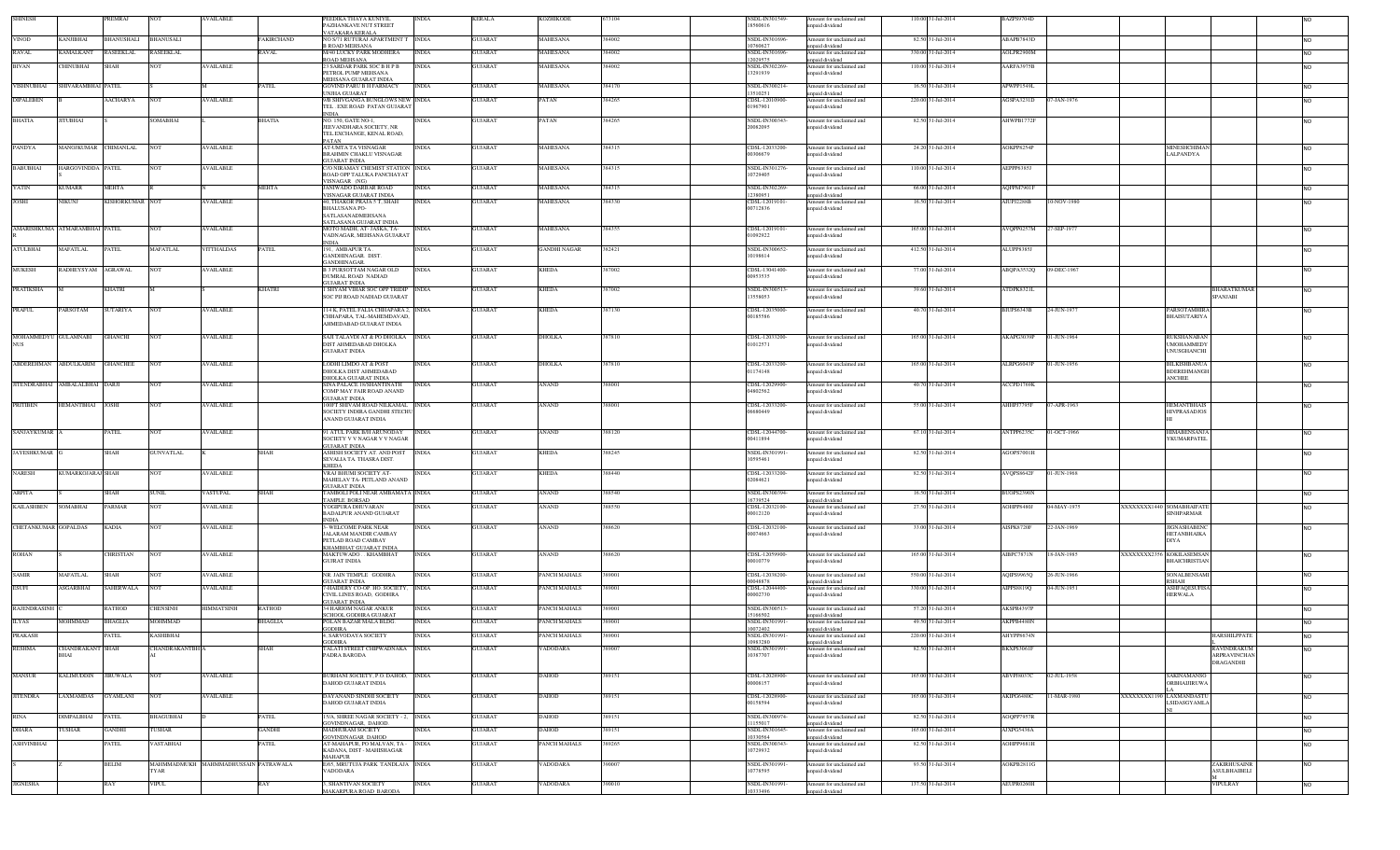| VANDANABEN                  |                                              | BRAHMBHATT NOT   |                               | <b>AVAILABLE</b> |              | -57, VINIT PARK SOC, OPP-<br>SHIVAM FLAT, MANJALPUR NR-<br>VISHWAMITRI CROSSING.                                     | <b>INDIA</b> | GUJARAT        | VADODARA       | 390011 |        | CDSL-13016700<br>00624427        | Amount for unclaimed and<br>apaid dividend | 132.00 31-Jul-2014  | AEQPV2991F | 19-DEC-1972 | <b>BRAHMBHAT</b><br>OMESHKUMARP<br><b>RAVINCHANDR</b>                            |                |
|-----------------------------|----------------------------------------------|------------------|-------------------------------|------------------|--------------|----------------------------------------------------------------------------------------------------------------------|--------------|----------------|----------------|--------|--------|----------------------------------|--------------------------------------------|---------------------|------------|-------------|----------------------------------------------------------------------------------|----------------|
| <b>VYAS</b>                 | MITAL                                        | <b>MRUGESH</b>   | <b>NOT</b>                    | <b>AVAILABLE</b> |              | VADODARA GUJARAT INDIA<br>GITANJALI, NR 1/A SHAKTI SOC.<br>NR I O C NAGAR B/H AVISHKAN<br>COMPLEX, O P ROAD VADODARA | <b>INDIA</b> | <b>GUJARAT</b> | VADODARA       | 390015 |        | CDSL-13016700<br>00659585        | Amount for unclaimed and<br>npaid dividend | 165.00 31-Jul-2014  | ADHPV2288F | 28-OCT-1978 | MRUGESHYVYA                                                                      | <b>NO</b>      |
| ABDULJABBAR                 | ABDULGAFFAR MEMON                            |                  | NOT                           | <b>AVAILABLE</b> |              | GUIARAT INDIA<br>SHOP NO.A/8 USMAN CHAMBERS INDIA<br>VADODARA GUJARAT INDIA                                          |              | <b>GUJARAT</b> | VADODARA       | 390017 |        | CDSL-12010600-<br>0464589        | Amount for unclaimed and<br>apaid dividend | 165.00 31-Jul-2014  | AMSPM0172B | 26-MAY-1967 |                                                                                  | <b>NO</b>      |
| ALPA                        | PRADIPKUMAR SUKHADIA                         |                  | NOT                           | <b>AVAILABLE</b> |              | CHOKHANDI MAIN ROAD, NR,<br>ANYONYA CO OP BANK, WADI                                                                 | <b>INDIA</b> | <b>GUJARAT</b> | VADODARA       | 390017 |        | CDSL-12044400<br>00034879        | Amount for unclaimed and<br>apaid dividend | 165.00 31-Jul-2014  | BMCPS0398N | 26-MAY-1968 |                                                                                  | <b>NO</b>      |
| <b>HETALBHAI</b>            | MAHESHBHAI                                   | <b>SHAH</b>      | <b>NOT</b>                    | <b>AVAILABLE</b> |              | CHOKHANDI CHAR RASTA,<br>VADODARA GUJARAT INDIA<br>3 AAVISHKAR SOC NO 1 NR                                           | <b>INDIA</b> | <b>GUJARAT</b> | VADODARA       | 390018 |        | CDSL-12033300                    | Amount for unclaimed and                   | 55.00 31-Jul-2014   | AMHPS9217L | 27-MAR-1969 |                                                                                  | <b>NO</b>      |
| <b>NIKUL</b>                | RAMANLAL                                     | <b>PATEL</b>     | <b>NOT</b>                    | <b>AVAILABLE</b> |              | WATER TANK KARELIBAUG<br>VADODARA GUJRAT INDIA<br>G/4, PRADHAN ENCLAV, NO.3, N/R INDIA                               |              | <b>GUJARAT</b> | VADODARA       | 390020 |        | 00226062<br>CDSL-12038200        | apaid dividend<br>Amount for unclaimed and | 110.00 31-Jul-2014  | AGYPP0688E | 09-SEP-1978 | <b>RAMANLALPAT</b>                                                               | <b>NO</b>      |
|                             |                                              |                  |                               |                  |              | SHRINAGAR SOCIETY, B/H<br>DINESH MILL, VADODARA<br><b>GUJARAT INDIA</b>                                              |              |                |                |        |        | 00102048                         | npaid dividend                             |                     |            |             |                                                                                  |                |
| LADVA                       | <b>DIPAK</b>                                 |                  | <b>HANDUBHAI</b>              | VALLABHBHAI      | LADVA        | C/I. SAINATH AMPIRE<br>APPARTMENT NEAR MADHAV<br>TOWER, OPP. TANMAY APPT. H. T.<br>ROAD, MADHAV TOWER<br>VADODARA    | <b>INDIA</b> | <b>GUJARAT</b> | VADODARA       | 390023 |        | NSDL-IN301991<br>10882347        | Amount for unclaimed and<br>npaid dividend | 110.00 31-Jul-2014  | ADLPL1511D |             |                                                                                  | N <sub>O</sub> |
| CHANDRESHKU KANTILAL<br>MAR |                                              | <b>KANSARA</b>   | NOT                           | AVAILABLE        |              | <b>49 SAVITA PARK DIST</b><br>VADODARA, DABHOI GUJARAT<br><b>INDIA</b>                                               | <b>INDIA</b> | <b>GUJARAT</b> | VADODARA       | 391110 |        | CDSL-12011300<br>00263878        | Amount for unclaimed and<br>apaid dividend | 110.00 31-Jul-2014  | ADAPK9449A | 29-JUL-1964 | <b>BHARTIBENCHA</b><br><b>NDRESHKUMAR</b><br><b>KANSARA</b>                      | <b>NO</b>      |
| <b>PRAVIN</b>               | <b>MAHENDRASIN RAJPUT</b>                    |                  | <b>NOT</b>                    | AVAILABLE        |              | 36, RAMJI MANDIR PASE TAL:-<br>SANKHEDA VADODARA GUJARAT<br><b>NDIA</b>                                              | <b>INDIA</b> | GUJARAT        | VADODARA       | 391135 |        | CDSL-12044400<br>00071189        | Amount for unclaimed and<br>npaid dividend | 660.00 31-Jul-2014  | AMCPR4488B | 22-OCT-1965 | <b>HANSABENPRAI</b><br>PUR                                                       | N <sub>O</sub> |
| <b>RAJENDRA</b>             | IRBHANBHAI PUNJABI                           |                  | NOT                           | <b>VAILABLE</b>  |              | 1/36, SAPTGIRI DUPLEX OPP: TAJ INDIA<br>HOTEL AKOTA VADODARA<br><b>GUJARAT INDIA</b>                                 |              | <b>JUJARAT</b> | <b>ADODARA</b> | 391240 |        | CDSL-12010600<br>00493616        | mount for unclaimed and<br>npaid dividend  | 82.50 31-Jul-2014   | ACSPP2800P | 3-MAR-1964  |                                                                                  | N <sub>O</sub> |
| AXINA                       | <b>HARUL</b>                                 | MEHTA            | NOT                           | AVAILABLE        |              | 66/A, ARBUDA NAGAR-1 LINK<br>ROAD . BHARUCH GUJARAT INDIA                                                            | <b>INDIA</b> | GUJARAT        | BHARUCH        | 392001 |        | CDSL-12010800<br>00059347        | mount for unclaimed and<br>npaid dividend  | 255.20 31-Jul-2014  | AKXPM0872D | 7-MAR-1975  | <b>CXXXXXXX4874 KRISHAJITENDR</b><br>AMEHTACHARU                                 | N <sub>O</sub> |
| HYA                         | MOHAMMEDYA MOHAMMEDKH KHINNIWALA NOT<br>ALID |                  |                               | AVAILABLE        |              | 531/A-Z KHURESHI MOHALLA<br>KHAIKIWAD BHARUCH GUJARAT<br>INDIA                                                       | <b>INDIA</b> | <b>GUJARAT</b> | <b>BHARUCH</b> | 392001 |        | CDSL-12033200<br>08683869        | mount for unclaimed and<br>npaid dividend  | 27.50 31-Jul-2014   | BNYPK2840N | 3-FEB-1988  | <b>LMEHTA</b><br><b>MOHAMMEDKE</b><br><b>ALIDABDULRAH</b><br><b>IMKHINNIWALA</b> | <b>NO</b>      |
| <b>BHAVNABEN</b>            | BHARATBHAI                                   | <b>GURJAR</b>    | MAGANLAL                      | <b>JOBHAJI</b>   | PRAJAPATI    | 1641 INDI BUNGLOW BH ROTARY INDIA<br>YOUTH CENTRE DHOLIKUI<br><b>BAZAR BHARUCH BHARUCH</b>                           |              | <b>GUJARAT</b> | BHARUCH        | 392001 |        | NSDL-IN300214<br>14752774        | Amount for unclaimed and<br>npaid dividend | 330.00 31-Jul-2014  | ACQPG3486J |             |                                                                                  | <b>NO</b>      |
| RANA                        | /ASUMATIAVA MANSINH                          |                  | NOT                           | <b>AVAILABLE</b> |              | GUJARAT<br>FLATE NO. 307, SHETH COMPLEX, INDIA<br>MOHMAD PURA, BHARUCH                                               |              | <b>JUJARAT</b> | <b>BHARUCH</b> | 392001 |        | NSDL-IN300974<br>1527343         | mount for unclaimed and<br>npaid dividend  | 82.50 31-Jul-2014   | ALJPR7373K |             |                                                                                  | <b>NO</b>      |
| <b>SHARMA</b>               | BAJRANGLAL                                   | DURGARAM         | <b>NOT</b>                    | <b>AVAILABLE</b> |              | 25-A RADHE PARK AT-<br>BHADKODRA ANKLESHWAR<br><b>GUJARAT INDIA</b>                                                  | INDIA        | <b>GUJARAT</b> | NARMADA        | 393001 |        | CDSL-12033200<br>01575470        | Amount for unclaimed and<br>npaid dividend | 165.00 31-Jul-2014  | AZZPS1145C | 07-JUN-1976 | <b>BIMLADEVISHA</b><br><b>RMA</b>                                                | <b>NO</b>      |
| <b>VIKRAM</b>               | RAMBHAU                                      | BORSE            | <b>RAMBHAU</b>                | <b>KRUSHNA</b>   | <b>KADAM</b> | A/13 KUMKUM BAGLOW AT<br>KOSMADI TA ANKLESHWAR<br>ANKLESHWAR GUJARAT                                                 | <b>INDIA</b> | <b>GUJARAT</b> | <b>NARMADA</b> | 393001 |        | NSDL-IN300513<br>13741376        | Amount for unclaimed and<br>npaid dividend | 110.00 31-Jul-2014  | AEBPB5123L |             |                                                                                  | <b>NO</b>      |
| <b>MODHA</b>                | <b>HEERAL</b>                                | VASANTRAI        | VASANTRAI                     |                  | MODHA        | M/S VASANT D MODHA, 18,<br>RAVIRAJ APTS, GIDC.<br>ANKLESHWAR.                                                        | <b>INDIA</b> | <b>GUJARAT</b> | VADODARA       | 393002 |        | NSDL-IN300974<br>11467199        | Amount for unclaimed and<br>npaid dividend | 82.50 31-Jul-2014   | AXOPM2608P |             |                                                                                  | <b>NO</b>      |
| VIJAY                       |                                              | DESAI            | <b>JAYANTILAL</b>             | MUDJIBHAI        | <b>DESAI</b> | 20 AUTO NAGAR VALIA CHOKDI 6 INDIA<br>NH NO 8 ANKLESHWAR GUJARAT                                                     |              | <b>GUJARAT</b> | VADODARA       | 393002 |        | NSDL-IN303077<br>10131173        | Amount for unclaimed and<br>npaid dividend | 82.50 31-Jul-2014   | ALTPD5335K |             |                                                                                  | N <sub>O</sub> |
| <b>MOSAM</b>                | AISHABIBI                                    |                  | <b>GULAMHAIDER MOHMEDKHAN</b> | <b>GULABKHAN</b> | PATHAN       | AT HAJIPURA BHATIA VIA SACHIN INDIA<br>SURAT GUJARAT                                                                 |              | <b>GUJARAT</b> | <b>SURAT</b>   | 394230 |        | NSDL-IN300513<br>7793883         | Amount for unclaimed and<br>apaid dividend | 229.90 31-Jul-2014  | ASOPM6832C |             | MOSAMGULAM<br><b>HAIDERRASSOO</b>                                                | <b>NO</b>      |
| <b>RUPA</b>                 | ANILBHAI                                     | <b>SHAH</b>      | NOT                           | <b>AVAILABLE</b> |              | 608. ARPAN APT., KADARSHA NI INDIA<br>NAL, NANPURA, SURAT GUJARAT<br><b>INDIA</b>                                    |              | <b>GUJARAT</b> | <b>SURAT</b>   | 395001 |        | CDSL-12041500<br>00062129        | Amount for unclaimed and<br>npaid dividend | 330.00 31-Jul-2014  | BHDPS9142O | 9-SEP-1968  |                                                                                  | N <sub>O</sub> |
| ANKUR                       | DILIPBHAI                                    | TOLLAWALA        | <b>NOT</b>                    | <b>AVAILABLE</b> |              | 101, ACHARYA PARK,<br>SAGRAMPURA HANUMANSHERI<br>SURAT GUJARAT INDIA                                                 | <b>INDIA</b> | <b>GUJARAT</b> | <b>SURAT</b>   | 395002 |        | CDSL-12010705<br>00039411        | Amount for unclaimed and<br>npaid dividend | 2200.00 31-Jul-2014 | AFXPT7798G | 11-JUL-1985 | <b>ILADILIPBHAIT</b><br>OLLAWALA                                                 | N <sub>O</sub> |
| VARSHABEN                   | RAJENDRA                                     | <b>BHAVSAR</b>   | NOT                           | AVAILABLE        |              | 201 CHANKYA APARTMENT DESAI INDIA<br>SHERI SAGRAMPURA SURAT<br><b>GUIARAT INDIA</b>                                  |              | GUJARAT        | SURAT          | 395002 |        | CDSL-12010900<br>0248361         | Amount for unclaimed and<br>npaid dividend | 82.50 31-Jul-2014   | ABIPB6719J |             | PARTHRAJENDR<br>ABHAVSAR                                                         | <b>NO</b>      |
| <b>JASUBEN</b>              | <b>HAMPAKLAL</b>                             | <b>MODI</b>      | NOT                           | AVAILABLE        |              | 4/2529 AMKHAS BEGAMPURA<br><b>SURAT</b>                                                                              | <b>INDIA</b> | GUJARAT        | SURAT          | 395003 | J00138 |                                  | mount for unclaimed and<br>npaid dividend  | 1650.00 31-Jul-2014 |            |             | <b>CALPANABENJ</b><br><b>GDISHCHANDR</b><br><b>ABODAWALA</b>                     | <b>NO</b>      |
| MANGUKIYA                   | DILIPBHAI                                    | MADHAVJIBHAI NOT |                               | <b>AVAILABLE</b> |              | 5, KRISHNA RAW HOUSE OPP JAKT INDIA<br>NAKA NANA VARACHHA SURAT<br><b>GUJARAT INDIA</b>                              |              | <b>JUJARAT</b> | SURAT          | 395004 |        | CDSL-12028900<br>00465224        | mount for unclaimed and<br>npaid dividend  | 440.00 31-Jul-2014  | AQLPM1745R | 31-OCT-1973 |                                                                                  | N <sub>O</sub> |
| <b>MUKESH</b>               | MAHADEVBHAI PRAJAPATI                        |                  | NOT                           | AVAILABLE        |              | 55 MADHAVANAND SOO<br>KATARGAM SINGAN PORE SURAT<br><b>GUJARAT INDIA</b>                                             | <b>INDIA</b> | <b>GUJARAT</b> | SURAT          | 395004 |        | CDSL-12044700<br>14633145        | Amount for unclaimed and<br>npaid dividend | 82.50 31-Jul-2014   | ARXPP5618E | 26-NOV-1983 | <b>CHINTANMAH</b><br>SHBHAISARAIY                                                | N <sub>O</sub> |
| <b>MUKESH</b>               | PARSHOTTAMB PATEL                            |                  | PARSHOTAMBHAI                 |                  | PATEL        | 30-B, ALKAPURI SOCIETY, SUMUL INDIA<br>DAIRY ROAD, SURAT.                                                            |              | <b>GUJARAT</b> | <b>SURAT</b>   | 395004 |        | NSDL-IN300425<br>10157589        | Amount for unclaimed and<br>apaid dividend | 165.00 31-Jul-2014  | ABRPP4699N |             | <b>ARVINDPARSHO</b><br>TTAMBHAIPATE                                              | <b>NO</b>      |
| <b>DINESHBHAI</b>           | PARSHOTTAMB PATEL                            |                  | <b>PARSHOTTAMBHA</b>          |                  | <b>PATEL</b> | 30/B, ALKAPURI SOCIETY, SUMUL INDIA<br>DAIRY ROAD, SURAT.                                                            |              | <b>GUJARAT</b> | <b>SURAT</b>   | 395004 |        | <b>NSDL-IN300425</b><br>10157597 | Amount for unclaimed and<br>npaid dividend | 165.00 31-Jul-2014  | ABEPP6633F |             | <b>MAMTABENDIN</b><br><b>ESHBHAIDOBAR</b>                                        | <b>NO</b>      |
| PRAFULBHAI                  | BHAGVANJIBHA CHOTALIYA                       |                  | <b>NOT</b>                    | <b>AVAILABLE</b> |              | DINDAYAL SOSA RANDER 36<br>SURAT SITI SURAT GUJARAT<br><b>INDIA</b>                                                  | <b>INDIA</b> | <b>GUJARAT</b> | <b>SURAT</b>   | 395005 |        | CDSL-12029900-<br>03077410       | Amount for unclaimed and<br>npaid dividend | 90.20 31-Jul-2014   | AGSPC7354H |             |                                                                                  | N <sub>O</sub> |
| <b>KUMARPAL</b>             |                                              | <b>SHAH</b>      | NOT                           | <b>AVAILABLE</b> |              | 503 SUKH SAGAR B/H UMRA<br>POLICE CHOWKY ATHWALINES<br>SURAT                                                         | <b>INDIA</b> | <b>GUJARAT</b> | <b>SURAT</b>   | 395007 | K00208 |                                  | Amount for unclaimed and<br>npaid dividend | 1650.00 31-Jul-2014 |            |             |                                                                                  | <b>NO</b>      |
| <b>PATEL</b>                | URVASHI                                      |                  | <b>JAYANTIBHAI</b>            |                  | PATEL        | 203 EARTH RAJHANS CAMPUS OPP INDIA<br>ANAPURNA MATA TEMPLE NEAR<br>PAL JAKATNAKA HAZIRA ROAD<br>SURAT GUJARAT INDIA  |              | <b>GUJARAT</b> | <b>SURAT</b>   | 395009 |        | NSDL-IN300513-<br>14694012       | Amount for unclaimed and<br>npaid dividend | 330.00 31-Jul-2014  | AQTPP1607R |             |                                                                                  | <b>NO</b>      |
| <b>CHANDRIKA</b>            |                                              | <b>PATEL</b>     |                               |                  | KUKADIYA     | F2/102 PRATHAM COMPLEX OPP INDIA<br>SARSWATI VIDLAY HONEY PARK<br>ADAJAN SURAT GUJARAT                               |              | <b>GUJARAT</b> | SURAT          | 395009 |        | NSDL-IN300513-<br>15564033       | Amount for unclaimed and<br>mpaid dividend | 33.00 31-Jul-2014   | AQRPP9940R |             |                                                                                  | <b>NO</b>      |
| MADHU                       |                                              | MEHRA            | NOT                           | AVAILABLE        |              | <b>B 1/202 VASANT VIHAR</b><br>MAGDALLA ROAD BHATAR                                                                  | <b>INDIA</b> | <b>GUJARAT</b> | <b>SURAT</b>   | 395017 |        | CDSL-12017701<br>00281101        | Amount for unclaimed and<br>npaid dividend | 82.50 31-Jul-2014   | ANEPM4180A | 31-DEC-1968 | RAJEEVMRHRA                                                                      | N <sub>O</sub> |
| <b>PATEL</b>                | NILESH                                       | NATAVARLAL NOT   |                               | <b>AVAILABLE</b> |              | GUJRAT INDIA<br>C 808 SURYA PLAZA INR PETROL INDIA<br>PUMP NR VIDYABHARTI SCHOOL<br>U M ROAD BHATTAR SURAT           |              | GUJARAT        | SURAT          | 395017 |        | CDSL-13019300<br>01140424        | Amount for unclaimed and<br>npaid dividend | 66.00 31-Jul-2014   | ALAPP9366M | 19-JAN-1984 | <b>SUMITRABENNE</b><br><b>ATEL</b>                                               | <b>NO</b>      |
| <b>MITESH</b>               |                                              | WADIWALA         | NOT                           | AVAILABLE        |              | <b>GUJARAT INDIA</b><br>NANKWADA CIVIL HOSPITALR RD INDIA<br>NEAR ADITYANAGAR                                        |              | <b>GUJARAT</b> | VALSAD         | 396001 |        | CDSL-12010600<br>1509067         | Amount for unclaimed and<br>apaid dividend | 82.50 31-Jul-2014   | ABDPW4411H | 17-SEP-1971 |                                                                                  | N <sub>O</sub> |
|                             |                                              |                  |                               |                  |              | <b>GREENVILLA VALSAD GUJARAT</b><br>INDIA                                                                            |              |                |                |        |        |                                  |                                            |                     |            |             |                                                                                  |                |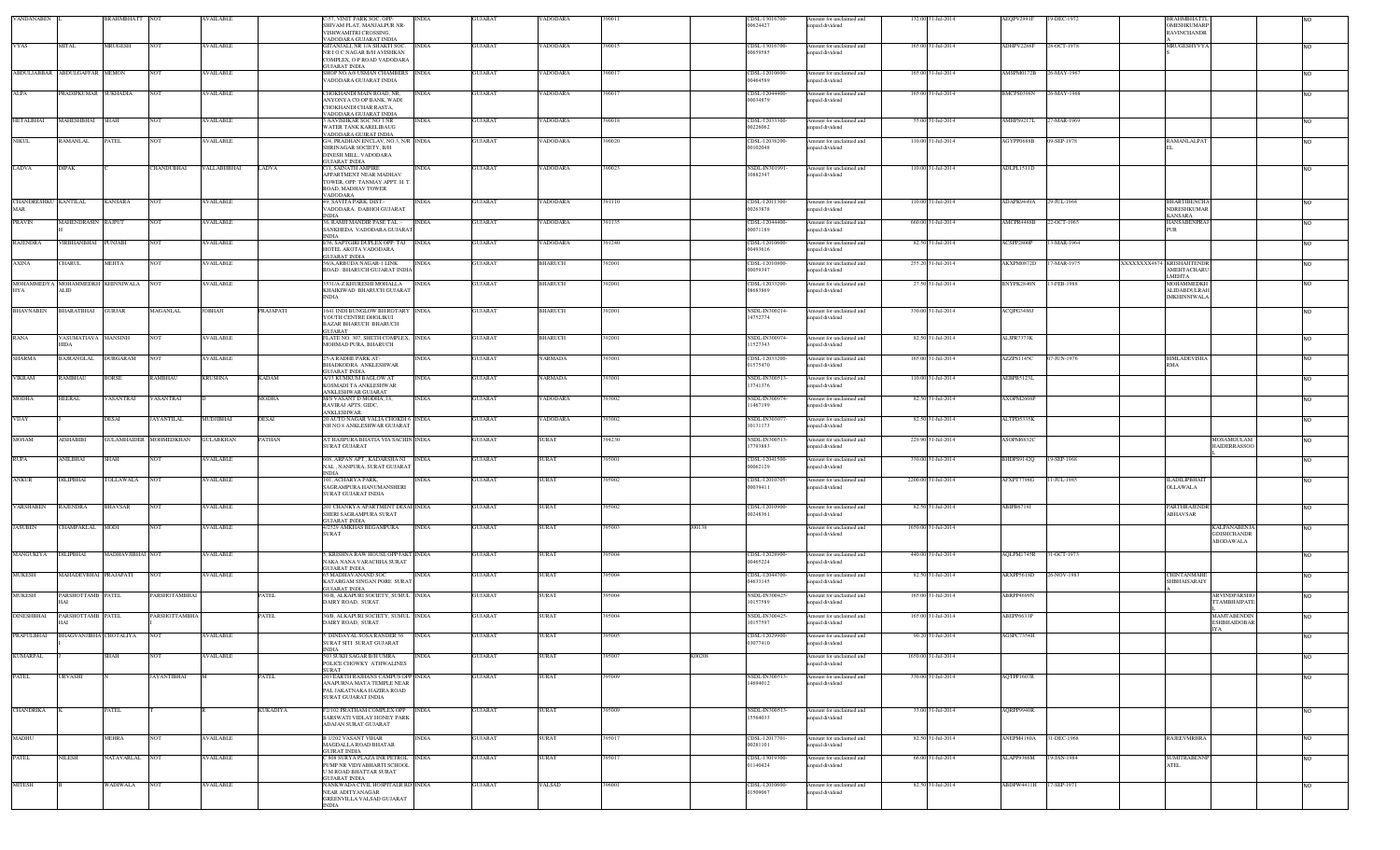| PRIYA                               | MILAP                          | GOR             | <b>NOT</b>       | <b>AVAILABLE</b>                     |                       | C 15 FLAT NO 6 SIXTEEN FILS J B NDIA<br>NAGAR BORIVALI WEST MUMBAI<br>MAHARASHTRA INDIA                         |                              | MAHARASHTRA                | MUMBAI           | 400103           |        | CDSL-12011300-<br>00286401                | Amount for unclaimed and<br>unpaid dividend                             | 82.50 31-Jul-2014                          | AFWPG0688P               | 23-OCT-1977 |                         | MILAPNAVNITK<br><b>UMARGOR</b>            |                                                  |                        |
|-------------------------------------|--------------------------------|-----------------|------------------|--------------------------------------|-----------------------|-----------------------------------------------------------------------------------------------------------------|------------------------------|----------------------------|------------------|------------------|--------|-------------------------------------------|-------------------------------------------------------------------------|--------------------------------------------|--------------------------|-------------|-------------------------|-------------------------------------------|--------------------------------------------------|------------------------|
|                                     | LACHHIYABHAI VARSIYABHAI DESAI |                 | NOT              | <b>AVAILABLE</b>                     |                       | STATE HOSPITAL, TALUKA -<br>DHARAMPUR VALSAD GUJARAT<br><b>NDIA</b>                                             | <b>INDIA</b>                 | GUJARAT                    | VALSAD           | 396050           |        | CDSL-12023500-<br>00123247                | Amount for unclaimed and<br>npaid dividend                              | 22.00 31-Jul-2014                          | ACEPD3914G               | 07-MAY-1965 |                         | <b>AMANABENLO</b><br>AMITJAMA             |                                                  | N <sub>O</sub>         |
| <b>DHARMESH</b>                     |                                | <b>THANKI</b>   | NOT              | <b>AVAILABLE</b>                     |                       | 106 ICHHAANIKETAL<br>APPARTMENT GANESHWADI<br>KACHIGAM ROAD VAPI VAPI                                           | <b>NDIA</b>                  | <b>GUJARAT</b>             | VALSAD           | 396191           |        | CDSL-12044700-<br>01940007                | Amount for unclaimed and<br>npaid dividend                              | 115.50 31-Jul-2014                         | ADDPT5374J               | 12-JUN-1976 |                         | <b>BINADHARMES</b><br><b>HTHANKI</b>      |                                                  | <b>NO</b>              |
| <b>KAPILDEV</b>                     | LALBAHADUR TIWARI              |                 | <b>NOT</b>       | <b>AVAILABLE</b>                     |                       | <b>JUJARAT INDIA</b><br>SAGAR APP CHANOD NEAR USHA INDIA<br>HOSPITAL VAPI GUJRAT INDIA                          |                              | <b>GUJARAT</b>             | VALSAD           | 396195           |        | CDSL-12037900-<br>00084373                | Amount for unclaimed and<br>npaid dividend                              | 440.00 31-Jul-2014                         | ACXPT6691F               | 05-JUN-1978 |                         | <b>AARATIKAPILT</b><br><b>WARI</b>        |                                                  | <b>NO</b>              |
| <b>JYOTI</b>                        | KAMLESHBHAI PATEL              |                 | KAMLESH          |                                      | PATEL                 | D-3, NIKETAN PARK, DUNETHA<br>ROAD NIKETAN PARK DUNETHA                                                         | <b>INDIA</b>                 | DAMAN AND DIU              | DAMAN            | 396210           |        | <b>NSDL-IN300476</b><br>42535407          | Amount for unclaimed and<br>npaid dividend                              | 165.00 31-Jul-2014                         | AMDPP5508M               |             |                         | <b>LBHAIPATEL</b>                         | KAMLESHDAYA                                      | <b>NO</b>              |
| <b>SURESHBHAI</b>                   | LALLUBHAI                      | <b>TANDEL</b>   | NOT              | <b>AVAILABLE</b>                     |                       | MOTI MACHHIWAD, AT -<br>AGHRECH, BILIMORA NAVSARI<br><b>GUJARAT INDIA</b>                                       | <b>INDIA</b>                 | <b>GUJARAT</b>             | VAVSARI          | 396321           |        | CDSL-12044000-<br>00001481                | Amount for unclaimed and<br>npaid dividend                              | 550.00 31-Jul-2014                         | ADLPT9437G               | 13-APR-1969 | XXXXXXX8886 ARUNABENSUR | <b>ESHBHAITANDE</b>                       |                                                  | <b>NO</b>              |
| <b>TEJASVI</b>                      | JIGNESH                        | NAIK            | NOT              | <b>AVAILABLE</b>                     |                       | PADGA ANAVIL STREET NAVSARI INDIA<br>NAVSARI GUJARAT INDIA                                                      |                              | <b>GUJARAT</b>             | NAVSARI          | 396445           |        | CDSL-12033300-<br>00045698                | Amount for unclaimed and<br>apaid dividend                              | 165.00 31-Jul-2014                         | ADNPN3028M               | 12-MAY-1979 |                         | <b>HANDRANAIK</b>                         | <b>JIGNESHNAVINC</b>                             | <b>NO</b>              |
|                                     | DHARMENDRAS BHAGWANSINH THAKOR |                 | NOT              | <b>AVAILABLE</b>                     |                       | AVADH H NO 1/A SNEH SAGAR<br><b>SOC B/H CONVENT SCHOOL</b><br><b>GANDEVI ROAD NAVSARI</b>                       | <b>INDIA</b>                 | <b>GUJARAT</b>             | NAVSARI          | 396445           |        | CDSL-12033300-<br>00098738                | Amount for unclaimed and<br>npaid dividend                              | 165.00 31-Jul-2014                         | ABEPT6357J               | 11-APR-1966 |                         | AKOR                                      | <b>PUNITABENDTH</b>                              | N <sub>O</sub>         |
| <b>SURESHBHAI</b>                   |                                | PATEL           |                  |                                      | PATEL                 | <b>GUJARAT INDIA</b><br>PATEL FALIA POST KOTHAMDI<br><b>TAL JALALPORE NAVSARI</b>                               | <b>INDIA</b>                 | <b>GUJARAT</b>             | <b>NAVSARI</b>   | 396445           |        | NSDL-IN300394<br>99550001                 | Amount for unclaimed and<br>unpaid dividend                             | 165.00 31-Jul-2014                         | AOYPP0849L               |             |                         | YOTISPATEL                                |                                                  | <b>NO</b>              |
| ANIL                                | OPICHAND                       | <b>PATIL</b>    | <b>GOPICHAND</b> | <b>NARAYAN</b>                       | <b>PATIL</b>          | NILKANTH NAGAR VILL/TAL<br>JALALPORE NAVSARI                                                                    | <b>INDIA</b>                 | <b>GUJARAT</b>             | VAVSARI          | 396445           |        | NSDL-IN300394<br>17316676                 | mount for unclaimed and<br>unpaid dividend                              | 260.70 31-Jul-2014                         | AMUPP7760J               |             |                         |                                           |                                                  | N <sub>O</sub>         |
| <b>DINESH</b>                       | <b>HIKHUBHAI</b>               | RATHOD          | BHIKHUBHAI       |                                      | RATHOD                | 263 SHYAM NAGAR BEHIND<br>NANDANVAN SOCIETY<br>VIJALPORE NAVSARI GUJARAT                                        | <b>INDIA</b>                 | <b>GUJARAT</b>             | NAVSARI          | 396450           |        | NSDL-IN300513<br>12521042                 | Amount for unclaimed and<br>npaid dividend                              | 16.50 31-Jul-2014                          | AGSPR6841A               |             |                         |                                           |                                                  | <b>NO</b>              |
| <b>MOOTHETTI</b>                    | <b>KUNHAMBU</b>                | RAMAKRISHNA NOT |                  | <b>AVAILABLE</b>                     |                       | 05, NISARG APT., GOPAL NAGAR, INDIA<br>VIJALPORE, NAVSARI, NAVSARI,<br><b>HIJARAT INDIA</b>                     |                              | <b>GUJARAT</b>             | <b>NAVSARI</b>   | 396450           |        | CDSL-12018500-<br>00025648                | Amount for unclaimed and<br>npaid dividend                              | 7.70 31-Jul-2014                           | AKCPR3649C               | 27-DEC-1955 |                         |                                           |                                                  | <b>NO</b>              |
| DALPATRAI                           | SHWAR                          | DHIMMAR         | NOT              | <b>AVAILABLE</b>                     |                       | AT PO: DABHAD STREET CHIKHLI, INDIA<br>DIST : NAVSARI TAK : CHIKHLI<br>CHIKHLI GUJARAT INDIA                    |                              | <b>GUJARAT</b>             | NAVSARI          | 396521           |        | CDSL-12010900-<br>01478710                | mount for unclaimed and<br>inpaid dividend                              | 55.00 31-Jul-2014                          | AJJPD1533B               | 24-MAY-1951 |                         |                                           | LILABENDALPA<br>TBHAIDHIMMA                      | <b>NO</b>              |
| RAJESH                              | <b>MOTILAL</b>                 | LOYA            | NOT              | <b>AVAILABLE</b>                     |                       | FLAT NO 601/602 VATSALYA CHS, INDIA<br>HINDU COLONY PLOT NO-85, L N<br>RD DADAR (E) MUMBAI<br>MAHARASHTRA INDIA |                              | MAHARASHTRA                | MUMBAI           | 400014           |        | CDSL-12031500-<br>00047491                | Amount for unclaimed and<br>npaid dividend                              | 330.00 31-Jul-2014                         | AAAPL2332A               | 20-JUL-1966 |                         | <b>ANUPRITARLOY</b>                       |                                                  | <b>NO</b>              |
| SUBRAMANIYA                         |                                | SRINIVASAN      |                  | <b>AVAILABLE</b>                     |                       | 1/103, SANSKRUTI ASHA NAGAR, INDIA<br>KANDIVLI [ EAST ] MUMBAI<br><b>MAHARASTRA INDIA</b>                       |                              | MAHARASHTRA                | MUMBAI           | 100101           |        | CDSL-12012900<br>00011106                 | mount for unclaimed and<br>inpaid dividend                              | 1100.00 31-Jul-2014                        | AHJPS9014L               | 05-MAY-1962 |                         | VIDHYASRINIV<br>SAN                       |                                                  | <b>NO</b>              |
| <b>RAJINDER</b>                     | <b>KANWALPALSIN KOCHER</b>     |                 | NOT              | <b>AVAILABLE</b>                     |                       | K K SHIPPING CONSULTANTS P<br>LTD 132 MODY STREET FORT<br><b>BOMBAY</b>                                         | <b>INDIA</b>                 | MAHARASHTRA                | MUMBAI           | 400001           | R00167 |                                           | Amount for unclaimed and<br>unpaid dividend                             | 3300.00 31-Jul-2014                        |                          |             |                         | <b>HER</b>                                | BHAGSINGHKO<br>CHERANDGUNR<br><b>UPKANWALKOC</b> | <b>NO</b>              |
| <b>PARIKSHIT</b>                    |                                | NAKLE           | NOT              | <b>AVAILABLE</b>                     |                       | INS TABAR C/O FLEET MAIL<br>OFFICE MUMBAI MAHARASHTRA<br><b>INDIA</b>                                           | INDIA                        | MAHARASHTRA                | MUMBAI           | 400001           |        | CDSL-12010700-<br>00250309                | Amount for unclaimed and<br>npaid dividend                              | 5.50 31-Jul-2014                           | ADUPN3160D               | 31-MAY-1979 |                         |                                           |                                                  | <b>NO</b>              |
| NIDHI                               |                                | <b>GADIA</b>    | NOT              | <b>AVAILABLE</b>                     |                       | NIDHI GADIA 199/201 KALBADEVI INDIA<br>ROAD IST FLOOR BOMBAY                                                    |                              | <b>MAHARASHTRA</b>         | <b>MUMBAI</b>    | 400002           | N00119 |                                           | Amount for unclaimed and<br>npaid dividend                              | 2475.00 31-Jul-2014                        |                          |             |                         |                                           | <b>INODGADIA</b>                                 | <b>NO</b>              |
| <b>RAJKUMAR</b>                     |                                | DAS             | <b>NOT</b>       | <b>AVAILABLE</b>                     |                       | 64 A TELGALLI 2ND FLOOR ROOM INDIA                                                                              |                              | MAHARASHTRA                | MUMBAI           | 400002           | R00223 |                                           | mount for unclaimed and                                                 | 1650.00 31-Jul-2014                        |                          |             |                         |                                           |                                                  | <b>NO</b>              |
| <b>BABITA</b>                       | IHALCHAND                      | SHAH            | BABITA           | <b>BENFOJMAL</b>                     | <b>AIN</b>            | NO 12 BOMBAY<br>HOUSE NO 36/6 UMARGAON<br>BUILDING NO 17 DR AMBEDKAR                                            | <b>INDIA</b>                 | MAHARASHTRA                | <b>MUMBAI</b>    | 400002           |        | NSDL-IN300118-<br>11013818                | npaid dividend<br>Amount for unclaimed and<br>npaid dividend            | 825.00 31-Jul-2014                         | ANJPS0175Q               |             |                         |                                           |                                                  | <b>NO</b>              |
| <b>PERCY</b>                        |                                | HARVER          | <b>NOT</b>       | <b>AVAILABLE</b>                     |                       | ROAD PAREL MUMBAI<br>NEW SITARAM BUILDING 'A'<br><b>BLOCK FIRST FLOOR 286</b>                                   | <b>INDIA</b>                 | MAHARASHTRA                | MUMBAI           | 400002           |        | <b>NSDL-IN300360</b><br>22364646          | Amount for unclaimed and<br>inpaid dividend                             | 330.00 31-Jul-2014                         | AAAPH5924J               |             |                         |                                           | KAMALHARVER                                      | <b>NO</b>              |
| RAJESH                              | <b>GOVIND</b>                  | SURVE           | GOVIND           | <b>RAMCHANDRA</b>                    | <b>SURVE</b>          | PRINCESS STREET MUMBAI<br>BADAM WADI, 391/B, 1 FLOOR.<br>ROOM NO 67, MARWARI CHAWL,                             | <b>INDIA</b>                 | MAHARASHTRA                | MUMBAI           | 400004           |        | <b>NSDL-IN302164</b><br>10140333          | Amount for unclaimed and<br>npaid dividend                              | 82.50 31-Jul-2014                          | ARMPS5573R               |             |                         |                                           |                                                  | <b>NO</b>              |
| SANJAY                              |                                | SHAH            | NOT              | <b>AVAILABLE</b>                     |                       | V P ROAD, MUMBAI<br>1001 SULSA APT 254 RIDGE ROAD INDIA<br><b>R R THAKKAR MARG</b>                              |                              | <b>MAHARASHTRA</b>         | MUMBAI           | 100006           | S00213 |                                           | Amount for unclaimed and<br>inpaid dividend                             | 825.00 31-Jul-2014                         | AACPS4501L               |             |                         |                                           | AISHALISHAH                                      | <b>NO</b>              |
| SHAILESH                            |                                | SUKTHANKAR      | SHRIDHAR         |                                      | SUKTHANKAR            | WALKESHWAR BOMBAY<br>14 POORNANAND 1ST FLR<br>DONGERSEY RD WALKESHWAR<br>MUMBAI                                 | <b>INDIA</b>                 | MAHARASHTRA                | MUMBAI           | 400006           |        | <b>NSDL-IN300360</b><br>22471449          | mount for unclaimed and<br>inpaid dividend                              | 165.00 31-Jul-2014                         | AQMPS5511L               |             |                         | <b>NKAR</b>                               | NEETASUKTHA                                      | <b>NO</b>              |
| <b>JITENDRA</b>                     |                                | MAHAJAN         | NOT              | <b>AVAILABLE</b>                     |                       | 6 JOSHI BLDG BENAM HALL LANE INDIA<br>BOMBAY                                                                    |                              | MAHARASHTRA                | MUMBAI           | 400007           | J00166 |                                           | Amount for unclaimed and                                                | 1650.00 31-Jul-2014                        |                          |             |                         |                                           | <b>PROMILAJMAHA</b>                              | <b>NO</b>              |
| NAIMUDDIN                           |                                | SAYED           | NOT              | <b>AVAILABLE</b>                     |                       | SH NO 09 GRD FLR BALWAS<br>ESTATE 269/A BELLASIS ROAD<br>MUMBAI CENTRAL MUMBAI                                  | <b>INDIA</b>                 | <b>MAHARASHTRA</b>         | MUMBAI           | 100008           |        | CDSL-12033200-<br>04337739                | unpaid dividend<br>Amount for unclaimed and<br>inpaid dividend          | 110.00 31-Jul-2014                         | ACRPS9706Q               | 22-AUG-1946 |                         | <b>KHURSHIDBAN</b><br>ONAIMUDDINSA<br>YED |                                                  | INO.                   |
| <b>NARENDRA</b>                     | VASANT                         | <b>JADHAV</b>   | VASANT           | MAHADEO                              | JADHAV                | <b>MAHARASHTRA INDIA</b><br>SIDDESH DEEP FLAT NO 28 B<br>WING 2ND FLOOR PATTHE                                  | <b>INDIA</b>                 | MAHARASHTRA                | MUMBAI           | 400008           |        | NSDL-IN300476<br>43378443                 | Amount for unclaimed and<br>npaid dividend                              | 82.50 31-Jul-2014                          | AADPJ5487B               |             |                         | DRAJADHAV                                 | <b>BHARATINAREN</b>                              | <b>NO</b>              |
| MOHD                                | IMRANNOORMO TOPALA             |                 | NOT              | <b>AVAILABLE</b>                     |                       | BAPURAO MARG MUMBAI<br>18-24 ST MARY RD, SHRIN<br>MANZIL, 1 ST FLR FLAT, NO:105,B                               | <b>INDIA</b>                 | MAHARASHTRA                | MUMBAI           | 400010           |        | CDSL-12027000-<br>00039130                | Amount for unclaimed and<br>inpaid dividend                             | 132.00 31-Jul-2014                         | ACFPT5192H               | 24-JUN-1981 |                         | NASSIMASHAIK                              |                                                  | <b>NO</b>              |
|                                     |                                |                 |                  |                                      |                       | <b>MAZGAON, MUMBAI</b><br>MAHARASHTRA INDIA                                                                     |                              |                            |                  |                  |        |                                           |                                                                         |                                            |                          |             |                         |                                           |                                                  |                        |
| <b>NAINA</b><br><b>VIRAG</b>        | <b>ANJAY</b><br><b>KHIMJI</b>  | SHAH<br>SAVLA   | SANJAY<br>KHIMJI | <b>RAMESH</b>                        | CHAND<br><b>SAVLA</b> | 403/A VIKAS APPARTMENT 4TH<br>FLOOR MUMBAI<br>A 2/503 POONAM PARK                                               | <b>INDIA</b><br><b>INDIA</b> | MAHARASHTRA<br>MAHARASHTRA | MUMBAI<br>MUMBAI | 400012<br>400012 |        | NSDL-IN300118<br>1023024<br>NSDL-IN301549 | mount for unclaimed and<br>unpaid dividend<br>Amount for unclaimed and  | 1155.00 31-Jul-2014<br>3300.00.31-Jul-2014 | ANNPS5029F<br>AAPPS9925F |             |                         |                                           | KHIMJIDHARSHI                                    | <b>NO</b>              |
|                                     |                                |                 |                  |                                      |                       | INDUSTRIAL ESTATE LALBAUG<br><b>MUMBAI</b>                                                                      |                              |                            |                  |                  |        | 19167096                                  | npaid dividend                                                          |                                            |                          |             |                         | <b>SAVLA</b>                              |                                                  |                        |
| <b>HEMA</b>                         |                                | UDANI           | NOT              | <b>AVAILABLE</b>                     |                       | /12 ASHOK ADENWALA ROAD<br><b>MATUNGA BOMBAY</b>                                                                | <b>INDIA</b>                 | MAHARASHTRA                | MUMBAI           | 400019           | H00166 |                                           | mount for unclaimed and<br>inpaid dividend                              | 3300.00 31-Jul-2014                        |                          |             |                         | KIRANUDANI                                |                                                  | <b>NO</b>              |
| <b>JITENDRA</b><br><b>JYOTINDRA</b> | BHAICHANDME SMALLER            | KOTHARI         | NOT<br>NOT       | <b>AVAILABLE</b><br><b>AVAILABLE</b> |                       | 199/2 LILA NIVAS GUJARAT<br>SOCIETY SION W BOMBAY<br>3RD FLOOR BHARAT HOUSE 104                                 | <b>INDIA</b><br><b>INDIA</b> | MAHARASHTRA<br>MAHARASHTRA | MUMBAI<br>MUMBAI | 400022<br>400023 | J00114 | NSDL-IN300476-                            | Amount for unclaimed and<br>unpaid dividend<br>Amount for unclaimed and | 1650.00 31-Jul-2014<br>550.00 31-Jul-2014  | AAAHJ3160L               |             |                         | ARL                                       | SHEKHARKOTH                                      | <b>NO</b><br><b>NO</b> |
| <b>HARSHA</b>                       | IT A<br>VIRENDRA               | PARIKH          | NOT              | <b>AVAILABLE</b>                     |                       | APOLLO STREET MUMBAI<br><b>SAMACHAR MARG MUMBAI</b><br>9/12 SHYAM NIWAS BHULABHAI INDIA                         |                              | MAHARASHTRA                | MUMBAI           | 400026           | H00137 | 10938823                                  | unpaid dividend<br>Amount for unclaimed and                             | 2200.00 31-Jul-2014                        |                          |             |                         |                                           | VIRENDRADAH                                      | <b>NO</b>              |
| <b>ADVANI</b>                       | <b>RAMSING</b>                 | SUSAN           | NOT              | <b>AVAILABLE</b>                     |                       | DESAI ROAD BOMBAY<br>5 GULISTAN 13 M L DAHANUKAR INDIA                                                          |                              | MAHARASHTRA                | MUMBAI           | 400026           |        | CDSL-12029900-                            | unpaid dividend<br>Amount for unclaimed and                             | 825.00 31-Jul-2014                         | ADFPA2018N               |             |                         |                                           | YALALPARIKH                                      | <b>NO</b>              |
| RAJESH                              |                                | <b>BAFNA</b>    | <b>NOT</b>       | <b>AVAILABLE</b>                     |                       | MARG MUMBAI MAHARASHTRA<br><b>INDIA</b><br>604 C SHANKESHWAR DARSHAN A INDIA                                    |                              | MAHARASHTRA                | MUMBAI           | 400027           | R00230 | 4696751                                   | inpaid dividend<br>Amount for unclaimed and                             | 3300.00 31-Jul-2014                        |                          |             |                         |                                           |                                                  | <b>NO</b>              |
| <b>VIPUL</b>                        |                                | JAIN            | NOT              | <b>AVAILABLE</b>                     |                       | <b>G POWER LANE BYYCULLA</b><br><b>BOMBAY</b><br>604-C SHANKESHWAR DARSHAN A-INDIA                              |                              | MAHARASHTRA                | MUMBAI           | 400027           | V00175 |                                           | unpaid dividend<br>Amount for unclaimed and                             | 3300.00 31-Jul-2014                        |                          |             |                         |                                           |                                                  | <b>NO</b>              |
|                                     |                                |                 |                  |                                      |                       | <b>G PAWAR LANE BUCULLA</b><br><b>BOMBAY</b>                                                                    |                              |                            |                  |                  |        |                                           | unpaid dividend                                                         |                                            |                          |             |                         |                                           |                                                  |                        |
| <b>KETAN</b>                        |                                |                 | NOT              | <b>AVAILABLE</b>                     |                       | FLAT NO 6 NEMINATH APT<br>DAGDIWADI OFF S K BOLE ROAD<br><b>DADAR WEST MUMBAI</b>                               | <b>INDIA</b>                 | MAHARASHTRA                | MUMBAI           | 400028           | K00222 |                                           | Amount for unclaimed and<br>unpaid dividend                             | 825.00 31-Jul-2014                         |                          |             |                         |                                           |                                                  | <b>NO</b>              |
| <b>JYOTI</b>                        | <b>SUDHIR</b>                  | NANAL           | NOT              | <b>AVAILABLE</b>                     |                       | 727 SADASHIV PETH PUNE<br>MAHARASHTRA INDIA                                                                     | <b>INDIA</b>                 | MAHARASHTRA                | MUMBAI           | 400030           |        | CDSL-12013200-<br>00416639                | Amount for unclaimed and<br>unpaid dividend                             | 59.40 31-Jul-2014                          | AAYPN8278K               | 21-NOV-1970 |                         |                                           |                                                  | <b>NO</b>              |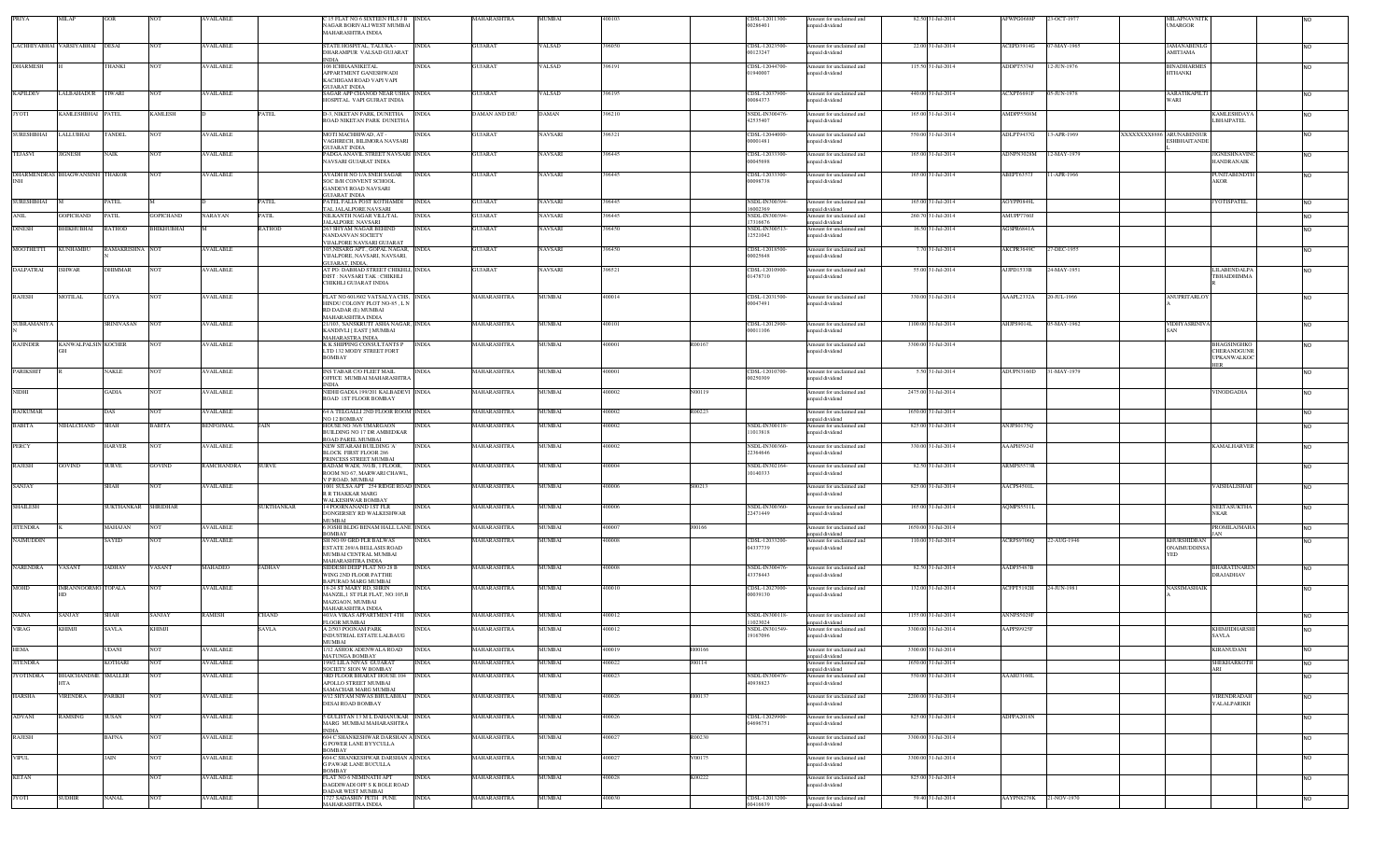| <b>INDIA</b>                          | <b>SECURITIES</b>                     |                                     |                          | AVAILABLE                            |                  | 5TH FLOOR ESSAR HOUSE 11<br><b>INDIA</b><br>KESHAV RAO KHADE MARG<br>MAHALAXMI ROMRAY                                                                                           | MAHARASHTRA                | MUMBAI           | 400034           |                  |                                  | Amount for unclaimed and<br>inpaid dividend | 4950.00 31-Jul-2014                     |                           |                                   |                                                     |                     |                        |
|---------------------------------------|---------------------------------------|-------------------------------------|--------------------------|--------------------------------------|------------------|---------------------------------------------------------------------------------------------------------------------------------------------------------------------------------|----------------------------|------------------|------------------|------------------|----------------------------------|---------------------------------------------|-----------------------------------------|---------------------------|-----------------------------------|-----------------------------------------------------|---------------------|------------------------|
| <b>IMPERIAL</b>                       | CONSULTANTSA LIMITED<br>NDSECURITIESP |                                     |                          | <b>AVAILABLE</b>                     |                  | <b>INDIA</b><br>ESSAR HOUSE, K. K. MARG<br>MAHALAXMI, MUMBAI.                                                                                                                   | MAHARASHTRA                | MUMBAI           | 400034           |                  | NSDL-IN300062-<br>10000123       | Amount for unclaimed and<br>npaid dividend  | 1760.00 31-Jul-2014                     | AAACG4413G                |                                   |                                                     |                     |                        |
| PRAVIN                                | RIVATE<br><b>ANANT</b>                | MANDAVKAR NOT                       |                          | <b>AVAILABLE</b>                     |                  | 02 NEW JAIFAL WADI BLDG NO 2 INDIA<br>TARDEO POLICE COMP TARDEO<br>MUMBAI MAHARASHTRA INDIA                                                                                     | MAHARASHTRA                | MUMBAI           | 400036           |                  | CDSL-12033200-<br>1795991        | Amount for unclaimed and<br>inpaid dividend | 99.00 31-Jul-2014                       | ADUPM7465L<br>15-OCT-1974 |                                   |                                                     |                     | <b>NO</b>              |
| PRAGATI                               |                                       | <b>KHADSE</b>                       | <b>NOT</b>               | <b>AVAILABLE</b>                     |                  | <b>INDIA</b><br>FLAT NO 304 305 3RD FLOOR<br>JULIAN ALPS A WING NR 1 MAX<br>TH BHAKTI PARK WADALAL EAST<br>MUMBAI MAHARASHTRA INDIA                                             | MAHARASHTRA                | MUMBAI           | 400037           |                  | CDSL-12044700<br>14974571        | mount for unclaimed and<br>npaid dividend   | 220.00 31-Jul-2014                      | AIDPK5821E<br>28-MAR-1975 | RAKESHTARAC<br><b>HANDBAHADUR</b> |                                                     |                     | <b>NO</b>              |
| SHIVKETAN                             |                                       | <b>GUPTA</b>                        | NOT                      | <b>AVAILABLE</b>                     |                  | 202 KESHAVA BANDRA KURLA<br><b>INDIA</b>                                                                                                                                        | MAHARASHTRA                | MUMBAI           | 400051           | S00196           |                                  | Amount for unclaimed and                    | 825.00 31-Jul-2014                      |                           |                                   |                                                     |                     | <b>NO</b>              |
| PUSHPA                                |                                       | BHIMJIANI                           | <b>ASHOK</b>             |                                      | BHIMJIANI        | COMPLEX BANDRA E BOMBAY<br>RAJ MAYUR PLOT NO 597 F NO 9 INDIA                                                                                                                   | <b>MAHARASHTRA</b>         | <b>MUMBAI</b>    | 400052           |                  | NSDL-IN300360-                   | npaid dividend<br>Amount for unclaimed and  | 3300.00 31-Jul-2014                     | ACYPB0859J                |                                   |                                                     |                     | <b>NO</b>              |
| MANUSHI                               | JAIN                                  | <b>BALDAWA</b>                      | <b>KIRTI</b>             | <b>MOHANLAL</b>                      | <b>JAIN</b>      | AND 10 19TH ROAD KHAR<br>MUMBAI<br>12/47 YASHWANT NAGAR<br><b>INDIA</b>                                                                                                         | MAHARASHTRA                | <b>MUMBAI</b>    | 400062           |                  | 22491434<br>NSDL-IN301549-       | inpaid dividend<br>Amount for unclaimed and | 825.00 31-Jul-2014                      | AEEPJ9249Q                |                                   |                                                     | <b>KIRTIMOHANLA</b> | <b>NO</b>              |
|                                       |                                       |                                     |                          |                                      |                  | <b>GOREGAON W OFF SV ROAD</b><br>MUMBAI MAHARASHTRA                                                                                                                             |                            |                  |                  |                  | 5523840                          | inpaid dividend                             |                                         |                           |                                   | LJAIN                                               |                     |                        |
| <b>JYOTI</b><br>NARESHKUMAR JIVANBHAI | AMIT                                  | <b>KAPADIA</b><br><b>CHAMPANERI</b> | <b>NOT</b><br><b>NOT</b> | <b>AVAILABLE</b><br><b>AVAILABLE</b> |                  | B-20, RAJASHRI BUILDING<br><b>INDIA</b><br>SANTACRUZ (WEST) MUMBAI<br><b>INDIA</b>                                                                                              | MAHARASHTRA<br>MAHARASHTRA | MUMBAI<br>MUMBAI | 400054<br>400054 | J00320           | CDSL-12018600-                   | Amount for unclaimed and<br>npaid dividend  | 2475.00 31-Jul-2014<br>3.30 31-Jul-2014 | 14-OCT-1961<br>AAOPC9695D | <b>JYOTINARESHK</b>               |                                                     |                     | <b>NO</b><br><b>NO</b> |
|                                       |                                       |                                     |                          |                                      |                  | PLOT NO 40, GAZDHAR BANDH,<br><b>IUHU DANDA ROAD SANTACRUZ</b><br>WEST MUMBAI MAHARASHTRA<br><b>INDIA</b>                                                                       |                            |                  |                  |                  | 00096259                         | Amount for unclaimed and<br>inpaid dividend |                                         |                           | <b>UMARCHAMPAN</b><br>ERI         |                                                     |                     |                        |
| <b>HEMANT</b>                         |                                       | <b>SHAH</b>                         | <b>NOT</b>               | <b>AVAILABLE</b>                     |                  | 502, 5TH FLR PALM GROVE S C<br><b>INDIA</b><br>CHATTERJI MARG SANTACRUZ<br>(W) MUMBAI MAHARASHTRA<br><b>INDIA</b>                                                               | MAHARASHTRA                | MUMBAI           | 400054           |                  | CDSL-12028900-<br>00093987       | Amount for unclaimed and<br>npaid dividend  | 13.20 31-Jul-2014                       | ALJPS8541A                | MANISHAHEMA<br><b>NTSHAH</b>      |                                                     |                     | <b>NO</b>              |
| <b>MANISH</b>                         | <b>DOLATRAI</b>                       | <b>SANGHVI</b>                      | <b>DOLATRAI</b>          | <b>VANMALIDAS</b>                    | SANGHVI          | 103 IST FLR SHREENATH NIVAS INDIA<br>CHS 40 A PODAR RD SANTACRUZ<br>MUMBAI, MAHARASHTRA                                                                                         | MAHARASHTRA                | MUMBAI           | 400054           |                  | NSDL-IN300214-<br>17079787       | Amount for unclaimed and<br>npaid dividend  | 821.70 31-Jul-2014                      | AAFHM0108L                |                                   |                                                     |                     | <b>NO</b>              |
| VIBHUTI                               |                                       | <b>SHETHIA</b>                      | <b>KANTILAL</b>          |                                      | SHETHIA          | 6 SURIYA MANZIL, OPP. P AND T<br><b>INDIA</b><br>COLONY VAKOLA, SANTACRUZ                                                                                                       | MAHARASHTRA                | <b>MUMBAI</b>    | 400055           |                  | <b>NSDL-IN302164</b><br>0169595  | Amount for unclaimed and<br>npaid dividend  | 550.00 31-Jul-2014                      | BEZPS1403K                |                                   |                                                     |                     | <b>NO</b>              |
| <b>NEERAJ</b>                         | PRADYUMAN                             | SANGHADIA                           |                          | AVAILABLE                            |                  | (EAST) MUMBAI<br>JNIT-117, PHASE NO 32 1ST FLR,<br><b>INDIA</b><br>SHREE LAXMI VIJAY IND.NEW<br>LINK RD, PREM CHS LAXMI IND<br>ESTATE ANDHERI (W) - MUMBAI<br>MAHARASHTRA INDIA | MAHARASHTRA                | MUMBAI           | 400053           |                  | CDSL-12047100-<br>00037574       | Amount for unclaimed and<br>npaid dividend  | 1100.00 31-Jul-2014                     | AAIPS6619M<br>25-OCT-1968 | ANGHADIA                          | <b>OVIAANEERAJS RAJVINEERAJSA</b><br><b>NGHADIA</b> |                     | N <sub>O</sub>         |
| <b>SHAILESH</b>                       | <b>DINESH</b>                         | <b>RAWAL</b>                        | DINESH                   | <b>DEVJI</b>                         | RAWAL.           | 6.PRABHU NIWAS.<br><b>NDIA</b><br>CHITTARANJAN ROAD, VILE                                                                                                                       | MAHARASHTRA                | <b>MUMBAI</b>    | 400057           |                  | NSDL-IN300749-<br>10574992       | Amount for unclaimed and<br>npaid dividend  | 330.00 31-Jul-2014                      | ALBPR4525M                |                                   | <b>DRAWAL</b>                                       | <b>DINESHKUMAR</b>  | <b>NO</b>              |
| MADHURI                               | <b>PRABHUDAS</b>                      | <b>MEHTA</b>                        | <b>PRABHUDAS</b>         | <b>NANDLAL</b>                       | MEHTA            | PARLE (EAST) MUMBAI<br>802 DEEP APTS SAMARTH NAGAR INDIA                                                                                                                        | MAHARASHTRA                | <b>MUMBAI</b>    | 400053           |                  | NSDL-IN300126-                   | Amount for unclaimed and                    | 165.00 31-Jul-2014                      | ABAPM7053Q                |                                   |                                                     | <b>ASITPRABHUDA</b> | <b>NO</b>              |
|                                       |                                       |                                     |                          |                                      |                  | OSHIWARA ANDHERI WEST NEAR<br>SAMARTH AANGAN AZAD NAGAR<br>MUMBAI MAHARASHTRA                                                                                                   |                            |                  |                  |                  | 10938088                         | inpaid dividend                             |                                         |                           |                                   | <b>SMEHTA</b>                                       |                     |                        |
| SHEFALI                               | DHIREN                                | DAVE                                | DHIREN                   |                                      |                  | A 401 ARIHANT BLDG OFF J P<br><b>NDIA</b><br>ROAD 7 BUNGLOW ANDHERI<br>WEST MUMBAI                                                                                              | MAHARASHTRA                | MUMBAI           | 400058           |                  | NSDL-IN300476-<br>10960522       | Amount for unclaimed and<br>npaid dividend  | 825.00 31-Jul-2014                      | AGUPD2038B                |                                   |                                                     |                     | <b>NO</b>              |
| ATUL                                  | BHAL.                                 | <b>DESHPANDE</b>                    |                          |                                      | <b>DESHPANDE</b> | 6 PRABUCHHAYA 9 BHARDAWADI INDIA<br>JP RAOD ANDHERI WEST<br><b>MUMBAI</b>                                                                                                       | MAHARASHTRA                | MUMBAI           | 400058           |                  | NSDL-IN300476<br>43336438        | Amount for unclaimed and<br>npaid dividend  | 22.00 31-Jul-2014                       | AAEPD0108N                |                                   |                                                     |                     | <b>NO</b>              |
| <b>NETWORK</b>                        | SYNTHETICSPV LTD                      |                                     | <b>NOT</b>               | <b>AVAILABLE</b>                     |                  | YASHODAM COMPLEX FILM CITY INDIA<br>ROAD GOREGAON (E) MUMBAI                                                                                                                    | <b>MAHARASHTRA</b>         | <b>MUMBAI</b>    | 400063           |                  | <b>NSDL-IN301803</b><br>10000355 | Amount for unclaimed and<br>npaid dividend  | 55.00 31-Jul-2014                       | AAACN3404E                |                                   |                                                     |                     | <b>NO</b>              |
| VIJAY                                 | <b>NARAINDAS</b>                      | SAJNANI                             | <b>NARANDAS</b>          | <b>DARYANOMAL</b>                    | SAJNANI          | H 3A HARIDWAR CHS LTD<br><b>INDIA</b><br>EVERSHINE OFF MALAD LINK<br>ROAD NAGAR NEAR S B I MALAD<br>WEST MUMBAI MAHARASHTRA                                                     | MAHARASHTRA                | MUMBAI           | 400064           |                  | NSDL-IN300513-<br>12660539       | Amount for unclaimed and<br>unpaid dividend | 40.70 31-Jul-2014                       | AIRPS1307B                |                                   |                                                     |                     | <b>NO</b>              |
| VAISHALI                              |                                       | <b>JARE</b>                         | <b>VITHAL</b>            | <b>KHASHABA</b>                      | <b>JARE</b>      | 15 17 B NEW GREEN APARTMENT INDIA<br><b>TUREL PAKHADI ROAD MALAD</b><br>WEST MUMBAI MAHARASHTRA                                                                                 | MAHARASHTRA                | MUMBAI           | 400064           |                  | NSDL-IN300513-<br>16000120       | Amount for unclaimed and<br>unpaid dividend | 181.50 31-Jul-2014                      | AGAPJ9986C                |                                   |                                                     |                     | <b>NO</b>              |
| <b>ITENDRA</b>                        |                                       | <b>DOSHI</b>                        |                          | <b>AVAILABLE</b>                     |                  | <b>GIAIN BHUVAN MATHURADAS</b><br><b>INDIA</b><br>ROAD KANDIVALI W                                                                                                              | MAHARASHTRA                | MUMBAI           | 400067           | J00128           |                                  | mount for unclaimed and<br>npaid dividend   | 825.00 31-Jul-2014                      |                           |                                   |                                                     |                     | <b>NO</b>              |
| <b>KOTHARI</b>                        | <b>RUPAL</b>                          | KAMALBHAI                           | NOT                      | <b>AVAILABLE</b>                     |                  | LAT NO.11, 3RD FLOOR<br>NDIA<br>SAFALYA BUILDING, KASTURBA<br>CROSS ROAD KANDIVLI WEST                                                                                          | MAHARASHTRA                | MUMBAI           | 400067           |                  | <b>SDL-IN300829-</b><br>10348732 | Amount for unclaimed and<br>inpaid dividend | 33.00 31-Jul-2014                       | AABPK0406F                |                                   | <b>COTHARIKAM</b><br><b>LNANALAL</b>                |                     | <b>NO</b>              |
| <b>KIRAN</b>                          |                                       | THANVI                              | PURSHOTAM                |                                      | VYAS             | MUMBAI<br>801-C, 3RD FLOOR OM SAI RATNA INDIA<br>RAJUL M G X RD NO - 4,<br><b>KANDIVALI (W) MUMBAI</b>                                                                          | MAHARASHTRA                | MUMBAI           | 400067           |                  | NSDL-IN301485<br>10689992        | Amount for unclaimed and<br>npaid dividend  | 330.00 31-Jul-2014                      | AGIPT5225G                |                                   |                                                     |                     | <b>NO</b>              |
| <b>RACHNA</b>                         |                                       | JUNEJA                              | UMESH                    | <b>SIRIRAM</b>                       | JUNEJA           | SATGURUNIVAS PLOT 44 SIR M V INDIA<br>ROAD OPP BANK OF INDIA<br><b>ANDHERI EAST MUMBAI</b>                                                                                      | MAHARASHTRA                | MUMBAI           | 400069           |                  | NSDL-IN300476-<br>11383947       | Amount for unclaimed and<br>npaid dividend  | 22.00 31-Jul-2014                       | AHFPJ4176Q                |                                   |                                                     |                     | <b>NO</b>              |
| ANJALI                                | <b>RAJAN</b>                          | <b>PATANKAR</b>                     | <b>NOT</b>               | <b>AVAILABLE</b>                     |                  | <b>INDIA</b><br>202. 2ND FLOOR.RODRIGUES<br>VILLA OPP.BHARAT WEIGH<br>BRIDGE L.B.S. MARG, KURLA<br>WEST, MUMBAI MAHARASHTRA<br><b>INDIA</b>                                     | MAHARASHTRA                | <b>MUMBAI</b>    | 400070           |                  | CDSL-13013800<br>00085100        | Amount for unclaimed and<br>inpaid dividend | 33.00 31-Jul-2014                       | AGAPP4227G<br>11-NOV-1963 | <b>DRRAJANVASA</b><br>NTPATANKAR  |                                                     |                     | <b>NO</b>              |
| <b>VADIRAJA</b>                       |                                       | <b>RAO</b>                          | <b>NOT</b>               | <b>AVAILABLE</b>                     |                  | 1 GHATLA VILLAGE CHEMBUR NDIA<br>BOMBAY                                                                                                                                         | MAHARASHTRA                | MUMBAI           | 400071           | V00135           |                                  | Amount for unclaimed and<br>unpaid dividend | 1650.00 31-Jul-2014                     |                           |                                   | NALINIRAO                                           |                     | <b>NO</b>              |
| <b>MOURIS</b>                         |                                       | <b>CUNHA</b>                        | <b>NOT</b><br><b>NOT</b> | <b>AVAILABLE</b>                     |                  | 94/2827 PANT NAGAR<br><b>INDIA</b><br><b>GHATKOPAR E BOMBAY</b>                                                                                                                 | MAHARASHTRA                | MUMBAI<br>MUMBAI | 400075           | M00161<br>K00147 |                                  | Amount for unclaimed and<br>unpaid dividend | 3300.00 31-Jul-2014                     |                           |                                   |                                                     |                     |                        |
| <b>KALPANA</b>                        | <b>BHARAT</b>                         | <b>MEHTA</b>                        |                          | <b>AVAILABLE</b>                     |                  | <b>INDIA</b><br>B/25 AWADH PURI R B MEHTA<br>ROAD GHATKOPER EAST<br><b>BOMBAR</b>                                                                                               | MAHARASHTRA                |                  | 400077           |                  |                                  | Amount for unclaimed and<br>inpaid dividend | 550.00 31-Jul-2014                      |                           |                                   | LALMEHTA                                            | BHARATSHANTI        | <b>NO</b>              |
| <b>KISHOR</b>                         | <b>RAVILAL</b>                        | <b>SHAH</b>                         | <b>NOT</b>               | <b>AVAILABLE</b>                     |                  | FLAT NO-B/2053, 5TH FLOOR<br><b>INDIA</b><br>CLOVER REGENCY, RAMJI ASHAR<br>LANE, M G ROAD, GHATKOPAR (E)<br>MUMBAI MAHARASHTRA INDIA                                           | MAHARASHTRA                | <b>MUMBAI</b>    | 400077           |                  | CDSL-12016000-<br>00000447       | Amount for unclaimed and<br>npaid dividend  | 165.00 31-Jul-2014                      | 29-NOV-1939<br>AGPPS7443A |                                   |                                                     |                     | <b>NO</b>              |
| PUSHPABEN                             | <b>HIMATLAL</b>                       | <b>GANDHI</b>                       | <b>NOT</b>               | <b>AVAILABLE</b>                     |                  | <b>INDIA</b><br>B/7/151, RAJAWADI COLONY<br>RAJAWADI, GHATKOPAR (E)<br>MUMBAI MAHARASHTRA INDIA                                                                                 | MAHARASHTRA                | MUMBAI           | 400077           |                  | CDSL-12045200-<br>00027057       | Amount for unclaimed and<br>inpaid dividend | 52.80 31-Jul-2014                       | AKZPG6418P<br>15-AUG-1924 | HEMANSHUHIM<br><b>MATLALGANDH</b> |                                                     |                     | N <sub>O</sub>         |
| <b>MURLIDHAR</b>                      | <b>ATMARAM</b>                        | DALVI                               | <b>NOT</b>               | <b>AVAILABLE</b>                     |                  | 3/3 JEEVAN NAGAR<br><b>INDIA</b><br>MEETHAGHAR ROAD MULUND E<br>MUMBAI MAHARASHTRA INDIA                                                                                        | MAHARASHTRA                | MUMBAI           | 400081           |                  | CDSL-12044700-<br>03682014       | Amount for unclaimed and<br>inpaid dividend | 220.00 31-Jul-2014                      | AABPD0529N<br>07-JUN-1949 | VIDHYAMURLID<br>HARDALVI          |                                                     |                     | <b>NO</b>              |
| <b>SHRIKANT</b>                       | <b>DAMODAR</b>                        | VERULKAR                            | <b>DAMODAR</b>           | MADHAV                               | VERULKAR         | C/2/11 BMC STAFF QUARTERS<br>INDIA<br>BHANDUP COMPLEX DARGA<br>ROAD MULUND WEST MUMBAI                                                                                          | MAHARASHTRA                | <b>MUMBAI</b>    | 400082           |                  | NSDL-IN300513-<br>0543918        | Amount for unclaimed and<br>inpaid dividend | 33.00 31-Jul-2014                       | ABAPV1873D                |                                   |                                                     |                     | <b>NO</b>              |
| <b>ASHA</b>                           | <b>UTTAM</b>                          | NAYKODI                             | UTTAM                    | LAXMAN                               | NAYKODI          | <b>I/6 BMC STAFF QUARTERS</b><br>INDIA<br>DARGA ROAD BHANDUP<br>COMPLEX MULUND WEST<br><b>MUMBAI</b>                                                                            | MAHARASHTRA                | MUMBAI           | 400082           |                  | NSDL-IN301330-<br>19737577       | mount for unclaimed and<br>npaid dividend   | 82.50 31-Jul-2014                       | ABCPN0701E                |                                   | NAYKODI                                             | TTAMLAXMAN          | N <sub>O</sub>         |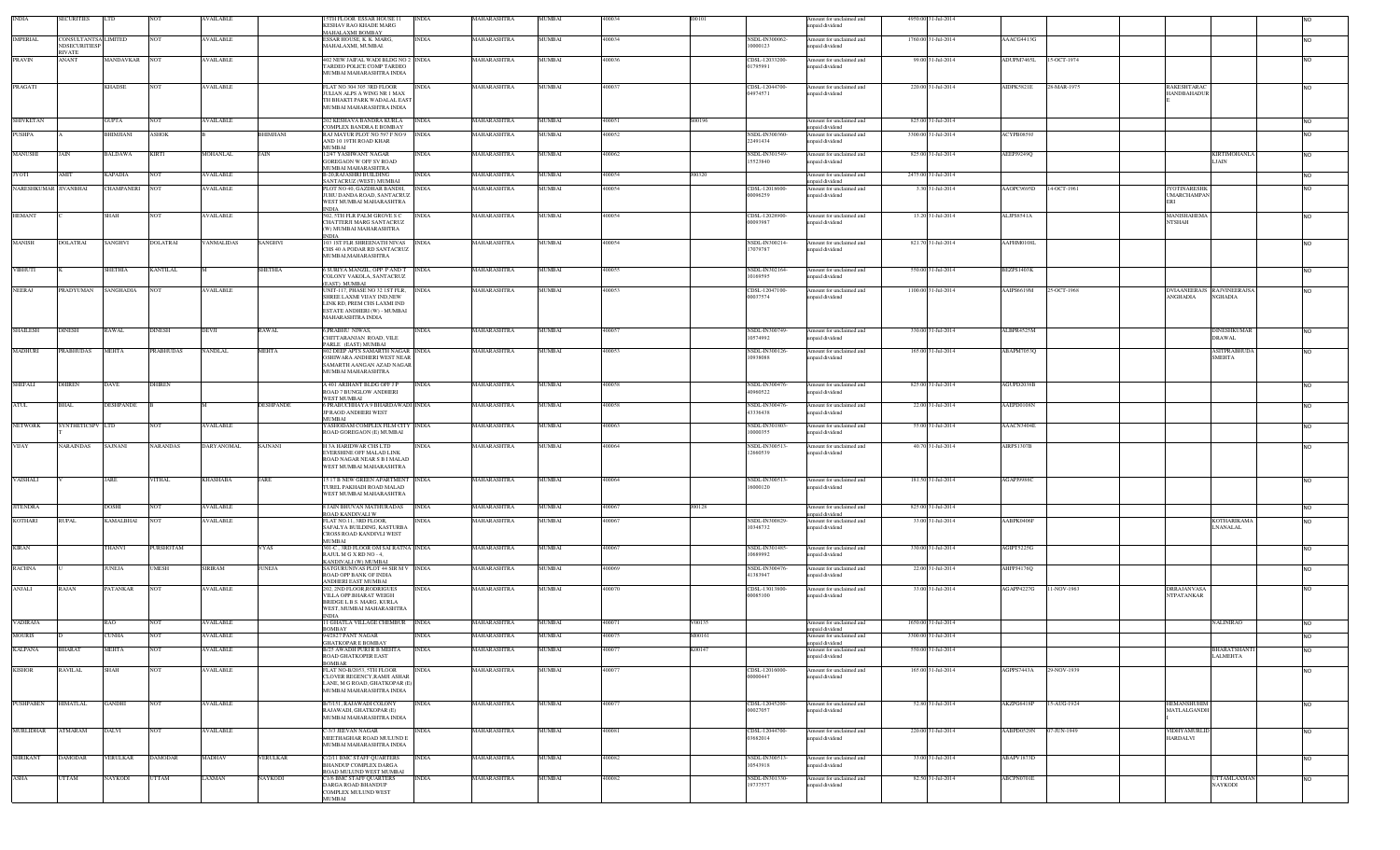| MOHAN                 |                    | VATHANI            |                   | <b>AVAILABLE</b> |                | 29/A SERVONATY SOCIETY                                              | INDIA        | MAHARASHTRA        | MUMBAI             | 400086 | M00195 |                                  | Amount for unclaimed and                    | 1650.00 31-Jul-2014 |                   |             |                                        |                 |
|-----------------------|--------------------|--------------------|-------------------|------------------|----------------|---------------------------------------------------------------------|--------------|--------------------|--------------------|--------|--------|----------------------------------|---------------------------------------------|---------------------|-------------------|-------------|----------------------------------------|-----------------|
|                       |                    |                    |                   |                  |                | HANSOTI LANE KAMA LANE<br><b>GHATKOPAR W BOMBAY</b>                 |              |                    |                    |        |        |                                  | npaid dividend                              |                     |                   |             |                                        |                 |
| YOGESH                | <b>MOHANLAL</b>    | <b>RUPARELIA</b>   |                   | AVAILABLE        |                | <b>B-15, KAILASH PARK DARSHAN</b>                                   | <b>INDIA</b> | MAHARASHTRA        | MUMBAI             | 100086 |        | CDSL-12034900-                   | Amount for unclaimed and                    | 82.50 31-Jul-2014   | AAAPT9405G        |             |                                        |                 |
|                       |                    |                    |                   |                  |                | SOC CHIRAG NAGAR, L. B. S.<br>MARG, GHATKOPAR - WEST,               |              |                    |                    |        |        | 00009618                         | npaid dividend                              |                     |                   |             |                                        |                 |
|                       |                    |                    |                   |                  |                | MUMBAI MAHARASHTRA INDIA                                            |              |                    |                    |        |        |                                  |                                             |                     |                   |             |                                        |                 |
|                       |                    | <b>VENKATASUBR</b> |                   | SANKARA          | SUBRAMANIAN    | AMRUT NAGAR 21 MAZAGON                                              | <b>INDIA</b> | MAHARASHTRA        | MUMBAI             | 400086 |        | NSDL-IN302863                    | Amount for unclaimed and                    | 165.00 31-Jul-2014  | ABBPV7177M        |             |                                        | N <sub>O</sub>  |
|                       |                    | AMANIAN            |                   |                  |                | DOCK OFFICERS CHS AMRUT                                             |              |                    |                    |        |        | 10207570                         | npaid dividend                              |                     |                   |             |                                        |                 |
|                       |                    |                    |                   |                  |                | NAGAR GHATKOPAR WEST SO<br><b>MUMBAI</b>                            |              |                    |                    |        |        |                                  |                                             |                     |                   |             |                                        |                 |
| RANJIT                |                    | <b>DATTA</b>       |                   |                  | DATTA          | E 502 KANTI PARK SHIMPOLI                                           | <b>INDIA</b> | MAHARASHTRA        | MUMBAI             | 400092 |        | NSDL-IN300476                    | Amount for unclaimed and                    | 165.00 31-Jul-2014  | AFPPD6064H        |             |                                        | <b>NO</b>       |
|                       |                    |                    |                   |                  |                | ROAD BORIVALI WEST MUMBAI                                           |              |                    |                    |        |        | 41057278                         | npaid dividend                              |                     |                   |             |                                        |                 |
| <b>JAYANTILAL</b>     | <b>VIJAYCHAND</b>  | <b>SHAH</b>        | <b>VIJAYCHAND</b> | POONAMCHAND      | SHAH           | 1 BHGIRATHI CO OP HSG<br>SOCIETY. DAULAT NAGAR ROAD                 | <b>INDIA</b> | MAHARASHTRA        | MUMBAI             | 400092 |        | <b>NSDL-IN302269</b><br>10540110 | Amount for unclaimed and<br>inpaid dividend | 35.20 31-Jul-2014   | AADHJ9047F        |             |                                        | <b>NO</b>       |
|                       |                    |                    |                   |                  |                | NO 4, PLAT NO 89 BORIVLI EAST,                                      |              |                    |                    |        |        |                                  |                                             |                     |                   |             |                                        |                 |
|                       |                    |                    |                   |                  |                | MUMBAI MAHARASHTRA                                                  |              |                    |                    |        |        |                                  |                                             |                     |                   |             |                                        |                 |
| <b>FRANK</b>          | MANUELMANUE DMELLO |                    | <b>NOT</b>        | <b>AVAILABLE</b> |                | TRANS APT A WING FLT NO 306 INDIA                                   |              | MAHARASHTRA        | MUMBAI             | 400093 |        | CDSL-12029900                    | Amount for unclaimed and                    | 40.70 31-Jul-2014   | AGMPD5776C        | 16-JUL-1979 |                                        | N <sub>O</sub>  |
|                       |                    |                    |                   |                  |                | 3RD FLR SAIBABA MANDIR<br>MAHAKAL CAVES ANDHERI                     |              |                    |                    |        |        | 03184260                         | inpaid dividend                             |                     |                   |             |                                        |                 |
|                       |                    |                    |                   |                  |                | MUMABAI MAHARASHTRA INDIA                                           |              |                    |                    |        |        |                                  |                                             |                     |                   |             |                                        |                 |
| <b>GYANENDRA</b>      |                    | SINGH              | <b>BHIKAM</b>     |                  | <b>SINGH</b>   | A, KAMET ANUSHAKTINAGAR INDIA                                       |              | MAHARASHTRA        | MUMBAI             | 400094 |        | NSDL-IN301549                    | mount for unclaimed and                     | 88.00 31-Jul-2014   | ALCPS8502N        |             |                                        | <b>NO</b>       |
| SHAUKATALI VALLI      |                    | <b>KAROWALIA</b>   |                   | <b>AVAILABLE</b> |                | MUMBAI<br>1004 ANAND CHS S.V.ROAD OPP                               | <b>INDIA</b> | MAHARASHTRA        | MUMBAI             | 400102 |        | 16440716<br>CDSL-12033200-       | npaid dividend                              | 165.00 31-Jul-2014  |                   | 01-JUN-1959 | RIZWANSHAUK                            |                 |
|                       |                    |                    |                   |                  |                | KHOJA JAMAT KHANA BEHRAM                                            |              |                    |                    |        |        | 01686006                         | Amount for unclaimed and<br>npaid dividend  |                     | ADQPK1733R        |             | <b>ATALIKAROWA</b>                     | <b>NO</b>       |
|                       |                    |                    |                   |                  |                | BAUG MUMBAI MUMBAI                                                  |              |                    |                    |        |        |                                  |                                             |                     |                   |             |                                        |                 |
|                       |                    |                    |                   |                  |                | MAHARASHTRA INDIA                                                   |              |                    |                    |        |        |                                  |                                             |                     |                   |             |                                        |                 |
| HARSHAWARDH PRABHAKAR |                    | DESHMUKH           | PRABHAKAR         | VINAYAKRAO       | DESHMUKH       | 401 GAURANGI CHS OPP DAMANI INDIA                                   |              | MAHARASHTRA        | THANE              | 400602 |        | NSDL-IN300513                    | Amount for unclaimed and                    | 1938.20 31-Jul-2014 | AILPD8678E        |             |                                        | NO              |
|                       |                    |                    |                   |                  |                | ESTATE LBS MARG THANE WEST                                          |              |                    |                    |        |        | 12576672                         | npaid dividend                              |                     |                   |             |                                        |                 |
| <b>ASHWIN</b>         | GURUNANDAN ULLAL   |                    | <b>NOT</b>        | <b>AVAILABLE</b> |                | A-23, RAMA MADHAV CHS. SHREE INDIA                                  |              | MAHARASHTRA        | THANE              | 400604 |        | CDSL-12010400                    | Amount for unclaimed and                    | 110.00 31-Jul-2014  | AAGPU7099F        | 04-AUG-1971 | XXXXXXXX6137 ANANYAASHWI               | <b>NO</b>       |
|                       |                    |                    |                   |                  |                | NAGAR WAGLE ESTATE THANE<br>MAHARASHTRA INDIA                       |              |                    |                    |        |        | 00017521                         | paid dividend                               |                     |                   |             | NULLAL                                 |                 |
| <b>SHEES</b>          | RAM                | <b>SAINI</b>       | <b>MUNSHI</b>     | RAM              | <b>SAINI</b>   | POWER HOUSE COLONY IN FRONT INDIA                                   |              | <b>HARYANA</b>     | <b>GURGAON</b>     | 122413 |        | NSDL-IN302453                    | Amount for unclaimed and                    | 110.00 31-Jul-2014  | APFPS8809H        |             |                                        | N <sub>O</sub>  |
|                       |                    |                    |                   |                  |                | OF WATER SUPPLY NO-1<br>BILASPUR (146), BHORAKALAN                  |              |                    |                    |        |        | 10028462                         | npaid dividend                              |                     |                   |             |                                        |                 |
| <b>HAFIZULLA</b>      |                    |                    | <b>NOT</b>        | <b>AVAILABLE</b> |                | <b>GURGAON (HARYANA)</b><br>R NO I SANTOSHI NAGAR                   |              | <b>MAHARASHTRA</b> | THANE              | 400612 | H00163 |                                  |                                             | 550.00 31-Jul-2014  |                   |             |                                        |                 |
|                       |                    | <b>SHAIKH</b>      |                   |                  |                | OPP.CHURCH B.P.ROAD, MUMBRA                                         | <b>INDIA</b> |                    |                    |        |        |                                  | Amount for unclaimed and<br>npaid dividend  |                     |                   |             |                                        | <b>NO</b>       |
| <b>DIPAK</b>          |                    | <b>KUMAR</b>       | <b>NOT</b>        | <b>AVAILABLE</b> |                | (), DIST. THANE<br>101 FIRST FLOOR P 415/416                        | <b>INDIA</b> | MAHARASHTRA        | THANE              | 400701 |        | CDSL-12036000-                   | Amount for unclaimed and                    | 66.00 31-Jul-2014   | AWMPK3982D        | 26-JAN-1981 |                                        |                 |
|                       |                    |                    |                   |                  |                | VIKRANT APARTMENT SECTOR 1                                          |              |                    |                    |        |        | 00444029                         | npaid dividend                              |                     |                   |             |                                        | <b>NO</b>       |
|                       |                    |                    |                   |                  |                | NEAR DARGAH GHANSOLI NAVI<br>MUMBAI MAHARASHTRA INDIA               |              |                    |                    |        |        |                                  |                                             |                     |                   |             |                                        |                 |
|                       |                    |                    |                   |                  |                |                                                                     |              |                    |                    |        |        |                                  |                                             |                     |                   |             |                                        |                 |
| <b>NIRAV</b>          | <b>JAGDISH</b>     | <b>DEDHIA</b>      | <b>NOT</b>        | <b>AVAILABLE</b> |                | <b>50, RHI SECTOR 7 VASHI NAVI NDIA</b><br>MUMBAI MAHARASHTRA INDIA |              | MAHARASHTRA        | THANE              | 400703 |        | CDSL-12048900-<br>00064728       | Amount for unclaimed and<br>npaid dividend  | 176.00 31-Jul-2014  | AJPPD8433L        | 18-APR-1987 |                                        | <b>NO</b>       |
|                       |                    |                    |                   |                  |                |                                                                     |              |                    |                    |        |        |                                  |                                             |                     |                   |             |                                        |                 |
| MANGALA               |                    | CULKARNI           |                   | <b>AVAILABLE</b> |                | B3/18/2/14 SECTOR 15 VASHI NEW INDIA<br>BOMBAY                      |              | MAHARASHTRA        | MUMBAI             | 400705 | M00147 |                                  | Amount for unclaimed and<br>apaid dividend  | 3300.00 31-Jul-2014 |                   |             | <b>KASHMIRIVISHI</b><br><b>USAMANT</b> | NO              |
| <b>DATTATRAYA</b>     |                    | <b>ARHAD</b>       |                   |                  | PARHAD         | 504 DIAMOND PALACE SECTOR 8 INDIA                                   |              | MAHARASHTRA        | HANE               | 400708 |        | NSDL-IN300513                    | mount for unclaimed and                     | 40.70 31-Jul-2014   | AAIPP7779H        |             |                                        |                 |
|                       |                    |                    |                   |                  |                | AIROLI NAVI MUMBAI<br>MAHARASHTRA                                   |              |                    |                    |        |        | 16456284                         | npaid dividend                              |                     |                   |             |                                        |                 |
| PRAFULL               | OMPRAKASH          | <b>AGARWAL</b>     | <b>NOT</b>        | <b>AVAILABLE</b> |                | A/203 BHAIRAV SHRISTI 150 FEET INDIA                                |              | MAHARASHTRA        | THANE              | 401101 |        | CDSL-12033200-                   | Amount for unclaimed and                    | 550.00 31-Jul-2014  | AGAPA6840L        | 15-MAY-1985 |                                        | N <sub>O</sub>  |
|                       |                    |                    |                   |                  |                | ROAD OPP MAXUS MALL<br><b>BHAYANDER WEST THANE</b>                  |              |                    |                    |        |        | 00775819                         | inpaid dividend                             |                     |                   |             |                                        |                 |
| <b>MEHUL</b>          |                    | <b>SHAH</b>        |                   |                  | SHAH           | <b>MAHARASHTRA INDIA</b><br>3/208 2ND FLOOR RUSHABH                 | <b>INDIA</b> |                    | THANE              | 401101 |        | NSDL-IN300513                    |                                             |                     | AUMPS2071F        |             |                                        |                 |
|                       |                    |                    | VALLABHDAS        |                  |                | APARTMENT MODI PATEL ROAD                                           |              | MAHARASHTRA        |                    |        |        | 10377156                         | Amount for unclaimed and<br>paid dividend   | 4125.00 31-Jul-2014 |                   |             |                                        | NO              |
| <b>JANARDAN</b>       |                    | YADAV              | NO <sub>1</sub>   | AVAILABLE        |                | <b>BHAYANDAR WEST</b><br>-202 VASANT KARISHMA                       | <b>INDIA</b> | MAHARASHTRA        | THANE              | 401202 |        | CDSL-12044700-                   |                                             | 110.00 31-Jul-2014  |                   | 14-NOV-1961 |                                        |                 |
|                       | NARYAN             |                    |                   |                  |                | AMBADI ROAD VASAI W MUMBAI                                          |              |                    |                    |        |        | 02338270                         | mount for unclaimed and<br>npaid dividend   |                     | AAEPY3677R        |             | <b>HHAYAJAMAR</b><br>DAMYADAV          | <b>NO</b>       |
|                       |                    |                    |                   |                  |                | MAHARASHTRA INDIA                                                   |              |                    |                    |        |        |                                  |                                             |                     |                   |             |                                        |                 |
| <b>NITIN</b>          |                    | <b>KAPOOR</b>      | <b>NOT</b>        | <b>AVAILABLE</b> |                | 69/C NALRAM DEY STREET 033 INDIA                                    |              | MAHARASHTRA        | <b>THANE</b>       | 401202 |        | CDSL-12046300                    | Amount for unclaimed and                    | 70.40 31-Jul-2014   | ANQPK5884K        | 08-NOV-1982 |                                        | <b>INO</b>      |
| BALAN                 | <b>KALATHIEL</b>   | NAIR               | KUTTAPPA          |                  | KALATHIEL      | KOLKATA WEST BENGAL INDIA<br><b>209 SHELTER DIWANMAN</b>            | <b>NDIA</b>  | MAHARASHTRA        | HANE               | 101202 |        | 00551838<br>NSDL-IN30023         | unpaid dividend<br>mount for unclaimed and  | 16.50 31-Jul-2014   | AEOPN4374E        |             |                                        | NO              |
|                       |                    |                    |                   |                  |                | AMBADI ROAD VASAI ROAD                                              |              |                    |                    |        |        | 13491930                         | inpaid dividend                             |                     |                   |             |                                        |                 |
| <b>SUDHIR</b>         |                    | SACHDEO            | NO <sub>1</sub>   | <b>AVAILABLE</b> |                | MAHARASHTRA<br>DEVALGAON, RAJA ROAD, . JALNA INDIA                  |              | MAHARASHTRA        | <b>THANE</b>       | 401203 |        | CDSL-12077800                    | Amount for unclaimed and                    | 165.00 31-Jul-2014  | ACYPS9981J        | 15-JUL-1975 |                                        | NO              |
|                       |                    |                    |                   |                  |                | <b>MAHARASHTRA INDIA</b>                                            |              |                    |                    |        |        | 00002975                         | unpaid dividend                             |                     |                   |             |                                        |                 |
| <b>MAHESH</b>         | ADYAPRASAD         | <b>SINGH</b>       |                   | <b>AVAILABLE</b> |                | LAT NO 1306 BATUL HOUSE<br>HATHI BAUG D N SINGH RD                  | INDIA        | MAHARASHTRA        | <b>IUMBAI</b>      | 100010 |        | CDSL-12010600<br>00364058        | mount for unclaimed and<br>npaid dividend   | 660.00 31-Jul-2014  | <b>AYPPS6212B</b> |             | NIRMALASINGH                           | <b>NO</b>       |
|                       |                    |                    |                   |                  |                | <b>MAZAGAON MUMBAI</b>                                              |              |                    |                    |        |        |                                  |                                             |                     |                   |             |                                        |                 |
| SANTOSH               | YASHWANT           | <b>NAIK</b>        | <b>NOT</b>        | <b>AVAILABLE</b> |                | <b>MAHARASHTRA INDIA</b><br>PITRUSWAPNA UMBERGOTHAN INDIA           |              | MAHARASHTRA        | <b>THANE</b>       | 401301 |        | CDSL-12010900-                   | Amount for unclaimed and                    | 770.00 31-Jul-2014  | AAWPN5809J        | 07-OCT-1966 | <b>NUTANSANTOS</b>                     | <b>NO</b>       |
|                       |                    |                    |                   |                  |                | SAMNALE PO AGASHI TAL VASAI                                         |              |                    |                    |        |        | 05234590                         | npaid dividend                              |                     |                   |             | <b>HNAIK</b>                           |                 |
|                       |                    |                    |                   |                  |                | THANE THANE MAHARASHTRA<br><b>INDIA</b>                             |              |                    |                    |        |        |                                  |                                             |                     |                   |             |                                        |                 |
| <b>MAHESH</b>         | VINAYAK            | <b>NAIK</b>        | NO <sub>1</sub>   | <b>AVAILABLE</b> |                | SOMADI AGASHI PO AGASHI TAL INDIA                                   |              | MAHARASHTRA        | THANE              | 401301 |        | CDSL-12013200-                   | Amount for unclaimed and                    | 330.00 31-Jul-2014  | AFDPN3936B        | 28-DEC-1968 |                                        | <b>NO</b>       |
|                       |                    |                    |                   |                  |                | VASAI DIST THANE VASAI<br><b>MAHARASHTRA INDIA</b>                  |              |                    |                    |        |        | 00821942                         | apaid dividend                              |                     |                   |             |                                        |                 |
| PANKAJ                |                    | CHAUDHARI          | <b>NOT</b>        | <b>AVAILABLE</b> |                | ROOM NO-5, 1ST FLOOR, RAUT                                          | <b>INDIA</b> | MAHARASHTRA        | THANE              | 401303 |        | CDSL-12044700-                   | mount for unclaimed and                     | 80.30 31-Jul-2014   | AFSPC1541D        | 30-MAR-1973 | MADHURIPANK                            | <b>NO</b>       |
|                       |                    |                    |                   |                  |                | NIWAS, JIVDANI ROAD, VIRAR E<br>TAL VASAI VIRAR                     |              |                    |                    |        |        | 02042793                         | npaid dividend                              |                     |                   |             | <b>AJCHAUDHARI</b>                     |                 |
|                       |                    |                    |                   |                  |                | MAHARASHTRA INDIA                                                   |              |                    |                    |        |        |                                  |                                             |                     |                   |             |                                        |                 |
| <b>RAJESH</b>         |                    | PANCHAL            | <b>AMRUTLAL</b>   |                  | <b>PANCHAL</b> | A/2, DEEPA APPTS. OPP. HARI<br>MANDIR JAIN MANDIR ROAD              | <b>INDIA</b> | MAHARASHTRA        | THANE              | 401303 |        | NSDL-IN301604-<br>10128938       | Amount for unclaimed and<br>unpaid dividend | 5.50 31-Jul-2014    | ABTPP9519K        |             |                                        |                 |
| <b>SNEHAL</b>         | <b>SUDAM</b>       |                    | <b>NOT</b>        |                  |                | VIRAR (WEST)<br>FLAT NO 307 BLDG C3 TARAPUR INDIA                   |              | MAHARASHTRA        | THANE              | 401501 |        |                                  | Amount for unclaimed and                    | 27.50 31-Jul-2014   | AJZPG5272G        |             | SUDAMMARUTI                            |                 |
|                       |                    | <b>GODSE</b>       |                   | <b>AVAILABLE</b> |                | RD RESI 1- PHASE HARMONY                                            |              |                    |                    |        |        | CDSL-12013200-<br>00062186       | apaid dividend                              |                     |                   | 18-JUN-1964 | <b>GODSE</b>                           | N <sub>O</sub>  |
|                       |                    |                    |                   |                  |                | RESIDENCY PALGHAR BOISAR<br>THANE MAHARASHTRA INDIA                 |              |                    |                    |        |        |                                  |                                             |                     |                   |             |                                        |                 |
| <b>GHASIRAM</b>       |                    | SHARMA             | <b>HAJARILAL</b>  |                  |                | B 404 NEMINATH M 2 OSTWAL                                           | <b>INDIA</b> | MAHARASHTRA        | THANE              | 101501 |        | NSDL-IN300476                    | Amount for unclaimed and                    | 165.00 31-Jul-2014  | AXOPS0944E        |             |                                        | <b>NO</b>       |
|                       |                    |                    |                   |                  |                | EMPIRE, TARAPUR ROAD NEAR<br>SILVER AVENUE HOTEL BOISAR,            |              |                    |                    |        |        | 41185695                         | inpaid dividend                             |                     |                   |             |                                        |                 |
|                       |                    |                    |                   |                  |                | MAHARASHTRA                                                         |              |                    |                    |        |        |                                  |                                             |                     |                   |             |                                        |                 |
| <b>BHADRESH</b>       |                    | SHAH               | <b>NOT</b>        | <b>AVAILABLE</b> |                | 721 KETY NAGAR DIST THANA INDIA                                     |              | MAHARASHTRA        | THANE              | 401602 | B00181 |                                  | Amount for unclaimed and                    | 3300.00 31-Jul-2014 |                   |             |                                        | NO <sub>1</sub> |
| DHARMENDRA            |                    | <b>KAPADIA</b>     | <b>NOT</b>        | <b>AVAILABLE</b> |                | <b>DAHANU ROAD DAHANU</b><br>OPP MUNICIPAL OFFICE MAIN              | <b>INDIA</b> | MAHARASHTRA        | THANE              | 401602 | D00279 |                                  | inpaid dividend<br>Amount for unclaimed and | 1650.00 31-Jul-2014 |                   |             |                                        | <b>NO</b>       |
|                       |                    |                    |                   |                  |                | ROAD PO DAHANU ROAD DIST<br><b>THANE</b>                            |              |                    |                    |        |        |                                  | inpaid dividend                             |                     |                   |             |                                        |                 |
| <b>JAYESH</b>         |                    | KADEL              | <b>NOT</b>        | <b>AVAILABLE</b> |                | FLAT NO. 305 VINOD APRT TAL- INDIA                                  |              | MAHARASHTRA        | THANE              | 401602 |        | CDSL-12030400-                   | Amount for unclaimed and                    | 330.00 31-Jul-2014  | ARHPK1927A        | 10-MAR-1975 | <b>KOUSHALYAJA</b>                     | NO              |
|                       |                    |                    |                   |                  |                | DAHANU DIST THANE DAHANU<br>MAHARASHTRA INDIA                       |              |                    |                    |        |        | 00062185                         | inpaid dividend                             |                     |                   |             | YESHKADEL                              |                 |
|                       |                    |                    |                   |                  |                |                                                                     |              |                    |                    |        |        |                                  |                                             |                     |                   |             |                                        |                 |
| RAJESH                | RAMKRISHNA NAYAK   |                    |                   | <b>AVAILABLE</b> |                | EROS TAILOR PANCH RATNA<br>COMPLEX SHOP 6 ST STAND PEN              | <b>INDIA</b> | MAHARASHTRA        | RAIGARH(MH)        | 402107 |        | CDSL-12044700-<br>04302654       | Amount for unclaimed and<br>apaid dividend  | 82.50 31-Jul-2014   | AGLPN4751G        | 25-NOV-1981 |                                        | NO              |
|                       |                    |                    |                   |                  |                | <b>MAHARASHTRA INDIA</b>                                            |              |                    |                    |        |        |                                  |                                             |                     |                   |             |                                        |                 |
| PUSHPA                | BALIRAM            | <b>SINGH</b>       | <b>NOT</b>        | AVAILABLE        |                | AT VARSE TAL ROHA DIST<br>RAIGAD ROHA MAHARASHTRA                   | <b>INDIA</b> | MAHARASHTRA        | <b>RAIGARH(MH)</b> | 102116 |        | CDSL-12013200<br>00722225        | Amount for unclaimed and<br>npaid dividend  | 55.00 31-Jul-2014   | BMLPS0539Q        | 15-DEC-1968 | BALIRAMRAMD<br>ASSINGH                 | NO              |
|                       |                    |                    |                   |                  |                | <b>INDIA</b>                                                        |              |                    |                    |        |        |                                  |                                             |                     |                   |             |                                        |                 |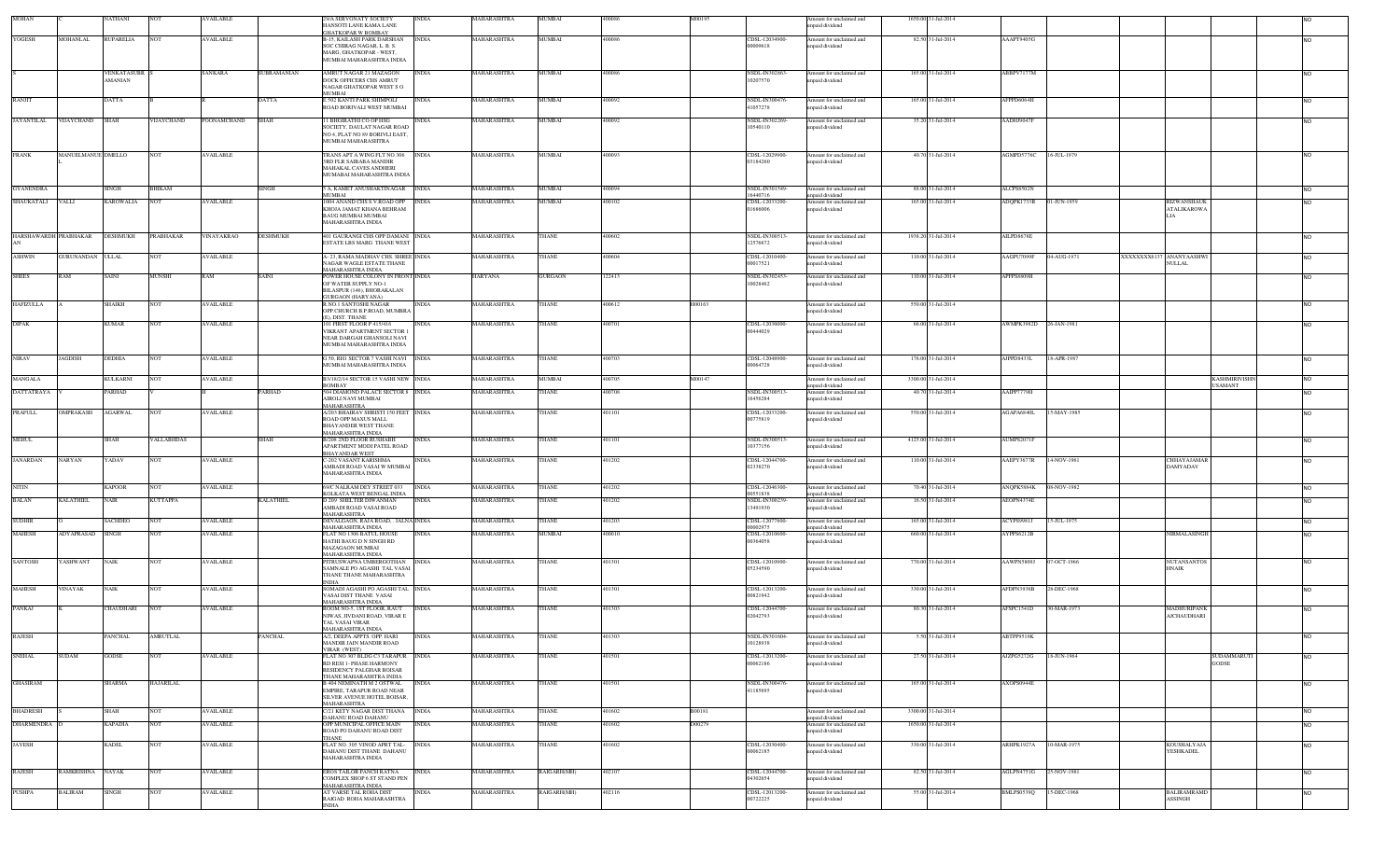| <b>RANJAN</b>    | ASHAWANAT SHIRKE      |                   | YASHAWANT         | NARAYAN          | HIRKE           | AT KADSURE POST PIGONDE TAL INDIA<br>ROHA DIST RAIGAD                      | MAHARASHTRA              | RAIGARH(MH)      | 102125 | NSDL-IN302470<br>40123914        | mount for unclaimed and<br>npaid dividend  | 165.00 31-Jul-2014  | AEIPS0839M             |             |              |                                        |                |
|------------------|-----------------------|-------------------|-------------------|------------------|-----------------|----------------------------------------------------------------------------|--------------------------|------------------|--------|----------------------------------|--------------------------------------------|---------------------|------------------------|-------------|--------------|----------------------------------------|----------------|
| VRUSHALI         | NILESH                | <b>SHETH</b>      | <b>NOT</b>        | <b>AVAILABLE</b> |                 | AT-POST. MAHAD NAVI PETH<br><b>INDIA</b>                                   | MAHARASHTRA              | RAIGARH(MH)      | 402301 | CDSL-12010900                    | Amount for unclaimed and                   | 22.00 31-Jul-2014   | BHAPS4278J             | 11-AUG-1978 |              | NILESHKANT                             | <b>NO</b>      |
|                  |                       |                   |                   |                  |                 | DIST. RAIGAD TAL. MAHAD<br><b>MAHAD MAHARASHTRA INDIA</b>                  |                          |                  |        | 02878481                         | inpaid dividend                            |                     |                        |             |              | <b>ALSHETH</b>                         |                |
| <b>MAHIPATI</b>  | ANANT                 | MUJUMDAR          | <b>ANANT</b>      | <b>SHANKAR</b>   | <b>MUJUMDAR</b> | SAGAR APTTS NEAR ROSARY<br>INDIA                                           | GOA                      | VORTH GOA        | 403001 | NSDL-IN300484                    | Amount for unclaimed and                   | 110.00 31-Jul-2014  | AETPM9469G             |             |              |                                        | <b>NO</b>      |
|                  |                       |                   |                   |                  |                 | SCHOOL MIRAMAR PANAJI-GOA                                                  |                          |                  |        | 10947322                         | apaid dividend                             |                     |                        |             |              |                                        |                |
| PRAKASH          |                       | <b>GUDE</b>       | <b>KASHINATH</b>  |                  | <b>GUDE</b>     | FLAT NO 6, 2ND FLOOR SAPANA<br><b>INDIA</b>                                | <b>GOA</b>               | <b>SOUTH GOA</b> | 103601 | NSDL-IN30047                     | mount for unclaimed and                    | 82.50 31-Jul-2014   | AEXPG4468H             |             |              |                                        | N <sub>O</sub> |
|                  |                       |                   |                   |                  |                 | SUNSHINE MADEL BEHIND HOLY<br><b>CROSS MARGAO GOA</b>                      |                          |                  |        | 40631345                         | apaid dividend                             |                     |                        |             |              |                                        |                |
| DILIP            | SAGUN                 | NAIK              | SAGUN             | RAMA             | NAIK            | LG/3 VISHWESH APPT MURIDA<br><b>INDIA</b><br>FATORDA MARGAO GOA            | GOA                      | <b>SOUTH GOA</b> | 103602 | NSDL-IN301926<br>30649759        | Amount for unclaimed and<br>apaid dividend | 165.00 31-Jul-2014  | ACGPN8756Q             |             |              |                                        | <b>NO</b>      |
| <b>VIPIN</b>     | HANTILAL              | KHANTER           | SHANTILAL         |                  | KHANTER         | 11/T DHROV DARSHAN NEAR PC B INDIA<br>COLLEGE PRADHIKARAN PUNE             | MAHARASHTRA              | <b>PUNE</b>      | 10044  | NSDL-IN302236<br>10744436        | mount for unclaimed and<br>paid dividend   | 33.00 31-Jul-2014   | ALPPK0587J             |             |              |                                        | <b>NO</b>      |
| MADHU            | LAL                   | DHANKANI          | LAL               | <b>BRIJLAL</b>   | DHANKANI        | FLAT NO 601, A WING, 6TH FLOOR INDIA                                       | MAHARASHTRA              | RAIGARH(MH)      | 410206 | NSDL-IN302269                    | Amount for unclaimed and                   | 1105.50 31-Jul-2014 | AITPD2164K             |             |              | LALBRIJLALDH                           |                |
|                  |                       |                   |                   |                  |                 | VISION APPT, PLOT NO.17B,                                                  |                          |                  |        | 10075384                         | npaid dividend                             |                     |                        |             |              | ANKANI                                 | <b>NO</b>      |
|                  |                       |                   |                   |                  |                 | SECTOR-7, KHANDA COLONY<br>NEW PANVEL NEW MUMBAI                           |                          |                  |        |                                  |                                            |                     |                        |             |              |                                        |                |
|                  | DOMINICSAVIO FERNANDO |                   |                   | LAZER            | FERNANDO        | <b>INDIA</b><br>K - 802, ASTER JALVAYU VIHAR                               | MAHARASHTRA              | RAIGARH(MH)      | 410210 | <b>NSDL-IN300476</b>             | Amount for unclaimed and                   | 55.00 31-Jul-2014   | AAAPF5639G             |             |              |                                        | N <sub>O</sub> |
|                  |                       |                   |                   |                  |                 | PHASE - 1. SECTOR - 20.<br>KHARGHAR NAVI MUMBAI                            |                          |                  |        | 42453774                         | apaid dividend                             |                     |                        |             |              |                                        |                |
| PRAJAKTA         | SUHAS                 | GARUD             | <b>NOT</b>        | <b>AVAILABLE</b> |                 | 52 GANESH PETH PUNE<br><b>INDIA</b>                                        | MAHARASHTRA              | <b>PUNE</b>      | 411002 | CDSL-12044500                    | mount for unclaimed and                    | 165.00 31-Jul-2014  | AMHPG5359B             | 10-SEP-1989 |              | SUHASSAMPAT                            | <b>NO</b>      |
| <b>AJAY</b>      | CHHAGANLAL            | <b>GUNDECHA</b>   | CHHAGANLAL        |                  | GUNDECHA        | MAHARASHTRA INDIA<br><b>INDIA</b><br>PANCHAVATI HEIGHTS 258                | MAHARASHTRA              | <b>PUNE</b>      | 411002 | 00039941<br>NSDL-IN300513        | npaid dividend<br>Amount for unclaimed and | 16.50 31-Jul-2014   | AMYPG9783C             |             |              | GARUD                                  | <b>NO</b>      |
|                  |                       |                   |                   |                  |                 | SHUKARWAR PETH PUNE<br>MAHARASHTRA                                         |                          |                  |        | 1029080                          | npaid dividend                             |                     |                        |             |              |                                        |                |
| <b>BHAVIK</b>    | <b>INODKUMAR</b>      | <b>SOLANKI</b>    | <b>VINODKUMAR</b> | <b>KARSANDAS</b> | SOLANKI         | 25 GANESH PETH PUNE<br><b>INDIA</b>                                        | MAHARASHTRA              | <b>PUNE</b>      | 411002 | <b>NSDL-IN301774</b><br>11197766 | Amount for unclaimed and<br>apaid dividend | 552.20 31-Jul-2014  | BFZPS5080M             |             |              |                                        | <b>NO</b>      |
| <b>MADHUKAR</b>  | <b>AXMAN</b>          | MUNJE             | LAXMAN            | DINKAR           | <b>MUNJE</b>    | 25 SHUKRAWAR PETH PUNE<br>INDIA                                            | MAHARASHTRA              | <b>PUNE</b>      | 11002  | NSDL-IN302201                    | mount for unclaimed and                    | 819.50 31-Jul-2014  | ABNPM7066N             |             |              |                                        | <b>NO</b>      |
| YOGESH           | <b>KRISHNA</b>        | GAVANE            | <b>KRISHNA</b>    | PANDURANG        | <b>GAVANE</b>   | S NO 77 SANGAMWADI NR BUS<br><b>INDIA</b>                                  | MAHARASHTRA              | <b>PUNE</b>      | 411003 | 10497559<br>NSDL-IN300513        | npaid dividend<br>Amount for unclaimed and | 55.00 31-Jul-2014   | AKZPG1950C             |             |              |                                        | N <sub>O</sub> |
|                  |                       |                   |                   |                  |                 | STOP EAST KIRKER YERWADA<br>PUNE MAHARASHTRA                               |                          |                  |        | 17255597                         | npaid dividend                             |                     |                        |             |              |                                        |                |
| <b>PRAKASH</b>   | PRABHAKAR             | RASANE            | <b>NOT</b>        | <b>AVAILABLE</b> |                 | 122/6, KRISHNA PATH, OPP LAW<br><b>INDIA</b><br>COLLEGE RD, ERANDWANA PUNE | MAHARASHTRA              | <b>PUNE</b>      | 411004 | CDSL-12044700<br>01984923        | Amount for unclaimed and<br>npaid dividend | 57.20 31-Jul-2014   | AAZPR9446E             | 09-JUL-1945 |              |                                        | <b>NO</b>      |
| <b>DEVEN</b>     | RAMCHANDRA            | <b>DHANAK</b>     | <b>RAMCHANDRA</b> | <b>SHIVRAM</b>   | <b>DHANAK</b>   | MAHARASHTRA INDIA<br>803/F2 SUCCESS TOWER<br><b>INDIA</b>                  | MAHARASHTRA              | <b>PUNE</b>      | 11008  | NSDL-IN30051.                    | Amount for unclaimed and                   | 165.00 31-Jul-2014  | AAPPD2314R             |             |              |                                        | <b>NO</b>      |
|                  |                       |                   |                   |                  |                 | PANCHVATI PASHAN RD PASHAN                                                 |                          |                  |        | 12531563                         | apaid dividend                             |                     |                        |             |              |                                        |                |
| <b>INDUMATI</b>  | <b>RAMESH</b>         | KHANDELWAL RAMESH |                   |                  | KHANDELWAL      | 'UNE<br>S NO 131/1P BLDG NO A/304 ISHAN INDIA                              | MAHARASHTRA              | <b>PUNE</b>      | 411058 | NSDL-IN301774                    | Amount for unclaimed and                   | 165.00 31-Jul-2014  | ATRPK3191L             |             |              |                                        | <b>NO</b>      |
|                  |                       |                   |                   |                  |                 | SRUSHITI NEAR CHAITANYA<br>NAGARI WARJE PUNE                               |                          |                  |        | 11695344                         | paid dividend                              |                     |                        |             |              |                                        |                |
| <b>HEMANT</b>    | KRUSHNALAL KANOUJIYA  |                   | <b>NOT</b>        | <b>AVAILABLE</b> |                 | PRAYAG, SURVEY NO.47, PLOT<br><b>INDIA</b>                                 | MAHARASHTRA              | <b>PUNE</b>      | 411014 | CDSL-12029900                    | Amount for unclaimed and                   | 5.50 31-Jul-2014    | AOKPK5972M 19-NOV-1977 |             |              |                                        | <b>NO</b>      |
|                  |                       |                   |                   |                  |                 | NO.18 SAHAYOG SOC, NR                                                      |                          |                  |        | 05373078                         | npaid dividend                             |                     |                        |             |              |                                        |                |
|                  |                       |                   |                   |                  |                 | DWARKA GARDEN SUNITA<br>NAGAR.WADGAON SHERI PUNE                           |                          |                  |        |                                  |                                            |                     |                        |             |              |                                        |                |
| <b>SATENDRA</b>  | <b>KUMAR</b>          | <b>TOMAR</b>      | DAYA              | <b>KARAN</b>     | TOMAR           | <b>MAHARASHTRA INDIA</b><br>LOGISTIC SUPPORT GROUP 9 BASE INDIA            | MAHARASHTRA              | <b>PUNE</b>      | 411014 | NSDL-IN300394                    | mount for unclaimed and                    | 82.50 31-Jul-2014   | AELPT3416J             |             |              |                                        | N <sub>O</sub> |
|                  |                       |                   |                   |                  |                 | REPAIR DEPOT AF NAGAR ROAD<br><b>PUNE</b>                                  |                          |                  |        | 11105468                         | npaid dividend                             |                     |                        |             |              |                                        |                |
| VASANT           | <b>DAMODAR</b>        | <b>DHUMAL</b>     | <b>NOT</b>        | <b>AVAILABLE</b> |                 | SHITAL KUNJ FLAT NO 5 VIDYA<br><b>INDIA</b><br>VIHAR COLONY GOKHALE RD     | MAHARASHTRA              | <b>PUNE</b>      | 11016  | CDSL-12033500<br>01016267        | mount for unclaimed and<br>npaid dividend  | 40.70 31-Jul-2014   | AAWPD6312J             | 16-JUL-1938 |              | LEELAVASANTE<br><b>HUMAL</b>           | <b>NO</b>      |
|                  |                       |                   |                   |                  |                 | FIRODIYA GARDEN PUNE                                                       |                          |                  |        |                                  |                                            |                     |                        |             |              |                                        |                |
| <b>PUSHPA</b>    | RAMESH                | NANKANI           | <b>NOT</b>        | <b>AVAILABLE</b> |                 | MAHARASHTRA INDIA<br><b>INDIA</b><br>PRASUN PARK, FLAT NO. 5, C-           | MAHARASHTRA              | <b>PUNE</b>      | 11017  | CDSL-12030000                    | mount for unclaimed and                    | 40.70 31-Jul-2014   | AFEPN3147E             | 30-JUL-1958 |              | MEETALIRAMES RAMESHPESSU               | <b>NO</b>      |
|                  |                       |                   |                   |                  |                 | WINGS, OPP DEODHAR HOSPITAL<br>PIMPRI WAGHERE, PUNE                        |                          |                  |        | 00023356                         | apaid dividend                             |                     |                        |             |              | <b>HNANKANI</b><br>MALNANKANI          |                |
| <b>MEETALI</b>   | RAMESH                | NANKANI           | <b>NOT</b>        | <b>AVAILABLE</b> |                 | <b>MAHARASHTRA INDIA</b><br>PRASUN PARK, FLAT NO. 5, WING INDIA            | MAHARASHTRA              | <b>PUNE</b>      | 11017  | CDSL-12030000                    | mount for unclaimed and                    | 82.50 31-Jul-2014   | AFEPN3172P             | 09-MAR-1986 |              | PUSHPARNANK RAMESHPESSU                | NO             |
|                  |                       |                   |                   |                  |                 | C', OPP DEODHAR HOSPITAL,<br>PIMPRI WAGHERE, PUNE                          |                          |                  |        | 00039915                         | npaid dividend                             |                     |                        |             |              | ANI<br>MALNANKANI                      |                |
|                  |                       |                   |                   |                  |                 | MAHARASHTRA INDIA                                                          |                          |                  |        |                                  |                                            |                     |                        |             |              |                                        |                |
| <b>DIPAK</b>     | МАДНОЛ                | TAMBADE           | <b>NOT</b>        | <b>AVAILABLE</b> |                 | F-43 C-BLOCK NIRMALA CO-OP<br><b>INDIA</b><br>HSG SOC, NEAR CHINCHWAD RLY  | MAHARASHTRA              | <b>PUNE</b>      | 411019 | CDSL-12010900<br>03252412        | Amount for unclaimed and<br>npaid dividend | 16.50 31-Jul-2014   | AILPT1236E             | 14-AUG-1984 |              | MADHOJIANTI<br><b>ITAMBADE</b>         | N <sub>O</sub> |
|                  |                       |                   |                   |                  |                 | STATION CHINCHWAD PUNE<br><b>MAHARASHTRA INDIA</b>                         |                          |                  |        |                                  |                                            |                     |                        |             |              |                                        |                |
| <b>SUSHMITA</b>  |                       | <b>HANBHAG</b>    |                   |                  | SAINI           | 401 MONTVERT CELESTE PLOT<br><b>INDIA</b><br>NO 58 RAMNAGAR COLONY         | MAHARASHTRA              | <b>PUNE</b>      | 411021 | <b>NSDL-IN300476</b><br>42976139 | Amount for unclaimed and<br>npaid dividend | 82.50 31-Jul-2014   | AINPS9938C             |             |              |                                        | N <sub>O</sub> |
| <b>ARUN</b>      | <b>KUMAR</b>          | <b>SHARMA</b>     | <b>VISHNU</b>     | <b>SHARMA</b>    | DUTT            | <b>BAVDHAN PUNE</b><br>103/A 11 SPLENDOUR MEGAPOLIS INDIA                  | MAHARASHTRA              | <b>PUNE</b>      | 411057 | NSDL-IN300513                    | Amount for unclaimed and                   | 165.00 31-Jul-2014  | BRRPS9791K             |             |              |                                        | <b>NO</b>      |
|                  |                       |                   |                   |                  |                 | RAJIVE GANDHI INFOTECH PARK                                                |                          |                  |        | 17186016                         | apaid dividend                             |                     |                        |             |              |                                        |                |
|                  |                       |                   |                   |                  |                 | PHASE 3 HINJAVADI B/H TATA<br><b>CONSULTANCY SER PUNE</b>                  |                          |                  |        |                                  |                                            |                     |                        |             |              |                                        |                |
|                  |                       |                   |                   |                  |                 | MAHARASHTRA INDIA                                                          |                          |                  |        |                                  |                                            |                     |                        |             |              |                                        |                |
| <b>ARVIND</b>    | MARUTI                | KULKARNI          | <b>MARUTI</b>     | <b>DINKAR</b>    | <b>KULKARNI</b> | MAYURESHWAR APT FLAT 04 SR INDIA<br>80. 1 TO 4 NR PAGE TALIM.              | MAHARASHTRA              | <b>PUNE</b>      | 411033 | NSDL-IN302236<br>11460632        | Amount for unclaimed and<br>npaid dividend | 165.00 31-Jul-2014  | AATPK3147K             |             |              |                                        | <b>NO</b>      |
| MAYURI           | VIJAY                 | ADHIKARI          | VIJAY             | DWARKANATH       | ADHIKARI        | CHINCHWAD PUNE<br>B/48 RAJARSHI SHAHU SOC PUNE INDIA                       | MAHARASHTRA              | <b>PUNE</b>      | 411037 | NSDL-IN301774                    | Amount for unclaimed and                   | 19.80 31-Jul-2014   | AGWPA9281D             |             |              |                                        |                |
|                  |                       |                   |                   |                  |                 | SATARA ROAD PUNE                                                           |                          |                  |        | 13068819                         | npaid dividend                             |                     |                        |             |              |                                        | N <sub>O</sub> |
| <b>ANITA</b>     |                       | PANDEY            | DHARMANAND        |                  | PANDEY          | NAVNATH NAGAR, NO.1 S.NO.187/2 INDIA<br>CHAKRAPANI VASAHAT BHOSARI         | MAHARASHTRA              | <b>PUNE</b>      | 411039 | <b>NSDL-IN300239</b><br>14245108 | Amount for unclaimed and<br>npaid dividend | 550.00 31-Jul-2014  | BBFPP6782F             |             |              |                                        | <b>NO</b>      |
|                  |                       |                   |                   |                  |                 | <b>BHOSARIGAON PUNE</b>                                                    |                          |                  |        |                                  |                                            |                     |                        |             |              |                                        |                |
| <b>MANISHA</b>   | <b>DIPAK</b>          | KARANDIKAR NOT    |                   | <b>AVAILABLE</b> |                 | <b>B-2. UJWAL TERRACES HSG. SOC. INDIA</b><br>SR. NO. 18-19, RAIKARNAGAR,  | <b>MAHARASHTRA</b>       | <b>PUNE</b>      | 411041 | CDSL-12022600<br>00033485        | Amount for unclaimed and<br>apaid dividend | 82.50 31-Jul-2014   | ADUPC2510J             | 07-JUL-1964 |              | <b>DIPAKWAMANK</b><br><b>ARANDIKAR</b> | N <sub>O</sub> |
|                  |                       |                   |                   |                  |                 | DHAYARI, PUNE MAHARASHTRA<br><b>INDIA</b>                                  |                          |                  |        |                                  |                                            |                     |                        |             |              |                                        |                |
| <b>ASHISH</b>    | <b>ANIL</b>           | RUDRAKE           | <b>ANIL</b>       | <b>SHIUMURTI</b> | RUDRAKE         | 64 GURUWAR PETH SHITALA DEVI INDIA                                         | MAHARASHTRA              | <b>PUNE</b>      | 11042  | NSDL-IN301774                    | Amount for unclaimed and                   | 159.50 31-Jul-2014  | AKNPR0494E             |             |              |                                        | <b>NO</b>      |
| <b>SUMANGESH</b> | MADHUKARRAO KULKARNI  |                   |                   | <b>WAILABLE</b>  |                 | CHOWK PUNE<br>SECTOR 25 LIG COLONY SINDHU<br><b>INDIA</b>                  | <i><b>AHARASHTRA</b></i> | PUNE             | 11044  | 14808004<br>CDSL-12013200        | npaid dividend<br>mount for unclaimed and  | 27.50 31-Jul-2014   | AIPPK0798L             | 01-APR-1962 |              | <b>MADHVISUMAN</b>                     | N <sub>O</sub> |
|                  |                       |                   |                   |                  |                 | NGR PRADHIKARAN NIGDI PUNE<br>MAHARASHTRA INDIA                            |                          |                  |        | 00720403                         | npaid dividend                             |                     |                        |             |              | <b>GESHKULKARNI</b>                    |                |
| <b>ATUL</b>      | VISHWANATH ATHAVALE   |                   | <b>NOT</b>        | <b>AVAILABLE</b> |                 | A-104, SHUBHAM HOUSING SOC.<br><b>INDIA</b><br>LANE NO 4, NR. AMBAMATA     | MAHARASHTRA              | <b>PUNE</b>      | 11046  | CDSL-12028901<br>00012455        | Amount for unclaimed and<br>npaid dividend | 82.50 31-Jul-2014   | AHZPA1486E             |             | 511751219053 | <b>KSHITIJAATULA</b><br>THAVALE        | <b>NO</b>      |
|                  |                       |                   |                   |                  |                 | MANDIR KATRAJ, SUKHSAGAR                                                   |                          |                  |        |                                  |                                            |                     |                        |             |              |                                        |                |
|                  |                       |                   |                   |                  |                 | NAGAR-2, PUNE MAHARASHTRA<br>NDIA                                          |                          |                  |        |                                  |                                            |                     |                        |             |              |                                        |                |
| <b>MANISHA</b>   | SHAILENDRA NATU       |                   | <b>SHAILENDRA</b> |                  | NATU            | PT NO 20 LAKEVIEW SOCIETY<br><b>INDIA</b><br>SUKHASAGAR NAGAR KATRAJ       | MAHARASHTRA              | <b>PUNE</b>      | 11046  | NSDL-IN300513<br>10881264        | Amount for unclaimed and<br>npaid dividend | 16.50 31-Jul-2014   | ADCPN1046N             |             |              |                                        | <b>NO</b>      |
| <b>KUMAR</b>     |                       | PRAMOD            | <b>RAJENDRA</b>   |                  | PRASAD          | PUNE.<br>GEETA NIWAS LANE NO 13 S NO INDIA                                 | MAHARASHTRA              | <b>PUNE</b>      | 411047 | NSDL-IN303719                    | Amount for unclaimed and                   | 165.00 31-Jul-2014  | ASLPK9618D             |             |              |                                        | <b>NO</b>      |
|                  |                       |                   |                   |                  |                 | 286 SRI SWAMI SAMARTH NAGAR                                                |                          |                  |        | 10361118                         | inpaid dividend                            |                     |                        |             |              |                                        |                |
|                  |                       |                   |                   |                  |                 | SATHE WASTI LOHAGAON PUNE<br>MAHARASHTRA                                   |                          |                  |        |                                  |                                            |                     |                        |             |              |                                        |                |
| <b>SHYLESH</b>   |                       | KOTYAN            | NOT               | <b>AVAILABLE</b> |                 | FLAT NO B/1 POONAM PLAZA<br><b>INDIA</b>                                   | MAHARASHTRA              | <b>PUNE</b>      | 411052 | CDSL-12036000-                   | Amount for unclaimed and                   | 16.50 31-Jul-2014   | AOWPK8772K 12-SEP-1979 |             |              |                                        | N <sub>O</sub> |
|                  |                       |                   |                   |                  |                 | BLDG S NO 55 CANOL ROAD<br>KARVENGR NR MAHILA ASHRAM                       |                          |                  |        | 00478320                         | npaid dividend                             |                     |                        |             |              |                                        |                |
|                  |                       |                   |                   |                  |                 | HIGH SCHOOL PUNE<br>MAHARASHTRA INDIA                                      |                          |                  |        |                                  |                                            |                     |                        |             |              |                                        |                |
|                  |                       |                   |                   |                  |                 |                                                                            |                          |                  |        |                                  |                                            |                     |                        |             |              |                                        |                |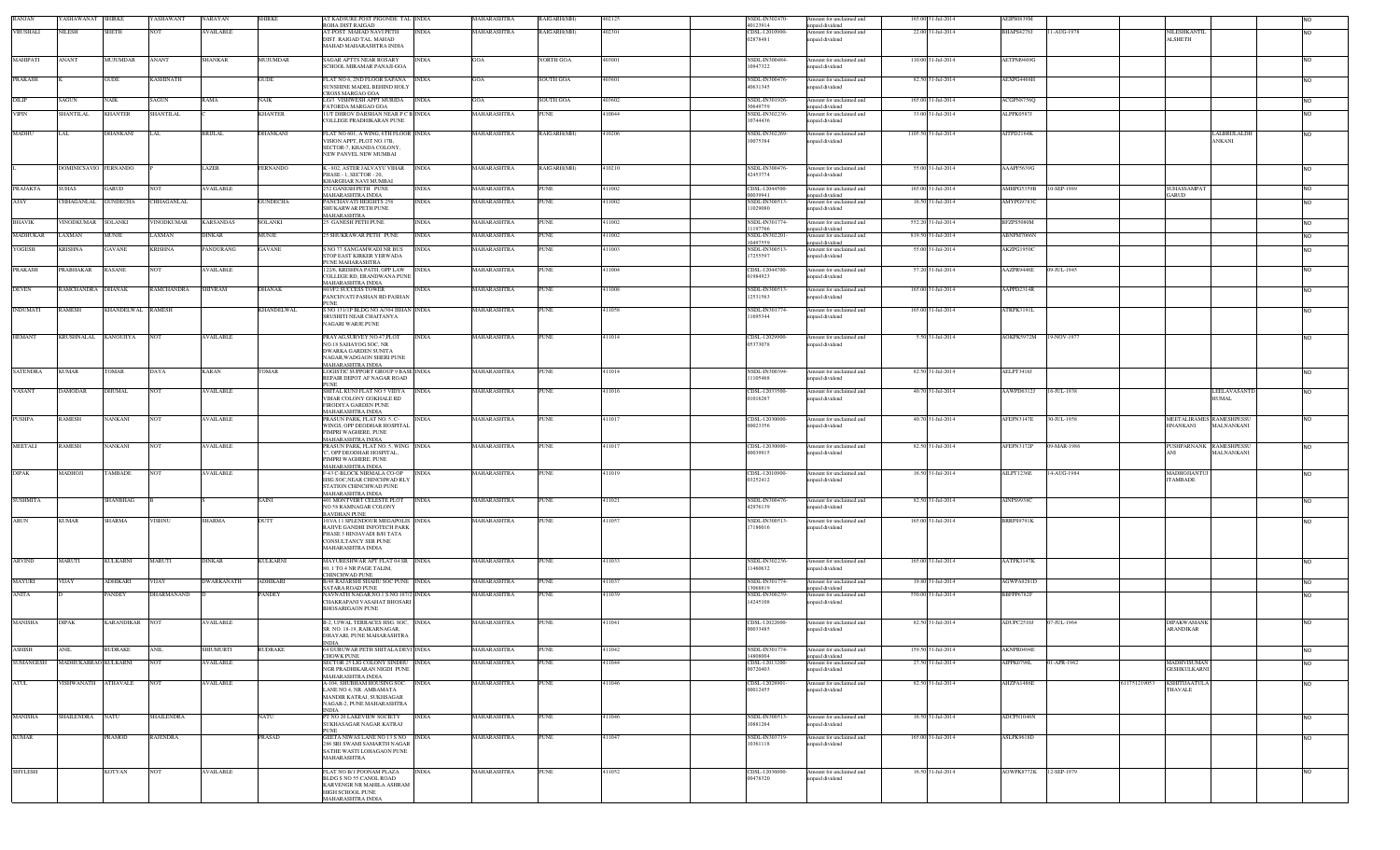| SANJAY           |                                    | <b>SHIRNAME</b>        |                                  | AVAILABLE         |                  | SHIVKRIPA 26 SHIVAJI HSG<br><b>SOCIETY PUNE</b>                                                                   | INDIA        | MAHARASHTRA        | <b>PUNE</b>        | 11053  | S00224 |                            | mount for unclaimed and<br>paid dividend                    | 3300.00 31-Jul-2014 |            |             |                                                              |                |
|------------------|------------------------------------|------------------------|----------------------------------|-------------------|------------------|-------------------------------------------------------------------------------------------------------------------|--------------|--------------------|--------------------|--------|--------|----------------------------|-------------------------------------------------------------|---------------------|------------|-------------|--------------------------------------------------------------|----------------|
| <b>VENKATA</b>   |                                    |                        | RAMANOOKESH MOTAMARRI KAMESHWARA | SEETHARAMAIAH     | <b>MOTAMARRI</b> | S NO 257/1/6 2A 257/1/5 WAKAD<br>WHISTLING PALMS FL B2/703                                                        | <b>INDIA</b> | MAHARASHTRA        | <b>PUNE</b>        | 11057  |        | NSDL-IN300513<br>16606807  | Amount for unclaimed and<br>npaid dividend                  | 167.20 31-Jul-2014  | AGSPM5394H |             |                                                              | <b>NO</b>      |
| <b>SURAJ</b>     |                                    | KHANDELWAL SANJAY      |                                  |                   |                  | PUNE MAHARASHTRA<br>CAP GEMINI INDIA PVT LTD A 1<br>TECHNOLOGY PARK MIDC                                          | <b>INDIA</b> | MAHARASHTRA        | <b>PUNE</b>        | 11062  |        | NSDL-IN30051<br>21583481   | Amount for unclaimed and<br>npaid dividend                  | 11.00 31-Jul-2014   | DCWPK8214H |             |                                                              | <b>NO</b>      |
|                  |                                    |                        |                                  |                   |                  | TALWADE NEAR DREAMS HOTEL<br>PUNE MAHARASHTRA                                                                     |              |                    |                    |        |        |                            |                                                             |                     |            |             |                                                              |                |
| <b>VIKRANT</b>   | DATTATRAY                          | <b>FURDE</b>           | <b>NOT</b>                       | <b>AVAILABLE</b>  |                  | SATYAM SHIVAM SUNDARAM<br>BLDG BHAGIR ATHLHOU SOC<br><b>RUPEE NAGAR PUNE</b><br>MAHARASHTRA INDIA                 | <b>INDIA</b> | MAHARASHTRA        | <b>PUNE</b>        | 412114 |        | CDSL-12033200<br>01119812  | mount for unclaimed and<br>npaid dividend                   | 68.20 31-Jul-2014   | AALPF9849F | 12-JAN-1982 | ANTOSHKUMA<br>RDATTATRAYP<br><b>HURDE</b>                    | N <sub>O</sub> |
| <b>HARSHAL</b>   | <b>RAJHANS</b>                     | RUNVAL                 | <b>NOT</b>                       | <b>AVAILABLE</b>  |                  | AP- PARGAON, TAL- DAUND, DIST- INDIA<br>PUNE, PUNE MAHARASHTRA<br><b>INDIA</b>                                    |              | MAHARASHTRA        | <b>PUNE</b>        | 412203 |        | CDSL-12020000<br>00326523  | Amount for unclaimed and<br>npaid dividend                  | 35.20 31-Jul-2014   | ANLPR5883L | 03-JUN-1984 | RAJHANSRATAN<br><b>CHANDRUNVAL</b>                           | <b>NO</b>      |
| LAXMI            | SIDHALINGAPPA DHOTRE               |                        | SIDDHALINGAPPA                   |                   |                  | BLOCK NO 156 RAMLING NAGAR INDIA<br>BIJAPUR ROAD POST OFFICE III<br><b>SOLAPUR</b>                                |              | MAHARASHTRA        | <b>SOLAPUR</b>     | 413004 |        | NSDL-IN300394<br>16420392  | mount for unclaimed and<br>npaid dividend                   | 181.50 31-Jul-2014  | ANCPD6677K |             |                                                              | N <sub>O</sub> |
| SANJAY           | ANIL                               | UNDE                   | NOT                              | <b>AVAILABLE</b>  |                  | FLAT NO. F/I, SHREENARAYAN<br>APT BEHIND MES HIGH SCHOOL,<br>VIJAY NAGAR, TAL BARAMATI,<br>PUNE MAHARASHTRA INDIA | <b>INDIA</b> | MAHARASHTRA        | <b>PUNE</b>        | 413102 |        | CDSL-12028900<br>00887822  | Amount for unclaimed and<br>apaid dividend                  | 165.00 31-Jul-2014  | AACPU2390K | 23-MAR-1975 | SWATISANJAYU<br><b>NDE</b>                                   | <b>NO</b>      |
| <b>SURESH</b>    | NARAYAN                            | <b>MORE</b>            | NARAYAN                          | <b>RAMCHANDRA</b> | <b>MORE</b>      | A/P DORLEWADI TAL BARAMATI INDIA                                                                                  |              | MAHARASHTRA        | <b>PUNE</b>        | 413102 |        | NSDL-IN301774              | Amount for unclaimed and                                    | 143.00 31-Jul-2014  | AIPPM9037Q |             |                                                              | <b>NO</b>      |
| <b>RAJKUMAR</b>  | <b>REMCHAND</b>                    | <b>HIZOC</b>           | PREMCHAND                        | KHUSHALCHAND      | DOSHI            | PUNE<br>287 A/P NATEPUTE TAL                                                                                      | INDIA        | MAHARASHTRA        | SOLAPUR            | 13109  |        | 1110763<br>NSDL-IN301774   | npaid dividend<br>mount for unclaimed and                   | 55.00 31-Jul-2014   | ABGPD4836L |             |                                                              | N <sub>O</sub> |
| SHIVANAND        | SHRINIVAS                          | NAYADU                 | <b>NOT</b>                       | AVAILABLE         |                  | MALSHIRAS SOLAPUR<br>NEW BAZARPETH,                                                                               | INDIA        | MAHARASHTRA        | <b>PUNE</b>        | 413114 |        | 13380329<br>CDSL-12023500  | npaid dividend<br>Amount for unclaimed and                  | 20.90 31-Jul-2014   | AGBPN6311Q | 24-MAR-1985 | <b>SAVITRABAIRA</b>                                          | <b>NO</b>      |
|                  |                                    |                        |                                  |                   |                  | WALCHANDNAGAR, INDAPUR<br>WALCHANDNAGAR<br>MAHARASHTRA INDIA                                                      |              |                    |                    |        |        | 00228552                   | npaid dividend                                              |                     |            |             | <b>ENDRANAYADU</b>                                           |                |
| <b>DEVI</b>      | <b>KETAN</b>                       | VARAYAN                | <b>NARAYAN</b>                   | <b>GOKULDAS</b>   | DEVI             | A/P GUJARGALLI TALUKA<br>KARMALA DIST SOLAPUR<br>MAHARASHTRA INDIA                                                | <b>INDIA</b> | MAHARASHTRA        | <b>SOLAPUR</b>     | 413203 |        | NSDL-IN302269<br>13273013  | Amount for unclaimed and<br>npaid dividend                  | 22.00 31-Jul-2014   | ANFPD1997H |             |                                                              | <b>NO</b>      |
| <b>RAOSAHEB</b>  | <b>MADHAVRAO</b>                   | GADE                   | <b>NOT</b>                       | <b>AVAILABLE</b>  |                  | AT AND POST BARAGAON<br>NANDUR DIST- AHMADNAGAR<br>TAL-RAHURI AHMADNAGAR<br>MAHARASHTRA INDIA                     | <b>INDIA</b> | MAHARASHTRA        | <b>SOLAPUR</b>     | 413319 |        | CDSL-12010700<br>00323801  | Amount for unclaimed and<br>npaid dividend                  | 165.00 31-Jul-2014  | AKVPG5664K | 26-NOV-1955 |                                                              | N <sub>O</sub> |
| <b>PRAVIN</b>    | <b>KANTILAL</b>                    | <b>KOCHETA</b>         | <b>NOT</b>                       | <b>AVAILABLE</b>  |                  | GITANJALI MARKET MAIN ROAD INDIA<br>LATUR MAHARASHTRA INDIA                                                       |              | MAHARASHTRA        | <b>LATUR</b>       | 413512 |        | CDSL-12010600<br>00458446  | Amount for unclaimed and<br>apaid dividend                  | 165.00 31-Jul-2014  | APNPK0622A | 08-OCT-1984 | <b>KANTILALGKOC</b><br><b>HETA</b>                           | N <sub>O</sub> |
| SURYAKANT        | <b>BANSILAL</b>                    | KARWA                  | <b>NOT</b>                       | <b>AVAILABLE</b>  |                  | SHIVAJI CHOWK ROAD C/O M.S.<br>KARWA AGENCIES LATUR LATUR<br><b>MAHARASHTRA INDIA</b>                             | <b>INDIA</b> | MAHARASHTRA        | LATUR              | 413512 |        | CDSL-12010600<br>00597719  | mount for unclaimed and<br>npaid dividend                   | 418.00 31-Jul-2014  | ABAPK9634M | 08-MAY-1960 | <b>SHAILAJAKARW</b>                                          | N <sub>O</sub> |
| YASHODA          | <b>ISHNUDAS</b>                    | BIYANI                 | <b>NOT</b>                       | <b>AVAILABLE</b>  |                  | BIYANI TRADING CO. MARKET<br>YARD LATUR LATUR<br>MAHARASHTRA INDIA                                                | <b>INDIA</b> | MAHARASHTRA        | LATUR              | 13512  |        | CDSL-12010600<br>00804851  | Amount for unclaimed and<br>npaid dividend                  | 165.00 31-Jul-2014  | ABCPB0871D | 28-DEC-1944 | SANJAYVISHN<br>DASBIYANI                                     | <b>NO</b>      |
| <b>RAJASHREE</b> | TTHAL                              | WAGHMARE               | <b>NOT</b>                       | <b>AVAILABLE</b>  |                  | <b>MAHARASHTRA HOUSING</b><br>SOCITEY BARSHI ROAD, LATUR<br>MAHARASHTRA INDIA                                     | <b>INDIA</b> | MAHARASHTRA        | LATUR              | 413512 |        | CDSL-12010600<br>01295431  | Amount for unclaimed and<br>apaid dividend                  | 165.00 31-Jul-2014  | AAQPW4057R | 23-MAY-1972 | <b>PATILRAOKOLH</b>                                          | N <sub>O</sub> |
| PADMABAI         |                                    | ZANWAR                 | <b>NOT</b>                       | <b>AVAILABLE</b>  |                  | SHAKUNTAL SIGNAL CAMP<br>LATUR MAHARASHTRA INDIA                                                                  | <b>INDIA</b> | MAHARASHTRA        | <b>LATUR</b>       | 113512 |        | CDSL-12010600<br>01602062  | Amount for unclaimed and<br>npaid dividend                  | 823.90 31-Jul-2014  | AAHPZ2160M | 28-OCT-1961 | TRIMBAKDASSI<br>ANKARLALJIZA<br><b>NWAR</b>                  | <b>NO</b>      |
| <b>SNEHLATA</b>  | SURESH                             | VAVARKHELE             | <b>NOT</b>                       | <b>AVAILABLE</b>  |                  | RAJIV GANDHI CHOWK NEAR LIFE INDIA<br>STYLE AUSA ROAD LATUR<br><b>MAHARASHTRA INDIA</b>                           |              | MAHARASHTRA        | LATUR              | 413512 |        | CDSL-12033200<br>08160612  | Amount for unclaimed and<br>npaid dividend                  | 495.00 31-Jul-2014  | AETPN3389L | 12-APR-1973 |                                                              | N <sub>O</sub> |
| <b>GOVIND</b>    | <b>BADRINARAYA PALLOD</b>          |                        | <b>NOT</b>                       | <b>AVAILABLE</b>  |                  | TIRUPATI HOSPITAL , MITRA<br>NAGAR, LATUR MAHARASHTRA<br><b>NDIA</b>                                              | <b>INDIA</b> | MAHARASHTRA        | LATUR              | 13512  |        | CDSL-12044500<br>00048874  | mount for unclaimed and<br>npaid dividend                   | 1650.00 31-Jul-2014 | AAXPP7636E | 0-OCT-1951  | KAMALGOVIN<br>PALLOD                                         | <b>NO</b>      |
| <b>SANDEEP</b>   | SHAHURAJ                           | SONVANE                | <b>SHAHURAJ</b>                  | <b>SITARAM</b>    | SONVANE          | <b>SONWANE BUNGLOW NEAR</b><br>KAMDAR PETROL PUMP MAIN<br>ROAD LATUR                                              | INDIA        | MAHARASHTRA        | LATUR              | 413512 |        | NSDL-IN301774-<br>15089334 | mount for unclaimed and<br>apaid dividend                   | 33.00 31-Jul-2014   | AVIPS2275C |             |                                                              | <b>NO</b>      |
| <b>SANDEEP</b>   | <b>SHANKAR</b>                     | <b><i>CANMANDE</i></b> | <b>SHANKAR</b>                   | <b>BHIMANNA</b>   | <b>ANMANDE</b>   | NEAR HAVGI SWAMI MATH<br><b>UDGIR LATUR</b>                                                                       | <b>INDIA</b> | MAHARASHTRA        | LATUR              | 113517 |        | NSDL-IN301774<br>14641470  | mount for unclaimed and<br>npaid dividend                   | 88.00 31-Jul-2014   | ATXPK5015D |             |                                                              | <b>NO</b>      |
| <b>SANTOSH</b>   | <b>GOPINATH</b>                    | KENDRE                 | <b>GOPINATH</b>                  | SAMBHJI           | <b>ENDRE</b>     | AT POST KUMTHA KHURDA TQ<br>UDGIR LATUR                                                                           | <b>INDIA</b> | MAHARASHTRA        | ATUR               | 113517 |        | NSDL-IN301774<br>14642319  | mount for unclaimed and<br>npaid dividend                   | 24.20 31-Jul-2014   | BEMPK9752G |             |                                                              | <b>NO</b>      |
| <b>PRAVIN</b>    | <b>ROHIDAS</b>                     | PATIL                  | <b>NOT</b>                       | <b>AVAILABLE</b>  |                  | <b>GOVT IT I DEONI DIST LATUR</b><br>ATUR MAHARASHTRA INDIA                                                       | <b>INDIA</b> | MAHARASHTRA        | LATUR              | 13519  |        | CDSL-13019300-<br>11139858 | Amount for unclaimed and                                    | 5.50 31-Jul-2014    | AHOPP1587A | 02-APR-1969 | <b>JAYSHREEPRAV</b><br><b>NPATIL</b>                         | <b>NO</b>      |
| <b>PRAVIN</b>    | <b>\NHAIYALAL</b>                  | <b>BOOB</b>            | KANHAIYALAL                      |                   |                  | ANTA HIGH SCHOOL ROAD,<br>NEAR SANMITRA HSG.SOCIETY,<br>DIST.AHMEDNAGAR,<br><b>SHRIRAMPUR</b>                     |              | IAHARASHTRA        | AHMED NAGAR        | 13709  |        | NSDL-IN30364<br>10005339   | npaid dividend<br>mount for unclaimed and<br>npaid dividend | 330.00 31-Jul-2014  | HIPB1066C  |             |                                                              | <b>NO</b>      |
| <b>KHATOD</b>    |                                    | RAVINDRA               | MURLIDHAR                        |                   |                  | A/P BELAPUR TAL SHRIRAMPUR INDIA<br>DIST AHMEDNAGAR                                                               |              | MAHARASHTRA        | <b>AHMED NAGAR</b> | 413715 |        | NSDL-IN301774<br>10412358  | Amount for unclaimed and<br>apaid dividend                  | 99.00 31-Jul-2014   | AHPPK9123L |             |                                                              | <b>NO</b>      |
| <b>NAGALE</b>    | SOMNATH                            | BADRINATH              | <b>BADRINATH</b>                 | <b>KONDAJI</b>    | NAGALE           | A/P - BELAPUR TAL - SHRIRAMPUR INDIA<br>DIST - AHMEDNAGAR                                                         |              | MAHARASHTRA        | <b>AHMED NAGAR</b> | 413715 |        | NSDL-IN30220<br>10905098   | Amount for unclaimed and<br>apaid dividend                  | 220.00 31-Jul-2014  | AHXPN1537D |             |                                                              | <b>NO</b>      |
| <b>NARENDRA</b>  | SHANTIKUMAR FIRODIYA               |                        | <b>NOT</b>                       | <b>AVAILABLE</b>  |                  | 5, SHOBHA SADAN, AURANGABAD INDIA<br>ROAD AHMEDNAGAR<br>MAHARASHTRA INDIA                                         |              | MAHARASHTRA        | <b>AHMED NAGAR</b> | 414001 |        | CDSL-12030000<br>00150784  | Amount for unclaimed and<br>apaid dividend                  | 825.00 31-Jul-2014  | AABPF6158K | 16-NOV-1977 | <b>RAKHINAREND</b><br><b>RAFIRODIYA</b>                      | <b>NO</b>      |
| AMBADAS          | DUBAIYA                            | BALLAL                 | <b>NOT</b>                       | <b>AVAILABLE</b>  |                  | 6718, SATBHAI LANE<br>AHMEDNAGAR AHMEDNAGAR                                                                       | <b>INDIA</b> | MAHARASHTRA        | <b>AHMED NAGAR</b> | 414001 |        | CDSL-13021900-<br>00018465 | Amount for unclaimed and<br>npaid dividend                  | 82.50 31-Jul-2014   | AAVPB7565J | 10-APR-1955 | RAHULAMBADA LALITAAMBAD<br><b>SBALLAL</b><br><b>ASBALLAL</b> | <b>NO</b>      |
| <b>ASHWINI</b>   | <b>MILIND</b>                      | SHAH                   | <b>NOT</b>                       | <b>AVAILABLE</b>  |                  | MAHARASHTRA INDIA<br>305, DHOOT CENTER STATION<br>ROAD AHMEDNAGAR                                                 | <b>INDIA</b> | <b>MAHARASHTRA</b> | <b>AHMED NAGAR</b> | 414001 |        | CDSL-13021900<br>00018484  | Amount for unclaimed and<br>npaid dividend                  | 16.50 31-Jul-2014   | AQUPS0043B | 06-JAN-1969 | MILINDRATILAL<br><b>SHAH</b>                                 | <b>NO</b>      |
| <b>SATINDER</b>  | SINGHGURUBH NARANG                 |                        | <b>NOT</b>                       | <b>AVAILABLE</b>  |                  | AHMEDNAGAR MAHARASHTRA<br><b>NDIA</b><br>22, NARANG VILLA YASHWANT<br>COLONY AHMEDNAGAR                           | <b>INDIA</b> | MAHARASHTRA        | <b>AHMED NAGAR</b> | 414001 |        | CDSL-13021900              | Amount for unclaimed and                                    | 55.00 31-Jul-2014   | AARPN8647F | 22-SEP-1975 | <b>KAWALJEETKA</b>                                           | N <sub>O</sub> |
| <b>DINESH</b>    | <b>MANSINGH</b><br><b>GOPALDAS</b> | <b>GOPALANI</b>        | <b>NOT</b>                       | <b>AVAILABLE</b>  |                  | AHMEDNAGAR MAHARASHTRA<br>INDIA<br><b>62 TAMBATKAR MALA</b>                                                       | <b>INDIA</b> | MAHARASHTRA        | <b>AHMED NAGAR</b> | 414001 |        | 00021271<br>CDSL-13021900  | apaid dividend<br>Amount for unclaimed and                  | 660.00 31-Jul-2014  | AEAPG2693H | 27-JUL-1975 | <b>URSNARANG</b><br>ISHIKADINESHG                            | <b>NO</b>      |
|                  |                                    |                        |                                  |                   |                  | <b>GULMOHAR ROAD AHMEDNAGAR</b><br>AHMEDNAGAR MAHARASHTRA<br><b>NDIA</b>                                          |              |                    |                    |        |        | 00079421                   | npaid dividend                                              |                     |            |             | OPALANI                                                      |                |
| <b>ASHISH</b>    | <b>MRUTLAL</b>                     | MUTHA                  | <b>NOT</b>                       | <b>AVAILABLE</b>  |                  | <b>IMARAT COMPANY M.G.ROAD</b><br>AHMEDNAGAR MAHARASHTRA<br>NDIA                                                  | <b>INDIA</b> | MAHARASHTRA        | <b>AHMED NAGAR</b> | 414001 |        | CDSL-13021900-<br>00082432 | mount for unclaimed and<br>apaid dividend                   | 1.10 31-Jul-2014    | AFCPM8940C | 08-DEC-1973 | AMRUTLALPEM<br>RAJMUTHA                                      | <b>NO</b>      |
| <b>VIKAS</b>     | HANMUKH                            | ATIL.                  | <b>NOT</b>                       | <b>AVAILABLE</b>  |                  | 19, VIDYA-PRASAD BUNGLOW,<br>SHIVAJI HSG SOCIETY, NEAR<br>REMAND HOME, SATARA                                     | <b>INDIA</b> | MAHARASHTRA        | <b>AHMED NAGAR</b> | 14001  |        | CDSL-13023400-<br>00261217 | Amount for unclaimed and<br>npaid dividend                  | 55.00 31-Jul-2014   | ABQPP7420E | 02-SEP-1966 | <b>BHARATIVIKAS</b><br>PATIL                                 | <b>NO</b>      |
| <b>RASIKLAL</b>  | RATANCHAND MUNOT                   |                        | <b>NOT</b>                       | <b>AVAILABLE</b>  |                  | <b>MAHARASHTRA INDIA</b><br>H.NO.9 SARVODAYA COLONY<br>DALVI MALA GULMOHAR ROAD<br>AHMEDNAGAR AHMEDNAGAR          | <b>INDIA</b> | MAHARASHTRA        | <b>AHMED NAGAR</b> | 414003 |        | CDSL-13021900<br>00038625  | Amount for unclaimed and<br>inpaid dividend                 | 16.50 31-Jul-2014   | AHPPM9253K | 13-AUG-1946 | <b>MANGALARAS</b><br><b>KLALMUNOT</b>                        | <b>NO</b>      |
| ANOOP            | <b>SURESH</b>                      | KSHIRSAGAR SURESH      |                                  |                   | KSHIRSAGAR       | MAHARASHTRA INDIA<br><b>B NO 14 BHAGYODAYA COLONY INDIA</b>                                                       |              | MAHARASHTRA        | <b>AHMED NAGAR</b> | 414003 |        | NSDL-IN301774              | Amount for unclaimed and                                    | 62.70 31-Jul-2014   | AMTPK2035Q |             |                                                              | <b>NO</b>      |
|                  |                                    |                        |                                  |                   |                  | N/R PATVARDHAN SMARAK<br>SAVEDI AHMEDNAGAR                                                                        |              |                    |                    |        |        | 13281247                   | npaid dividend                                              |                     |            |             |                                                              |                |
| SHANTABAI        | <b>ASHOK</b>                       | CHHAJED                | <b>NOT</b>                       | <b>AVAILABLE</b>  |                  | 631 JUNI PETH AT POST TAL<br>NEWASA DIST AHMEDNAGAR<br>AHMEDNAGAR MAHARASHTRA<br><b>NDIA</b>                      | <b>INDIA</b> | <b>MAHARASHTRA</b> | <b>AHMED NAGAR</b> | 414603 |        | CDSL-12013200<br>01147440  | Amount for unclaimed and<br>npaid dividend                  | 550.00 31-Jul-2014  | AIJPC7399D | 01-JAN-1952 | <b>KAMLESHASHO</b><br><b>KCHHAJED</b>                        | <b>NO</b>      |
|                  |                                    |                        |                                  |                   |                  |                                                                                                                   |              |                    |                    |        |        |                            |                                                             |                     |            |             |                                                              |                |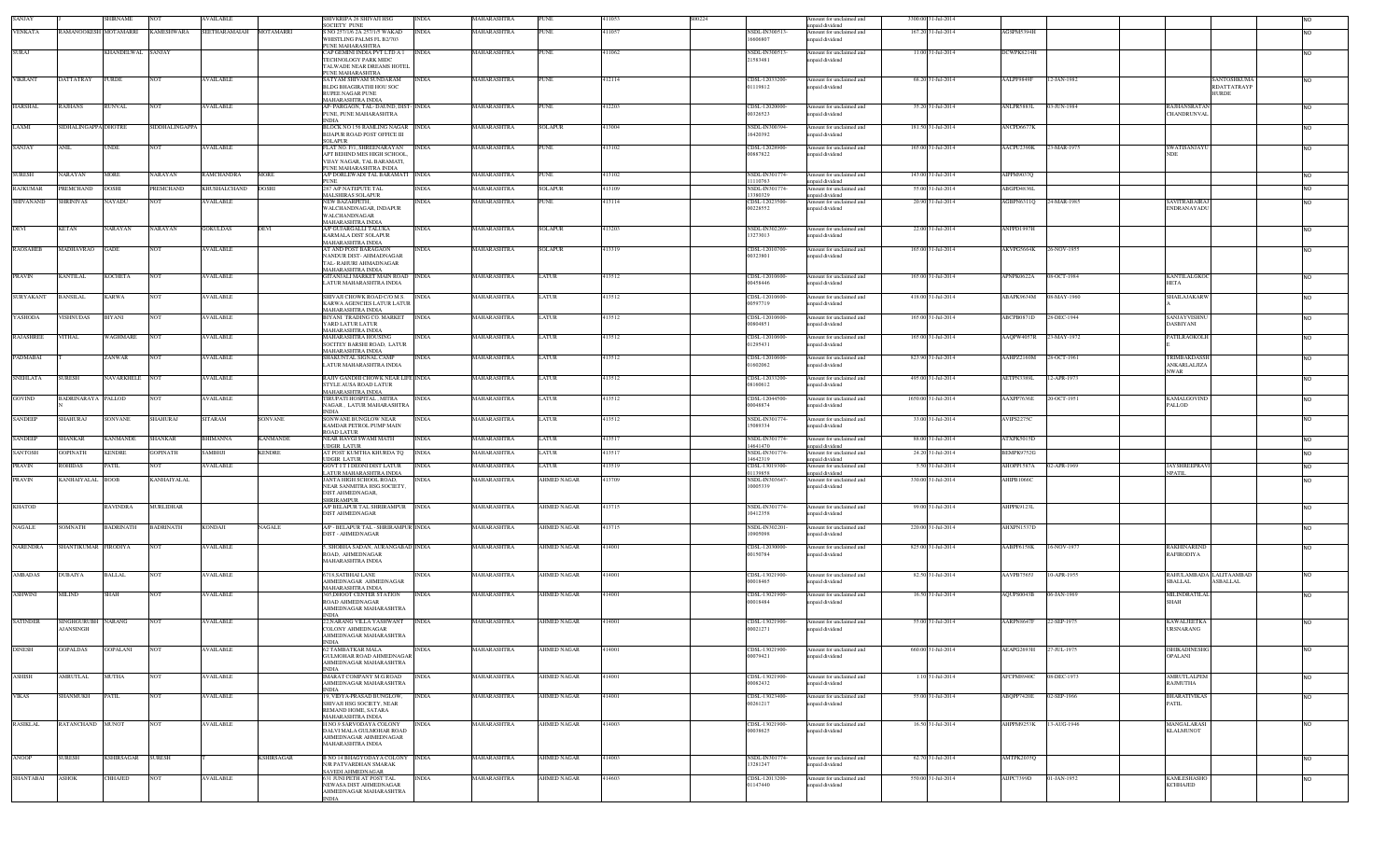| <b>SATISH</b>       | <b>SURESH</b>      | CHAVAN          | <b>NOT</b>      | <b>AVAILABLE</b>   |                 | <b>7/4 KADA KRUSHNANAGAR</b><br>VASAHAT SATARA SATARA                                                           | <b>INDIA</b> | MAHARASHTRA        | SATARA           | 415001 | CDSL-12044700-<br>01543418             | Amount for unclaimed and<br>npaid dividend                   | 9.90 31-Jul-2014   | AIRPC0296K             | 25-AUG-1973 |                          | <b>DEVYANISATIS</b><br><b>HCHAVAN</b>                                |                |
|---------------------|--------------------|-----------------|-----------------|--------------------|-----------------|-----------------------------------------------------------------------------------------------------------------|--------------|--------------------|------------------|--------|----------------------------------------|--------------------------------------------------------------|--------------------|------------------------|-------------|--------------------------|----------------------------------------------------------------------|----------------|
|                     |                    |                 |                 |                    |                 | <b>IAHARASHTRA INDIA</b>                                                                                        |              |                    |                  |        |                                        |                                                              |                    |                        |             |                          |                                                                      |                |
| <b>SACHIN</b>       | VASANTRAO          | <b>PATIL</b>    | NOT             | <b>AVAILABLE</b>   |                 | 254, BUDHAVAR PEH,<br>OPP.BUDHAVAR SAMAJ MANDIR                                                                 | <b>INDIA</b> | MAHARASHTRA        | <b>SATARA</b>    | 415002 | CDSL-12036100<br>00061825              | Amount for unclaimed and<br>npaid dividend                   | 825.00 31-Jul-2014 | ANPPP2595K             | 05-MAY-1978 |                          |                                                                      | <b>NO</b>      |
|                     |                    |                 |                 |                    |                 | SATARA MAHARASHTRA INDIA                                                                                        |              |                    |                  |        |                                        |                                                              |                    |                        |             |                          |                                                                      |                |
| <b>SANDYA</b>       | <b>SUNIL</b>       | <b>JADHAV</b>   | <b>NOT</b>      | <b>AVAILABLE</b>   |                 | TALGAON UNDALE DIST-SATARA INDIA<br>SATARA MAHARASHTRA INDIA                                                    |              | MAHARASHTRA        | <b>SATARA</b>    | 415111 | CDSL-12010600<br>01527063              | Amount for unclaimed and<br>npaid dividend                   | 82.50 31-Jul-2014  | AKOPJ5829L             | 20-APR-1976 |                          | <b>SUNILANANDJA</b><br>DHAV                                          | <b>NO</b>      |
| SAMBHAJI            | ІТНОВА             | KANSE           | NOT             | <b>VAILABLE</b>    |                 | A/P SHENOLI, KARAD KARAD<br>MAHARASHTRA INDIA                                                                   | <b>INDIA</b> | <b>AAHARASHTRA</b> | SATARA           | 115110 | CDSL-12048000-<br>00026895             | Amount for unclaimed and<br>npaid dividend                   | 38.50 31-Jul-2014  | AXUPK8019L             | 1-JUN-1955  |                          | <b>RATNAPRABHA</b><br><b>SAMBHAJIKANS</b>                            | <b>NO</b>      |
| <b>SACHIN</b>       |                    | SHINGATE        | NOT             | <b>AVAILABLE</b>   |                 | VP MARDHE TAL AND DIST<br>SATARA SATARA                                                                         | <b>INDIA</b> | MAHARASHTRA        | SATARA           | 115206 | CDSL-12047200<br>1925261               | mount for unclaimed and<br>npaid dividend                    | 33.00 31-Jul-2014  | BSKPS9399K             | 6-JUN-1987  |                          | POOJANEGI                                                            | N <sub>O</sub> |
| <b>ANKUSH</b>       | CHANDRAKANT KHATAL |                 | CHANDRAKANT     | <b>JYOTI</b>       | <b>KHATAL</b>   | MAHARASHTRA INDIA<br>A/P BANPURI TAL ATPADI SANGLI INDIA                                                        |              | MAHARASHTRA        | SANGLI           | 415306 | NSDL-IN301774<br>5172007               | Amount for unclaimed and<br>npaid dividend                   | 7.70 31-Jul-2014   | BJBPK0155R             |             |                          |                                                                      | <b>NO</b>      |
| SHINDE              | MALAN              | RAMAHARI        | ю               | <b>VAILABLE</b>    |                 | <b>20 BENAPUR TALUKA</b><br>KHANAPUR DIST SANGLI SANGLI                                                         | <b>INDIA</b> | <b>AAHARASHTRA</b> | SANGLI           | 115307 | CDSL-12010900<br>12188899              | mount for unclaimed and<br>npaid dividend                    | 82.50 31-Jul-2014  | BLOPS0842L             | 1-JAN-1953  |                          | <b>RAMAHARIKAS</b><br><b>HINATHSHINDE</b>                            | <b>NO</b>      |
| PRASHANT            | <b>BABANRAO</b>    | MALKHANDALE NOT |                 | <b>AVAILABLE</b>   |                 | <b>MAHARASHTRA INDIA</b><br>AXIS BANK LTD N D PATIL<br><b>BUILDING GROUND FLOOR</b><br>ASHTA NAKA ISLAMPUR      | <b>INDIA</b> | MAHARASHTRA        | SANGLI           | 415409 | CDSL-12033500<br>00718835              | mount for unclaimed and<br>npaid dividend                    | 165.00 31-Jul-2014 | APOPM6508E             | 14-JUN-1985 |                          | BABITABABANR<br><b>AOMALKHANDA</b>                                   | <b>NO</b>      |
| PRADIP              | BHAGAVAN           | <b>BABAR</b>    | NOT             | <b>AVAILABLE</b>   |                 | MAHARASHTRA INDIA<br>A/P- SAKHRALE, TAL- WALWA,<br>DIST- SANGLI SAKHRALE                                        | <b>INDIA</b> | MAHARASHTRA        | SANGLI           | 415414 | CDSL-12020000<br>00354097              | Amount for unclaimed and<br>apaid dividend                   | 40.70 31-Jul-2014  | APUPB4247H             | 25-JUN-1977 |                          | SUPRIYAPRADI<br>BABAR                                                | <b>NO</b>      |
| <b>SAMBHAJI</b>     | <b>JANARDAN</b>    | <b>BHOITE</b>   | <b>JANARDAN</b> |                    |                 | MAHARASHTRA INDIA<br>A/P HINGANGAON SATARA                                                                      | <b>INDIA</b> | MAHARASHTRA        | <b>SATARA</b>    | 415521 | NSDL-IN301098<br>10479462              | Amount for unclaimed and<br>paid dividend                    | 40.70 31-Jul-2014  | ALCPB3824E             |             |                          | MALANSAMBHA<br><b>JIRAOBHOITE</b>                                    | <b>NO</b>      |
| <b>RAJKUMAR</b>     | ANIL               | CHITALE         | NOT             | <b>AVAILABLE</b>   |                 | BAZAR PETH, MAIN RD, A/P/T-<br>CHIPLUN, DIST-RATNAGIRI,<br>CHIPLUN MAHARASHTRA INDIA                            | <b>INDIA</b> | MAHARASHTRA        | RATNAGIRI        | 415605 | CDSL-12010919<br>00113489              | Amount for unclaimed and<br>npaid dividend                   | 82.50 31-Jul-2014  | AAPPC0468H             | 01-SEP-1970 |                          | POOJARAJKUMA<br><b>RCHITALE</b>                                      | <b>NO</b>      |
| ABDULRAZZAK SULEMAN |                    | <b>KATMALE</b>  | <b>NOT</b>      | <b>AVAILABLE</b>   |                 | A/P GOWALKOT TAL - CHIPLUN INDIA<br>DIST-RATNAGIRI CHIPLUN                                                      |              | MAHARASHTRA        | <b>RATNAGIRI</b> | 415605 | CDSL-12017500<br>00342216              | Amount for unclaimed and<br>npaid dividend                   | 11.00 31-Jul-2014  | AKFPK5073L             | 08-APR-1960 |                          | FAIMIDAABDUL<br>RAZZAKKATMA                                          | <b>NO</b>      |
| AHEMAD              | HASAN              | <b>DALWAI</b>   | NOT             | <b>AVAILABLE</b>   |                 | MAHARASHTRA INDIA<br>AT POST MIRJOLI TAL CHIPLUN<br>DIST RATNAGIRI M S CHIPLUN                                  | <b>INDIA</b> | MAHARASHTRA        | <b>RATNAGIRI</b> | 415605 | CDSL-12024700-<br>00390239             | Amount for unclaimed and<br>npaid dividend                   | 495.00 31-Jul-2014 | ADGPD2753A             | 15-JUL-1967 |                          | <b>KULSUMAHEMA</b><br><b>DDALWAI</b>                                 | <b>NO</b>      |
| ANIL                | DINKAR             | SHAH            | NOT             | <b>AVAILABLE</b>   |                 | MAHARASHTRA INDIA<br>USHA TALKIES, STATION ROAD, INDIA<br>KOLHAPUR KOLHAPUR                                     |              | MAHARASHTRA        | <b>KOLHAPUR</b>  | 416001 | CDSL-12044700<br>00069470              | mount for unclaimed and<br>apaid dividend                    | 82.50 31-Jul-2014  | AGMPS9598R             | 14-MAR-1953 |                          |                                                                      | <b>NO</b>      |
| SANJAY              | <b>KRISHNA</b>     | MADHALE         | NOT             | AVAILABLE          |                 | MAHARASHTRA INDIA<br>334 E STATION ROAD DATTA APPT INDIA                                                        |              | MAHARASHTRA        | <b>KOLHAPUR</b>  | 416003 | CDSL-12044700                          | Amount for unclaimed and                                     | 99.00 31-Jul-2014  | AMOPM4798F             | 04-FEB-1966 |                          |                                                                      | <b>NO</b>      |
|                     |                    |                 |                 |                    |                 | TRADE CENTER KOLHAPUR<br>MAHARASHTRA INDIA                                                                      |              |                    |                  |        | 3656275                                | apaid dividend                                               |                    |                        |             |                          |                                                                      |                |
| DHAVAN              | OMKAR              | SATLING         | SATLING         | <b>DNYANESHWAR</b> | <b>DHAVAN</b>   | 111/4 CHAVAN DAFALE<br>UNCHGAON TAL KARVEER<br>KOLHAPUR MAHARASHTRA                                             | <b>INDIA</b> | MAHARASHTRA        | <b>KOLHAPUR</b>  | 416005 | NSDL-IN303719-<br>10650906             | Amount for unclaimed and<br>npaid dividend                   | 11.00 31-Jul-2014  | AMQPD2034B             |             |                          |                                                                      | <b>NO</b>      |
| <b>SHAKIL</b>       | <b>DASTGIR</b>     | <b>GAIBAN</b>   | NOT             | <b>AVAILABLE</b>   |                 | PTH GALLI JAYSINGPUR<br>MAHARASHTRA INDIA                                                                       | <b>INDIA</b> | MAHARASHTRA        | <b>KOLHAPUR</b>  | 416101 | CDSL-12028900<br>00137850              | Amount for unclaimed and<br>npaid dividend                   | 165.00 31-Jul-2014 | ABIPG6947R             | 20-JUL-1967 |                          | <b>PARVENSHAKIL</b><br>GAIRAN                                        | <b>NO</b>      |
| <b>MAHESH</b>       | <b>HIVRAM</b>      | SOMAN           | NOT             | <b>AVAILABLE</b>   |                 | NARSOBAWADI NARSOBAWADI INDIA<br><b>MAHARASHTRA INDIA</b>                                                       |              | MAHARASHTRA        | <b>KOLHAPUR</b>  | 116104 | CDSL-12028900<br>00911244              | mount for unclaimed and<br>npaid dividend                    | 81.40 31-Jul-2014  | BTGPS0756M             | 05-OCT-1970 |                          | MADHURAMAE<br><b>ESHSOMAN</b>                                        | <b>NO</b>      |
| <b>VIKAS</b>        | RADHESHYAM SARDA   |                 | <b>NOT</b>      | AVAILABLE          |                 | 2/42, ARIHANT BOHARA MARKET, INDIA<br>ICHALKARANJI MAHARASHTRA                                                  |              | MAHARASHTRA        | <b>KOLHAPUR</b>  | 416115 | CDSL-12023000<br>00368371              | Amount for unclaimed and<br>apaid dividend                   | 247.50 31-Jul-2014 | ATAPS3905K             | 08-OCT-1982 |                          | <b>RADHESHYAMS</b><br><b>HRIKISHANSAR</b>                            | <b>NO</b>      |
| <b>JITENDRA</b>     | AMICHAND           | <b>JAIN</b>     | <b>NOT</b>      | AVAILABLE          |                 | <b>NDIA</b><br>2/9, KAPAD MARKET HOUSING<br>COMPLEX, OPP. SANJEEVANI<br>HOSPITAL ICHALKARANJI                   | <b>INDIA</b> | MAHARASHTRA        | <b>KOLHAPUR</b>  | 416115 | CDSL-12028900<br>00313664              | Amount for unclaimed and<br>npaid dividend                   | 330.00 31-Jul-2014 | ABHPJ5754A             | 11-APR-1959 |                          | DHIRAJJITENDR<br><b>AJAIN</b>                                        | <b>NO</b>      |
| <b>LATADEVI</b>     | IITENDRA           | JAIN            | NOT             | AVAILABLE          |                 | MAHARASHTRA INDIA<br>2/9. KAPAD MARKET HOUSING<br>COMPLEX, OPP. SANJEEVANI<br>HOSPITAL ICHALKARANJI             | <b>INDIA</b> | MAHARASHTRA        | <b>KOLHAPUR</b>  | 416115 | CDSL-12028900-<br>00357117             | Amount for unclaimed and<br>npaid dividend                   | 165.00 31-Jul-2014 | AHYPJ3792K             | 21-SEP-1959 |                          | <b>JITENDRAAM</b><br><b>HANDJIJAIN</b>                               | <b>NO</b>      |
| <b>SUNIL</b>        | SHRIKANT           | <b>SUTAR</b>    | NOT             | <b>AVAILABLE</b>   |                 | MAHARASHTRA INDIA<br>8/511 SUTAR MALA<br>ICHALKARANJI MAHARASHTRA                                               | <b>INDIA</b> | MAHARASHTRA        | <b>KOLHAPUR</b>  | 416115 | CDSL-12028900<br>00452143              | Amount for unclaimed and<br>apaid dividend                   | 165.00 31-Jul-2014 | BFZPS2502C             | 03-OCT-1984 |                          | <b>NANDAKUMARS</b><br><b>HRIKANTSUTAR</b>                            | <b>NO</b>      |
| <b>GIGIDEVI</b>     | MOHANLAL           | <b>MEHTA</b>    | <b>NOT</b>      | <b>AVAILABLE</b>   |                 | <b>NDIA</b><br>BLDG NO. 2, FLAT NO.31, KAPAD INDIA<br>MARKET HSG. SOCIETY.<br>ICHALKARANJI MAHARASHTRA          |              | MAHARASHTRA        | <b>KOLHAPUR</b>  | 416115 | CDSL-12028900<br>00563232              | Amount for unclaimed and<br>npaid dividend                   | 82.50 31-Jul-2014  | AAZPM7916O             | 07-DEC-1954 |                          | MOHANLALDEE<br><b>PCHANDMEHTA</b>                                    | <b>NO</b>      |
| AMIT                | <b>TJAYKUMAR</b>   | <b>ROCHLANI</b> |                 |                    | <b>ROCHLANI</b> | <b>NDIA</b><br><b>B NO 31/11 GANDHINAGAR</b>                                                                    | <b>INDIA</b> | MAHARASHTRA        | <b>KOLHAPUR</b>  | 416119 | <b>NSDL-IN300513</b>                   | Amount for unclaimed and                                     | 165.00 31-Jul-2014 | AKSPR2713F             |             |                          |                                                                      | N <sub>O</sub> |
| SANDEEP             | ANNASAHEB          | LAMBE           | NOT             | <b>AVAILABLE</b>   |                 | KOLHAPUR MAHARASHTRA<br>288 DHEVADE CORNER BANAGE INDIA<br>TAL KAGAL DIST KOLHAPUR                              |              | MAHARASHTRA        | <b>KOLHAPUR</b>  | 116234 | 18392514<br>CDSL-12044700-<br>05709055 | apaid dividend<br>Amount for unclaimed and<br>npaid dividend | 16.50 31-Jul-2014  | AFLPL4239A             | 06-JUL-1982 |                          |                                                                      | <b>NO</b>      |
| <b>GEETA</b>        |                    | <b>SOWANI</b>   | GOVIND          |                    |                 | KOLHAPUR MAHARASHTRA INDIA<br>VISHNU GALLI TASGAON                                                              | <b>INDIA</b> | MAHARASHTRA        | SANGLI           | 116312 | NSDL-IN300513                          | mount for unclaimed and                                      | 27.50 31-Jul-2014  | BGFPS2565E             |             |                          | <b>GOVINDSOWANI</b>                                                  | <b>NO</b>      |
| FAIZAHMED           | ABDULLATIF         | BAGWAN          | NOT             | <b>AVAILABLE</b>   |                 | <b><i>FASGAON MAHARASHTRA</i></b><br>KHASBAG MALLA KUPWAD ROAD INDIA                                            |              | MAHARASHTRA        | SANGLI           | 416410 | 9322269<br>CDSL-12010600               | npaid dividend<br>Amount for unclaimed and                   | 82.50 31-Jul-2014  | AUCPB7321H             | 16-DEC-1988 |                          | <b>ABDULLATIFNA</b>                                                  | <b>NO</b>      |
|                     |                    |                 |                 |                    |                 | OPP. GHATGE HOSPITAL MIRAJ<br><b>MAHARASHTRA INDIA</b>                                                          |              |                    |                  |        | 01657551                               | npaid dividend                                               |                    |                        |             |                          | <b>BISOBAGWAN</b>                                                    |                |
| MZAKARIYA           | ARAZZAQUE          | PATEL           | <b>NOT</b>      | <b>AVAILABLE</b>   |                 | 967/1B PLOT NO 38 NEAR KHATIB INDIA<br>NAGAR MIRAJ DIST SANGLI<br>MAHARASHTRA INDIA                             |              | MAHARASHTRA        | SANGLI           | 416410 | CDSL-12039100-<br>00039632             | Amount for unclaimed and<br>npaid dividend                   | 49.50 31-Jul-2014  | AJRPP2766J             | 1-MAY-1974  |                          | AFZALARAZZAQ<br><b>UEPATEL</b>                                       | <b>NO</b>      |
| <b>SUHAIL</b>       | BASHIRAHMED MOMIN  |                 | NOT             | <b>AVAILABLE</b>   |                 | PLOT NO. 45 GOVIND RAO<br>MARATHE INDUSTRIAL, OPP<br>RAVA MAIDA FACTORY, MIRAJ-<br>DIST-SANGLI MAHARASHTRA      | <b>INDIA</b> | MAHARASHTRA        | SANGLI           | 416410 | CDSL-12039100<br>00039666              | mount for unclaimed and<br>npaid dividend                    | 165.00 31-Jul-2014 | AGFPM3853Q             | 14-JUN-1975 | XXXXXXX0058 SHAHINSUHAIL | <b>MOMIN</b>                                                         | <b>NO</b>      |
| <b>RAVINDRA</b>     | <b>BALKRISHNA</b>  | MHASKAR         | <b>NOT</b>      | <b>AVAILABLE</b>   |                 | <b>INDIA</b><br>PLOT NO 25 GAJANAN MAHARAJ NDIA<br>CHS VIJAY NAGAR<br><b>WANLESSWADI SANGLI</b>                 |              | MAHARASHTRA        | SANGLI           | 416414 | CDSL-12020000<br>00121863              | Amount for unclaimed and<br>npaid dividend                   | 66.00 31-Jul-2014  | AAZPM3910C             | 26-FEB-1952 |                          | <b>CXXXXXXX6006 AKSHAYRAVIN VARSHARAVIND</b><br>DRAMHASKAR RAMHASKAR | N <sub>O</sub> |
| POOJA               | SURESH             | <b>VERNEKAR</b> | <b>NOT</b>      | <b>AVAILABLE</b>   |                 | MAHARASHTRA INDIA<br>SHANKAR BUNGLOW GHEWARE INDIA<br>PLOT NO 2 SOUTH SHIVAJI NAGAR<br>SANGLI MAHARASHTRA INDIA |              | MAHARASHTRA        | SANGLI           | 116416 | CDSL-12010600<br>01257334              | Amount for unclaimed and<br>inpaid dividend                  | 110.00 31-Jul-2014 | AAOPV2405Q 04-FEB-1973 |             |                          | SURESH                                                               | <b>NO</b>      |
| <b>SURESH</b>       | VISHRAM            | <b>VERNEKAR</b> | NOT             | <b>AVAILABLE</b>   |                 | SHANKAR BUNGLOW NISHANT<br>CHOWK SOUTH SHIVAJI NAGAR                                                            | <b>INDIA</b> | MAHARASHTRA        | SANGLI           | 416416 | CDSL-12010600<br>1269576               | Amount for unclaimed and<br>npaid dividend                   | 110.00 31-Jul-2014 | AAOPV2428H             | 02-MAR-1967 |                          | POOJA                                                                | N <sub>O</sub> |
| <b>AMOL</b>         | ANANT              | <b>KULKARNI</b> | NOT             | <b>AVAILABLE</b>   |                 | SANGLI MAHARASHTRA INDIA<br>S NO 6716/16A/1, PLOT NO<br>31, ANANDBAN SOCIETY, KUPWAD                            | <b>INDIA</b> | MAHARASHTRA        | SANGLI           | 416416 | CDSL-12020000-<br>00156259             | Amount for unclaimed and<br>npaid dividend                   | 165.00 31-Jul-2014 | AIYPK9471D             | 05-MAR-1974 |                          | DHANSHREEAM<br><b>OLKULKARNI</b>                                     | N <sub>O</sub> |
| SAMEERABANU ARIFALI |                    | <b>DEVJANI</b>  | <b>NOT</b>      | <b>AVAILABLE</b>   |                 | ROAD.VISHRAMBAG, SANGLI<br>MAHARASHTRA INDIA<br>PLOT NO 24 KHOJA COLONY                                         | <b>INDIA</b> | MAHARASHTRA        | SANGLI           | 416416 | CDSL-12033200-                         | Amount for unclaimed and                                     | 165.00 31-Jul-2014 | AKFPD9975J             | 12-DEC-1971 |                          | ARIFALIPYARAL                                                        | <b>NO</b>      |
|                     |                    |                 |                 |                    |                 | NEAR NEW RLY STATION SANGLI<br>MAHARASHTRA INDIA                                                                |              |                    |                  |        | 0696416                                | npaid dividend<br>Amount for unclaimed and                   |                    |                        |             |                          | <b>IDEVJANI</b>                                                      |                |
| <b>SACHIN</b>       | <b>BALASAHEB</b>   | <b>PATIL</b>    | NOT             | <b>AVAILABLE</b>   |                 | 619 D SHAVAJI NAGAR<br><b>GULMOHAR COLONY GALI</b><br>CHATRA MANDRI JAWAL SANGLI<br>MAHARASHTRA INDIA           | <b>INDIA</b> | MAHARASHTRA        | SANGLI           | 416416 | CDSL-12036000<br>00397032              | npaid dividend                                               | 55.00 31-Jul-2014  | AQWPP4374N             | 21-MAR-1981 |                          |                                                                      | <b>NO</b>      |
|                     |                    |                 |                 |                    |                 |                                                                                                                 |              |                    |                  |        |                                        |                                                              |                    |                        |             |                          |                                                                      |                |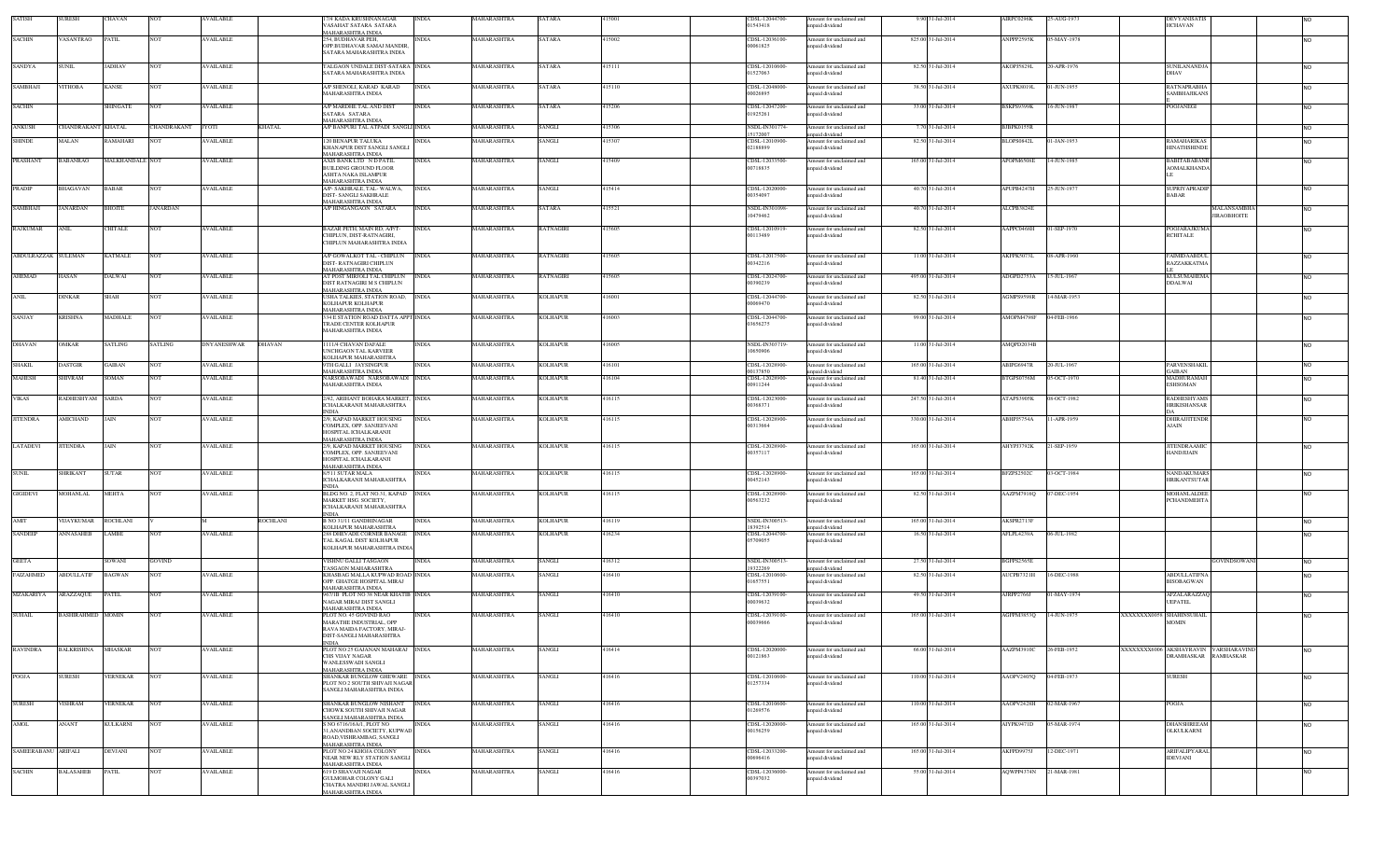| ARVIND             | <b>BAPURAO</b>       | <b>JADHAV</b>           |                         | <b>WAILABLE</b>  |                   | I NO.GAJANANCHAYA, SANGLI<br>WES, MAIRALE GALLI, MIRAJ                                                                            | <b>INDIA</b> | MAHARASHTRA        | SANGLI            | 416416 |        | CDSL-12044700-<br>03106233             | Amount for unclaimed and<br>inpaid dividend                   | 165.00 31-Jul-2014  | AGBPJ7937L        | 5-MAY-1968  |                           |                                           |              |                |
|--------------------|----------------------|-------------------------|-------------------------|------------------|-------------------|-----------------------------------------------------------------------------------------------------------------------------------|--------------|--------------------|-------------------|--------|--------|----------------------------------------|---------------------------------------------------------------|---------------------|-------------------|-------------|---------------------------|-------------------------------------------|--------------|----------------|
| PANKAJ             | VAROTTAM             |                         |                         | <b>AVAILABLE</b> |                   | SANGLI MAHARASHTRA INDIA<br>C-2/7 RATANSHI NAGAR SANGLI INDIA                                                                     |              | MAHARASHTRA        |                   | 416416 |        | CDSL-12045400                          |                                                               | 330.00 31-Jul-2014  |                   | 15-JUL-1975 |                           | MANISHAPANK                               |              |                |
|                    |                      | <b>HAKKAR</b>           |                         |                  |                   | MAHARASHTRA INDIA                                                                                                                 |              |                    | SANGLI            |        |        | 00000358                               | Amount for unclaimed and<br>apaid dividend                    |                     | AEZPT9674E        |             |                           | <b>AJTHAKKAR</b>                          |              | <b>NO</b>      |
| <b>SHRIPRASAD</b>  |                      | RETHAREKAR LAXMAN       |                         |                  | <b>ETHAREKAR</b>  | NEAR S T STAND RADHAKRISHNA INDIA<br>VASAHAT S T STAND SANGLI<br>MAHARASHTRA                                                      |              | MAHARASHTRA        | SANGLI            | 416416 |        | NSDL-IN300513-<br>20384847             | Amount for unclaimed and<br>inpaid dividend                   | 550.00 31-Jul-2014  | <b>AFXPR7122L</b> |             |                           |                                           |              |                |
| <b>UTTAM</b>       | DINESHCHANDR PADHIAR |                         | DINESHCHANDRA PREMVINOD |                  | PADHIAR           | P-5, PRAKTAN APARTMENT,<br>MANGALMURTI COLONY, S.S.                                                                               | <b>INDIA</b> | MAHARASHTRA        | SANGLI            | 416416 |        | NSDL-IN30201<br>10031423               | Amount for unclaimed and<br>inpaid dividend                   | 82.50 31-Jul-2014   | AFFPP3464B        |             |                           |                                           |              | <b>NO</b>      |
| <b>HATTARKI</b>    | AMITH                | SURESH                  | SURESH                  | CHANNAPPA        | <b>IATTARKI</b>   | NAGAR, SANGLI.<br>A/P HALKARNI TAL GADHINGL A/J INDIA                                                                             |              | MAHARASHTRA        | KOLHAPUR          | 416506 |        | NSDL-IN302269                          | Amount for unclaimed and                                      | 5.50 31-Jul-2014    | <b>ACIPH2080B</b> |             |                           |                                           |              | <b>NO</b>      |
| MANGALA            | DNYANOBA             | KAMBALE                 | $_{\rm NOT}$            | AVAILABLE        |                   | DIST KOLHAPUR HALKARNI<br>MAHARASHTRA INDIA<br>VARCHE GALLI AIP TASGAON                                                           | <b>INDIA</b> | MAHARASHTRA        | SINDHUDURG        | 416512 |        | 12877218<br>CDSL-13041400-             | inpaid dividend<br>Amount for unclaimed and                   | 330.00 31-Jul-2014  | APBPK5160P        | 19-JUN-1970 |                           | <b>SARUBAIDNYAN</b>                       |              | NO.            |
| <b>GANGARAM</b>    | VASUDEO              | SALGAONKAR VASUDEO      |                         | DULAJI           | <b>SALGAONKAR</b> | SANGLI MAHARASHTRA INDIA<br>1 KRUSHIRATNA CO OP HOUSING INDIA                                                                     |              | <b>MAHARASHTRA</b> | <b>SINDHUDURG</b> | 416812 |        | 02831631<br>NSDL-IN302269-             | npaid dividend<br>Amount for unclaimed and                    | 82.50 31-Jul-2014   | ADFPS42851        |             |                           | OBAKAMBALE                                |              | <b>NO</b>      |
|                    |                      |                         |                         |                  |                   | SOCIETY NAV NAGAR<br>SINDHUDURG NAGRI TAL KUDAL<br>SINDHUDURG KUDAL<br>MAHARASHTRA INDIA                                          |              |                    |                   |        |        | 12486189                               | npaid dividend                                                |                     |                   |             |                           |                                           |              |                |
| <b>RATTAN</b>      | NICHALDAS            | <b>BRUWANI</b>          | NOT                     | <b>AVAILABLE</b> |                   | SHARDA PALACE APTS, FLAT NO. INDIA<br>501, NEAR MADHUSUDAN<br>ASHRAM, ULHASNAGAR - 3<br>ULHASNGAR - 3 MAHARASHTRA<br><b>INDIA</b> |              | MAHARASHTRA        | THANE             | 421003 |        | CDSL-12045900-<br>00015826             | Amount for unclaimed and<br>inpaid dividend                   | 82.50 31-Jul-2014   | AHWPB4062A        | 13-NOV-1975 |                           | <b>RAJESHBRIJWA</b>                       |              | NO.            |
| <b>RAGHUNATHAN</b> |                      | <b>VAITHAINATHA NOT</b> |                         | <b>AVAILABLE</b> |                   | B/35, GANGESHWAR AVANTIKA, INDIA<br>DINDAYAL ROAD DOMBIVLI<br>WEST DOMBIVLI MAHARASHTRA                                           |              | MAHARASHTRA        | THANE             | 421202 |        | CDSL-12033200-<br>00176209             | Amount for unclaimed and<br>inpaid dividend                   | 7.70 31-Jul-2014    | <b>ABSPR1670E</b> |             |                           | <b>RPADMA</b>                             |              | N <sub>O</sub> |
| <b>DEEPA</b>       |                      | SHANBHAG                | PRABHAKAR               |                  | SHANBHAG          | <b>INDIA</b><br>NO 15 SWARAJ CO OP HSG SOC<br>OPP NEW POWER HOUSE RH 114                                                          | <b>INDIA</b> | MAHARASHTRA        | THANE             | 421204 |        | NSDL-IN301313<br>21374232              | Amount for unclaimed and<br>npaid dividend                    | 55.00 31-Jul-2014   | BEKPS5729B        |             |                           |                                           | VIJAYAPSHANB | NO.            |
| CHANDRASHEK        |                      | WASNIK                  |                         | <b>WAILABLE</b>  |                   | PHASE 2 MIDC DOMBIVLI EAST<br>PLOT NO 72 A PANDURANG                                                                              | INDIA        | MAHARASHTRA        | VAGPUR            | 440022 |        | CDSL-12033200                          | Amount for unclaimed and                                      | 232.10 31-Jul-2014  | AAMPW0187A        |             | XXXXXXXX1730 RESHMACWASN  |                                           |              | NO.            |
| <b>HAR</b>         |                      |                         |                         |                  |                   | GAWANDE NAGAR NEAR<br>TELECOM NAGAR NAGPUR<br>MAHARASHTRA INDIA                                                                   |              |                    |                   |        |        | 00588391                               | inpaid dividend                                               |                     |                   |             |                           |                                           |              |                |
| <b>SUNANDA</b>     | SHIVNARAYAN MANTRI   |                         | NOT                     | AVAILABLE        |                   | /381, KASAR ALI, 2ND FLOOR,<br>BRAHMIN ALI, BHIWANDI<br>MAHARASHTRA INDIA                                                         | <b>INDIA</b> | MAHARASHTRA        | THANE             | 421302 |        | CDSL-12028700-<br>00023095             | Amount for unclaimed and<br>npaid dividend                    | 55.00 31-Jul-2014   | ABLPM5978K        | 17-FEB-1963 |                           | ABHISHEKMAN                               |              | <b>NO</b>      |
| <b>MAHAVEER</b>    | <b>MITHALAL</b>      | JAIN                    | NOT                     | <b>AVAILABLE</b> |                   | A/401, MAHAVEER PALACE, 4TH INDIA<br>FLR, KASARALI GOKUL NAGAR,<br><b>BHIWANDI MUMBAI</b>                                         |              | MAHARASHTRA        | THANE             | 421302 |        | CDSL-12033200-<br>00058370             | Amount for unclaimed and<br>inpaid dividend                   | 165.00 31-Jul-2014  | AAGHM2332F        | 12-JUL-1967 |                           |                                           |              | <b>NO</b>      |
| NAGESHWAR          | POWERPRIVATE LIMITED |                         | <b>NOT</b>              | <b>AVAILABLE</b> |                   | MAHARASHTRA INDIA<br>124 C RAMDEV ROAD PALI                                                                                       | <b>INDIA</b> | RAJASTHAN          | PALI              | 306401 |        | CDSL-12034900-                         | Amount for unclaimed and                                      | 3300.00 31-Jul-2014 | AADCC6173C        | 09-MAR-2009 |                           |                                           |              | NO.            |
|                    |                      |                         |                         |                  |                   | MARWAR PALI MARWAR<br>RAJASTHAN THANE<br><b>MAHARASHTRA INDIA</b>                                                                 |              |                    |                   |        |        | 00054769                               | inpaid dividend                                               |                     |                   |             |                           |                                           |              |                |
| <b>KIRAN</b>       |                      | RATHI                   |                         |                  |                   | FLAT NO 204 SHATRUNJAY<br>DARSHAN 458 KASAR ALI GOKUL<br>NAGAR NEAR RANISATI MANDIR<br>BHIWANDI DIST THANE                        | <b>INDIA</b> | MAHARASHTRA        | THANE             | 421308 |        | NSDL-IN300409-<br>10129493             | Amount for unclaimed and<br>unpaid dividend                   | 247.50 31-Jul-2014  | AAYPR7362N        |             |                           |                                           |              | NO.            |
| <b>YUNUS</b>       | AHMAD                | KHAN                    | <b>ANEES</b>            | AHMED            | KHAN              | <b>ARUNACHAL ROOM NO 184</b><br>VASIND SAHAPUR THANE                                                                              | <b>INDIA</b> | MAHARASHTRA        | THANE             | 421604 |        | NSDL-IN300476<br>41024788              | Amount for unclaimed and<br>npaid dividend                    | 107.80 31-Jul-2014  | AIYPK6947Q        |             |                           |                                           |              | <b>NO</b>      |
| <b>DINESH</b>      | <b>BALASAHEB</b>     | PAWAR                   | <b>NOT</b>              | <b>AVAILABLE</b> |                   | SIDDHIVINAYAK NIWAS, P NO.24 INDIA<br>SWAMI NARAYAN NAGAR,NR<br>LUNGE - MANGAL KARYALAYA,<br>PANCHAVATI, NASIK                    |              | MAHARASHTRA        | <b>NASHIK</b>     | 422003 |        | CDSL-12010907<br>00083705              | Amount for unclaimed and<br>inpaid dividend                   | 16.50 31-Jul-2014   | ABKPP4320M        | 04-JAN-1971 |                           | SAVITADINESHF<br>AWAR                     |              | <b>NO</b>      |
| <b>BALASAHEB</b>   | <b>JUXMAN</b>        | VALAGE                  | NOT                     | AVAILABLE        |                   | MAHARASHTRA INDIA<br>RAMWADI TALE NAGAR<br>PANCHVATI NASHIK                                                                       | INDIA        | MAHARASHTRA        | VASHIK            | 422003 |        | CDSL-12033200<br>01778585              | Amount for unclaimed and<br>inpaid dividend                   | 165.00 31-Jul-2014  | <b>AAMPN1749B</b> | 01-MAY-1956 |                           | ASHABALASAH<br><b>BNALAGE</b>             |              | N <sub>O</sub> |
| PRABHAKAR          | <b>BENJAMIN</b>      | DHALWANI                | BENJAMIN                | DAVID            | <b>DHALWANI</b>   | MAHARASHTRA INDIA<br>NO 158 D SOUZA COLONY                                                                                        | INDIA        | MAHARASHTRA        | VASHIK            | 422005 |        | NSDL-IN302236                          | Amount for unclaimed and                                      | 1.10 31-Jul-2014    | <b>AFAPD7296Q</b> |             |                           |                                           |              | N <sub>O</sub> |
| <b>MAHENDRA</b>    |                      | 'AWAR                   | ют                      | <b>WAILABLE</b>  |                   | BEHIND KILBIL SCHOOL NASIK<br>SARASWATI BUNGLOW H NO<br>8/3/640 S RAMDAS SWAMI NAGAR<br><b>B/H GANDH NASIK</b>                    | INDIA        | MAHARASHTRA        | VASHIK            | 422006 |        | 10771897<br>CDSL-12013200-<br>01211180 | npaid dividend<br>Amount for unclaimed and<br>inpaid dividend | 115.50 31-Jul-2014  | AKDPP1732F        | 01-JAN-1900 |                           | <b>YOTIMAHENDE</b><br>APAWAR              |              | NO.            |
| <b>GURURAJ</b>     |                      |                         | <b>KRISHNACHAR</b>      |                  |                   | MAHARASHTRA INDIA<br>PLOT NO 7 SHREEJAY NAGAR<br>WADALA PATHARDI ROAD OPP                                                         | <b>INDIA</b> | MAHARASHTRA        | NASHIK            | 422006 |        | NSDL-IN301549-<br>16158512             | Amount for unclaimed and<br>inpaid dividend                   | 82.50 31-Jul-2014   | AASPG3815D        |             |                           |                                           |              | <b>NO</b>      |
| <b>SUREKHA</b>     | <b>RAVINDRA</b>      | ADAVADKAR NOT           |                         | <b>AVAILABLE</b> |                   | DAULAT FARM INDIRA NAGAR<br>NASHIK<br>FLAT NO. 6, GIRIJASHANKAR, OPP. INDIA                                                       |              | MAHARASHTRA        | NASHIK            | 422009 |        | CDSL-12030000-                         | Amount for unclaimed and                                      | 82.50 31-Jul-2014   | AISPA7047F        | 24-NOV-1962 |                           | <b>RAVINDRAKASH</b>                       |              | <b>NO</b>      |
|                    |                      |                         |                         |                  |                   | BAPU BUNGLOW, INDIRA NAGAR.<br>NASHIK MAHARASHTRA INDIA                                                                           |              |                    |                   |        |        | 00056859                               | npaid dividend                                                |                     |                   |             |                           | <b>INATHADAVAD</b><br>KAR                 |              |                |
| <b>SANDEEP</b>     | <b>RAMDAS</b>        | KSHIRSAGAR NOT          |                         | <b>AVAILABLE</b> |                   | SHIVTIRTH COLONY, PLOT NO. 19 INDIA<br>AMBAD LINK ROAD<br>KAMATHWADE, CIDCO, NASHIK<br>MAHARASHTRA INDIA                          |              | MAHARASHTRA        | <b>NASHIK</b>     | 422009 |        | CDSL-12030000-<br>00348078             | Amount for unclaimed and<br>unpaid dividend                   | 63.80 31-Jul-2014   | ATTPK2521J        | 24-JUN-1975 |                           | <b>RAMDASBALWA</b><br><b>NTKSHIRSAGAR</b> |              | <b>NO</b>      |
| <b>SHIRISH</b>     |                      | <b>DESHPANDE</b>        | <b>SHANKAR</b>          |                  | <b>DESHPANDE</b>  | 47 SIDDHIVINAYAK SOCY INDIRA INDIA<br>NAGAR NASHIK MAHARASHTR.                                                                    |              | MAHARASHTRA        | <b>NASHIK</b>     | 422009 |        | NSDL-IN300214-<br>12705045             | Amount for unclaimed and<br>apaid dividend                    | 16.50 31-Jul-2014   | AFDPD9470M        |             |                           |                                           |              | <b>NO</b>      |
| <b>HEMLATA</b>     | VASANT               | LINGADE                 | ASANT                   | ASARAM           | <b>INGADE</b>     | FLAT NO.23, HARI OM<br>APPARTMENT, B/H-VANDANA<br>PARK, INDIRA NAGAR, NASHIK                                                      | <b>INDIA</b> | MAHARASHTRA        | NASHIK            | 422009 |        | NSDL-IN301098-<br>80035405             | Amount for unclaimed and<br>npaid dividend                    | 110.00 31-Jul-2014  | AEXPL2035H        |             |                           |                                           |              | <b>NO</b>      |
| <b>KAILAS</b>      | RAGHUNATH            | <b>PATIL</b>            | <b>NOT</b>              | AVAILABLE        |                   | 49TH, GURUDEOPRASAD HSG. SO. INDIA<br>NASHIK PUNE ROAD, PALSE,<br><b>NASHIK ROAD, NASHIK</b><br><b>MAHARASHTRA INDIA</b>          |              | MAHARASHTRA        | NASHIK            | 422101 |        | CDSL-12017502-<br>00047062             | Amount for unclaimed and<br>inpaid dividend                   | 16.50 31-Jul-2014   | AKZPP8717G        | 01-JUN-1972 |                           | SHUBHANGIKAI<br>LASPATIL                  |              |                |
| <b>SATISH</b>      | HARAKCHAND           | <b>SHAH</b>             |                         | <b>WAILABLE</b>  |                   | KALIDAS HSG SOCY, SHIVAJI<br>NAGAR, PIMPALGAON B<br>PIMPALGAON B MAHARASHTRA<br><b>INDIA</b>                                      | <b>INDIA</b> | MAHARASHTRA        | NASHIK            | 422209 |        | CDSL-12044700-<br>00069086             | Amount for unclaimed and<br>inpaid dividend                   | 33.00 31-Jul-2014   | ADBPS3129G        | -AUG-1955   |                           |                                           |              | NO.            |
| AJAY               | BABURAO              | <b>GADVE</b>            | <b>NOT</b>              | AVAILABLE        |                   | NAVPRASAD APRT NEAR GURU<br>GOVIND SCHOOL INDIRA NAGAR<br>NASIK MAHARASHTRA INDIA                                                 | <b>INDIA</b> | MAHARASHTRA        | NASIK             | 422406 |        | CDSL-12033200-<br>03436517             | Amount for unclaimed and<br>unpaid dividend                   | 123.20 31-Jul-2014  | ABBPG4733E        | 11-NOV-1972 |                           | <b>BABURAOSATW</b><br><b>AJIGADVE</b>     |              | <b>NO</b>      |
| <b>SUBHASH</b>     | CHUNILAL             | RATHI                   | NOT                     | AVAILABLE        |                   | 398-2 BAJAR PETH AT-POST<br><b>TALUKA AKOLA DIST</b><br>AHMEDNAGAR AKOLA                                                          | <b>INDIA</b> | MAHARASHTRA        | AHMED NAGAR       | 422601 | S01001 |                                        | Amount for unclaimed and<br>inpaid dividend                   | 27.50 31-Jul-2014   |                   |             |                           |                                           |              | <b>NO</b>      |
| BAPUJI             |                      | BHAMRE                  | <b><i>FUKARAM</i></b>   |                  |                   | AT POST KHUNTEWADI TAL<br>DEOLA DIST NASIK                                                                                        | <b>INDIA</b> | MAHARASHTRA        | NASHIK            | 423102 |        | NSDL-IN300214-<br>11143585             | Amount for unclaimed and<br>npaid dividend                    | 16.50 31-Jul-2014   | AIGPB5172N        |             |                           |                                           |              | <b>NO</b>      |
| SHAKUNTALA SOMNATH |                      | WAYKOLE                 | SOMNATH                 | NARAYAN          | WAYKOLE           | SADGURU HOUSING SOCEITY TAL INDIA<br>NANDGAON MANMAD NASIK                                                                        |              | MAHARASHTRA        | NASHIK            | 423104 |        | NSDL-IN301774<br>10592881              | Amount for unclaimed and<br>inpaid dividend                   | 66.00 31-Jul-2014   | AAFPW0314A        |             |                           |                                           |              | <b>NO</b>      |
| <b>SHAILESH</b>    | YASHWANT             | MAHAJAN                 | <b>ASHWANT</b>          | KISAN            | MAHAJAN           | KUMBHARWADA NANDGAON                                                                                                              | <b>INDIA</b> | MAHARASHTRA        | NASHIK            | 423106 |        | NSDL-IN300214                          | Amount for unclaimed and                                      | 825.00 31-Jul-2014  | AAQPM7515E        |             |                           |                                           |              | <b>NO</b>      |
| <b>ROHINI</b>      | <b>SACHIN</b>        | <b>HAKARE</b>           | NOT                     | <b>AVAILABLE</b> |                   | NANDGAON<br>AT POST KHAKURDI MALEGAON INDIA<br>MAHARASHTRA INDIA                                                                  |              | MAHARASHTRA        | NASHIK            | 423203 |        | 14021145<br>CDSL-13041400-<br>05951803 | npaid dividend<br>Amount for unclaimed and<br>unpaid dividend | 330.00 31-Jul-2014  | AGHPT9785E        | 01-JUN-1974 | XXXXXXXX0762 SUDHIRRAMDAS | THAKARE                                   |              | <b>NO</b>      |
| PARESH             | VIJAYKUMAR           | JAIN                    | /IJAYKUMAR              | SUGANCHAND       | JAIN              | BHAGWAN MAHAVIR MARG A/P INDIA<br>CHALISGAON JALGAON                                                                              |              | MAHARASHTRA        | JALGAON           | 424101 |        | NSDL-IN301774-<br>14492313             | Amount for unclaimed and<br>npaid dividend                    | 7.70 31-Jul-2014    | <b>ACXPJ1198H</b> |             |                           |                                           |              | <b>NO</b>      |
|                    |                      |                         |                         |                  |                   |                                                                                                                                   |              |                    |                   |        |        |                                        |                                                               |                     |                   |             |                           |                                           |              |                |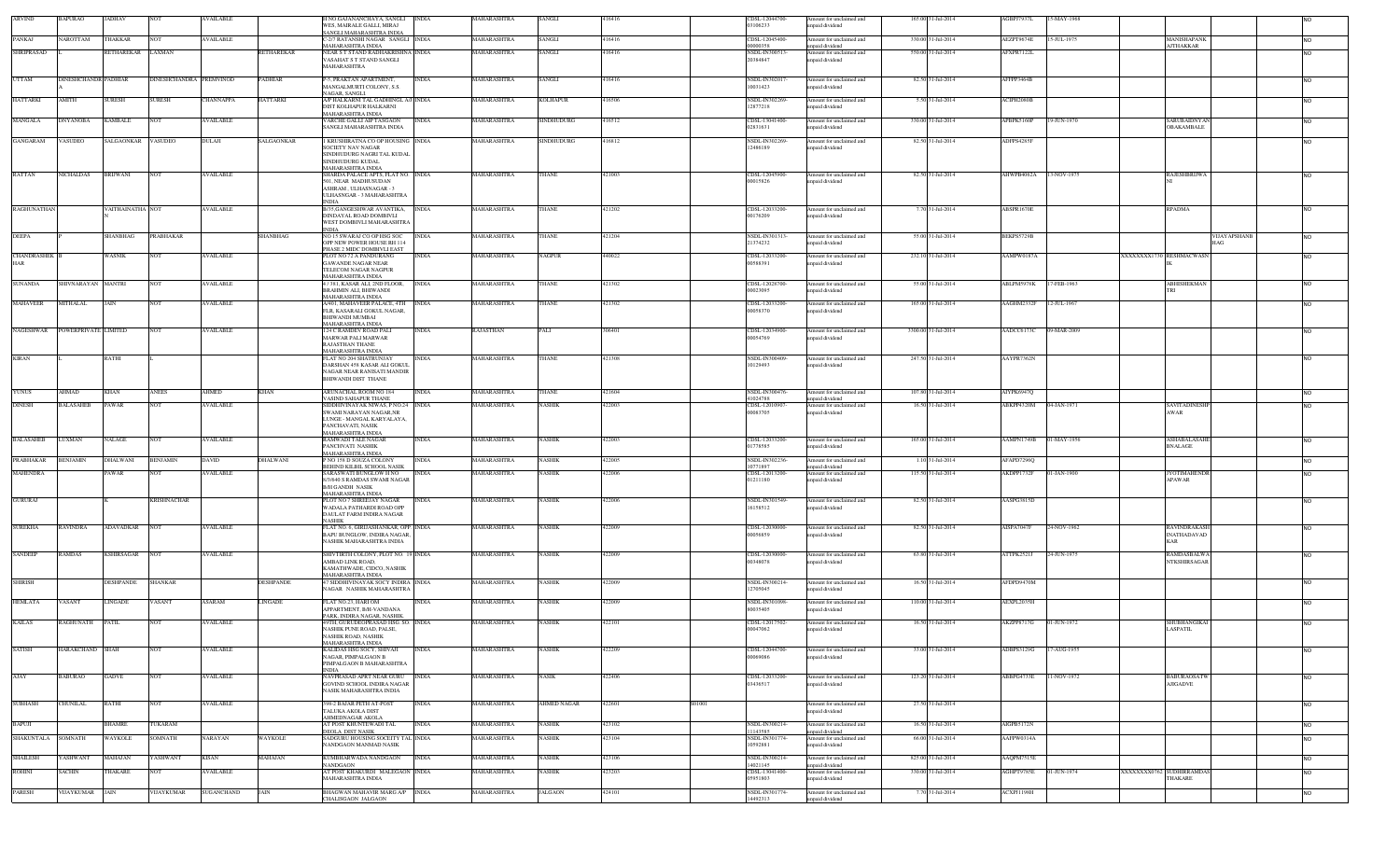| BHAVIKA           | MANOJ                           | <b>KHANCHANDAN NOT</b> |                    | <b>AVAILABLE</b>  |                   | BLOCK.NO.3.SHRI<br>PARK.T.M.NAGAR SINDHI<br>COLONY, JALGAON<br>MAHARASHTRA INDIA                                                      | <b>INDIA</b> | MAHARASHTRA        | <b>JALGAON</b>    | 425001 | CDSL-12017500-<br>00233367            | Amount for unclaimed and<br>inpaid dividend                   | 123.20 31-Jul-2014 | <b>BAFPK2587Q</b> | 17-DEC-1985            | <b>MANOJMURLID</b><br><b>HARKHANCHAN</b><br>DANI                        |                |
|-------------------|---------------------------------|------------------------|--------------------|-------------------|-------------------|---------------------------------------------------------------------------------------------------------------------------------------|--------------|--------------------|-------------------|--------|---------------------------------------|---------------------------------------------------------------|--------------------|-------------------|------------------------|-------------------------------------------------------------------------|----------------|
| <b>VISHWAJIT</b>  | <b>DINKARRAO</b>                | PATIL                  | <b>NOT</b>         | <b>AVAILABLE</b>  |                   | NO 22 DINANATH WADI RING<br>ROAD JALGAON MAHARASHTRA                                                                                  | <b>INDIA</b> | MAHARASHTRA        | <b>JALGAON</b>    | 425001 | CDSL-13041400<br>05798779             | mount for unclaimed and<br>apaid dividend                     | 5.50 31-Jul-2014   | ARYPP6689F        | 19-MAR-1976            | <b>POOJAVISHWAJ</b><br><b>TPATIL</b>                                    | N <sub>O</sub> |
| <b>HEMANT</b>     | MOTILAL                         | CHOURSIA               | <b>MOTILAL</b>     | <b>HIRALAL</b>    | <b>HOURSIA</b>    | A/P 72 BALIRAM PETH JALGAON                                                                                                           | <b>INDIA</b> | <b>MAHARASHTRA</b> | <b>JALGAON</b>    | 425001 | NSDL-IN300394                         | mount for unclaimed and                                       | 110.00 31-Jul-2014 | <b>ACHPC2186O</b> |                        |                                                                         | <b>NO</b>      |
| <b>ANILKUMAR</b>  | <b>ONKARDAS</b>                 | MUNGAD                 | <b>ONKARDAS</b>    | SHANKARLAL        | MUNGAD            | 41 HSG SOC PIMPRALA RD<br><b>JALGAON</b>                                                                                              | INDIA        | MAHARASHTRA        | <b>ALGAON</b>     | 125001 | 17207792<br>NSDL-IN30112<br>16209266  | npaid dividend<br>mount for unclaimed and<br>npaid dividend   | 165.00 31-Jul-2014 | AAPPM9983M        |                        | ARABAIONKA<br><b>DASMUNGAD</b>                                          | <b>NO</b>      |
| <b>DHIREN</b>     |                                 | AD                     | CHANDRAKANT        |                   | AD                | <b>MAKAN N 123/2 WARD N 16</b><br>VITTHAL MANDIR KE PICHHE                                                                            | <b>INDIA</b> | MADHYA PRADESH     | <b>EAST NIMAR</b> | 450331 | NSDL-IN301774<br>13073914             | Amount for unclaimed and<br>apaid dividend                    | 82.50 31-Jul-2014  | ADGPL3117J        |                        |                                                                         | <b>NO</b>      |
| <b>ASHISH</b>     |                                 | NAKSHANE               | <b>BHALCHANDRA</b> | <b>NARAYAN</b>    | <b>AKSHANE</b>    | MALVIYA ROAD BURHANPUR<br>A/P VIDARBHA HOUSING BOARD INDIA<br>COLONY QTR. NO. L-44                                                    |              | <b>MAHARASHTRA</b> | <b>JALGAON</b>    | 425001 | NSDL-IN302201<br>10642309             | Amount for unclaimed and<br>apaid dividend                    | 220.00 31-Jul-2014 | AFDPN3564L        |                        |                                                                         | <b>NO</b>      |
| <b>BHAVNA</b>     | SANJAY                          | BHAGAT                 | <b>NOT</b>         | <b>AVAILABLE</b>  |                   | YAVATMAL<br>83 OLD BHAGWAN NAGAR<br>JALGAON JALGAON                                                                                   | <b>INDIA</b> | MAHARASHTRA        | <b>JALGAON</b>    | 425002 | CDSL-12010900<br>02519612             | mount for unclaimed and<br>apaid dividend                     | 33.00 31-Jul-2014  | AKNPB3525G        | 4-NOV-1977             | SANJAYKASHIN<br><b>ATHBHAGAT</b>                                        | N <sub>O</sub> |
| <b>VIPUL</b>      | <b>ISHNUDAS</b>                 | POTDAR                 | <b>NOT</b>         | <b>AVAILABLE</b>  |                   | <b>AAHARASHTRA INDIA</b><br>FL. NO. D/402, SATIN BRICK SOC<br>APLE GHAR HSG. SOC.NEAR EON<br>IT PARK.KHARADI.DUKIRLINE                | <b>INDIA</b> | MAHARASHTRA        | <b>PUNE</b>       | 411014 | CDSL-12028901<br>00011198             | mount for unclaimed and<br>npaid dividend                     | 235.40 31-Jul-2014 | APCPP1229F        | 26-OCT-1985            | VISHNUDASGOV<br>GOURAVVISHN<br><b>INDLALPOTDAR</b><br><b>UDASPOTDAR</b> | <b>NO</b>      |
| <b>AVINASH</b>    | VINAYAK                         | ARKADI                 | <b>NOT</b>         | <b>AVAILABLE</b>  |                   | PUNE MAHARASHTRA INDIA<br>, APURVA APPT SHIVRAM<br>NAGAR JILHA PETH JALGAON                                                           | <b>INDIA</b> | MAHARASHTRA        | <b>JALGAON</b>    | 425002 | CDSL-12044500<br>00119187             | Amount for unclaimed and<br>npaid dividend                    | 165.00 31-Jul-2014 | AARPA6634M        | 08-APR-1959            | NEETAAVINASP<br>ARKADI                                                  | N <sub>O</sub> |
| <b>AMRISH</b>     | NANDKISHOR                      | JAIN                   |                    |                   | JAIN              | MAHARASHTRA INDIA<br>A/P-DONDAICHA TAL-                                                                                               | <b>INDIA</b> | MAHARASHTRA        | <b>DHULE</b>      | 425408 | NSDL-IN301774                         | Amount for unclaimed and                                      | 40.70 31-Jul-2014  | AIGPJ6046B        |                        |                                                                         | <b>NO</b>      |
| <b>HIREN</b>      | <b>BHARAT</b>                   | CHALIYAWALA NOT        |                    | <b>AVAILABLE</b>  |                   | HINDKHEDA DHULE<br>BHAHER PURA GHELABHAI-<br>DEVCHAND DAL MILL-                                                                       | <b>INDIA</b> | MAHARASHTRA        | <b>NANDURBAR</b>  | 425412 | 1998270<br>CDSL-12010900<br>02333080  | npaid dividend<br>Amount for unclaimed and<br>npaid dividend  | 60.50 31-Jul-2014  | AFKPC0020P        | 04-AUG-1986            | <b>BHARATRAMES</b><br><b>HCHANDRACHA</b>                                | <b>NO</b>      |
|                   |                                 |                        |                    |                   |                   | <b>COMPOUND NANDURBAR</b><br>MAHARASHTRA INDIA                                                                                        |              |                    |                   |        |                                       |                                                               |                    |                   |                        | LIYAWALA                                                                |                |
| <b>VILAS</b>      | ROHIDAS                         | BARWAL                 | <b>NOT</b>         | <b>AVAILABLE</b>  |                   | H NO.5-14-23, NEW BHARWAL<br><b>BUILDING PADMAPURA</b><br>AURANGABAD MAHARASHTRA<br>NDIA                                              | <b>INDIA</b> | MAHARASHTRA        | AURANGABAD        | 431001 | CDSL-12010900<br>00364021             | Amount for unclaimed and<br>npaid dividend                    | 165.00 31-Jul-2014 | AHZPB8807A        | 06-AUG-1978            |                                                                         | <b>NO</b>      |
| <b>NEHA</b>       | <b>RAMESH</b>                   | KAPADIA                | <b>NOT</b>         | <b>AVAILABLE</b>  |                   | 23, RAMANTARA SHANTINIKETAN INDIA<br>COLONY, NR. SHANI MANDIR<br>AURANGABAD MAHARASHTRA<br>NDIA                                       |              | MAHARASHTRA        | AURANGABAD        | 431001 | CDSL-12018600-<br>00032160            | Amount for unclaimed and<br>npaid dividend                    | 165.00 31-Jul-2014 | AARPK7525K        | 06-JUN-1974            | SADHANARAME RAMESHRAMAN<br>SHKAPADIA<br>IKLALKAPADIA                    | N <sub>O</sub> |
|                   | PURUSHOTTAM SHANKARRAO MASLEKAR |                        | <b>NOT</b>         | AVAILABLE         |                   | <b>GURUKRUPA PLOT NO-5</b><br>SHANTINIKENTAN COLONY NEAR<br>SHANI MANDIR AURANGABAD<br>MAHARASHTRA INDIA                              | INDIA        | MAHARASHTRA        | AURANGABAD        | 131001 | CDSL-12028900<br>00307424             | mount for unclaimed and<br>npaid dividend                     | 165.00 31-Jul-2014 | AMXPM3613J        | 25-DEC-1969            | PALLAVIPURUS<br><b>HOTTUMMASLE</b><br>KAR                               | <b>NO</b>      |
| <b>KAVITA</b>     | <b>SACHIN</b>                   | <b>SURANA</b>          | <b>NOT</b>         | <b>AVAILABLE</b>  |                   | B-303 DISHA KARISHMA APPTT<br>ANGURIBAG AURANGABAD<br>MAHARASHTRA INDIA                                                               | <b>INDIA</b> | MAHARASHTRA        | <b>AURANGABAD</b> | 431001 | CDSL-12033200<br>3763651              | Amount for unclaimed and<br>apaid dividend                    | 1.10 31-Jul-2014   | CEOPS9797A        | 01-SEP-1986            | <b>SACHINUTTAM</b><br><b>HANDSURANA</b>                                 | <b>NO</b>      |
| RAJU              | <b>SHRIRAM</b>                  | SONAWANE               | <b>SHRIRAM</b>     | <b>BHIVASAN</b>   | SONAWANE          | KAMGAR COLONY HOUSE NO 764 INDIA<br>NEAR SHRIKRISHNA MANDIR AT<br>CHIKALTHANA AURANGABAD,<br>MAHARASHTRA                              |              | <b>MAHARASHTRA</b> | <b>AURANGABAD</b> | 431001 | NSDL-IN301895<br>10608007             | Amount for unclaimed and<br>apaid dividend                    | 16.50 31-Jul-2014  | BOJPS7609F        |                        |                                                                         | <b>NO</b>      |
| <b>AVINASH</b>    | DATTATRAYA JAPE                 |                        | <b>DATTATRAYA</b>  |                   | JAPE              | <b>77 SAMARTHNAGAR</b><br>AURANGABAD                                                                                                  | <b>INDIA</b> | MAHARASHTRA        | AURANGABAD        | 431001 | NSDL-IN302236<br>11011825             | Amount for unclaimed and<br>npaid dividend                    | 4.40 31-Jul-2014   | ABFPJ4833L        |                        | SEEMANTINIAVI<br>NASHJAPE                                               | <b>NO</b>      |
| ANIKET            | <b>JAYANT</b>                   | PHADKE                 | <b>JAYANT</b>      | <b>SHANKAR</b>    | PHADKE            | 19 ASHWAMEDH APT F NO 4<br><b>DASHMESH NAGAR</b><br>AURANGABAD MAHARASHTRA<br><b>NDIA</b>                                             | <b>INDIA</b> | MAHARASHTRA        | AURANGABAD        | 431001 | NSDL-IN302269<br>12705140             | Amount for unclaimed and<br>npaid dividend                    | 231.00 31-Jul-2014 | AJMPP2654E        |                        |                                                                         | <b>NO</b>      |
| <b>SANTOSH</b>    | <b>ASARAM</b>                   | <b>FOTLA</b>           | <b>NOT</b>         | <b>AVAILABLE</b>  |                   | 679, SAHYADRI NAGAR, CIDCO, N- INDIA<br>5 AURANGABAD MAHARASHTRA<br>NDIA                                                              |              | MAHARASHTRA        | <b>AURANGABAD</b> | 431003 | CDSL-12027000-<br>00056230            | Amount for unclaimed and<br>npaid dividend                    | 165.00 31-Jul-2014 | AAPPT1510R        | 7-FEB-1965             | <b>MEENASANTOS</b><br><b>HTOTLA</b>                                     | N <sub>O</sub> |
| <b>KANDI</b>      | ANUJA                           | DHIRAJ                 | DHIRAJ             |                   | KANDI             | MHADA COLONY, 375 OPP DHOOT INDIA<br>HOSPITAL AURANGABAD                                                                              |              | MAHARASHTRA        | <b>AURANGABAD</b> | 431003 | NSDL-IN301604<br>10190167             | mount for unclaimed and<br>npaid dividend                     | 82.50 31-Jul-2014  | ARXPK6053B        |                        |                                                                         | <b>NO</b>      |
| <b>SUBHASH</b>    |                                 | JOSHI                  | <b>SHRI</b>        | <b>BHAGWANRAO</b> | <b>JOSHI</b>      | FLAT NO 5, MANISH APARTMENT INDIA<br>VEDANT NAGAR, BEHIND HOTEL<br>VEDANT RAILWAY STATION<br>ROAD AURANGABAD                          |              | MAHARASHTRA        | AURANGABAD        | 431005 | NSDL-IN300513<br>10104197             | Amount for unclaimed and<br>npaid dividend                    | 82.50 31-Jul-2014  | AFDPJ5155K        |                        |                                                                         | N <sub>O</sub> |
| <b>GAURAV</b>     | <b><i>AMALKISHOR</i></b>        | <b>GINDODIYA</b>       |                    | AVAILABLE         |                   | <b>(AMAN GALLI, KADRABAD</b><br>ALNA MAHARASHTRA INDIA                                                                                | <b>INDIA</b> | MAHARASHTRA        | JALNA             | 431203 | CDSL-12010600<br>01557736             | mount for unclaimed and<br>npaid dividend                     | 82.50 31-Jul-2014  | ANLPG8426G        | 15-MAR-1989            | <b>SUNITAKGINDO</b><br><b>DIYA</b>                                      | N <sub>O</sub> |
| <b>BHAVARILAL</b> | SAJANRAJJI                      | CHHAJED                | <b>NOT</b>         | <b>AVAILABLE</b>  |                   | H. NO. 1-1-251 SAROJINIDEVI<br>ROAD, SHRI SAMARTH<br>INDUSTRIES JALNA                                                                 | <b>INDIA</b> | MAHARASHTRA        | <b>JALNA</b>      | 431203 | CDSL-12028900<br>00231655             | Amount for unclaimed and<br>npaid dividend                    | 6.60 31-Jul-2014   |                   |                        |                                                                         | <b>NO</b>      |
| MANOJ             | SHRINARAYAN KASAT               |                        | SHRINARAYAN        | RAMSUKH           | KASAT             | MAHARASHTRA INDIA<br>PRAGATI TRADERS MAIN ROAD INDIA<br>MANTHA JALNA MAHARASHTRA                                                      |              | MAHARASHTRA        | <b>JALNA</b>      | 431203 | <b>NSDL-IN302269</b><br>13006253      | Amount for unclaimed and<br>npaid dividend                    | 220.00 31-Jul-2014 | AMWPK1579Q        |                        |                                                                         | <b>NO</b>      |
| <b>RAJENDRA</b>   | AMESHCHAND GOTHI                |                        | <b>NOT</b>         | AVAILABLE         |                   | <b>NDIA</b><br>SHIVAJI CHAUK PARBHANI<br>MAHARASHTRA INDIA                                                                            | INDIA        | MAHARASHTRA        | PARBHANI          | 131401 | CDSL-12023000<br>00604100             | Amount for unclaimed and<br>apaid dividend                    | 40.70 31-Jul-2014  | AOSPG3204Q        | 21-JUN-1974            | <b>MAMTARAJENE</b><br>RAGOTHI                                           | <b>NO</b>      |
| <b>NAGNATH</b>    | ITHAL                           | <b>JAGALPURE</b>       | <b>NOT</b>         | <b>AVAILABLE</b>  |                   | 338 SAHAYOG NAGAR CHA BHAG<br>RAJABIARKAR PA VARKASHOP<br>ASHOK NAGAR NANDED<br>MAHARASHTRA INDIA                                     | <b>INDIA</b> | MAHARASHTRA        | NANDED            | 431602 | CDSL-12048900<br>00122135             | Amount for unclaimed and<br>npaid dividend                    | 352.00 31-Jul-2014 | AFIPJ4322B        | 30-JUN-1973            |                                                                         | N <sub>O</sub> |
| <b>SAVITA</b>     | <b>AGANNATH</b>                 | SONWANE                | <b>DEVDAS</b>      | SHIVRAM           | ATKAR             | SONWANE COMPLEX KAILAS<br>NAGAR NANDED NANDED                                                                                         | INDIA        | MAHARASHTRA        | <b>NANDED</b>     | 431602 | NSDL-IN303116-                        | mount for unclaimed and                                       | 165.00 31-Jul-2014 | AZCPS9687A        |                        |                                                                         | N <sub>O</sub> |
| <b>NARAYAN</b>    | JIWANRAO                        | WAGHMARE               |                    | AVAILABLE         |                   | 5 4 125 MARAVAD GALLI , KAZI<br><b>GALLI NANDED NANDED</b>                                                                            | <b>INDIA</b> | MAHARASHTRA        | VANDED            | 431604 | 10477218<br>CDSL-12048900<br>00044251 | npaid dividend<br>Amount for unclaimed and<br>unpaid dividend | 165.00 31-Jul-2014 | AAUPW7916R        | 05-DEC-1931            | ANJIWANINAR<br><b>AYANWAGHMA</b>                                        |                |
| <b>SURESH</b>     | RAMCHANDRA SARAVDEKAR           |                        |                    |                   | <b>SARAVDEKAR</b> | MAHARASHTRA INDIA<br>303, A WING RAJUMANG II CHS<br>LTD SHIV CROSS ROAD OPP BANK<br>OF MAHARASHTRA DAHISAR<br>EAST MUMBAI MAHARASHTRA | <b>INDIA</b> | MAHARASHTRA        | MUMBAI            | 400068 | NSDL-IN302269-<br>10647936            | Amount for unclaimed and<br>npaid dividend                    | 123.20 31-Jul-2014 | AMEPS3611B        |                        | <b>SANDHYASARA</b><br><b>VDEKAR</b>                                     | N <sub>O</sub> |
| <b>RASHMI</b>     | <b>RAVINDRA</b>                 | KATARIA                | <b>NOT</b>         | <b>AVAILABLE</b>  |                   | NDIA<br>LAXMI KRUPA BUNGLOWS NO-<br>1/141 SHANTI NAGAR VHB<br>COLONY NAGPUR NAGPUR                                                    | <b>INDIA</b> | MAHARASHTRA        | <b>NAGPUR</b>     | 440002 | CDSL-12033200-<br>02171220            | Amount for unclaimed and<br>apaid dividend                    | 27.50 31-Jul-2014  | AHLPK2406J        | 22-MAY-1978            | <b>RAVINDRAKAN</b><br>TILALKATARIA                                      | <b>NO</b>      |
| SUNIL.            | <b>TULSIDAS</b>                 | TAHILIANI              | <b>NOT</b>         | <b>AVAILABLE</b>  |                   | MAHARASHTRA INDIA<br>PLOT NO 08 BUTY LAYOUT<br>BEHIND SILARAM MANDIR RAJ<br>NAGAR KATOL ROAD NAGPUR                                   | <b>INDIA</b> | <b>MAHARASHTRA</b> | <b>NAGPUR</b>     | 440013 | CDSL-12010601<br>00072212             | Amount for unclaimed and<br>inpaid dividend                   | 16.50 31-Jul-2014  |                   | ABWPT6891K 22-SEP-1963 |                                                                         | <b>NO</b>      |
| MANDA             | DILIP                           | SOLANKI                | DILIP              |                   | SOLANKI           | NAGPUR MAHARASHTRA INDIA<br>I GOMTI CHAYA AMARAVATI                                                                                   | <b>INDIA</b> | MAHARASHTRA        | NAGPUR            | 440010 | NSDL-IN300183                         | Amount for unclaimed and                                      | 550.00 31-Jul-2014 | AFFPS5668L        |                        | NIKHILDHANJIC                                                           | <b>NO</b>      |
|                   |                                 |                        |                    |                   |                   | ROAD TILAK NAGAR RAVI NAGAR<br><b>SQUARE NAGPUR</b>                                                                                   |              |                    |                   |        | 11920395                              | npaid dividend                                                |                    |                   |                        | <b>HAWHAN</b>                                                           |                |
| <b>SHRIKANT</b>   | <b><i>TUKARAM</i></b>           | TALMALE                | TUKARAM            | FAGOJI            | <b>ALMALE</b>     | 3. DEO NAGAR KHAMLA ROAD<br>NAGPUR MAHARASHTRA                                                                                        | <b>INDIA</b> | MAHARASHTRA        | <b>NAGPUR</b>     | 440015 | NSDL-IN301895<br>10643846             | Amount for unclaimed and<br>npaid dividend                    | 67.10 31-Jul-2014  | AALPT0757G        |                        |                                                                         | N <sub>O</sub> |
| <b>MEERA</b>      | KHUBCHAND                       | VEHCHANI               | <b>KHUBCHAND</b>   |                   | EHCHANI           | ASHOK NAGAR SINDHI COLONY<br><b>BLOCK NO 18 A NAGPUR</b>                                                                              | <b>INDIA</b> | <b>AAHARASHTRA</b> | VAGPUR            | 140017 | <b>NSDL-IN300888</b><br>14546739      | mount for unclaimed and<br>apaid dividend                     | 220.00 31-Jul-2014 | AAYPN5009J        |                        | <b>KHUBCHANDKIS</b><br><b>HANCHANDNEH</b><br><b>CHANI</b>               | N <sub>O</sub> |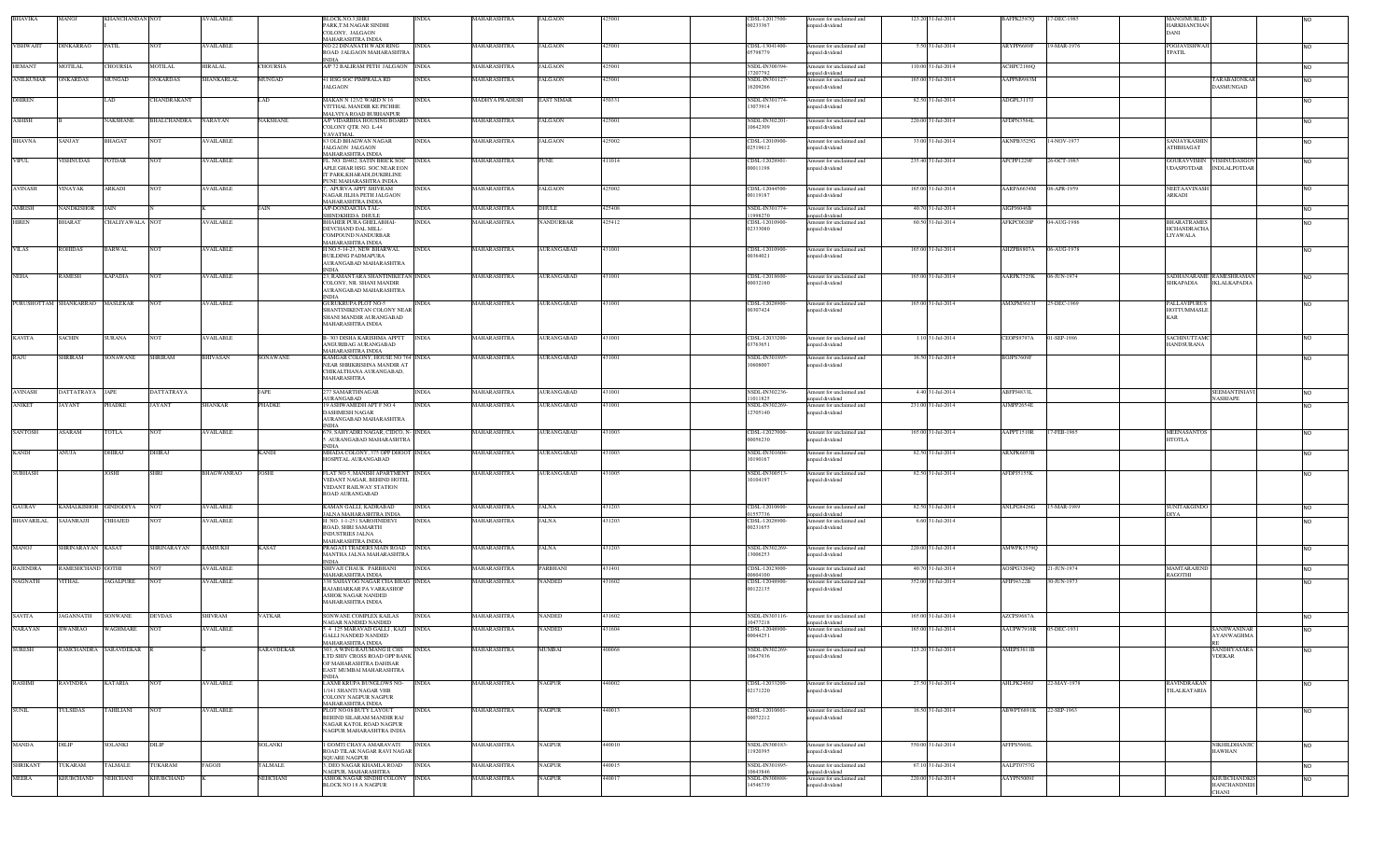| RAJENDRA             | HANKARRAO                | <b>DORLIKAR</b> | <b>NOT</b>         | VAILABLE         |                 | GOLIBAR CHOWK, TIMKI ROAD,<br><b>INDIA</b><br><b>AGPUR NAGPUR M.S. INDIA</b>                                               | MAHARASHTRA           | NAGPUR            | 440018 | CDSL-12017500<br>00331109             | Amount for unclaimed and<br>unpaid dividend                   | 82.50 31-Jul-2014   | ALJPD3793M        | 23-JUN-1971 | ARCHANARA.<br>NDRADORLIKA                |                                                                     |                        |
|----------------------|--------------------------|-----------------|--------------------|------------------|-----------------|----------------------------------------------------------------------------------------------------------------------------|-----------------------|-------------------|--------|---------------------------------------|---------------------------------------------------------------|---------------------|-------------------|-------------|------------------------------------------|---------------------------------------------------------------------|------------------------|
| <b>SATYEN</b>        | JOGINDER                 | <b>VERMA</b>    | <b>JOGINDER</b>    | <b>RAMDAS</b>    | <b>ERMA</b>     | 8 SURANA LAYOUT RAJNAGAR INDIA<br>CHHAONI KATOL ROAD NAGPUR<br><b>NAGPUR NAGPUR, MAHARASHTRA</b>                           | <b>MAHARASHTRA</b>    | <b>NAGPUR</b>     | 440013 | NSDL-IN300214<br>11419683             | Amount for unclaimed and<br>unpaid dividend                   | 49.50 31-Jul-2014   | AAHPV6040L        |             |                                          |                                                                     |                        |
| <b>DURGESH</b>       |                          | MAKADE          | NARAYANRAO         |                  | MAKADE          | PLOT NO 77 SOMALWADA<br><b>INDIA</b><br>WARDHA ROAD PAWANBHOOMI<br>LAYOUT NAGPUR                                           | MAHARASHTRA           | NAGPUR            | 140025 | NSDL-IN300757<br>1474773              | Amount for unclaimed and<br>unpaid dividend                   | 1.10 31-Jul-2014    | AGVPM3092R        |             |                                          |                                                                     |                        |
| <b>NITIN</b>         | <b>TTAMRAO</b>           | MALODE          | <b>NOT</b>         | <b>VAILABLE</b>  |                 | KHAMGAON ROAD KOTHARI<br><b>INDIA</b><br>AYOUT NANDURA NANDURA                                                             | MAHARASHTRA           | <b>VANDURA</b>    | 140404 | CDSL-12033900<br>00039087             | Amount for unclaimed and<br>unpaid dividend                   | 110.00 31-Jul-2014  | AFWPM9597D        | 21-JUN-1970 | SONALINITINM<br><b>ALODE</b>             |                                                                     |                        |
| <b>ABHISHEK</b>      |                          | <b>METHI</b>    | <b>VIRENDRA</b>    |                  | <b>METHI</b>    | <b>JAHARASTRA INDIA</b><br>RAVISHANKAR WARD, CIVIL LINE INDIA                                                              | MAHARASHTRA           | GONDIA            | 441601 | NSDL-IN302269                         | Amount for unclaimed and                                      | 1.10 31-Jul-2014    | ALRPM4136D        |             |                                          |                                                                     | <b>NO</b>              |
| <b>ANUJKUMAR</b>     |                          | GUPTA           | <b>NOT</b>         | VAILABLE         |                 | GONDIA, GONDIA<br>WARD NO 5 DEORI GONDIA<br><b>INDIA</b><br><b>MAHARASHTRA INDIA</b>                                       | <b>AAHARASHTRA</b>    | <b>GONDIA</b>     | 441901 | 0514233<br>CDSL-12010600-<br>02228186 | unpaid dividend<br>Amount for unclaimed and<br>npaid dividend | 11.00 31-Jul-2014   | AROPG6144L        | 1-MAY-1984  | <b>AMITKUMARAN</b><br><b>ILKUMARGUPT</b> |                                                                     | NΩ                     |
| <b>NANA</b>          | YANKATRAO                | <b>ROKDE</b>    | <b>NOT</b>         | <b>WAILABLE</b>  |                 | RADHA NAGAR SABLE PLOT<br><b>INDIA</b><br>BACHLOR ROAD WARDHA<br><b>JAHARASHTRA INDIA</b>                                  | MAHARASHTRA           | WARDHA            | 442001 | CDSL-12036000<br>00023733             | Amount for unclaimed and<br>unpaid dividend                   | 16.50 31-Jul-2014   | ADRPR0091G        | 01-JUL-1947 | <b>SAMIRNANASA</b><br><b>HEBROKDE</b>    |                                                                     | N <sub>O</sub>         |
| <b>SAIFEE</b>        | <b>ISMAIL</b>            | <b>EBRAHIM</b>  | <b>EBRAHIM</b>     |                  | <b>SAIFEE</b>   | OPP HARI DARDA MAHADEOPURA INDIA<br>WARDHA                                                                                 | MAHARASHTRA           | <b>WARDHA</b>     | 442001 | NSDL-IN301774<br>2110212              | Amount for unclaimed and<br>unpaid dividend                   | 165.00 31-Jul-2014  | AAAPE9178M        |             |                                          |                                                                     | <b>NO</b>              |
| <b>GAURAV</b>        | AMGOPAL                  | CHANDAK         | <b>NOT</b>         | <b>VAILABLE</b>  |                 | HINGHANGHAT FAIL PULGAON INDIA<br><b>MAHARASHTRA INDIA</b>                                                                 | MAHARASHTRA           | WARDHA            | 442302 | CDSL-12036000-<br>00058760            | Amount for unclaimed and<br>npaid dividend                    | 55.00 31-Jul-2014   | GVPC9607Q         | 10-MAR-1986 | SHEKHARRAMG<br>OPALCHANDAK               |                                                                     | N <sub>O</sub>         |
| RAVICHANDRA DHONDUJI |                          | MASIRKAR        | <b>NOT</b>         | AVAILABLE        |                 | KHANKEWADI TADOBA ROAD<br><b>INDIA</b><br><b>TUKUM CHANDRAPUR</b><br><b>MAHARASHTRA INDIA</b>                              | MAHARASHTRA           | CHANDRAPUR        | 442401 | CDSL-13041400-<br>01510904            | Amount for unclaimed and<br>npaid dividend                    | 1100.00 31-Jul-2014 | ACCPM4974B        | 08-APR-1958 | <b>KAPILRAVICHA</b><br>NDRAMASIRKA       |                                                                     | <b>NO</b>              |
| <b>GHANSHYAM</b>     |                          | CHUGWANI        | <b>NOT</b>         | <b>AVAILABLE</b> |                 | SHRI J N ROOPANI REVENUE<br><b>INDIA</b><br>COLONY RAMNAGAR                                                                | MAHARASHTRA           | <b>CHANDRAPUR</b> | 442402 | CDSL-12047700<br>00051101             | Amount for unclaimed and<br>unpaid dividend                   | 7.70 31-Jul-2014    | AEWPC8659P        | 01-JAN-1900 |                                          |                                                                     | <b>NO</b>              |
| <b>RAMDHAN</b>       | LALCHIRAM                | SOMANI          | NOT                | <b>AVAILABLE</b> |                 | CHANDRAPUR MAHARASHTRA<br>NDIA<br>H NO 126 GANDHI CHOWK<br><b>INDIA</b>                                                    | MAHARASHTRA           | CHANDRAPUR        | 442701 | CDSL-12033200-                        | Amount for unclaimed and                                      | 49.50 31-Jul-2014   | AEYPS4243M        | 04-APR-1953 |                                          |                                                                     | <b>NO</b>              |
|                      |                          |                 |                    |                  |                 | BALLAPUR DIST CHANDRAPUR<br>BALLAPUR MAHARASHTRA INDIA                                                                     |                       |                   |        | 03420931                              | unpaid dividend                                               |                     |                   |             |                                          |                                                                     |                        |
| PRADDYUMNA MOTILAL   |                          | <b>CHAWARE</b>  | <b>NOT</b>         | <b>AVAILABLE</b> |                 | <b>INDIA</b><br>NIMWADI CHOWK, MALKAPUR,<br>DIST-BULDHANA, MALKAPUR,<br><b>AAHARASHTRA INDIA</b>                           | MAHARASHTRA           | <b>BULDHANA</b>   | 443101 | CDSL-12020000-<br>00046701            | Amount for unclaimed and<br>unpaid dividend                   | 16.50 31-Jul-2014   | AITPC0832D        | 01-OCT-1954 | <b>ANOOJPRADDY</b><br><b>UMNACHAWAR</b>  |                                                                     | <b>NO</b>              |
| PRASANNA             | GAJANAN                  | ENDOLE          | <b>NOT</b>         | AVAILABLE        |                 | 9 SHAHU NAGAR BULDANA<br><b>INDIA</b>                                                                                      | MAHARASHTRA           | BULDHANA          | 443001 | CDSL-12018600-                        | Amount for unclaimed and                                      | 16.50 31-Jul-2014   | AADPE31540        | 23-APR-1972 | <b>HARDAPRASA</b>                        |                                                                     | NO.                    |
| RAJENDRA             | KESHAOLAL                | SHAH            | <b>NOT</b>         | <b>AVAILABLE</b> |                 | <b>MAHARASHTRA INDIA</b><br>/10, ARIHANT APPTS SHASTRI<br><b>INDIA</b>                                                     | MAHARASHTRA           | AKOLA             | 144001 | 00280432<br>CDSL-12020000             | inpaid dividend<br>Amount for unclaimed and                   | 825.00 31-Jul-2014  | BFEPS8466N        | 04-SEP-1958 | NNAENDOLE                                | <b>SWAPNARAJEN</b>                                                  | NO.                    |
|                      |                          |                 |                    |                  |                 | NAGAR AKOLA AKOLA<br><b>MAHARASHTRA INDIA</b>                                                                              |                       |                   |        | 00162830                              | unpaid dividend                                               |                     |                   |             |                                          | <b>DRASHAH</b>                                                      |                        |
| <b>UTTAMCHAND</b>    | <b>JAWARILAL</b>         | <b>KATARIA</b>  | <b>NOT</b>         | <b>AVAILABLE</b> |                 | C/O M/S FRIENDS AGENCIES,<br><b>INDIA</b><br>RATHI MARKET, AKOLA M.S.<br><b>INDIA</b>                                      | MAHARASHTRA           | AKOLA             | 444001 | CDSL-13023100<br>00009220             | Amount for unclaimed and<br>npaid dividend                    | 1.10 31-Jul-2014    | AEOPK3899K        | :1-MAY-1952 |                                          | HEMANTUTTAM RAJESHRIDEVI<br>CHANDKATARI TTAMCHANDKA<br><b>TARIA</b> | <b>NO</b>              |
| <b>NITA</b>          | <b>DINESH</b>            | AGRAWAL         | <b>NOT</b>         | <b>AVAILABLE</b> |                 | <b>M 1 MADHU SANCHAY KIRTI</b><br><b>INDIA</b><br>NAGAR GORAKSHAN ROAD<br>AKOLA MAHARASHTRA INDIA                          | MAHARASHTRA           | <b>WASHIM</b>     | 144004 | CDSL-12010900<br>05394423             | Amount for unclaimed and<br>npaid dividend                    | 110.00 31-Jul-2014  | AIPPA5905K        | 7-MAR-1970  | NAINADINESH/<br><b>GRAWAL</b>            |                                                                     | <b>NO</b>              |
| <b>BHUSHAN</b>       | VASANTRAO                | KALE            | <b>NOT</b>         | <b>AVAILABLE</b> |                 | <b>INDIA</b><br>N-1/82 A NIWARA COLONY.<br>BEHIND SANT TUKARAM<br>HOSPITAL, GAURAKSHAN ROAD<br>AKOLA MAHARASHTRA INDIA     | MAHARASHTRA           | WASHIM            | 444004 | CDSL-13035800<br>00018495             | Amount for unclaimed and<br>npaid dividend                    | 82.50 31-Jul-2014   | AMUPK9694G        | 01-JUL-1978 | <b>SHOBHAVASAN</b><br>TRAOKALE           |                                                                     | <b>NO</b>              |
| <b>RAHUL</b>         | VYANKATESH               | <b>BAWANE</b>   | NOT                | <b>AVAILABLE</b> |                 | MADHUMATI APPARTMENT<br><b>INDIA</b><br>MOHITE PLOTS UMRI NAKA                                                             | MAHARASHTRA           | AKOLA             | 444005 | CDSL-12044700-<br>06719107            | Amount for unclaimed and<br>npaid dividend                    | 22.00 31-Jul-2014   | ASYPB2446F        | 15-OCT-1985 | NISHAVYANKA7<br>ESHBAWANE                |                                                                     | <b>NO</b>              |
| <b>NITIN</b>         | <b>SHRIVALLABH RATHI</b> |                 | <b>NOT</b>         | <b>AVAILABLE</b> |                 | AKOLA MAHARASHTRA INDIA<br>WALK-IN' MUKTA PLAZA ,OLD<br><b>INDIA</b><br>LT.O., GAURAKSHAN ROAD,<br>AKOLA MAHARASHTRA INDIA | MAHARASHTRA           | AKOLA             | 444005 | CDSL-13035800-<br>00030787            | Amount for unclaimed and<br>unpaid dividend                   | 82.50 31-Jul-2014   | AAYPR6724J        | 02-JUL-1964 | <b>PREMANITINRA</b>                      |                                                                     | <b>NO</b>              |
| <b>GAJANAN</b>       |                          | JOSHI           | <b>NOT</b>         | <b>AVAILABLE</b> |                 | SBI COLONY NEAR SAKALKALE INDIA<br>OP HOUSE DIST BULDANA<br><b>SULDANA MAHARASHTRA INDIA</b>                               | MAHARASHTRA           | <b>BULDHANA</b>   | 444203 | CDSL-12011300-<br>00252912            | Amount for unclaimed and<br>unpaid dividend                   | 33.00 31-Jul-2014   | AIUPJ4830F        | 25-FEB-1977 | MANJIRIGAJAN<br>ANJOSHI                  |                                                                     | <b>NO</b>              |
| RAM                  | SANJAY                   | MAHAJAN         | <b>NOT</b>         | <b>AVAILABLE</b> |                 | AT & PO-KALE FILE TQ-WASHIM INDIA<br>WASHIM MAHARASHTRA INDIA                                                              | MAHARASHTRA           | WASHIM            | 144505 | CDSL-12038400<br>01444910             | Amount for unclaimed and<br>npaid dividend                    | 55.00 31-Jul-2014   | BDCPM6726K        | 31-JAN-1985 | <b>PUNITSANJAYM</b><br>AHAJAN            |                                                                     | <b>NO</b>              |
| <b>BHAGAVATI</b>     | <b>KISAN</b>             | <b>GUPTA</b>    | <b>NOT</b>         | <b>AVAILABLE</b> |                 | NEAR HANUMAN MANDIR AMBA INDIA                                                                                             | MAHARASHTRA           | AMRAVATI          | 144601 | CDSL-12044700                         | Amount for unclaimed and                                      | 486.20 31-Jul-2014  | AMZPG8292P        | 07-JUL-1952 | KISANLALAMB.                             |                                                                     | <b>NO</b>              |
|                      |                          |                 |                    |                  |                 | PARVATI SADAN VILAS NAGAR<br><b>GALLI NO 2 AMRAVATI</b><br><b>AAHARASHTRA INDIA</b>                                        |                       |                   |        | 02209983                              | npaid dividend                                                |                     |                   |             | <b>DASJIGUPTA</b>                        |                                                                     |                        |
| <b>SANGITA</b>       | <b>VITTHAL</b>           | DARWHEKAR NOT   |                    | <b>AVAILABLE</b> |                 | PUNJABRAO DESHMUKH COLONY INDIA<br>NEAR ASHIRWAD MANGAL<br>KARYALAYA CAMP AMRAVATI                                         | MAHARASHTRA           | <b>AMRAVATI</b>   | 144602 | CDSL-12010601<br>98990100             | Amount for unclaimed and<br>unpaid dividend                   | 27.50 31-Jul-2014   | AJLPD2166N        | 03-APR-1971 | VITTHALNARA<br><b>ANDARWHEKAI</b>        |                                                                     | <b>NO</b>              |
|                      |                          |                 |                    |                  |                 | MAHARASHTRA INDIA                                                                                                          |                       |                   |        |                                       |                                                               |                     |                   |             |                                          |                                                                     |                        |
| <b>RAJENDRA</b>      | NARAYAN                  | TARAS           | <b>NOT</b>         | <b>AVAILABLE</b> |                 | S/O NARAYANARAO TARAS NEAR INDIA<br>SHANKAR NAGAR EKNATH VIHAR<br>SAI NAGAR AMRAVATI<br><b>MAHARASHTRA INDIA</b>           | MAHARASHTRA           | AMRAVATI          | 144607 | CDSL-12033200<br>00180781             | Amount for unclaimed and<br>unpaid dividend                   | 66.00 31-Jul-2014   | AFGPT5690A        | 30-DEC-1963 | <b>ABHAYMOHAN</b><br><b>ALMUNDHADA</b>   |                                                                     | <b>NO</b>              |
| <b>VILAS</b>         | SHESHRAOJI               | <b>DATIR</b>    | SHESHRAOJI         | <b>BALIRAM</b>   | DATIR           | NEAR MOHAN MARBAL LAXMI<br><b>INDIA</b><br>VIHAR OPP JATARIYA KIRANA<br><b>SHOP DASARA MAIDAN</b>                          | MAHARASHTRA           | AMRAVATI          | 144605 | NSDL-IN302201<br>11713672             | Amount for unclaimed and<br>npaid dividend                    | 165.00 31-Jul-2014  | AAOPD6855C        |             |                                          |                                                                     | <b>NO</b>              |
| <b>RAHUL</b>         | <b>RAMKRISHNA</b>        | <b>KAWARE</b>   | <b>NOT</b>         | <b>AVAILABLE</b> |                 | <b>AMRAVATI</b><br>DEEP NAGAR NO-1, DAULAT-4,<br><b>INDIA</b><br>CHATRI TALV ROAD, AMRAVATI<br>MAHARASHTRA INDIA           | MAHARASHTRA           | AMRAVATI          | 144606 | CDSL-12033200-<br>00144231            | Amount for unclaimed and<br>unpaid dividend                   | 16.50 31-Jul-2014   | ABDPK0892N        | 25-OCT-1972 | <b>VANDHANARKA</b><br><b>WARE</b>        |                                                                     | <b>NO</b>              |
| SANJAY               | PUNDLIKRAO               | TAYWADE         | <b>NOT</b>         | <b>VAILABLE</b>  |                 | GURUDEO SOCIETY V.M.V ROAD INDIA<br>NR AJINKYA COLONY AMRAVATI<br><b>MAHARASHTRA INDIA</b>                                 | MAHARASHTRA           | AMRAVATI          | 44606  | CDSL-12048900-<br>00012170            | Amount for unclaimed and<br>npaid dividend                    | 66.00 31-Jul-2014   | AAIPT5076H        | 24-AUG-1961 | <b>SADHANASANJ</b><br><b>YTAYWADE</b>    |                                                                     | NO.                    |
| PRABHA               | CHHAGANLAL PATEL         |                 | CHHAGANLAL         |                  | PATEL           | RAJAPETH, NARHARI NAGAR,<br><b>INDIA</b>                                                                                   | MAHARASHTRA           | AMRAVATI          | 144606 | NSDL-IN302269                         | Amount for unclaimed and                                      | 82.50 31-Jul-2014   | <b>MPPP8475P</b>  |             |                                          |                                                                     | <b>NO</b>              |
| <b>JAYA</b>          |                          | <b>AKSHANE</b>  | <b>BHALCHANDRA</b> |                  | <b>NAKSHANE</b> | AMRAVATI<br>VIDARBHA HOUSING BOARD<br><b>INDIA</b><br>COLONY QTR NO L 144                                                  | MAHARASHTRA           | YAVATMAL          | 445001 | 0859946<br>NSDL-IN301330<br>17043890  | npaid dividend<br>Amount for unclaimed and<br>unpaid dividend | 275.00 31-Jul-2014  | AEIPN2242K        |             |                                          | <b>BHALCHANDRA</b><br><b>NAKSHANE</b>                               | <b>NO</b>              |
| <b>SHARADA</b>       | <b>SURESH</b>            | WADHWANI        | <b>SURESH</b>      | <b>HARBUXRAI</b> | <b>WADHWANI</b> | YAVATMAL<br>PREM KUNJ OPP ARNI ROAD<br><b>INDIA</b>                                                                        | <b>MAHARASHTRA</b>    | YAVATMAL          | 445001 | NSDL-IN301330                         | Amount for unclaimed and                                      | 330.00 31-Jul-2014  | AAEPW6980F        |             |                                          |                                                                     |                        |
| <b>AMOL</b>          | 'AWAN                    | ANPALIYA        | PAWAN              | <b>ANDLAL</b>    | <b>ANPALIYA</b> | YAVATMAL M S<br>GANDHI NAGAR ARNI AT POST<br><b>INDIA</b>                                                                  | <b>AAHARASHTRA</b>    | <b>AVATMAL</b>    | 445103 | 19438702<br>NSDL-IN302269             | unpaid dividend<br>Amount for unclaimed and                   | 33.00 31-Jul-2014   | QHPP9612J         |             |                                          |                                                                     | <b>NO</b><br><b>NO</b> |
|                      |                          |                 |                    |                  |                 | ARNI DIST YAVATMAL ARNI<br>MAHARASHTRA INDIA                                                                               |                       |                   |        | 12939806                              | unpaid dividend                                               |                     |                   |             |                                          |                                                                     |                        |
| TILOK                | <b>CHAND</b>             | JAIN            | <b>NOT</b>         | <b>AVAILABLE</b> |                 | <b>INDIA</b><br>PRYAG PARK, K.G.N ROAD,<br>SANAWAD, TEH. BARWAHA,<br><b>CHARGONE M.P INDIA</b>                             | <b>MADHYA PRADESH</b> | <b>WEST NIMAR</b> | 451111 | CDSL-12024901<br>00038262             | Amount for unclaimed and<br>unpaid dividend                   | 27.50 31-Jul-2014   | ABVPJ2632F        | 06-MAR-1956 | <b>ANKITJAIN</b>                         |                                                                     | <b>NO</b>              |
| <b>SHANKARLAL</b>    | <b>GORDHANLAL</b>        | <b>GOYALHUF</b> | <b>NOT</b>         | <b>AVAILABLE</b> |                 | 36, MALI PURA, JUNI INDORE, INDIA<br><b>NDORE MADHYA PRADESH INDIA</b>                                                     | <b>MADHYA PRADESH</b> | <b>INDORE</b>     | 452001 | CDSL-12010608<br>00077097             | Amount for unclaimed and<br>unpaid dividend                   | 330.00 31-Jul-2014  | AANHS1282D        | 05-DEC-1945 |                                          |                                                                     | <b>NO</b>              |
| <b>VICKY</b>         | <b>GYANCHAND</b>         | PUNJABI         | NO <sub>1</sub>    | AVAILABLE        |                 | 2 VYANKTESH MARKET<br><b>INDIA</b><br>NDORE M.P. INDIA                                                                     | MADHYA PRADESH        | <b>INDORE</b>     | 152001 | CDSL-12010608<br>00079991             | Amount for unclaimed and<br>npaid dividend                    | 123.20 31-Jul-2014  | <b>ATDPP8989K</b> | 14-FEB-1987 |                                          |                                                                     | <b>NO</b>              |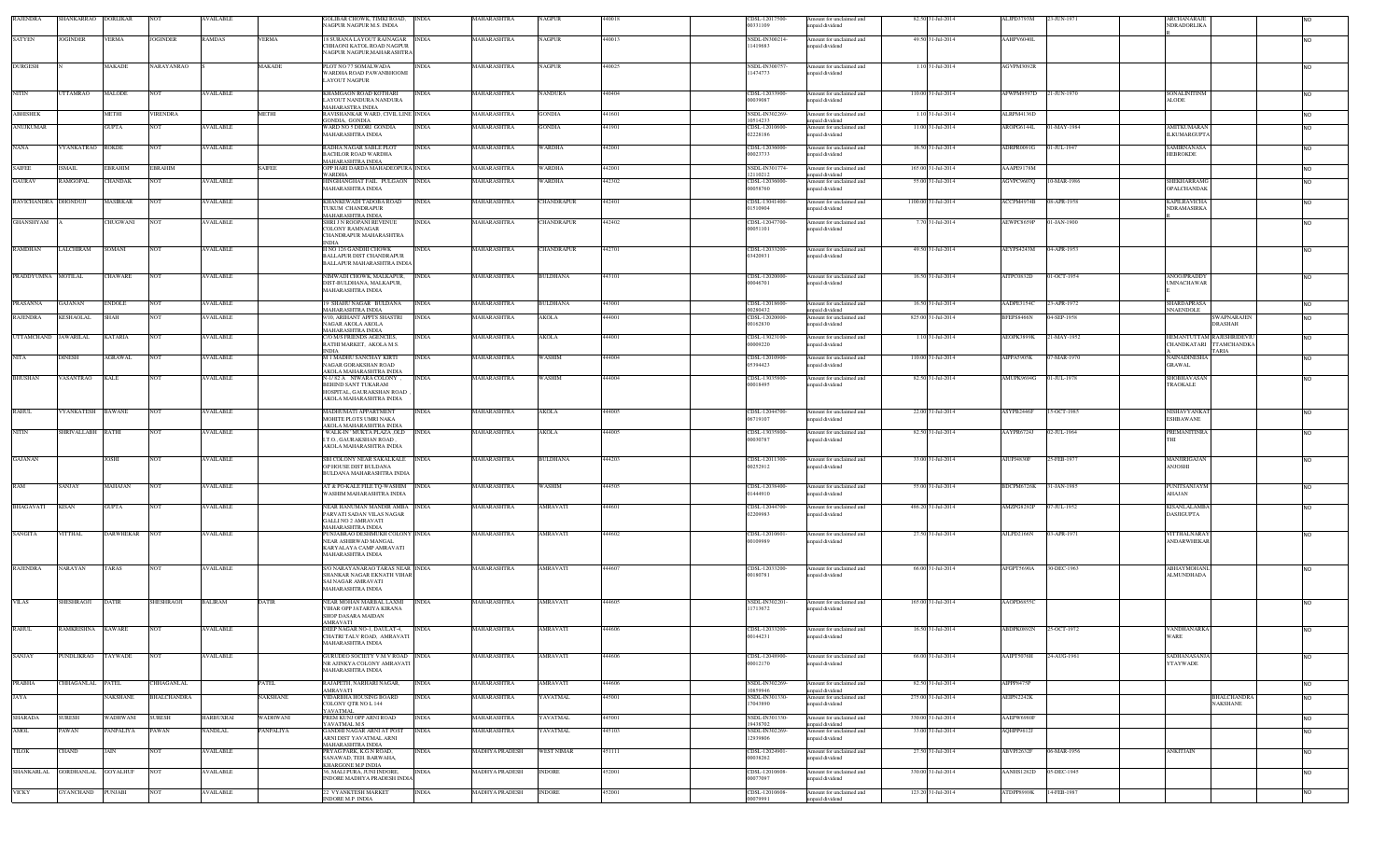| <b>KALAWATI</b>                  | AGRAWAL          |                 | <b>AVAILABLE</b> |                | 1.USHA GANJ MAIN ROAD.<br><b>INDIA</b><br>INDORE MADHYA PRADESH INDL             | <b>MADHYA PRADESH</b> | <b>INDORE</b>  | 5200   | CDSL-12024901<br>00028904        | Amount for unclaimed and<br>apaid dividend  | 501.60 31-Jul-2014  | AHNPA3287D             | 11-JAN-1949 |                                          |                    |                |  |
|----------------------------------|------------------|-----------------|------------------|----------------|----------------------------------------------------------------------------------|-----------------------|----------------|--------|----------------------------------|---------------------------------------------|---------------------|------------------------|-------------|------------------------------------------|--------------------|----------------|--|
|                                  |                  |                 |                  |                |                                                                                  |                       |                |        |                                  |                                             |                     |                        |             |                                          |                    |                |  |
| <b>KAMLESH</b><br><b>KUMAR</b>   | JAIN             | NOT             | <b>AVAILABLE</b> |                | <b>5 GIRDHAR NAGAR NEW</b><br><b>INDIA</b><br>MAHESH NAGAR INDORE M.P.           | <b>MADHYA PRADESH</b> | <b>INDORE</b>  | 452001 | CDSL-12026200<br>00051747        | Amount for unclaimed and<br>apaid dividend  | 539.00 31-Jul-2014  | AECPJ5129D             | 21-JAN-1963 |                                          |                    | <b>NO</b>      |  |
| <b>RAKESH</b>                    | PARWAL           | NOT             | AVAILABLE        |                | INDIA<br>H.NO. 113 RAMCHANDRA NAGAR INDIA                                        | MADHYA PRADESH        | <b>INDORE</b>  | 152001 | CDSL-12026200-                   | Amount for unclaimed and                    | 1650.00 31-Jul-2014 | ADMPP6955C             | 19-SEP-1972 | <b>TRAPTIPARWA</b>                       |                    | <b>NO</b>      |  |
|                                  |                  |                 |                  |                | <b>EXTENSION INDORE M P INDIA</b>                                                |                       |                |        | 00095198                         | apaid dividend                              |                     |                        |             |                                          |                    |                |  |
| <b>VIKAS</b>                     | SONI             | NOT             | <b>AVAILABLE</b> |                | UG 2 RATNAMANI 7/1 NEW<br><b>INDIA</b>                                           | MADHYA PRADESH        | <b>INDORE</b>  | 452001 | CDSL-12029900-                   | mount for unclaimed and                     | 52.80 31-Jul-2014   | BCXPS0276C             |             |                                          |                    | N <sub>O</sub> |  |
|                                  |                  |                 |                  |                | PALASIA INDORE MADHYA<br>PRADESH INDIA                                           |                       |                |        | 01584297                         | npaid dividend                              |                     |                        |             |                                          |                    |                |  |
| <b>TUSHAR</b><br><b>RABHAKAR</b> | THAKUR           | PRABHAKAR       |                  | HAKUR          | <b>INDIA</b><br>246, LOKMANAYA NAGAR                                             | MADHYA PRADESH        | <b>INDORE</b>  | 152001 | NSDL-IN301983                    | mount for unclaimed and                     | 330.00 31-Jul-2014  | AFUPT0811P             |             |                                          |                    | <b>NO</b>      |  |
| <b>OPAI</b>                      | <b>AEENA</b>     |                 | AVAILABLE        |                | NDORE (M.P.)<br><b>84, PARAG NAGAR NEAR ROYAL INDIA</b>                          | MADHYA PRADESH        | <b>NDORE</b>   | 52002  | 10353789<br>CDSL-12026200        | npaid dividend<br>mount for unclaimed and   | 99.00 31-Jul-2014   | AMPPM3837L             | 11-FEB-1978 | NIRMLAMEENA                              |                    | <b>NO</b>      |  |
|                                  |                  |                 |                  |                | BANGLO SUKHALIA INDORE M.P.                                                      |                       |                |        | 00058168                         | apaid dividend                              |                     |                        |             |                                          |                    |                |  |
| MEGHA                            | AGRAWAL          | NOT             | <b>AVAILABLE</b> |                | H.NO. 148 BRAJESHVAREE EXTN.<br><b>INDIA</b>                                     | MADHYA PRADESH        | INDORE         | 152002 | CDSL-12026200                    | mount for unclaimed and                     | 49.50 31-Jul-2014   | AGXPA2765K             | 27-JUN-1979 | GOVINDAGRAW                              |                    | N <sub>O</sub> |  |
|                                  |                  |                 |                  |                | PIPLIYAHANA INDORE M P INDIA                                                     |                       |                |        | 00072818                         | npaid dividend                              |                     |                        |             |                                          |                    |                |  |
| PALLAVI                          | <b>BAHRANI</b>   | vот             | <b>AVAILABLE</b> |                | 02 SHANTI PRIYA APPT 43                                                          | MADHYA PRADESH        | <b>NDORE</b>   | 152004 | CDSL-12033200                    | mount for unclaimed and                     | 220.00 31-Jul-2014  | ANGPB3013R             | 24-JUN-1981 |                                          |                    |                |  |
|                                  |                  |                 |                  |                | PAGNISPAGA INDORE MADHYA<br><b>RADESH INDIA</b>                                  |                       |                |        | 01467306                         | unpaid dividend                             |                     |                        |             |                                          |                    |                |  |
| <b>SADHNA</b>                    | JAIN             | SUBHASH         |                  | JAIN           | 153. GUMASTA NAGAR. INDORE INDIA<br>MP)                                          | <b>MADHYA PRADESH</b> | <b>INDORE</b>  | 452009 | NSDL-IN301983<br>10447142        | Amount for unclaimed and<br>inpaid dividend | 165.00 31-Jul-2014  | AJFPJ1949K             |             |                                          |                    | <b>NO</b>      |  |
| SANJAY                           | <b>CARMA</b>     |                 | AVAILABLE        |                | SEC T-C SL 1-05 SCH NO 78                                                        | IADHYA PRADESH        | NDORE          |        | CDSL-12033500                    | mount for unclaimed and                     | 165.00 31-Jul-2014  | PJPK9635H              | 18-JUL-1985 |                                          |                    | <b>NO</b>      |  |
|                                  |                  |                 |                  |                | INDORE MADHYA PRADESH INDIA                                                      |                       |                |        | 00168288                         | npaid dividend                              |                     |                        |             |                                          |                    |                |  |
| NEETA                            | AWANKUMAR GOENKA | NOT             | <b>AVAILABLE</b> |                | <b>02/293 SILICON CITY RAU</b><br>INDIA<br>VILLAGE NIHALPUR MANDI                | MADHYA PRADESH        | <b>NDORE</b>   | 152012 | CDSL-12010900<br>03865746        | Amount for unclaimed and<br>inpaid dividend | 115.50 31-Jul-2014  | ATTPG8535C             | 28-JUN-1968 | <b>PAWANKUMAI</b><br><b>AGDISHPRASAD</b> |                    | N <sub>O</sub> |  |
|                                  |                  |                 |                  |                | INDORE MADHYA PRADESH INDIA                                                      |                       |                |        |                                  |                                             |                     |                        |             | <b>GOENKA</b>                            |                    |                |  |
| SHAKUNTALA                       | PURANIK          | SHANKER         |                  | RAW            | 148 B VAIBHAV NAGAR KANADIA INDIA                                                | <b>MADHYA PRADESH</b> | <b>INDORE</b>  | 452016 | NSDL-IN300214                    | Amount for unclaimed and                    | 165.00 31-Jul-2014  | APBPP4456K             |             |                                          |                    | N <sub>O</sub> |  |
|                                  |                  |                 |                  |                | ROAD INDORE MADHYA<br><b>PRADESH</b>                                             |                       |                |        | 14839554                         | npaid dividend                              |                     |                        |             |                                          |                    |                |  |
| <b>KIRAN</b>                     | <b>GOHIL</b>     | PAWAN           | <b>KUMAR</b>     | <b>GOHIL</b>   | R II 10 SUPER MARKET JAWAHAR INDIA                                               | <b>MADHYA PRADESH</b> | <b>DEWAS</b>   | 455001 | NSDL-IN300214                    | Amount for unclaimed and                    | 82.50 31-Jul-2014   | AJZPG0539N             |             |                                          |                    | <b>NO</b>      |  |
| <b>REKHA</b>                     | MAHAJAN          | MANISH          |                  | MAHAJAN        | <b>HOWK DEWAS</b><br><b>B 131 KALANI BAGH DEWAS</b><br><b>INDIA</b>              | MADHYA PRADESH        | <b>DEWAS</b>   | 455001 | 13683700<br>NSDL-IN300450        | npaid dividend<br>Amount for unclaimed and  | 247.50 31-Jul-2014  | ARXPM5310R             |             |                                          |                    | <b>NO</b>      |  |
| <b>SAPNA</b>                     | TOTLA            | RAMESHWAR       |                  | ZAWAR          | <b>MADHYA PRADESH</b><br>113/2, JAWAHAR MARG, UJJAIN<br><b>INDIA</b>             | <b>MADHYA PRADESH</b> | UJJAIN         | 456006 | 13627447<br>NSDL-IN301983        | npaid dividend<br>Amount for unclaimed and  | 11.00 31-Jul-2014   | AGTPT5798D             |             |                                          |                    |                |  |
|                                  |                  |                 |                  |                | MP)                                                                              |                       |                |        | 10675138                         | unpaid dividend                             |                     |                        |             |                                          |                    | <b>NO</b>      |  |
| <b>DURLABH</b>                   | <b>ORWAL</b>     |                 | <b>AVAILABLE</b> |                | C-13 ARIHANT VIKRAM NAGAR<br><b>INDIA</b><br>UJJAIN M P INDIA                    | MADHYA PRADESH        | JJAIN          | 56010  | CDSL-12026200<br>00148509        | mount for unclaimed and<br>npaid dividend   | 182.60 31-Jul-2014  | AQUPP9154E             | 08-APR-1987 | <b>RAVINDRAKUM</b><br><b>ARPORWAL</b>    |                    | N <sub>O</sub> |  |
| <b>PRAVEEN</b><br><b>KUMAR</b>   | MOONAT           | NOT             | <b>AVAILABLE</b> |                | DATTA KRUPA STATION ROAD<br><b>INDIA</b><br>RATLAM RATLAM MADHYA                 | <b>MADHYA PRADESH</b> | RATLAM         | 457001 | CDSL-12034500-<br>00563989       | Amount for unclaimed and<br>npaid dividend  | 49.50 31-Jul-2014   | AKIPM1455F             | 15-OCT-1976 | <b>JYOTIJAIN</b>                         |                    | N <sub>O</sub> |  |
|                                  |                  |                 |                  |                | PRADESH INDIA                                                                    |                       |                |        |                                  |                                             |                     |                        |             |                                          |                    |                |  |
| MANISH                           | OTHARI           | <b>NOT</b>      | AVAILABLE        |                | 7, NAI ANAJMANDI MANDSAUR INDIA<br>M P-INDIA                                     | MADHYA PRADESH        | MANDSAUR       | 158001 | CDSL-12028900-<br>00816218       | mount for unclaimed and<br>npaid dividend   | 16.50 31-Jul-2014   | BBRPK1235L             | 7-OCT-1981  | <b>ASHOKKOTHARI</b>                      |                    | N <sub>O</sub> |  |
| <b>SNEH</b>                      | <b>PRAKASH</b>   | MADANLAL        |                  | /ERMA          | <b>30. VIKAS NAGAR EXTENSION</b><br><b>INDIA</b><br>14/2. NEEMUCH (M.P.)         | <b>MADHYA PRADESH</b> | NEEMUCH        | 458441 | NSDL-IN301983<br>10502570        | Amount for unclaimed and<br>apaid dividend  | 16.50 31-Jul-2014   | AWCPS9534M             |             |                                          |                    | N <sub>O</sub> |  |
| <b>DEEPA</b>                     | KORI             | NOT             | <b>AVAILABLE</b> |                | W/O UMESH KORI SOMWARA<br><b>INDIA</b>                                           | MADHYA PRADESH        | DAMOH          | 470771 | CDSL-12031600-                   | Amount for unclaimed and                    | 33.00 31-Jul-2014   | ATXPK7560M             | 01-AUG-1983 | <b>JMESHKORI</b>                         |                    | N <sub>O</sub> |  |
|                                  |                  |                 |                  |                | WARD HINDORIA DAMOH M.P<br><b>INDIA</b>                                          |                       |                |        | 00162632                         | npaid dividend                              |                     |                        |             |                                          |                    |                |  |
| <b>RAKESH</b>                    | <b>AGARWAL</b>   | SHRI            |                  | <b>GARWAL</b>  | 588 KAILASH SADAN<br>INDIA<br>AKHERAPURA BHOPAL MP                               | MADHYA PRADESH        | <b>BHOPAL</b>  | 462001 | NSDL-IN301330<br>18952686        | Amount for unclaimed and<br>apaid dividend  | 1650.00 31-Jul-2014 | AAXPA5060B             |             |                                          |                    | <b>NO</b>      |  |
| <b>USHA</b>                      | <b>DUBEY</b>     | SHIV            | <b>PRASAD</b>    | UBEY           | <b>INDIA</b><br><b>I/18 1100 QRTS BHOPAL MP</b>                                  | MADHYA PRADESH        | <b>BHOPAL</b>  | 462001 | NSDL-IN301330                    | Amount for unclaimed and                    | 82.50 31-Jul-2014   | AMUPD8699L             |             |                                          |                    | <b>NO</b>      |  |
|                                  |                  |                 |                  |                |                                                                                  |                       |                |        | 20584373                         | apaid dividend                              |                     |                        |             |                                          |                    |                |  |
|                                  |                  |                 | <b>SINGH</b>     |                | <b>INDIA</b>                                                                     |                       |                |        |                                  | mount for unclaimed and                     |                     |                        |             |                                          |                    |                |  |
| PRADEEP                          | HANDARI          | OVERDHAN        |                  | <b>HANDARI</b> | 0 SHANTI NAGAR BHOPAL MP                                                         | MADHYA PRADESH        | <b>BHOPAL</b>  | 162001 | NSDL-IN302092<br>10135536        | unpaid dividend                             | 77.00 31-Jul-2014   | LJPB3281G              |             |                                          |                    | <b>NO</b>      |  |
| <b>NARENDRA</b>                  | BHATTAD          | <b>JAMNADAS</b> |                  |                | <b>G 6 KWALITY PARIKRAMA OPP</b><br><b>INDIA</b><br>MY F M, PRESS COMPLEX ZONE I | <b>MADHYA PRADESH</b> | <b>BHOPAL</b>  | 462011 | <b>NSDL-IN300888</b><br>14786873 | Amount for unclaimed and<br>npaid dividend  | 5.50 31-Jul-2014    | AFFPB3472F             |             |                                          | <b>SHAKUNBHATT</b> | <b>NO</b>      |  |
|                                  | JAIN             |                 |                  |                | <b>BHOPAL MP</b>                                                                 |                       |                |        |                                  |                                             |                     |                        |             |                                          |                    |                |  |
| USHA                             |                  |                 | <b>AVAILABLE</b> |                | D-4 VIDHYA NAGAR COLONY<br><b>INDIA</b><br><b>BHOPAL MP INDIA</b>                | MADHYA PRADESH        | <b>BHOPAL</b>  | 462016 | CDSL-12031600-<br>00025791       | Amount for unclaimed and<br>npaid dividend  | 110.00 31-Jul-2014  | AGYPJ9550C             | -AUG-1961   | <b>ASHOKJAIN</b>                         |                    | N <sub>O</sub> |  |
| <b>MADHURI</b>                   | <b>KANDWAL</b>   | BHARAT          | <b>BHUSHAN</b>   | KANDWAL        | H 10 SHANTI KUNJ E 8 SHAHPURA NDIA<br>3HOPAL MP                                  | <b>MADHYA PRADESH</b> | <b>BHOPAL</b>  | 462016 | NSDL-IN301330<br>20258737        | Amount for unclaimed and<br>npaid dividend  | 165.00 31-Jul-2014  | ANJPK0380M             |             |                                          |                    | <b>NO</b>      |  |
| SANDEEP                          | DESHMUKH         |                 |                  | DESHMUKH       | E-8/82, RAILWAY HOUSING<br><b>INDIA</b>                                          | MADHYA PRADESH        | <b>BHOPAL</b>  | 462016 | NSDL-IN301983-<br>10233064       | Amount for unclaimed and<br>npaid dividend  | 40.70 31-Jul-2014   | AGVPD8664N             |             |                                          |                    | N <sub>O</sub> |  |
|                                  |                  |                 |                  |                | SOCITY, 12 NO. STOP, BHOPAL<br>(MP)                                              |                       |                |        |                                  |                                             |                     |                        |             |                                          |                    |                |  |
| <b>KISHORE</b><br><b>KUMAR</b>   | SHIMPI           | KANTILAL        | <b>GOVINDA</b>   | SHIMPI         | 441/442, N/2, C- SECTOR, BHEL,<br><b>INDIA</b><br>3ARKHERA, BHOPAL (M.P.)        | MADHYA PRADESH        | <b>BHOPAL</b>  | 462021 | NSDL-IN301983<br>10396899        | Amount for unclaimed and<br>npaid dividend  | 330.00 31-Jul-2014  | BFTPS4905K             |             |                                          |                    | <b>NO</b>      |  |
| <b>SURESH</b><br><b>KUMAR</b>    | <b>SHARMA</b>    | NOT             | <b>AVAILABLE</b> |                | <b>INDIA</b><br>H.NO-44 PVT.BIJLI NAGAR<br><b>GOVIND PURA BHOPAL MP INDIA</b>    | MADHYA PRADESH        | <b>BHOPAL</b>  | 462023 | CDSL-12010608-<br>00060661       | Amount for unclaimed and<br>npaid dividend  | 1.10 31-Jul-2014    | ADAPS8568A             | 01-JAN-1963 |                                          |                    | N <sub>O</sub> |  |
|                                  |                  |                 |                  |                |                                                                                  |                       |                |        |                                  |                                             |                     |                        |             |                                          |                    |                |  |
|                                  | SABHARWAL        |                 | <b>RAGHBIR</b>   | SINGH          | 3 8 /14 BASANT KUNJ ARERA<br><b>INDIA</b><br>COLONY BHOPAL MP                    | MADHYA PRADESH        | <b>BHOPAL</b>  | 462029 | NSDL-IN301330-<br>19718655       | Amount for unclaimed and<br>npaid dividend  | 165.00 31-Jul-2014  | ADDPS3266J             |             |                                          |                    | <b>NO</b>      |  |
| AJAY<br><b>KUMAR</b>             | JAIN             | KOMAL           | <b>CHAND</b>     | JAIN           | 1/1 BUS STAND GANDHINAGAR<br><b>INDIA</b><br><b>BHOPAL</b>                       | <b>MADHYA PRADESH</b> | <b>BHOPAL</b>  | 462036 | NSDL-IN302679<br>30884004        | Amount for unclaimed and                    | 825.00 31-Jul-2014  | AAWPJ5291Q             |             |                                          |                    | <b>NO</b>      |  |
| <b>JAGDISH</b><br><b>RASAD</b>   | SHUKLA           | VOT             | <b>AVAILABLE</b> |                | PL A8 A9 B SAINATH NAGAR SEC-<br><b>INDIA</b>                                    | <b>MADHYA PRADESH</b> | <b>BHOPAL</b>  | 62039  | CDSL-12033200-                   | unpaid dividend<br>Amount for unclaimed and | 16.50 31-Jul-2014   | <b>MAPS5238B</b>       | 02-JUN-1950 | PUSHPALATASH                             |                    |                |  |
|                                  |                  |                 |                  |                | A B/H PALACE ARCHAID PH- II<br><b>INFR TEJASHVI CONVENT SCHL</b>                 |                       |                |        | 04332686                         | inpaid dividend                             |                     |                        |             | <b>UKLA</b>                              |                    |                |  |
|                                  |                  |                 |                  |                | KOLAR RD BHOPAL MADHYA                                                           |                       |                |        |                                  |                                             |                     |                        |             |                                          |                    |                |  |
| RISHI<br><b>KUMAR</b>            | TENGURIA         | PRAMOD          | <b>KUMAR</b>     | AZAD           | PRADESH INDIA<br><b>26 RISHIKESH VIHAR BAG</b><br><b>INDIA</b>                   | <b>MADHYA PRADESH</b> | <b>BHOPAL</b>  | 462043 | NSDL-IN303719                    | Amount for unclaimed and                    | 2.20 31-Jul-2014    | BIPPK1474C             |             |                                          |                    | <b>NO</b>      |  |
|                                  |                  |                 |                  |                | MUGALIA BHOPAL M P BHOPAL<br>MADHYA PRADESH                                      |                       |                |        | 10402200                         | apaid dividend                              |                     |                        |             |                                          |                    |                |  |
| <b>SUNIL</b><br>KUMAR            | JAIN             | <b>NOT</b>      | <b>AVAILABLE</b> |                | BEECH KE JAIN CHAITY ALAYA KE-INDIA                                              | <b>MADHYA PRADESH</b> | <b>IDISHA</b>  | 464221 | CDSL-12059500-                   | Amount for unclaimed and                    | 49.50 31-Jul-2014   | ACKPJ9211G             | 05-JUL-1968 | <b>ATULJAIN</b>                          |                    | <b>NO</b>      |  |
|                                  |                  |                 |                  |                | PASS, GANDHI CHOWK. . GANJ-<br><b>RASODA M P INDIA</b>                           |                       |                |        | 00008235                         | npaid dividend                              |                     |                        |             |                                          |                    |                |  |
| PADAM                            | JAIN             | NOT             | <b>AVAILABLE</b> |                | S/O GULAB CHAND JAIN WARD<br><b>INDIA</b><br><b>VO 11 MAHAVEER VIHAR KE</b>      | <b>MADHYA PRADESH</b> | VIDISHA        | 464221 | CDSL-12059500-<br>00020191       | Amount for unclaimed and<br>id dividend     | 33.00 31-Jul-2014   | AHFPJ7888M             | 28-SEP-1958 | SHEELUJAIN                               |                    |                |  |
|                                  |                  |                 |                  |                | PICHHE GANJ-BASODA MADHYA<br>PRADESH INDIA                                       |                       |                |        |                                  |                                             |                     |                        |             |                                          |                    |                |  |
| <b>JAGDISH</b><br>PRASAD         | YADAV            | NOT             | <b>AVAILABLE</b> |                | <b>QUATER NO 6 BADI POLICE LINE INDIA</b>                                        | MADHYA PRADESH        | RAJGARH        | 465661 | CDSL-12026200-                   | Amount for unclaimed and                    | 412.50 31-Jul-2014  | ACPPY3508E             | 05-JAN-1970 | <b>SAVITRIYADA</b>                       |                    | <b>NO</b>      |  |
| <b>RAGHAVENDRA</b>               | JULANIYA         | <b>NOT</b>      | <b>AVAILABLE</b> |                | RAJGARH M P INDIA<br>96. MUKHARJI MARG. JUNA<br><b>INDIA</b>                     | MADHYA PRADESH        | <b>RAJGARH</b> | 465674 | 00097858<br>CDSL-12035000-       | paid dividend<br>Amount for unclaimed and   | 192.50 31-Jul-2014  | AFFPJ8853E             | 10-AUG-1977 | TULSIJULANIA                             |                    |                |  |
|                                  |                  |                 |                  |                | BIAORA, DIST-RAJGARH, BIAORA<br><b>MP INDIA</b>                                  |                       |                |        | 00288731                         | npaid dividend                              |                     |                        |             |                                          |                    | <b>NO</b>      |  |
| MEENAKSHI                        | GUPTA            | NOT             | <b>AVAILABLE</b> |                | GUPTA PATHOLOGYS, OPP.<br><b>INDIA</b>                                           | <b>MADHYA PRADESH</b> | RAJGARH        | 465674 | CDSL-12035000-                   | Amount for unclaimed and                    | 412.50 31-Jul-2014  | AGTPG8078M             | 07-FEB-1978 | <b><i>TARUNGUPTA</i></b>                 |                    | <b>NO</b>      |  |
|                                  |                  |                 |                  |                | INDANE GAS AGENCY RAJGARH<br>ROAD, BIAORA, DIST.RAJGARH                          |                       |                |        | 00318966                         | inpaid dividend                             |                     |                        |             |                                          |                    |                |  |
|                                  |                  |                 |                  |                | <b>BIAORA M.P. INDIA</b>                                                         |                       |                |        |                                  |                                             |                     |                        |             |                                          |                    |                |  |
| <b>SHRINATH</b><br><b>DAS</b>    | GUPTA            |                 | <b>AVAILABLE</b> |                | <b>AGDISH VASTRA BHANDAR</b><br><b>NDIA</b><br><b>BIAORA CRAJGARH BIAORA</b>     | <b>MADHYA PRADESH</b> | <b>RAJGARH</b> | 465674 | CDSL-12035000<br>00382952        | mount for unclaimed and<br>npaid dividend   | 137.50 31-Jul-2014  | AMDPG3108Q 21-DEC-1976 |             |                                          |                    | N <sub>O</sub> |  |
|                                  |                  |                 |                  |                | MADHYA PRADESH INDIA<br><b>INDIA</b>                                             |                       |                | 165674 |                                  | mount for unclaimed and                     |                     |                        |             |                                          |                    |                |  |
| <b>NARENDRA</b><br>KUMAR         | AGRAWAL          |                 | <b>AVAILABLE</b> |                | <b>NEAR MPEB SHAHEED COLONY</b><br><b>BIAORA RAJGARH BIAORA</b>                  | MADHYA PRADESH        | RAJGARH        |        | CDSL-12035000<br>00399278        | npaid dividend                              | 412.50 31-Jul-2014  | AFPPA0243P             | 15-MAY-1970 |                                          |                    | <b>NO</b>      |  |
| MANJU                            | GUPTA            | VOT             | <b>AVAILABLE</b> |                | MADHYA PRADESH INDIA<br>C/OJAGDISH CHANDRA GUPTA,<br><b>INDIA</b>                | <b>MADHYA PRADESH</b> | RAJGARH        | 165674 | CDSL-12035000                    | mount for unclaimed and                     | 412.50 31-Jul-2014  | AOTPG3598L             | 29-JUL-1968 | <b>JAGDISHGUPTA</b>                      |                    | <b>NO</b>      |  |
|                                  |                  |                 |                  |                | INDORE NAKA, BIAORA, DIST-                                                       |                       |                |        | 00700200                         | unpaid dividend                             |                     |                        |             |                                          |                    |                |  |
|                                  |                  |                 |                  |                | RAJGARH, BIAORA MADHYA<br>PRADESH INDIA                                          |                       |                |        |                                  |                                             |                     |                        |             |                                          |                    |                |  |
| <b>KAMLA</b>                     | SUKHWANI         | NOT             | <b>AVAILABLE</b> |                | SUKHWANI BHAWAN NARSINGH INDIA<br>MARG SILAWAT MAHALLA                           | <b>MADHYA PRADESH</b> | RAJGARH        | 465674 | CDSL-12035000-<br>00741309       | Amount for unclaimed and<br>npaid dividend  | 330.00 31-Jul-2014  | AJUPS7246K             | 19-NOV-1959 | <b>KANHAIYASUK</b><br><b>HWANI</b>       |                    | <b>NO</b>      |  |
|                                  |                  |                 |                  |                | BILIMORA MADHYA PRADESH<br><b>INDIA</b>                                          |                       |                |        |                                  |                                             |                     |                        |             |                                          |                    |                |  |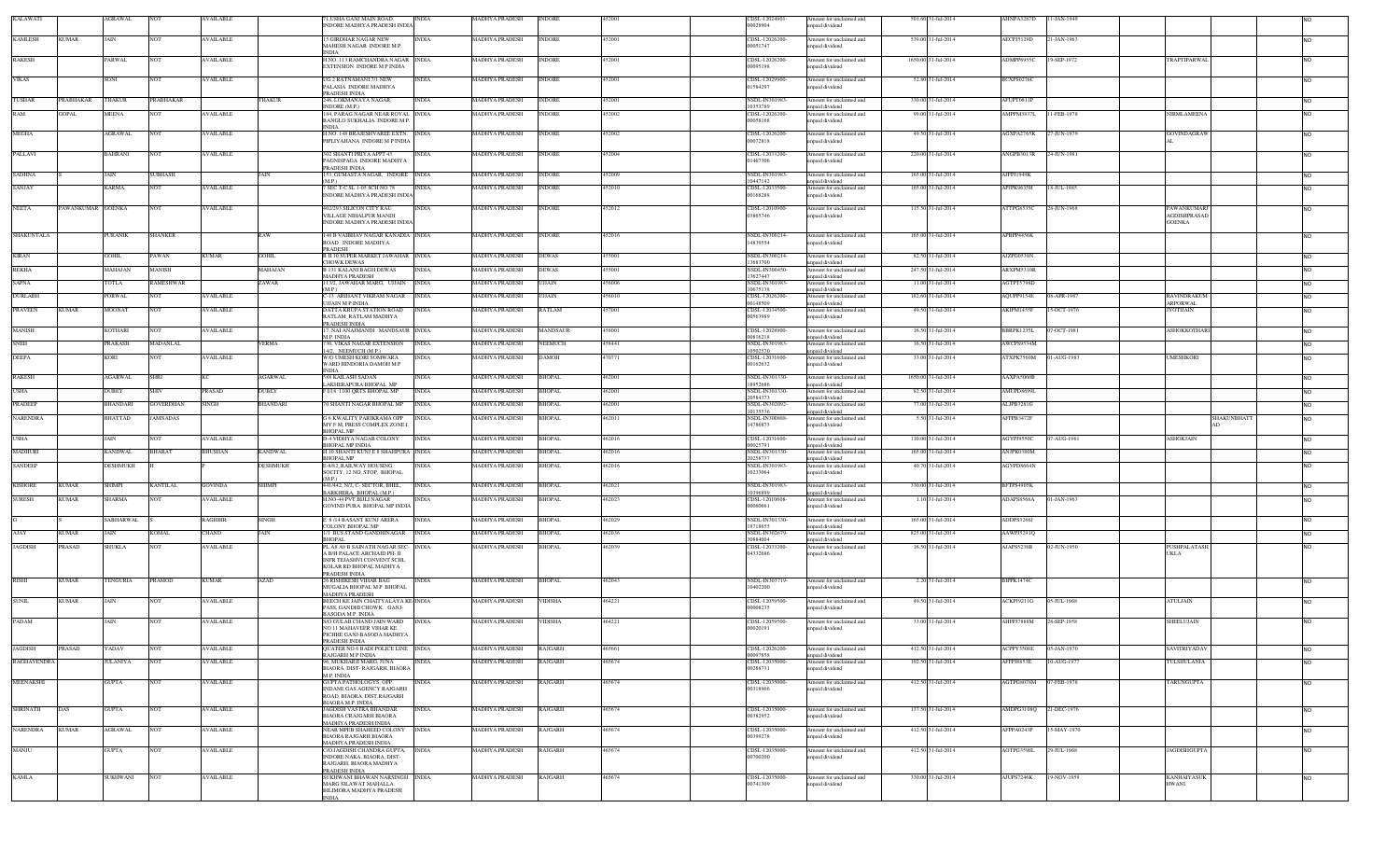| PURUSHOTTAM       |                  | GOYAL             | <b>NOT</b>        | <b>AVAILABLE</b> |                   | WARD NO. 7, TEH. ZIRAPUR,<br>MACHALPUR M P INDIA                                                         | <b>INDIA</b> | <b>MADHYA PRADESH</b> | <b>RAJGARH</b>     | 465693 | CDSL-12017000-<br>00086393       | Amount for unclaimed and<br>npaid dividend  | 331.10 31-Jul-2014  | ACKPG1325Q             | 06-MAY-1959                                    | <b>URMILAGOYAL</b>   |                |
|-------------------|------------------|-------------------|-------------------|------------------|-------------------|----------------------------------------------------------------------------------------------------------|--------------|-----------------------|--------------------|--------|----------------------------------|---------------------------------------------|---------------------|------------------------|------------------------------------------------|----------------------|----------------|
| REKHA             |                  | <b>CANVAJIA</b>   | NO <sub>1</sub>   | <b>AVAILABLE</b> |                   | BUDHWARA ASHTA ASHTA M.P INDIA                                                                           |              | <b>AADHYA PRADESH</b> | <b>SEHORE</b>      | 466116 | CDSL-12031600                    | mount for unclaimed and                     | 5.50 31-Jul-2014    | WBPK0100A              | 26-JAN-1967<br><b>XXXXXXXX5190 DIVYANIKANV</b> |                      | N <sub>O</sub> |
| <b>RAGHVENDRA</b> |                  | SINGH             | NOT               | <b>AVAILABLE</b> |                   | <b>INDIA</b><br>PANNA ROAD NEW PANNA NAKA INDIA                                                          |              | MADHYA PRADESH        | CHHATARPUR         | 471001 | 00159942<br>CDSL-13019300-       | npaid dividend<br>Amount for unclaimed and  | 123.20 31-Jul-2014  | <b>BHTPS0304J</b>      | 22-JUN-1965                                    | KUSMASINGH           | NΩ             |
|                   |                  |                   |                   |                  |                   | CHHATARPUR MADHYA PRADESI<br><b>INDIA</b>                                                                |              |                       |                    |        | 01142909                         | npaid dividend                              |                     |                        |                                                |                      |                |
| ASHOK             | UMAR             | RUSIA             | BAL               | <b>KRISHAN</b>   | ₹USIA             | 193, PIPARSANIA MOHALLA, B/H<br>RAM CHARIT MANAS BHAVAN.<br>CHHATARPUR (MP)                              | <b>INDIA</b> | <b>MADHYA PRADESH</b> | CHHATARPUR         | 471001 | NSDL-IN301983-<br>10764739       | Amount for unclaimed and<br>npaid dividend  | 550.00 31-Jul-2014  | AFDPR0752E             |                                                |                      | N <sub>O</sub> |
| PRAGATI           |                  | SHRIVASTAVA       | <b>HARESH</b>     | <b>KUMAR</b>     | HRIVASTAVA        | C/O H K SHRIVASTAVA 136 INDRA INDIA                                                                      |              | <b>MADHYA PRADESH</b> | SHIVPURI           | 73551  | NSDL-IN300394                    | mount for unclaimed and                     | 165.00 31-Jul-2014  | CBPS4926G              |                                                |                      | NO.            |
| <b>JYOTIRMAY</b>  |                  | DIXIT             |                   | <b>GOVIND</b>    |                   | NAGAR SHIVPURI (MP)<br><b>TARKESHWARI COLONY</b>                                                         | INDIA        | <b>AADHYA PRADESH</b> | SHIVPURI           | 73551  | 16971263<br>NSDL-IN30155         | npaid dividend<br>Amount for unclaimed and  | 55.00 31-Jul-2014   | ABTPD1478K             |                                                |                      | NO             |
| VIJAY             |                  | GUPTA             | NOT               | <b>AVAILABLE</b> |                   | <b>SHIVPURI</b><br>SHIV BHAWAN NAYA BAZAR                                                                | INDIA        | MADHYA PRADESH        | <b>GWALIOR</b>     | 474001 | 22065138<br>CDSL-12038400        | npaid dividend<br>Amount for unclaimed and  | 1650.00 31-Jul-2014 | AKXPG0956E             | 17-FEB-1954                                    | RASHMIGUPTA          | NO.            |
|                   |                  |                   |                   |                  |                   | <b>GWALIOR MADHYAPRADESH</b><br><b>INDIA</b>                                                             |              |                       |                    |        | 00851791                         | npaid dividend                              |                     |                        |                                                |                      |                |
| AMAN              |                  | SAWHNEY           | NOT               | <b>AVAILABLE</b> |                   | <b>6 RAM KALAN NAGAR MORAR</b><br><b>GWALIOR MADHYA PRADESH</b><br>INDIA                                 | <b>INDIA</b> | MADHYA PRADESH        | <b>GWALIOR</b>     | 474006 | CDSL-13041400<br>02896835        | Amount for unclaimed and<br>npaid dividend  | 7.70 31-Jul-2014    | AYNPS96911             | 14-OCT-1983                                    | ROSHNISAWHN          | NO.            |
| <b>ANSHUMAN</b>   |                  | SHRIVASTAVA NOT   |                   | <b>AVAILABLE</b> |                   | VIDY A BHAVAN BAILAL KOTHI<br><b>MORAR GWALIOR MADHYA</b><br>PRADESH INDIA                               | <b>INDIA</b> | <b>MADHYA PRADESH</b> | <b>GWALIOR</b>     | 474066 | CDSL-12033500<br>00228072        | Amount for unclaimed and<br>npaid dividend  | 82.50 31-Jul-2014   | AYAPS9995E             | 07-OCT-1976                                    |                      | <b>NO</b>      |
| NARENDRA          | UMAR             | SHARMA            | BHIKA             | <b>RAM</b>       | <b>SHARMA</b>     | UPADHYAY PALACE THOK SABJI INDIA<br>MANDI ROAD MADHOPURA<br><b>MORENA MADHYA PRADESH</b>                 |              | MADHYA PRADESH        | <b>MORENA</b>      | 476001 | NSDL-IN300513<br>16563550        | Amount for unclaimed and<br>npaid dividend  | 110.00 31-Jul-2014  | ARBPS3982P             |                                                |                      | NO.            |
| <b>AJAY</b>       | <b>KUMAR</b>     | <b>PALIWAL</b>    | NOT               | <b>AVAILABLE</b> |                   | 154, VIVEKANAND COLONY H.NO INDIA<br>455, CIVIL LINES WARD NO 19 TAH<br>CHHINDWARA MADHYA                |              | <b>MADHYA PRADESH</b> | <b>CHHINDWARA</b>  | 480001 | CDSL-16010100-<br>00128167       | Amount for unclaimed and<br>npaid dividend  | 165.00 31-Jul-2014  | ALPPP9483L             | 12-DEC-1971<br>WAL                             | ARCHANAPALL          | NO.            |
| <b>JAYANTILAL</b> | SHIVAJI          | RATHOR            | NOT               | <b>AVAILABLE</b> |                   | PRADESH INDIA<br>A/50, GURHI POST PALACHOURAI INDIA<br>CHHINDWARA MADHYA<br>PRADESH INDIA                |              | <b>MADHYA PRADESH</b> | <b>CHHINDWARA</b>  | 480449 | CDSL-12010601<br>00088459        | Amount for unclaimed and<br>npaid dividend  | 73.70 31-Jul-2014   | ACQPR4135B             | 19-DEC-1951                                    | ROHITRATHOR          | NO.            |
| <b>DEVESH</b>     | <b>KUMAR</b>     | VERMA             | NOT               | <b>AVAILABLE</b> |                   | CENTRAL BANK OF INDIA B/O<br>JUNNARDEO CHHINDWARA<br><b>IUNNARDEO M P INDIA</b>                          | <b>INDIA</b> | MADHYA PRADESH        | CHHINDWARA         | 480551 | CDSL-12010601<br>00139775        | Amount for unclaimed and<br>mpaid dividend  | 330.00 31-Jul-2014  | ABYPV9467H             | 7-MAY-1967                                     | SANGEETAVER          | NO.            |
| <b>SUDHIR</b>     | MANOHAR          | SHASTRI           | NOT               | <b>AVAILABLE</b> |                   | STATION ROAD STATION ROAD<br><b>BALAGHAT BALAGHAT MADHY</b>                                              | <b>INDIA</b> | MADHYA PRADESH        | <b>BALAGHAT</b>    | 481001 | CDSL-12010601<br>00116810        | Amount for unclaimed and<br>inpaid dividend | 22.00 31-Jul-2014   | AJDPS1661D             | 16-JUN-1952<br><b>SHASTRI</b>                  | NEHASSHASTRI         | N <sub>O</sub> |
| VIDYA             |                  | GUPTA             | HIRA              | LAL              | <b>GUPTA</b>      | PRADESH INDIA<br>E 3 CIVIL LINES PACHPED<br><b>JABALPUR MADHYA PRADESH</b>                               | <b>INDIA</b> | <b>MADHYA PRADESH</b> | <b>JABALPUR</b>    | 482001 | <b>NSDL-IN300239</b><br>23860343 | Amount for unclaimed and<br>unpaid dividend | 150.70 31-Jul-2014  | AIVPG0507D             |                                                |                      | <b>NO</b>      |
| <b>RAJKUMAR</b>   |                  | AIN               | <b>DEVICHAND</b>  |                  | <b>DUGGAD</b>     | NEAR MAHAVIR PROVISION<br>STORE, PRATAPGANJ PARA,                                                        | INDIA        | <b>MADHYA PRADESH</b> | <b>SHAHDOL</b>     | 484001 | NSDL-IN301983-<br>10560033       | Amount for unclaimed and<br>npaid dividend  | 165.00 31-Jul-2014  | AFPPJ8164G             |                                                |                      | N <sub>O</sub> |
| <b>KRISHANLAL</b> | <b>HARNAMDAS</b> | <b>KSHATRIYA</b>  | NOT               | <b>AVAILABLE</b> |                   | AGDALPUR (C.G.)<br>CME/SUB-AREA MANAGER                                                                  | <b>INDIA</b> | MADHYA PRADESH        | <b>ANUPPUR</b>     | 484336 | CDSL-12035602                    | Amount for unclaimed and                    | 550.00 31-Jul-2014  | AHAPK8162C             | 02-FEB-1950                                    | PUSHPAKSHATI         |                |
|                   |                  |                   |                   |                  |                   | KOTMA-GOVINDA SUB-AREA P.O.<br>KOTMA COLLIERY DIST.ANUPPUR<br>KOTMA MP INDIA                             |              |                       |                    |        | 00009544                         | npaid dividend                              |                     |                        |                                                |                      |                |
| <b>NISHA</b>      |                  | <b>CHHDRA</b>     | NO <sub>1</sub>   | <b>AVAILABLE</b> |                   | KRISHNA NAGAR SATNA<br>MADHYAPRADESH INDIA                                                               | <b>INDIA</b> | <b>MADHYA PRADESH</b> | <b>SATNA</b>       | 485001 | CDSL-12038400-<br>00957298       | Amount for unclaimed and<br>npaid dividend  | 321.20 31-Jul-2014  | APEPA0387H             | 01-JUL-1981<br><b>CHHDRA</b>                   | <b>SHRICHANDRAA</b>  | NO.            |
| RAJIV             | <b>KUMAR</b>     | TIWARI            | NOT               | <b>AVAILABLE</b> |                   | BEHIND PWD GANGHUT GADHIYA INDIA<br>TOLA BAGAGA SATNA M.P INDIA                                          |              | MADHYA PRADESH        | <b>SATNA</b>       | 485001 | CDSL-13019300<br>00317036        | Amount for unclaimed and<br>npaid dividend  | 24.20 31-Jul-2014   | AGGPT1596G             | 05-MAY-1974                                    | <b>SHALINITIWAR</b>  | NO             |
| <b>VED</b>        | PRAKASH          | MISHRA            | NOT               | <b>AVAILABLE</b> |                   | M1.134 PADAMDHAR COLONY<br>DHEKAHA REWA MADHYA                                                           | <b>INDIA</b> | <b>MADHYA PRADESH</b> | <b>REWA</b>        | 486001 | CDSL-12016400<br>00163790        | Amount for unclaimed and<br>npaid dividend  | 49.50 31-Jul-2014   | AOIPM6150F             | 2-NOV-1967                                     | MALTIDEVI            | NO.            |
| <b>KALPANA</b>    |                  | <b>IWARI</b>      | NOT               | <b>AVAILABLE</b> |                   | PRADESH INDIA<br>E7/13 SBI COLONY ARERA<br>COLONY BHOPAL MADHYA                                          | INDIA        | <b>MADHYA PRADESH</b> | <b>BHOPAL</b>      | 462016 | CDSL-13041400-<br>01370538       | Amount for unclaimed and<br>npaid dividend  | 7.70 31-Jul-2014    | ACAPT4950E             | 5-SEP-1976<br>XXXXXXXX533                      |                      | <b>NO</b>      |
| RAJESH            |                  | AHUJA             | SHRI              | <b>JAIRAMDAS</b> | AUJA              | PRADESH INDIA<br>MIG-II 43 PADAMDHAR COLONY<br><b>DEKHA REWA</b>                                         | <b>INDIA</b> | <b>MADHYA PRADESH</b> | <b>REWA</b>        | 486001 | NSDL-IN301557<br>2174170         | mount for unclaimed and<br>inpaid dividend  | 33.00 31-Jul-2014   | AEIPA6978H             |                                                |                      | <b>NO</b>      |
| <b>DANIL</b>      |                  |                   | <b>KDIWAKARAN</b> |                  |                   | WARD NO 03 NEAR STATE BANK INDIA<br><b>GRAM POST MAUGANJ MAUGANJ</b>                                     |              | <b>MADHYA PRADESH</b> | <b>REWA</b>        | 486331 | NSDL-IN301696<br>11573590        | Amount for unclaimed and<br>npaid dividend  | 110.00 31-Jul-2014  | AERPD0111N             |                                                |                      | NO.            |
| PRANALI           |                  | <b>BURRI</b>      | <b>NOT</b>        | <b>AVAILABLE</b> |                   | REWA MADHYA PRADESH<br>NH <sub>2</sub> C <sub>119</sub> VSTPP                                            | <b>INDIA</b> | <b>MADHYA PRADESH</b> | <b>SINGRAULI</b>   | 486885 | CDSL-13019300                    | Amount for unclaimed and                    | 7.70 31-Jul-2014    | ARFPB3612B             | 09-JUL-1984                                    | <b>BPRAVEEN</b>      | <b>NO</b>      |
| <b>DEVANKUR</b>   |                  | JAIN              | NOT               | <b>AVAILABLE</b> |                   | VINDHYANAGAR SINGRAULI<br>MADHYA PRADESH INDIA<br>STATION ROAD GOTEGAON                                  | <b>INDIA</b> | MADHYA PRADESH        | NARSINGHPUR        | 487118 | 00901889<br>CDSL-12044700-       | npaid dividend<br>Amount for unclaimed and  | 28.60 31-Jul-2014   | AKRPJ6107E             | 16-AUG-1985                                    | VINEETJAIN           | <b>NO</b>      |
|                   |                  |                   |                   |                  |                   | MADHYA PRADESH INDIA                                                                                     |              |                       |                    |        | 3948839                          | npaid dividend                              |                     |                        |                                                |                      |                |
| PANKAJ            |                  | CHOUKSEY          | <b>NOT</b>        | <b>AVAILABLE</b> |                   | RADHA BALLABH WARD<br>GADARWARA NR CHOUSEY DAIL<br>MILL NARSINGHPUR<br>NARSINGHPUR MADHYA                | <b>INDIA</b> | <b>MADHYA PRADESH</b> | <b>NARSINGHPUR</b> | 487551 | CDSL-12036000<br>01047186        | Amount for unclaimed and<br>npaid dividend  | 110.00 31-Jul-2014  | AIXPC7244F             | 03-MAR-1971                                    |                      | N <sub>O</sub> |
| <b>RAHUL</b>      |                  | <b>HRIVASTAVA</b> | URENDRA           | <b>KUMAR</b>     | <b>HRIVASTAVA</b> | PRADESH INDIA<br>Q NO 4B, ST 42 SEC 10 BHILAI                                                            |              | CHHATTISGARH          | DURG               | 90006  | NSDL-IN300450                    | mount for unclaimed and                     | 49.50 31-Jul-2014   | <b>AUNPS9090F</b>      |                                                |                      | NO.            |
| <b>ANUBHA</b>     |                  | <b>AUDHOLKAR</b>  | <b>DEVENDRA</b>   | <b>KUMAR</b>     |                   | NAGAR BHILAI<br>SHOP NO 209 ZONAL MARKET SEC INDIA                                                       |              | CHHATTISGARH          | DURG               | 490006 | 11491892<br>NSDL-IN300513        | inpaid dividend<br>mount for unclaimed and  | 33.00 31-Jul-2014   | AOHPM9780L             |                                                |                      | NO             |
| AASHUTOSH         |                  | DIWAKIRTI         | NOT               | <b>AVAILABLE</b> |                   | 10 BHILAI CHHATTISGARH<br>MIG 1 802 HUDCO BHILAI DURG                                                    | <b>INDIA</b> | CHHATTISGARH          | <b>DURG</b>        | 490009 | 13221358<br>CDSL-12044700-       | npaid dividend                              | 11.00 31-Jul-2014   | AMRPD5302K             | 20-SEP-1981                                    |                      |                |
|                   |                  |                   |                   |                  |                   | BHILAI BHILAI MADHYA<br>PRADESH INDIA                                                                    |              |                       |                    |        | 3180825                          | Amount for unclaimed and<br>npaid dividend  |                     |                        |                                                |                      | NO.            |
| <b>RAKESH</b>     | <b>KUMAR</b>     | DUGGAL            | KRISHAN           | LAL              | UGGAL             | MIG 1/847 HUDCO BHILAI DIST<br>DURG BHILAI CHHATTISGARH                                                  | <b>INDIA</b> | CHHATTISGARH          | DURG               | 490009 | NSDL-IN300513<br>18154614        | Amount for unclaimed and<br>npaid dividend  | 66.00 31-Jul-2014   | ACVPD9901G             |                                                |                      | <b>NO</b>      |
| <b>SURENDRA</b>   | <b>KUMAR</b>     | <b>MUDAFARE</b>   | NOT               | <b>AVAILABLE</b> |                   | WARD NO 13 RAMNAGAR NEAR<br>SHAKUNTLA SCHOOL RAMNAGAR<br>SUPELA BHILAI CHHATTISGARH<br><b>INDIA</b>      | <b>INDIA</b> | CHHATTISGARH          | <b>DURG</b>        | 490023 | CDSL-13041400-<br>05198604       | Amount for unclaimed and<br>npaid dividend  | 53.90 31-Jul-2014   | ASWPM6156F             | 29-MAY-1977                                    |                      | N <sub>O</sub> |
| RAJIV             |                  | HAKUR             | INDU              | <b>BHUSHAN</b>   | HAKUR             | <b>BALDEO BAG NEAR BALBHARTI</b><br>INGLISH MIDIUM SCHOOL<br>INFRONT OF RAILWAY<br>CROSSING, RAJNANDGAON | <b>INDIA</b> | CHHATTISGARH          | RAJNANDGAON        | 491441 | NSDL-IN302902<br>47558374        | Amount for unclaimed and<br>inpaid dividend | 420.20 31-Jul-2014  | AGGPT5971M             |                                                |                      | NO.            |
| <b>MO</b>         | IDRISHRAJA       | <b>KHAN</b>       | NOT               | <b>AVAILABLE</b> |                   | CHHATTISGARH, INDIA<br>H.NO 8. WARD NO 5. NEAR S P                                                       | <b>INDIA</b> | <b>CHHATTISGARH</b>   | <b>KAWARDHA</b>    | 491995 | CDSL-12010600                    | Amount for unclaimed and                    | 110.00 31-Jul-2014  | BVTPK6378J             | 01-NOV-1989                                    | <b>AYYUBKHAN</b>     |                |
|                   |                  |                   |                   |                  |                   | BUNGLOW, BESIDE IRRIGATION<br>COLONY, KAWARDHA<br>KABIRDHAM KAWARDHA<br>CHHATTISGARH INDIA               |              |                       |                    |        | 02174764                         | npaid dividend                              |                     |                        |                                                |                      | <b>NO</b>      |
| OM                | PRAKASH          | AGRAWAL           | NOT               | <b>AVAILABLE</b> |                   | H NO-10 SAHKARI MARG-3<br>CHOUBEY COLONY RAIPUR<br>CHHATTISGARH INDIA                                    | <b>INDIA</b> | CHHATTISGARH          | <b>RAIPUR</b>      | 492001 | CDSL-12020600-<br>00129571       | Amount for unclaimed and<br>npaid dividend  | 82.50 31-Jul-2014   | ADUPA4363M 31-OCT-1966 |                                                |                      | NO.            |
| <b>SADRUDDIN</b>  |                  | FARISHTA          | <b>NOT</b>        | <b>AVAILABLE</b> |                   | FARISHTA HOUSE C/O FARISHTA INDIA<br>HOSPITAL KATOTRA TALAB<br>RAIPUR CHHATISHGAR INDIA                  |              | CHHATTISGARH          | <b>RAIPUR</b>      | 492001 | CDSL-12033200-<br>03110371       | Amount for unclaimed and<br>inpaid dividend | 495.00 31-Jul-2014  | AADPF0383J             | 01-JUL-1937                                    | <b>FAISALFARISHT</b> | <b>NO</b>      |
| LALIT             |                  | SETHI             | NOT.              | <b>AVAILABLE</b> |                   | <b>B 11 LIC COLONY MOWA RAIPUR INDIA</b>                                                                 |              | CHHATTISGARH          | <b>RAIPUR</b>      | 492001 | CDSL-13041400-<br>03470033       | Amount for unclaimed and                    | 19.80 31-Jul-2014   | BOKPS1847L             | 15-APR-1983                                    | <b>ANNANTSETHI</b>   | <b>NO</b>      |
| SHAKUNTALA        | DEVI             | AGRAWAL           | GOPIRAM           |                  | DROLIA            | CHHATTISGARH INDIA<br>C/O SHYAM ANN BHANDAR, NEAR INDIA                                                  |              | <b>CHHATTISGARH</b>   | RAIPUR             | 492001 | NSDL-IN302269-                   | unpaid dividend<br>Amount for unclaimed and | 82.50 31-Jul-2014   | AGMPA5044J             |                                                |                      | NO.            |
|                   |                  |                   |                   |                  |                   | PRABAHAT TALKIES GANJ BAZAR,<br>RAIPUR. CHHATTISGARH                                                     |              |                       |                    |        | 11809404                         | inpaid dividend                             |                     |                        |                                                |                      |                |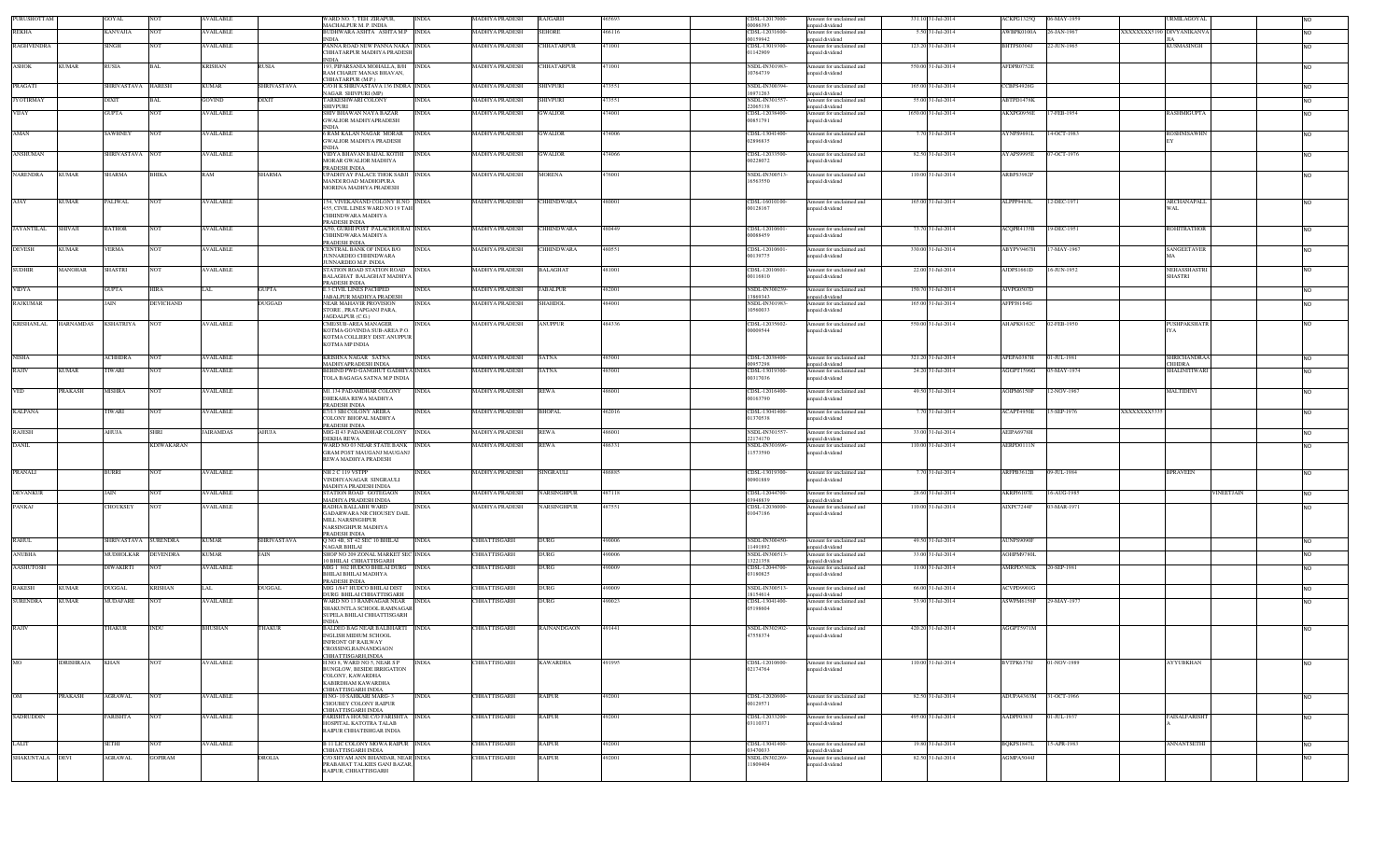| <b>SUBHASH</b>       | <b>CHANDRA</b>                | SHARMA                 | <b>SHYAM</b>    | <b>SUNDER</b>                       | <b>SHARMA</b>           | MAYUR MEDICAL AND GENERAL INDIA<br>STORES, JAIL ROAD, INFRONT OF<br>GARCHA COMPLEX, RAIPUR,<br>CHHATTISGARH                                       |                              | CHHATTISGARH                         | RAIPUR                               |                  |        | NSDL-IN302269<br>11642393        | Amount for unclaimed and<br>unpaid dividend                             | 330.00 31-Jul-2014                        | ANEPS2401C               |             |                           |               |                 |
|----------------------|-------------------------------|------------------------|-----------------|-------------------------------------|-------------------------|---------------------------------------------------------------------------------------------------------------------------------------------------|------------------------------|--------------------------------------|--------------------------------------|------------------|--------|----------------------------------|-------------------------------------------------------------------------|-------------------------------------------|--------------------------|-------------|---------------------------|---------------|-----------------|
| PABAN                | <b>KUMAR</b>                  | <b>AGRAWAL</b>         | <b>NOT</b>      | <b>AVAILABLE</b>                    |                         | JDM SECURITIES 204 ARIHANT<br>COMPLEX STATION ROAD RAIPUR                                                                                         | <b>INDIA</b>                 | CHHATTISGARH                         | <b>RAIPUR</b>                        | 492009           |        | CDSL-12020000-<br>00004460       | Amount for unclaimed and<br>npaid dividend                              | 220.00 31-Jul-2014                        | ACJPA5009N               | 01-DEC-1967 | SANGEETATAY               |               | <b>NO</b>       |
| SONAL                |                               | <b>AGARWAL</b>         | <b>NOT</b>      | <b>AVAILABLE</b>                    |                         | CHHATISGARH INDIA<br>SHANTI COLONY, DHAMTARI<br>DHAMTARI CHHATTISH GARH                                                                           | <b>INDIA</b>                 | CHHATTISGARH                         | DHAMTARI                             | 193773           |        | CDSL-12020600<br>00049437        | Amount for unclaimed and<br>inpaid dividend                             | 16.50 31-Jul-2014                         | AFUPA0287N               | 22-JUL-1976 |                           |               | <b>NO</b>       |
| <b>BRUESH</b>        |                               | <b>AGRAWAL</b>         | <b>NOT</b>      | <b>AVAILABLE</b>                    |                         | <b>INDIA</b><br>NARSING WARD DONGARGARH INDIA<br>RAJNAND GAON CHATTISGARH                                                                         |                              | CHHATTISGARH                         | DHAMTARI                             | 493773           |        | CDSL-12020600<br>00070522        | Amount for unclaimed and<br>inpaid dividend                             | 82.50 31-Jul-2014                         | AIRPA3332N               | 17-DEC-1984 |                           |               | <b>NO</b>       |
| <b>SHOBHA</b>        |                               | <b>BANG</b>            | <b>NOT</b>      | <b>AVAILABLE</b>                    |                         | <b>INDIA</b><br>W/O MR NARESH BANG BALAK<br>CHOWK DHAMTARI                                                                                        | <b>INDIA</b>                 | <b>CHHATTISGARH</b>                  | <b>DHAMTARI</b>                      | 493773           |        | CDSL-12036000<br>00681732        | Amount for unclaimed and<br>inpaid dividend                             | 330.00 31-Jul-2014                        | AGZPB3994K               | 10-MAY-1967 | NARESHBANG                |               | <b>NO</b>       |
| <b>SUMAN</b>         |                               | DUGGAD                 | PHOOL           | <b>CHAND</b>                        | JAIN                    | CHHATISGARH INDIA<br>JAIN MANDIR ROAD, BALAJI<br>WARD 13, JAGDALPUR BASTAR                                                                        | <b>INDIA</b>                 | CHHATTISGARH                         | <b>BASTAR</b>                        | 494001           |        | NSDL-IN301983-<br>10566784       | Amount for unclaimed and<br>inpaid dividend                             | 110.00 31-Jul-2014                        | AHOPD1708R               |             |                           |               | NO              |
| POOJA                |                               | KHATRI                 | VINOD           |                                     | KHATRI                  | IAGDALPUR (C.G.)<br>VYAPAR VIHAR MAIN ROAD NEAR INDIA<br>AASTHA PETROL PUMP BILASPUR                                                              |                              | CHHATTISGARH                         | BILASPUR(CGH)                        | 495001           |        | NSDL-IN301127-<br>16340966       | Amount for unclaimed and<br>inpaid dividend                             | 165.00 31-Jul-2014                        | AKJPK5707B               |             |                           |               | <b>NO</b>       |
| <b>VIVEK</b>         | <b>AMKUMAR</b>                | <b>AGRAWAL</b>         | <b>RAMKUMAR</b> |                                     | <b>AGRAWAL</b>          | S O RAMKUMAR AGRAWAL<br>SADAR BAZAR SHRIRAM<br>JWELLERS DR MEHTH GALI BSP                                                                         | <b>INDIA</b>                 | CHHATTISGARH                         | BILASPUR(CGH)                        | 495001           |        | NSDL-IN301604-<br>10961877       | Amount for unclaimed and<br>inpaid dividend                             | 3850.00 31-Jul-2014                       | AAVPA1407A               |             |                           |               | <b>NO</b>       |
| RAM                  | KUMAR                         | <b>INDORIYA</b>        | <b>BHAGVAT</b>  | RAM                                 | <b>INDORIYA</b>         | <b>BILASPUR</b><br>SHRI B S MISHRA LIG 33 NEHRU INDIA<br>NAGAR BILASPUR                                                                           |                              | CHHATTISGARH                         | <b>BILASPUR(CGH)</b>                 | 495001           |        | NSDL-IN301774-<br>7241236        | Amount for unclaimed and<br>unpaid dividend                             | 22.00 31-Jul-2014                         | AAUPI3991C               |             |                           |               | NO              |
| <b>DIBAKAR</b>       |                               | SEN                    | <b>RAKASH</b>   | CHANDRA                             | SEN                     | NO.A/I MATOSHREE APPT, ARPA INDIA<br><b>BRIDGE WAY TORWA BILASPUR</b>                                                                             |                              | <b>HHATTISGARH</b>                   | <b>BILASPUR(CGH)</b>                 | 95004            |        | NSDL-IN301696-<br>10993808       | Amount for unclaimed and<br>inpaid dividend                             | 34.10 31-Jul-2014                         | AJFPS7414Q               |             |                           |               | <b>NO</b>       |
| <b>BABITA</b>        |                               |                        | AWADH           |                                     | <b>KISHORE</b>          | 16/197 AKANSHA B/H DURGA<br>PANDAL INDIRA COLONY<br><b><i>FARBAHR BILASPUR</i></b>                                                                | <b>INDIA</b>                 | CHHATTISGARH                         | BILASPUR(CGH)                        | 95004            |        | NSDL-IN301774-<br>1739534        | Amount for unclaimed and<br>inpaid dividend                             | 55.00 31-Jul-2014                         | AJLPB6900G               |             |                           |               | <b>NO</b>       |
| <b>RANJANA</b>       | SINGH                         | <b>RAJPUT</b>          | <b>MAHENDRA</b> | <b>SINGH</b>                        | RAJPUT                  | <b>2/779 KAVERI VIHAR NTPC</b><br>TOWNSHIP JAMNIPALI KORBA<br><b>CHHATTISGARH INDIA</b>                                                           | <b>INDIA</b>                 | <b>CHHATTISGARH</b>                  | <b>KORBA</b>                         | 495450           |        | <b>NSDL-IN302269</b><br>13630094 | Amount for unclaimed and<br>npaid dividend                              | 110.00 31-Jul-2014                        | AKAPR8286M               |             |                           |               | NO              |
| <b>AMITAVA</b>       |                               | PATRA                  | <b>RANJIT</b>   | <b>KUMAR</b>                        | PATRA                   | RAGHUNATHPUR JHARGRAM INDIA<br>WEST MIDNAPORE WEST BENGAL<br>WEST BENGAL                                                                          |                              | <b>WEST BENGAL</b>                   | <b>WEST MIDNAPORE</b>                | 721507           |        | NSDL-IN300394<br>15375303        | Amount for unclaimed and<br>npaid dividend                              | 27.50 31-Jul-2014                         | AJAPP8656L               |             |                           |               | <b>NO</b>       |
| <b>RAMESH</b>        | <b>KUMAR</b>                  | <b>KASHYAP</b>         | NOT             | <b>AVAILABLE</b>                    |                         | QR NO-B/19, TYPE-2 POST<br>KATKONA COLLIERY DIST KOREA<br><b>BAIKUNTHPUR CHHATTISGARH</b><br><b>INDIA</b>                                         | <b>INDIA</b>                 | CHHATTISGARH                         | <b>KORIYA</b>                        | 497331           |        | CDSL-13019300-<br>00326769       | Amount for unclaimed and<br>inpaid dividend                             | 110.00 31-Jul-2014                        | ALWPK5625J               | 03-APR-1971 | ANITAKASHYAF              |               | <b>NO</b>       |
| <b>AVINASH</b>       |                               | PANDEY                 | <b>AMGOPAL</b>  |                                     | PANDEY                  | CIVIL LINE P W D COLONY<br>MANENDRAGARH DIST KOREA<br><b>KOREA</b>                                                                                | INDIA                        | CHHATTISGARH                         | KORIYA                               | 197442           |        | NSDL-IN303116<br>10416749        | Amount for unclaimed and<br>npaid dividend                              | 16.50 31-Jul-2014                         | APWPP6367C               |             |                           |               | <b>NO</b>       |
| <b>RADHIKA</b>       | REDDY                         | BILLA                  | <b>NOT</b>      | AVAILABLE                           |                         | W/O BILLA SUKUMAR REDDY<br>PLOT NO.114/A, IST FLOOR LANE<br>OPP · S B I MAINROAD SRINAGAR<br>CLNY, HYDERABAD TELANGANA                            | <b>INDIA</b>                 | TELANGANA                            | K.V.RANGAREDDY                       | 500075           |        | CDSL-12036900-<br>00019511       | mount for unclaimed and<br>inpaid dividend                              | 82.50 31-Jul-2014                         | AJTPB2660B               | 28-APR-1980 | SUKUMARREDD<br>YBILLA     |               | N <sub>O</sub>  |
| <b>VAZIR</b>         |                               | <b>SULTAN</b>          | <b>NOT</b>      | <b>AVAILABLE</b>                    |                         | NDIA<br>FLAT NO. 47 B CLASS 3RD FLR<br>THE KARIMABAD CO-OP HSL<br>CHIRAGALI LANE HYDERABAD A                                                      | <b>INDIA</b>                 | TELANGANA                            | <b>HYDERABAD</b>                     | 500001           | V00189 |                                  | Amount for unclaimed and<br>inpaid dividend                             | 9900.00 31-Jul-2014                       |                          |             |                           |               | <b>NO</b>       |
| <b>SANJAY</b>        |                               | <b>SABOO</b>           | <b>NOT</b>      | <b>AVAILABLE</b>                    |                         | 3-5-144/3 EDEN GARDEN KING<br>KOTI HYDERABAD TELANGANA<br>INDIA                                                                                   | <b>INDIA</b>                 | TELANGANA                            | <b>HYDERABAD</b>                     | 500001           |        | CDSL-12054500-<br>00177363       | Amount for unclaimed and<br>inpaid dividend                             | 165,00 31-Jul-2014                        | <b>AIRPS8153K</b>        | 18-JAN-1965 | MANISHASABO               |               | <b>NO</b>       |
| RAMA                 | PRABHAKARAR KORUKONDA         |                        | <b>NOT</b>      | <b>AVAILABLE</b>                    |                         | CANBANK APARTMENTS FOAT<br>300 PG ROAD SINDHI COLONY<br>PARADISE CIRCLE<br>SECUNDERABAD                                                           | <b>INDIA</b>                 | TELANGANA                            | HYDERABAD                            | 500003           | R00131 |                                  | Amount for unclaimed and<br>inpaid dividend                             | 3300.00 31-Jul-2014                       |                          |             |                           |               | <b>NO</b>       |
| <b>SUNIL</b>         | <b>AOHANDAS</b>               | PARYANI                | <b>NOT</b>      | <b>AVAILABLE</b>                    |                         | 1-8-264/9 SINDHI COLONY S.P.<br>ROAD SECUNDERABAD ANDHRA<br>PRADESH INDIA                                                                         | <b>INDIA</b>                 | <b>FELANGANA</b>                     | <b>IYDERABAD</b>                     | 500003           |        | CDSL-12010600-<br>00921872       | Amount for unclaimed and<br>npaid dividend                              | 2.20 31-Jul-2014                          | AFVPP7703B               | 09-OCT-1964 |                           |               | <b>NO</b>       |
| <b>GOPAL</b>         | .AL                           | BIYANI                 | NOT             | <b>AVAILABLE</b>                    |                         | FLAT NO 406 5TH FLOOR 3-6-97<br>ISHAN SURABHI ARCADE<br><b>SKYLANE THEATRE LANE</b><br><b>BASHIRBAG HYDERABAD</b>                                 | <b>INDIA</b>                 | TELANGANA                            | HYDERABAD                            | 500029           |        | CDSL-12054500<br>00016163        | Amount for unclaimed and<br>npaid dividend                              | 165.00 31-Jul-2014                        | AGIPB4628B               | 29-JAN-1961 | XXXXXXX7702 RAJBALABIYANI |               | <b>NO</b>       |
| <b>GOPAL</b>         | .AL                           | BIYANI                 | NAND            |                                     | BIYANI                  | TELANGANA INDIA<br>6 97 FLAT 406 5TH FLOOR SKY INDIA<br>LANE THEATRE LANE ISHAN<br>SURABHI ARCADE BASHEERBAGH<br><b>IYDERABAD</b>                 |                              | TELANGANA                            | HYDERABAD                            | 500029           |        | NSDL-IN301022-<br>20120690       | Amount for unclaimed and<br>npaid dividend                              | 82.50 31-Jul-2014                         | AGIPB4628B               |             |                           | RAJBALABIYANI | N <sub>O</sub>  |
|                      | NANDA                         | <b>KISHORE</b>         |                 | SRIRAMA                             | MURTHY<br>`HANNAVAJHULA | 38 NAVEEN NAGAR HYDERABAD INDIA<br><b>IYDREABAD</b>                                                                                               | <b>INDIA</b>                 | TELANGANA                            | <b>IYDERABAD</b><br><b>TYDERABAD</b> | 500004<br>500004 |        | NSDL-IN301022<br>0463982         | Amount for unclaimed and<br>inpaid dividend                             | 89.10 31-Jul-2014<br>874.50 31-Jul-2014   | ANSPK3055A<br>AEZPC7399K |             |                           |               | <b>NO</b>       |
|                      | CHANDRASEKH SARMA             |                        |                 |                                     |                         | 5-3-596/15, VENKATA RAMANA<br>COLONY, KHAIRATABAD,<br>HYDERABAD, ANDHRA PRADESH                                                                   |                              | TELANGANA                            |                                      |                  |        | NSDL-IN302269<br>11668377        | Amount for unclaimed and<br>inpaid dividend                             |                                           |                          |             |                           |               |                 |
| SANJEEVA             | REDDYGADDAM GARI<br>BUCHHAMMA |                        |                 | <b>BSNJEEVA</b>                     | REDDY                   | ASTRA MICROWAVE PRODUCTS INDIA<br>LIMITED UNIT NO 03 , S Y NO 1/1<br><b>IMARAT KANCHA.OPP</b><br>RAVIRAYALA KAMAN<br>KESAVAGIRI POST, RANGA REDDI |                              | TELANGANA                            | K.V.RANGAREDDY                       | 500005           |        | NSDL-IN302324-<br>10776666       | Amount for unclaimed and<br>unpaid dividend                             | 110.00 31-Jul-2014                        | AIIPG04540               |             |                           |               |                 |
| <b>CHITTEM</b>       | KASHINATH REDDY               |                        |                 | <b>VENKAT</b>                       | REDDY                   | FLAT O 503 H NO1 3 65/503<br>SAIMITRA RESIDENCY STREET NO<br>HABSIGUDA HYDERABAD AP                                                               | <b>INDIA</b>                 | TELANGANA                            | <b>HYDERABAD</b>                     | 500007           |        | NSDL-IN300214-<br>11130047       | Amount for unclaimed and<br>npaid dividend                              | 55.00 31-Jul-2014                         | ACOPC6296Q               |             |                           |               | <b>NO</b>       |
| <b>MAHIDHAR</b>      |                               | VADLAMUDI              | VENUGOPALA      | KRISHANAMURTHY VADLAMUDI            |                         | H NO 13B KAKATIYA NAGAR<br>HABSIGUDA HYDERABAD                                                                                                    | <b>INDIA</b>                 | TELANGANA                            | <b>HYDERABAD</b>                     | 500007           |        | NSDL-IN301022-<br>1516914        | Amount for unclaimed and<br>unpaid dividend                             | 4.40 31-Jul-2014                          | AOKPV9193H               |             |                           |               | N <sub>O</sub>  |
| MOHAMMED             | <b>ABDUL</b>                  | <b>NAYEEM</b>          | NOT             | <b>AVAILABLE</b>                    |                         | 8-1-398/E/45 SHAIKPET<br>HYDERABAD ANDHRA PRADESH<br>INDIA                                                                                        | <b>INDIA</b>                 | TELANGANA                            | HYDERABAD                            | 500008           |        | CDSL-12035000-<br>00047251       | Amount for unclaimed and<br>unpaid dividend                             | 5.50 31-Jul-2014                          | AIPPM5653C               | 15-AUG-1963 | XXXXXXX0264 AYESHANUZAT   |               | NO              |
|                      |                               | MANJULA                | <b>NOT</b>      | <b>AVAILABLE</b>                    |                         | C/O K VENKETESWARA RAO HNO INDIA<br>59-1-8 ASHOK NAGAR VIJAYWADA                                                                                  |                              | TELANGANA                            | <b>HYDERABAD</b>                     | 500010           | K00112 |                                  | Amount for unclaimed and<br>unpaid dividend                             | 3300.00 31-Jul-2014                       |                          |             |                           |               | NO <sub>1</sub> |
|                      | NARASIMHA                     | DAS                    |                 |                                     | RAGHAVAIAH              | FLAT NO 201 UMENDER<br>SHELTERS LOYOLA COLLEGE<br>ROAD FATHER BALAIAH NAGAR<br>OLD ALWAL SECUNDERABAD                                             | <b>INDIA</b>                 | TELANGANA                            | <b>HYDERABAD</b>                     | 500010           |        | NSDL-IN301022-<br>20419713       | Amount for unclaimed and<br>unpaid dividend                             | 279.40 31-Jul-2014                        | AANPV0434A               |             |                           |               | <b>NO</b>       |
|                      |                               | <b>BENISON</b>         |                 |                                     | POLAIAH                 | HNO 4/22/8 FLAT NO 301 SAI<br>RESIDENCY FEROZ GUDA<br>BOWENPALLY SECUNDERABAD                                                                     | <b>INDIA</b>                 | TELANGANA                            | <b>HYDERABAD</b>                     | 500011           |        | NSDL-IN300214-<br>10814078       | Amount for unclaimed and<br>unpaid dividend                             | 6.60 31-Jul-2014                          |                          |             |                           |               | NO              |
| <b>FEHMEEDA</b>      |                               | <b>BEGAUM</b>          | NOT             | <b>AVAILABLE</b>                    |                         | H NO 2-3-658-A-1 AZAD NAGAR<br>AMBERPET HYDERABAD                                                                                                 | <b>INDIA</b>                 | TELANGANA                            | <b>HYDERABAD</b>                     | 500013           | F00101 |                                  | Amount for unclaimed and<br>npaid dividend                              | 825.00 31-Jul-2014                        |                          |             |                           |               | NO <sub>1</sub> |
| SAYEEDA<br>MAREPALLI | <b>AGAN</b>                   | <b>BEGAUM</b><br>MOHAN | NOT<br>NOT      | <b>AVAILABLE</b><br><b>VAILABLE</b> |                         | H NO 2-3-658-A-1 AZAD NAGAR<br><b>AMBERPET HYDERABAD</b><br>0-20/86 RTC COLONY                                                                    | <b>INDIA</b><br><b>INDIA</b> | <b>TELANGANA</b><br><b>TELANGANA</b> | <b>IYDERABAD</b><br><b>HYDERABAD</b> | 500013<br>500013 | S00147 | CDSL-12039100-                   | Amount for unclaimed and<br>unpaid dividend<br>Amount for unclaimed and | 825.00 31-Jul-2014<br>1980.00 31-Jul-2014 | AHLPM8806G               | 21-JUL-1974 |                           |               | NO<br><b>NO</b> |
|                      |                               |                        |                 |                                     |                         | RAMANTHAPUR HYDERABAD<br>ANDHRA PRADESH INDIA                                                                                                     |                              |                                      |                                      |                  |        | 00011946                         | npaid dividend                                                          |                                           |                          |             |                           |               |                 |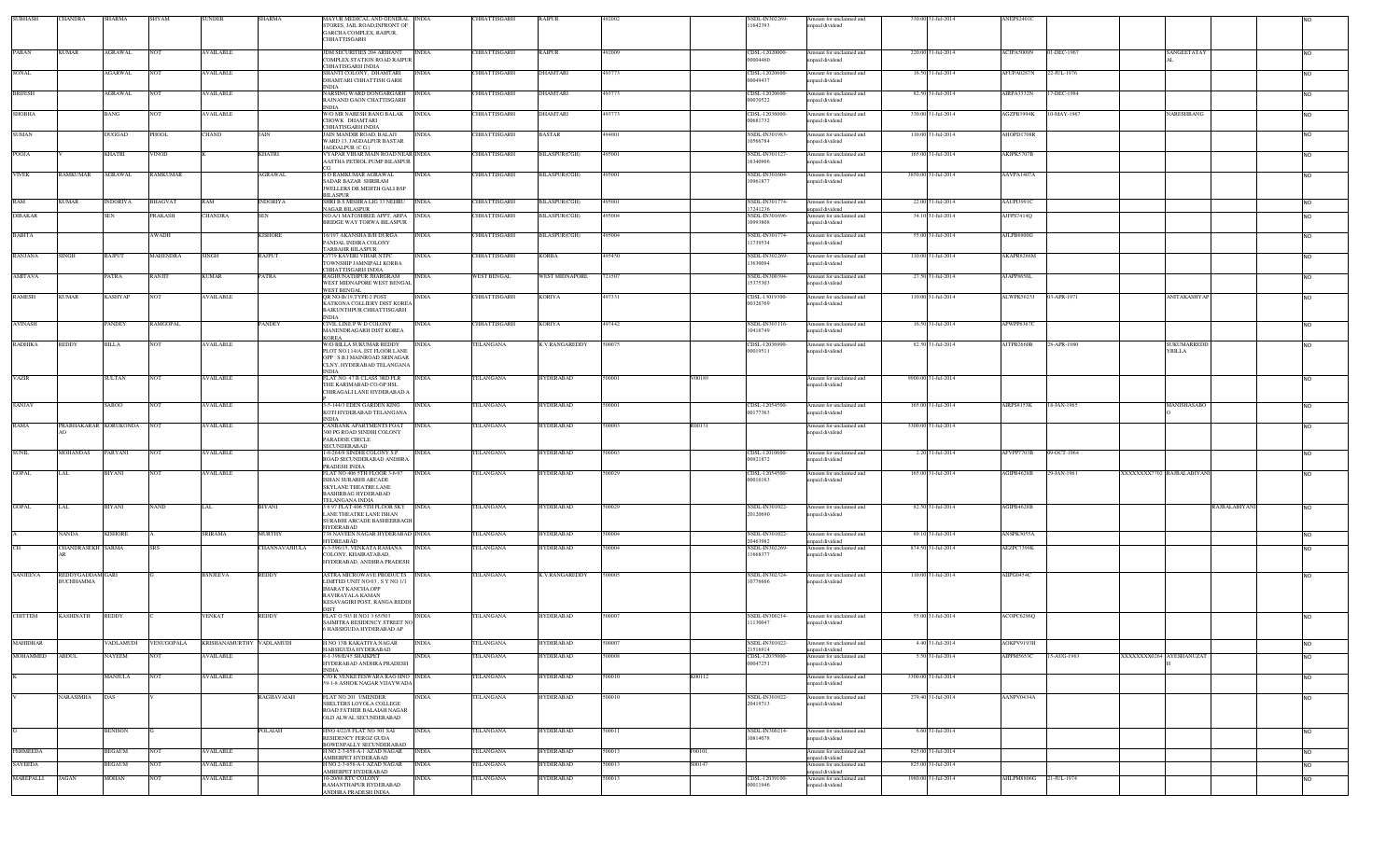|                    | VSATYANARAY MURTY<br>ANA               |                               | NOT                           | <b>AVAILABLE</b>               |                    | 106, ANITHA APARTMENTS D.D.<br>COLONY BEHIND AHOBILA MUTT                                                                                                | <b>INDIA</b>          | TELANGANA              | HYDERABAD                            | 500013           |        | NSDL-IN300360-<br>10006003      | Amount for unclaimed and<br>apaid dividend                            | 82.50 31-Jul-2014                        | ACCPS0170P        |                                                         |                |
|--------------------|----------------------------------------|-------------------------------|-------------------------------|--------------------------------|--------------------|----------------------------------------------------------------------------------------------------------------------------------------------------------|-----------------------|------------------------|--------------------------------------|------------------|--------|---------------------------------|-----------------------------------------------------------------------|------------------------------------------|-------------------|---------------------------------------------------------|----------------|
| <b>FEHMEEDA</b>    |                                        | BEGUM                         | MOHAMMED                      |                                | ESA                | HYDERABAD<br>-3-658/A/1 ALI CAFE X ROAD<br><b>AZAD NAGAR AMBERPET</b>                                                                                    | <b>INDIA</b>          | TELANGANA              | IYDERABAD                            | 600013           |        | NSDL-IN300610<br>0313611        | Amount for unclaimed and                                              | 825.00 31-Jul-2014                       |                   |                                                         | NO.            |
|                    |                                        | RAMACHANDER LAXMIAH           |                               |                                | PANDRAMISH         | <b>HYDERABAD</b><br>FLAT NO G 1 SRICHANDRA                                                                                                               | <b>INDIA</b>          | TELANGANA              | <b>IYDERABAD</b>                     | 00014            |        | NSDL-IN300513                   | apaid dividend<br>Amount for unclaimed and                            | 55.00 31-Jul-2014                        | AKKPP4463E        |                                                         | NO.            |
|                    |                                        |                               |                               |                                |                    | RESIDENCY SRINIVASA COLONY<br>KOMPALLY RR DIST HYDERABAD                                                                                                 |                       |                        |                                      |                  |        | 3749202                         | inpaid dividend                                                       |                                          |                   |                                                         |                |
|                    |                                        |                               |                               |                                |                    | ANDHRA PRADESH INDIA                                                                                                                                     |                       |                        |                                      |                  |        |                                 |                                                                       |                                          |                   |                                                         |                |
| YADAGIRI           |                                        | <b>SUDHAKAR</b><br>MAMINDLA   | NOT                           | PANDURANGA<br><b>AVAILABLE</b> | <b>HARY</b>        | H NO 186 LAL BAZAR<br><b>SECUNDERABAD</b><br>H NO 1-10-104/18                                                                                            | <b>INDIA</b><br>INDIA | TELANGANA<br>TELANGANA | <b>IYDERABAD</b><br><b>IYDERABAD</b> | 500015<br>500016 | Y00101 | <b>SDL-IN300214-</b><br>1798052 | mount for unclaimed and<br>apaid dividend<br>Amount for unclaimed and | 55.00 31-Jul-2014<br>1650.00 31-Jul-2014 | BDZPS6422D        |                                                         | NO.<br>NO.     |
|                    |                                        |                               |                               |                                |                    | ALLAMTHOTABOVI BAGAMPET<br><b>SECUNDERABAD</b>                                                                                                           |                       |                        |                                      |                  |        |                                 | npaid dividend                                                        |                                          |                   |                                                         |                |
| <b>KANCHHAL</b>    | INVESTMENTSFI LTD<br><b>NSERPVT</b>    |                               | NOT                           | <b>AVAILABLE</b>               |                    | 401 PARK AVENUE APARTMENTS INDIA<br>AMREERPET HYDERABAD                                                                                                  |                       | TELANGANA              | HYDERABAD                            | 500016           | K00430 |                                 | Amount for unclaimed and<br>apaid dividend                            | 26400.00 31-Jul-2014                     |                   |                                                         | NO.            |
| <b>NAGARAJA</b>    | RAO                                    | <b>BACHIRAJU</b>              | <b>NOT</b>                    | <b>AVAILABLE</b>               |                    | I NO 8-3-167/K/166 KALYAN<br>NAGAR 3 KASYAPA NIVAS<br>HYDERBAD ANDHRA PRADESH<br><b>NDIA</b>                                                             | <b>INDIA</b>          | TELANGANA              | <b>IYDERABAD</b>                     | 500018           |        | CDSL-12034600-<br>00144021      | Amount for unclaimed and<br>npaid dividend                            | 165.00 31-Jul-2014                       | AAQPB9139F        | 01-SEP-1955<br><b>BPADMAJA</b>                          | NO.            |
| <b>SRILAKSHMI</b>  |                                        | VUYYURU                       | <b>NOT</b>                    | <b>AVAILABLE</b>               |                    | FLAT NO 106 PLOT NO 172 SURYA INDIA<br>ENCLAVE H NO 1 246/12 MOTHI<br>NAGAR HYDERABAD ANDHRA<br>PRADESH INDIA                                            |                       | TELANGANA              | <b>HYDERABAD</b>                     | 500018           |        | CDSL-12043400<br>00026451       | Amount for unclaimed and<br>npaid dividend                            | 1.10 31-Jul-2014                         | AFVPV3691N        | 15-AUG-1977                                             | NO.            |
| <b>BANDARU</b>     | RAJA                                   | <b>ISHWESHWAR NOT</b><br>HAIA |                               | <b>AVAILABLE</b>               |                    | H NO. 1-6-173/4/24 BAPUJI NAGAR INDIA<br>MUSHEERABAD HYDERABAD<br>ANDHRA PRADESH INDIA                                                                   |                       | TELANGANA              | <b>IYDERABAD</b>                     | 500020           |        | CDSL-12022300-<br>00092335      | Amount for unclaimed and<br>npaid dividend                            | 1.10 31-Jul-2014                         | AOOPB3476R        | 10-JAN-1952<br><b>BRADHAKRISH</b><br>ASON               | <b>NO</b>      |
| RAVI               | MOHANSHARM GANTI                       |                               | <b>DAKSHINA</b>               | <b>MURTHY</b>                  | GANTI              | 11180/151ST FLR NR RTC X<br>ROADS INDIRA PARK RD<br>MUSHEERABAD MUSHEERABAD<br>HYDERABAD ANDHRA PRADESH                                                  | <b>INDIA</b>          | TELANGANA              | <b>HYDERABAD</b>                     | 500020           |        | NSDL-IN300513-<br>21162840      | Amount for unclaimed and<br>inpaid dividend                           | 44.00 31-Jul-2014                        | ACSPG7717N        |                                                         | <b>NO</b>      |
| <b>RISHA</b>       | MANOJ                                  | RAMNANI                       | NOT                           | <b>AVAILABLE</b>               |                    | 5-9-30/1/4/4 ROAD NO 15<br>BASHEERBAGH HYDERABAD AP<br><b>INDIA</b>                                                                                      | <b>INDIA</b>          | TELANGANA              | <b>IYDERABAD</b>                     | 500021           |        | CDSL-12054500-<br>00178903      | Amount for unclaimed and<br>npaid dividend                            | 82.50 31-Jul-2014                        | ACAPG5211H        | 18-OCT-1978<br>MANOJRAMNAN                              | <b>NO</b>      |
|                    | PADMA                                  | SREE                          | <b>GOVARDHANA</b>             | VENKATARAO                     | <b>CUNAPAREDDY</b> | C/O E VIJAYA LAKSHMI H NO 103 INDIA<br>62/1 ST NO 3 TEACHER CLY E                                                                                        |                       | <b>TELANGANA</b>       | HYDERABAD                            | 500026           |        | NSDL-IN300214-<br>12113819      | Amount for unclaimed and<br>inpaid dividend                           | 247.50 31-Jul-2014                       | ADOPK8624M        |                                                         | <b>NO</b>      |
| PANKAJBHAI         | LALITBHAI                              | SHETH                         | NOT                           | <b>AVAILABLE</b>               |                    | MARREDPALLY SECUNDERABAD<br>FLAT NO 101 1ST FLR V R K APTS 3-INDIA                                                                                       |                       | TELANGANA              | HYDERABAD                            | 500027           | P00446 |                                 | Amount for unclaimed and                                              | 3300.00 31-Jul-2014                      |                   |                                                         | <b>NO</b>      |
| <b>NAVIN</b>       | CHANDRA                                | SHAH                          | <b>BALMUKANDAS</b>            |                                | <b>SHAH</b>        | 4-483/1 LINGAMPALLY<br>HYDERABAD<br>H NO 4 7 377 A ISAMIA BAZAR                                                                                          | <b>INDIA</b>          | TELANGANA              | <b>HYDERABAD</b>                     | 500027           |        | NSDL-IN300183-                  | npaid dividend<br>Amount for unclaimed and                            | 1.10 31-Jul-2014                         | AFFPN9583D        | PADMANAVINC                                             | N <sub>O</sub> |
|                    |                                        |                               |                               |                                |                    | <b>HYDERABAD</b>                                                                                                                                         |                       |                        |                                      |                  |        | 13557355                        | npaid dividend                                                        |                                          |                   | HANDRASHAH                                              |                |
| SONALI             | <b>NAVINCHANDR SHAH</b>                |                               | NAVIN                         | <b>CHANDRA</b>                 | SHAH               | I NO 4 7 377 A ISAMIA BAZAR<br><b>HYDERABAD</b>                                                                                                          | <b>INDIA</b>          | TELANGANA              | <b>IYDERABAD</b>                     | 500027           |        | NSDL-IN300183-<br>13580953      | Amount for unclaimed and<br>npaid dividend                            | 1.10 31-Jul-2014                         | <b>BNTPS8398J</b> | <b>PADMANAVING</b><br>HANDRASHAH                        | NO.            |
| SATYANARAYA MURTHY |                                        |                               | PANAMGIPALLI SANGAMESWARA RAO |                                | PANAMGIPALLI       | PLOT NO 5 SAI NIWAS<br>GRUHALAKSHMI COLONY NEAR<br><b>VIKRAMPURI</b><br>SECUNDERABAD, TELANGANA                                                          | INDIA                 | TELANGANA              | HYDERABAD                            | 500015           |        | NSDL-IN300214-<br>1771252       | Amount for unclaimed and<br>npaid dividend                            | 110.00 31-Jul-2014                       | ACUPP7454P        |                                                         |                |
|                    | ARUNA                                  | KUMARI                        | NOT                           | <b>AVAILABLE</b>               |                    | MAHAVIR SPINNING MILLS LTD 3- INDIA<br>-270/2 HIMAYAT NAGAR                                                                                              |                       | TELANGANA              | HYDERABAD                            | 500029           | K00125 |                                 | Amount for unclaimed and<br>npaid dividend                            | 1650.00 31-Jul-2014                      |                   |                                                         | NO.            |
| <b>PRAKASH</b>     |                                        | CHAND                         | NOT                           | <b>AVAILABLE</b>               |                    | <b>HYDERABAD</b><br>H NO 3-6-429 , SHOP NO 5 SRI SAI INDIA<br>TOWERS STREET NO 4 HIMAYAT<br>NAGAR HYDERABAD                                              |                       | TELANGANA              | HYDERABAD                            | 500029           |        | CDSL-12030700-<br>00031280      | Amount for unclaimed and<br>apaid dividend                            | 742.50 31-Jul-2014                       | AEIPP6208F        | 13-FEB-1957<br><b>KIRANBAI</b>                          | NO.            |
| <b>KAILAS</b>      |                                        | MATUR                         | <b>NOT</b>                    | <b>AVAILABLE</b>               |                    | TELANGANA INDIA<br>3-2-44 MANIKONDA JAGIR<br>CHAITANYA ENCLAVE RAJENDRA<br>NAGAR R R DIST HYDERABAD                                                      | <b>INDIA</b>          | TELANGANA              | HYDERABAD                            | 500030           |        | CDSL-12044700<br>02824703       | Amount for unclaimed and<br>inpaid dividend                           | 35.20 31-Jul-2014                        | ANIPK5011E        | 03-JUN-1971                                             |                |
| <b>SARITA</b>      |                                        | AGARWAL                       | <b>NOT</b>                    | <b>AVAILABLE</b>               |                    | ANDHRA PRADESH INDIA<br>H.NO. 8-2-293/82/JIII/446 PLOT<br>NO.446 PHASE III RODA NO.86                                                                    | <b>INDIA</b>          | TELANGANA              | <b>IYDERABAD</b>                     | 500033           | S00153 |                                 | Amount for unclaimed and<br>mpaid dividend                            | 550.00 31-Jul-2014                       |                   |                                                         | NO.            |
|                    |                                        | <b>JUAYALAKSHM NOT</b>        |                               | <b>AVAILABLE</b>               |                    | UBLIEE HILLS, HYDERABAD<br>PLOT NO.514 ROAD.NO.29 JUBILEE INDIA                                                                                          |                       | TELANGANA              | <b>IYDERABAD</b>                     | 00033            | T00103 |                                 | Amount for unclaimed and                                              | 6600.00 31-Jul-2014                      |                   |                                                         | <b>NO</b>      |
| <b>CHOWDARY</b>    |                                        |                               | VENKAT                        |                                | AO.                | HILLS HYDERABAD<br>PLOT NO 16 SECTOR III VANTEL                                                                                                          | <b>INDIA</b>          | TELANGANA              | <b>IYDERABAD</b>                     | 00033            |        | NSDL-IN302902-                  | npaid dividend<br>Amount for unclaimed and                            | 473.00 31-Jul-2014                       | AKYPM0096J        |                                                         | NO.            |
|                    |                                        |                               |                               |                                |                    | <b>SOLTECH LTD HUDA TECH</b><br>ENCLAVE OPP VSNL MADHAPUR<br><b>IYDERABAD</b>                                                                            |                       |                        |                                      |                  |        | 1248666                         | npaid dividend                                                        |                                          |                   |                                                         |                |
| <b>DURRESHWAR</b>  |                                        |                               | <b>NOT</b>                    | <b>AVAILABLE</b>               |                    | 8-2-608/3 GAFFAR KHAN COLONY INDIA<br>RD NO 10 BANJARA HILLS                                                                                             |                       | TELANGANA              | <b>HYDERABAD</b>                     | 500034           | D00179 |                                 | Amount for unclaimed and<br>npaid dividend                            | 19800.00 31-Jul-2014                     |                   |                                                         | NO.            |
|                    | SPRINGFIELDS FINANCIALSERV LTD<br>ICES |                               | <b>NOT</b>                    | <b>AVAILABLE</b>               |                    | <b>HYDERABAD</b><br>8-2-351/1/31 ROAD NO 2 BANJARA INDIA<br>HILLS HYD                                                                                    |                       | TELANGANA              | <b>IYDERABAD</b>                     | 500034           | S00149 |                                 | Amount for unclaimed and<br>npaid dividend                            | 39600.00 31-Jul-2014                     |                   |                                                         | <b>NO</b>      |
| YUSUF              |                                        | HUSSAIN                       | <b>NOT</b>                    | <b>AVAILABLE</b>               |                    | H NO 8-2-608/3 GAFFAR KHAN<br>COLONY RD NO 10 BANJARA                                                                                                    | <b>INDIA</b>          | TELANGANA              | <b>IYDERABAD</b>                     | 500034           | Y00106 |                                 | Amount for unclaimed and<br>unpaid dividend                           | 3300.00 31-Jul-2014                      |                   |                                                         | NO.            |
|                    |                                        | SREEDEVI                      | <b>NOT</b>                    | <b>AVAILABLE</b>               |                    | HILLS HYDERABAD<br>FLAT NO 101 PLOT NO.74/A<br>SULTAN MANZIL MLA'S COLONY<br>RD NO.12 BANJARA HILL                                                       | <b>INDIA</b>          | TELANGANA              | <b>HYDERABAD</b>                     | 500034           | K00432 |                                 | Amount for unclaimed and<br>inpaid dividend                           | 1650.00 31-Jul-2014                      |                   |                                                         | NO.            |
| YADAGIRI           |                                        | NAVATHU                       | <b>NOT</b>                    | <b>AVAILABLE</b>               |                    | HYDERABAD<br>16-2-147/56/C NEW NO 669 2 ND<br><b>FLOOR ANAND NAGAR</b><br>MALAKPET HYDERABAD                                                             | <b>INDIA</b>          | TELANGANA              | <b>HYDERABAD</b>                     | 500036           |        | CDSL-12038100-<br>00100100      | Amount for unclaimed and<br>npaid dividend                            | 13.20 31-Jul-2014                        | ACWPN5114C        | 16-AUG-1954<br>XXXXXXX5752 PADMAVATHIN<br><b>AVATHU</b> | N <sub>0</sub> |
|                    | JAYARAMAPILL DEVARAJARAO KARANAM       |                               | <b>NOT</b>                    | <b>AVAILABLE</b>               |                    | TELANGANA INDIA<br>PLOT NO 31 B NEW MARUTHI<br>NAGAR DILSUKH NAGAR<br>HYDERABAD TELANGANA INDIA                                                          | <b>INDIA</b>          | TELANGANA              | <b>HYDERABAD</b>                     | 500036           |        | CDSL-12043400-<br>00006935      | Amount for unclaimed and<br>inpaid dividend                           | 158.40 31-Jul-2014                       | AAZPK5548C        | 01-SEP-1956                                             | NO.            |
|                    | <b>ENKAT</b>                           | REDDY                         |                               | <b>NARAYANA</b>                | REDDY              | 16-11-20/1/8A SALEEM NAGAR                                                                                                                               | <b>INDIA</b>          | <b>TELANGANA</b>       | <b>IYDERABAD</b>                     | 500036           |        | <b>SDL-IN300394-</b>            | Amount for unclaimed and                                              | 4.40 31-Jul-2014                         | ADRPV6877G        |                                                         | <b>NO</b>      |
| <b>DASARADHA</b>   | RAMIREDDYGO<br>VINDAREDDI              | GARI                          | NOT                           | <b>AVAILABLE</b>               |                    | MALAKPET HYDERABAD<br>BLOCK NO.19, FLAT-5 HIG PHASE INDIA<br><b>II APHB ( NEAR SUNDARAIAH</b><br>VIGNANA KENDRAM)<br>BHAGLINGAMPALLY<br><b>HYDERABAD</b> |                       | TELANGANA              | <b>IYDERABAD</b>                     | 500044           | D00113 | 3489506                         | apaid dividend<br>Amount for unclaimed and<br>inpaid dividend         | 1100.00 31-Jul-2014                      |                   |                                                         | NO.            |
| <b>FAIZUR</b>      | <b>RAHMANSUFI</b>                      | <b>MOHAMMED</b>               | <b>NOT</b>                    | <b>AVAILABLE</b>               |                    | H NO 1-7-458 MC NO 347 DAYARA INDIA<br><b>MARKET BAKARAM WARD-1</b><br>CIRCLE- VI HYDERABAD ANDHRA<br>PRADESH INDIA                                      |                       | TELANGANA              | <b>HYDERABAD</b>                     | 500048           |        | CDSL-12046300-<br>01179452      | Amount for unclaimed and<br>npaid dividend                            | 2.20 31-Jul-2014                         | ALEPM4138L        | 24-SEP-1982                                             | <b>NO</b>      |
| <b>SAILAJA</b>     |                                        | PAMARTHI                      | <b>NOT</b>                    | <b>AVAILABLE</b>               |                    | -56/6/E/401 FLAT NO E-401<br>MADINAGUDA SATYANARAYANA<br>ENCLAVE SHERILINGAM PALLY<br>RANGAREDDY ANDHRA PRADESH<br><b>INDIA</b>                          | INDIA                 | TELANGANA              | <b>HYDERABAD</b>                     | 500049           |        | CDSL-12047200-<br>00722206      | Amount for unclaimed and<br>npaid dividend                            | 3.30 31-Jul-2014                         | AVRPP1454B        | 01-NOV-1987<br>PVIJAYALAKSE                             | <b>NO</b>      |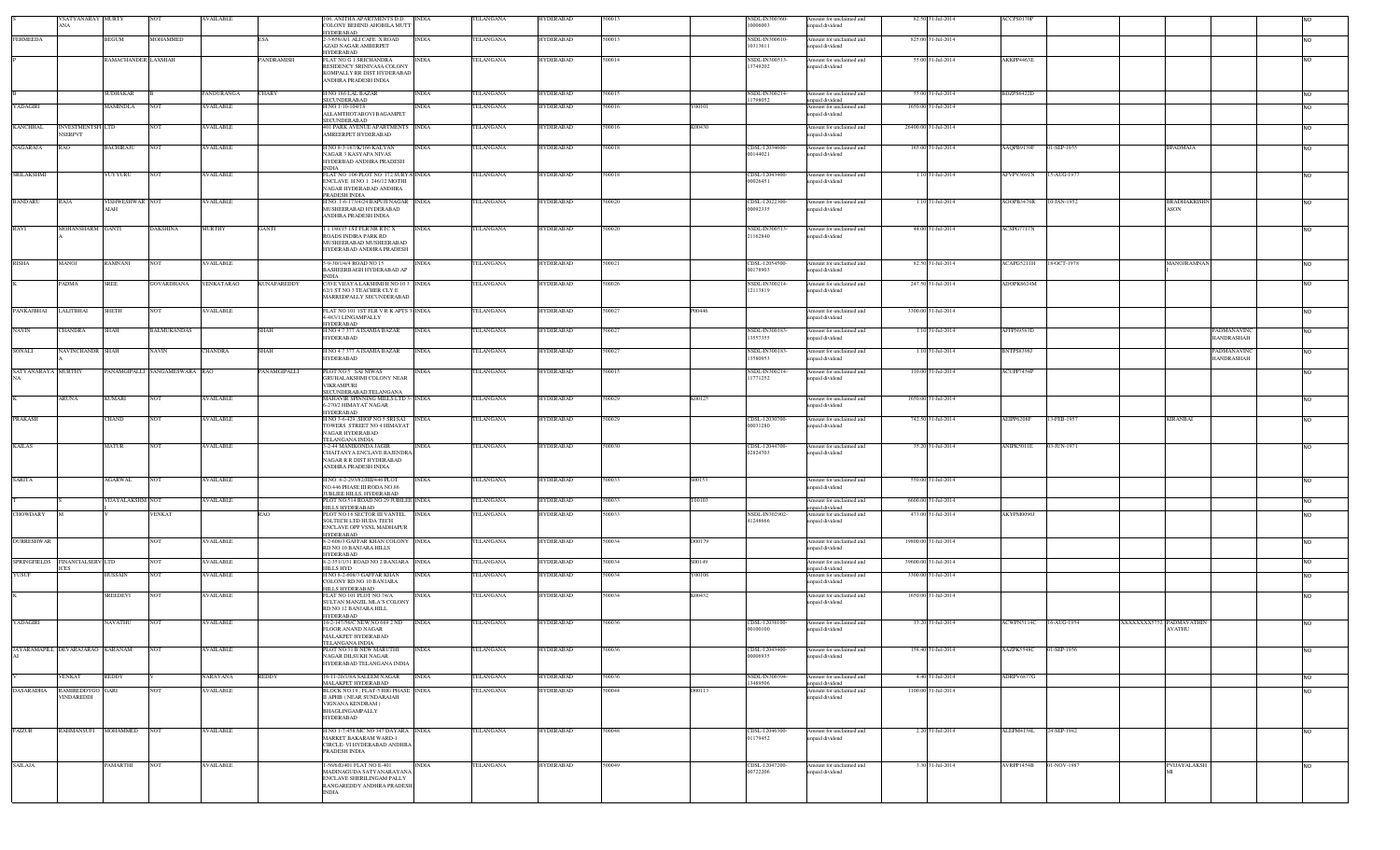| <b>BALANAGI</b>          | REDDY                           | GAJJALA          |                                      | <b>WAILABLE</b>  |                | /O C RAJAREDDY PLOT NO. 5-145 INDIA                              |              | TELANGANA | <b>HYDERABAD</b> | 500050 |        |                            | mount for unclaimed and                     | 825.00 31-Jul-2014   |                   |                             |                    |                |
|--------------------------|---------------------------------|------------------|--------------------------------------|------------------|----------------|------------------------------------------------------------------|--------------|-----------|------------------|--------|--------|----------------------------|---------------------------------------------|----------------------|-------------------|-----------------------------|--------------------|----------------|
|                          |                                 |                  |                                      |                  |                | ROAD NO. 19, DEEPTHISRINAGAR<br>MADINAGUDA MIYAPUR               |              |           |                  |        |        |                            | inpaid dividend                             |                      |                   |                             |                    |                |
|                          |                                 |                  |                                      |                  |                | HYDERABAD                                                        |              |           |                  |        |        |                            |                                             |                      |                   |                             |                    |                |
| RATNAKAR                 | <b>REDDY</b>                    | ANKKIREDDIPA NOT |                                      | <b>AVAILABLE</b> |                | FLT 502 BR HEMADURGA                                             | <b>INDIA</b> | TELANGANA | <b>HYDERABAD</b> | 500050 |        | CDSL-12043400-             | Amount for unclaimed and                    | 165.00 31-Jul-2014   | ABDPA3289K        | 01-JUL-1960                 |                    | NO.            |
|                          |                                 |                  |                                      |                  |                | HEIGHTS OPP S R ESTATES FCI                                      |              |           |                  |        |        | 00003797                   | npaid dividend                              |                      |                   |                             |                    |                |
|                          |                                 |                  |                                      |                  |                | COLONY MIYAPUR HYDERABAD<br>ANDHRA PRADESH INDIA                 |              |           |                  |        |        |                            |                                             |                      |                   |                             |                    |                |
|                          |                                 |                  |                                      |                  |                |                                                                  |              |           |                  |        |        |                            |                                             |                      |                   |                             |                    |                |
| <b>AMANULLA</b>          |                                 | BAIG             | <b>NOT</b>                           | <b>AVAILABLE</b> |                | H.NO. 1-10/3/G-3 SAI SURYA<br>RESIDENCY MADINAGUDA               | <b>INDIA</b> | TELANGANA | <b>HYDERABAD</b> | 500049 |        | CDSL-12043400-<br>00004845 | Amount for unclaimed and<br>npaid dividend  | 82.50 31-Jul-2014    | AHVPA8262A        | 07-MAY-1970<br><b>MIRZA</b> | MAHABOOBBE         | NO.            |
|                          |                                 |                  |                                      |                  |                | MIYAPUR HYDERABAD                                                |              |           |                  |        |        |                            |                                             |                      |                   |                             |                    |                |
| <b>NATHMAL</b>           |                                 | HEDA             | MANGILALJI                           |                  | HEDA           | TELANGANA INDIA<br>D NO 18 5 107 LALDARWAZA                      | <b>INDIA</b> | TELANGANA | HYDERABAD        | 500053 |        | NSDL-IN301022              | Amount for unclaimed and                    | 440.00 31-Jul-2014   | ABYPH2889R        |                             |                    | NO.            |
|                          |                                 |                  |                                      |                  |                | HYDERABAD A P                                                    |              |           |                  |        |        | 21331808                   | unpaid dividend                             |                      |                   |                             |                    |                |
| VIJAYA                   | AKSHMI                          | SUDHAMALLA BALA  |                                      | <b>KRISNAIAH</b> | MEDARA         | 49 128 8 KALPANA SOCIETY X X<br>CHERUKUPALLY COLONY HMT          | <b>INDIA</b> | TELANGANA | <b>IYDERABAD</b> | 600054 |        | NSDL-IN300214-<br>12155650 | Amount for unclaimed and<br>inpaid dividend | 50.60 31-Jul-2014    | BDQPS5593G        |                             |                    |                |
|                          |                                 |                  |                                      |                  |                | TOWNSHIP QUTBULLAPUR                                             |              |           |                  |        |        |                            |                                             |                      |                   |                             |                    |                |
|                          |                                 |                  |                                      |                  |                | HYDERABAD ANDHRA PRADESH                                         |              |           |                  |        |        |                            |                                             |                      |                   |                             |                    |                |
|                          |                                 | PADMA            | <b>NOT</b>                           | <b>AVAILABLE</b> |                | C/O VASUDEVA HALLA BLOCK 6 INDIA<br>FLAT 4 RAMARAIU NAGAR OPP    |              | TELANGANA | HYDERABAD        | 500055 | M00105 |                            | Amount for unclaimed and                    | 1650.00 31-Jul-2014  |                   |                             |                    | NO.            |
|                          |                                 |                  |                                      |                  |                | SUCHITRA ELECTRO MEDCHCAL                                        |              |           |                  |        |        |                            | inpaid dividend                             |                      |                   |                             |                    |                |
|                          |                                 |                  |                                      |                  |                | ROAD SECUNDERABAD AP                                             |              |           |                  |        |        |                            |                                             |                      |                   |                             |                    |                |
|                          | NITHYANANDA SARMA               |                  | <b>NOT</b>                           | <b>AVAILABLE</b> |                | H NO -9-7-146/2 STREET NO.11                                     | <b>INDIA</b> | TELANGANA | HYDERABAD        | 500059 | N1216  |                            | Amount for unclaimed and                    | 660.00 31-Jul-2014   |                   |                             |                    |                |
| <b>NARASIMHA</b>         |                                 | NEELA            | NO <sub>1</sub>                      | <b>AVAILABLE</b> |                | MARUTHI NAGAR HYD<br>FLAT NO.G-1,9-7-108 KRISHNA                 | <b>INDIA</b> | TELANGANA | <b>IYDERABAD</b> | 500059 |        | CDSL-12030700-             | npaid dividend<br>Amount for unclaimed and  | 1100.00 31-Jul-2014  | AAUPN8524E        | 19-AUG-1969                 |                    | N <sub>O</sub> |
|                          |                                 |                  |                                      |                  |                | APARTMENTS MARUTHI NAGAR                                         |              |           |                  |        |        | 00000676                   | unpaid dividend                             |                      |                   |                             |                    |                |
|                          |                                 |                  |                                      |                  |                | HYDERABAD ANDHRA PRADESH<br><b>NDIA</b>                          |              |           |                  |        |        |                            |                                             |                      |                   |                             |                    |                |
| TADIKAMALLA SRIRAMA      |                                 | <b>KRISHNA</b>   | <b>NOT</b>                           | <b>AVAILABLE</b> |                | 18216 A HANUMAN NAGAR                                            | <b>INDIA</b> | TELANGANA | <b>TYDERABAD</b> | 500060 |        | CDSL-12047200-             | Amount for unclaimed and                    | 11.00 31-Jul-2014    | CFNPK7565L        | 15-MAY-1984                 | <b>ANSHILAKSHM</b> | NO.            |
|                          |                                 |                  |                                      |                  |                | DILSUKNAGAR SAROOR NAGAR<br>HYDERABAD ANDHRA PRADESH             |              |           |                  |        |        | 03092270                   | npaid dividend                              |                      |                   |                             |                    |                |
|                          |                                 |                  |                                      |                  |                | NDIA                                                             |              |           |                  |        |        |                            |                                             |                      |                   |                             |                    |                |
| <b>CHANDA</b>            |                                 | <b>ANJAIAH</b>   | <b>NOT</b>                           | <b>AVAILABLE</b> |                | H NO 11-4-128 CHILAKALAGUDA INDIA<br>SECUNDERABAD                |              | TELANGANA | <b>HYDERABAD</b> | 500061 | C00240 |                            | Amount for unclaimed and<br>unpaid dividend | 13200.00 31-Jul-2014 |                   |                             |                    | NO.            |
|                          | <b>BALAKOTESWA RAO</b>          |                  |                                      | <b>AVAILABLE</b> |                | LIGB-400 DR AS RAO NAGAR ECIL INDIA                              |              | TELANGANA | <b>IYDERABAD</b> | 500062 |        | CDSL-12010900-             | Amount for unclaimed and                    | 825.00 31-Jul-2014   | AAQPD0588C        | 12-MAY-1955                 |                    |                |
|                          |                                 |                  |                                      |                  |                | POST HYDERABAD<br>ANDHRAPRADESH INDIA                            |              |           |                  |        |        | 00732742                   | inpaid dividend                             |                      |                   |                             |                    |                |
|                          |                                 | ANURADHA         |                                      | PRABHAKAR        | RAO            | H NO 13-6-250/3 KARWAN                                           | <b>INDIA</b> | TELANGANA | HYDERABAD        | 500067 |        | <b>NSDL-IN302734</b>       | Amount for unclaimed and                    | 1189.10 31-Jul-2014  | <b>AONPM68151</b> |                             |                    | NO.            |
|                          | RAMACHANDRA REDDY               |                  | <b>NOT</b>                           | <b>AVAILABLE</b> |                | AFFERGUDA HYDERABAD<br>BLOCK 10-A FLAT NO 306-A                  | <b>INDIA</b> | TELANGANA | <b>IYDERABAD</b> | 500069 | P00488 | 10043608                   | unpaid dividend<br>Amount for unclaimed and | 6.60 31-Jul-2014     |                   |                             |                    |                |
|                          |                                 |                  |                                      |                  |                | JANAPRIYA APTS MIYAPUR PASS                                      |              |           |                  |        |        |                            | inpaid dividend                             |                      |                   |                             |                    |                |
| CHIYEDU                  | <b>VIJAYA</b>                   | RAGHAVA          | CHIYEDU                              | PRIMALA          | <b>ASUDEVA</b> | II HYDERABAD<br>PLOT NO 40 PHASE 111 SUBHADRA INDIA              |              | TELANGANA | <b>TYDERABAD</b> | 500070 |        | NSDL-IN300214-             | Amount for unclaimed and                    | 82.50 31-Jul-2014    | AHCPC6405E        |                             |                    |                |
|                          |                                 |                  |                                      |                  |                | NAGAR VANASTHALIPURAM<br><b>HYDERABAD</b>                        |              |           |                  |        |        | 12770508                   | npaid dividend                              |                      |                   |                             |                    |                |
|                          |                                 |                  |                                      |                  |                |                                                                  |              |           |                  |        |        |                            |                                             |                      |                   |                             |                    |                |
|                          | CHERUKUPALLI SEETHAMAHA LAKSHMI |                  | <b>NOT</b>                           | <b>AVAILABLE</b> |                | H NO 4-35-448 ROAD NO 8<br>MADHAVARAM COLONY NEAR                | <b>INDIA</b> | TELANGANA | HYDERABAD        | 500072 | C00275 |                            | Amount for unclaimed and<br>inpaid dividend | 3300.00 31-Jul-2014  |                   |                             |                    | NO.            |
|                          |                                 |                  |                                      |                  |                | ALLWYN COLINY KUKATPALLY                                         |              |           |                  |        |        |                            |                                             |                      |                   |                             |                    |                |
| CHERUKUPALLI SEETHA      |                                 | MAHALAKSHMI NOT  |                                      | <b>AVAILABLE</b> |                | HYDERABAD<br>H NO 4-35-448 MADHAVARAN                            | <b>INDIA</b> | TELANGANA | HYDERABAD        | 500072 | C00276 |                            | Amount for unclaimed and                    | 6600.00 31-Jul-2014  |                   |                             |                    | NO.            |
|                          |                                 |                  |                                      |                  |                | NAGAR NEAR BY ALLWYN                                             |              |           |                  |        |        |                            | unpaid dividend                             |                      |                   |                             |                    |                |
|                          |                                 |                  |                                      |                  |                | COLONY 1ST PHASE<br>KUKATPALLY HYDERARAD                         |              |           |                  |        |        |                            |                                             |                      |                   |                             |                    |                |
|                          | SIVANANDA                       | REDDY            | <b>NOT</b>                           | <b>AVAILABLE</b> |                | FLAT NO 303 NILAYAM NIJANPET NDIA                                |              | TELANGANA | <b>TYDERABAD</b> | 500072 | M00555 |                            | Amount for unclaimed and                    | 1320.00 31-Jul-2014  |                   |                             |                    | NO.            |
|                          |                                 |                  |                                      |                  |                | ROAD KUKATPALLY HYDERABAD                                        |              |           |                  |        |        |                            | unpaid dividend                             |                      |                   |                             |                    |                |
| <b>JAMPANI</b>           | RAVI                            | <b>KIRAN</b>     | NOT                                  | <b>AVAILABLE</b> |                | NO A5. VISHAL TOWERS                                             | INDIA        | TELANGANA | <b>TYDERABAD</b> | 500072 |        | CDSL-12054500-             | Amount for unclaimed and                    | 1237.50 31-Jul-2014  |                   | 27-AUG-1978                 | <b>AMPANIKOTE</b>  | NO.            |
|                          |                                 |                  |                                      |                  |                | GEEVEE HEIGHTS KUKATPALLI<br>HYDERABAD AP INDIA                  |              |           |                  |        |        | 00031587                   | npaid dividend                              |                      |                   |                             | <b>WARAMMA</b>     |                |
|                          |                                 | SATYANARAYA N    |                                      |                  | KOLUKULA       | H NO 15 26 88 LIG KPHB COLONY INDIA                              |              | TELANGANA | <b>TYDERABAD</b> | 500072 |        | NSDL-IN300214-<br>12176630 | Amount for unclaimed and                    | 53.90 31-Jul-2014    | AQBPK1323R        |                             |                    | NO.            |
|                          |                                 |                  |                                      |                  |                | WARD 40 KUKATPALLY<br>HYDERABAD ANDHRA PRADESH                   |              |           |                  |        |        |                            | npaid dividend                              |                      |                   |                             |                    |                |
| <b>LOKESH</b>            |                                 | <b>EKBOTE</b>    | NARAYANA                             |                  | EKBOTE         | PLOT NO 54 M V COLONY                                            | <b>INDIA</b> | TELANGANA | HYDERABAD        | 500072 |        | NSDL-IN300513              | Amount for unclaimed and                    | 33.00 31-Jul-2014    | AANPE6984G        |                             |                    |                |
|                          |                                 |                  |                                      |                  |                | ALLWYN COLONY NEAR SAI                                           |              |           |                  |        |        | 18326692                   | unpaid dividend                             |                      |                   |                             |                    | NO.            |
|                          |                                 |                  |                                      |                  |                | BABA TEMPLE KUKATPALLY<br>HYDERABAD ANDHRA PRADESH               |              |           |                  |        |        |                            |                                             |                      |                   |                             |                    |                |
|                          |                                 |                  |                                      |                  |                |                                                                  |              |           |                  |        |        |                            |                                             |                      |                   |                             |                    |                |
| PRADEEP                  | <b>KUMAR</b>                    | SAGI             | PAPAYYA                              | RAJU             | SAGI           | PLOT NO 486 ROAD NO 38, V V<br>NAGAR KUKATPALLY                  | <b>INDIA</b> | TELANGANA | HYDERABAD        | 500072 |        | NSDL-IN300669-<br>10136049 | Amount for unclaimed and<br>npaid dividend  | 33.00 31-Jul-2014    | ATAPS0387B        |                             |                    | NO.            |
|                          |                                 |                  |                                      |                  |                | <b>HYDERABAD</b>                                                 |              |           |                  |        |        |                            |                                             |                      |                   |                             |                    |                |
| <b>CHANDRASEKH REDDY</b> |                                 |                  | <b>CHENCHI</b>                       | <b>REDDY</b>     |                | EWS/18 DHARMA REDDY COLONY INDIA<br>KPHB COLONY HYDERABAD        |              | TELANGANA | <b>HYDERABAD</b> | 500072 |        | NSDL-IN301549<br>17951741  | Amount for unclaimed and<br>unpaid dividend | 2200.00 31-Jul-2014  | AIGPM0794F        |                             |                    | <b>NO</b>      |
|                          |                                 |                  |                                      |                  |                |                                                                  |              |           |                  |        |        |                            |                                             |                      |                   |                             |                    |                |
| <b>BANNENI</b>           |                                 | <b>KISHORE</b>   | <b>BANNENI</b>                       |                  | <b>BALRAM</b>  | 101 AAKRUTI AVENUE STREET NO INDIA<br>4 CZECH COLONY SANATNAGAR  |              | TELANGANA | <b>HYDERABAD</b> | 500018 |        | NSDL-IN300394<br>10797520  | Amount for unclaimed and<br>unpaid dividend | 11.00 31-Jul-2014    | ADXPB2390L        |                             |                    | NO.            |
| VANGALA                  |                                 |                  |                                      |                  | SANKARAREDDY   | HYDERABAD<br>188 KAMALAPURI COLONY                               |              |           |                  |        |        |                            |                                             |                      |                   |                             |                    |                |
|                          | CHANDRASEKH REDDY               |                  |                                      |                  |                | HYDERABAD                                                        | <b>INDIA</b> | TELANGANA | <b>TYDERABAD</b> | 500073 |        | NSDL-IN300513-<br>10696599 | Amount for unclaimed and<br>npaid dividend  | 1155.00 31-Jul-2014  | ACSPV0366J        |                             |                    | <b>NO</b>      |
|                          |                                 |                  | CHANDRAMOUL GANAPATHYSUBR<br>AMANIAM |                  |                | B 406 GIRIDHARI EXECUTIVE<br>PARK PEERANCHERUVU                  | <b>INDIA</b> | TELANGANA | HYDERABAD        | 500091 |        | NSDL-IN300513-<br>12305259 | Amount for unclaimed and<br>inpaid dividend | 165.00 31-Jul-2014   | AEDPG4896F        |                             |                    | N <sub>O</sub> |
|                          |                                 |                  |                                      |                  |                | HYDERABAD TELANGANA INDIA                                        |              |           |                  |        |        |                            |                                             |                      |                   |                             |                    |                |
| <b>KALLAM</b>            | <b>SRINIVAS</b>                 | <b>REDDY</b>     | <b>KALLAM</b>                        | <b>VEMA</b>      | REDDY          | BLOCK-1 FLAT-1001 APARNA                                         | <b>INDIA</b> | TELANGANA | HYDERABAD        | 500046 |        | NSDL-IN301604-             | Amount for unclaimed and                    | 5610.00 31-Jul-2014  | AAAPR7359H        |                             | MADHAVIKALL        | <b>NO</b>      |
|                          |                                 |                  |                                      |                  |                | SAROVAR KANCHAGACHIBOWLI                                         |              |           |                  |        |        | 11146056                   | inpaid dividend                             |                      |                   |                             |                    |                |
|                          |                                 |                  |                                      |                  |                | NEAR CITIZEN HOSPITAL<br>NALLAGANDLA                             |              |           |                  |        |        |                            |                                             |                      |                   |                             |                    |                |
|                          |                                 |                  |                                      |                  |                | SERILINGAMPALLY                                                  |              |           |                  |        |        |                            |                                             |                      |                   |                             |                    |                |
|                          |                                 | <b>SURESH</b>    | LAXMINARAYANA                        |                  | GUJARATHI      | PT. NO-15, SY NO-13, 1                                           | <b>INDIA</b> | TELANGANA | <b>TYDERABAD</b> | 500081 |        | NSDL-IN300214-             | Amount for unclaimed and                    | 2750.00 31-Jul-2014  | GMPS8271C         |                             |                    | NO.            |
|                          |                                 |                  |                                      |                  |                | NALLAGANDLA RANGAREDDY                                           |              |           |                  |        |        | 17496457                   | npaid dividend                              |                      |                   |                             |                    |                |
| <b>JOBA</b>              |                                 | <b>IOWA</b>      | PHILIP                               |                  | KORAH          | <b>NDHRA PRADESH</b><br>I NO 8-2-350 ROAD NO 3 BANJARA INDIA     |              | TELANGANA | <b>TYDERABAD</b> | 500082 |        | NSDL-IN302863              | Amount for unclaimed and                    | 330.00 31-Jul-2014   | AIPPM0173P        |                             |                    | NO.            |
| VIJAYA                   | <b>VARDHANREDD BEERAM</b>       |                  |                                      | <b>AVAILABLE</b> |                | HILLS HYDERABAD<br>190 SRT CHANDULAL BHARADARI INDIA             |              | TELANGANA | <b>IYDERABAD</b> | 600264 | V00114 | 0216652                    | inpaid dividend                             | 6600.00 31-Jul-2014  |                   |                             |                    |                |
|                          |                                 |                  | <b>NOT</b>                           |                  |                | <b>COLONY HYDERABAD</b>                                          |              |           |                  |        |        |                            | Amount for unclaimed and<br>inpaid dividend |                      |                   |                             |                    | NO.            |
|                          |                                 |                  |                                      |                  |                |                                                                  | <b>NDIA</b>  |           |                  | 600264 |        |                            |                                             |                      |                   |                             |                    |                |
| <b>BABULAL</b>           |                                 | SANT             | NOT                                  | <b>VAILABLE</b>  |                | 20/2/616 BARAGALLI<br>HUSSAINIALAM HYDERABAD                     |              | TELANGANA | <b>IYDERABAD</b> |        |        | CDSL-12029900-<br>00231440 | Amount for unclaimed and<br>npaid dividend  | 82.50 31-Jul-2014    | ARPB8369G         |                             |                    | NO.            |
| SAYEEDA                  |                                 | BEGUM            | MOHD                                 |                  |                | <b>NDHRA PRADESH INDIA</b><br>HOUSE NO 19-2-93 TADBUN NEAR INDIA |              | TELANGANA | <b>IYDERABAD</b> | 500264 |        | NSDL-IN300610              | Amount for unclaimed and                    | 825.00 31-Jul-2014   |                   |                             |                    |                |
|                          |                                 |                  |                                      |                  |                | ZOO PARK HYDERABAD                                               |              |           |                  |        |        | 0343284                    | unpaid dividend                             |                      |                   |                             |                    | NO.            |
| <b>RAMCHANDRA</b>        |                                 | <b>DASH</b>      | <b>KHETRA</b>                        | MOHAN            | ASH            | COSBH IFB HYDERABAD<br><b>NDHRA PRADESH</b>                      | <b>INDIA</b> | TELANGANA | <b>IYDERABAD</b> | 600482 |        | NSDL-IN300214-<br>1717216  | Amount for unclaimed and<br>unpaid dividend | 110.00 31-Jul-2014   | ANPD9364R         |                             |                    | NO.            |
| CHAKRAPANI               | TIRUMALA                        | PENUGONDA        | <b>NOT</b>                           | <b>AVAILABLE</b> |                | 16 2 775 NEAR GANGA THEATRE                                      | <b>INDIA</b> | TELANGANA | <b>IYDERABAD</b> | 500660 | C00111 |                            | Amount for unclaimed and                    | 1650.00 31-Jul-2014  |                   |                             |                    | NO.            |
|                          |                                 |                  |                                      |                  |                | SANKESHWAR BAZAR<br>HYDERABAD                                    |              |           |                  |        |        |                            | unpaid dividend                             |                      |                   |                             |                    |                |
| RAMA                     | <b>MURTHY</b>                   | KOTHAPALLI       | <b>NOT</b>                           | <b>AVAILABLE</b> |                | PLOT 32 SHARDANAGAR COLONY INDIA                                 |              | TELANGANA | <b>HYDERABAD</b> | 500661 | R00124 |                            | Amount for unclaimed and                    | 3300.00 31-Jul-2014  |                   |                             |                    | <b>NO</b>      |
|                          |                                 |                  |                                      |                  |                | VANAGATHALEPUR HYDERABAD                                         |              |           |                  |        |        |                            | npaid dividend                              |                      |                   |                             |                    |                |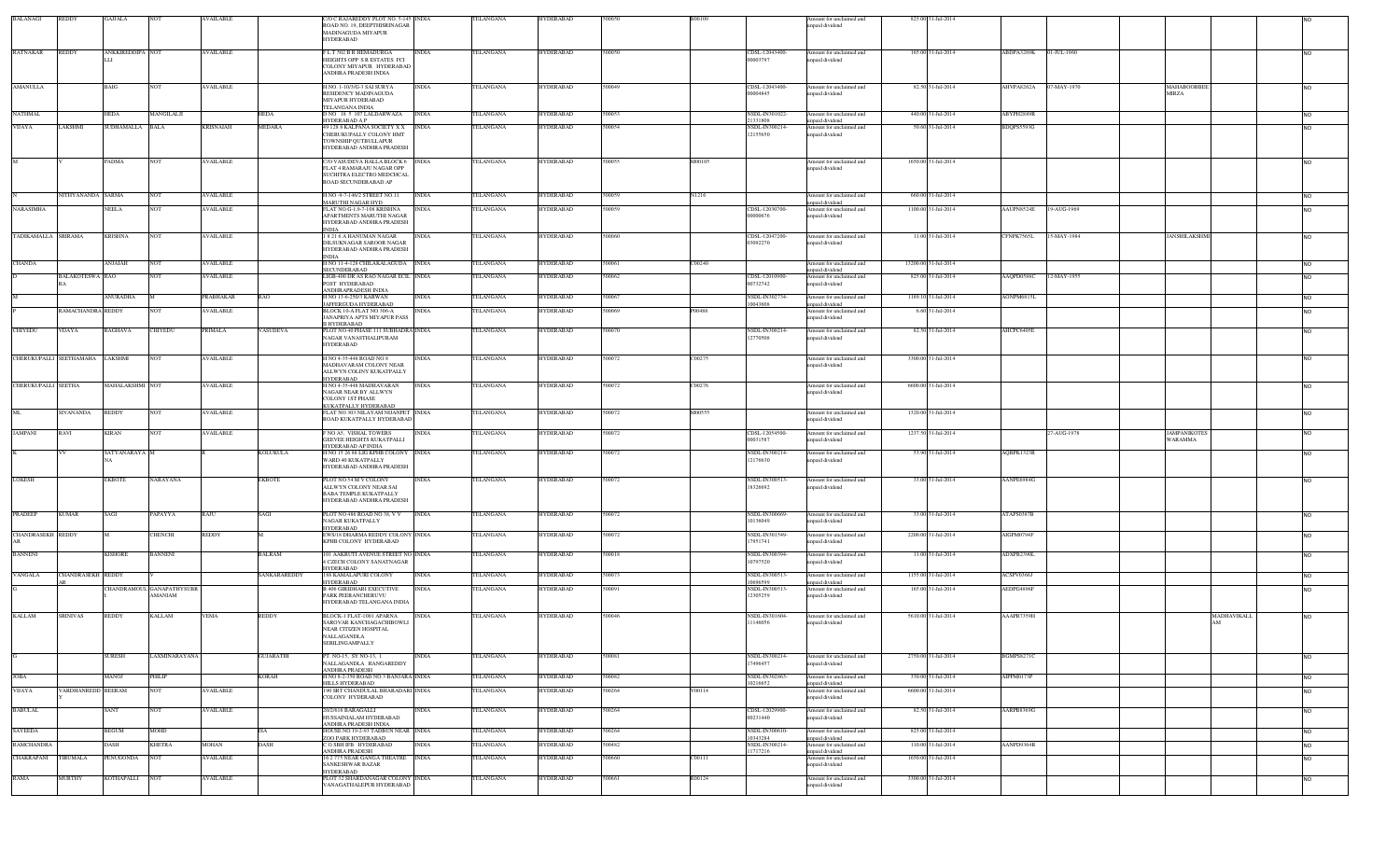| SUBBARAO            |                          | NAGELLA               | <b>NOT</b>        | <b>WAILABLE</b>  |              | 2 SUDHA TOWERS OPP KPHB<br>COLONY BEHIND TELEGRAHIC                                                                           | <b>INDIA</b> | <b>ELANGANA</b>         | HYDERABAE            | 500872 | S00130 |                                     | mount for unclaimed and<br>npaid dividend                     |                      | 3300.00 31-Jul-2014 |                        |             |                                       |                |
|---------------------|--------------------------|-----------------------|-------------------|------------------|--------------|-------------------------------------------------------------------------------------------------------------------------------|--------------|-------------------------|----------------------|--------|--------|-------------------------------------|---------------------------------------------------------------|----------------------|---------------------|------------------------|-------------|---------------------------------------|----------------|
| GARIGIPATI          | <b>RAGHU</b>             | <b>RAM</b>            | <b>NOT</b>        | <b>AVAILABLE</b> |              | OFFICE HYDERABAD<br>-3-903/5A NAGARJUN NAGAR                                                                                  | <b>INDIA</b> | <b><i>TELANGANA</i></b> | <b>IYDERABAD</b>     | 500873 | G00131 |                                     | Amount for unclaimed and                                      | 13200.00 31-Jul-2014 |                     |                        |             | <b>GARIGIPATISR</b>                   | NO.            |
| RAVI                | PRAKASH                  | APPAM                 | <b>NOT</b>        | AVAILABLE        |              | COLONY HYDERABAD<br>NO 3 5 87 3 RACHANNAPET                                                                                   | <b>INDIA</b> | TELANGANA               | MEDAK                | 502220 |        | CDSL-12013300-                      | npaid dividend<br>Amount for unclaimed and                    |                      | 165.00 31-Jul-2014  | AGCPA5719Q             | 14-FEB-1966 | DEVI<br>SHAKUNTALAA                   | NO.            |
|                     |                          |                       |                   |                  |              | ZAHIRABAD ANDHRA PRADESH<br><b>INDIA</b>                                                                                      |              |                         |                      |        |        | 00110365                            | npaid dividend                                                |                      |                     |                        |             | PPAM                                  |                |
| <b>NANDA</b>        | KISHORE                  | RATHI                 | NOT               | AVAILABLE        |              | I NO 6-26-1511 GURBABADI ROAD INDIA<br>SUBHASH NAGAR NIZAMABAD<br>ANDHRAPRADESH INDIA                                         |              | <b><i>TELANGANA</i></b> | VIZAMABAD            | 503002 |        | CDSL-12047700<br>00016440           | mount for unclaimed and<br>npaid dividend                     |                      | 132.00 31-Jul-2014  | ABMPR8548R             | 10-NOV-1958 | 236087194280                          |                |
| NANDAGIRI           |                          | <b>VENKATESH</b>      |                   |                  | GANGADHAR    | POST UPLOOR MDL<br>KAMMARPALLY DIST                                                                                           | <b>INDIA</b> | TELANGANA               | VIZAMABAD            | 503308 |        | VSDL-IN300394-<br>0355830           | Amount for unclaimed and<br>npaid dividend                    |                      | 82.50 31-Jul-2014   | AFOPN6067M             |             |                                       | NO.            |
|                     | <b>RM</b>                | RAJU                  | <b>NOT</b>        | <b>AVAILABLE</b> |              | NIZAMABAD<br>QTR NO C/56 CCC COLONY CCC<br><b>NASPUR ADILABAD ADILABAD</b>                                                    | <b>INDIA</b> | TELANGANA               | ADILABAD             | 504208 |        | CDSL-12049400<br>00129786           | mount for unclaimed and<br>npaid dividend                     |                      | 110.00 31-Jul-2014  | AKMPK7357G             | 01-JUL-1954 |                                       | NO.            |
| <b>RAMESH</b>       |                          | PATHIPAKA             | <b>NOT</b>        | <b>AVAILABLE</b> |              | ANDHRA PRADESH INDIA<br>H NO 7 2 72 SIRCILLA<br>KARIMNAGAR TELANGANA INDIA                                                    | <b>INDIA</b> | TELANGANA               | <b>KARIM NAGAR</b>   | 505301 |        | CDSL-12048100-<br>00057437          | Imount for unclaimed and<br>paid dividend                     |                      | 44.00 31-Jul-2014   | ABMPP0108P             | 13-NOV-1956 |                                       | <b>NO</b>      |
| <b>GANGADHAR</b>    |                          | CHIRUMALLA GANGARAM   |                   |                  |              | HNO1.2.308 PRAKASAM ROAD<br><b>CORUTLA KARIMNAGAR</b>                                                                         | <b>INDIA</b> | TELANGANA               | <b>KARIM NAGAR</b>   | 505326 |        | NSDL-IN300239-<br>2611937           | Amount for unclaimed and                                      |                      | 156.20 31-Jul-2014  | ADGPC8774Q             |             |                                       | NO.            |
| SATYAM              | <b>REDDY</b>             | PATHURI               | <b>NOT</b>        | <b>AVAILABLE</b> |              | I NO 6-1-38 MARKANDAYA<br><b>TREET SIRICILLA KARIMNAGAR</b><br>DIST ANDHRA PRADESH INDIA                                      | <b>INDIA</b> | TELANGANA               | <b>KARIM NAGAR</b>   | 505327 |        | CDSL-12019101-<br>00911631          | npaid dividend<br>Amount for unclaimed and<br>npaid dividend  |                      | 82.50 31-Jul-2014   | ASOPP5958N             | 06-JUN-1977 |                                       | NO.            |
| TIRUPATHIRAO        |                          | CHEETI                | <b>NOT</b>        | <b>AVAILABLE</b> |              | I NO 6-1-25 LASHKAR BAZAR                                                                                                     | <b>INDIA</b> | TELANGANA               | WARANGAL             | 506001 | T00112 |                                     | mount for unclaimed and                                       |                      | 1650.00 31-Jul-2014 |                        |             |                                       | NO.            |
| RAJYA               | LAXMI                    |                       | NOT               | <b>AVAILABLE</b> |              | <b>IANMAKONDA</b><br>1-900-1 KASIBUGGA WARANGAL INDIA                                                                         |              | TELANGANA               | WARANGAL             | 506002 | R00250 |                                     | inpaid dividend<br>mount for unclaimed and                    |                      | 1100.00 31-Jul-2014 |                        |             |                                       | NO.            |
| GOVIND              |                          | SOMANI                | <b>NOT</b>        | <b>AVAILABLE</b> |              | 12-8-170 NEAR WATER TANK<br>IUNTER ROAD WARANGAL                                                                              | <b>INDIA</b> | TELANGANA               | WARANGAL             | 506002 |        | CDSL-12010600-<br>1609716           | inpaid dividend<br>Amount for unclaimed and<br>npaid dividend |                      | 1.10 31-Jul-2014    | AYZPS6584L             | 23-OCT-1979 |                                       | NO.            |
|                     | <b>SWARUPA</b>           | RANI                  | YESUDAS           |                  |              | WARANGAL ANDHRA PRADESH<br><b>INDIA</b><br>H NO 3-2-201 VIDYA NAGAR                                                           | <b>INDIA</b> | TELANGANA               | KHAMMAM              | 507101 |        | NSDL-IN302863-                      | Amount for unclaimed and                                      |                      | 55.00 31-Jul-2014   | BKAPS1370J             |             |                                       | <b>NO</b>      |
| PODAPATI            | <b>CHANDRA</b>           | RAO                   | <b>NOT</b>        | <b>AVAILABLE</b> |              | CHUNCHUPALLE KOTHAGUDEM<br>KHAMMAM                                                                                            |              | TELANGANA               | <b>KHAMMAM</b>       | 507111 |        | 0214360                             | npaid dividend                                                |                      | 16.50 31-Jul-2014   | ASBPP2815M             |             | <b>PODAPATIVENI</b>                   | <b>NO</b>      |
|                     |                          |                       |                   |                  |              | H NO 13-1-193/1 BEHIND VIJAYA INDIA<br><b>BHASKAR TALKIES</b><br>BHADRACHALAM KHAMMAM<br>DIST BHADRACHALAM<br>TELANGANA INDIA |              |                         |                      |        |        | CDSL-12013500-<br>00084361          | Amount for unclaimed and<br>npaid dividend                    |                      |                     |                        | 15-JUL-1942 | <b>ATESWARRAO</b>                     |                |
| PULIGILLA           |                          | BALARAJESH            | <b>BALAMURALI</b> |                  | PULIGILLA    | 6 64 1 MAIN ROAD YADAGIRI<br>GUTTA YADAGIRI GUTTA<br>NALGONDA ANDHRA PRADESH                                                  | <b>INDIA</b> | TELANGANA               | NALGONDA             | 508115 |        | NSDL-IN300513-<br>21287142          | mount for unclaimed and<br>npaid dividend                     |                      | 1.10 31-Jul-2014    | BHRPP2623R             |             |                                       | NO.            |
| MOHAMMAD            | <b>AMJAD</b>             | <b>KHAN</b>           | <b>NOT</b>        | <b>AVAILABLE</b> |              | H NO 3-4-6, SRI RAMULU CENTRE INDIA<br>SURYAPET NALGONDA ANDHRA<br><b>RADESH INDIA</b>                                        |              | TELANGANA               | NALGONDA             | 508213 |        | CDSL-13019300<br>02415765           | Amount for unclaimed and<br>npaid dividend                    |                      | 935.00 31-Jul-2014  | BBEPM7597N             | 27-APR-1980 | SAYEEDABEGU                           | <b>NO</b>      |
|                     |                          | <b>RAMMOHAN</b>       | <b>NOT</b>        | <b>AVAILABLE</b> |              | 8-64 BOYA STREET AMARAVAI<br>MAHABUB NAGAR MAHABUB<br>NAGAR MANAVAPAD ALAMPUR<br>ANDHRA PRADESH INDIA                         | <b>INDIA</b> | TELANGANA               | <b>MAHABUB NAGAR</b> | 509128 |        | CDSL-12044700-<br>07269812          | Amount for unclaimed and<br>npaid dividend                    |                      | 343.20 31-Jul-2014  | BCKPK2849G             | 02-OCT-1980 |                                       | <b>NO</b>      |
| VELUPALA            |                          | PARIJATHAMMA NOT      |                   | <b>AVAILABLE</b> |              | CHENNUR VILLAGE<br>THADIPARTHY POST GOPALPET<br>MANDAL MAHABOOBNAGAR<br>DISTRICT TELANGANA INDIA                              | INDIA        | TELANGANA               | <b>MAHABUB NAGAR</b> | 509206 |        | CDSL-12043400-<br>00017911          | Amount for unclaimed and<br>npaid dividend                    |                      | 165.00 31-Jul-2014  | AFXPV5861L             | 02-JAN-1979 | <b>RAKASIRAVINE</b><br><b>ERREDDY</b> | <b>NO</b>      |
|                     | PRABHAKAR                | RAO                   | NARASIMHA         | RAO              | PINAPAKA     | I NO 18-67/1, SRINIVASA COLONY, INDIA<br>SHAD NAGAR, ANDHRA PRADESH                                                           |              | TELANGANA               | MAHABUB NAGAR        | 509216 |        | NSDL-IN302269-<br>1536008           | Amount for unclaimed and<br>npaid dividend                    |                      | 62.70 31-Jul-2014   | AMKPP6374Q             |             |                                       | <b>NO</b>      |
| <b>MAHESWARI</b>    | DEVI                     |                       | <b>SANKARA</b>    |                  | REDDY        | H NO 11-1-199 FIRST FLOOR OPP INDIA<br>ANANTAPUR ORTHOPEDIC<br>CENTRE ARAVIND NAGAR                                           |              | ANDHRA PRADESH          | <b>ANANTHAPUR</b>    | 515001 |        | NSDL-IN300214-<br>1919774           | mount for unclaimed and<br>npaid dividend                     |                      | 330.00 31-Jul-2014  | AGWPC6782H             |             |                                       | N <sub>O</sub> |
| UMA                 |                          |                       | <b>NOT</b>        | <b>AVAILABLE</b> |              | ANANTAPI IR<br>SAIRAM TRADE HOME MAIN<br><b>BAZAR MADAKASIRA ANDHRA</b>                                                       | <b>INDIA</b> | ANDHRA PRADESH          | <b>ANANTHAPUR</b>    | 515301 |        | CDSL-12010600-<br>1362932           | Amount for unclaimed and<br>npaid dividend                    |                      | 1155.00 31-Jul-2014 | AAMPA4597N             | 19-MAY-1962 | XXXXXXX8676 ASGOPALAKRIS<br>INA       | NO.            |
| <b>UMAPATHIKARI</b> |                          | SHARADABAI NOT        |                   | <b>AVAILABLE</b> |              | PRADESH INDIA<br>D NO 7/58 KATIKA STREET<br>TADPATRI ANDHRA PRADESH                                                           | <b>INDIA</b> | ANDHRA PRADESH          | <b>ANANTHAPUR</b>    | 515411 |        | CDSL-12053500-<br>00150720          | Amount for unclaimed and<br>npaid dividend                    |                      | 15.40 31-Jul-2014   | BUOPS8220F             | 13-JUN-1978 | UMAPATHIKAR<br><b>SUBRAVUV</b>        | <b>NO</b>      |
| <b>JAYAVARAM</b>    | <b>SUDHANA</b>           | MADHU                 | <b>JAYAVARAM</b>  | <b>VENKATA</b>   | RAMAIAH      | <b>INDIA</b><br>196 SKPT STREET TADIPATRI                                                                                     | <b>INDIA</b> | <b>ANDHRA PRADESH</b>   | <b>ANANTHAPUR</b>    | 515411 |        | NSDL-IN301774-                      | mount for unclaimed and                                       |                      | 220.00 31-Jul-2014  | AKNPM6231E             |             |                                       | <b>NO</b>      |
|                     | ANASUYA                  | DEVI                  | <b>NOT</b>        | <b>AVAILABLE</b> |              | 1/46 YERAMUKKAPALLI STATION INDIA<br>ROAD . KADAPA ANDHRA                                                                     |              | ANDHRA PRADESH          | <b>UDDAPAH</b>       | 516001 |        | 4803817<br>CDSL-12010900<br>1103721 | npaid dividend<br>mount for unclaimed and<br>npaid dividend   |                      | 4362.60 31-Jul-2014 | AEKPV2572C             | 15-JUN-1965 | RAMACHANDR/<br>REDDY                  |                |
| RAMACHANDRA         |                          |                       | <b>NOT</b>        | <b>AVAILABLE</b> |              | PRADESH INDIA<br>352-4 BHAGYANAGAR KADAPA INDIA                                                                               |              | ANDHRA PRADESH          | CUDDAPAH             | 516001 |        | CDSL-12010900-                      | mount for unclaimed and                                       |                      | 3.30 31-Jul-2014    | AFQPC0016H             | 06-MAY-1968 |                                       | <b>NO</b>      |
| <b>KISHORE</b>      | <b>KUMAR</b>             |                       | <b>NOT</b>        | <b>AVAILABLE</b> |              | KADAPA ANDHRA PRADESH<br>INDIA<br>D/NO 3/177 AKKAYAPALLI                                                                      | <b>INDIA</b> | <b>ANDHRA PRADESH</b>   | CUDDAPAH             | 516001 |        | 12598039<br>CDSL-12010900-          | paid dividend<br>Amount for unclaimed and                     |                      | 106.70 31-Jul-2014  | ASDPK6347H             | 06-MAR-1974 |                                       | <b>NO</b>      |
| TALLAM              |                          | NAGESH                | <b>NOT</b>        | AVAILABLE        |              | KADAPA KADAPA ANDHRA<br>PRADESH INDIA<br>S/O T GOPAL D.NO.1-1936 SRI RAM INDIA                                                |              | ANDHRA PRADESH          | <b>UDDAPAH</b>       | 16001  |        | 02634680<br>CDSL-12030700-          | paid dividend<br>mount for unclaimed and                      |                      | 110.00 31-Jul-2014  | AGBPT2811M             | 01-JUL-1964 |                                       | NO.            |
|                     |                          |                       |                   |                  |              | NAGAR.R S ROAD KADAPA DIST<br>ANDHRA PRADESH INDIA                                                                            |              |                         |                      |        |        | 00146239                            | npaid dividend                                                |                      |                     |                        |             |                                       |                |
| SARADA              |                          | <b>GOWRAVARAM NOT</b> |                   | <b>AVAILABLE</b> |              | I NO 7 266 1 NGO COLONY WARD INDIA<br>0 CUDDAPAH ANDHRA PRADESH<br><b>INDIA</b>                                               |              | <b>ANDHRA PRADESH</b>   | CUDDAPAH             | 516001 |        | CDSL-12043400-<br>00003949          | Amount for unclaimed and<br>paid dividend                     |                      | 330.00 31-Jul-2014  | AYXPS5591B             | 08-FEB-1957 |                                       | NO.            |
|                     |                          | <b>SRIDEVI</b>        |                   |                  | SREENIVASULU | 4/631 - 4 PATEL ROAD Y.S. NAGAR INDIA<br>KADAPA ANDHRA PRADESH                                                                |              | ANDHRA PRADESH          | CUDDAPAH             | 516001 |        | NSDL-IN301485-<br>10604653          | mount for unclaimed and<br>npaid dividend                     |                      | 220.00 31-Jul-2014  | BRZPS6482H             |             |                                       |                |
|                     |                          | MALLIKARJUNA NOT      |                   | AVAILABLE        |              | 201-10C NGO COLONY<br>CUDDAPAH CUDDAPAH ANDHRA<br>PRADESH INDIA                                                               | <b>INDIA</b> | <b>ANDHRA PRADESH</b>   | CUDDAPAH             | 16002  |        | DSL-12010900-<br>12008549           | mount for unclaimed and<br>paid dividend                      |                      | 82.50 31-Jul-2014   | AOGPM2231M 17-JUN-1973 |             |                                       |                |
| GANGI               | <b>REDDYP</b>            |                       | <b>NOT</b>        | AVAILABLE        |              | /14A J KOTHAPALLI<br>NALLINGAYA PALLI<br>KAMALAPURAM KADAPA                                                                   | <b>NDIA</b>  | <b>ANDHRA PRADESH</b>   | CUDDAPAH             | 16002  |        | CDSL-12043400-<br>00007618          | mount for unclaimed and<br>npaid dividend                     |                      | 330.00 31-Jul-2014  | AJNPR7517F             | 08-APR-1965 |                                       | NO.            |
|                     |                          | MANJULA               |                   | RAMACHANDRA      | <b>REDDY</b> | ANDHRA PRADESH INDIA<br>4/355-2 ROAD NO 2 VIVEKANANDA INDIA<br><b>AGAR CUDDAPAH</b>                                           |              | <b>ANDHRA PRADESH</b>   | CUDDAPAH             | 16002  |        | NSDL-IN302324-<br>10094677          | Amount for unclaimed and<br>npaid dividend                    |                      | 16.50 31-Jul-2014   | AGGPC4354B             |             |                                       | <b>NO</b>      |
|                     | <b>BALAGANGADH REDDY</b> |                       | GANGI             |                  | REDDY        | <b>VO GANGI REDDY</b><br>THAVVARIPALLI- VILL / POST<br>KHAJIPET MANDAL CUDDAPAH                                               | NDIA         | ANDHRA PRADESH          | <b>CUDDAPAH</b>      | 516203 |        | NSDL-IN300394-<br>1497983           | Amount for unclaimed and<br>inpaid dividend                   |                      | 2.20 31-Jul-2014    | ADJPT7975M             |             |                                       | NO.            |
| GANGI               | <b>REDDYP</b>            |                       | <b>NOT</b>        | <b>AVAILABLE</b> |              | D.NO.7/14A,GANGIREDDY VILL J. INDIA<br>KOTHAPALLI<br>NALLINGAYAPALLI,<br>KAMALAPURAM, KADAPH                                  |              | <b>ANDHRA PRADESH</b>   | CUDDAPAH             | 516289 |        | CDSL-12010900-<br>01444161          | Amount for unclaimed and<br>npaid dividend                    |                      | 6.60 31-Jul-2014    | <b>AJNPR7517F</b>      | 08-APR-1965 |                                       | NO.            |
| SANKAR              | <b>REDDY</b>             |                       | <b>NOT</b>        | <b>AVAILABLE</b> |              | ANDHRA PRADESH INDIA<br>KOTHA PALLI NALLINGYAPALLI INDIA                                                                      |              | <b>ANDHRA PRADESH</b>   | <b>CUDDAPAH</b>      | 516289 |        | CDSL-12010900-                      | Amount for unclaimed and                                      |                      | 1380.50 31-Jul-2014 | <b>AIXPR7152F</b>      | 01-FEB-1961 |                                       | <b>NO</b>      |
|                     |                          |                       |                   |                  |              | POST KAMALAPURAM KADAPA<br>ANDHRA PRADESH INDIA                                                                               |              |                         |                      |        |        | 02643942                            | npaid dividend                                                |                      |                     |                        |             |                                       |                |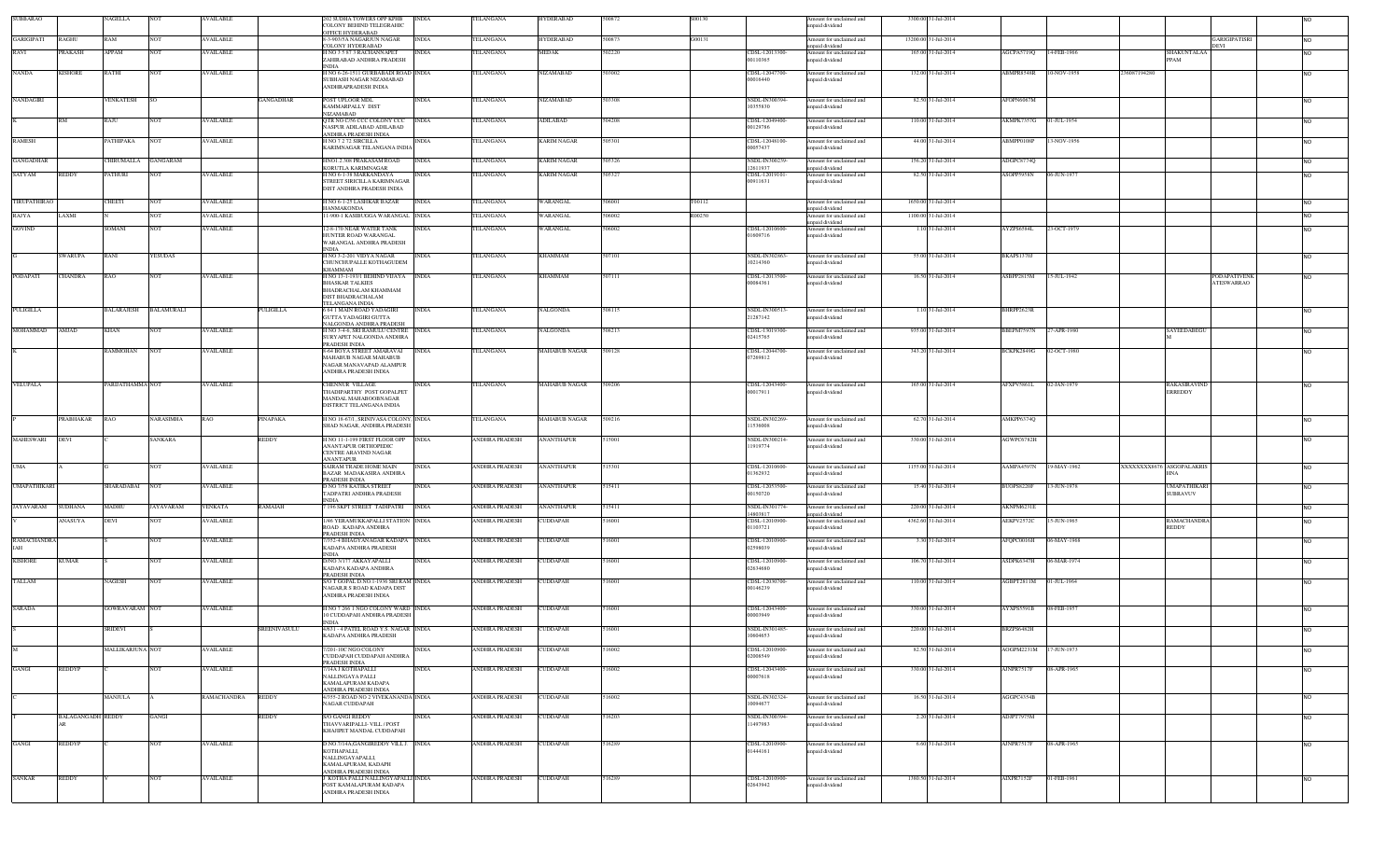| <b>JAYAMMA</b>    |                                        |                                     |                  | AVAILABLE           |                 | KOTHAPALLI NALINGAYAPALLI INDIA<br>KAMALAPURAM KAMALAPURAM<br>ANDHRA PRADESH INDIA                                                    | ANDHRA PRADESH                        | <b>CUDDAPAH</b> | 516289           | CDSL-12010900<br>02736275              | Amount for unclaimed and<br>inpaid dividend                  | 214.50 31-Jul-2014  | AGVPJ1141L | 01-FEB-1970                 |                                          |                 |
|-------------------|----------------------------------------|-------------------------------------|------------------|---------------------|-----------------|---------------------------------------------------------------------------------------------------------------------------------------|---------------------------------------|-----------------|------------------|----------------------------------------|--------------------------------------------------------------|---------------------|------------|-----------------------------|------------------------------------------|-----------------|
|                   |                                        |                                     | <b>NOT</b>       |                     |                 |                                                                                                                                       | ANDHRA PRADESH                        |                 |                  |                                        |                                                              |                     |            |                             |                                          |                 |
|                   | RAMACHANDRA REDDY                      |                                     |                  | <b>AVAILABLE</b>    |                 | HNO 7/7 J KOTHAPALLE COLONY<br>JAMBAPURAM KAMALAPURAM<br>NR BHARTI CEMENT FACTORY<br>KADAPA ANDHRA PRADESH                            | <b>INDIA</b>                          | CUDDAPAH        | 16289            | CDSL-12010900-<br>03872352             | Amount for unclaimed and<br>npaid dividend                   | 1650.00 31-Jul-2014 | ADZPL4719M | 12-JAN-1966                 | <b>EERALAKSHM</b><br>AMMA                | NO.             |
| <b>SIVA</b>       | RAMIREDDY                              | PALA                                | <b>NOT</b>       | <b>AVAILABLE</b>    |                 | INDIA<br>D NO 13/515-4 R S ROAD<br>KAMALAPURAM KADAPA<br>ANDHRA PRADESH INDIA                                                         | ANDHRA PRADESH<br><b>INDIA</b>        | CUDDAPAH        | 516289           | CDSL-12033200-<br>03103974             | Amount for unclaimed and<br>npaid dividend                   | 16.50 31-Jul-2014   | AVVPP3674P | 01-FEB-1973                 | <b>KRISHNAREDDY</b><br>PALA              | NO.             |
|                   | VENKATARAMI REDDY                      |                                     |                  | VENKATA             | REDDY           | NO 1/436-7-2, UPSTAIRS ROAD<br>NO 3 MARUTHI NAGAR KADAPA                                                                              | <b>INDIA</b><br>ANDHRA PRADESH        | CUDDAPAH        | 16001            | NSDL-IN302324-<br>10383346             | Amount for unclaimed and<br>npaid dividend                   | 110.00 31-Jul-2014  | AITPP2811K |                             |                                          | N <sub>O</sub>  |
|                   | RAGHUNADHA REDDY                       |                                     | <b>NOT</b>       | <b>AVAILABLE</b>    |                 | 5-109 GKR STREET<br>YERRAGUNTLA KADAPA ANDHRA<br>PRADESH INDIA                                                                        | ANDHRA PRADESH<br>INDIA               | CUDDAPAH        | 516309           | CDSL-12047700-<br>00055843             | Amount for unclaimed and<br>npaid dividend                   | 275.00 31-Jul-2014  | AIRPG7064M | 02-AUG-1971                 | GAPARNA                                  | <b>NO</b>       |
|                   | <b>NEHAL</b>                           | REDDY                               | <b>NOT</b>       | <b>AVAILABLE</b>    |                 | D.NO.3/404 Y.M.R.COLONY<br>PRODDATUR ANDHRA PRADESH<br><b>NDIA</b>                                                                    | <b>INDIA</b><br><b>ANDHRA PRADESH</b> | CUDDAPAH        | 516360           | CDSL-12051400-<br>00079301             | Amount for unclaimed and<br>npaid dividend                   | 1320.00 31-Jul-2014 | AEHPM2965E | 14-MAY-1981                 | <b>JRAJASEKHARR</b><br><b>EDDY</b>       | NO              |
| <b>JAGADEESH</b>  | <b>KUMAR</b>                           | <b>UMMADISETTY NOT</b>              |                  | <b>AVAILABLE</b>    |                 | 8/21ESWARA REDDY NAGAR<br>SOMULA VAARIPALLI<br>PRODDUTUR SOMULAVARIPALLE<br>CUDDAPAH ANDHRA PRADESH<br><b>INDIA</b>                   | <b>INDIA</b><br><b>ANDHRA PRADESH</b> | CUDDAPAH        | 516360           | CDSL-13041400-<br>07272482             | Amount for unclaimed and<br>npaid dividend                   | 11.00 31-Jul-2014   | ABFPU9279B | 15-JUL-1984                 | PADMAVATHI<br>MMADISETTY                 | <b>NO</b>       |
|                   |                                        | <b>VENKATASUBB NOT</b><br>AIAH      |                  | <b>AVAILABLE</b>    |                 | BOJJAYAPALLI POST AND<br>VILLAGE SIMHADRIPURA                                                                                         | INDIA<br>ANDHRA PRADESH               | CUDDAPAH        | 16484            | CDSL-12013200-<br>00600559             | Amount for unclaimed and<br>inpaid dividend                  | 577.50 31-Jul-2014  | AQLPP6512D | 15-DEC-1960                 | <b>PVRUSHIKESA</b><br>AKUMAR             | <b>NO</b>       |
|                   | <b>VENKATA</b>                         | <b>SUBBAIAH</b>                     | NO <sub>1</sub>  | AVAILABLE           |                 | MANDAL PULIVENDULA ANDHRA<br>PRADESH INDIA<br>-11 BOJJAYA PALLE                                                                       | ANDHRA PRADESH<br>NDIA                | CUDDAPAH        | 16484            | CDSL-12051400-                         | Amount for unclaimed and                                     | 495.00 31-Jul-2014  | AQLPP6512D | 15-DEC-1960                 | <b>PRUSHIKESAVA</b>                      | <b>NO</b>       |
| <b>KOMMA</b>      | SIVAKUMAR                              | REDDY                               | <b>ESWAR</b>     | <b>REDDY</b>        | KOMMA           | <b>SIMHADRIPURAM (M) KADAPA</b><br>DIST ANDHRA PRADESH INDIA<br>2/41 ANKALAMMA GUDUR YSR                                              | ANDHRA PRADESH<br><b>INDIA</b>        | <b>CUDDAPAH</b> | 16484            | 00083519<br>NSDL-IN30051.              | npaid dividend<br>Amount for unclaimed and                   | 1.10 31-Jul-2014    | BFDPK9436F |                             | <b>KUMAR</b>                             | <b>NO</b>       |
| <b>SUNEETHA</b>   |                                        | <b>GADIYARAM</b>                    | <b>NOT</b>       | <b>AVAILABLE</b>    |                 | DISTRICT MAIN ROAD GUDUR<br><b>ANDHRA PRADESH</b><br>4/5 BRAHMIN STREET NEW PET INDIA                                                 | <b>ANDHRA PRADESH</b>                 | CHITTOOR        | 517101           | 20880712<br>CDSL-12033500-             | apaid dividend<br>Amount for unclaimed and                   | 110.00 31-Jul-2014  | AKCPG3719Q | 15-AUG-1977                 | VUDHYATHULA                              |                 |
|                   |                                        |                                     |                  |                     |                 | CHANDRAGIRI CHITTOOR<br>ANDHRA PRADESH INDIA                                                                                          |                                       |                 |                  | 01871081                               | npaid dividend                                               |                     |            |                             | <b>SIRAMSAI</b>                          | NO <sub>1</sub> |
|                   |                                        | GAYATRI                             |                  |                     | BHARADVAJ       | DR 4-6 BRAHMAN STREET<br>NEWPET CHANDRAGIRI                                                                                           | <b>INDIA</b><br><b>ANDHRA PRADESH</b> | <b>HITTOOR</b>  | 517101           | NSDL-IN302863-<br>10069473             | Amount for unclaimed and<br>inpaid dividend                  | 5.50 31-Jul-2014    | AERPV2469M |                             |                                          | <b>INO</b>      |
|                   |                                        | VEDAVATHI                           | <b>KUNDA</b>     | THIRUMALA           | KONDAIAH        | 19 8 152/12 SAI RESIDENCY<br>HATHIRAMJI COLONY TIRUPATHI                                                                              | INDIA<br>ANDHRA PRADESH               | <b>HITTOOR</b>  | 17501            | NSDL-IN300214-<br>13398562             | Amount for unclaimed and<br>apaid dividend                   | 110.00 31-Jul-2014  | AFEPV9595C |                             |                                          |                 |
| SWARNA            | <b>KUMARI</b>                          |                                     | <b>NOT</b>       | <b>AVAILABLE</b>    |                 | PLOT NO 13, S.V.U NON TEACHING INDIA<br>EMPLOYEES COLONY OPP<br>VIDYANAGAR ,TIRUPATI RURAL<br>CHITTOOR ANDHRA PRADESH<br><b>INDIA</b> | <b>ANDHRA PRADESH</b>                 | CHITTOOR        | 517502           | CDSL-12035000-<br>00726740             | Amount for unclaimed and<br>unpaid dividend                  | 825.00 31-Jul-2014  | BFNPS6513K | 04-AUG-1958<br>XXXXXXXX6572 | <b>BOMMAKARUPE</b><br><b>SHKUMARREDD</b> | <b>NO</b>       |
| <b>SREENIVASA</b> | <b>REDDY</b>                           | <b>KANDULA</b>                      | <b>NOT</b>       | <b>AVAILABLE</b>    |                 | K SRINIVASA REDDY APCPOCL H INDIA<br>NO 40/802 C1 A NEHRU NAGAR<br>KURNOOL KURNOOL ANDHRA                                             | ANDHRA PRADESH                        | <b>KURNOOL</b>  | 18001            | CDSL-12029900-<br>02023922             | Amount for unclaimed and<br>apaid dividend                   | 165.00 31-Jul-2014  | AHZPK2150K |                             |                                          |                 |
| PALANI            | SUBRAMANYAM GUNTHA                     |                                     | LAKSHMI          | NARASAIAH           | <b>GUNTHA</b>   | PRADESH INDIA<br>18 100 A69 SRI SRINIVASA CLOTH INDIA<br>MARKET NEHRU ROAD KURNOOL                                                    | ANDHRA PRADESH                        | <b>KURNOOL</b>  | 18001            | NSDL-IN301696<br>11640072              | Amount for unclaimed and<br>apaid dividend                   | 222.20 31-Jul-2014  | AFZPG8307A |                             |                                          | <b>NO</b>       |
| <b>KANDUKURI</b>  | <b>RAMA</b>                            | <b>DEVI</b>                         | <b>SANKARA</b>   | <b>REDDY</b>        | <b>BADU</b>     | H NO 4-21-11/2 (A/172) EASTERN<br>COLONY SRI SAILAM DAM EAST<br>KURNOOL                                                               | ANDHRA PRADESH<br><b>INDIA</b>        | <b>KURNOOL</b>  | 518102           | NSDL-IN302863<br>10220673              | Amount for unclaimed and<br>apaid dividend                   | 8.80 31-Jul-2014    | ASIPK4962D |                             |                                          | <b>NO</b>       |
| PRABHAKARA REDDY  |                                        | <b>BAREDDY</b>                      | RAMI             | <b>REDDY</b>        | <b>BAREDDY</b>  | H NO 1-75, KRISTIPADU VIL AND INDIA<br>POST DORNIPADU-MDL KURNOOL<br>DIST ANDHRA PRADESH                                              | <b>ANDHRA PRADESH</b>                 | <b>KURNOOL</b>  | 518134           | <b>NSDL-IN302269</b><br>12025079       | Amount for unclaimed and<br>apaid dividend                   | 11.00 31-Jul-2014   | AMEPB3312J |                             |                                          | <b>NO</b>       |
| LALITHA           |                                        | JOHARAPURAM NOT                     |                  | <b>AVAILABLE</b>    |                 | HOUSE NO 46-1 WARD NO 15<br>VICTORIAPET ADONI A P                                                                                     | <b>INDIA</b><br><b>ANDHRA PRADESH</b> | <b>KURNOOL</b>  | L00106<br>518301 |                                        | Amount for unclaimed and<br>unpaid dividend                  | 1650.00 31-Jul-2014 |            |                             |                                          | NO <sub>1</sub> |
| <b>BOGGARAPU</b>  |                                        | CHANDRAYUDU NOT                     |                  | <b>AVAILABLE</b>    |                 | 25/670 UPSTAIRS<br>SRINIVASANAGAR NANDYAL<br>KURNOOL ANDHRA PRADESH<br><b>INDIA</b>                                                   | ANDHRA PRADESH<br>INDIA               | <b>KURNOOL</b>  | 18501            | CDSL-12038100-<br>00069156             | Amount for unclaimed and<br>apaid dividend                   | 1100.00 31-Jul-2014 | ALAPB4692A | 02-JUL-1961                 | <b>BOGGARAPUUS</b>                       | <b>NO</b>       |
|                   |                                        | SRIDHARMURAL NOT<br><b>IKRISHNA</b> |                  | <b>AVAILABLE</b>    |                 | H NO 26-203-B M S NAGAR<br>NANDYAL KURNOOL ANDHRA<br>PRADESH INDIA                                                                    | INDIA<br>ANDHRA PRADESH               | <b>KURNOOL</b>  | 18503            | CDSL-12044700-<br>02783826             | Amount for unclaimed and<br>npaid dividend                   | 55.00 31-Jul-2014   | BSDPS6757A | 31-JUL-1968                 | YAMUNA                                   | <b>NO</b>       |
| KARLE             | <b>KRISHNA</b>                         | <b>MURTHY</b>                       |                  |                     | <b>USENAPPA</b> | I NO 8 54 RAJOLI PO<br>WADDEPALLI MDL MAHABUB                                                                                         | <b>ANDHRA PRADESH</b><br>NDIA         | MAHABUB NAGAR   | 519126           | NSDL-IN301022<br>21040532              | mount for unclaimed and<br>apaid dividend                    | 220.00 31-Jul-2014  | AMVPK4204H |                             |                                          | <b>NO</b>       |
| <b>RAMIREDDY</b>  |                                        | <b>SRIDHAR</b>                      | NOT              | <b>AVAILABLE</b>    |                 | NAGAR DIST<br>C/O VENKETESWARA RAO H NO 59 INDIA<br>1-8 ASHOK NAGAR VIJAYAWADA                                                        | <b>ANDHRA PRADESH</b>                 | <b>KRISHNA</b>  | R00113<br>520010 |                                        | Amount for unclaimed and<br>npaid dividend                   | 3300.00 31-Jul-2014 |            |                             |                                          | <b>NO</b>       |
| RAJA              | BABU                                   | CHUKKALA                            | RAJULU           |                     | <b>HUKKALA</b>  | 58 5 19 1 2 PATAMATA RANGA<br>RAO BAZAR VIJAYAWADA                                                                                    | ANDHRA PRADESH<br><b>NDIA</b>         | <b>KRISHNA</b>  | 20010            | NSDL-IN300214-<br>12233560             | Amount for unclaimed and<br>npaid dividend                   | 302.50 31-Jul-2014  | ABZPC8665K |                             |                                          | <b>NO</b>       |
| RADHA             | KRISHNA                                | DHULIPALA                           | VENKATA          | <b>KRISHNAMURTY</b> | DHULIPALA       | <b>ANDHRA PRADESH</b><br>O/O THE INSPECTOR OF<br>FACTORIES PATAMATA LANKA                                                             | ANDHRA PRADESH<br>NDIA                | KRISHNA         | 20010            | NSDL-IN302236<br>10071779              | Amount for unclaimed and<br>inpaid dividend                  | 4.40 31-Jul-2014    | ABPPD0553R |                             |                                          | <b>NO</b>       |
| AVULA             |                                        | AMARNADH                            | <b>BRAHMAM</b>   |                     |                 | VIJAYAWADA<br>26/86 PATA RAMANNA PET                                                                                                  | ANDHRA PRADESH<br>INDIA               | KRISHNA         | 21001            | NSDL-IN30169                           | Amount for unclaimed and                                     | 11.00 31-Jul-2014   | AGFPA4337H |                             |                                          | <b>NO</b>       |
| JAYAKRISHNA       |                                        | KOLLATI                             | NOT              | AVAILABLE           |                 | <b>MACHILIPATNAM</b><br>NO 7-29 BILLAPADU BILLA<br>PADU RURALA GUDIVADA                                                               | <b>ANDHRA PRADESH</b><br>INDIA        | <b>KRISHNA</b>  | 521301           | 11142812<br>CDSL-12028900-<br>00528860 | npaid dividend<br>Amount for unclaimed and<br>npaid dividend | 82.50 31-Jul-2014   | AQRPK8056F | 20-MAY-1973                 | KLAKSHMIMAM<br>ATHA                      | <b>NO</b>       |
| <b>GATTA</b>      | TULASISATYAV RAO<br><b>ENKATESWARA</b> |                                     |                  | VENKATASUBBA        | RAC             | <b>ANDHRA PRADESH INDIA</b><br>S/O G V SUBBA RAO 6-6-3 6/5<br>ARUNDELPET NEAR DONKA                                                   | <b>INDIA</b><br>ANDHRA PRADESH        | <b>GUNTUR</b>   | 522002           | NSDL-IN300394-<br>12045259             | Amount for unclaimed and<br>unpaid dividend                  | 165.00 31-Jul-2014  | AFTPG3188D |                             |                                          | <b>NO</b>       |
| <b>GATTA</b>      | MOHANA                                 | RAO                                 | LATE             |                     | VENKATESWARLU   | ROAD GUNTUR<br>FLAT NO 105 SAI SESHI<br>APARTMENTS GOLLAPUDI                                                                          | ANDHRA PRADESH<br>INDIA               | <b>KRISHNA</b>  | 521225           | NSDL-IN300394<br>14746076              | Amount for unclaimed and<br>npaid dividend                   | 330.00 31-Jul-2014  | ABWPG7344L |                             |                                          | NO              |
| <b>SITA</b>       | <b>RAVAMMA</b>                         | SANAGALA                            | <b>VENKATA</b>   |                     | REDDY           | VIJAYAWADA<br>DNO 6 11 40 11/1 ARUNDELPET                                                                                             | <b>INDIA</b><br><b>ANDHRA PRADESH</b> | GUNTUR          | 522002           | NSDL-IN301022-                         | Amount for unclaimed and                                     | 1650.00 31-Jul-2014 | BHVPS0543P |                             |                                          | NO <sub>1</sub> |
| SUSEELADEVI       |                                        | MANNE                               | <b>SITA</b>      | RAMAIAH             | <b>MANNE</b>    | <b>GUNTUR AP</b><br>6-6-74, ARUNDALPET, GUNTUR,                                                                                       | <b>INDIA</b><br>ANDHRA PRADESH        | <b>GUNTUR</b>   | 522002           | 20363238<br>NSDL-IN302269              | npaid dividend<br>Amount for unclaimed and                   | 960.30 31-Jul-2014  | AHGPM9743H |                             |                                          | <b>NO</b>       |
| PAVANPHANI        | <b>KUMAR</b>                           | PILLUTLA                            | <b>RADHA</b>     | <b>KRISHNA</b>      | PILLUTLA        | ANDHRA PRADESH<br>ONO 5 67 2 A 5 21 BRODIPET                                                                                          | INDIA<br><b>ANDHRA PRADESH</b>        | <b>GUNTUR</b>   | 522006           | 10622238<br>NSDL-IN301774-             | apaid dividend<br>Amount for unclaimed and                   | 148.50 31-Jul-2014  | ARVPP5039N |                             |                                          | NO <sub>1</sub> |
| NIRMALA           | <b>DEVI</b>                            | <b>KODALI</b>                       | VENKATESWARA RAO |                     | KODALI          | <b>GUNTUR</b><br>D NO 4-5-72/1 THYAGARAJA<br>NAGAR 5TH LINE KORITEPADU                                                                | INDIA<br>ANDHRA PRADESH               | GUNTUR          | 522007           | 13148810<br>NSDL-IN300394-<br>13068630 | npaid dividend<br>Amount for unclaimed and<br>npaid dividend | 1.10 31-Jul-2014    | ACZPK5844P |                             |                                          | NO              |
| <b>CHALLA</b>     |                                        | JMAMAHESWA CHALLA                   |                  | <b>VENKATA</b>      | REDDY           | <b>GUNTUR</b><br>ANDHRA BANK MAIN ROAD                                                                                                | <b>ANDHRA PRADESH</b><br>INDIA        | <b>GUNTUR</b>   | 522123           | NSDL-IN301774-                         | Amount for unclaimed and                                     | 110.00 31-Jul-2014  | AARPU0169P |                             |                                          | <b>NO</b>       |
| <b>SRINIVAS</b>   |                                        | VADLAMUDI                           | <b>NOT</b>       | <b>AVAILABLE</b>    |                 | NIDUBROLE GUNTUR<br>H NO 2-14-27 GANDHINAGAR                                                                                          | <b>INDIA</b><br>ANDHRA PRADESH        | GUNTUR          | 522201<br>S00118 | 15889126                               | npaid dividend<br>Amount for unclaimed and                   | 3300.00 31-Jul-2014 |            |                             |                                          | <b>NO</b>       |
| <b>ALURU</b>      | <b>DEVENDRA</b>                        | <b>NATH</b>                         |                  | VENKATA             | <b>SUBBAIAH</b> | TENALI<br>H NO 19 5 1 VARMA STREET                                                                                                    | <b>INDIA</b><br><b>ANDHRA PRADESH</b> | <b>GUNTUR</b>   | 522201           | NSDL-IN301022                          | npaid dividend<br>Amount for unclaimed and                   | 990.00 31-Jul-2014  | AIBPA9065G |                             |                                          | NO              |
| MUPPANENI         | RAMA                                   | RAO                                 |                  | VENKATA             | RAO             | MUTTEM SETTY PALEM TENALI<br>D NO 14-40-52/1 MATAM BAZAR INDIA                                                                        | <b>ANDHRA PRADESH</b>                 | <b>GUNTUR</b>   | 522202           | 21315042<br>NSDL-IN300394-             | npaid dividend<br>Amount for unclaimed and                   | 825.00 31-Jul-2014  | ANPPM2234A |                             |                                          | NO <sub>1</sub> |
|                   |                                        |                                     |                  |                     |                 | PRAKASAM STREET MORRISPET<br>TENALI                                                                                                   |                                       |                 |                  | 11212507                               | apaid dividend                                               |                     |            |                             |                                          |                 |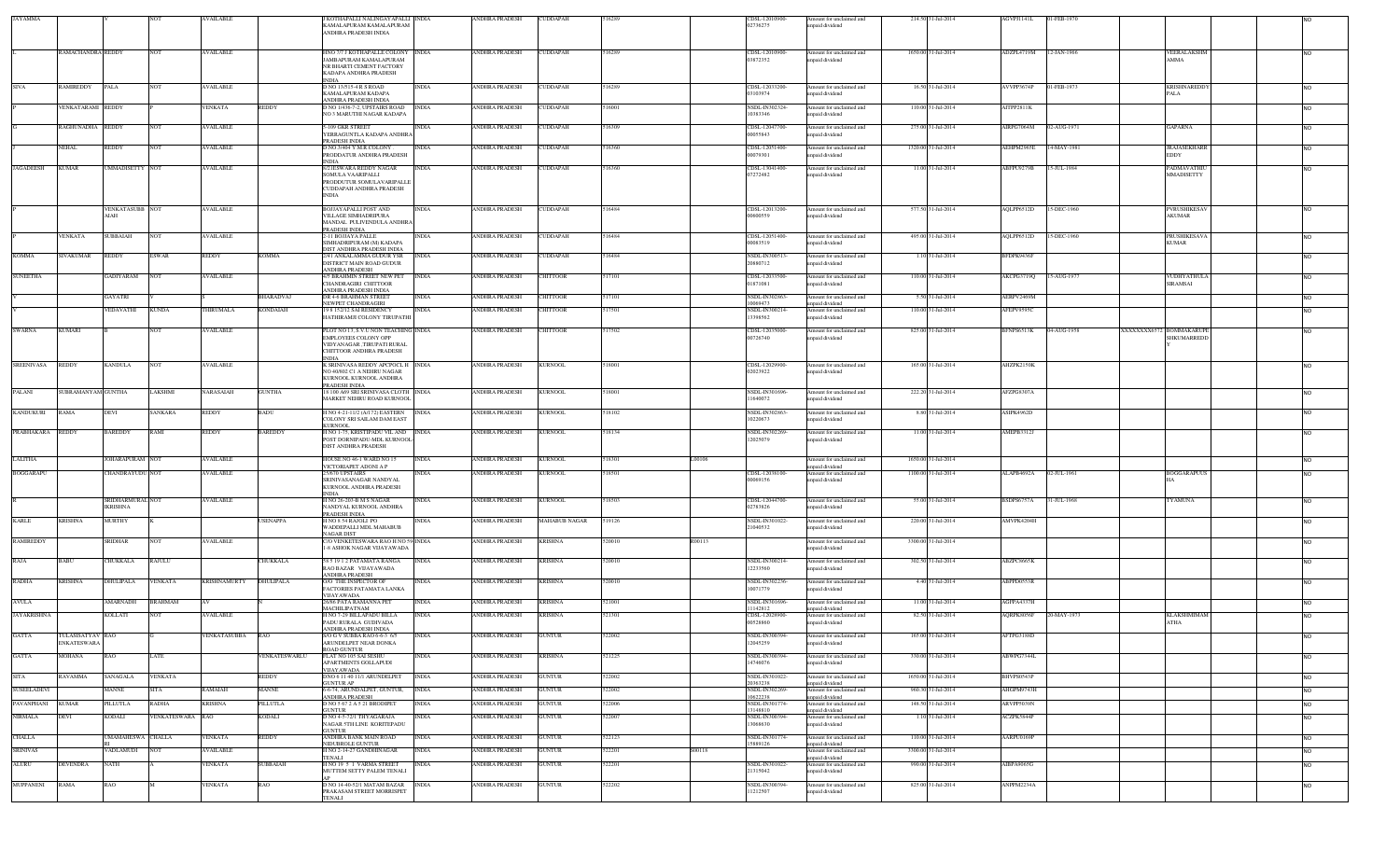|                      | VEKANANDA                | <b>REDDY</b>                       | SANJEEVA           | <b>REDDY</b>      |                   | <b>TADEPALLE GUNTUR DISTRICT</b>                                                                                   | INDIA        | ANDHRA PRADESH        | <b>GUNTUR</b>        |        | <b>SDL-IN302324</b><br>10964323       | mount for unclaimed and<br>npaid dividend                     | 40.70 31-Jul-2014   | AOSPM1198         |             |              |                                            | <b>NO</b>      |
|----------------------|--------------------------|------------------------------------|--------------------|-------------------|-------------------|--------------------------------------------------------------------------------------------------------------------|--------------|-----------------------|----------------------|--------|---------------------------------------|---------------------------------------------------------------|---------------------|-------------------|-------------|--------------|--------------------------------------------|----------------|
| ALLA                 | RADHAKRISHNA REDDY       |                                    | <b>NOT</b>         | <b>AVAILABLE</b>  |                   | 11-48, MUNNAGI - (POST),<br>TENALI ANDHRA PRADESH INDIA                                                            | <b>INDIA</b> | ANDHRA PRADESH        | <b>GUNTUR</b>        | 522304 | CDSL-12035000-<br>00094049            | Amount for unclaimed and<br>apaid dividend                    | 6.60 31-Jul-2014    | AHZPA3955C        | 24-JUN-1962 |              | <b>ALLAARUNAKU</b><br><b>MARI</b>          | <b>NO</b>      |
| <b>BONTHU</b>        |                          | SIVAMMA                            | <b>NOT</b>         | <b>AVAILABLE</b>  |                   | C/O BONTHU SUBBA REDDY,<br>D.NO:-11-18. MUNNANGI (PO).<br>KOLLIPARA MANDAL, GUNTUR                                 | <b>INDIA</b> | ANDHRA PRADESH        | <b>GUNTUR</b>        | 22304  | CDSL-12035000<br>00205531             | mount for unclaimed and<br>npaid dividend                     | 455.40 31-Jul-2014  | AMBPB1992K        | 15-AUG-1946 | 982446088849 | <b>BONTHUSUBBA</b><br><b>REDDY</b>         | N <sub>O</sub> |
| JAYA                 | LAKSHMI                  | ALLA                               | <b>NOT</b>         | <b>AVAILABLE</b>  |                   | A.P. INDIA<br>-30 A MAIN ROAD MUNNANGI<br>POST KOLLIPARA MANDAL<br><b>GUNTUR DIST ANDHRA PRADESH</b>               | <b>INDIA</b> | ANDHRA PRADESH        | <b>GUNTUR</b>        | 522304 | CDSL-12038100<br>00007641             | Amount for unclaimed and<br>npaid dividend                    | 330.00 31-Jul-2014  | AKAPA0021D        | 04-APR-1962 |              | SUDARSANRE<br><b>DYALLA</b>                | <b>NO</b>      |
| NAGESWARA            | RAO                      | MARRI                              | <b>NOT</b>         | <b>AVAILABLE</b>  |                   | H NO. 11-117.INDIRA COLONY.<br>MUNNANGI (POST) KLLIPARA<br>(MANDAL), GUNTUR (DT)<br>MUNNANGI ANDHRA PRADESH        | <b>INDIA</b> | ANDHRA PRADESH        | <b>GUNTUR</b>        | 522304 | CDSL-12051400<br>00112298             | Amount for unclaimed and<br>npaid dividend                    | 379.50 31-Jul-2014  | <b>AEXPN1012Q</b> | 01-JUL-1972 |              | <b>RAMAMARRI</b>                           |                |
| <b>ALLA</b>          |                          | SIVALEELA                          | <b>SAMBI</b>       |                   | <b>REDDY</b>      | <b>NDIA</b><br>D NO 1 64 MUNNANGI POST<br>KOLLIPARA MANDAL GUNTUR                                                  | INDIA        | ANDHRA PRADESH        | <b>GUNTUR</b>        | 522304 | NSDL-IN301022-<br>21359723            | Amount for unclaimed and<br>paid dividend                     | 2037.20 31-Jul-2014 | AJCPA0970E        |             |              |                                            | <b>NO</b>      |
| <b>BOMMI</b>         | <b>SETTI</b>             | VENKATAPRASA KRISHNA<br>NNALAKSHMI |                    | <b>MOHAN</b>      | <b>BOMMISETTI</b> | DIST AP<br>W/O KRISHNAMOHAN 9/8<br><b>MUNNANGI GUNTUR</b>                                                          | <b>INDIA</b> | <b>ANDHRA PRADESH</b> | <b>GUNTUR</b>        | 522304 | NSDL-IN301774-<br>13402970            | Amount for unclaimed and<br>apaid dividend                    | 330.00 31-Jul-2014  | AGOPV6557D        |             |              |                                            | N <sub>O</sub> |
| <b>VIDELA</b>        | ANKA                     | RAO                                | <b>RAMAIAH</b>     |                   | VIDELA            | NETAJI NAGAR OPPOSITE KP<br>TEMPLE PIDUGURALLA POST<br><b>JUNTUR DISTRICT</b>                                      | <b>INDIA</b> | ANDHRA PRADESH        | <b>GUNTUR</b>        | 522413 | NSDL-IN302324-<br>10905748            | Amount for unclaimed and<br>npaid dividend                    | 330.00 31-Jul-2014  | AFZPV7669C        |             |              |                                            | N <sub>O</sub> |
| <b>KHAJA</b>         | MOHIDDIN                 | SHEK                               | <b>NOT</b>         | <b>AVAILABLE</b>  |                   | H.NO.11-1-228, MACHERLA WARD- INDIA<br>1 GUNTUR ANDHRA PRADESH<br>NDIA                                             |              | ANDHRA PRADESH        | <b>GUNTUR</b>        | 522426 | CDSL-12027700<br>00261829             | Amount for unclaimed and<br>inpaid dividend                   | 330.00 31-Jul-2014  | BGLPS1993L        | 10-MAY-1978 |              | <b>CXXXXXXX4049</b> AISHASULTHAN<br>ASHAIK | <b>NO</b>      |
| SATYANARAYA          |                          | PABBISETTY                         | <b>NOT</b>         | <b>AVAILABLE</b>  |                   | 3-251, SATULUR NADENDLA<br>MANDAL GUNTUR DIST ANDHRA<br>PRADESH INDIA                                              | <b>INDIA</b> | <b>ANDHRA PRADESH</b> | <b>GUNTUR</b>        | 522549 | CDSL-12052700<br>00009098             | Amount for unclaimed and<br>npaid dividend                    | 55.00 31-Jul-2014   | ASEPP2155P        | 10-FEB-1975 |              | CHANDRAKARA<br><b>NPABBISETTY</b>          | <b>NO</b>      |
| <b>APPALA</b>        | <b>BALAKOTESWA RAO</b>   |                                    | <b>NOT</b>         | <b>AVAILABLE</b>  |                   | 12 8 7/3 PRAKASH NAGAR<br>NARASARAOPET A P                                                                         | <b>INDIA</b> | ANDHRA PRADESH        | <b>GUNTUR</b>        | 522601 | NSDL-IN301022<br>10283467             | Amount for unclaimed and<br>npaid dividend                    | 1100.00 31-Jul-2014 | AIMPA4451D        |             |              |                                            | <b>NO</b>      |
| VALLURU              | MARUTHI                  | RAM                                |                    |                   | RAGHAVAIAH        | C/O G RAMA RAO 12-19-13/4<br>PRAKASH NAGAR<br>NARASARAOPETA                                                        | <b>INDIA</b> | ANDHRA PRADESH        | <b>GUNTUR</b>        | 522615 | NSDL-IN302324<br>10724624             | Amount for unclaimed and<br>npaid dividend                    | 495.00 31-Jul-2014  | AOBPM6546A        |             |              |                                            | N <sub>O</sub> |
| <b>ADDAGIRI</b>      | VENKATARAM MOHAN         |                                    |                    |                   | SITHARAMAIAH      | D. NO. 19/37 POPPU BAZAAR                                                                                          | <b>INDIA</b> | <b>ANDHRA PRADESH</b> | <b>GUNTUR</b>        | 522647 | NSDL-IN302324<br>10040520             | Amount for unclaimed and                                      | 82.50 31-Jul-2014   | AITPA4899C        |             |              |                                            | <b>NO</b>      |
| PAPPU                | <b>ENKATA</b>            | RAMANAIAH                          | <b>VENKATA</b>     |                   | <b>SUBBAIAH</b>   | VINUKONDA GUNTUR (DIST.)<br>H NO 12-152 SRILAKSHMI<br>NILAYAM OPP Z P OFFICE<br>KOTHAPETA CHIRALA                  | <b>INDIA</b> | ANDHRA PRADESH        | PRAKASAM             | 523157 | NSDL-IN300394<br>15578178             | inpaid dividend<br>Amount for unclaimed and<br>npaid dividend | 165.00 31-Jul-2014  | AIZPR0611D        |             |              |                                            | N <sub>O</sub> |
| <b>MEDA</b>          | SATYAVARA                | PRASAD                             | <b>VENKATA</b>     |                   | SATYANARAYANA     | GOLLAPALLI (POST)<br>THRIPURANTHAKAM (MANDAL)                                                                      | <b>INDIA</b> | ANDHRA PRADESH        | PRAKASAM             | 523330 | NSDL-IN302324<br>10776449             | Amount for unclaimed and<br>npaid dividend                    | 82.50 31-Jul-2014   | ANEPM2244B        |             |              |                                            | <b>NO</b>      |
| <b>GURRALA</b>       |                          | PRASANTHI                          | PRASAD             |                   | <b>GURRALA</b>    | H NO 2 89 A DORNALA DORNALA INDIA<br>DORNALA MANDAL NEAR<br>PANCHAYAT OFFICE PRAKASAM<br>ANDHRA PRADESH            |              | <b>ANDHRA PRADESH</b> | PRAKASAM             | 523331 | NSDL-IN300513<br>20357137             | Amount for unclaimed and<br>npaid dividend                    | 27.50 31-Jul-2014   | BBOPG9141G        |             |              |                                            | <b>NO</b>      |
| YARRAGUNTLA DAMODARA |                          | BALAJI                             | <b>DAMODARA</b>    |                   | YERRAGUNTLA       | D NO 16-11-700 PLOT NO 29 3RD<br><b>FLOOR R K TOWERS</b><br>APPARTMENTS SOMASEKHARA<br>PURAM NELLORE               | <b>INDIA</b> | ANDHRA PRADESH        | <b>NELLORE</b>       | 524001 | NSDL-IN301774<br>16397722             | Amount for unclaimed and<br>npaid dividend                    | 4301.00 31-Jul-2014 | AAAHY4330F        |             |              |                                            | N <sub>O</sub> |
| PRASANNA             | <b>KUMAR</b>             | MOCHERLA                           | <b>NOT</b>         | <b>AVAILABLE</b>  |                   | 12-2-830/38, ALAPATI NAGAR OPP INDIA<br>ROAD TO LIC OFFICE<br>GUDIMALKAPUR, ASIFNAGAR<br>HYDERABAD TELENGANA INDIA |              | TELANGANA             | <b>HYDERABAD</b>     | 500028 | CDSL-12029900-<br>02617783            | Amount for unclaimed and<br>inpaid dividend                   | 1.10 31-Jul-2014    | ANDPM6155A        |             |              |                                            | <b>NO</b>      |
| <b>JUTURU</b>        | <b>SIVA</b>              | <b>KISHORE</b>                     | <b>NOT</b>         | <b>AVAILABLE</b>  |                   | D NO 4-277 E 101 4-1-408 N<br>LAKSHMI SAINAGAR NAWABPET<br>NELLORE ANDHRA PRADESH<br><b>NDIA</b>                   | <b>INDIA</b> | ANDHRA PRADESH        | NELLORE              | 524002 | CDSL-12035000-<br>00735107            | Amount for unclaimed and<br>npaid dividend                    | 82.50 31-Jul-2014   | AJIPJ7589A        | 29-NOV-1986 |              | <b>KOTESWARAJU</b><br>TURU                 | <b>NO</b>      |
| <b>SAKUNTHALAM</b>   |                          | BITRAGUNTA NOT                     |                    | <b>AVAILABLE</b>  |                   | D NO 27/I/1093 LAKSHMI NAGAR INDIA<br><b>BALAJI NAGAR NELLORE</b><br>ANDHRA PRADESH INDIA                          |              | ANDHRA PRADESH        | NELLORE              | 524002 | CDSL-12047700<br>00026516             | Amount for unclaimed and<br>apaid dividend                    | 49.50 31-Jul-2014   | ACTPB1747N        | 01-JUL-1947 |              |                                            | <b>NO</b>      |
| MUVVALA              | VENKATA                  | MAHESH                             | <b>NOT</b>         | <b>AVAILABLE</b>  |                   | 24-1-525 RAGISETTY SENTAR<br>MULAPETA. WARD NO 16<br>NELLORE DT., ANDHRA PRADESH<br><b>INDIA</b>                   | <b>INDIA</b> | ANDHRA PRADESH        | NELLORE              | 524003 | CDSL-12022300-<br>00076340            | Amount for unclaimed and<br>npaid dividend                    | 275.00 31-Jul-2014  | BMSPM9976J        | 20-DEC-1991 |              | <b>KVENKATESWA</b><br><b>RLUUNCLE</b>      | N <sub>O</sub> |
| VENKATARAMA          |                          | KAKUTURU                           | VENKAREDDY         |                   | KAKUTURU          | III C VAIBHAV APPTS MAGUNTA NDIA                                                                                   |              | ANDHRA PRADESH        | NELLORE              | 524003 | NSDL-IN30177                          | Amount for unclaimed and                                      | 605.00 31-Jul-2014  | AOBPK2306L        |             |              |                                            | <b>NO</b>      |
| <b>NAREDDY</b>       | <b>BRAHMANANDA REDDY</b> |                                    | NOT                | <b>AVAILABLE</b>  |                   | LAYOUT NELLORE<br>C2/347. PULICAT NAGAR<br>SULLURPET NELLORE DISTRICT                                              | <b>INDIA</b> | ANDHRA PRADESH        | <b>NELLORE</b>       | 524121 | 1342851<br>CDSL-13017400<br>00104878  | npaid dividend<br>Amount for unclaimed and<br>npaid dividend  | 165.00 31-Jul-2014  | AMHPM6535H        | 15-JUL-1981 |              | <b>KMADHAVI</b>                            | <b>NO</b>      |
| <b>KILARI</b>        |                          | MADHU                              | <b>KILARI</b>      | <b>NAGESWARA</b>  | RAO               | <b>NDHRA PRADESH INDIA</b><br>B 2 DAYAL RAJ APTS 1659                                                              | <b>INDIA</b> | <b>ANDHRA PRADESH</b> | <b>VISAKHAPATNAM</b> | 530002 | NSDL-IN300214                         | Amount for unclaimed and                                      | 330.00 31-Jul-2014  | ANSPK7415L        |             |              |                                            | <b>NO</b>      |
| <b>KURACHA</b>       | OOKA                     | :AJU                               | VEERASWAMY         |                   |                   | DFFICIAL COLONY VIZAG<br>RAMANAGAR DNO 10-39-1                                                                     | <b>INDIA</b> | ANDHRA PRADESH        | <b>ISAKHAPATNAM</b>  | 3000   | 11821321<br>NSDL-IN302324             | inpaid dividend<br>mount for unclaimed and                    | 110.00 31-Jul-2014  | MKPK2824J         |             |              |                                            | <b>NO</b>      |
| GARI                 | <b>SRINIVAS</b>          | RAO                                | APPALA             |                   | <b>MURTHY</b>     | VISAKHAPATNAM<br>FLAT NO-212, GAJANANA APTS                                                                        | <b>INDIA</b> | <b>ANDHRA PRADESH</b> | VISAKHAPATNAM        | 530009 | 10356179<br>NSDL-IN302324<br>10101680 | inpaid dividend<br>Amount for unclaimed and<br>npaid dividend | 40.70 31-Jul-2014   | ABCPR6259D        |             |              |                                            | <b>NO</b>      |
| RAMA                 | CHANDRARAJU MANTHENA     |                                    | <b>NOT</b>         | <b>AVAILABLE</b>  |                   | SHANTI NAGAR OPP NSTL<br>VISAKHAPATNAM<br>50-95-2/AMIG-56<br>SEETHAMMADHARA NE LAYOUT                              | <b>INDIA</b> | ANDHRA PRADESH        | VISAKHAPATNAM        | 530013 | CDSL-12023000<br>00815530             | Amount for unclaimed and<br>npaid dividend                    | 210.10 31-Jul-2014  | <b>AVHPM4452A</b> | 9-AUG-1964  |              | ARUNAMANTHE                                | N <sub>O</sub> |
|                      | VIJAYA                   | MADHAVI                            |                    | UNSUBHADRA        | <b>RAO</b>        | VISAKHAPATNAM ANDHRA<br>PRADESH INDIA<br>502E JEEVAN VISAKHA                                                       | INDIA        | ANDHRA PRADESH        | VISAKHAPATNAM        | 530013 | NSDL-IN301022                         | Amount for unclaimed and                                      | 110.00 31-Jul-2014  | ASWPK6660J        |             |              |                                            | N <sub>O</sub> |
|                      |                          |                                    |                    |                   |                   | <b>APARTMENTS MMTC COLONY</b><br><b>SEETHAMMADHARA</b><br>VISAKHAPATNAM                                            |              |                       |                      |        | 20100806                              | npaid dividend                                                |                     |                   |             |              |                                            |                |
| PEDAMALLU RAMANA     |                          | <b>PRASAD</b>                      | <b>NOT</b>         | <b>AVAILABLE</b>  |                   | H NO -50-83-9/2 MADHURA<br>NAGAR SEETHAMAPETA<br>VISAKHAPATNAM ANDHRA                                              | <b>INDIA</b> | <b>ANDHRA PRADESH</b> | VISAKHAPATNAM        |        | CDSL-12033200-<br>02695126            | Amount for unclaimed and<br>unpaid dividend                   | 172.70 31-Jul-2014  | AREPP7483R        | 25-MAY-1977 |              | NAGABALAHEM<br>ASUNDARI                    |                |
| <b>PANTULA</b>       | <b>APPALA</b>            | NARASIMHAM LATE                    |                    | <b>PVR</b>        | <b>MURTHY</b>     | PRADESH INDIA<br>49 26 37 MADHURANAGAR<br>MADHURANAGAR                                                             | <b>INDIA</b> | ANDHRA PRADESH        | VISAKHAPATNAM        | 530016 | NSDL-IN301022<br>20742783             | Amount for unclaimed and<br>npaid dividend                    | 33.00 31-Jul-2014   | AAQPP4348E        |             |              | <b>ALANKIKALYA</b>                         | N <sub>O</sub> |
| <b>SRINIVASA</b>     | RAJU                     | NAMBURI                            | SATYANARAYANA RAJU |                   | <b>NAMBURI</b>    | VISAKHAPATNAM<br>FLOT NO A 405 JEEVAN VISAKHA NDIA<br>APTS MMTC COLONY<br><b>SEETHAMMADHARA</b>                    |              | ANDHRA PRADESH        | VISAKHAPATNAM        | 530022 | NSDL-IN301774-<br>14830803            | Amount for unclaimed and<br>inpaid dividend                   | 165.00 31-Jul-2014  | ADPPN9865Q        |             |              |                                            | <b>NO</b>      |
| <b>KAPPALA</b>       | <b>KANAKA</b>            | RAJU                               | <b>NOT</b>         | <b>VAILABLE</b>   |                   | VISAKHAPATNAM<br><b>CONDUCTOR APSRTC</b>                                                                           | <b>INDIA</b> | ANDHRA PRADESH        | VISAKHAPATNAM        | 30027  | CDSL-12033200                         | mount for unclaimed and                                       | 1.10 31-Jul-2014    | ASIPK6874C        | 20-MAY-1975 |              |                                            | N <sub>O</sub> |
|                      |                          |                                    |                    |                   |                   | SIMHACHALAM DR NO 16 - 272<br>OLD GOPALAPATNAM PO<br>VISAKHAPATNAM ANDHRA<br>PRADESH INDIA                         |              |                       |                      |        | 00869451                              | npaid dividend                                                |                     |                   |             |              |                                            |                |
| <b>KANCHIPATI</b>    |                          | <b>SANDHYA</b>                     |                    | CHANDRASEKHAR RAO |                   | D NO 20-119<br><b>GOLLANARAYANAPURAM</b><br>PRAHALADAPURAM<br>VISAKHAPATNAM                                        | <b>INDIA</b> | <b>ANDHRA PRADESH</b> | VISAKHAPATNAM        | 530028 | <b>NSDL-IN302324</b><br>10146595      | Amount for unclaimed and<br>npaid dividend                    | 165.00 31-Jul-2014  | BKCPS5343F        |             |              |                                            | <b>NO</b>      |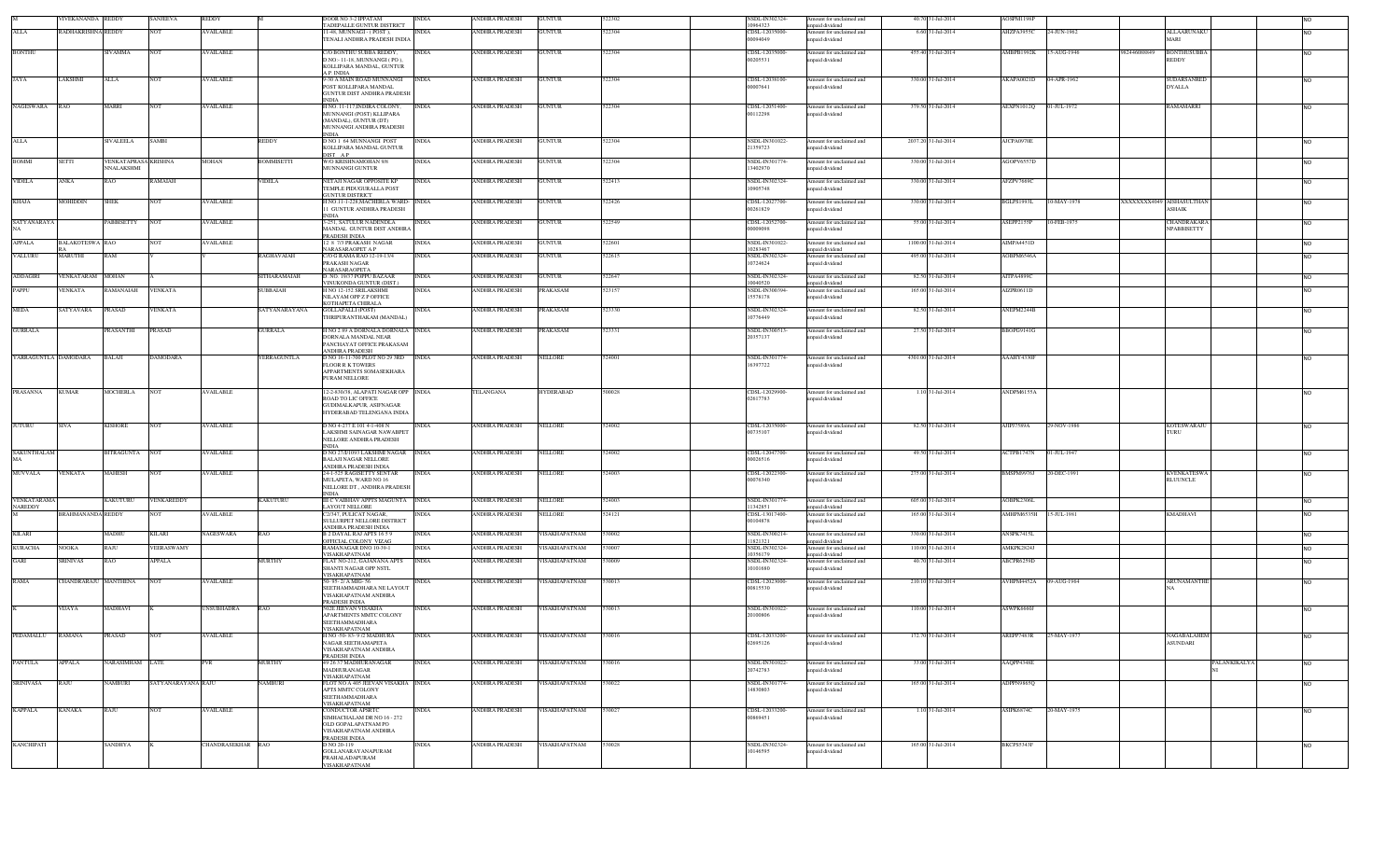|                      | THANUJA           | REDDY                      | <b>RAGHUNATHA</b>   |                    | REDDY                 | 48-8-21 FLAT NO 201 RAJASEKAR INDIA<br>RES SRI NAGAR COLONY              |              | ANDHRA PRADESH        | VISAKHAPATNAM        |        |        | <b>NSDL-IN300214</b><br>1055874  | Amount for unclaimed and<br>unpaid dividend | 3.30 31-Jul-2014    | ALEPB8444N             |             |                          |                                       |                    |                |
|----------------------|-------------------|----------------------------|---------------------|--------------------|-----------------------|--------------------------------------------------------------------------|--------------|-----------------------|----------------------|--------|--------|----------------------------------|---------------------------------------------|---------------------|------------------------|-------------|--------------------------|---------------------------------------|--------------------|----------------|
|                      |                   |                            |                     |                    |                       | DWARAKA NAGAR NEAR RAMA<br>TALKIES DOWN VEG MKT                          |              |                       |                      |        |        |                                  |                                             |                     |                        |             |                          |                                       |                    |                |
|                      |                   |                            |                     |                    |                       | VISAKHAPATNAM, ANDHRA<br><b>PRADESH</b>                                  |              |                       |                      |        |        |                                  |                                             |                     |                        |             |                          |                                       |                    |                |
| <b>MURTY</b>         | <b>PRASAD</b>     | <b>KNUDRAPU</b>            | <b>NOT</b>          | <b>AVAILABLE</b>   |                       | I NO 3-243/E, MOSAYYAPETA                                                | <b>INDIA</b> | ANDHRA PRADESH        | VISAKHAPATNAM        | 531011 |        | CDSL-12010600-                   | Amount for unclaimed and                    | 165.00 31-Jul-2014  | AMHPK4350J             | 01-DEC-1974 |                          | KUNDRAPUVEN                           |                    | <b>NO</b>      |
|                      |                   |                            |                     |                    |                       | MOSAYYAPETA, CHODAPALLI,<br><b>ATCHUTAPURAM</b>                          |              |                       |                      |        |        | 1584857                          | unpaid dividend                             |                     |                        |             |                          | <b>KATALAXIMI</b>                     |                    |                |
|                      |                   |                            |                     |                    |                       | VISAKHAPATNAM ANDHRA<br><b>RADESH INDIA</b>                              |              |                       |                      |        |        |                                  |                                             |                     |                        |             |                          |                                       |                    |                |
| MARAM                |                   | RAJAKUMAR                  | <b>NOT</b>          | <b>AVAILABLE</b>   |                       | HOUSE NO-4-699 STREET-RAJA<br>COLONY-RAJA MEILAPUTTI DIST-               | <b>INDIA</b> | ANDHRA PRADESH        | SRIKAKULAM           | 532215 |        | CDSL-12038400-<br>00494587       | Amount for unclaimed and<br>unpaid dividend | 165.00 31-Jul-2014  | ANVPM0157E             | 15-APR-1979 |                          | MARAMBHAGY<br><b>ALAKSHMI</b>         |                    | <b>NO</b>      |
|                      |                   |                            |                     |                    |                       | SRIKAKULAM ANDHRA PRADESH                                                |              |                       |                      |        |        |                                  |                                             |                     |                        |             |                          |                                       |                    |                |
| VISHNUMURTH JAGADISH |                   | KAUP                       | <b>NOT</b>          | <b>AVAILABLE</b>   |                       | 6/3/24 T NAGAR WARD 4<br>RAJAHMUNDRY E G DIST                            | <b>INDIA</b> | ANDHRA PRADESH        | <b>EAST GODAVARI</b> | 33101  |        | CDSL-12013500-<br>00073949       | Amount for unclaimed and<br>unpaid dividend | 330.00 31-Jul-2014  | AERPK3843E             | 16-OCT-1962 |                          | KJMANJULA                             |                    | <b>NO</b>      |
|                      |                   |                            |                     |                    |                       | RAJAHMUNRY ANDHRA PRADESH<br><b>INDIA</b>                                |              |                       |                      |        |        |                                  |                                             |                     |                        |             |                          |                                       |                    |                |
| PUSHPA               |                   | KOTIPALLI                  | <b>NOT</b>          | <b>AVAILABLE</b>   |                       | I NO 44-11-84 BOSE BOMMA<br>VEEDHI ANNAPURNAMMA PETA                     | <b>INDIA</b> | ANDHRA PRADESH        | EAST GODAVARI        | 33103  | P00111 |                                  | Amount for unclaimed and<br>unpaid dividend | 3300.00 31-Jul-2014 |                        |             |                          |                                       |                    | <b>NO</b>      |
| <b>BSV</b>           |                   |                            |                     |                    |                       | <b>RAJAHMUNDY</b>                                                        |              |                       |                      |        |        |                                  |                                             |                     |                        |             |                          |                                       |                    |                |
|                      |                   | PRASAD                     | <b>CHANDRRAO</b>    |                    |                       | 2 - 22 -41 ARYAPURAM<br>RAJAHMUNDRY ANDHRA<br><b>PRADESH</b>             | <b>INDIA</b> | ANDHRA PRADESH        | EAST GODAVARI        | 533104 |        | NSDL-IN300450-<br>2724387        | Amount for unclaimed and<br>inpaid dividend | 33.00 31-Jul-2014   | AKYPB2725R             |             |                          |                                       |                    | N <sub>O</sub> |
|                      | <b>NALINI</b>     | MOHAN                      | CН                  | <b>NARASIMHA</b>   | <b>MURTHY</b>         | 0 NO 56-14-20 VIDYA NAGAR                                                | <b>INDIA</b> | ANDHRA PRADESH        | EAST GODAVARI        | 33105  |        | NSDL-IN302324                    | Amount for unclaimed and                    | 82.50 31-Jul-2014   | AOYPM4673D             |             |                          |                                       |                    | <b>NO</b>      |
|                      |                   | PANCHAMUKHI NOT            |                     |                    |                       | RAJAHMUNDRY EAST GODAVARI<br><b>DIST</b>                                 |              |                       |                      |        |        | 10842492                         | unpaid dividend                             |                     |                        |             |                          |                                       |                    |                |
|                      |                   |                            |                     | <b>AVAILABLE</b>   |                       | B. PANCHAMUKHI, 7-2-79/3,<br>VYDYANADHAM STREET,                         | <b>INDIA</b> | ANDHRA PRADESH        | EAST GODAVARI        | 33201  |        | CDSL-12035000-<br>00228057       | Amount for unclaimed and<br>npaid dividend  | 981.20 31-Jul-2014  | AJKPB7580K             | 04-APR-1977 |                          | <b>BSUBBARAYUD</b>                    |                    | <b>NO</b>      |
| <b>USHARANI</b>      |                   | :AMAYANAM PALLAMRAJU       |                     |                    |                       | AMALAPURAM A.P. INDIA<br>NO 10-253 KONKAPALLI                            | <b>INDIA</b> | ANDHRA PRADESH        | AST GODAVARI         |        |        | <b>NSDL-IN302324</b>             | Amount for unclaimed and                    | 16.50 31-Jul-2014   | <b>UKPR4476Q</b>       |             |                          |                                       |                    | N <sub>O</sub> |
| KASI                 | VISWANADHAM MUTTA |                            |                     | <b>AVAILABLE</b>   |                       | KONKAPALLI<br><b>KOMMU GUDEM(V</b>                                       | INDIA        | ANDHRA PRADESH        | WEST GODAVARI        | 34101  |        | 0422233<br>CDSL-12039000-        | inpaid dividend<br>Amount for unclaimed and | 59.40 31-Jul-2014   | AFMPM6311B             | 01-JAN-1947 |                          |                                       |                    | <b>NO</b>      |
|                      |                   |                            |                     |                    |                       | TADEPALLIGUDEM MANDAL,<br>WEST GODAVARI DISTRICT                         |              |                       |                      |        |        | 00006700                         | unpaid dividend                             |                     |                        |             |                          |                                       |                    |                |
| <b>KUCHIPUDI</b>     | VENKATA           | ANILKUMAR                  | UDAI                | <b>BHASKARRAO</b>  | <b>KUCHIPUDI</b>      | <b>NDHRA PRADESH INDIA</b><br>) NO 4-34-13 UPSTAIRS                      | INDIA        | ANDHRA PRADESH        | WEST GODAVARI        | 34101  |        | NSDL-IN300394                    | Amount for unclaimed and                    | 66.00 31-Jul-2014   | AWEPK6034G             |             |                          |                                       |                    | N <sub>O</sub> |
|                      |                   |                            |                     |                    |                       | SUBBARAOPETA<br><b>ADEPALLIGUDEM</b>                                     |              |                       |                      |        |        | 16029033                         | unpaid dividend                             |                     |                        |             |                          |                                       |                    |                |
| <b>SATHI</b>         | <b>NAGA</b>       | KUMARI                     | <b>SATHI</b>        | MOHANRAMA          | REDDY                 | <b>/32/5/1 KARRI STYAVATHI</b><br>AGAR TADEPALLIGUDEM                    | <b>INDIA</b> | <b>ANDHRA PRADESH</b> | WEST GODAVARI        | 534101 |        | NSDL-IN301696<br>1421463         | Amount for unclaimed and<br>unpaid dividend | 3.30 31-Jul-2014    | BHBPS4758N             |             |                          |                                       |                    | <b>NO</b>      |
| KARUMURI             | <b>VENKATA</b>    | KRISHNA                    | NO.                 | <b>WAILABLE</b>    |                       | PP:19-25-1/1 REDDY COLONY<br>30TH WARD BHIMAVARAM                        | INDIA        | ANDHRA PRADESH        | VEST GODAVARI        | 34201  |        | CDSL-12030700<br>00001650        | Amount for unclaimed and<br>unpaid dividend | 412.50 31-Jul-2014  | AFDPV3677E             | 01-JUL-1962 |                          |                                       |                    | N <sub>O</sub> |
|                      | RAMAKRISHNA RAJU  |                            |                     | SATYANARAYANA RAJU |                       | <b>NDHRA PRADESH INDIA</b><br>-2-6/1 KODETI VARI STREET                  | <b>INDIA</b> | ANDHRA PRADESH        | <b>BHIMAVARAM</b>    | 34203  |        | NSDL-IN300394                    | Amount for unclaimed and                    | 27.50 31-Jul-2014   | AFUPG2423A             |             |                          |                                       |                    | N <sub>O</sub> |
| <b>SAMUEL</b>        | ABHISEKHAR        | <b>RAPAKA</b>              |                     |                    | JOHNSON               | WARD NO-16 BHIMAVARAM<br>I NO 25-4-8 SHAMBHUNIPET                        | INDIA        | ANDHRA PRADESH        | VEST GODAVARI        | 34260  |        | 14225008<br>NSDL-IN302863-       | unpaid dividend<br>Amount for unclaimed and | 3300.00 31-Jul-2014 | AMCPR8629N             |             |                          |                                       |                    | <b>NO</b>      |
| PARVATANENI          |                   | ARUNA                      | <b>NOT</b>          | <b>AVAILABLE</b>   |                       | ALAKOL ANDHRA PRADESH<br>W/O LAKSHMANA RAO FLAT NO- INDIA                |              | <b>ANDHRA PRADESH</b> | <b>WEST GODAVARI</b> | 534301 |        | 10091324<br>CDSL-12038400        | inpaid dividend<br>Amount for unclaimed and | 209.00 31-Jul-2014  | BEBPP4090M             | 15-JUL-1981 | XXXXXXX8728 PARVATANENIL |                                       |                    | N <sub>O</sub> |
|                      |                   |                            |                     |                    |                       | 402, SRI SRINIVASA PLAZA<br>UMASANKAR NAGAR,III                          |              |                       |                      |        |        | 01231443                         | unpaid dividend                             |                     |                        |             |                          | AKSHMANARAO                           |                    |                |
|                      |                   |                            |                     |                    |                       | LINE, KANURU WEST GODAVARI<br><b>NDHRA PRADESH INDIA</b>                 |              |                       |                      |        |        |                                  |                                             |                     |                        |             |                          |                                       |                    |                |
| <b>RACHURI</b>       |                   | VENKATARAMA NOT<br>SANTOSH |                     | <b>AVAILABLE</b>   |                       | NO 10 4 84 GOWTHAMI NAGAR INDIA<br>KOVVUR WEST GODAVARI                  |              | ANDHRA PRADESH        | <b>WEST GODAVARI</b> | 534350 |        | CDSL-12047200-<br>02344958       | Amount for unclaimed and<br>unpaid dividend | 33.00 31-Jul-2014   | AWYPR4626D             | 07-AUG-1988 |                          | <b>RACHURISUBHA</b><br><b>DRAMANI</b> |                    | <b>NO</b>      |
|                      |                   |                            |                     |                    |                       | KOVVUR ANDHRA PRADESH<br><b>INDIA</b>                                    |              |                       |                      |        |        |                                  |                                             |                     |                        |             |                          |                                       |                    |                |
| <b>NARENDRA</b>      |                   | <b>KUMAR</b>               | <b>NOT</b>          | <b>AVAILABLE</b>   |                       | NO .38 IIND FLOOR CHOWLLA<br><b>GALLI BANGALORE KARNATAKA</b>            | <b>INDIA</b> | <b>KARNATAKA</b>      | BANGALORE            | 60002  |        | CDSL-12032800-<br>00080651       | Amount for unclaimed and<br>inpaid dividend | 4950.00 31-Jul-2014 | AAWPN1792L             | 06-MAY-1977 |                          |                                       |                    | N <sub>O</sub> |
| RAJENDRA             | <b>KUMARG</b>     |                            |                     | <b>MGOPALA</b>     | <b>KRISHNA</b>        | INDIA<br>44/10, RACE COURSE ROAD, FAIR INDIA                             |              | <b>KARNATAKA</b>      | BANGALORE            | 560001 |        | NSDL-IN300095                    | Amount for unclaimed and                    | 82.50 31-Jul-2014   | AGSPK2715Q             |             |                          |                                       |                    | N <sub>O</sub> |
| <b>ILANGOVAN</b>     |                   |                            | <b>RATHINASWAMY</b> |                    |                       | TELD LAYOUT, BANGALORE<br>MAINFRAME GROUP.                               | <b>INDIA</b> | <b>KARNATAKA</b>      | BANGALORE            | 560001 |        | 0246074<br>NSDL-IN301356         | unpaid dividend<br>Amount for unclaimed and | 165.00 31-Jul-2014  | AFSPR6746M             |             |                          |                                       |                    | <b>NO</b>      |
|                      |                   |                            |                     |                    |                       | CPPD,CANARA BANK, HO<br>ANNEXE, NAVEENCOMPLEX<br>BANGALORE               |              |                       |                      |        |        | 20170536                         | inpaid dividend                             |                     |                        |             |                          |                                       |                    |                |
| <b>HEMLATA</b>       |                   | <b>GANDHI</b>              | <b>VINOD</b>        |                    | <b>GANDHI</b>         | NO 298/1 35TH CROSS 7TH MAIN INDIA<br>4TH BLOCK JAYANAGAR                |              | <b>KARNATAKA</b>      | <b>BANGALORE</b>     | 560011 |        | <b>NSDL-IN302148</b><br>10173575 | Amount for unclaimed and<br>unpaid dividend | 82.50 31-Jul-2014   | ABNPG9231D             |             |                          |                                       |                    | <b>NO</b>      |
| RAGHAVENDRA          |                   | HEGDE                      | <b>SUBRAY</b>       |                    | HEGDE                 | <b>BANGALORE</b><br>SRI RAMAKRISHNA STUDENTS                             | <b>INDIA</b> | KARNATAKA             | BANGALORE            | 60004  |        | NSDL-IN300513                    | Amount for unclaimed and                    | 66.00 31-Jul-2014   | ABDPH0148J             |             |                          |                                       |                    | N <sub>O</sub> |
|                      |                   |                            |                     |                    |                       | HOME NO 67 JAIN TEMPLE<br>STREET V V PURAM BANGALORE                     |              |                       |                      |        |        | 11070289                         | unpaid dividend                             |                     |                        |             |                          |                                       |                    |                |
| HARSH                | <b>KUMAR</b>      | <b>HAKKUR</b>              | <b>ANIL</b>         | <b>KUMAR</b>       | <b><i>THAKKUR</i></b> | <b><i>CARNATAKA</i></b><br>NO 99 WHEELER ROAD EXTN 1ST INDIA             |              | KARNATAKA             | <b>3ANGALORE</b>     | 60005  |        | <b>NSDL-IN302148-</b>            | Amount for unclaimed and                    | 110.00 31-Jul-2014  | ADEPT5087B             |             |                          |                                       |                    | N <sub>O</sub> |
|                      |                   |                            |                     |                    |                       | <b>FLOOR COOKE TOWN</b><br><b>BANGALORE</b>                              |              |                       |                      |        |        | 0466905                          | inpaid dividend                             |                     |                        |             |                          |                                       |                    |                |
|                      | <b>ALAMELU</b>    | MANGAI                     | <b>NOT</b>          | <b>VAILABLE</b>    |                       | ASHIRWAD NO 548 IIND MAIN<br>ROAD A BLOCK RAJAJI NAGAR                   | <b>INDIA</b> | KARNATAKA             | <b>3ANGALORE</b>     | 60010  | J00185 |                                  | Amount for unclaimed and<br>unpaid dividend | 1650.00 31-Jul-2014 |                        |             |                          |                                       | <b>JANAKIRAMAN</b> | <b>NO</b>      |
| DILIP                |                   |                            | <b>NOT</b>          | <b>AVAILABLE</b>   |                       | IND STAGE BANGALORE<br>NO 9/1 9TH CROSS 8TH MAIN                         | <b>INDIA</b> | <b>KARNATAKA</b>      | BANGALORE            | 560010 |        | CDSL-12036000                    | Amount for unclaimed and                    | 15.40 31-Jul-2014   | DMVPS9204J             | 03-MAY-1989 |                          |                                       |                    | <b>NO</b>      |
|                      |                   |                            |                     |                    |                       | SHIVANAGAR RAJAJINAGAR<br>BANGALORE KARNATAKA INDIA                      |              |                       |                      |        |        | 01873165                         | unpaid dividend                             |                     |                        |             |                          |                                       |                    |                |
| THIMMAPPAIAH         |                   |                            | LATE                |                    | VENKATANARASAIAH      | NO 715 5TH MAIN ROAD 1ST                                                 | <b>INDIA</b> | KARNATAKA             | BANGALORE            | 60010  |        | NSDL-IN300513                    | Amount for unclaimed and                    | 132.00 31-Jul-2014  | AEYPT0960N             |             |                          |                                       |                    | N <sub>O</sub> |
|                      |                   |                            |                     |                    |                       | CROSS KAMALANAGAR<br>BANGALORE KARNATAKA                                 |              |                       |                      |        |        | 13102156                         | inpaid dividend                             |                     |                        |             |                          |                                       |                    |                |
| SAGAR                |                   |                            |                     |                    | <b>SHANKAR</b>        | MALAKALA HOSTEL 23RD<br>CROSS IST MAIN GAVIPURAM                         | <b>INDIA</b> | <b>KARNATAKA</b>      | BANGALORE            | 60019  |        | NSDL-IN302148<br>0559774         | Amount for unclaimed and<br>npaid dividend  | 99.00 31-Jul-2014   | BFIPS1934R             |             |                          |                                       |                    | <b>NO</b>      |
| <b>SAVITRI</b>       |                   |                            | <b>NOT</b>          | <b>AVAILABLE</b>   |                       | EXTENTION RANGALORE<br>NO 8 OLD NO 30 ANJENEYA                           | <b>INDIA</b> | <b>KARNATAKA</b>      | <b>BANGALORE</b>     | 560020 | S00228 |                                  | Amount for unclaimed and                    | 3300.00 31-Jul-2014 |                        |             |                          |                                       |                    |                |
|                      |                   |                            |                     |                    |                       | TEMPEL 2ND CROSS<br>SHESHADRIPUR BANGALORE                               |              |                       |                      |        |        |                                  | unpaid dividend                             |                     |                        |             |                          |                                       |                    |                |
| RAMESH               | <b>ROSHAN</b>     | <b>BORANA</b>              |                     | AVAILABLE          |                       | NO 5 2ND CROSS MODEL COLONY INDIA<br>BANGALORE                           |              | KARNATAKA             | <b>BANGALORE</b>     | 60022  | R00636 |                                  | Amount for unclaimed and<br>unpaid dividend | 1.10 31-Jul-2014    |                        |             |                          |                                       |                    | NO.            |
| <b>JAMSHEED</b>      |                   | HYDER                      | <b>NOT</b>          | <b>AVAILABLE</b>   |                       | /2 CURLEY STREET RICHMOND INDIA<br>TOWN BANGALORE KARNATAKA              |              | KARNATAKA             | BANGALORE            | 60025  |        | CDSL-12039400-<br>00174304       | Amount for unclaimed and<br>inpaid dividend | 172.70 31-Jul-2014  | ABUPH5693P             | 07-SEP-1965 |                          |                                       |                    | N <sub>O</sub> |
| DEEPAK               | <b>MOTIRAM</b>    | <b>KUKREJA</b>             |                     | AVAILABLE          |                       | <b>INDIA</b><br>NO 23 STMICHAEL SCHOOL ROAD INDIA                        |              | KARNATAKA             | <b>BANGALORE</b>     |        |        | CDSL-12010900-                   | Amount for unclaimed and                    | 16.50 31-Jul-2014   | AAOPK5501G             | 16-NOV-1959 |                          |                                       |                    | N <sub>O</sub> |
|                      |                   |                            |                     |                    |                       | <b>GROUND FLOOR NR CHURCH</b><br>SHANTI NAGAR BANGALORE                  |              |                       |                      |        |        | 00553315                         | unpaid dividend                             |                     |                        |             |                          |                                       |                    |                |
|                      |                   |                            |                     |                    |                       | KARNATAKA INDIA                                                          |              |                       |                      |        |        |                                  |                                             |                     |                        |             |                          |                                       |                    |                |
| <b>SUSHANT</b>       |                   | <b>KHAITAN</b>             | <b>NOT</b>          | <b>AVAILABLE</b>   |                       | NO. - 151HARE RAM APARTMENT INDIA                                        |              | <b>KARNATAKA</b>      | <b>BANGALORE</b>     | 60027  |        | CDSL-12019101-                   | Amount for unclaimed and                    | 82.50 31-Jul-2014   | AOFPK3271A 06-NOV-1985 |             |                          |                                       |                    | <b>NO</b>      |
|                      |                   |                            |                     |                    |                       | LAXMI ROAD, SHANTINAGAR,<br>BANGALORE BANGLORE<br><b>CARNATAKA INDIA</b> |              |                       |                      |        |        | 00888238                         | unpaid dividend                             |                     |                        |             |                          |                                       |                    |                |
| PURUSHOTHAM \        |                   |                            | <b>NOT</b>          | <b>AVAILABLE</b>   |                       | 18 1ST MAIN ROAD 11TH CROSS S NDIA<br><b>NAGAR BANGALORE</b>             |              | <b>KARNATAKA</b>      | <b>BANGALORE</b>     | 560027 |        | CDSL-13019300-<br>01929513       | Amount for unclaimed and                    | 20.90 31-Jul-2014   | <b>AJHPN1512G</b>      | 06-MAR-1988 |                          | <b>NAVEENVN</b>                       |                    | <b>NO</b>      |
| <b>AMITAVA</b>       |                   | <b>PAUL</b>                | <b>NOT</b>          | <b>AVAILABLE</b>   |                       | <b>CARNATAKA INDIA</b><br>FLAT NO 402 C BLOCK MAHAVEER INDIA             |              | <b>KARNATAKA</b>      | <b>BANGALORE</b>     | 560037 |        | CDSL-13019300-                   | unpaid dividend<br>Amount for unclaimed and | 82.50 31-Jul-2014   | ALBPP3403E             | 08-AUG-1978 |                          | <b>KAVERIBK</b>                       |                    |                |
|                      |                   |                            |                     |                    |                       | <b>BOWER CHINNAPANA HALLI</b><br>BANGALORE KARNATAKA INDIA               |              |                       |                      |        |        | 01218068                         | unpaid dividend                             |                     |                        |             |                          |                                       |                    | <b>NO</b>      |
|                      |                   |                            |                     |                    |                       |                                                                          |              |                       |                      |        |        |                                  |                                             |                     |                        |             |                          |                                       |                    |                |
|                      |                   |                            |                     |                    |                       |                                                                          |              |                       |                      |        |        |                                  |                                             |                     |                        |             |                          |                                       |                    |                |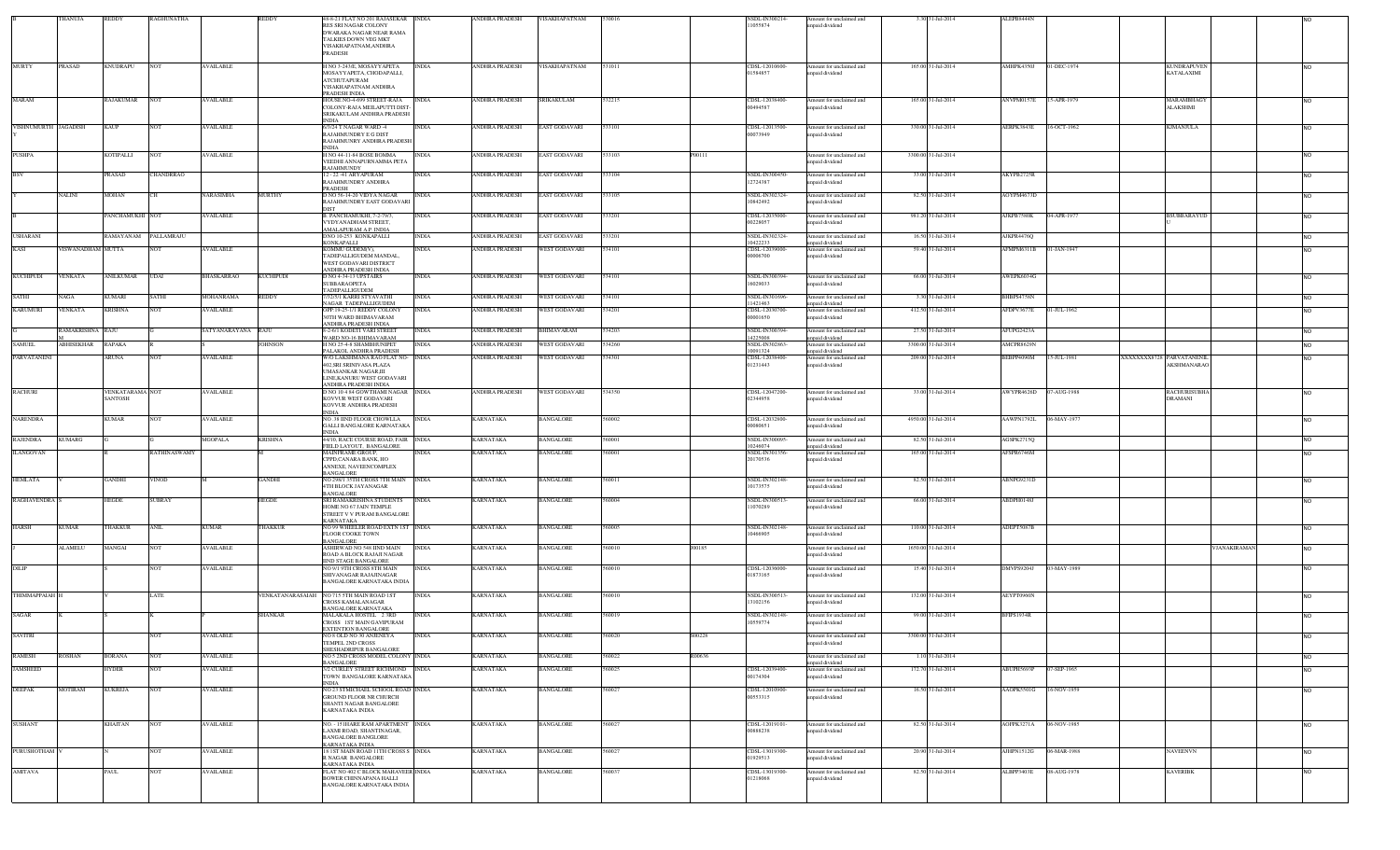| <b>AMRENDRA</b>    | INGH                                      | WALIA          | RAJENDRA             | <b>SINGH</b>      | WALIA            | 532 A 5TH MAIN INDIRANAGAR                                                         | <b>INDIA</b> | KARNATAKA        | BANGALORE               |        |        | <b>NSDL-IN301549</b><br>18643941 | Amount for unclaimed and                    | 165.00 31-Jul-2014  | AAEPW0779N        |             |                          |                    |                 |
|--------------------|-------------------------------------------|----------------|----------------------|-------------------|------------------|------------------------------------------------------------------------------------|--------------|------------------|-------------------------|--------|--------|----------------------------------|---------------------------------------------|---------------------|-------------------|-------------|--------------------------|--------------------|-----------------|
|                    | <b>KRISHNA</b>                            | <b>MOORTHY</b> |                      |                   | RAJAMANICKAM     | 2ND STAGE BANGALORE<br>FLAT NO SN 001 SNEHA                                        | <b>INDIA</b> | KARNATAKA        | <b>BANGALORE</b>        |        |        | NSDL-IN301356                    | inpaid dividend<br>Amount for unclaimed and | 165.00 31-Jul-2014  | ABYPK8471A        |             |                          |                    | NO.             |
|                    |                                           |                |                      |                   |                  | APARTMENTS GODAVARI BLOCK<br>KORAMANGALA NATIONAL                                  |              |                  |                         |        |        | 20111944                         | unpaid dividend                             |                     |                   |             |                          |                    |                 |
|                    |                                           |                |                      |                   |                  | <b>GAMES HOUSING PROJECT</b>                                                       |              |                  |                         |        |        |                                  |                                             |                     |                   |             |                          |                    |                 |
| <b>GEETHA</b>      |                                           |                |                      |                   | <b>VENKATESH</b> | BANGALORE<br>NO 14/22 5TH CROSS 16TH MAIN INDIA                                    |              | <b>KARNATAKA</b> | <b>BANGALORE</b>        | 560050 |        | NSDL-IN302148                    | Amount for unclaimed and                    | 66.00 31-Jul-2014   | ALPPG6193G        |             |                          |                    | <b>NO</b>       |
|                    |                                           |                |                      |                   |                  | SRINIVASANAGAR SBM COLONY                                                          |              |                  |                         |        |        | 10760998                         | inpaid dividend                             |                     |                   |             |                          |                    |                 |
| <b>VEDAVYAS</b>    |                                           | MATHAD         | <b>VENKATESH</b>     |                   | MATHAD           | BANGALORE<br>NO 51 VEDAVYASA SADAN IST                                             | <b>INDIA</b> | <b>KARNATAKA</b> | <b>BANGALORE</b>        | 560050 |        | NSDL-IN303116                    | Amount for unclaimed and                    | 169.40 31-Jul-2014  | <b>AOYPM2889K</b> |             |                          |                    | <b>INO</b>      |
|                    |                                           |                |                      |                   |                  | MAIN VINAYAKA NAGAR BSK 1ST<br>STAGE BANGALORE KARNATAKA                           |              |                  |                         |        |        | 11398097                         | unpaid dividend                             |                     |                   |             |                          |                    |                 |
|                    |                                           |                |                      |                   |                  |                                                                                    |              |                  |                         |        |        |                                  |                                             |                     |                   |             |                          |                    |                 |
| <b>LISHA</b>       |                                           | PRAKASH        | <b>PRAKASH</b>       |                   |                  | NO 10 7TH CROSS VASANTHA<br><b>NAGAR P O BANGALORE</b>                             | <b>INDIA</b> | <b>KARNATAKA</b> | <b>BANGALORE</b>        | 60052  |        | <b>NSDL-IN300239</b><br>12658928 | Amount for unclaimed and<br>npaid dividend  | 222.20 31-Jul-2014  | AOAPP5756L        |             |                          |                    | NO.             |
|                    | <b>SOMASEKHARA REDDY</b>                  |                | NAGI                 | REDDY             | <b>VALLABOLU</b> | NO 14 22 A CROSS RAJAGOPAL<br>NAGAR BANGALORE                                      | <b>INDIA</b> | <b>KARNATAKA</b> | BANGALORE               | 560058 |        | NSDL-IN303028<br>54592876        | Amount for unclaimed and<br>inpaid dividend | 16.50 31-Jul-2014   | ACFPN5735J        |             |                          |                    | <b>NO</b>       |
| <b>VIKAS</b>       |                                           | RAO            | PADMANABHA           | <b>SHIMANTHUR</b> | RAO              | HOUSE NO 1303 BCC LAYOUT                                                           | <b>INDIA</b> | <b>KARNATAKA</b> | <b>BANGALORE</b>        | 560062 |        | <b>NSDL-IN303237</b>             | Amount for unclaimed and                    | 13.20 31-Jul-2014   | AFCPR2473K        |             |                          |                    | NO.             |
|                    |                                           |                |                      |                   |                  | VAJARAHALLI OFF KANAKAPURA<br>ROAD PO TALGATPURA                                   |              |                  |                         |        |        | 10254957                         | unpaid dividend                             |                     |                   |             |                          |                    |                 |
| <b>PRAKASH</b>     |                                           | KHANDEKAR      | <b>RAMCHANDRA</b>    | <b>GAJANAN</b>    | KHANDEKAR        | BANGALORE<br>FLAT NO 406, BLOCK 12.                                                | <b>INDIA</b> | <b>KARNATAKA</b> | BANGALORE               | 60064  |        | NSDL-IN300214                    | Amount for unclaimed and                    | 55.00 31-Jul-2014   | ABDPK4594F        |             |                          |                    | NO.             |
|                    |                                           |                |                      |                   |                  | MONTANA HERITA GE ESTATE                                                           |              |                  |                         |        |        | 17342711                         | inpaid dividend                             |                     |                   |             |                          |                    |                 |
|                    |                                           |                |                      |                   |                  | DODDABALAPUR RD YELAHANKA<br><b>BANGALORE KARNATAKA</b>                            |              |                  |                         |        |        |                                  |                                             |                     |                   |             |                          |                    |                 |
|                    |                                           |                |                      |                   |                  |                                                                                    |              |                  |                         |        |        |                                  |                                             |                     |                   |             |                          |                    |                 |
| MADHUSUDHAN K      |                                           |                | LATE                 | <b>SRINIVASA</b>  | REDDY            | NO 55 2ND CROSS<br>MARUTHINAGAR MADIVALA                                           | INDIA        | KARNATAKA        | <b>BANGALORE RURAL</b>  | 560068 |        | NSDL-IN301926<br>30946689        | Amount for unclaimed and<br>npaid dividend  | 40.70 31-Jul-2014   | AWMPS4577L        |             |                          |                    | <b>NO</b>       |
|                    | <b>GURUPRASAD</b>                         | KEDLAYA        |                      |                   | KENDALYA         | BANGALORE<br>1/2 21ST MAIN ROAD REVENUE                                            | <b>INDIA</b> | KARNATAKA        | BANGALORE               | 60070  |        | NSDL-IN300610                    | Amount for unclaimed and                    | 20.90 31-Jul-2014   | AGRPK3164G        |             |                          |                    | <b>NO</b>       |
|                    |                                           |                |                      |                   |                  | LAYOUT PADMANABANAGAR                                                              |              |                  |                         |        |        | 0185651                          | paid dividend                               |                     |                   |             |                          |                    |                 |
| <b>VISHWA</b>      | VIJAY                                     | <b>/ERMA</b>   | RAM                  | NARESH            | <b>/ERMA</b>     | BANGALORE<br>YAHOO S/W DEVELOPMENT INDIA INDIA                                     |              | KARNATAKA        | <b>BANGALORE</b>        | 60071  |        | NSDL-IN302236                    | Amount for unclaimed and                    | 33.00 31-Jul-2014   | AFKPV6346M        |             |                          |                    | <b>NO</b>       |
|                    |                                           |                |                      |                   |                  | PVT LTD TORREY PINES EMBASSY<br><b>GOLF LINK BUSINESS PARK</b>                     |              |                  |                         |        |        | 11252439                         | inpaid dividend                             |                     |                   |             |                          |                    |                 |
|                    |                                           |                |                      |                   |                  | <b>INTERMIATE RING ROAD</b>                                                        |              |                  |                         |        |        |                                  |                                             |                     |                   |             |                          |                    |                 |
|                    |                                           | RAJESHWARI     |                      |                   | <b>SHEKAR</b>    | <b>BANGALORE</b><br>NO 520 11 A CROOS 8TH MAIN 2ND INDIA                           |              | <b>KARNATAKA</b> | <b>BANGALORE</b>        | 60078  |        | NSDL-IN301151                    | Amount for unclaimed and                    | 33.00 31-Jul-2014   | ACXPR1298L        |             |                          | GASHEKAR           | NO <sub>1</sub> |
|                    |                                           |                |                      |                   |                  | PHASE J P NAGAR BANGALORE                                                          |              |                  |                         |        |        | 20146100                         | npaid dividend                              |                     |                   |             |                          |                    |                 |
| <b>MACHANI</b>     |                                           | DINESH         |                      |                   | <b>AGARAJU</b>   | NO 156/6J 26TH CROSS                                                               | <b>INDIA</b> | KARNATAKA        | <b>BANGALORE</b>        | 60078  |        | NSDL-IN302148                    | Amount for unclaimed and                    | 18.70 31-Jul-2014   | AKLPM8222B        |             |                          |                    | NO.             |
|                    |                                           |                |                      |                   |                  | KEMPAMMA LAYOUT HULIMAVU<br><b>BANNERGATTA ROAD</b>                                |              |                  |                         |        |        | 10733444                         | npaid dividend                              |                     |                   |             |                          |                    |                 |
|                    |                                           |                |                      |                   |                  | BANGALORE                                                                          |              |                  |                         |        |        |                                  |                                             |                     |                   |             |                          |                    |                 |
|                    |                                           | PRATHIBHA      |                      |                   | PURUSHOTHAM      | NO 549 J P NAGAR 1ST PHASE<br>26TH MAIN 14TH CROSS J P                             | <b>INDIA</b> | <b>KARNATAKA</b> | <b>BANGALORE</b>        | 560078 |        | <b>NSDL-IN302148</b><br>10973207 | Amount for unclaimed and<br>npaid dividend  | 26.40 31-Jul-2014   | ANSPD7676A        |             |                          |                    | NO.             |
| <b>NALINA</b>      |                                           |                | <b>NOT</b>           | <b>AVAILABLE</b>  |                  | NAGAR BANGALORE<br>NO 258 7TH CROSS 1ST BLOCK                                      | <b>INDIA</b> | <b>KARNATAKA</b> | <b>BANGALORE RURAL</b>  | 560082 | N00155 |                                  | Amount for unclaimed and                    | 3300.00 31-Jul-2014 |                   |             |                          |                    | NO.             |
|                    |                                           |                |                      |                   |                  | JAYANAGAR BANGALORE                                                                |              |                  |                         |        |        |                                  | npaid dividend                              |                     |                   |             |                          |                    |                 |
| <b>NEERU</b>       |                                           | KUMARI         | NOT                  | <b>AVAILABLE</b>  |                  | 56/F-5 BYRASANDRA<br><b>GRAMATAANA SAI GOWARI</b>                                  | INDIA        | <b>KARNATAKA</b> | <b>BANGALORE</b>        | 60093  |        | CDSL-12037900-<br>00023837       | Amount for unclaimed and<br>unpaid dividend | 765.60 31-Jul-2014  | AKJPK3380L        | 11-JAN-1979 |                          | RAHULKUMAR         | <b>NO</b>       |
|                    |                                           |                |                      |                   |                  | RESIDENCY F-5 83 CV RAMAN<br><b>NAGAR BANGALORE</b>                                |              |                  |                         |        |        |                                  |                                             |                     |                   |             |                          |                    |                 |
|                    |                                           |                |                      |                   |                  | KARNATAKA INDIA                                                                    |              |                  |                         |        |        |                                  |                                             |                     |                   |             |                          |                    |                 |
| PADMADEEPAK        |                                           |                | SHANKARAM            |                   | PADMAJAN         | NO 44 BYRASANDRA III RD CROSS INDIA<br>C V RAMAN NAGAR BANGALORE                   |              | KARNATAKA        | BANGALORE               | 60093  |        | NSDL-IN300513<br>3886952         | Amount for unclaimed and<br>inpaid dividend | 434.50 31-Jul-2014  | AJLPP0222B        |             |                          |                    |                 |
|                    |                                           |                |                      |                   |                  | KARNATAKA                                                                          |              |                  |                         |        |        |                                  |                                             |                     |                   |             |                          |                    |                 |
|                    |                                           | ARIN           |                      |                   | MUTHU            | NO.75 II MAIN A E C S LAYOUT<br>SANJAY NAGAR BANGALORE                             | <b>INDIA</b> | <b>KARNATAKA</b> | BANGALORE               | 60094  |        | NSDL-IN300378<br>0018844         | Amount for unclaimed and<br>unpaid dividend | 165.00 31-Jul-2014  | AAPPA1247A        |             |                          |                    | <b>NO</b>       |
| <b>GEORGE</b>      |                                           | <b>HALIATH</b> | <b>PAUL</b>          |                   | <b>HALIYATH</b>  | 53/2A HOSKUR GATE HOSUR<br>ROAD ELECTRONIC CITY                                    | INDIA        | KARNATAKA        | <b>BANGALORE</b>        | 60100  |        | NSDL-IN300239<br>10883233        | Amount for unclaimed and<br>inpaid dividend | 1092.30 31-Jul-2014 | ABOPT1266E        |             |                          |                    |                 |
|                    |                                           |                |                      |                   |                  | BANGALORE                                                                          |              |                  |                         |        |        |                                  |                                             |                     |                   |             |                          |                    |                 |
| AMIT               |                                           | ATEL.          | <b>GOPAL</b>         | <b>SINGH</b>      | PATEL            | NO 236/S1 GANGA NIVAS DR RAJ B INDIA<br>STREET AGARA VILLAGE POST                  |              | KARNATAKA        | <b>BANGALORE</b>        | 60102  |        | NSDL-IN300513<br>19566898        | Amount for unclaimed and<br>inpaid dividend | 22.00 31-Jul-2014   | <b>XHPP8200D</b>  |             |                          |                    |                 |
|                    |                                           |                |                      |                   |                  | SARJAPUR ROAD BANGALORE<br><b>KARNATAKA INDIA</b>                                  |              |                  |                         |        |        |                                  |                                             |                     |                   |             |                          |                    |                 |
|                    |                                           |                |                      |                   |                  |                                                                                    |              |                  |                         |        |        |                                  |                                             |                     |                   |             |                          |                    |                 |
| VARALAKSHMI        |                                           |                | <b>KRISHNAMURTHY</b> |                   |                  | ALOKA TEACHERS COLONY NEAR INDIA<br>OM SRI PLAY GROUND                             |              | KARNATAKA        | <b>BANGALORE RURAL</b>  | 562114 |        | NSDL-IN302148-<br>10094412       | Amount for unclaimed and<br>npaid dividend  | 220.00 31-Jul-2014  | AEXPV8189C        |             |                          |                    | NO.             |
| NAGALAKSHMI        |                                           |                |                      |                   | <b>SREENATH</b>  | HOSAKOTE BANGALORE<br>D NO1975 DEVANGA STREET                                      | <b>INDIA</b> |                  |                         |        |        |                                  |                                             |                     |                   |             |                          |                    |                 |
|                    |                                           |                |                      |                   |                  |                                                                                    |              |                  |                         |        |        |                                  |                                             |                     |                   |             |                          |                    |                 |
| <b>DINESH</b>      |                                           |                |                      |                   |                  | NELAMANGALA KARNATAKA                                                              |              | <b>KARNATAKA</b> | BANGALORE RURAL         | 562123 |        | NSDL-IN300239<br>2567077         | Amount for unclaimed and<br>unpaid dividend | 110.00 31-Jul-2014  | AGXPN3683P        |             |                          |                    | <b>NO</b>       |
|                    | <b>KUMAR</b>                              | BEKAL          | RAMARAJ              |                   | BEKAL            | NO 319 12TH CROSS 5TH MAIN                                                         | <b>INDIA</b> | <b>KARNATAKA</b> | MYSORE                  | 570014 |        | NSDL-IN301135<br>26411047        | Amount for unclaimed and                    | 330.00 31-Jul-2014  | ABAPK4444R        |             |                          |                    | <b>NO</b>       |
|                    |                                           | SHANKAR        | <b>SRIKANTA</b>      |                   | SWAMY            | <b>JAYANAGAR MYSORE</b><br>WARD NO-6 VIVEKANANDA                                   | <b>INDIA</b> | <b>KARNATAKA</b> | <b>MYSORE</b>           | 571124 |        | NSDL-IN301926                    | unpaid dividend<br>Amount for unclaimed and | 165.00 31-Jul-2014  | BHIPS4370P        |             |                          |                    | N <sub>O</sub>  |
|                    |                                           |                |                      |                   |                  | NAGAR T NARASIPURA TALUK<br><b>BYRAPURA MYSORE</b>                                 |              |                  |                         |        |        | 30315984                         | inpaid dividend                             |                     |                   |             |                          |                    |                 |
| POONACHA           |                                           |                |                      |                   | SOMMAIAH         | YEDOOR VILLAGE KANNANGALA INDIA                                                    |              | <b>KARNATAKA</b> | <b>KODAGU</b>           | 571211 |        | NSDL-IN302148                    | Amount for unclaimed and                    | 165.00 31-Jul-2014  | APCPP2110D        |             |                          |                    | <b>NO</b>       |
|                    |                                           |                |                      |                   |                  | POST, AMMATHI VONTIANGADI,<br>VIRAJPET TALUK KODAGU                                |              |                  |                         |        |        | 10903278                         | inpaid dividend                             |                     |                   |             |                          |                    |                 |
|                    |                                           | RAMAIAH        |                      |                   | RAMAIAH          |                                                                                    | <b>INDIA</b> |                  | 'UMKUR                  | 72201  |        | NSDL-IN300610                    |                                             | 82.50 31-Jul-2014   |                   |             |                          |                    | <b>NO</b>       |
| PRAKASH            | <b>KADANUR</b>                            |                |                      |                   |                  | RAM MANDIR ROAD TIPTUR                                                             |              | KARNATAKA        |                         |        |        | 0649845                          | mount for unclaimed and<br>unpaid dividend  |                     |                   |             |                          | MANGALAPRAK<br>ASH |                 |
| SIDDAPURA          | HONNAPPASAT CHANDRA                       |                | <b>HONNAPPA</b>      |                   |                  | D NO 5674 3RD CROSS RAVINDRA INDIA<br>NAGAR HASSAN KARNATAKA                       |              | KARNATAKA        | HASSAN                  | 573201 |        | NSDL-IN301696<br>11424543        | Amount for unclaimed and<br>npaid dividend  | 330.00 31-Jul-2014  | ACLPC3354Q        |             |                          |                    | <b>NO</b>       |
|                    |                                           |                | NO <sub>1</sub>      |                   |                  | <b>INDIA</b>                                                                       | NDIA         |                  |                         | 73211  |        |                                  |                                             |                     |                   |             |                          |                    |                 |
|                    | HOLENARSIPUR AYODYARAMAS KRISHNA<br>HETTY |                |                      | AVAILABLE         |                  | H NO 159 PETE BEED!<br>HOLENARASIPUR HASSAN                                        |              | <b>ARNATAKA</b>  | HASSAN                  |        |        | CDSL-12037600<br>00001328        | mount for unclaimed and<br>inpaid dividend  | 82.50 31-Jul-2014   | WJPK2807Q         | 27-FEB-1973 | ASHWINIKRIS<br>NAASHWINI |                    | NO.             |
|                    | ASHAG                                     |                |                      | <b>GOPAL</b>      |                  | KARNATAKA INDIA<br>NO.315/1 KARKALA TALUKU NEAR INDIA                              |              | KARNATAKA        | JDUPI                   | 74104  |        | NSDL-IN301926                    | Amount for unclaimed and                    | 82.50 31-Jul-2014   | AORPP5014J        |             |                          |                    |                 |
|                    |                                           |                |                      |                   |                  | CORPORATION BANK KARKAL                                                            |              |                  |                         |        |        | 30194105                         | inpaid dividend                             |                     |                   |             |                          |                    |                 |
| <b>CHANDRAHASA</b> |                                           | KOTIAN         | <b>NARNAPPA</b>      |                   | <b>POOJARY</b>   | <b>UDUPI</b><br><b>S/O NARNAPPA POOJARY</b>                                        | <b>INDIA</b> | <b>KARNATAKA</b> | DAKSHINA KANNADA 574151 |        |        | NSDL-IN300513                    | Amount for unclaimed and                    | 16.50 31-Jul-2014   | AXJPK3593Q        |             |                          |                    | <b>NO</b>       |
|                    |                                           |                |                      |                   |                  | RAYARKODI KANDAVARA<br>VILLAGE KAIKAMBA                                            |              |                  |                         |        |        | 17676944                         | unpaid dividend                             |                     |                   |             |                          |                    |                 |
|                    | <b>JSHA</b>                               | SHENOY         |                      | <b>JAGADEESH</b>  | <b>HENOY</b>     | MANGALORE KARNATAKA<br>2-1238 S B COMPOUND                                         | <b>INDIA</b> | KARNATAKA        | <b>DAKSHINA KANNADA</b> | 574201 |        | NSDL-IN300095                    | Amount for unclaimed and                    | 16.50 31-Jul-2014   | BGAPS5822H        |             |                          |                    |                 |
|                    |                                           |                |                      |                   |                  | NELLIKATTE PUTTUR PUTTUR                                                           |              |                  |                         |        |        | 10821957                         | inpaid dividend                             |                     |                   |             |                          |                    | <b>NO</b>       |
| <b>SWAPNA</b>      |                                           |                | PRAKASH              |                   | <b>UTTURAYA</b>  | 2-114 ALADKA HOUSE MUNDOOR<br>POST PUTTUR TALUK MUNDOOR                            | <b>INDIA</b> | KARNATAKA        | DAKSHINA KANNADA        | 574202 |        | NSDL-IN301696<br>10270133        | Amount for unclaimed and<br>unpaid dividend | 33.00 31-Jul-2014   | BHEPS3946M        |             |                          |                    | <b>NO</b>       |
|                    |                                           |                |                      |                   |                  | MUNDOOR DAKSHINA KANNADA                                                           |              |                  |                         |        |        |                                  |                                             |                     |                   |             |                          |                    |                 |
|                    |                                           |                |                      |                   |                  | KARNATAKA DAKSHINA<br><b>KANNADA</b>                                               |              |                  |                         |        |        |                                  |                                             |                     |                   |             |                          |                    |                 |
| <b>ISHWAR</b>      | <b>BHAT</b>                               | PANJIGADDE NOT |                      | <b>AVAILABLE</b>  |                  | S/O RAMAKRISHNA BHAT P, 3-11C INDIA                                                |              | <b>KARNATAKA</b> | DAKSHINA KANNADA 574243 |        |        | CDSL-12010900                    | Amount for unclaimed and                    | 19.80 31-Jul-2014   | AHVPP4974C        | 06-JUN-1945 | PPARAMESHWA              |                    | NO <sub>1</sub> |
|                    |                                           |                |                      |                   |                  | <b>GOKUL HOUSE PALACE ROAD</b>                                                     |              |                  |                         |        |        | 04784721                         | inpaid dividend                             |                     |                   |             |                          |                    |                 |
|                    |                                           |                |                      |                   |                  | POST VITTAL BANTWAL TO DK<br>BANTWAL KARNATAKA INDIA                               |              |                  |                         |        |        |                                  |                                             |                     |                   |             |                          |                    |                 |
| <b>VIDYA</b>       |                                           | SHENOY         | RAMAKANTH            | <b>SHENOY</b>     |                  | FLAT NO 104 VASANTHA LANE                                                          | <b>INDIA</b> | KARNATAKA        | DAKSHINA KANNADA 575003 |        |        | NSDL-IN301926-                   | Amount for unclaimed and                    | 33.00 31-Jul-2014   | BPDPS6913M        |             |                          |                    | <b>NO</b>       |
|                    |                                           |                |                      |                   |                  | DHARAM SHEEL APARTMENTS                                                            |              |                  |                         |        |        | 30411420                         | inpaid dividend                             |                     |                   |             |                          |                    |                 |
| <b>ANITHA</b>      |                                           | BHAT           | RADHAKRISHNA         |                   | KAMATH           | <b>BUNTS HOSTEL CIRCLE</b><br><b>MANGALORE</b><br>ANUGRAHA VEENU NAGAR HEBRI INDIA |              | KARNATAKA        | UDUPI                   | 576112 |        | NSDL-IN301696                    | Amount for unclaimed and                    | 7.70 31-Jul-2014    | ADAPB5269M        |             |                          |                    |                 |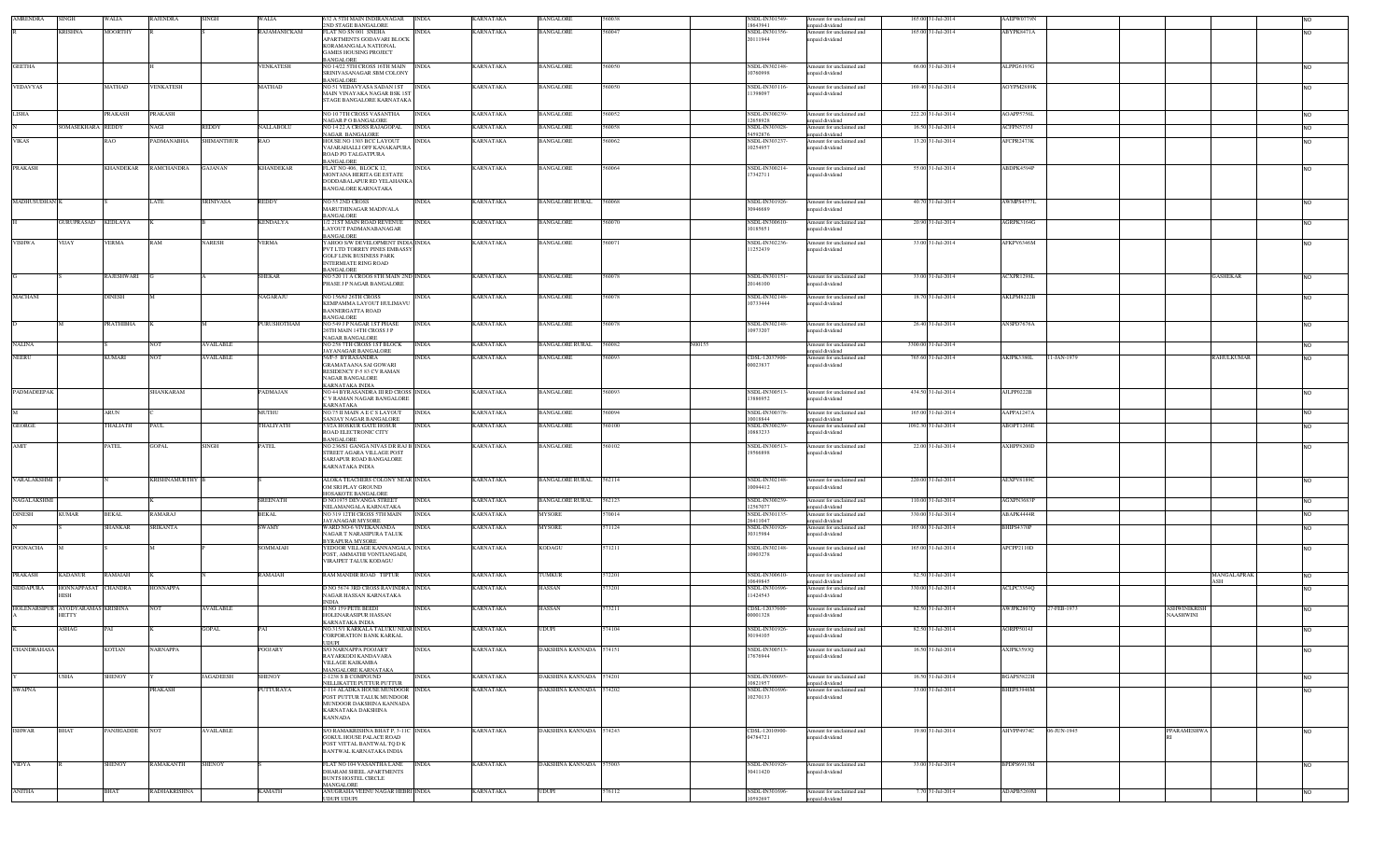|                     | UDAYA                      | NAYAK               |                   | RAMACHANDRA       | NAYAK         | KODI BEACH ROAD POST<br>KOTESHWARA UDUPI TALUK                 | INDIA        | KARNATAKA        | <b>UDUPI</b>          |        |        | NSDL-IN301135-<br>26101449 | Amount for unclaimed and<br>unpaid dividend | 247.50 31-Jul-2014  | ADKPN9731A        |             |                      |                               |                     |                |
|---------------------|----------------------------|---------------------|-------------------|-------------------|---------------|----------------------------------------------------------------|--------------|------------------|-----------------------|--------|--------|----------------------------|---------------------------------------------|---------------------|-------------------|-------------|----------------------|-------------------------------|---------------------|----------------|
|                     |                            |                     |                   |                   |               | <b>UDUPI DISTRICT</b>                                          |              |                  |                       |        |        |                            |                                             |                     |                   |             |                      |                               |                     |                |
| <b>NITHY ANANDA</b> |                            |                     |                   |                   | KRISHNAYYA    | S N EARTH MOVERS RESHMA<br>COMPLEX NEAR SHASHIDHAR             | <b>INDIA</b> | KARNATAKA        | <b>UDUPI</b>          | 576222 |        | NSDL-IN301926<br>30485636  | Amount for unclaimed and<br>unpaid dividend | 220.00 31-Jul-2014  | ACZPN3663M        |             |                      |                               |                     | <b>NO</b>      |
|                     |                            |                     |                   |                   |               | TALKIES N H 17 KOTESHWARA                                      |              |                  |                       |        |        |                            |                                             |                     |                   |             |                      |                               |                     |                |
| NIRUPAMA            |                            | SHANBHOGHE LATE     |                   | NARAYANA          | SHANBHOGHE    | NEAR BUS STAND MAIN ROAD<br>POST THEKKATTE                     | <b>INDIA</b> | KARNATAKA        | <b>UDUPI</b>          | 576231 |        | VSDL-IN301135-<br>26802723 | Amount for unclaimed and<br>unpaid dividend | 110.00 31-Jul-2014  | BGLPS7937N        |             |                      |                               |                     | <b>NO</b>      |
| SAROJINI            | <b>SURESH</b>              | ACHARYA             | <b>KADEKAR</b>    | <b>SHRINIVASA</b> | ACHARYA       | SAHANA NILAYA, KANNUKERE                                       | <b>INDIA</b> | <b>KARNATAKA</b> | UDUPI                 | 576231 |        | NSDL-IN301696              | Amount for unclaimed and                    | 82.50 31-Jul-2014   | ALEPA0044R        |             |                      |                               |                     | N <sub>O</sub> |
|                     |                            |                     |                   |                   |               | TEKKATTE, THEKKATTE<br>KUNDAPURA, UDUPI UDUPI                  |              |                  |                       |        |        | 11593686                   | inpaid dividend                             |                     |                   |             |                      |                               |                     |                |
| <b>VIKRAM</b>       |                            |                     |                   |                   | SHIVANAND     | NO 1953 M C C A BLOCK                                          | <b>INDIA</b> | <b>KARNATAKA</b> | <b>DAVANGERE</b>      | 577004 |        | NSDL-IN302148              | Amount for unclaimed and                    | 16.50 31-Jul-2014   | AEPPV1134H        |             |                      |                               |                     | <b>NO</b>      |
| SHOBHA              |                            |                     | MANJUNATH         |                   |               | <b>DAVANGERE</b><br>D NO 2206/2 5TH MAIN 5TH CROSS INDIA       |              | KARNATAKA        | DAVANGERE             | 77004  |        | 10123455<br>NSDL-IN302148- | npaid dividend<br>Amount for unclaimed and  | 4.40 31-Jul-2014    | BNPPS0668M        |             |                      |                               |                     | N <sub>O</sub> |
|                     |                            |                     |                   |                   |               | MCC A BLOCK DAVANGERE                                          |              |                  |                       |        |        | 10982597                   | inpaid dividend                             |                     |                   |             |                      |                               |                     |                |
| <b>GANESH</b>       |                            |                     | MANJAPPAIAH       |                   |               | JAYAPURA JAYAPURA POST                                         | <b>INDIA</b> | KARNATAKA        | CHICKMAGALUR          | 577123 |        | NSDL-IN301696-             | Amount for unclaimed and                    | 165.00 31-Jul-2014  | AKGPG6052N        |             |                      |                               |                     | <b>NO</b>      |
|                     |                            |                     |                   |                   |               | KOPPA TALUK CHICKMAGALUR                                       |              |                  |                       |        |        | 10469718                   | unpaid dividend                             |                     |                   |             |                      |                               |                     |                |
|                     |                            |                     |                   |                   |               | DIST KARNATAKA<br><b>CHIKMAGALUR</b>                           |              |                  |                       |        |        |                            |                                             |                     |                   |             |                      |                               |                     |                |
|                     |                            | URESHA              |                   | RAMA              | <b>/AKODA</b> | NO 159 SRINIDHI VTH CROSS                                      | <b>INDIA</b> | <b>KARNATAKA</b> | <b>SHIMOGA</b>        | 77201  |        | NSDL-IN301135-             | Amount for unclaimed and                    | 990.00 31-Jul-2014  | ADOPS6600F        |             |                      |                               |                     | <b>NO</b>      |
|                     |                            | MAHABALARAO NOT     |                   | <b>AVAILABLE</b>  |               | RAJENDRANAGARA SHIMOGA<br>SANDYA JEWELLERY MAIN ROAD, INDIA    |              | <b>KARNATAKA</b> | SHIMOGA               | 577422 |        | 26214156<br>CDSL-12017500- | inpaid dividend<br>Amount for unclaimed and | 151.80 31-Jul-2014  | ANZPM8491R        | 09-JUN-1957 |                      | KMSANDESHKU                   |                     | <b>NO</b>      |
|                     |                            |                     |                   |                   |               | KONADUR SHIMOGA (DIST)                                         |              |                  |                       |        |        | 00349547                   | unpaid dividend                             |                     |                   |             |                      | MAR                           |                     |                |
|                     |                            |                     |                   |                   |               | SHIMOGA KARNATAKA INDIA                                        |              |                  |                       |        |        |                            |                                             |                     |                   |             |                      |                               |                     |                |
|                     | <b>GOPALAKRISHN SHETTY</b> |                     |                   |                   | HOOVAPPA      | S O LATE K S HOOVAPPA<br><b>KUSAVATHI K C STREET</b>           | <b>INDIA</b> | <b>KARNATAKA</b> | <b>SHIMOGA</b>        | 577432 |        | NSDL-IN300214-             | Amount for unclaimed and<br>npaid dividend  | 5.50 31-Jul-2014    | AKSPG8167G        |             |                      |                               |                     | <b>NO</b>      |
|                     |                            |                     |                   |                   |               | THIRTHAHALLI SHIMOGA                                           |              |                  |                       |        |        | 12644265                   |                                             |                     |                   |             |                      |                               |                     |                |
| <b>ISIDOOR</b>      | ROBERT                     | <b>MARTIS</b>       | PHILLIP           |                   | MARTIS        | HUNASAVALLI KURVALLI POST<br>THIRTHAHALLI TALUK SHIMOGA        | <b>INDIA</b> | KARNATAKA        | SHIMOGA               | 577432 |        | NSDL-IN302148-<br>10712415 | Amount for unclaimed and<br>inpaid dividend | 110.00 31-Jul-2014  | AASPI5110P        |             |                      |                               |                     | <b>NO</b>      |
|                     |                            |                     |                   |                   |               | DIST                                                           |              |                  |                       |        |        |                            |                                             |                     |                   |             |                      |                               |                     |                |
| MAHAMED             | <b>VAJEER</b>              |                     | <b>BRAMAVARA</b>  | ABUMAHAMEDMAI     | SAAB          | HOUSE NO.80/2, VENKATESH<br>CHITHRAMANDIRADA                   | <b>INDIA</b> | <b>KARNATAKA</b> | SHIMOGA               | 77432  |        | NSDL-IN303077<br>10506595  | Amount for unclaimed and<br>unpaid dividend | 878.90 31-Jul-2014  | ASIPM6586B        |             |                      |                               |                     | N <sub>O</sub> |
|                     |                            |                     |                   |                   |               | EDABHAGADINDA                                                  |              |                  |                       |        |        |                            |                                             |                     |                   |             |                      |                               |                     |                |
|                     |                            |                     |                   |                   |               | THIRTHAHALLI TALUK SHIMOGA<br>KARNATAKA                        |              |                  |                       |        |        |                            |                                             |                     |                   |             |                      |                               |                     |                |
| <b>IRAPPA</b>       | AKIRAPPA                   | BHANDARI            | <b>AKIRAPPA</b>   |                   | BHANDARI      | NO 245-1 SIDDRAM NAGAR                                         | <b>INDIA</b> | <b>KARNATAKA</b> | DHARWAD               | 580001 |        | VSDL-IN301926-             | Amount for unclaimed and                    | 22.00 31-Jul-2014   | ADBPB1338C        |             |                      |                               |                     | N <sub>O</sub> |
|                     |                            |                     |                   |                   |               | GOPANKOPPA TQ HUBLI DT<br>DHARWAD                              |              |                  |                       |        |        | 30491763                   | inpaid dividend                             |                     |                   |             |                      |                               |                     |                |
|                     | <b>SHANKAR</b>             | BHAT                | NOT               | <b>AVAILABLE</b>  |               | SHRI SHAKAMBARI,SHANKAR                                        | <b>INDIA</b> | <b>KARNATAKA</b> | <b>DHARWAD</b>        | 580004 | K00224 |                            | Amount for unclaimed and                    | 3300.00 31-Jul-2014 |                   |             |                      |                               |                     | <b>NO</b>      |
|                     |                            |                     |                   |                   |               | MATH ROAD YALAKKI SHETTER<br>COLONY DHARWAD                    |              |                  |                       |        |        |                            | unpaid dividend                             |                     |                   |             |                      |                               |                     |                |
|                     |                            | <b>SUKANYA</b>      | <b>NOT</b>        | <b>AVAILABLE</b>  |               | SHRI SHAKAMBARI,SHANKAR<br>MATH ROAD YALAKKI SHETTER           | <b>INDIA</b> | <b>KARNATAKA</b> | <b>DHARWAD</b>        | 580004 | K00225 |                            | Amount for unclaimed and<br>unpaid dividend | 3300.00 31-Jul-2014 |                   |             |                      |                               |                     | <b>NO</b>      |
|                     |                            |                     |                   |                   |               | COLONY DHARWAD                                                 |              |                  |                       |        |        |                            |                                             |                     |                   |             |                      |                               |                     |                |
| MAHESHWARI          |                            | <b>HIREMATH</b>     | <b>NOT</b>        | <b>AVAILABLE</b>  |               | H. NO. 29 GANESH PETH MATTI INDIA<br>ONI HUBLI KARNATAKA INDIA |              | <b>KARNATAKA</b> | <b>DHARWAD</b>        | 580020 |        | CDSL-12010600-<br>00991024 | Amount for unclaimed and<br>unpaid dividend | 209.00 31-Jul-2014  | ACOPH6679J        | 11-OCT-1973 |                      | SHANKARAYYA<br>HEREMATH       |                     | <b>NO</b>      |
| PURUSHOTAM          |                            | <b>KATKAR</b>       | NOT               | <b>AVAILABLE</b>  |               | H NO 3 CHANNAPET OLD HUBLI                                     | <b>INDIA</b> | <b>KARNATAKA</b> | DHARWAD               | 580023 |        | CDSL-12033200-             | Amount for unclaimed and                    | 40.70 31-Jul-2014   | ANFPK1243H        | 27-NOV-1983 |                      | <b>JTTAMKATKAR</b>            |                     | <b>NO</b>      |
|                     |                            | <b>SREENIVASACH</b> |                   |                   | VEERANNACHAR  | HUBLI KARNATAKA INDIA<br>IG-4 ADINATH ANNEXURE JAYA            | <b>INDIA</b> | <b>KARNATAKA</b> | <b>DHARWAD</b>        | 580023 |        | 04069397<br>NSDL-IN301926- | inpaid dividend<br>Amount for unclaimed and | 165.00 31-Jul-2014  | AHQPS5324J        |             |                      |                               | <b>GEETHASREENI</b> | <b>NO</b>      |
|                     |                            | $\Delta R$          |                   |                   |               | ARIHANT BEHIND JAIN MANDIR                                     |              |                  |                       |        |        | 30487517                   | npaid dividend                              |                     |                   |             |                      |                               | VAS                 |                |
| <b>MD</b>           | AKBARALI                   | ANSARI              | <b>ABDUL</b>      | <b>AZIZ</b>       | ANSARI        | KESHWAPUR HUBLI<br>H NO 4 2 KADSIDDESHWAR                      | <b>INDIA</b> | <b>KARNATAKA</b> | DHARWAD               | 580023 |        | NSDL-IN303077-             | Amount for unclaimed and                    | 165.00 31-Jul-2014  | AIBPA5182A        |             |                      |                               |                     | <b>NO</b>      |
|                     |                            |                     |                   |                   |               | COLONY KESHWARPUR HUBLI                                        |              |                  |                       |        |        | 10040932                   | inpaid dividend                             |                     |                   |             |                      |                               |                     |                |
| PRAPULLA            |                            | RAO                 | <b>DAMODARRAO</b> | <b>SUBARAO</b>    | RAO           | REMAND HOME HOSANAGAR<br>RANEBENNUR RANEBENNUR                 | <b>INDIA</b> | <b>KARNATAKA</b> | <b>HAVERI</b>         | 581115 |        | NSDL-IN300896-<br>10490297 | Amount for unclaimed and<br>inpaid dividend | 165.00 31-Jul-2014  | AMSPR5578G        |             |                      |                               |                     | <b>NO</b>      |
| <b>SUNIL</b>        | <b>MOHAN</b>               | <b>VERNEKAR</b>     | <b>NOT</b>        | <b>AVAILABLE</b>  |               | H.NO. 2587, KARWAR BADA, AT & INDIA                            |              | <b>KARNATAKA</b> | UTTARA KANNADA        | 581301 |        | CDSL-12012600-             | Amount for unclaimed and                    | 1.10 31-Jul-2014    |                   | 11-MAY-1978 |                      | <b>SHIVAMSUNILV</b>           |                     | <b>NO</b>      |
|                     |                            |                     |                   |                   |               | PO:- MADHEWADA, KARWAR<br><b>KARNATAKA INDIA</b>               |              |                  |                       |        |        | 00021757                   | unpaid dividend                             |                     |                   |             |                      | <b>ERNEKAR</b>                |                     |                |
| POOJA               | APPA                       | <b>ANVEKAR</b>      | APPA              | PANDURANG         | ANVEKAR       | OM BHAVAN NARAYAN SHET<br>ROAD BAAD KARWAR                     | <b>INDIA</b> | <b>KARNATAKA</b> | UTTARA KANNADA        | 581303 |        | NSDL-IN300513-<br>16267704 | Amount for unclaimed and<br>inpaid dividend | 165.00 31-Jul-2014  | ALBPA1447K        |             |                      |                               |                     | <b>NO</b>      |
|                     |                            |                     |                   |                   |               | KARNATAKA                                                      |              |                  |                       |        |        |                            |                                             |                     |                   |             |                      |                               |                     |                |
| YOGESH              | VAMAN                      | <b>REVANKAR</b>     | VAMAN             | SHANKAR           | REVANKAR      | KATHINKON SUNKERI KARWAR INDIA                                 |              | <b>KARNATAKA</b> | UTTARA KANNADA        | 581305 |        | NSDL-IN301774-<br>10648931 | Amount for unclaimed and<br>inpaid dividend | 24.20 31-Jul-2014   | <b>ABHPR8132J</b> |             |                      |                               |                     | <b>NO</b>      |
| <b>SHARMILA</b>     | PRADEEP                    | GAONKAR             | NOT               | <b>AVAILABLE</b>  |               | SHARMILA P GAONKAR FLAT NO INDIA                               |              | <b>KARNATAKA</b> | <b>JTTARA KANNADA</b> | 581306 |        | CDSL-12012600-             | Amount for unclaimed and                    | 7.70 31-Jul-2014    | BHOPS6253B        | 18-OCT-1972 |                      | XXXXXXXX0532 PRADEEPANANT     |                     | <b>NO</b>      |
|                     |                            |                     |                   |                   |               | 306 3RD FLOOR RAIKAR PLAZA<br><b>HABBUWADA KARWAR</b>          |              |                  |                       |        |        | 00032807                   | unpaid dividend                             |                     |                   |             |                      | <b>GAONKAR</b>                |                     |                |
|                     |                            |                     |                   |                   |               | KARNATAKA INDIA                                                |              |                  |                       |        |        |                            |                                             |                     |                   |             |                      |                               |                     |                |
| <b>ASHA</b>         | GAJANAN                    | NAIK                | <b>GAJANAN</b>    | NARAYAN           | NAIK          | OLD DRT BLOCK NO 11 ROOM NO INDIA<br>99 BANGUR NAGAR, DANDELI  |              | <b>KARNATAKA</b> | <b>JTTARA KANNADA</b> | 581325 |        | NSDL-IN301135-<br>26789237 | Amount for unclaimed and<br>inpaid dividend | 35.20 31-Jul-2014   | AESPN6511R        |             |                      |                               |                     | <b>NO</b>      |
|                     |                            |                     |                   |                   |               |                                                                |              |                  |                       |        |        |                            |                                             |                     |                   |             |                      |                               |                     |                |
| SANJANA             | <b>SANDEEP</b>             | <b>KAMAT</b>        | SANDEEP           |                   | KAMAT         | W/O SANDEEP M KAMAT H NO 307 INDIA<br>PADUKERI HEGDE KUMTA     |              | <b>KARNATAKA</b> | <b>JTTARA KANNADA</b> | 581330 |        | NSDL-IN301774-<br>17055571 | Amount for unclaimed and<br>unpaid dividend | 55.00 31-Jul-2014   | BXLPK7904A        |             |                      |                               |                     | <b>NO</b>      |
| <b>VENKATESH</b>    | MALLYAKOTYA GANESH         |                     | VENKATESH         | RAMA              | MALLYA        | K G MARKETING PADMA NIVAS, INDIA                               |              | <b>KARNATAKA</b> | UTTARA KANNADA        | 581343 |        | <b>NSDL-IN300079</b>       | Amount for unclaimed and                    | 601.70 31-Jul-2014  | AKRPG6377F        |             |                      |                               | MALLYAGANES         | N <sub>O</sub> |
|                     |                            |                     |                   |                   |               | HARVATTA MALLYAS<br>COMPOUND KUMTA, KARNATAKA                  |              |                  |                       |        |        | 10289719                   | inpaid dividend                             |                     |                   |             |                      |                               | <b>HSARASWATHY</b>  |                |
|                     |                            |                     |                   |                   |               |                                                                |              |                  |                       |        |        |                            |                                             |                     |                   |             |                      |                               |                     |                |
| <b>ANTHON</b>       | <b>SALVADOR</b>            | <b>DIAS</b>         | <b>SALVADOR</b>   |                   | <b>DIAS</b>   | NEAR COURT ROAD KUMTA                                          | <b>INDIA</b> | <b>KARNATAKA</b> | UTTARA KANNADA        | 581343 |        | NSDL-IN301774-<br>5771638  | Amount for unclaimed and<br>unpaid dividend | 16.50 31-Jul-2014   | ATDPD8081E        |             |                      |                               |                     | <b>NO</b>      |
| RAVI                | AKSHMINARA UNCHALLI<br>YAN |                     | NOT               | <b>AVAILABLE</b>  |               | S/O. L. G. BHAT UNCHALLI, 4TH                                  | <b>INDIA</b> | <b>KARNATAKA</b> | <b>JTTARA KANNADA</b> | 581401 |        | CDSL-12012600-             | Amount for unclaimed and                    | 33.00 31-Jul-2014   | AAKPU4809P        | 22-JUN-1968 |                      | RAJANIRAVIUN                  |                     | N <sub>O</sub> |
|                     |                            |                     |                   |                   |               | CROSS, ADARSHANAGAR,<br>COLLEGE ROAD SIRSL                     |              |                  |                       |        |        | 00021227                   | unpaid dividend                             |                     |                   |             |                      | CHALLI                        |                     |                |
| VASANTH             | LAXMAN                     | NAIK                | <b>NOT</b>        | <b>AVAILABLE</b>  |               | KARNATAKA INDIA<br>NEAR RAJDHANI FINANCE                       | <b>INDIA</b> | KARNATAKA        | UTTARA KANNADA        | 581402 |        | CDSL-12010600-             | Amount for unclaimed and                    | 52.80 31-Jul-2014   | ABTPN6506E        | 25-MAY-1959 |                      |                               |                     |                |
|                     |                            |                     |                   |                   |               | VENILA HOUSE MARATHI KOPPA                                     |              |                  |                       |        |        | 01050356                   | unpaid dividend                             |                     |                   |             |                      |                               |                     | <b>NO</b>      |
|                     |                            |                     |                   |                   |               | SIRSI KARNATAKA INDIA                                          |              |                  |                       |        |        |                            |                                             |                     |                   |             |                      |                               |                     |                |
| <b>DATTATRAY</b>    | MAHABALESHW HEGDE          |                     | MAHABALESHWA      |                   |               | 52 SHANTI NAGAR SIRSI UK                                       | <b>INDIA</b> | KARNATAKA        | TTARA KANNADA         | 581402 |        | NSDL-IN300610              | Amount for unclaimed and                    | 181.50 31-Jul-2014  | AAIPH3994E        |             |                      |                               |                     | <b>NO</b>      |
| <b>GOPAL</b>        |                            | GORAGUDDI           |                   | <b>AVAILABLE</b>  |               | 695/9 3 VIJAYANAGAR                                            | INDIA        | <b>KARNATAKA</b> | UTTARA KANNADA        | 581403 |        | 11068653<br>CDSL-12010600- | inpaid dividend<br>Amount for unclaimed and | 23.10 31-Jul-2014   | AHUPG0342G        | 18-JUL-1965 |                      |                               |                     |                |
|                     |                            |                     |                   |                   |               | <b>GANDHINAGAR HULIYAPPA</b>                                   |              |                  |                       |        |        | 01560314                   | inpaid dividend                             |                     |                   |             |                      |                               |                     |                |
|                     |                            |                     |                   |                   |               | GUDDA SIRSI KARNATAKA INDIA                                    |              |                  |                       |        |        |                            |                                             |                     |                   |             |                      |                               |                     |                |
| NAGARAJU            |                            | <b>IAVANUR</b>      |                   |                   | SASTRY        | STATE BANK OF INDIA MAIN<br><b>BRANCH BELLARY</b>              | <b>INDIA</b> | <b>KARNATAKA</b> | BELLARY               | 583101 |        | <b>NSDL-IN300239</b>       | Amount for unclaimed and                    | 165.00 31-Jul-2014  | AASPN9992L        |             |                      |                               |                     | <b>NO</b>      |
| <b>KISHORE</b>      | <b>KUMAR</b>               | YELLA               |                   | <b>AVAILABLE</b>  |               | 135/4/1B VINAYAKA NAGAR                                        |              | KARNATAKA        | <b>BELLARY</b>        | 583132 |        | 11302094<br>CDSL-13041400- | npaid dividend<br>Amount for unclaimed and  | 11.00 31-Jul-2014   | ABJPY5117E        | 01-FEB-1985 |                      | YNIRANJANCHO                  |                     | NO.            |
|                     |                            |                     |                   |                   |               | BANIMAHANKALI GUDIKAMPLI                                       |              |                  |                       |        |        | 04607432                   | inpaid dividend                             |                     |                   |             |                      | <b>WDARYYELLA</b>             |                     |                |
|                     |                            |                     |                   |                   |               | HOSPET TALUK BELLARY DIST<br>KAMPLI KARNATAKA INDIA            |              |                  |                       |        |        |                            |                                             |                     |                   |             |                      |                               |                     |                |
|                     |                            |                     |                   |                   |               |                                                                |              |                  |                       |        |        |                            |                                             |                     |                   |             |                      |                               |                     |                |
|                     |                            | PATHAN              | <b>NOT</b>        | <b>AVAILABLE</b>  |               | 'ASHIYAN" NEAR PATEL HIGH<br>SCHOOL BELLARY ROAD HOSPET        | <b>INDIA</b> | <b>KARNATAKA</b> | <b>BELLARY</b>        | 583201 |        | CDSL-12010900-<br>00372668 | Amount for unclaimed and<br>npaid dividend  | 165.00 31-Jul-2014  | APGPP1299F        | 01-JAN-1945 |                      | MASOODAHME<br><b>DAPATHAN</b> |                     | <b>NO</b>      |
|                     |                            |                     |                   |                   |               | KARNATAKA INDIA                                                |              |                  |                       |        |        |                            |                                             |                     |                   |             |                      |                               |                     |                |
| RAJU                |                            |                     | <b>NOT</b>        | <b>AVAILABLE</b>  |               | <b>B C PATIL NEAR CHURC,</b><br>JAWAHAR ROAD, KOPPAL           | <b>NDIA</b>  | KARNATAKA        | <b>KOPPAL</b>         | 583231 | R00643 |                            | Amount for unclaimed and<br>unpaid dividend | 27.50 31-Jul-2014   |                   |             |                      |                               |                     | <b>NO</b>      |
|                     |                            |                     |                   |                   |               | <b>ANEBENNUR</b>                                               |              |                  |                       |        |        |                            |                                             |                     |                   |             |                      |                               |                     |                |
| <b>KAVITA</b>       |                            |                     | NOT               | AVAILABLE         |               | 1-4-66 OPP UNION BANK JAIN<br>COLONY BRESTHWAR PET             | <b>INDIA</b> | <b>KARNATAKA</b> | RAICHUR               | 584101 |        | CDSL-12031500-<br>00146921 | Amount for unclaimed and<br>inpaid dividend | 770.00 31-Jul-2014  | BBZPK5649A        | 01-SEP-1975 | XXXXXXX4687 UTTAMRAJ |                               |                     | <b>NO</b>      |
|                     |                            | LAD.                |                   |                   |               | <b>RAICHUR KARNATAKA INDIA</b>                                 | <b>INDIA</b> |                  |                       |        |        |                            |                                             |                     |                   |             |                      |                               |                     |                |
| <b>SHIVALAL</b>     |                            |                     | <b>GOVIND</b>     |                   |               | 62 VIJAY NAGAR HINDALGA<br>BELGAUM BELGAUM                     |              | KARNATAKA        | <b>BELGAUM</b>        | 591108 |        | NSDL-IN300239<br>12406874  | Amount for unclaimed and<br>npaid dividend  | 82.50 31-Jul-2014   | ABTPL5941M        |             |                      |                               |                     | <b>NO</b>      |
| <b>RAJESH</b>       |                            |                     | <b>NOT</b>        | <b>AVAILABLE</b>  |               | KARANATAKA                                                     | <b>INDIA</b> | <b>KARNATAKA</b> | <b>BIDAR</b>          |        |        | CDSL-12010600-             |                                             | 40.70 31-Jul-2014   | AEFPC1609G        | 05-APR-1974 |                      | <b>SAPNACHOUBE</b>            |                     |                |
|                     | <b>KUMARN</b>              | CHOUBEY             |                   |                   |               | S NO 733822 N ATC AFS BIDAR<br>KARNATAKA INDIA                 |              |                  |                       | 585401 |        | 01440514                   | Amount for unclaimed and<br>inpaid dividend |                     |                   |             |                      |                               |                     | <b>NO</b>      |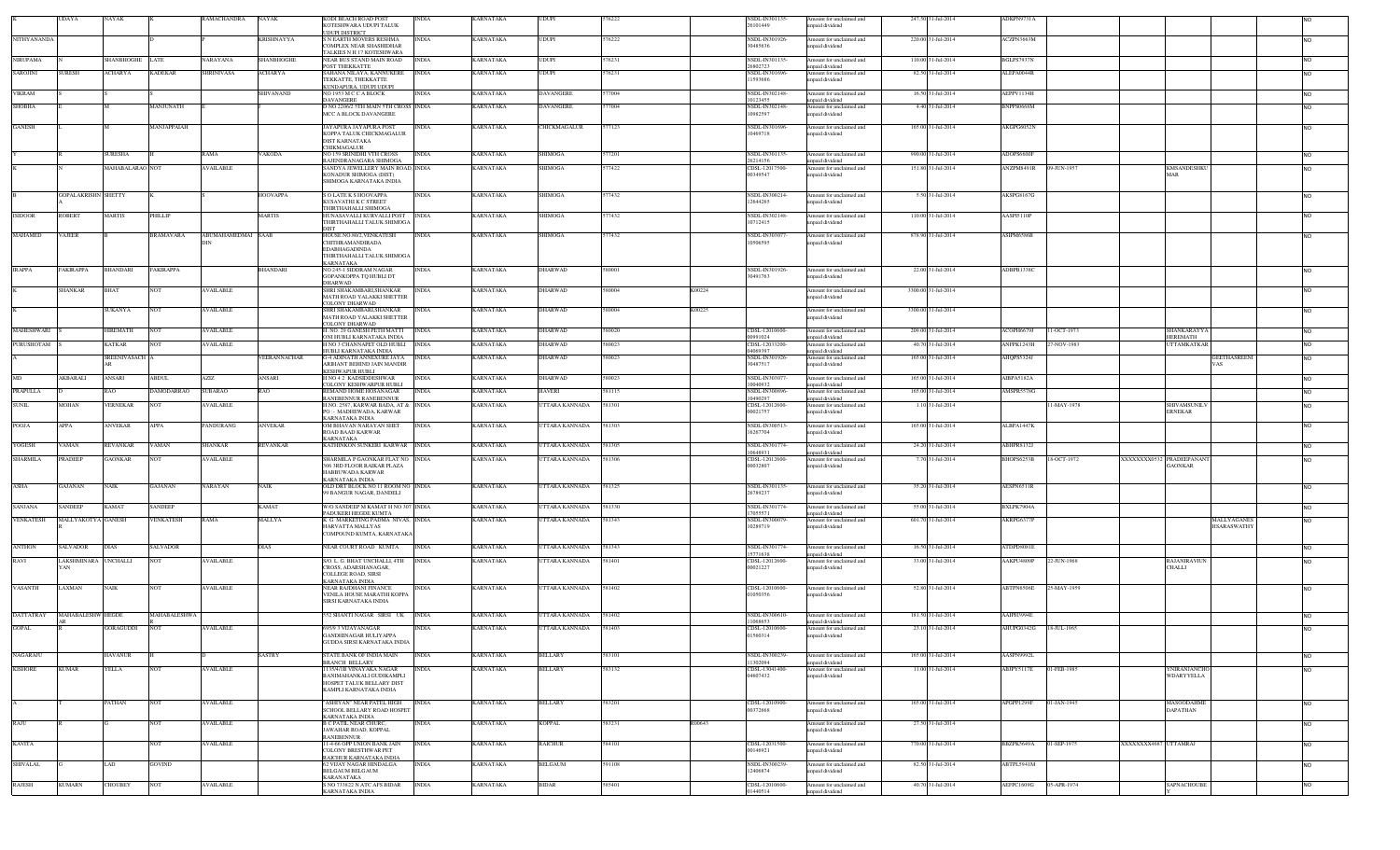|                    | <b>JAMBURAO</b>                  | <b>UPADHYE</b>           | <b>JAMBURAO</b>                            |                  | <b>UPADHYA</b> | PARAS NILAYA JAIL DARGA ROAD INDIA<br>NEAR ADAVI SHANKARLING<br>TEMPLE BUAPUR          |              | KARNATAKA                | BIJAPUR(KAR)       |        |        | NSDL-IN301135<br>26160346        | Amount for unclaimed and<br>inpaid dividend | 82.50 31-Jul-2014   | AALPU6516E        |             |                                  |                |
|--------------------|----------------------------------|--------------------------|--------------------------------------------|------------------|----------------|----------------------------------------------------------------------------------------|--------------|--------------------------|--------------------|--------|--------|----------------------------------|---------------------------------------------|---------------------|-------------------|-------------|----------------------------------|----------------|
| <b>SANKET</b>      |                                  | BAGALI                   | SARVABHOUMA                                |                  | BAGALI         | C/O DR S S BAGALI KACHERI                                                              | INDIA        | KARNATAKA                | BIJAPUR(KAR)       | 586209 |        | NSDL-IN300239                    | Amount for unclaimed and                    | 291.50 31-Jul-2014  | AGIPB6943M        |             |                                  | <b>NO</b>      |
| <b>SANDEEP</b>     |                                  | DHARAMDASAN <sup>1</sup> |                                            |                  | DHARAMDASANI   | ROAD AT POST INDI DIST<br>BIJAPUR<br><b>MAIGUR ROAD NEAR DESAI</b>                     | <b>INDIA</b> | <b>KARNATAKA</b>         | <b>BAGALKOT</b>    | 587301 |        | 12050552<br>NSDL-IN301774-       | npaid dividend<br>Amount for unclaimed and  | 825.00 31-Jul-2014  | AMIPD0652K        |             |                                  | <b>NO</b>      |
|                    |                                  |                          |                                            |                  |                | CIRCLE A/P JAMKHANDI<br>BAGALKOT                                                       |              |                          |                    |        |        | 13247638                         | apaid dividend                              |                     |                   |             |                                  |                |
| <b>MAHADEV</b>     |                                  | BANAGAR                  | SHIVALINGAPPA SIDDLINGAPPA                 |                  | <b>BANAGAR</b> | <b>MAHADEV S BANAGAR</b><br>MANGALWAR PETH BANAHATT                                    | <b>INDIA</b> | <b>KARNATAKA</b>         | <b>BAGALKOT</b>    | 587311 |        | <b>NSDL-IN300214</b><br>14009559 | Amount for unclaimed and<br>apaid dividend  | 82.50 31-Jul-2014   | AODPB2477F        |             |                                  | <b>NO</b>      |
| YUVARAJ            | <b>NANT</b>                      | LONDHE                   | <b>NOT</b>                                 | <b>AVAILABLE</b> |                | 718 KELKAR BAG BELGAUM<br>KARNATAKA INDIA                                              | <b>INDIA</b> | KARNATAKA                | <b>BELGAUM</b>     | 590001 |        | CDSL-12044700<br>04705133        | mount for unclaimed and<br>npaid dividend   | 12.10 31-Jul-2014   | AEVPL3852L        | 04-MAY-1971 | POONAMYUVAR<br><b>AJLONDHE</b>   | <b>NO</b>      |
| AMIT               |                                  | PANKAJ                   | <b>NOT</b>                                 | <b>AVAILABLE</b> |                | FLAT NO 7 CHAITHANYA<br>APARTMENT NEAR ANGOL                                           | INDIA        | <b>KARNATAKA</b>         | <b>BELGAUM</b>     | 590007 |        | CDSL-12029900<br>05322022        | Amount for unclaimed and<br>apaid dividend  | 4.40 31-Jul-2014    | ASXPP5995J        | 24-FEB-1984 |                                  | <b>NO</b>      |
|                    |                                  |                          |                                            |                  |                | MARATHI SCHOOL ANGOL<br>BELGAUM KARNATAKA INDIA                                        |              |                          |                    |        |        |                                  |                                             |                     |                   |             |                                  |                |
| VASUDEV            |                                  | MAHENDRAKAR DATTATREY    |                                            | SUBRAYAPPA       | MAHENDRAKAR    | SHIVAJI CIRCLE, NEAR BDO<br>OFFICE, SAUNDATTI,<br>KARNATAKA                            | <b>INDIA</b> | <b>KARNATAKA</b>         | <b>BELGAUM</b>     | 591126 |        | NSDL-IN302269<br>10962938        | Amount for unclaimed and<br>npaid dividend  | 143.00 31-Jul-2014  | ANAPM0591M        |             |                                  | <b>NO</b>      |
| <b>UDAYKUMAR</b>   | <b>BABASAB</b>                   | <b>PATIL</b>             | <b>NOT</b>                                 | <b>AVAILABLE</b> |                | 947, AT POST - SADALAGA DIST-<br><b>BELGAUM SADALAGA</b>                               | <b>INDIA</b> | <b>KARNATAKA</b>         | <b>BELGAUM</b>     | 591239 |        | CDSL-12020000<br>00107601        | Amount for unclaimed and<br>npaid dividend  | 137.50 31-Jul-2014  | AOGPP1818F        | 22-JUL-1977 | PRAGATIUDAYK<br><b>UMARPATIL</b> | <b>NO</b>      |
| SANGEETA           |                                  | KUMARI                   | <b>NOT</b>                                 | <b>AVAILABLE</b> |                | KARNATAKA INDIA<br>UGARKHURD STATSAN BELGAUM INDIA<br>UGARKHURD KARNATAKA INDIA        |              | <b>KARNATAKA</b>         | <b>BELGAUM</b>     | 591316 |        | CDSL-12020000<br>00292818        | Amount for unclaimed and<br>npaid dividend  | 6.60 31-Jul-2014    | AXOPK9487C        | 1-MAR-1977  | MANOJKUMAR                       | <b>NO</b>      |
| <b>BASANAGOUD</b>  | HANAMANTAPP PATIL                |                          | HANAMANTAPPA LAGAMAPPA                     |                  | PATIL          | VARDHAMAN NILAYA II VIDHYA INDIA<br>NAGAR RAIBAG TQ BELGAUM                            |              | KARNATAKA                | <b>BELGAUM</b>     | 591317 |        | NSDL-IN301774<br>13937809        | Amount for unclaimed and<br>apaid dividend  | 33.00 31-Jul-2014   | AGNPP5828J        |             |                                  | <b>NO</b>      |
| <b>MUZZAMIL</b>    | ANZAR                            |                          | <b>NOT</b>                                 | <b>AVAILABLE</b> |                | DOOR NO. 132, SARAVANA                                                                 | <b>INDIA</b> | <b>TAMIL NADU</b>        | <b>CHENNAI</b>     | 600084 |        | CDSL-12039700                    | mount for unclaimed and                     | 1.10 31-Jul-2014    | APCPM3783K        | 19-DEC-1975 | JANNATHULFIR                     | <b>NO</b>      |
|                    |                                  |                          |                                            |                  |                | PERUMAL STREET,<br>PURASAIWALKKAM, CHENNAI                                             |              |                          |                    |        |        | 00006970                         | apaid dividend                              |                     |                   |             | <b>THOUSE</b>                    |                |
| <b>CHAINMULL</b>   |                                  |                          | <b>SAGARMULL</b>                           |                  |                | AMIL NADU INDIA<br>OLD NO 258 NEW NO 146 THAMBU INDIA<br>CHETTY STREET CHENNAI         |              | <b><i>FAMIL NADU</i></b> | <b>CHENNAI</b>     | 600001 |        | NSDL-IN301696<br>10984399        | Amount for unclaimed and<br>apaid dividend  | 22.00 31-Jul-2014   | AAAHC1560K        |             |                                  | <b>NO</b>      |
| <b>SUBHASHINI</b>  |                                  | <b>PRAKHASH</b>          | <b>NOT</b>                                 | <b>AVAILABLE</b> |                | OLD NO 32 NEW NO 40/10 CIT COL INDIA                                                   |              | TAMIL NADU               | <b>CHENNAI</b>     | 600004 |        | CDSL-12032300                    | Amount for unclaimed and                    | 2200.00 31-Jul-2014 | AALPP6393A        | 15-SEP-1962 |                                  | <b>NO</b>      |
|                    |                                  |                          |                                            |                  |                | FIRST MAIN ROAD MYLAPORE<br>CHENNAI TAMIL NADU INDIA                                   |              |                          |                    |        |        | 00336417                         | npaid dividend                              |                     |                   |             |                                  |                |
|                    |                                  | SRINIVASAN               | <b>NOT</b>                                 | <b>AVAILABLE</b> |                | NO 5 NEELI VEERASAMY CHETTY INDIA<br>STREEET FIRST LANE TRIPLICANI                     |              | <b><i>FAMIL NADU</i></b> | <b>CHENNAI</b>     | 600005 |        | NSDL-IN301080-<br>10094251       | Amount for unclaimed and<br>apaid dividend  | 33.00 31-Jul-2014   | AFAPS7031N        |             |                                  | <b>NO</b>      |
|                    |                                  |                          | GOPALAKRISHN GOPALRAOSWAMI<br><b>NATHA</b> |                  | RAO            | <b>CHENNAI</b><br>OLD NO 13 NEW NO 27<br>VENKATACHALA NAICKAN                          | <b>INDIA</b> | <b><i>FAMIL NADU</i></b> | CHENNAI            | 600005 |        | <b>NSDL-IN302902</b><br>40747505 | mount for unclaimed and<br>apaid dividend   | 313.50 31-Jul-2014  | <b>AVUPS9013J</b> |             |                                  | N <sub>O</sub> |
| <b>SWELL</b>       | FINANCIALSERV LTD<br><b>ICES</b> |                          | NOT                                        | <b>AVAILABLE</b> |                | STREET CHENNAL<br>SAFI HOUSE, 1 ST FLOOR, MOUNT INDIA<br><b>ROAD MADRAS</b>            |              | <b><i>FAMIL NADU</i></b> | CHENNAI            | 600006 | S00913 |                                  | mount for unclaimed and<br>apaid dividend   | 3300.00 31-Jul-2014 |                   |             |                                  | <b>NO</b>      |
| <b>ANITHA</b>      |                                  | JAYARAMAN                |                                            |                  | AYARAMAN       | NO 19 JAGANATHAPURAM IST<br>STREET IST LANE THOUSAND                                   | <b>INDIA</b> | AMIL NADU                | CHENNAI            | 600006 |        | NSDL-IN300214<br>11102956        | mount for unclaimed and<br>apaid dividend   | 49.50 31-Jul-2014   | AFCPJ6749J        |             |                                  | <b>NO</b>      |
|                    |                                  | 3 ARDIA                  | NOT                                        | <b>WAILABLE</b>  |                | LIGHTS CHENNAI<br>6 MOOKATHAL ST                                                       | INDIA        | AMIL NADU                | CHENNAI            | 500007 | P00116 |                                  | mount for unclaimed and                     | 3300.00 31-Jul-2014 |                   |             |                                  | N <sub>O</sub> |
| <b>RAJ</b>         | KUMAR                            |                          | CHAKRAVARTH                                |                  |                | PURUSAWAKAM MADRAS<br>FLAT NO 6 SOWBAGHYA APTS NO INDIA                                |              | AMIL NADU                | CHENNAI            | 600014 |        | NSDL-IN301313                    | npaid dividend<br>mount for unclaimed and   | 6.60 31-Jul-2014    | AAIPR9597B        |             |                                  | <b>NO</b>      |
|                    |                                  |                          |                                            |                  |                | 9 BALAJI NAGAR 3RD STREET<br>ROYAPETTAH CHENNAI                                        |              |                          |                    |        |        | 21306076                         | apaid dividend                              |                     |                   |             |                                  |                |
| MAGESHWARAN        |                                  |                          | <b>NOT</b>                                 | <b>AVAILABLE</b> |                | N POWER SOFTWARE SERVICES<br>3RD FLOOR CAPITALE 554 555<br>ANNA SALAI TEYNAMPET        | <b>INDIA</b> | <b><i>FAMIL NADU</i></b> | <b>CHENNAI</b>     | 600018 |        | CDSL-12024700-<br>00323640       | Amount for unclaimed and<br>npaid dividend  | 7.70 31-Jul-2014    | AGYPM2631F        | 21-MAY-1974 | <b>SJAGATHRATCH</b><br>AGI       | <b>NO</b>      |
|                    | LATHA                            | SUKUMAR                  | <b>NOT</b>                                 | <b>AVAILABLE</b> |                | CHENNAI TAMIL NADU INDIA<br>OLD ICH, ALRAZA BESANT                                     | <b>INDIA</b> | TAMIL NADU               | <b>CHENNAI</b>     | 600020 |        | CDSL-12044700                    | Amount for unclaimed and                    | 11.00 31-Jul-2014   | BGAPS8373K        | 10-JUN-1959 | <b>GSUKUMAR</b>                  | <b>NO</b>      |
|                    |                                  |                          |                                            |                  |                | COURT NEW 22<br>ELLAIAMMANKOIL ST ADYAR<br>CHENNAI TAMILNADU INDIA                     |              |                          |                    |        |        | 01706295                         | inpaid dividend                             |                     |                   |             |                                  |                |
|                    |                                  | NEETHU                   |                                            | PARASMAL         | <b>KATARIA</b> | 2/2A SINGARA GARDEN 4TH LANE INDIA<br>OLD WASHERMANPET CHENNAI                         |              | TAMIL NADU               | <b>CHENNAI</b>     | 600021 |        | NSDL-IN300360<br>22435918        | Amount for unclaimed and<br>paid dividend   | 82.50 31-Jul-2014   | ALJPK4052C        |             |                                  | <b>NO</b>      |
| <b>MAHESWARAN</b>  |                                  | <b>SUBBIAH</b>           | <b>SUBBIAH</b>                             |                  | PETHAPPA       | NEW NO 29 OLD NO 14 KAVARAI INDIA<br>STREET NEAR RAM THEATRE                           |              | <b>TAMIL NADU</b>        | <b>CHENNAI</b>     | 600026 |        | NSDL-IN300513<br>15975739        | Amount for unclaimed and<br>npaid dividend  | 110.00 31-Jul-2014  | AYWPS6784K        |             |                                  | <b>NO</b>      |
|                    |                                  |                          |                                            |                  |                | VADAPALANI CHENNAI TAMIL<br>NADU                                                       |              |                          |                    |        |        |                                  |                                             |                     |                   |             |                                  |                |
| <b>RAVINDRAN</b>   |                                  | DEEPTHI                  | <b>NOT</b>                                 | <b>AVAILABLE</b> |                | H NO 29 Q NO 15 EAST SPUR TANK INDIA<br>ROAD CHETPET CHENNAI TAMIL<br>NADU INDIA       |              | <b>TAMIL NADU</b>        | <b>CHENNAI</b>     | 600031 |        | CDSL-12029900<br>05321316        | Amount for unclaimed and<br>npaid dividend  | 330.00 31-Jul-2014  | AKPPD3572K        | 22-MAR-1981 |                                  | <b>NO</b>      |
|                    | <b>ANIL</b>                      | <b>KUMAR</b>             | CHANDRAIAH                                 |                  | <b>GAJULA</b>  | H NO 33 ALAGESAN STREET WEST INDIA<br><b>TAMBARAM OPP VIVEK STORES</b>                 |              | TAMIL NADU               | <b>KANCHIPURAM</b> | 600045 |        | NSDL-IN300214<br>11995048        | Amount for unclaimed and<br>apaid dividend  | 3850.00 31-Jul-2014 | AISPG5026G        |             |                                  | <b>NO</b>      |
|                    |                                  |                          | VENKATAKRISH SUBRAMANIAN                   |                  |                | CHENNAI<br>PLOT 10 DOOR NO 4 LAKSHMI                                                   | <b>INDIA</b> | TAMIL NADU               | <b>KANCHIPURAM</b> | 600061 |        | NSDL-IN300214                    | mount for unclaimed and                     | 1.10 31-Jul-2014    | ACJPV4098A        |             |                                  | <b>NO</b>      |
|                    |                                  | NAN                      |                                            |                  |                | NAGAR 5TH STREET EXTN<br>NANGANALLUR CHENNAI<br><b>TAMILNADU</b>                       |              |                          |                    |        |        | 15849379                         | npaid dividend                              |                     |                   |             |                                  |                |
| ANASUYA            |                                  |                          | RAGHAVULU                                  |                  |                | NO 45 ANANDAM PLATINUM KOIL INDIA<br>STREET NOOMBAL CHENNAI<br><b>TAMILNADU.INDIA</b>  |              | <b><i>FAMIL NADU</i></b> | TIRUVALLUR         | 600077 |        | <b>NSDL-IN303028</b><br>58992422 | Amount for unclaimed and<br>npaid dividend  | 3850.00 31-Jul-2014 | BGZPA4098L        |             |                                  | <b>NO</b>      |
| CHANDRASEKA<br>RAN |                                  |                          | NARASIMHAN                                 |                  |                | NO 5 SRINIVASA NAGAR<br>BRINDAVAN NAGAR MAIN ROAD                                      | <b>INDIA</b> | TAMIL NADU               | <b>KANCHIPURAM</b> | 600088 |        | NSDL-IN301313-<br>21088047       | Amount for unclaimed and<br>npaid dividend  | 5.50 31-Jul-2014    | AGSPC3729N        |             |                                  | <b>NO</b>      |
| <b>DEVARAJ</b>     |                                  |                          | SUBBURATHINA SUBBURATHINAM                 |                  |                | OPP MURUGAN TEMPLE)<br><b>ADAMBAKKAM CHENNAI</b><br>OLD NO E 57 NEW NO 31A 21ST        | <b>INDIA</b> | <b>TAMIL NADU</b>        | <b>CHENNAI</b>     | 600090 |        | NSDL-IN301774                    | Amount for unclaimed and                    | 55.00 31-Jul-2014   | BDUPS9959L        |             |                                  | <b>NO</b>      |
|                    |                                  |                          |                                            |                  |                | CROSS ST BESANT NAGAR<br><b>ADAYAR CHENNAI</b>                                         |              |                          |                    |        |        | 17590259                         | npaid dividend                              |                     |                   |             |                                  |                |
| BALAJI             | SAPPANI                          | HEMALATHA                | <b>NOT</b>                                 | <b>AVAILABLE</b> |                | D.NO.A2/5, N.NO.21, GREEN WOOD INDIA<br>APTS, 2ND STREET, SOUTH GANGAI<br><b>AMMAN</b> |              | <b>TAMIL NADU</b>        | <b>CHENNAI</b>     |        |        | CDSL-12027700<br>00105802        | Amount for unclaimed and<br>npaid dividend  | 220.00 31-Jul-2014  | ACCPH4090F        | 31-MAR-1966 |                                  | <b>NO</b>      |
|                    |                                  |                          |                                            |                  |                | KOIL, CHOOLAIMEDU, CHENNAI<br>CHENNAI TAMIL NADU INDIA                                 |              |                          |                    |        |        |                                  |                                             |                     |                   |             |                                  |                |
| RAMA               |                                  |                          | RAVI                                       |                  |                | 20 VATHSALAPURAM                                                                       | INDIA        | TAMIL NADU               | TIRUVALLUR         | 602024 |        | NSDL-IN300441                    | Amount for unclaimed and                    | 165.00 31-Jul-2014  | AJHPR7691C        |             |                                  | <b>NO</b>      |
|                    |                                  |                          |                                            |                  |                | VATHSALAPURAM<br>THIRUNINRAVUR R S                                                     |              |                          |                    |        |        | 10994632                         | npaid dividend                              |                     |                   |             |                                  |                |
| <b>BASKAR</b>      |                                  |                          | NOT                                        | <b>AVAILABLE</b> |                | THIRUNINRAVUR<br>4/109 4/397 SANNATHI ST<br>SINGAPERUMAL KOIL CHENNAI                  | INDIA        | TAMIL NADU               | <b>KANCHIPURAM</b> | 603204 |        | CDSL-12033200-<br>02306855       | Amount for unclaimed and<br>npaid dividend  | 115.50 31-Jul-2014  | AOFPB1746K        | 13-MAY-1968 | BLOGANAYAKI                      | <b>NO</b>      |
| <b>KARUNAGARAN</b> |                                  |                          | <b>NOT</b>                                 | <b>AVAILABLE</b> |                | TAMILNADU INDIA<br>NO-15, VANGINATHAN STREET,                                          | <b>INDIA</b> | <b>PONDICHERRY</b>       | <b>PONDICHERRY</b> | 605007 |        | CDSL-12035000-                   | Amount for unclaimed and                    | 115.50 31-Jul-2014  | ASFPK4348E        | 17-MAY-1978 | PANDARINATHA                     | <b>NO</b>      |
|                    |                                  |                          |                                            |                  |                | SUBBIAH NAGAR, ARIANKUPPAM<br>PONDICHERRY PONDICHERRY<br><b>NDIA</b>                   |              |                          |                    |        |        | 00219234                         | npaid dividend                              |                     |                   |             | <b>NEP</b>                       |                |
| <b>KARUNAKARAN</b> |                                  |                          | PARAMASIVAM                                |                  |                | NO.591, MARRIAMMAN KOIL<br>STREET MUTHUKRISHNAPURAM                                    | <b>INDIA</b> | TAMIL NADU               | CUDDALORE          | 607104 |        | NSDL-IN300597<br>10254336        | Amount for unclaimed and<br>npaid dividend  | 11.00 31-Jul-2014   | ATSPK0730E        |             |                                  | <b>NO</b>      |
|                    |                                  |                          |                                            |                  |                | EZHUMEDU POST CUDDALORE                                                                |              |                          |                    |        |        |                                  |                                             |                     |                   |             |                                  |                |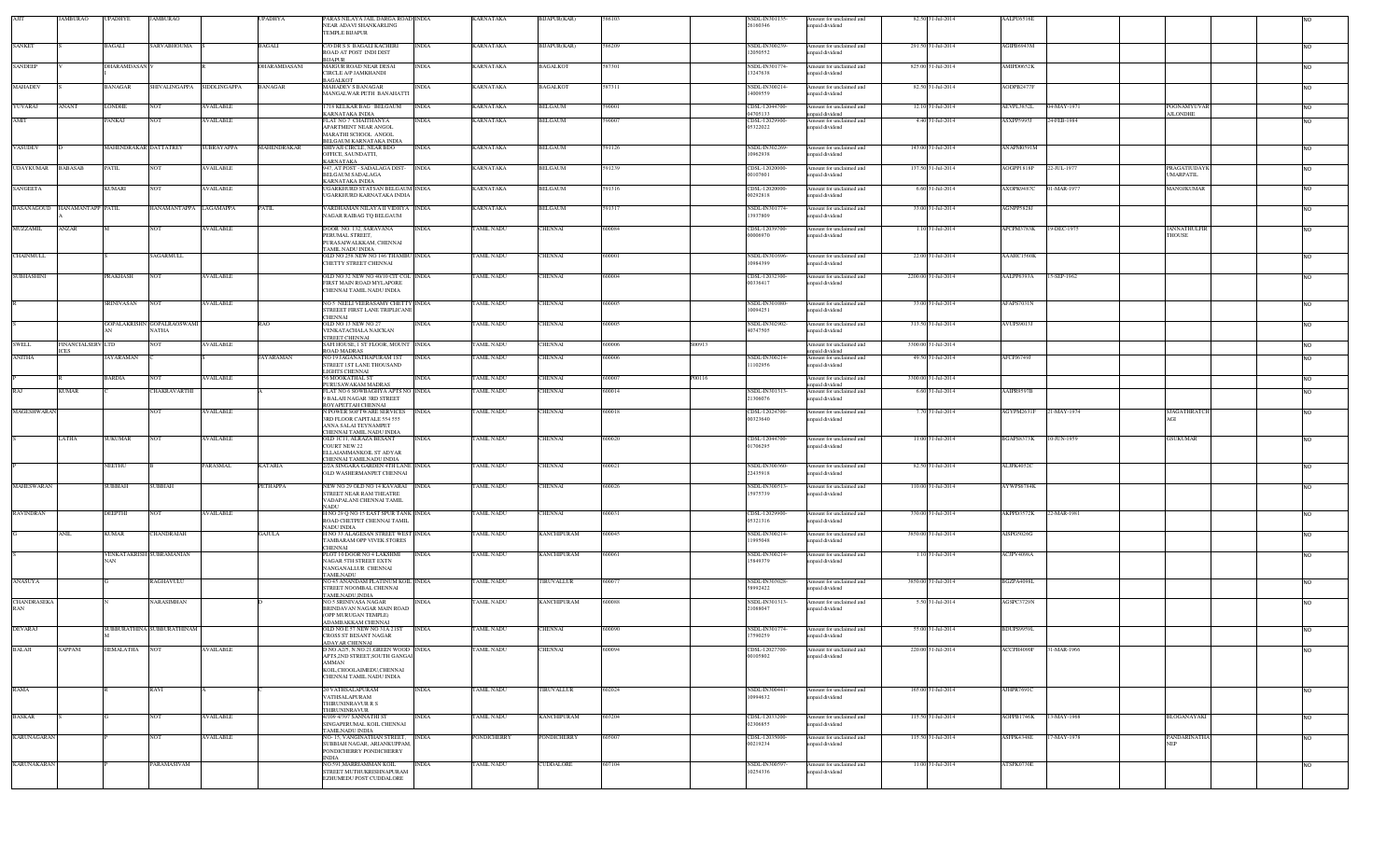| SIVAKUMAR          |                       |                             |                      | VAILABLE         |                                      | DOMANGALAM VRIDHACHALAM                                                                                               | INDIA        | TAMIL NADU               | CUDDALORE                     |                 | CDSL-13041400<br>03068022                   | Amount for unclaimed and<br>inpaid dividend                           | 165.00 31-Jul-2014                     | AUQPS8615K<br>16-JUN-1974       |                         | <b>SUBHASHINIS</b><br>HASHINI         |                  |
|--------------------|-----------------------|-----------------------------|----------------------|------------------|--------------------------------------|-----------------------------------------------------------------------------------------------------------------------|--------------|--------------------------|-------------------------------|-----------------|---------------------------------------------|-----------------------------------------------------------------------|----------------------------------------|---------------------------------|-------------------------|---------------------------------------|------------------|
|                    |                       |                             |                      |                  |                                      | IK TAMIL NADU INDIA                                                                                                   |              | <b>TAMIL NADU</b>        |                               | 609001          |                                             |                                                                       |                                        |                                 |                         |                                       |                  |
| <b>GANESAN</b>     |                       |                             | RAJAPPA              |                  |                                      | 77/1 PATTAMANGALA STREET<br>ALAKKARAI MAYILADUTHURAI                                                                  | <b>INDIA</b> |                          | NAGAPATTINAM                  |                 | NSDL-IN300175<br>10408358                   | Amount for unclaimed and<br>inpaid dividend                           | 55.00 31-Jul-2014                      | AJSPG4621Q                      |                         |                                       | NO.              |
| VIJAYALAKSHM       |                       |                             | <b>JAGADEES</b>      | CHANDRAN         |                                      | . ANNA NAGAR, II CROSS<br>POLICAN STREET EAST                                                                         | <b>INDIA</b> | PONDICHERRY              | KARAIKAL                      | 609602          | NSDL-IN300175-<br>10020208                  | Amount for unclaimed and<br>inpaid dividend                           | 49.50 31-Jul-2014                      | AEOPV5283A                      |                         |                                       | <b>NO</b>        |
|                    | MOHAMED               | KUTHBUDEEN ELIYASIN         |                      |                  |                                      | KARAIKAL<br>2 C NEW STREET                                                                                            | <b>INDIA</b> | TAMIL NADU               | TIRUVARUR                     | 610002          | NSDL-IN300214-                              | Amount for unclaimed and                                              | 24.20 31-Jul-2014                      | ARMPM4178Q                      |                         |                                       | NO.              |
|                    |                       |                             |                      |                  |                                      | KODIKKALPALAYAM TIRUVARUR                                                                                             |              |                          |                               |                 | 13944673                                    | npaid dividend                                                        |                                        |                                 |                         |                                       |                  |
| <b>SATHISH</b>     |                       |                             | <b>KRISHNAMOORTH</b> |                  |                                      | 9/340 MUTT STREET<br>KUMBAKONAM                                                                                       | <b>INDIA</b> | <b>FAMIL NADU</b>        | THANJAVUR                     | 12001           | NSDL-IN301313-<br>20200035                  | Amount for unclaimed and<br>mpaid dividend                            | 1732.50 31-Jul-2014                    | <b>ATMPS9659J</b>               |                         |                                       | NO.              |
| <b>SANDEEP</b>     | <b>KUMAR</b>          |                             | <b>NOT</b>           | <b>AVAILABLE</b> |                                      | 3 MALLIGA APARTMENTS<br><b>AGRAHARAM STREET</b><br>ARANTHANGI PUDUKKOTTAI<br>PUDUKKOTTAI TAMILNADU<br><b>NDIA</b>     | <b>INDIA</b> | <b>TAMIL NADU</b>        | PUDUKKOTTAI                   | 614616          | CDSL-12010900-<br>04902801                  | Amount for unclaimed and<br>npaid dividend                            | 77.00 31-Jul-2014                      | 08-JUN-1985<br>AXIPG0938Q       |                         | <b>GUTTIMDEEVIM</b><br><b>OHANRAO</b> | NO.              |
| <b>JANAKAVALLI</b> |                       |                             | NOT                  | AVAILABLE        |                                      | NO: 33, SOUTH STREET<br>TIRUTURAIPOONDI<br>TIRUTURAIPOONDI TAMIL NADU                                                 | <b>INDIA</b> | <b>TAMIL NADU</b>        | TIRUVARUR                     | 614713          | CDSL-12046300<br>00067569                   | Amount for unclaimed and<br>inpaid dividend                           | 33.00 31-Jul-2014                      | AFFPJ2228D<br>23-OCT-1959       |                         | SGOVINDARAJA                          |                  |
| MARAGATHAM         |                       |                             | <b>NATESAN</b>       |                  |                                      | NDIA<br>NO 72, JAYA NAGAR EXTENSTION INDIA<br>KARUMANDAPAM TRICHY                                                     |              | TAMIL NADU               | TIRUCHIRAPPALLI               | 620001          | NSDL-IN300175<br>10556489                   | Amount for unclaimed and<br>npaid dividend                            | 165.00 31-Jul-2014                     | AQLPM7400P                      |                         |                                       | NO.              |
| VIMALA             | DEVI                  |                             | VARADHARAJAN         |                  |                                      | NO 31, CANARA BANK COLONY NDIA<br>2ND CROSS TRICHY                                                                    |              | <b>TAMIL NADU</b>        | TIRUCHIRAPPALLI               | 620017          | NSDL-IN300175<br>0251360                    | Amount for unclaimed and                                              | 1.10 31-Jul-2014                       | AEYPV8867J                      |                         |                                       | <b>NO</b>        |
|                    | GURU                  | SAMY                        | CHELLAIAH            |                  |                                      | NO 2 SOUTH CAR STREET S<br>KANNANUR MANNACHANALLUR                                                                    | <b>INDIA</b> | <b>FAMIL NADU</b>        | TIRUCHIRAPPALLI               | 621112          | NSDL-IN301080-<br>22648337                  | unpaid dividend<br>Amount for unclaimed and<br>npaid dividend         | 7.70 31-Jul-2014                       | AAJPG6855E                      |                         |                                       | NO.              |
| <b>SIVARAMA</b>    |                       | <b>KRISHNAN</b>             | <b>NOT</b>           | AVAILABLE        |                                      | <b>TRICHY</b><br>43, KOLLAM PATTARAI STREET INDIA<br>WARD-30, PARAMAKUDI<br>PARAMAKUDI(M)<br>RAMANATHAPURAM TAMILNADU |              | <b>TAMIL NADU</b>        | RAMANATHAPURAM                | 623707          | CDSL-12010900-<br>04946869                  | mount for unclaimed and<br>inpaid dividend                            | 33.00 31-Jul-2014                      | CXWPS6787H<br>17-MAY-1984       |                         |                                       | NO.              |
|                    |                       | KALIMUTHU                   | <b>KAMATCHI</b>      |                  | CHETTIAR                             | NDIA<br>ANARA BANU POOLAMPATTI                                                                                        | <b>INDIA</b> | <b><i>FAMIL NADU</i></b> | DINDIGUL                      | 24613           | VSDL-IN300394-                              | mount for unclaimed and                                               | 7.70 31-Jul-2014                       | ARJPK9403F                      |                         |                                       | NO.              |
|                    |                       | <b>KAVITHA</b>              | <b>NOT</b>           | AVAILABLE        |                                      | 1, SHREYAA GARDEN MASTHAN INDIA                                                                                       |              | TAMIL NADU               | MADURAI                       | 25020           | 2591175<br>CDSL-13017400-                   | npaid dividend<br>Amount for unclaimed and                            | 82.50 31-Jul-2014                      | 28-MAY-1981<br>ASBPK0364J       | XXXXXXX3772 ARKARUNACHA |                                       | NO.              |
|                    |                       |                             |                      |                  |                                      | PATTI ROAD ANDARKOTTARAM,<br>GANDHI NAGAR MADURAI<br><b><i>TAMILNADU INDIA</i></b>                                    |              |                          |                               |                 | 00040341                                    | unpaid dividend                                                       |                                        |                                 |                         |                                       |                  |
| <b>GANESAN</b>     | DURAI                 | <b>KANNAN</b>               | ARUNACHALANAD        |                  | <b>GANESAN</b>                       | DLD NO.116 A, NEW NO.350<br>SOURASTRA TEACHERS COLONY<br>MADURAI                                                      | INDIA        | TAMIL NADU               | MADURAI                       | 625009          | NSDL-IN300360-<br>0379916                   | Amount for unclaimed and<br>npaid dividend                            | 198.00 31-Jul-2014                     | AASPD2753M                      |                         |                                       | NO.              |
|                    |                       | MUTHULAKSHM                 |                      | KCHINTHU         | <b>KUMAR</b>                         | 183 LIG COLONY K K NAGAR<br><b>AADURAI TAMILNADU</b>                                                                  | INDIA        | <b>TAMIL NADU</b>        | MADURAI                       | 625020          | NSDL-IN302863-<br>0142105                   | Amount for unclaimed and<br>npaid dividend                            | 495.00 31-Jul-2014                     | AMCPM3705C                      |                         |                                       | <b>NO</b>        |
| <b>KANDIAH</b>     |                       |                             | <b>KRISHNA</b>       |                  | PILLAI                               | 116, EB COLONY<br>MAHARAJANAGAR                                                                                       | INDIA        | TAMIL NADU               | TIRUNELVELI                   | 27011           | NSDL-IN300175<br>10450703                   | Amount for unclaimed and<br>inpaid dividend                           | 825.00 31-Jul-2014                     | ARUPK2978A                      |                         |                                       | NO.              |
|                    | SURESHBALA SRINIVASAN |                             | <b>NOT</b>           | AVAILABLE        |                                      | THIRUNELVELI<br>06Q/19K, CHINNAMANI NAGAR, INDIA<br>TUTICORIN TAMILNADU                                               |              | <b>TAMIL NADU</b>        | UTICORIN                      | 628003          | NSDL-IN302269<br>10168129                   | Amount for unclaimed and<br>inpaid dividend                           | 38.50 31-Jul-2014                      | BBGPS9237M                      |                         |                                       | <b>NO</b>        |
| <b>NATTAR</b>      |                       | <b>ANANTHI</b>              | <b>NATTAR</b>        |                  |                                      | NO 24A 3 BHARATHIYAR STREET INDIA<br>VARD 20 TIRUCHENDUR                                                              |              | <b>TAMIL NADU</b>        | UTICORIN                      | 628215          | NSDL-IN301774-<br>4037816                   | Amount for unclaimed and<br>npaid dividend                            | 82.50 31-Jul-2014                      | AHAPN5695E                      |                         |                                       | <b>NO</b>        |
|                    |                       | JEYAKUMAR                   | SAVARIAR             | ADIMAN           | LAZER                                | NO 30 B/7 JESURAJA STREET                                                                                             | <b>INDIA</b> | <b>TAMIL NADU</b>        | KANYAKUMARI                   | 629004          | NSDL-IN301895-                              | Amount for unclaimed and                                              | 49.50 31-Jul-2014                      | AIOPJ7206P                      |                         |                                       | NO.              |
|                    | <b>JALESTINE</b>      | RAJ                         | <b>BABIYAN</b>       |                  |                                      | THALAVAIPURAM, NAGERCOIL<br>KANYAKUMARI, TAMILNADU<br>-9 KEEZHA MANAKUDY                                              | <b>INDIA</b> | <b>FAMIL NADU</b>        | KANYAKUMARI                   | 629602          | 10619484<br>NSDL-IN301774-                  | inpaid dividend<br>Amount for unclaimed and                           | 110.00 31-Jul-2014                     | AJLPJ4441L                      |                         |                                       | NO.              |
|                    |                       |                             |                      |                  |                                      | <b>MANAKUDY POST</b><br>CANYAKUMARI                                                                                   |              |                          |                               |                 | 17509034                                    | apaid dividend                                                        |                                        |                                 |                         |                                       |                  |
|                    |                       | MEENAKSHI<br><b>SHANTHI</b> |                      |                  | <b>ALANIAPPAN</b><br><b>RAMASAMY</b> | 9/4 CHURCH SIXTH STREET T T INDIA<br><b>AGAR KARAIKUDI</b><br>NO 8 ALAGAPPAN AMBALAM                                  | <b>INDIA</b> | AMIL NADU<br>TAMIL NADU  | <b>SIVAGANGA</b><br>SIVAGANGA | 30001<br>630001 | NSDL-IN300214-<br>2948758<br>NSDL-IN302863- | mount for unclaimed and<br>npaid dividend<br>Amount for unclaimed and | 82.50 31-Jul-2014<br>40.70 31-Jul-2014 | AMVPM9131D<br><b>BFUPS5966R</b> |                         |                                       | NO.<br><b>NO</b> |
|                    |                       |                             |                      |                  |                                      | STREET KALLANIVASAL PUDUR<br>KARAIKUDI                                                                                |              |                          |                               |                 | 10047686                                    | apaid dividend                                                        |                                        |                                 |                         |                                       |                  |
|                    |                       | <b>VISALAKSHI</b>           |                      |                  | <b>AYYAPPAN</b>                      | 3/2/7B LAKSHMI VILAS<br>THILAGAR STREET KANDANUR<br>IVAGANGA DIST TAMILNADU                                           | <b>INDIA</b> | TAMIL NADU               | SIVAGANGA                     | 630104          | NSDL-IN300394-<br>11914929                  | Amount for unclaimed and<br>npaid dividend                            | 82.50 31-Jul-2014                      | ABRPV9439N                      |                         |                                       | NO.              |
|                    |                       | PALANIAPPAN MANICKAM        |                      |                  |                                      | <b>M V STREET PALLATHUR</b><br><b>IVAGANGA KARAIKUDI</b>                                                              | <b>INDIA</b> | <b>FAMIL NADU</b>        | SIVAGANGA                     | 30107           | NSDL-IN302863-<br>0169937                   | Amount for unclaimed and                                              | 16.50 31-Jul-2014                      | AHJPP2090F                      |                         | PLUNAMALAI                            | NO.              |
| LAKSHMI            | VENINAYAKI            |                             |                      |                  | <b>SUKUMAR</b>                       | 7 J MADURAI ROAD<br>HIRUPPUTTUR                                                                                       | <b>INDIA</b> | <b>TAMIL NADU</b>        | SIVAGANGA                     | 630211          | NSDL-IN300394-<br>2361605                   | inpaid dividend<br>Amount for unclaimed and                           | 7672.50 31-Jul-2014                    | ABHPL4505B                      |                         |                                       | <b>NO</b>        |
|                    |                       | ARUMUGAM                    |                      |                  | <b>VEERIAH</b>                       | 46-C THANAVAYAL<br>AMARAVATHI PUDUR                                                                                   | INDIA        | TAMIL NADU               | IVAGANGA                      | 630301          | NSDL-IN302863-<br>10005785                  | inpaid dividend<br>Amount for unclaimed and<br>inpaid dividend        | 165.00 31-Jul-2014                     | AIEPA8072A                      |                         |                                       | <b>NO</b>        |
| BHARATHIDHA<br>AN  |                       |                             | PERUMAL              |                  |                                      | SIVAGANGA<br>2 AMMANI NEIVAYAL P<br><b>ULEYAL SIVAGANGA</b>                                                           | INDIA        | TAMIL NADU               | SIVAGANGA                     | 630312          | NSDL-IN30163<br>41520327                    | Amount for unclaimed and<br>inpaid dividend                           | 22.00 31-Jul-2014                      | ASQPB1989F                      |                         |                                       | <b>NO</b>        |
| <b>KAVITHA</b>     |                       |                             | MALAICHAMY           |                  |                                      | DEVAKOTTAI<br>D NO 48/2B N NO 27/1                                                                                    | <b>INDIA</b> | <b>TAMIL NADU</b>        | SIVAGANGA                     | 630561          | NSDL-IN300513-                              | Amount for unclaimed and                                              | 27.50 31-Jul-2014                      | BFDPK8307P                      |                         |                                       | NO.              |
|                    |                       |                             |                      |                  |                                      | <b>THIRUPPATHUR ROAD</b><br>SIVAGANGAI SIVAGANGAI TAMIL<br>NADU                                                       |              |                          |                               |                 | 20292376                                    | inpaid dividend                                                       |                                        |                                 |                         |                                       |                  |
| ANBALAGAN          |                       | ABILASH                     | MUBUGAN              |                  | ANBALAGAN                            | MIG 53 NEW HOUSING BOARD<br>PHASE I KATTIGANAPALLI<br>KRISHNAGIRI TAMIL NADU                                          | <b>INDIA</b> | TAMIL NADU               | KRISHNAGIRI                   | 635001          | NSDL-IN300450-<br>14374930                  | Amount for unclaimed and<br>inpaid dividend                           | 4.40 31-Jul-2014                       | ARRPA1185E                      |                         |                                       | NO.              |
|                    |                       | RAJALAKSHMI SUNDARAM        |                      |                  |                                      | C-16-13 BAGALUR ROAD HUDCO INDIA<br>HOSUR HOSUR TAMILNADU                                                             |              | <b>TAMIL NADU</b>        | KRISHNAGIRI                   | 635109          | NSDL-IN301895-<br>0570974                   | Amount for unclaimed and<br>unpaid dividend                           | 165.00 31-Jul-2014                     | ALGPR6931A                      |                         |                                       | NO.              |
| <b>SETTU</b>       |                       |                             | <b>CHINNAVAN</b>     |                  |                                      | NARIMEDU, ATTUKARA KOTTAI INDIA<br>KAVERIPATNAM(TK)                                                                   |              | <b>TAMIL NADU</b>        | KRISHNAGIRI                   | 635112          | NSDL-IN300239-<br>1594994                   | Amount for unclaimed and<br>unpaid dividend                           | 16.50 31-Jul-2014                      | BEUPS3439C                      |                         |                                       |                  |
| <b>DHANAPAL</b>    |                       |                             | <b>GOPAL</b>         |                  |                                      | KRISHNAGIRI(DT),TAMILNADU<br>NO - 24, N NO - 48 EZHIL NAGAR NDIA                                                      |              | TAMIL NADU               | VELLORE                       | 635601          | NSDL-IN300597<br>0219439                    | Amount for unclaimed and                                              | 23.10 31-Jul-2014                      | ANQPD6748R                      |                         |                                       | <b>NO</b>        |
| VANAJA             |                       | KUMAR                       | NOT                  | <b>AVAILABLE</b> |                                      | TIRUPATTUR TK VELLORE<br>DOOR NO. 20, VINAYAYAR<br>NAGAR, GUNDU PILLIYAR KOIL<br>STREET, SALEM TAMILNADU              | <b>INDIA</b> | AMIL NADU                | <b>ALEM</b>                   | 36003           | CDSL-12010900-<br>00449099                  | unpaid dividend<br>Amount for unclaimed and<br>unpaid dividend        | 165.00 31-Jul-2014                     | ACXPV7322F<br>01-APR-1962       |                         | <b>KUMAR</b>                          | NO.              |
| <b>GUNASEKARAN</b> |                       |                             | CHINNAPILLAI         |                  |                                      | NDIA<br>29/7, PTS NAGAR 2ND CROSS<br>RETTIUR ALAGAPURAM SALEM                                                         | <b>INDIA</b> | <b>TAMIL NADU</b>        | SALEM                         | 636004          | NSDL-IN300175-<br>0440224                   | Amount for unclaimed and<br>unpaid dividend                           | 165.00 31-Jul-2014                     | ADDPG5114D                      |                         |                                       | NO.              |
| VEERAJAYAM         |                       |                             | GOVINDHARAJ          |                  |                                      | 97/E1, PERAMANOOR EAST<br>STREET SALEM                                                                                | <b>INDIA</b> | TAMIL NADU               | SALEM                         | 636007          | NSDL-IN300175-<br>10644894                  | Amount for unclaimed and<br>unpaid dividend                           | 165.00 31-Jul-2014                     | AJFPV0230K                      |                         |                                       | <b>NO</b>        |
| <b>NILABAR</b>     | NISHA                 |                             | UMARKATHA            |                  |                                      | 274 SAMINATHAPURAM MAIN<br>ROAD SALEM                                                                                 | <b>INDIA</b> | TAMIL NADU               | SALEM                         | 636009          | NSDL-IN301774-<br>13319373                  | Amount for unclaimed and<br>unpaid dividend                           | 40.70 31-Jul-2014                      | AGNPN4426E                      |                         |                                       | <b>NO</b>        |
| LOGANATHAN         |                       |                             | <b>MUTHUSAMY</b>     |                  |                                      | 103/3B. III CROSS EAST<br>AIRLANDS SALEM                                                                              | INDIA        | <b>TAMIL NADU</b>        | SALEM                         | 636016          | NSDL-IN300175-<br>0568856                   | Amount for unclaimed and<br>unpaid dividend                           | 40.70 31-Jul-2014                      | ACIPL6865C                      |                         |                                       | <b>NO</b>        |
| <b>SUMATHI</b>     |                       |                             | <b>KUMAR</b>         |                  |                                      | 9/150 ERUMAPALAYAM ROAD<br>SEELANAICKEN PATTY POST<br>SALEM.                                                          | INDIA        | TAMIL NADU               | SALEM                         | 636201          | NSDL-IN300175-<br>10091892                  | Amount for unclaimed and<br>unpaid dividend                           | 82.50 31-Jul-2014                      | AVQPS2482M                      |                         |                                       | <b>NO</b>        |
| <b>SASIKUMAR</b>   |                       |                             | <b>RAMALINGAM</b>    |                  |                                      | MALAMANOOR POTTANERIP O NDIA<br>METTUR SALEM, TAMILNADU                                                               |              | <b>TAMIL NADU</b>        | SALEM                         | 636453          | NSDL-IN301895-<br>0465998                   | Amount for unclaimed and<br>unpaid dividend                           | 165.00 31-Jul-2014                     | <b>BJRPS6072H</b>               |                         |                                       | <b>NO</b>        |
| SWARAJYA           | LAKSHMI               |                             | NAGESWARA            |                  | <b>RAO</b>                           | 16/1, FIRST FLOOR<br>VEERARAGAVAN STREET BEHIND<br>MUNICIPALITY DHARMAPURI                                            | <b>INDIA</b> | TAMIL NADU               | <b>DHARMAPURI</b>             | 636701          | NSDL-IN300175<br>10251884                   | Amount for unclaimed and<br>unpaid dividend                           | 165,00 31-Jul-2014                     | BGAPS7508A                      |                         |                                       | NO.              |
|                    |                       |                             |                      |                  |                                      |                                                                                                                       |              |                          |                               |                 |                                             |                                                                       |                                        |                                 |                         |                                       |                  |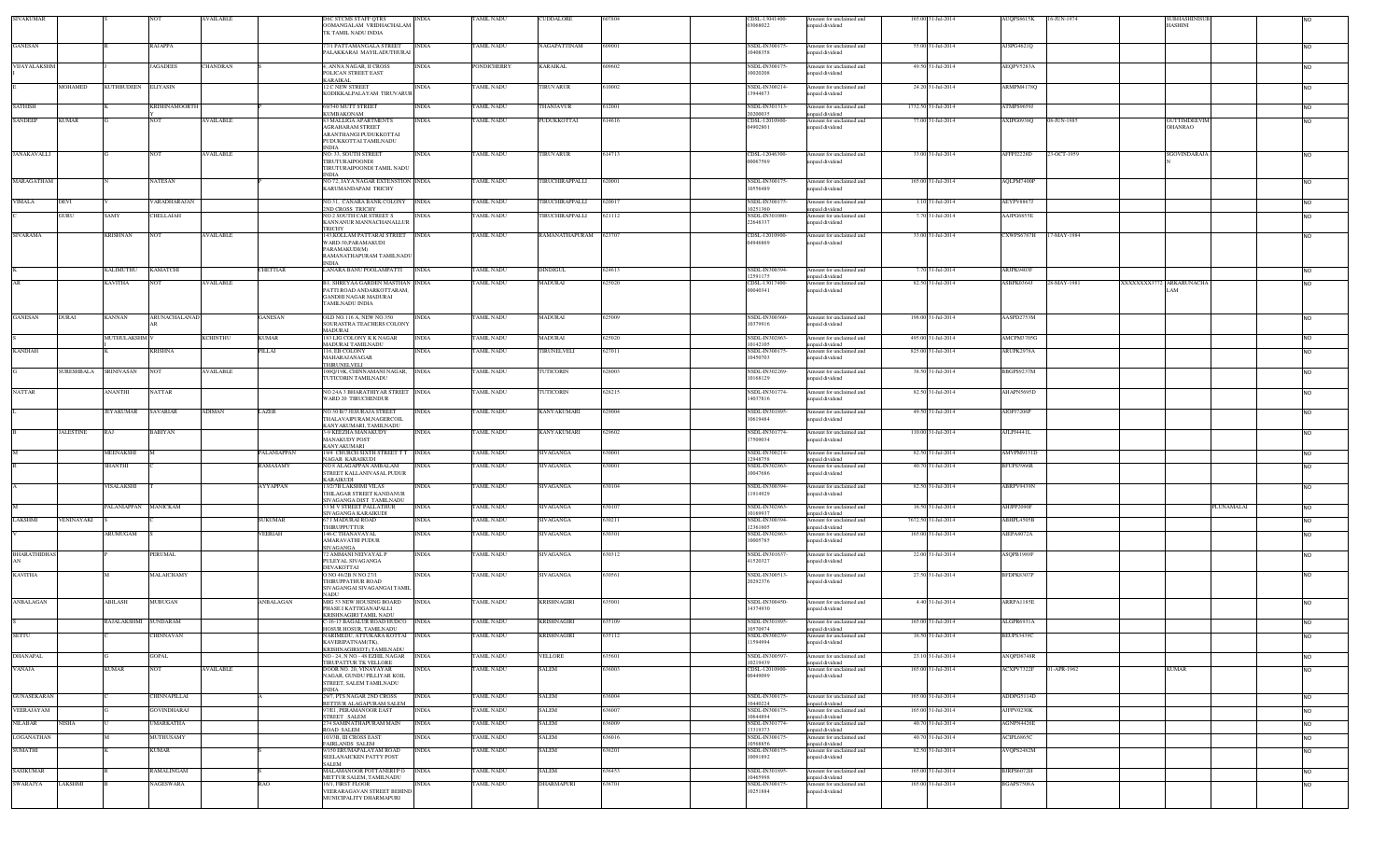| <b>SWARJYA</b>     | LAKSHMI             |                       | NAGESHWARARA    |                     |               | /1 IST FLOOR<br>VEERARAGHAVAN STREET                            | INDIA        | TAMIL NADU        | DHARMAPURI        | 636701 | NSDL-IN30163<br>40496165   | Amount for unclaimed and<br>npaid dividend  | 55.00 31-Jul-2014   | BGAPS7508A        |             |                     |              |                 |
|--------------------|---------------------|-----------------------|-----------------|---------------------|---------------|-----------------------------------------------------------------|--------------|-------------------|-------------------|--------|----------------------------|---------------------------------------------|---------------------|-------------------|-------------|---------------------|--------------|-----------------|
|                    |                     |                       |                 |                     |               | BEHIND MUNICIPALITY                                             |              |                   |                   |        |                            |                                             |                     |                   |             |                     |              |                 |
| SELVASEKARAN       |                     | <b>ANAND</b>          | SELVASEKARAN    |                     |               | <b>DHARMAPURI</b><br>NO 119,SRI THANGAM NAGAR                   | <b>INDIA</b> | TAMIL NADU        | ERODE             | 638107 | NSDL-IN301774-             | Amount for unclaimed and                    | 82.50 31-Jul-2014   | AMAPA6484A        |             |                     |              | <b>NO</b>       |
|                    |                     |                       |                 |                     |               | PHASE 2 PAVALATHANPALAYAM,                                      |              |                   |                   |        | 13619647                   | unpaid dividend                             |                     |                   |             |                     |              |                 |
|                    |                     |                       |                 |                     |               | NASIYANUR VIA, KADIRAMPATTI<br><b>ERODE</b>                     |              |                   |                   |        |                            |                                             |                     |                   |             |                     |              |                 |
| <b>VASANTHI</b>    |                     |                       | <b>BORIAH</b>   |                     | <b>GOWDER</b> | NO 24/62 NACHINARKINEAR                                         | <b>INDIA</b> | TAMIL NADU        | <b>ERODE</b>      | 638001 | NSDL-IN301895              | Amount for unclaimed and                    | 24.20 31-Jul-2014   | AFTPV2673Q        |             |                     |              | <b>NO</b>       |
|                    |                     |                       |                 |                     |               | STREET OPP EVK SELVARAL                                         |              |                   |                   |        | 10617294                   | inpaid dividend                             |                     |                   |             |                     |              |                 |
|                    |                     | <b>ASHOK</b>          | <b>NOT</b>      | <b>AVAILABLE</b>    |               | HOUSE ERODE, TAMILNADU<br>7, SKC 5TH MAIN ROAD,                 | INDIA        | TAMIL NADU        | <b>ERODE</b>      | 638009 | CDSL-12044700-             | Amount for unclaimed and                    | 40.70 31-Jul-2014   | AKVPA6873G        | 24-MAY-1975 |                     |              | <b>INO</b>      |
|                    |                     |                       |                 |                     |               | AGANATHAPURAM, COLONY                                           |              |                   |                   |        | 02667786                   | inpaid dividend                             |                     |                   |             |                     |              |                 |
|                    |                     |                       |                 |                     |               | SURAMPATTI, ERODE TAMIL<br><b>NADU INDIA</b>                    |              |                   |                   |        |                            |                                             |                     |                   |             |                     |              |                 |
|                    |                     | DHARANYA              | <b>NOT</b>      | <b>AVAILABLE</b>    |               | OLD NO-116, NEW NO-673,<br>CHINNAMUTHU STREET ERODE             | <b>INDIA</b> | <b>FAMIL NADU</b> | ERODE             | 538011 | CDSL-12019101-<br>00249507 | Amount for unclaimed and<br>apaid dividend  | 33.00 31-Jul-2014   | AKSPD7839C        | 12-JUL-1982 |                     |              | NO.             |
|                    |                     |                       |                 |                     |               | AMILNADU INDIA                                                  |              |                   |                   |        |                            |                                             |                     |                   |             |                     |              |                 |
| <b>VIMALA</b>      |                     |                       | SHANMUGA        |                     | SUNDARAM      | 144/10, PALANISAMY STREET<br>KAVINDAPADI ERODE DISTRICT         | <b>INDIA</b> | TAMIL NADU        | ERODE             | 638455 | NSDL-IN300175<br>10520478  | Amount for unclaimed and<br>apaid dividend  | 27.50 31-Jul-2014   | AFCPV1705Q        |             |                     |              | <b>NO</b>       |
| THIRUVENKATE       |                     |                       | PONGISAMY       |                     |               | 1/46, ERUMAKKARAN PALAYAM, INDIA                                |              | <b>TAMIL NADU</b> | <b>KADATHUR</b>   | 638466 | NSDL-IN302269              | Amount for unclaimed and                    | 5.50 31-Jul-2014    | AEXPT3844E        |             |                     |              |                 |
| <b>SWARAN</b>      |                     |                       |                 |                     |               | KADATHUR PO, GOBI TK, ERODE                                     |              |                   |                   |        | 11145028                   | npaid dividend                              |                     |                   |             |                     |              | NO              |
|                    |                     | SHANMUGAM KALIAPPAN   |                 |                     |               | DISTRICT<br>4/152 THANGAVEL NAGAR 3RD INDIA                     |              | TAMIL NADU        | <b>KARUR</b>      | 639002 | NSDL-IN300214              | Amount for unclaimed and                    | 1650.00 31-Jul-2014 | AAXPS4838H        |             |                     |              | NO <sub>1</sub> |
|                    |                     |                       |                 |                     |               | <b>CROSS ANDAN KOVIL EAST</b><br>KARUR TAMIL NADU               |              |                   |                   |        | 11733523                   | inpaid dividend                             |                     |                   |             |                     |              |                 |
|                    |                     | MARIMUTHU             | <b>NOT</b>      | <b>AVAILABLE</b>    |               | NO 47/1, SENGUNTHAR NAGAR                                       | <b>INDIA</b> | <b>TAMIL NADU</b> | <b>KARUR</b>      | 639006 | CDSL-12010600-             | Amount for unclaimed and                    | 49.50 31-Jul-2014   | AAEPM3021H        | 04-FEB-1961 | <b>BRANICHINNAT</b> |              | <b>NO</b>       |
|                    |                     |                       |                 |                     |               | MAIN ROAD VENGAMEDU KARUR<br>TAMIL NADLUNDIA                    |              |                   |                   |        | 01368841                   | npaid dividend                              |                     |                   |             | IAL.                |              |                 |
| SAROJA             |                     | <b>DURAIRAJ</b>       | NOT             | <b>AVAILABLE</b>    |               | 32A SUNDARAMBAL NAGAR                                           | INDIA        | <b>TAMIL NADU</b> | KARUR             | 639117 | CDSL-12047600-             | Amount for unclaimed and                    | 165.00 31-Jul-2014  | ANFPS6863H        | 27-JUN-1949 | DURAIRAJ            |              | <b>NO</b>       |
|                    |                     |                       |                 |                     |               | PUNCHAI PUGALOOR (TP) KARUR<br>KARURI TAMIL NADU INDIA          |              |                   |                   |        | 00151500                   | inpaid dividend                             |                     |                   |             |                     |              |                 |
|                    |                     | <b>DURAIRAJ</b>       |                 |                     | KALIANNAN     | SARAVANA HOSPITAL                                               | INDIA        | <b>TAMIL NADU</b> | KARUR             | 639117 | NSDL-IN300394              | Amount for unclaimed and                    | 275.00 31-Jul-2014  | ACVPD0786H        |             |                     | SAROJADURAIR |                 |
|                    |                     |                       |                 |                     |               | VELAYUTHAMPALAYAM KARUR                                         |              |                   |                   |        | 14437200                   | apaid dividend                              |                     |                   |             |                     |              | NO.             |
| TRUST              | VALUEINVESTM LTD    |                       | NOT             | <b>AVAILABLE</b>    |               | <b>B 27, GOVT EMPLOYEES COLONY INDIA</b>                        |              | TAMIL NADU        | <b>COIMBATORE</b> | 641008 | NSDL-IN300095              | Amount for unclaimed and                    | 330.00 31-Jul-2014  | AABCT8728N        |             |                     |              | <b>NO</b>       |
|                    | <b>ENTSOLUTIONS</b> |                       |                 |                     |               | KUNIAMUTHUR COIMBATORE                                          |              |                   |                   |        | 10849792                   | inpaid dividend                             |                     |                   |             |                     |              |                 |
|                    | LALITH              | <b>KOCHAR</b>         | <b>JOGRAJ</b>   |                     |               | NO 32A ,4TH STREET TATABAD                                      | <b>INDIA</b> | <b>TAMIL NADU</b> | <b>COIMBATORE</b> | 641012 | NSDL-IN301637              | Amount for unclaimed and                    | 495.00 31-Jul-2014  | ACIPLI283C        |             |                     | PRAVINKUMARJ | NO <sub>1</sub> |
| MUTHUSAMY          |                     |                       | NOT             | AVAILABLE           |               | COIMBATORE<br>DLD NO 45C , NEW NO 13                            | NDIA         | TAMIL NADU        | OIMBATORE         | 41030  | 40693887<br>CDSL-12032800  | inpaid dividend<br>Amount for unclaimed and | 40.70 31-Jul-2014   | AMHPM4631N        |             | MMEENAKSHI          |              |                 |
|                    |                     |                       |                 |                     |               | VENKATESWARA NAGAR                                              |              |                   |                   |        | 00186215                   | inpaid dividend                             |                     |                   |             |                     |              |                 |
|                    |                     |                       |                 |                     |               | COIMBATORE COIMBATORE<br>AMIL NADU INDIA                        |              |                   |                   |        |                            |                                             |                     |                   |             |                     |              |                 |
|                    | <b>KASTHURI</b>     | THILAGAM              | MARAPPAN        |                     |               | /147 A MASA GOUNDAN PUDUR NDIA                                  |              | TAMIL NADU        | <b>COIMBATORE</b> | 641107 | NSDL-IN301080<br>22809268  | Amount for unclaimed and<br>npaid dividend  | 22.00 31-Jul-2014   | CBFPK0948F        |             |                     |              | <b>NO</b>       |
|                    |                     |                       |                 |                     |               | KATTAMPATTI AVINASHI                                            |              |                   |                   |        |                            |                                             |                     |                   |             |                     |              |                 |
|                    |                     | RAVICHANDRA NARAYANAN |                 |                     |               | 1J-33/1K, SATHY MTP ROAD<br><b>NORTH WEST STREET,</b>           | <b>INDIA</b> | <b>TAMIL NADU</b> | COIMBATORE        | 641302 | NSDL-IN301895-<br>10362059 | Amount for unclaimed and<br>inpaid dividend | 27.50 31-Jul-2014   | AIZPR5760M        |             |                     |              | <b>NO</b>       |
|                    |                     |                       |                 |                     |               | SIRUMUGAI METTUPALAYAM                                          |              |                   |                   |        |                            |                                             |                     |                   |             |                     |              |                 |
| <b>AMIRTHANATH</b> |                     |                       | SUBRAMANIAM     |                     |               | COIMBATORE, TAMILNADU<br>3/161, R K PURAM RAGALPAVI             | <b>INDIA</b> | <b>TAMIL NADU</b> | COIMBATORE        | 642122 | NSDL-IN300175-             | Amount for unclaimed and                    | 40.70 31-Jul-2014   | AIVPA7964Q        |             |                     |              | <b>NO</b>       |
| <b>UMAMAHESWA</b>  |                     |                       | <b>NOT</b>      | <b>AVAILABLE</b>    |               | UDUMALPET<br>OLDNO 85 NEWNO 42 PARI                             | <b>INDIA</b> | <b>TAMIL NADU</b> | <b>COIMBATORE</b> | 642126 | 10515350<br>CDSL-12044700- | npaid dividend<br>Amount for unclaimed and  | 16.50 31-Jul-2014   | ABAPU6447Q        | 23-MAY-1976 | CSELVANAYAG         |              | NO.             |
|                    |                     |                       |                 |                     |               | STREET. ERIPALAYAM                                              |              |                   |                   |        | 00574099                   | apaid dividend                              |                     |                   |             |                     |              |                 |
|                    |                     |                       |                 |                     |               | UDUMALPET, UDUMALPET<br><b>FAMILNADU INDIA</b>                  |              |                   |                   |        |                            |                                             |                     |                   |             |                     |              |                 |
| <b>KRISHNASAMY</b> |                     |                       | <b>GURUSAMY</b> |                     | NAIDU         | NO.3/9 A, P V LAYOUT S V PURAM INDIA                            |              | TAMIL NADU        | COIMBATORE        | 642128 | NSDL-IN300597              | Amount for unclaimed and                    | 22.00 31-Jul-2014   | AIXPK2706L        |             |                     |              | <b>NO</b>       |
|                    |                     |                       |                 |                     |               | <b>S V MILL POST UDUMALPET</b>                                  |              |                   |                   |        | 10172457                   | npaid dividend                              |                     |                   |             |                     |              |                 |
| SANTHOSH           | <b>KUMARK</b>       |                       | <b>KUNHI</b>    | <b>VALAPPIL</b>     | PAVITHRAN     | MANJAM PARAMB HOUSE<br>ERUVATTY PO KANNUR KANNUR                | <b>INDIA</b> | <b>TAMIL NADU</b> | <b>KANNUR</b>     |        | NSDL-IN300239<br>12322587  | Amount for unclaimed and<br>inpaid dividend | 110.00 31-Jul-2014  | <b>BPHPS5819A</b> |             |                     |              | <b>NO</b>       |
|                    |                     |                       |                 |                     |               | 670647                                                          |              |                   |                   |        |                            |                                             |                     |                   |             |                     |              |                 |
| <b>SUDHEER</b>     |                     |                       | NOT             | <b>AVAILABLE</b>    |               | 216(7/266)SADHANA NILAYA 6<br>KUNTAR KARADUAKA                  | <b>INDIA</b> | <b>KERALA</b>     | KASARGOD          | 671543 | CDSL-13019300-<br>02394478 | Amount for unclaimed and<br>inpaid dividend | 29.70 31-Jul-2014   | CTYPS4333R        | 20-MAY-1986 | PRASANNAY           |              | <b>NO</b>       |
|                    |                     |                       |                 |                     |               | PANCHAYATH KASARGOD<br><b>KERALA INDIA</b>                      |              |                   |                   |        |                            |                                             |                     |                   |             |                     |              |                 |
| <b>SUDHEER</b>     | <b>KUMAR</b>        |                       | <b>DEVADAS</b>  |                     |               | SMITHA 5/2518 MANGAT                                            | INDIA        | <b>KERALA</b>     | KOZHIKODE         | 573001 | NSDL-IN300239-             | Amount for unclaimed and                    | 7.70 31-Jul-2014    | ACSPA1621R        |             |                     | BEENAKM      | <b>NO</b>       |
|                    |                     |                       |                 |                     |               | COMPOUND NEAR M.C COLLEGE<br>ALICUT KERALA                      |              |                   |                   |        | 10351216                   | npaid dividend                              |                     |                   |             |                     |              |                 |
| <b>ROSHAN</b>      | <b>JOSEPHC</b>      |                       |                 |                     | ROBIN         | 2/1413 PADINHARE                                                | <b>NDIA</b>  | <b>KERALA</b>     | KOZHIKODE         | 673010 | NSDL-IN300239              | Amount for unclaimed and                    | 92.40 31-Jul-2014   | AETPC1322C        |             |                     |              | <b>NO</b>       |
|                    |                     |                       |                 |                     |               | PONNUMPARAMBIL BEHIND<br>LESLIE VILLAS MARKET ROAD              |              |                   |                   |        | 11260248                   | npaid dividend                              |                     |                   |             |                     |              |                 |
| SHAKKEELA          |                     |                       | <b>KUNHALAN</b> |                     | MULANTHALA    | KARAPARMBA CALICUT<br>FAIZAL MANZIL, THAZHEPALAM, INDIA         |              | <b>KERALA</b>     | MALAPPURAM        | 676101 | NSDL-IN302269              | Amount for unclaimed and                    | 40.70 31-Jul-2014   | BFIPS9863P        |             |                     |              |                 |
|                    |                     |                       |                 |                     |               | TIRUR, MALAPPURAM, KERALA                                       |              |                   |                   |        | 10957424                   | paid dividend                               |                     |                   |             |                     |              | <b>NO</b>       |
| <b>PRAVEEN</b>     |                     | <b>NAIR</b>           |                 |                     | VENUGOPALAN   | TYPE 2, GROUND FLOOR COAXIL INDIA                               |              | <b>KERALA</b>     | MALAPPURAM        | 676122 | NSDL-IN301895-             | Amount for unclaimed and                    | 16.50 31-Jul-2014   | AOLPP7980D        |             |                     |              | NO <sub>1</sub> |
|                    |                     |                       |                 |                     |               | <b>OUARTERS NSS COLLEGE ROAD.</b><br>MANJERI MALAPPURAM, KERALA |              |                   |                   |        | 10489073                   | apaid dividend                              |                     |                   |             |                     |              |                 |
|                    |                     |                       |                 |                     |               |                                                                 |              |                   |                   |        |                            |                                             |                     |                   |             |                     |              |                 |
| <b>MOHAMED</b>     |                     |                       | <b>NOT</b>      | <b>AVAILABLE</b>    |               | VALLIKKADAN HOUSE CHERULAL INDIA<br>ANANTHAVOOR P O             |              | <b>KERALA</b>     | MALAPPURAM        | 676301 | CDSL-12047600-<br>00047208 | Amount for unclaimed and<br>inpaid dividend | 55.00 31-Jul-2014   | AGCPV3260B        | 10-MAR-1959 | SAFIYA              |              | NO <sub>1</sub> |
|                    |                     |                       |                 |                     |               | MALAPPURAM KERALA INDIA                                         |              |                   |                   |        |                            |                                             |                     |                   |             |                     |              |                 |
| ARUN               |                     | PADMANABHAN NOT       |                 | <b>AVAILABLE</b>    |               | ARUNA HOUSE TANUR POST<br>ANUR KERALA INDIA                     | <b>INDIA</b> | KERALA            | MALAPPURAM        | 676302 | CDSL-12047600-<br>10070187 | Amount for unclaimed and<br>apaid dividend  | 82.50 31-Jul-2014   | AJFPP6018D        | 31-MAR-1976 | DEEPAMV             |              | NO <sub>1</sub> |
| MOHAMMED           | <b>SHAFI</b>        |                       | HAMSA           |                     |               | MELETHIL HOUSE KALLAR<br>MANGALAM P O KADAMPUZHA                | <b>NDIA</b>  | <b>KERALA</b>     | MALAPPURAM        | 576553 | NSDL-IN301895<br>10797382  | Amount for unclaimed and<br>inpaid dividend | 66.00 31-Jul-2014   | ASUPM6441P        |             |                     |              |                 |
|                    |                     |                       |                 |                     |               | MALAPPURAM, KERALA                                              |              |                   |                   |        |                            |                                             |                     |                   |             |                     |              |                 |
| PAZADATH           |                     | ABOOBAKER             | KUNHIMOIDU      |                     |               | PAZHEDATH HOUSE                                                 | <b>NDIA</b>  | <b>KERALA</b>     | MALAPPURAM        | 576919 | NSDL-IN301774-             | Amount for unclaimed and                    | 165.00 31-Jul-2014  | ADAPA5653Q        |             |                     |              |                 |
|                    |                     |                       |                 |                     |               | PAZHAMALLUR KOOTTILANGADI<br>MALAPPURAM                         |              |                   |                   |        | 15051260                   | inpaid dividend                             |                     |                   |             |                     |              |                 |
|                    |                     |                       |                 |                     |               |                                                                 |              |                   |                   |        |                            |                                             |                     |                   |             |                     |              |                 |
| MADHUSUDHAN A      |                     |                       |                 |                     | APPUNNI       | ANTHIRATHODI HOUSE<br>EDATHARA PALAKKAD, KERALA                 | NDIA         | <b>KERALA</b>     | 'ALAKKAD          | 78611  | NSDL-IN301895-<br>10690193 | mount for unclaimed and<br>npaid dividend   | 82.50 31-Jul-2014   | AKXPA6279N        |             |                     |              | <b>NO</b>       |
|                    |                     |                       |                 |                     |               | THAZHATHUMUNDUR HOUSE                                           |              |                   |                   |        |                            |                                             |                     |                   |             |                     |              |                 |
| BINOY              | <b>ISAC</b>         |                       | <b>NOT</b>      | <b>AVAILABLE</b>    |               | THACHAKODE ELAVAMPADAM P                                        | <b>INDIA</b> | <b>KERALA</b>     | <b>PALAKKAD</b>   | 678711 | CDSL-12047600-<br>00048201 | Amount for unclaimed and<br>npaid dividend  | 1.10 31-Jul-2014    | ANVPB2597D        | 18-MAY-1971 | SANTHOSHISAC        |              | <b>NO</b>       |
|                    |                     |                       |                 |                     |               | ) PALAKKAD KERALA INDIA                                         |              |                   |                   |        |                            |                                             |                     |                   |             |                     |              |                 |
| AJITH              | <b>KUMART</b>       |                       | LATE            | SANKARANARAYAN      |               | HELAKKAT MANA MAYANNUR P INDIA                                  |              | <b>KERALA</b>     | <b>HRISSUR</b>    | 579105 | NSDL-IN301637              | Amount for unclaimed and                    | 60.50 31-Jul-2014   | AAIPA7087P        |             |                     |              | <b>NO</b>       |
|                    |                     |                       |                 | <b>ANNAMBOODIRI</b> |               | <b>O THRISSUR KERALA</b>                                        |              |                   |                   |        | 40044542                   | paid dividend                               |                     |                   |             |                     |              |                 |
| <b>NARAYANAN</b>   |                     |                       | <b>NOT</b>      | <b>AVAILABLE</b>    |               | CHERUVATHUR MANA KAYILIAD INDIA                                 |              | <b>KERALA</b>     | <b>ALAKKAD</b>    | 679122 | CDSL-12047600-             | Amount for unclaimed and                    | 6.60 31-Jul-2014    | ABOPN2393N        | 29-NOV-1956 | <b>NNITHAVM</b>     |              | <b>NO</b>       |
|                    |                     |                       |                 |                     |               | PO SHORANUR-2 PALAKKAD<br>KERALA INDIA                          |              |                   |                   |        | 00023991                   | npaid dividend                              |                     |                   |             |                     |              |                 |
| SUBHA              |                     | <b>JACOB</b>          |                 |                     | <b>MATHEW</b> | MURATTU POOVATHINGAL<br>HOUSE PATTIKKAD PO                      | <b>INDIA</b> | <b>KERALA</b>     | <b>AALAPPURAM</b> | 579325 | NSDL-IN300239-<br>12369612 | Amount for unclaimed and<br>npaid dividend  | 2.20 31-Jul-2014    | AJCPJ7188D        |             |                     |              | NO.             |
|                    |                     |                       |                 |                     |               | MALAPPURAM                                                      |              |                   |                   |        |                            |                                             |                     |                   |             |                     |              |                 |
| ANWAR              | SADATHK             |                       | <b>ABDUL</b>    |                     | KAREEM        | KOOLAVEETTIL HOUSE<br>NILAMBUR RS POST AYYARPOYIL               | <b>NDIA</b>  | <b>KERALA</b>     | MALAPPURAM        | 579330 | NSDL-IN300394-<br>17184759 | Amount for unclaimed and<br>paid dividend   | 20.90 31-Jul-2014   | AZKPK1321K        |             |                     |              | <b>NO</b>       |
|                    |                     |                       |                 |                     |               | MALAPPURAM                                                      |              |                   |                   |        |                            |                                             |                     |                   |             |                     |              |                 |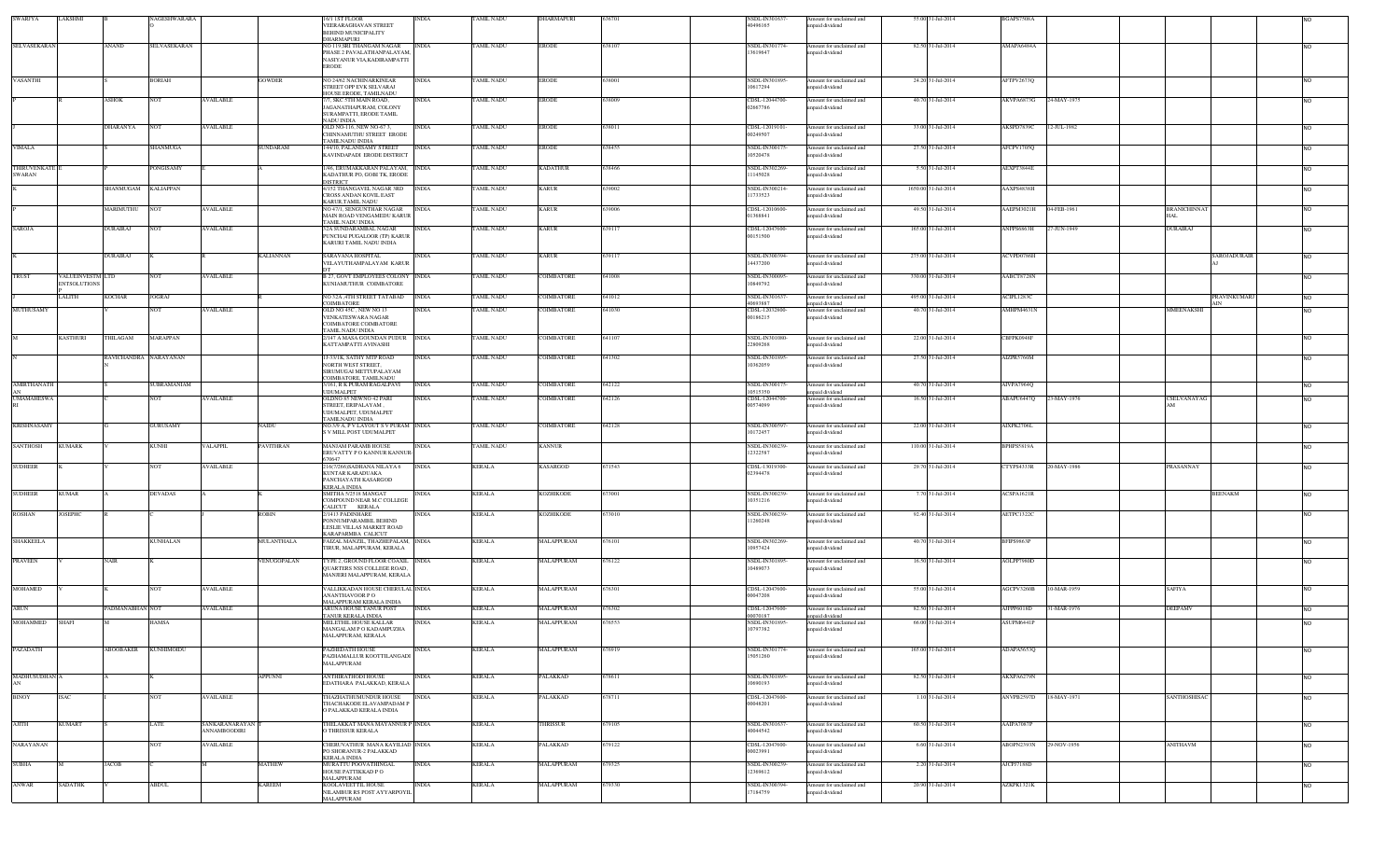| <b>RATHEESH</b>                    |                    | RAVEENDRAN                         |                  |                      | REE DEEPTHI TAVANUR PO<br>MALAPPURAM, KERALA                                                           | $\overline{\text{INDIA}}$ | <b>KERALA</b> | <b>IALAPPURAM</b> | 579573 | NSDL-IN301895-<br>10313453       | mount for unclaimed and<br>npaid dividend   | 165.00 31-Jul-2014 | AKHPR5218A                       |                    |                          |           |
|------------------------------------|--------------------|------------------------------------|------------------|----------------------|--------------------------------------------------------------------------------------------------------|---------------------------|---------------|-------------------|--------|----------------------------------|---------------------------------------------|--------------------|----------------------------------|--------------------|--------------------------|-----------|
| PULIYAM<br><b>KODATH</b>           | MOIDEENKUTT KHADER |                                    |                  | HAJI                 | PULIYANKODATH HOUSE<br>AVANUR MALAPPURAM<br>KERALA                                                     | <b>INDIA</b>              | KERALA        | MALAPPURAM        | 579573 | NSDL-IN301895<br>10480510        | Amount for unclaimed and<br>inpaid dividend | 82.50 31-Jul-2014  | AJAPA9870H                       |                    |                          | <b>NO</b> |
| MADHUSUDHAI                        |                    | KARUNAKARAN                        |                  | <b>NAIR</b>          | <b>CHEROLLY HOUSE</b><br>EZHUVATHIRUTHY PONNANI<br>MALAPPURAM, KERALA                                  | INDIA                     | <b>KERALA</b> | MALAPPURAM        | 79577  | NSDL-IN301895<br>10667442        | Amount for unclaimed and<br>npaid dividend  | 40.70 31-Jul-2014  | ARKPM8746N                       |                    |                          | <b>NO</b> |
| <b>JAYASREE</b>                    | JANARDHANAN NOT    |                                    | <b>AVAILABLE</b> |                      | SOPANAM MARATHOMPILLY<br><b>TEMPLE ROAD,CHALAKUDY</b><br><b>HRISSUR KERALA INDIA</b>                   | <b>INDIA</b>              | <b>KERALA</b> | <b>HRISSUR</b>    | 680307 | CDSL-12023900<br>00195754        | Amount for unclaimed and<br>paid dividend   | 445.50 31-Jul-2014 | ACNPJ8356P<br>01-JUN-1960        |                    | JAIDEEPMENON PKJANARDHAN | <b>NO</b> |
| <b>MADANAN</b>                     |                    | <b>NOT</b>                         | AVAILABLE        |                      | ANDEZHATH HOUSE PO<br><b>TALIKULAM TRICHUR DISTRICT</b><br><b>KERALA</b>                               | <b>INDIA</b>              | <b>KERALA</b> | HRISSUR           | 680569 | NSDL-IN301637<br>10100739        | Amount for unclaimed and<br>apaid dividend  | 49.50 31-Jul-2014  | AEHPM8935P                       |                    |                          | <b>NO</b> |
|                                    | SUDHEER            | <b>NOT</b>                         | AVAILABLE        |                      | 71 PANOLI 9 THANNIAM GRAMA INDIA<br>PANCHAYATH THRISSUR<br><b>KERALA INDIA</b>                         |                           | KERALA        | <b>HRISSUR</b>    | 680570 | CDSL-12044700-<br>05455840       | Amount for unclaimed and<br>paid dividend   | 82.50 31-Jul-2014  | <b>CLFPS2151A</b><br>02-MAR-1974 | DEEPA              |                          | <b>NO</b> |
| <b>SINI</b>                        | PURUSHOTHAM NOT    |                                    | AVAILABLE        |                      | POYYARA HOUSE<br>ADANAPPALLY PO THRISSUR<br>KERALA INDIA                                               | INDIA                     | <b>KERALA</b> | HRISSUR           | 580614 | CDSL-12010900-<br>04532037       | Amount for unclaimed and<br>mpaid dividend  | 12.10 31-Jul-2014  | DGEPS7677L<br>24-SEP-1985        | AJITHKUMAR         |                          | <b>NO</b> |
| <b>RAPHEAL</b>                     |                    | <b>INASU</b>                       |                  |                      | CHITTILAPPILLY HOUSE BIG<br>BAZAR ARANATTUKARA<br>HRISSUR, KERALA                                      | <b>INDIA</b>              | <b>KERALA</b> | <b>HRISSUR</b>    | 680618 | NSDL-IN301895<br>10311813        | Amount for unclaimed and<br>apaid dividend  | 82.50 31-Jul-2014  | AJNPR0846H                       |                    |                          |           |
| <b>SEENA</b>                       | SUNILKUMAR NOT     |                                    | <b>AVAILABLE</b> |                      | <b>THAIVALAPPIL HOUSE PADIYAM P INDIA</b><br><b>D MUTTICHUR THRISSUR KERALA</b><br><b>NDL</b>          |                           | <b>KERALA</b> | <b>HRISSUR</b>    | 680641 | CDSL-12047600<br>00047567        | Amount for unclaimed and<br>apaid dividend  | 33.00 31-Jul-2014  | 11-SEP-1974<br>BJLPS5691A        | <b>SUNILKUMAR</b>  |                          | <b>NO</b> |
| <b>GIREESH</b>                     |                    |                                    |                  | <b>KRISHNANKUTTY</b> | THANIYATH HOUSE PANANGAD P INDIA<br>THRISSUR, KERALA                                                   |                           | <b>KERALA</b> | <b>HRISSUR</b>    | 680665 | <b>NSDL-IN301895</b><br>10609333 | Amount for unclaimed and<br>npaid dividend  | 123.20 31-Jul-2014 | ALDPG9734B                       |                    |                          | <b>NO</b> |
| ABDULMAJEED                        |                    | <b>NOT</b>                         | <b>AVAILABLE</b> |                      | PICHATHARA HOUSE<br>KARUPADANNA PO THRISSUR<br>KERALA INDIA                                            | <b>INDIA</b>              | <b>KERALA</b> | HRISSUR           | 680670 | CDSL-12051800-<br>00003204       | Amount for unclaimed and<br>npaid dividend  | 330.00 31-Jul-2014 | AKRPA2722L<br>01-JAN-1944        | <b>KADEEJA</b>     |                          | <b>NO</b> |
| <b>NAZIR</b>                       |                    | <b>NOT</b>                         | <b>AVAILABLE</b> |                      | PALLIPARAMBIL HOUSE<br><b>CAIPAMANGALAM PO THRISSUR</b><br><b>KERALA INDIA</b>                         | <b>INDIA</b>              | <b>KERALA</b> | THRISSUR          | 680681 | CDSL-12047600<br>00056926        | Amount for unclaimed and<br>apaid dividend  | 83.60 31-Jul-2014  | AEXPN2889K<br>04-NOV-1964        | <b>MYMOONA</b>     |                          | <b>NO</b> |
| <b>SALIM</b>                       |                    | <b>NOT</b>                         | <b>AVAILABLE</b> |                      | <b>MATHILAKATH HOUSE</b><br>PERINJANAM TRICHUR KERALA<br>INDIA                                         | <b>INDIA</b>              | <b>KERALA</b> | THRISSUR          | 680686 | CDSL-12047600<br>00068127        | Amount for unclaimed and<br>paid dividend   | 5.50 31-Jul-2014   | ACKPR0532N<br>27-MAY-1969        | JYOTHYSALIM        |                          | <b>NO</b> |
| RANGANADHAN <sup>1</sup>           |                    | THUPRAN                            |                  |                      | MANCHAKKAL H CHENTRAPPINNI INDIA<br>PO TRICHUR KERALA                                                  |                           | <b>KERALA</b> | <b>HRISSUR</b>    | 680687 | NSDL-IN301637<br>40154289        | Amount for unclaimed and<br>apaid dividend  | 33.00 31-Jul-2014  | ACOPR0159D                       |                    |                          | <b>NO</b> |
| <b>SANTHOSH</b>                    |                    | <b>GOPALAN</b>                     |                  |                      | KATTOOR VADAKKUMMURI<br>HOUSE P O PONJANAM LABOUR<br>CENTRE THRISSUR KERALA                            | <b>INDIA</b>              | <b>KERALA</b> | <b>HRISSUR</b>    | 680702 | NSDL-IN300513-<br>18204869       | Amount for unclaimed and<br>npaid dividend  | 247.50 31-Jul-2014 | CIKPS4956B                       |                    |                          | <b>NO</b> |
| SAJEEVKUMAR                        |                    | SREEDHARAN                         |                  |                      | POWRNAMI HOUSE NO 8/2358<br><b>GUJARATHI ROAD ERNAKULAM,</b><br><b>KERALA</b>                          | <b>INDIA</b>              | <b>KERALA</b> | ERNAKULAM         | 682002 | NSDL-IN301895-<br>10438920       | Amount for unclaimed and<br>npaid dividend  | 247.50 31-Jul-2014 | <b>BGTPS8161G</b>                |                    |                          | <b>NO</b> |
| <b>PRAKASH</b>                     |                    | <b>DEVARAJ</b>                     |                  |                      | NORTH MULLOTH HOUSE<br>ASHOKA ROAD KALOOR KOCHI,<br>KERALA                                             | <b>INDIA</b>              | <b>KERALA</b> | ERNAKULAM         | 682017 | NSDL-IN301895<br>10476285        | Amount for unclaimed and<br>npaid dividend  | 82.50 31-Jul-2014  | AOVPP2819P                       |                    |                          | <b>NO</b> |
| <b>ANILKUMAR</b>                   | <b>NAIR</b>        |                                    |                  | <b>NAIR</b>          | SHARIKA (PJRA 103) THEJUS LANE INDIA<br>'J ANTONY ROAD.<br>ALARIVATTOM ERNAKULAM                       |                           | <b>KERALA</b> | <b>ERNAKULAM</b>  | 682025 | <b>NSDL-IN300239</b><br>12875465 | Amount for unclaimed and<br>apaid dividend  | 4.40 31-Jul-2014   | AELPN1979G                       |                    |                          | <b>NO</b> |
| <b>LALAN</b>                       |                    | THAMPI                             |                  | KORAMANGALATH        | 4/169 CHOORAKKATT MARADU P INDIA<br><b>ERNAKULAM KERALA</b>                                            |                           | <b>KERALA</b> | ERNAKULAM         | 682304 | NSDL-IN301895-<br>10361829       | Amount for unclaimed and<br>npaid dividend  | 33.00 31-Jul-2014  | ACPPL9139G                       |                    |                          | <b>NO</b> |
| <b>REGY</b>                        | THOMAS             |                                    |                  | THOMAS               | 386 8 386 KATTAPURATH<br>NADUPARAMBIL 5 MARADU                                                         | <b>INDIA</b>              | <b>KERALA</b> | ERNAKULAM         | 682304 | NSDL-IN301895-<br>10694910       | Amount for unclaimed and<br>npaid dividend  | 110.00 31-Jul-2014 | ACWPT9110E                       |                    |                          | <b>NO</b> |
|                                    | VARGHESE           |                                    |                  | VARGHESE             | RNAKULAM, KERALA<br><b>CHEEY ADAN HOUSE EROOR</b><br>WEST P O TRIPUNITHURA                             | <b>INDIA</b>              | <b>KERALA</b> | <b>ERNAKULAM</b>  | 682306 | <b>NSDL-IN301895</b><br>10334896 | Amount for unclaimed and<br>npaid dividend  | 73.70 31-Jul-2014  | AFXPJ6274P                       |                    |                          | <b>NO</b> |
|                                    | NANDAKUMAR LATE    |                                    | <b>DAMODARAN</b> | <b>NAIR</b>          | ERNAKULAM, KERALA<br>AISWARYA PANCODE PO<br>ERNAKULAM, KERALA                                          | <b>INDIA</b>              | <b>KERALA</b> | ERNAKULAM         | 682310 | NSDL-IN301895-<br>0325597        | Amount for unclaimed and<br>paid dividend   | 115.50 31-Jul-2014 | AEGPN6125D                       |                    |                          | <b>NO</b> |
| <b>BIBIN</b>                       | KURUVILLA          | <b>DEVASSY</b>                     |                  | KURUVILLA            | <b>ELAVUMKUDY HOUSE</b><br>KOOVAPADY P O KOOVAPADY<br>PERUMBAVOOR                                      | <b>INDIA</b>              | <b>KERALA</b> | ERNAKULAM         | 683544 | NSDL-IN300239-<br>11352005       | Amount for unclaimed and<br>apaid dividend  | 122.10 31-Jul-2014 | ARZPK0169L                       |                    |                          | <b>NO</b> |
| <b>PRAMODKUMAR</b>                 |                    | <b>RAMAKRISHNAN</b>                |                  |                      | NEDUMPILLY<br>PUTHANVELIKKARA N<br>PARAVOOR ERNAKULAM,                                                 | <b>INDIA</b>              | <b>KERALA</b> | <b>ERNAKULAM</b>  | 683594 | NSDL-IN301895-<br>10528193       | Amount for unclaimed and<br>npaid dividend  | 165.00 31-Jul-2014 | APOPP1624E                       |                    |                          | <b>NO</b> |
| <b>SANTHAMMA</b>                   |                    | MURALIDHARA NARAYANAPILLAI AMBATTU |                  | AYYAPPANPILLAI       | <b>KERALA</b><br>BLOCK NO 1359 NEDUMKANDAM INDIA<br>PO NEDUMKANDAM<br>NEDUMKANDAM                      |                           | <b>KERALA</b> | IDUKKI            | 685553 | <b>NSDL-IN300239</b><br>13329565 | Amount for unclaimed and<br>npaid dividend  | 11.00 31-Jul-2014  | BFZPM6067G                       |                    |                          | <b>NO</b> |
| <b>SHERLY</b>                      | <b>IOY</b>         | <b>GEORGE</b>                      |                  | <b>JOSEPH</b>        | PLAKKOOTTATHIL HOUSE<br>MUTTOM P O THODUPUZHA                                                          | <b>INDIA</b>              | KERALA        | DUKKI             | 685587 | NSDL-IN301895<br>10497505        | Amount for unclaimed and<br>npaid dividend  | 33.00 31-Jul-2014  | AHWPJ3457D                       |                    |                          | <b>NO</b> |
| CHERIAN<br><b>JOSE</b>             | <b>MURICKAN</b>    |                                    |                  | <b>CHERIYAN</b>      | <b>IDUKKI, KERALA</b><br>MURIKUMOOTTIL SILVER JUBILY NDIA<br><b>AGAR VADAVATHOOR PO</b>                |                           | <b>KERALA</b> | KOTTAYAM          |        | NSDL-IN301895<br>10108053        | Amount for unclaimed and<br>npaid dividend  | 82.50 31-Jul-2014  | ADZPM5151E                       |                    |                          | <b>NO</b> |
| <b>THOMAS</b>                      | <b>KOSHY</b>       |                                    |                  | <b>KOSHY</b>         | KOTTAYAM KERALA<br>GETHSEMANE VILLA<br>AZHAPALLY P.O                                                   | INDIA                     | <b>KERALA</b> | KOTTAYAM          | 686103 | NSDL-IN300239<br>10195063        | Amount for unclaimed and<br>apaid dividend  | 110.00 31-Jul-2014 | AXVPK9154F                       |                    |                          | <b>NO</b> |
| <b>THOMAS</b>                      | СНАСКО             | <b>JOSEPH</b>                      |                  | THOMAS               | CHANGANACHERRY KERALA<br>HAMARASSERRY VEROOR PO INDIA<br>CHANGANACHERRY KOTTAYAM,                      |                           | <b>KERALA</b> | KOTTAYAM          | 86104  | NSDL-IN301895<br>10200033        | Amount for unclaimed and<br>paid dividend   | 165.00 31-Jul-2014 | AEWPT1549F                       |                    |                          | <b>NO</b> |
| <b>MATHEW</b>                      | <b>KURUVILLA</b>   | <b>KURUVILLA</b>                   |                  |                      | <b>KERALA</b><br>AYMANATHUPARAMBIL HOUSE INDIA<br>PAMPADY PO PAMPADY                                   |                           | KERALA        | KOTTAYAM          | 686502 | NSDL-IN300239<br>13066566        | Amount for unclaimed and<br>npaid dividend  | 110.00 31-Jul-2014 | BKSPK3337B                       |                    |                          | <b>NO</b> |
| <b>ASHARAF</b>                     |                    | <b>NOT</b>                         | AVAILABLE        |                      | KOTTAYAM<br>ARAPPALLIL HOUSE<br>PERUMPANACHY POST<br>THENGANA CHANGANASSERY                            | <b>INDIA</b>              | KERALA        | KOTTAYAM          | 86536  | CDSL-12057300<br>00277281        | Amount for unclaimed and<br>npaid dividend  | 55.00 31-Jul-2014  | 18-MAR-1974<br>AJEPA4999F        | RESEENAS           |                          | NO.       |
| GIGI                               | <b>GEORGE</b>      | <b>GEORGE</b>                      |                  |                      | <b>KERALA INDIA</b><br>KALARUPARA HOUSE MEVADA P INDIA<br><b>D MEVADA KOTTAYAM, KERALA</b>             |                           | <b>KERALA</b> | KOTTAYAM          | 686620 | <b>NSDL-IN301895</b><br>10155169 | Amount for unclaimed and<br>npaid dividend  | 165.00 31-Jul-2014 | AKDPG4001C                       |                    |                          | <b>NO</b> |
| <b>REMYA</b>                       | <b>JACOB</b>       | <b>NOT</b>                         | <b>AVAILABLE</b> |                      | THOLANIKUNNEL H POTHANICAD INDIA<br>O KOTHAMANGALAM<br>ERNAKULAM KERALA INDIA                          |                           | <b>KERALA</b> | <b>ERNAKULAM</b>  | 686671 | CDSL-12015800-<br>00231995       | Amount for unclaimed and<br>inpaid dividend | 436.70 31-Jul-2014 | AJSPJ7596B<br>01-JUN-1980        |                    |                          | <b>NO</b> |
| ROY                                | ANTONY             | ГНОМА                              |                  | ANTONY               | PULICKAL KUNNUMPURAM C M C INDIA<br>27 CHERTHALA P O ALAPPUZHA                                         |                           | <b>KERALA</b> | <b>LAPPUZHA</b>   | 88524  | NSDL-IN301895-<br>10671074       | Amount for unclaimed and<br>apaid dividend  | 238.70 31-Jul-2014 | AMCPR5250P                       |                    |                          | <b>NO</b> |
|                                    | <b>BIJO</b>        | СНАСКО                             |                  | PAPACHAN             | CERALA<br>KUNNUMPURADH HOUSE<br>KANNANKARA PO ALAPPUZHA,<br>KERALA                                     | <b>INDIA</b>              | <b>KERALA</b> | <b>ALAPPUZHA</b>  | 88527  | NSDL-IN301895<br>10788923        | Amount for unclaimed and<br>npaid dividend  | 106.70 31-Jul-2014 | ALLPB0602K                       |                    |                          | <b>NO</b> |
| RANI                               | SANDRAPPAN NOT     |                                    | <b>AVAILABLE</b> |                      | KAMALALAYAM PANDANKARY PINDIA<br>O EDATHUA ALAPPUZHA KERALA<br>NDIA                                    |                           | <b>KERALA</b> | <b>ALAPPUZHA</b>  | 689573 | CDSL-12023900<br>00334859        | Amount for unclaimed and<br>apaid dividend  | 44.00 31-Jul-2014  | ANWPR1187N 30-MAY-1966           | <b>SANDRAPPANK</b> |                          | <b>NO</b> |
| <b>SATHEESH</b><br><b>CHANDRAN</b> |                    | CHANDRASEKHAR                      |                  | <b>GOPALAN</b>       | PADMALAYAM CHENNITHALA PO INDIA<br>KIZHAKKEVAZHI MAVELIKARA<br>ALAPPUZHA MAVELIKARA                    |                           | <b>KERALA</b> | <b>ALAPPUZHA</b>  | 690105 | <b>NSDL-IN302269</b><br>13596453 | Amount for unclaimed and<br>npaid dividend  | 44.00 31-Jul-2014  | APXPC5469F                       |                    |                          | <b>NO</b> |
| SAM                                | <b>JOHN</b>        | <b>NOT</b>                         | <b>AVAILABLE</b> |                      | <b>KERALA INDIA</b><br>SHEELA BHAVAN KATTACHIRA NDIA<br>PALLICKAL P O ALAPPUZHA<br><b>KERALA INDIA</b> |                           | <b>KERALA</b> | <b>ALAPPUZHA</b>  | 690503 | CDSL-12047600-<br>00259705       | Amount for unclaimed and<br>npaid dividend  | 55.00 31-Jul-2014  | DEPPS8595E<br>27-MAY-1965        | <b>SUNIMOLGEOR</b> |                          | <b>NO</b> |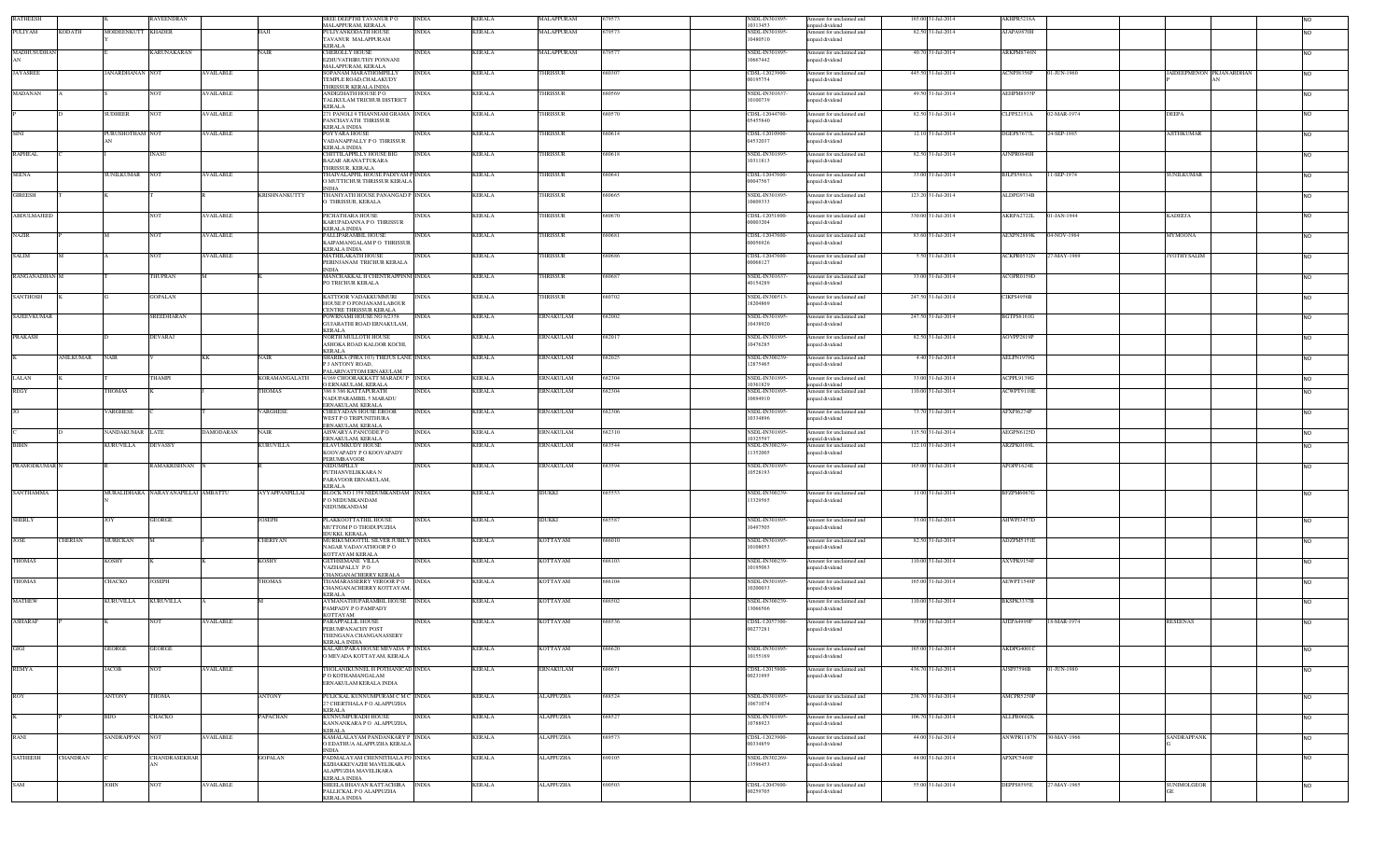| <b>GEETHA</b>    |                 | MOHANAN           |                   |                  | <b>IOHANAN</b>     | ADMASREE BEHIND INDIAN<br><b>BANK PATTOM TRIVANDRUM</b>                              | NDIA         | <b>KERALA</b>      | <b>HIRUVANANTHAPUR</b><br>AM  | 695004 |        | <b>SDL-IN300394</b><br>3050914  | nount for unclaimed and<br>apaid dividend   | 165.00 31-Jul-2014   | AOBPM1729H        |             |                                         |                |
|------------------|-----------------|-------------------|-------------------|------------------|--------------------|--------------------------------------------------------------------------------------|--------------|--------------------|-------------------------------|--------|--------|---------------------------------|---------------------------------------------|----------------------|-------------------|-------------|-----------------------------------------|----------------|
| <b>SURESH</b>    |                 | KUMAR             | <b>KUTTAN</b>     |                  |                    | SREELAKOM, RSLBN 183                                                                 | <b>INDIA</b> | KERALA             | THIRUVANANTHAPUR 695012<br>AM |        |        | NSDL-IN301895-                  | Amount for unclaimed and                    | 40.70 31-Jul-2014    | <b>BPAPS2175G</b> |             |                                         |                |
|                  |                 |                   |                   |                  |                    | <b>KESAVAN NAIR ROAD</b><br>POOJAPPURA                                               |              |                    |                               |        |        | 10626706                        | inpaid dividend                             |                      |                   |             |                                         |                |
|                  |                 |                   |                   |                  |                    | THIRUVANANTHAPURAM,<br><b>KERALA</b>                                                 |              |                    |                               |        |        |                                 |                                             |                      |                   |             |                                         |                |
| MINU             |                 |                   |                   |                  | SRIRANGAN          | TC 25/877(1) HOSPITAL ROAD<br><b>THYCAUD TRIVANDRUM</b>                              | <b>INDIA</b> | <b>KERALA</b>      | THIRUVANANTHAPUR 695040       |        |        | NSDL-IN301637<br>0920082        | Amount for unclaimed and<br>inpaid dividend | 6.60 31-Jul-2014     | ARVPM9262G        |             |                                         | NO.            |
| <b>AJITH</b>     | <b>KUMAR</b>    |                   | <b>GOPALAN</b>    |                  |                    | PRIYA NIVAS PANANGODU                                                                | <b>NDIA</b>  | <b>KERALA</b>      | THIRUVANANTHAPUR 695523       |        |        | NSDL-IN301895                   | Amount for unclaimed and                    | 110.00 31-Jul-2014   | ACXPG3111F        |             |                                         | <b>NO</b>      |
|                  |                 |                   |                   |                  |                    | VENGANOOR PO<br>THIRUVANANTHAPURAM,                                                  |              |                    | $\Delta M$                    |        |        | 10102590                        | npaid dividend                              |                      |                   |             |                                         |                |
| LANCHU           |                 | LAL               | VIJAYAN           |                  |                    | <b>KERALA</b><br>T S COTTAGE POOVATHOOR PO NDIA                                      |              | <b>KERALA</b>      | THIRUVANANTHAPUR 695561       |        |        | NSDL-IN301895-                  | Amount for unclaimed and                    | 165.00 31-Jul-2014   | ADCPL2732P        |             |                                         | NO.            |
|                  |                 |                   |                   |                  |                    | PAZHAKUTTY, NEDUMANGAD                                                               |              |                    | $\Delta M$                    |        |        | 10530373                        | npaid dividend                              |                      |                   |             |                                         |                |
|                  |                 |                   |                   |                  |                    | THIRUVANANTHAPURAM,<br><b>KERALA</b>                                                 |              |                    |                               |        |        |                                 |                                             |                      |                   |             |                                         |                |
| RANI             |                 | ALEX              | <b>NOT</b>        | <b>AVAILABLE</b> |                    | EDATHALA ANAVIRATTY.P.O<br>ADIMALY KERALA INDIA                                      | <b>INDIA</b> | <b>KERALA</b>      | <b>ADIMALY</b>                | 695567 |        | CDSL-12029800-<br>10288091      | Amount for unclaimed and<br>inpaid dividend | 165.00 31-Jul-2014   | AQMPA7180K        | 30-OCT-1974 | DILEEPVEDATE                            | <b>NO</b>      |
| <b>ANITA</b>     |                 | SINGH             | <b>NOT</b>        | AVAILABLE        |                    | FLAT NO. 2, BLOCK - A 20, HAREY<br>KRISHNA SETH LANE KOLKATA                         | <b>INDIA</b> | <b>WEST BENGAL</b> | <b>KOLKATA</b>                | 700050 |        | CDSL-12026501-<br>00018388      | Amount for unclaimed and<br>npaid dividend  | 55.00 31-Jul-2014    | AYLPS7148E        | 02-JAN-1976 | SURESHPRASAD<br><b>SINGH</b>            | NO.            |
| <b>SUDHIR</b>    | <b>KUMAR</b>    | MUKIM             | NOT               | <b>AVAILABLE</b> |                    | <b>WEST BENGAL INDIA</b><br>209A, BIDHAN SARANI. THIRD<br>FLOOR. KOLKATA WEST BENGAL | <b>INDIA</b> | <b>WEST BENGAL</b> | <b>KOLKATA</b>                | 700006 |        | CDSL-12026501<br>00011572       | mount for unclaimed and<br>npaid dividend   | 1.10 31-Jul-2014     | AFAPM5061L        | 12-FEB-1956 | PRATIBHAMUKI                            | <b>NO</b>      |
| <b>SREEJIT</b>   |                 | <b>NANDY</b>      | <b>NOT</b>        | <b>AVAILABLE</b> |                    | <b>INDIA</b><br>15/1 ISWAR MILL LANE KOLKATA INDIA                                   |              | <b>WEST BENGAL</b> | <b>KOLKATA</b>                | 700006 |        | CDSL-12039400                   | Amount for unclaimed and                    | 165.00 31-Jul-2014   | ABPPN5075J        | 05-OCT-1956 |                                         | <b>NO</b>      |
|                  |                 |                   |                   |                  |                    | WEST BENGAL INDIA                                                                    |              |                    |                               |        |        | 00128810                        | inpaid dividend                             |                      |                   |             |                                         |                |
| TARA             | DEVI            | <b>HUNJHUNWAL</b> | <b>SHYAM</b>      | SUNDAR           | <b>IUNJHUNWALA</b> | 2 BINOD SAHA LANE NEAR 137<br>VIVEKAND RD. KOLKATA                                   | <b>INDIA</b> | WEST BENGAL        | KOLKATA                       | 00006  |        | NSDL-IN300327-<br>10401737      | mount for unclaimed and<br>npaid dividend   | 220.00 31-Jul-2014   | AHEPJ3912D        |             |                                         | NO.            |
| <b>RAJ</b>       | <b>KUMAR</b>    | <b>SINGH</b>      | <b>NOT</b>        | AVAILABLE        |                    | 129/7 M G ROAD KOLKATA WEST<br>BENGAL INDIA                                          | <b>INDIA</b> | <b>WEST BENGAL</b> | <b>KOLKATA</b>                | 00007  |        | CDSL-12044700-<br>00243137      | Imount for unclaimed and<br>npaid dividend  | 114.40 31-Jul-2014   | AKLPS2767F        | 08-MAY-1949 | MANISHSINGH                             | NO.            |
| MOHAMMED         | <b>MOZAMMIL</b> | <b>IQBAL</b>      | SALAMAT           |                  | ALI                | 13/A PHEARS LANE KOLKATA                                                             | <b>INDIA</b> | WEST BENGAL        | <b>KOLKATA</b>                | 700012 |        | NSDL-IN301774-<br>1791602       | Amount for unclaimed and<br>upaid dividend  | 165.00 31-Jul-2014   | AAQPI1347G        |             |                                         | NO.            |
| <b>MINI</b>      |                 | <b>AGARWAL</b>    | <b>NOT</b>        | <b>AVAILABLE</b> |                    | <b>1. SOOKER SARKAR LANE</b>                                                         | <b>INDIA</b> | <b>WEST BENGAL</b> | <b>KOLKATA</b>                | 700016 |        | <b>DSL-12034500</b><br>10303331 | mount for unclaimed and                     | 82.50 31-Jul-2014    | AFRPA9455K        | 14-JUL-1981 |                                         | NO.            |
| TASLIMA          |                 |                   |                   | AVAILABLE        |                    | KOLKATA W B INDIA<br><b>7O SAFIQUL MALLICK 43 COLLIN</b>                             | <b>INDIA</b> | WEST BENGAL        | KOLKATA                       | 00016  |        | CDSL-12044700                   | npaid dividend<br>mount for unclaimed and   | 66.00 31-Jul-2014    | AKXPB4165C        | 03-JUL-1979 |                                         |                |
|                  |                 |                   |                   |                  |                    | STREET 2ND FLOOR KOLKATA<br>WEST BENGAL INDIA                                        |              |                    |                               |        |        | 03210783                        | npaid dividend                              |                      |                   |             |                                         |                |
| BADRI            | DASS            | MIMANI            | GANESH            | <b>DASS</b>      | <b>IIMANI</b>      | 29, SHAKESPEARE SARANI JIWAN INDIA<br>JYOTI BLDG FLAT- 9B CALCUTTA                   |              | <b>WEST BENGAL</b> | KOLKATA                       | 00017  |        | NSDL-IN300693<br>10045274       | Amount for unclaimed and<br>npaid dividend  | 165.00 31-Jul-2014   | AEBPM9967M        |             |                                         |                |
| JAYA             |                 | DEY               | <b>NOT</b>        | <b>AVAILABLE</b> |                    | 50M GARCHA ROAD,                                                                     | <b>NDIA</b>  | <b>WEST BENGAL</b> | <b>KOLKATA</b>                | 700019 |        | CDSL-12010900                   | Amount for unclaimed and                    | 1.10 31-Jul-2014     | ADVPD7169H        | 04-OCT-1967 |                                         | <b>NO</b>      |
|                  |                 |                   |                   |                  |                    | BALLYGUNGE KOLKATA W.B.<br><b>NDIA</b>                                               |              |                    |                               |        |        | 00978418                        | npaid dividend                              |                      |                   |             |                                         |                |
| MADHUKAR         |                 | NOWLAKHA          | <b>CHARITA</b>    | COOMAR           | VOWLAKHA           | PARAMOUNT FLAT NO. 3C 25<br>BALLYGUNGE CIRCULAR ROAD                                 | INDIA        | <b>WEST BENGAL</b> | <b>KOLKATA</b>                | 700019 |        | NSDL-IN301604-<br>10398904      | Amount for unclaimed and<br>npaid dividend  | 330.00 31-Jul-2014   | ABQPN1412Q        |             |                                         | NO.            |
| <b>GIRISH</b>    | <b>JAGADISH</b> | PHADNIS           |                   |                  | PHADNIS            | KOLKATA KOLKATA<br>FLEET MANAGEMENT LTD                                              | <b>INDIA</b> | WEST BENGAL        | <b>KOLKATA</b>                | 700020 |        | NSDL-IN301549-                  | Amount for unclaimed and                    | 330.00 31-Jul-2014   | AAKPP5520A        |             |                                         | NO.            |
|                  |                 |                   |                   |                  |                    | TRISHUL 35 ROWLAND RD<br><b>CROSSING OF ELGIN 2 SARAT</b>                            |              |                    |                               |        |        | 7629869                         | npaid dividend                              |                      |                   |             |                                         |                |
|                  |                 |                   |                   |                  |                    | BOSE ROAD KOLKATA                                                                    |              |                    |                               |        |        |                                 |                                             |                      |                   |             |                                         |                |
|                  |                 | CHAUDHURI         | <b>NOT</b>        | <b>AVAILABLE</b> |                    | 2C DOVER ROAD KOLKATA -<br>700029 WEST BENGAL KOLKATA                                | <b>INDIA</b> | WEST BENGAL        | <b>KOLKATA</b>                | 700029 |        | CDSL-12013300-<br>00213538      | Amount for unclaimed and<br>ipaid dividend  | 440.00 31-Jul-2014   | AAGPC0397J        | 06-APR-1956 |                                         | NO.            |
| PARBATI          |                 | PAUL              | <b>KHUDIRAM</b>   |                  | <b>MANNA</b>       | WEST BENGAL INDIA<br>25-D/1 TANUPUKUR ROAD P.O.-                                     | <b>INDIA</b> | <b>WEST BENGAL</b> | <b>KOLKATA</b>                | 700031 |        | NSDL-IN302898-                  | mount for unclaimed and                     | 119.90 31-Jul-2014   | AYVPP7616E        |             |                                         | NO.            |
| <b>SANJAY</b>    | <b>KUMAR</b>    | <b>DAS</b>        | <b>BIPRA</b>      | <b>CHARAN</b>    | DAS                | DHAKURIA KOLKATA<br>41/18 NSC BOSE ROAD KOLKATA INDIA                                |              | <b>WEST BENGAL</b> | <b>KOLKATA</b>                | 700040 |        | 0235335<br>NSDL-IN300476-       | unpaid dividend<br>Amount for unclaimed and | 165.00 31-Jul-2014   | AHOPD3538F        |             |                                         | NO.            |
| TAPAS            | <b>KUMAR</b>    | ROY               | LATE              |                  | ROY                | 162/A/59 LAKE GARDENS                                                                | INDIA        | <b>WEST BENGAL</b> | <b>KOLKATA</b>                | 700045 |        | 3195643<br>NSDL-IN300394-       | paid dividend                               | 165.00 31-Jul-2014   | ACIPR0981R        |             |                                         | NO.            |
|                  |                 |                   |                   |                  |                    | CALCUTTA                                                                             |              |                    |                               |        |        | 0583646                         | mount for unclaimed and<br>npaid dividend   |                      |                   |             |                                         |                |
| <b>SHARMILA</b>  |                 | <b>MAJUMDER</b>   | <b>NOT</b>        | <b>AVAILABLE</b> |                    | C/O DEBABRATA MAJUMDER 18/A INDIA<br>PUBPARA ROAD CALCUTTA                           |              | <b>WEST BENGAL</b> | NORTH 24 PARGANAS 700056      |        |        | NSDL-IN301250-<br>13341112      | Amount for unclaimed and<br>npaid dividend  | 825.00 31-Jul-2014   | AITPM2615E        |             |                                         | NO.            |
| RAJAT            |                 | DAS               | PRAN              | <b>KRISHNA</b>   | <b>DAS</b>         | 4/55, JATIN DAS NAGAR,                                                               | <b>INDIA</b> | <b>WEST BENGAL</b> | NORTH 24 PARGANAS 700056      |        |        | NSDL-IN302105-                  | Amount for unclaimed and                    | 57.20 31-Jul-2014    | AICPD1935D        |             | <b>SANJAYDAS</b>                        | <b>NO</b>      |
| <b>SHASHWATI</b> |                 | SAHA              | NOT               | <b>AVAILABLE</b> |                    | BELGHARIA, KOLKATA<br><b>F/F 1 HATIARA ROAD P O</b>                                  | INDIA        | <b>WEST BENGAL</b> | NORTH 24 PARGANAS 700059      |        |        | 0225629<br>CDSL-12029900-       | npaid dividend<br>Amount for unclaimed and  | 1.10 31-Jul-2014     | AMIPS1561N        |             |                                         | <b>NO</b>      |
|                  |                 |                   |                   |                  |                    | JYANGRA BAGUIATI KOLKATA<br>WEST BENGAL INDIA                                        |              |                    |                               |        |        | 04061976                        | inpaid dividend                             |                      |                   |             |                                         |                |
| KISHAN           | <b>KUMAR</b>    | BAGRI             | <b>NOT</b>        | <b>AVAILABLE</b> |                    | C/O WESTERN COMPLEX PVT LTD INDIA<br>27/9 WATERLOO STREET                            |              | <b>WEST BENGAL</b> | KOLKATA                       | 700069 | K00220 |                                 | Amount for unclaimed and<br>inpaid dividend | 85800.00 31-Jul-2014 |                   |             |                                         | NO.            |
| <b>BISWAJIT</b>  |                 | <b>BARMAN</b>     | NOT               | AVAILABLE        |                    | CALCUTTA<br>1, BASDRONI GOVT. SCHEME, P.O. INDIA                                     |              | <b>WEST BENGAL</b> | SOUTH 24 PARGANAS 700070      |        |        | CDSL-12023500-                  | Amount for unclaimed and                    | 165.00 31-Jul-2014   | AKVPB6149E        |             | <b>HHANDABARM</b>                       | NO.            |
|                  |                 |                   |                   |                  |                    | BANSDRONI, KOLKATA W. B                                                              |              |                    |                               |        |        | 00028871                        | npaid dividend                              |                      |                   |             | ANCHHA                                  |                |
| <b>BABITA</b>    |                 | MUKHERJEE         | <b>AMAMRENDRA</b> | NATH             | CHOWDHURY          | <b>INDIA</b><br>BRAHMAPUR NORTHERN PARK                                              | <b>INDIA</b> | <b>WEST BENGAL</b> | SOUTH 24 PARGANAS 700070      |        |        | NSDL-IN300513-                  | mount for unclaimed and                     | 107.80 31-Jul-2014   | AYAPM3904D        |             | <b>SIMMUKHERJI</b>                      |                |
|                  |                 |                   |                   |                  |                    | 112 REGENT P ARK SOUTH 24<br>PARGANAS NEAR AGRADUTH                                  |              |                    |                               |        |        | 20552778                        | npaid dividend                              |                      |                   |             |                                         |                |
|                  |                 |                   |                   |                  |                    | <b>CLUB OPP KALASH APPT</b><br>KOLKATA WEST BENGAL                                   |              |                    |                               |        |        |                                 |                                             |                      |                   |             |                                         |                |
| <b>UTTAM</b>     | <b>KUMAR</b>    | <b>SANTRA</b>     | BAMA              | PADA             | <b>SANTRA</b>      | C/O RATHIN GHOSH 62<br><b>BANSDRONI NEW GOVT COLONY</b>                              | <b>INDIA</b> | WEST BENGAL        | SOUTH 24 PARGANAS 700070      |        |        | NSDL-IN302269-<br>12410290      | Amount for unclaimed and                    | 127.60 31-Jul-2014   | CFWPS6292D        |             |                                         |                |
|                  |                 |                   |                   |                  |                    | KOLKATA 700070 KOLKATA                                                               |              |                    |                               |        |        |                                 | npaid dividend                              |                      |                   |             |                                         |                |
| <b>BHARAT</b>    |                 | <b>GOENKA</b>     | SHYAM             | SUNDER           | <b>GOENKA</b>      | WESTBENGAL INDIA<br>C/O N K PODDAR AND CO P B NEW INDIA                              |              | WEST BENGAL        | <b>KOLKATA</b>                | 700073 |        | NSDL-IN300214-                  | Amount for unclaimed and                    | 330.00 31-Jul-2014   | AADHB5393N        |             |                                         | NO.            |
|                  |                 |                   |                   |                  |                    | CITROAD KOLKATA WEST<br>ENGAI                                                        |              |                    |                               |        |        | 4222625                         | npaid dividend                              |                      |                   |             |                                         |                |
| <b>HARSHA</b>    | <b>KUMAR</b>    | MUKHERJEE         | <b>NOT</b>        | <b>AVAILABLE</b> |                    | 42, KABI MOHIT LAL ROAD<br>HALTU, PURBACHAL, KASBA                                   | NDIA         | <b>WEST BENGAL</b> | <b>KOLKATA</b>                | 700078 |        | CDSL-12046300-<br>00200944      | mount for unclaimed and<br>npaid dividend   | 33.00 31-Jul-2014    | AEIPM4697M        | 19-DEC-1939 | BALAKAMUKHE GITAMUKHERJI<br><b>RJEE</b> | NO.            |
| <b>SWATI</b>     |                 | <b>SANTRA</b>     | <b>NOT</b>        | <b>AVAILABLE</b> |                    | KOLKATA WEST BENGAL INDIA<br>C/O MANSA BHAWAN FLAT NO. -                             | <b>INDIA</b> | <b>WEST BENGAL</b> | NORTH 24 PARGANAS 700081      |        |        | NSDL-IN300360-                  | Amount for unclaimed and                    | 7.70 31-Jul-2014     | BBPPS5975F        |             | RIMASANTRA                              | N <sub>O</sub> |
|                  |                 |                   |                   |                  |                    | , 3RD FLOOR 78 MOTILAL<br>COLONY, 2 NO.AIRPORT GATE P.O.                             |              |                    |                               |        |        | 20046459                        | npaid dividend                              |                      |                   |             |                                         |                |
| <b>ANIMESH</b>   |                 | <b>DASGUPTA</b>   | PURNENDU          |                  | <b>DASGUPTA</b>    | RAJBARE, KOLKATA<br>10, SARADA PARK KAMDAHARI                                        | <b>INDIA</b> | <b>WEST BENGAL</b> | SOUTH 24 PARGANAS 700084      |        |        | <b>SDL-IN300958-</b>            | mount for unclaimed and                     | 16.50 31-Jul-2014    | AJMPD3984F        |             | MARRYDASGU                              |                |
|                  |                 | GHOSAL            |                   | LAI              |                    | <b>GARIA KOLKATA</b>                                                                 | <b>INDIA</b> |                    |                               |        |        | 10118549                        | paid dividend                               |                      | AGYPG5788K        |             |                                         |                |
| <b>BIRESWAR</b>  |                 |                   | <b>KRISHNA</b>    |                  | <b>GHOSAL</b>      | CJ 260 SECTOR II SALT LAKE<br>KOLKATA WEST BENGAL                                    |              | <b>WEST BENGAL</b> | NORTH 24 PARGANAS 700091      |        |        | NSDL-IN300513<br>1539187        | Amount for unclaimed and<br>inpaid dividend | 165.00 31-Jul-2014   |                   |             |                                         | <b>NO</b>      |
| <b>KALYAN</b>    | <b>KUMAR</b>    | <b>DATTA</b>      | <b>NOT</b>        | <b>AVAILABLE</b> |                    | FD 54 SALT LAKE SECTOR 3<br>KOLKATA WEST BENGAL INDIA                                | <b>INDIA</b> | <b>WEST BENGAL</b> | NORTH 24 PARGANAS 700106      |        |        | CDSL-12013300-<br>00167813      | Amount for unclaimed and<br>unpaid dividend | 55.00 31-Jul-2014    | AECPD3856K        | 29-MAY-1962 | <b>JULIADATTA</b>                       | <b>NO</b>      |
| <b>SAMIR</b>     | CHANDRA         | DAS               |                   | RADHESHYAM       |                    | SAYAK BHAVAN SAHARPUR<br>VIDYASAGAR LANE SODEPUR                                     | <b>INDIA</b> | <b>WEST BENGAL</b> | NORTH 24 PARGANAS 700110      |        |        | NSDL-IN302316-<br>10068465      | Amount for unclaimed and<br>npaid dividend  | 82.50 31-Jul-2014    | AJJPD3410H        |             |                                         | NO.            |
|                  |                 |                   |                   |                  |                    | JUGBERIA NORTH 24 PARGANAS<br>WEST BENGAL                                            |              |                    |                               |        |        |                                 |                                             |                      |                   |             |                                         |                |
| PRONAB           |                 | DAS               | <b>ANIL</b>       | <b>KUMAR</b>     | DAS                | 14/2 D B C R ROAD BUDGE BUDGE INDIA                                                  |              | <b>WEST BENGAL</b> | SOUTH 24 PARGANAS 700137      |        |        | NSDL-IN301250-                  | Amount for unclaimed and                    | 495.00 31-Jul-2014   | AGSPD8328C        |             | SURYAKANTAE                             | <b>NO</b>      |
| <b>ANNAPURNA</b> |                 | <b>BANERJEE</b>   | <b>ARINDAM</b>    |                  | <b>BANERJEE</b>    | <b>KOLKATA</b><br>P.O.+ VILL DAKSHIN GOBINDAPUR INDIA                                |              | WEST BENGAL        | SOUTH 24 PARGANAS 700145      |        |        | 8600449<br>NSDL-IN302898-       | npaid dividend<br>Amount for unclaimed and  | 82.50 31-Jul-2014    | ALHPB4053C        |             | ANDIT                                   | <b>NO</b>      |
|                  |                 |                   |                   |                  |                    | BISWASPARA 24 PARGANAS(S)<br><b>WEST BENGAL</b>                                      |              |                    |                               |        |        | 10025215                        | npaid dividend                              |                      |                   |             |                                         |                |
| <b>SUBIR</b>     |                 | NASKAR            | <b>NOT</b>        | AVAILABLE        |                    | K. M ROY CHOUDHURY ROAD P.O - INDIA<br>DAKSHIN JAGADDAL NEAR                         |              | <b>WEST BENGAL</b> | SOUTH 24 PARGANAS 700151      |        |        | CDSL-12053200<br>00057255       | Amount for unclaimed and<br>inpaid dividend | 165.00 31-Jul-2014   | AGEPN0670R        | 30-AUG-1981 | ANJALINASKAR                            | <b>NO</b>      |
|                  |                 |                   |                   |                  |                    | RAJPUR KARER GANGA KOLKATA<br>WEST-BENGAL INDIA                                      |              |                    |                               |        |        |                                 |                                             |                      |                   |             |                                         |                |
| <b>DAULAT</b>    |                 | <b>SINGH</b>      | <b>BHANWAR</b>    |                  | SINGH              | 10, ROY BALLAY SAHA 2ND BY                                                           | <b>INDIA</b> | <b>WEST BENGAL</b> | <b>HOWRAH</b>                 | 11101  |        | NSDL-IN300476-                  | Amount for unclaimed and                    | 11.00 31-Jul-2014    | AKOPS4145C        |             |                                         | <b>NO</b>      |
| <b>MITA</b>      |                 | DATTA             | <b>SIKHARES</b>   |                  | DATTA              | LANE HOWRAH<br>F/12 BLOCK C/3 57 KANTAPUKUR INDIA                                    |              | <b>WEST BENGAL</b> | HOWRAH                        | 11101  |        | 40341802<br>NSDL-IN301250-      | paid dividend<br>Amount for unclaimed and   | 247.50 31-Jul-2014   | AJKPD7393Q        |             | SIKHARESDAT.                            | <b>NO</b>      |
|                  |                 |                   |                   |                  |                    | 3RD BYE LANE HOWRAH WEST<br>BENGAL                                                   |              |                    |                               |        |        | 28107881                        | npaid dividend                              |                      |                   |             |                                         |                |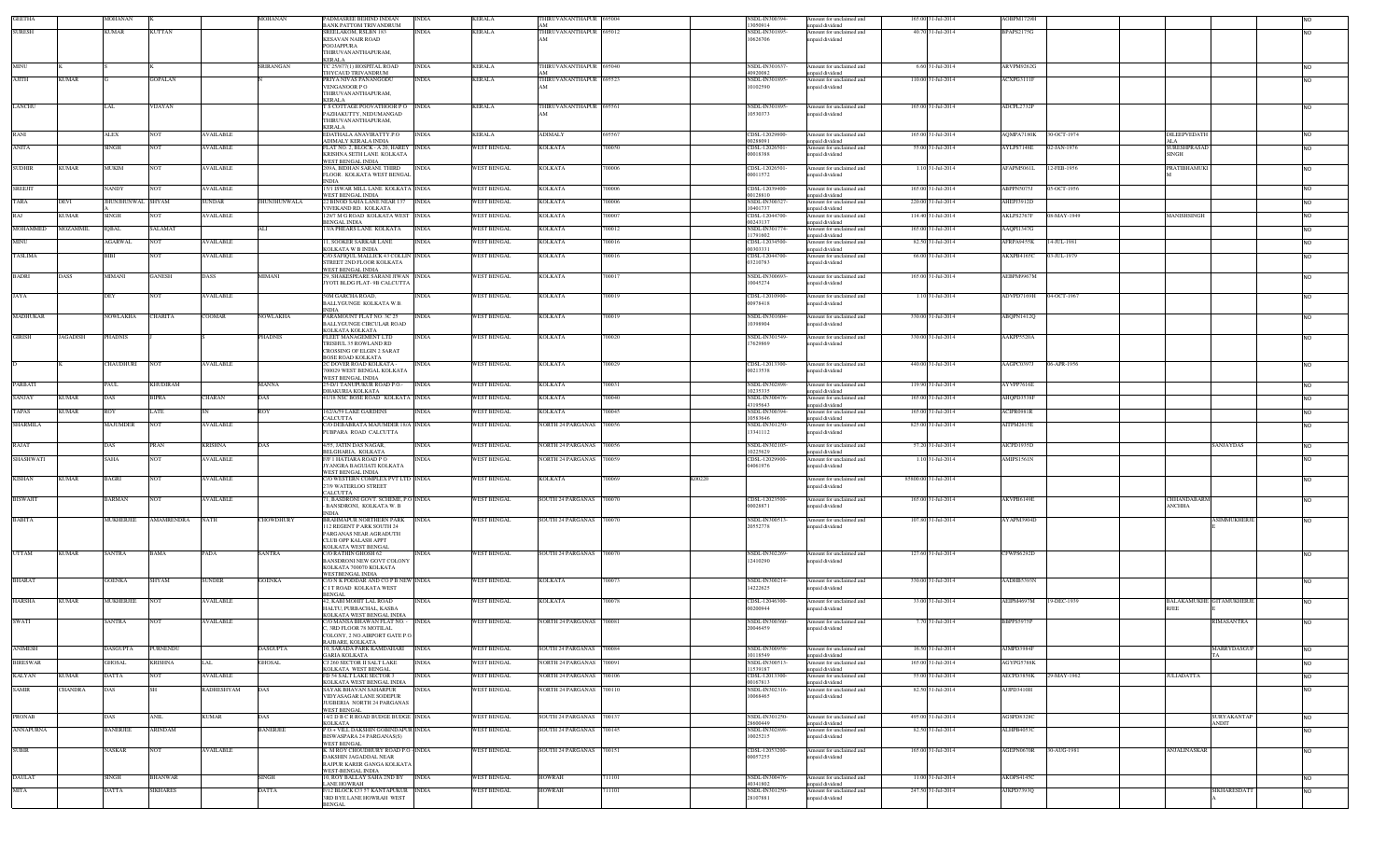| <b>SWAPAN</b>     | <b>KUMAR</b> | MANNA                     | <b>KASHI</b>         | VATH                | <b>MANNA</b>   | VILL- SANDHIPUR P.O- JOYNAGAR INDIA<br>NEAR ANDUL MOURI HOWRAH                                  |              | WEST BENGAL                       | <b>HOWRAH</b>    | '11302 | NSDL-IN300327<br>10424645              | Amount for unclaimed and<br>inpaid dividend                    | 165.00 31-Jul-2014 | AQRPM3351K             |             |                              |            |
|-------------------|--------------|---------------------------|----------------------|---------------------|----------------|-------------------------------------------------------------------------------------------------|--------------|-----------------------------------|------------------|--------|----------------------------------------|----------------------------------------------------------------|--------------------|------------------------|-------------|------------------------------|------------|
| BIMAN             | HANDRA       | MITRA                     | <b>IARIPADA</b>      |                     | MITRA          | C/O DELTA LTD PO - DELTA MILL NDIA                                                              |              | WEST BENGAL                       | <b>IOWRAH</b>    | 11309  | <b>NSDL-IN30220</b>                    | Amount for unclaimed and                                       | 16.50 31-Jul-2014  | AKFPM7494K             |             |                              | INO.       |
| <b>TANMAY</b>     | <b>KUMAR</b> | DAS                       | NOT                  | <b>AVAILABLE</b>    |                | HOWRAH<br>VILL-BASUDEVPUR. BELKULAI                                                             | <b>INDIA</b> | WEST BENGAL                       | HOWRAH           | 711322 | 10856846<br>CDSL-12019103              | unpaid dividend<br>Amount for unclaimed and                    | 55.00 31-Jul-2014  | ARMPD7342M 08-DEC-1979 |             |                              | <b>NO</b>  |
|                   |              |                           |                      |                     |                | ULUBERIA HOWRAH WEST<br>BENGAL INDIA                                                            |              |                                   |                  |        | 00233151                               | inpaid dividend                                                |                    |                        |             |                              |            |
| RANJAN            |              | AUL.                      | .ATE                 | RUPENDRA            | 'AUL           | POST + VILL BANKRA DIST<br>HOWRAH                                                               | <b>INDIA</b> | <b>WEST BENGAL</b>                | <b>IOWRAH</b>    | 11403  | NSDL-IN300327<br>10067721              | Amount for unclaimed and<br>unpaid dividend                    | 55.00 31-Jul-2014  | AKHPP3912H             |             |                              | <b>NO</b>  |
| <b>MADHAI</b>     | KUMAR        | <b>SETH</b>               | VOT                  | AVAILABLE           |                | PURASH CHATTERJEE PARA<br>KANPUR AMTA HOWRAH WEST                                               | <b>INDIA</b> | WEST BENGAL                       | <b>IOWRAH</b>    | 11410  | CDSL-12013200<br>01058791              | Amount for unclaimed and<br>unpaid dividend                    | 165.00 31-Jul-2014 | AJYPS2558Q             | 08-NOV-1943 | <b>JAYANTISETH</b>           | <b>NO</b>  |
| <b>ASHOKE</b>     | KUMAR        | <b>NASKAR</b>             | LATE                 | MМ                  | NASKAR         | BENGAL INDIA<br>VILL-GOBINDAPUR VIA-MAJU, P.O. INDIA                                            |              | <b>WEST BENGAL</b>                | HOWRAH           | 711414 | NSDL-IN301653                          | Amount for unclaimed and                                       | 165.00 31-Jul-2014 | AAYPN1155D             |             |                              | <b>NO</b>  |
|                   |              |                           |                      |                     |                | GOBINDAPUR SHIBTALA DIST-<br>HOWRAH (W.B)                                                       |              |                                   |                  |        | 10052407                               | npaid dividend                                                 |                    |                        |             |                              |            |
| <b>KAUSHIK</b>    |              | 3OSE                      |                      | VAILABLE            |                | BAGATI SHIBTALA MOGRA<br>HOOGHLY WEST BENGAL INDIA                                              | <b>INDIA</b> | WEST BENGAL<br><b>WEST BENGAL</b> | HOOGHLY          | '12148 | CDSL-12038400-<br>00077196             | Amount for unclaimed and<br>inpaid dividend                    | 22.00 31-Jul-2014  | AGFPB7822A             | 7-AUG-1978  |                              | <b>INO</b> |
| <b>DIBYENDU</b>   |              | DAS                       |                      | AVAILABLE           |                | 7/1 GURUDAS BHATTACHARYA   INDIA<br>LANE, 3 SRIRAMPUR HOOGHLY<br>HOOGHLY WB INDIA               |              |                                   | HOOGHLY          | 712204 | CDSL-12034500<br>00514001              | Amount for unclaimed and<br>unpaid dividend                    | 33.00 31-Jul-2014  | AJOPD7111J             | 7-DEC-1973  |                              | <b>NO</b>  |
| SOMA              |              | CHATTOPADHY NOT           |                      | <b>AVAILABLE</b>    |                | 29.HARANATHPUR<br>P.O.BHADRAKALI DIST HOOGHLY<br>BHADRAKALI WEST BENGAL<br><b>NDIA</b>          | <b>INDIA</b> | WEST BENGAL                       | HOOGHLY          | 12232  | CDSL-12023500<br>00038567              | Amount for unclaimed and<br>unpaid dividend                    | 11.00 31-Jul-2014  | AGTPC9994N             | 01-JAN-1979 | ARINDAMCHA<br>TOPADHYAY      | <b>NO</b>  |
| LAKSHMAN          |              | NANDI                     | <b>DASARATH</b>      |                     | NANDI          | VILL RAHIMPUR P O RAHIMPUR P INDIA<br>S JANGIPARA DIST HOOGHLY                                  |              | WEST BENGAL                       | HOOGHLY          | 712408 | NSDL-IN300263<br>0201566               | Amount for unclaimed and<br>inpaid dividend                    | 55.00 31-Jul-2014  | ABSPN6574B             |             |                              | <b>NO</b>  |
| <b>SWAPAN</b>     | KUMAR        | KOLEY                     | LATE                 | BIJOYKRISHNA        | <b>KOLEY</b>   | POST-KRISHNARAMPUR<br>DATTAPUR, DAKSHINPARA P.S.-                                               | <b>NDIA</b>  | WEST BENGAL                       | HOOGHLY          | 712705 | <b>NSDL-IN30032</b><br>10509728        | Amount for unclaimed and<br>inpaid dividend                    | 165.00 31-Jul-2014 | ARRPK1119N             |             |                              | <b>NO</b>  |
| <b>SWAPAN</b>     | <b>KUMAR</b> | PATRA                     | NOT                  | <b>AVAILABLE</b>    |                | CHANDITALA DIST-HOOGHLY<br><b>BANAMALIPUR PURBAPARA</b>                                         | <b>INDIA</b> | WEST BENGAL                       | <b>HOOGHLY</b>   | 712706 | CDSL-12038400-                         | Amount for unclaimed and                                       | 82.50 31-Jul-2014  | APEPP9863M             | 01-JAN-1961 | LALITAPATRA                  | INO.       |
|                   |              |                           |                      |                     |                | MOSHAT, CHANDITALA<br>HOOGHLY WEST BENGAL INDIA                                                 |              |                                   |                  |        | 00124412                               | unpaid dividend                                                |                    |                        |             |                              |            |
| <b>SANTI</b>      |              | GHOSH                     | $\operatorname{AST}$ | KUMAR               | <b>HOSH</b>    | KALNAGATE, KHANPUKUR, P.O. + INDIA<br>DIST - BURDWAN                                            |              | WEST BENGAL                       | BARDHAMAN        | 713101 | NSDL-IN302105<br>0450852               | Amount for unclaimed and<br>inpaid dividend                    | 82.50 31-Jul-2014  | AJXPG8052C             |             |                              | <b>NO</b>  |
| <b>GORACHAND</b>  |              | <b>BANDYOPADHY SUBODH</b> |                      |                     | BANDYOPADHYAY  | SUKANTAPALLY KHANPUKUR INDIA<br>(EAST) NEAR PRIMARY SCHOOL                                      |              | WEST BENGAL                       | BARDHAMAN        | 713101 | NSDL-IN303001<br>10005385              | Amount for unclaimed and<br>unpaid dividend                    | 550.00 31-Jul-2014 | AKYPB4191M             |             |                              | <b>NO</b>  |
| <b>ASHOK</b>      |              | <b>SHIT</b>               | NOT                  | <b>AVAILABLE</b>    |                | <b>BURDWAN</b><br>FAKIRPUR P.O KANCHANNGAR INDIA                                                |              | WEST BENGAL                       | <b>BARDHAMAN</b> | 713102 | CDSL-12010900-                         | Amount for unclaimed and                                       | 3.30 31-Jul-2014   | BKCPS1351M             | 10-FEB-1976 | KALYANISHIT                  | <b>INO</b> |
|                   |              |                           |                      |                     |                | BURDWAN WEST BANGAL INDIA                                                                       |              |                                   |                  |        | 01686491                               | inpaid dividend                                                |                    |                        |             |                              |            |
| DULAL             |              | <b>DUTTA</b>              | LATE                 | RADHABALLAV         | <b>DUTTA</b>   | C/O HAREKRISHNA DUTTA NO 5, INDIA<br>ICHLABAD PO SRIPALLY<br><b>BURDWAN</b>                     |              | WEST BENGAL                       | BARDHAMAN        | 713103 | <b>NSDL-IN300484</b><br>12086039       | Amount for unclaimed and<br>unpaid dividend                    | 55.00 31-Jul-2014  | AJNPD3521D             |             |                              | <b>NO</b>  |
| <b>MOHUA</b>      | MAJUMDER     | <b>GHOSH</b>              | <b>SOUMITRA</b>      |                     | <b>GHOSH</b>   | C/O SOUMITRA GHOSH<br>SOUHARDRA ABASAN FLAT NO<br>T/2, BARANILPUR MORE                          | <b>INDIA</b> | <b>WEST BENGAL</b>                | <b>BARDHAMAN</b> | 713103 | <b>NSDL-IN300484</b><br>12232592       | Amount for unclaimed and<br>unpaid dividend                    | 16.50 31-Jul-2014  | AKEPM1813B             |             |                              | <b>NO</b>  |
| LAL.              | MOHAN        | <b>GUPTA</b>              | LATE                 | <b>KUMRISHCHAND</b> | <b>GUPTA</b>   | BURDWAN<br>MITHAPUKUR ROAD NARIKEL<br>BAGAN PO-BURDWAN RAJBATI<br>BURDWAN                       | <b>INDIA</b> | <b>WEST BENGAL</b>                | <b>BARDHAMAN</b> | 713104 | NSDL-IN300773<br>10039126              | Amount for unclaimed and<br>unpaid dividend                    | 110.00 31-Jul-2014 | AEFPG6815A             |             |                              | <b>NO</b>  |
| <b>DEBASIS</b>    |              | NAG                       | <b>DHIRENDRA</b>     | <b>NATH</b>         | <b>NAG</b>     | VILL PO SATINANDI VIA KHANA INDIA<br>JUNCTION DIST BURDWAN WEST                                 |              | <b>WEST BENGAL</b>                | <b>BARDHAMAN</b> | 713141 | <b>NSDL-IN300484</b><br>12092889       | Amount for unclaimed and<br>unpaid dividend                    | 24.20 31-Jul-2014  | ACMPN0028M             |             |                              | <b>NO</b>  |
| <b>SUMAN</b>      | <b>KUMAR</b> | <b>GHOSH</b>              | <b>AKHIL</b>         | <b>KUMAR</b>        | <b>GHOSH</b>   | BENGAL<br>VILL- ULARHA P.O.- RASULPUR                                                           | <b>INDIA</b> | WEST BENGAL                       | <b>BARDHAMAN</b> | 713151 | NSDL-IN300263                          | Amount for unclaimed and                                       | 82.50 31-Jul-2014  | AKJPG7103K             |             |                              | <b>INO</b> |
| <b>PAULA</b>      |              | PRADHAN                   | <b>JAYANTA</b>       | <b>KUMAR</b>        | <b>PRADHAN</b> | DIST-BURDWAN<br>6/15, SHYAMA PRASAD                                                             | <b>INDIA</b> | <b>WEST BENGAL</b>                | <b>BARDHAMAN</b> | 713204 | 135697<br><b>NSDL-IN302201</b>         | inpaid dividend<br>Amount for unclaimed and                    | 165.00 31-Jul-2014 | AHNPP0991R             |             |                              | <b>NO</b>  |
|                   |              |                           |                      |                     |                | MUKHERJEE ROAD DURGAPUR<br>DURGAPUR                                                             |              |                                   |                  |        | 11189279                               | inpaid dividend                                                |                    |                        |             |                              |            |
| <b>JNANENDRA</b>  | NATH         | PAUL                      | <b>NOT</b>           | <b>AVAILABLE</b>    |                | 16/6 CHANDIDAS AVENUE<br>DURGAPUR WEST BENGAL INDIA                                             | <b>INDIA</b> | <b>WEST BENGAL</b>                | <b>BARDHAMAN</b> | 713205 | CDSL-12020600-<br>00130564             | Amount for unclaimed and<br>inpaid dividend                    | 3.30 31-Jul-2014   | AEYPP1104N             | 31-DEC-1946 | <b>ARABINDAPAUL</b>          | <b>NO</b>  |
| <b>SUDIP</b>      | KUMAR        | ROY                       | NOT                  | <b>AVAILABLE</b>    |                | 3/26 NEHRU AVE C ZONE<br>DURGAPUR WEST BENGAL INDIA                                             | <b>INDIA</b> | WEST BENGAL                       | <b>BARDHAMAN</b> | 713205 | CDSL-12053500-<br>00281526             | Amount for unclaimed and<br>unpaid dividend                    | 51.70 31-Jul-2014  | AEXPR9768M             | 02-FEB-1974 | SUTAPAROY                    | <b>INO</b> |
| RATNA             |              | NANDI                     | <b>NOT</b>           | <b>AVAILABLE</b>    |                | GURUNANAK PALLY, SURIPUKUR INDIA<br>ISMILE ROAD PS.- ASANSOL<br>SOUTH ASANSOL WEST BENGAL       |              | WEST BENGAL                       | BARDHAMAN        | 713301 | CDSL-12019103-<br>00068979             | Amount for unclaimed and<br>unpaid dividend                    | 165.00 31-Jul-2014 | AELPN8701L             | 08-NOV-1974 | <b>UJJWALKUMAR</b><br>VANDI  | <b>NO</b>  |
| PAMPA             |              | <b>KUNDU</b>              | <b>NOT</b>           | <b>AVAILABLE</b>    |                | <b>INDIA</b><br>AS-8/56, II KALYANPUR HOUSING INDIA<br>ESTATE, ASANSOL ASANSOL                  |              | WEST BENGAL                       | <b>BARDHAMAN</b> | 713304 | CDSL-12010926-<br>00277524             | Amount for unclaimed and<br>unpaid dividend                    | 44.00 31-Jul-2014  | ANTPK4696E             | 08-FEB-1966 | SNEHASISHKUN                 | <b>NO</b>  |
| RAM               | MOHAN        | <b>SARKAR</b>             | <b>HARISADHAN</b>    |                     | <b>SARKAR</b>  | WEST BENGAL INDIA<br><b>BOSS PARA, BUDHA VILLAGE,</b>                                           | <b>INDIA</b> | <b>WEST BENGAL</b>                | <b>BARDHAMAN</b> | 713304 | NSDL-IN302105                          | Amount for unclaimed and                                       | 110.00 31-Jul-2014 | BFCPS1317C             |             |                              | <b>NO</b>  |
| <b>SAMIR</b>      | KUMAR        | CHATTERJEE                | NOT                  | VAILABLE            |                | DIST-BURWAN, ASANSOL<br>BASKA ROAD SUBASH NAGAR<br>BURDWAN ANDAL WEST BENGAL                    | <b>INDIA</b> | WEST BENGAL                       | BARDHAMAN        | 713321 | 10415024<br>CDSL-12038400-<br>00699855 | unpaid dividend<br>Amount for unclaimed and<br>inpaid dividend | 82.50 31-Jul-2014  | AKCPC6667M             | 02-OCT-1972 | ARPITACHATTI<br><b>RJEE</b>  | <b>NO</b>  |
| <b>KRISHNENDL</b> |              | MUKHERJEE                 | MADHU                | SUDAN               | MUKHERJEE      | <b>INDIA</b><br>ROAD. NO. - (12), QT. NO. - E - 10/1, INDIA                                     |              | WEST BENGAL                       | BARDHAMAN        | 713325 | NSDL-IN303181                          | Amount for unclaimed and                                       | 825.00 31-Jul-2014 | AJNPM7221P             |             |                              | <b>NO</b>  |
|                   |              |                           |                      |                     |                | P.O. - NEW TOWN BURNPUR, DIST.<br><b>BURDWAN WEST BENGAL</b>                                    |              |                                   |                  |        | 10014996                               | inpaid dividend                                                |                    |                        |             |                              |            |
| <b>ARINDAM</b>    |              | DAS                       | BARID                | BARAN               | DAS            | VILL - SAHEBGANJ PO -<br>BALLAVPUR RANIGANJ DIST-                                               | INDIA        | <b>WEST BENGAL</b>                | BARDHAMAN        | 713347 | NSDL-IN302201<br>10880947              | Amount for unclaimed and<br>inpaid dividend                    | 247.50 31-Jul-2014 | ALEPD7031K             |             |                              | <b>NO</b>  |
| MADHUMITA         |              | DARUKA                    |                      | <b>AVAILABLE</b>    |                | <b>BURDWAN</b><br>RAM BAGAN SEARSOLE RAJBARI INDIA<br>BURDWAN RANIGANJ WEST                     |              | WEST BENGAL                       | BARDHAMAN        | 713358 | CDSL-12028900<br>00897026              | Amount for unclaimed and<br>inpaid dividend                    | 110.00 31-Jul-2014 | AJRPD9858P             | 10-JUN-1982 | RAVIDARUKA                   | <b>NO</b>  |
| <b>SHASHI</b>     | KALA         | DHARAMSIKA                | <b>NOT</b>           | <b>AVAILABLE</b>    |                | <b>BENGAL INDIA</b><br>GOURANGA DANGA BANSRA<br>ROAD SEARSOLE SEARSOLE WEST                     | <b>INDIA</b> | WEST BENGAL                       | BARDHAMAN        | 713358 | CDSL-12028900<br>00936820              | Amount for unclaimed and<br>paid dividend                      | 165.00 31-Jul-2014 | AUCPD1781H             | 10-JAN-1976 | <b>NATHMALDHAR</b><br>AMSIKA | <b>NO</b>  |
| RAJESH            | <b>KUMAR</b> | <b>GUPTA</b>              | <b>NOT</b>           | <b>AVAILABLE</b>    |                | <b>BENGAL INDIA</b><br>RAMBAGAN SEARSOL RAJBARI INDIA                                           |              | <b>WEST BENGAL</b>                | <b>BARDHAMAN</b> | 713358 | CDSL-12044700-                         | Amount for unclaimed and                                       | 165.00 31-Jul-2014 | ADHPG7005P             | 01-JUL-1961 |                              | <b>NO</b>  |
|                   |              |                           |                      |                     |                | NR MICROTOWER DT BURDWAN<br>BURDWAN WEST BENGAL INDIA                                           |              |                                   |                  |        | 02463152                               | unpaid dividend                                                |                    |                        |             |                              |            |
| <b>SK</b>         | NOOR         | ISLAM                     | NOT                  | <b>AVAILABLE</b>    |                | SAFIQUE NAGAR 4 NO PO UKHRA INDIA<br>DIST BURDWAN UKHRA WEST                                    |              | WEST BENGAL                       | BARDHAMAN        | 713363 | CDSL-12044700-<br>01942948             | Amount for unclaimed and<br>unpaid dividend                    | 8.80 31-Jul-2014   | AANPI9617A             | 11-FEB-1978 |                              | <b>NO</b>  |
| <b>KESTA</b>      | ADA          | SAO                       | <b>AMPRASAD</b>      |                     | SAO            | <b>BENGAL INDIA</b><br>HANUMANDANGA UKHRA DIST - INDIA<br>BURDWAN UKHRA                         |              | <b>WEST BENGAL</b>                | BARDHAMAN        | 713363 | NSDL-IN301604<br>11168220              | Amount for unclaimed and                                       | 165.00 31-Jul-2014 | <b>BRXPS5812F</b>      |             |                              | <b>NO</b>  |
| <b>BALDEB</b>     |              | SINGH                     | <b>IARUAJAN</b>      |                     | <b>SINGH</b>   | STATION ROAD, NEAR TAXI<br>STAND, P.O.- UKHRA, DIST-                                            | <b>INDIA</b> | WEST BENGAL                       | BARDHAMAN        | 713363 | <b>NSDL-IN302105</b><br>10431323       | inpaid dividend<br>Amount for unclaimed and<br>unpaid dividend | 82.50 31-Jul-2014  | AZFPS4039M             |             |                              | <b>NO</b>  |
| <b>SUNIL</b>      | KUMAR        | PATHAK                    | RAM                  | AGYA                | PATHAK         | <b>BURDWAN</b><br>QTR NO-278 RIVER ROAD                                                         | <b>INDIA</b> | WEST BENGAL                       | BARDHAMAN        | 713365 | NSDL-IN301774                          | Amount for unclaimed and                                       | 82.50 31-Jul-2014  | AEUPP7942J             |             |                              | <b>NO</b>  |
| <b>DIPAK</b>      |              | <b>BHOWMICK</b>           |                      | VAILABLE            |                | FATHEHPUR CHITTARANJAN<br><b>JOGI PARA DIST-BURDWAN</b>                                         | <b>INDIA</b> | WEST BENGAL                       | <b>BARDHAMAN</b> | 13409  | 12887664<br>CDSL-12024200              | inpaid dividend<br>Amount for unclaimed and                    | 330.00 31-Jul-2014 | ALDPB1599B             | 01-JAN-1965 | XXXXXXX4771 BINABHOWMIC      | <b>NO</b>  |
| <b>PRAN</b>       | KRISHNA      | BAKLY                     | <b>BRAJANDRA</b>     |                     | 3 AKLY         | KALNA WEST BENGAL INDIA<br>VILL-BARAGAR P.O.- DEBRA P.S.- INDIA<br>DEBRA DIST-PASCHIM MEDINIPUR |              | WEST BENGAL                       | VEST MIDNAPORE   | 721126 | 00069721<br>NSDL-IN300327<br>10460859  | unpaid dividend<br>Amount for unclaimed and<br>unpaid dividend | 82.50 31-Jul-2014  | ADPPB4483N             |             |                              | <b>NO</b>  |
| SANKAR            |              | <b>JANA</b>               |                      | <b>AVAILABLE</b>    |                | VILL - AMALHANDA P.O -                                                                          | <b>INDIA</b> | WEST BENGAL                       | EAST MIDNAPORE   | 721134 | CDSL-12053200-                         | Amount for unclaimed and                                       | 172.70 31-Jul-2014 | AKMPJ8573B             | 16-AUG-1974 | ANILJANA                     | <b>NO</b>  |
|                   |              |                           |                      |                     |                | AMALHANDA DIST - PURBA<br>MEDINIPUR MEDINIPUR WEST<br>BENGAL INDIA                              |              |                                   |                  |        | 00026729                               | unpaid dividend                                                |                    |                        |             |                              |            |
| TUSHAR            | KANTI        | <b>GHOSH</b>              | BISHNUPADA           |                     | <b>GHOSH</b>   | VILL.- CHATINDA P.O.- KOLAGHAT INDIA<br>DIST.- PURBA MIDNAPUR                                   |              | WEST BENGAL                       | EAST MIDNAPORE   | 721134 | NSDL-IN300773<br>10212236              | Amount for unclaimed and<br>inpaid dividend                    | 1.10 31-Jul-2014   | ADYPG5732E             |             | CHHANDAGHOS                  | <b>NO</b>  |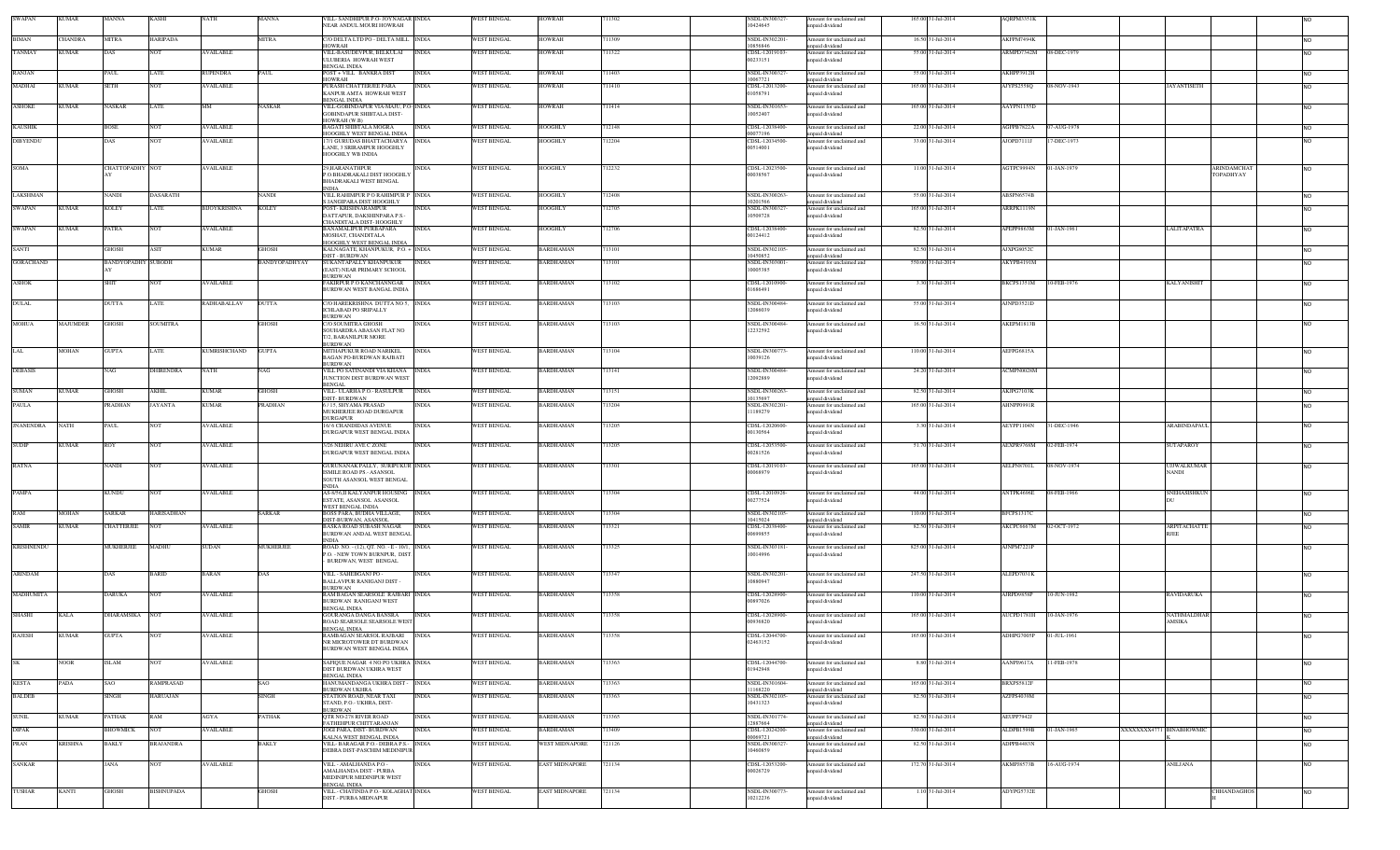| <b>PRAKRITI</b> |               | BHOWMIK         | LATE               | ASWINIKUMAR      | <b>BHOWMIK</b>    | VILL- KOLISWAR P.O- DEHATI<br><b>NEAR PNSKURA PURBA</b>                  | <b>INDIA</b> | <b>WEST BENGAL</b> | EAST MIDNAPORE        | 721139 | NSDL-IN300327<br>10453609  | Amount for unclaimed and<br>npaid dividend  | 82.50 31-Jul-2014  | ALOPB4245P        |             |                                       |                |
|-----------------|---------------|-----------------|--------------------|------------------|-------------------|--------------------------------------------------------------------------|--------------|--------------------|-----------------------|--------|----------------------------|---------------------------------------------|--------------------|-------------------|-------------|---------------------------------------|----------------|
| <b>NAMITA</b>   |               | BAKSI           | <b>TUSHAR</b>      | <b>KANTI</b>     | BAKSI             | <b>MEDINIPUR</b><br>RUPDAYPUR PANSKURA RLY.                              | <b>INDIA</b> | <b>WEST BENGAL</b> | <b>EAST MIDNAPORE</b> | 721152 | NSDL-IN300958              | mount for unclaimed and                     | 330.00 31-Jul-2014 | AJSPB1369G        |             |                                       | <b>NO</b>      |
| <b>PRABHAT</b>  | <b>KUMAR</b>  | <b>MITRA</b>    | LATE               | HRISHIKESH       | MITRA             | STATION PURBA MEDINIPUR<br>OR NO S/II/25 UNIT- I NEW                     | INDIA        | <b>WEST BENGAL</b> | <b>WEST MIDNAPORE</b> | 721301 | 10073584<br>NSDL-IN30201   | npaid dividend<br>Amount for unclaimed and  | 165.00 31-Jul-2014 | ADYPM7526L        |             |                                       |                |
|                 |               |                 |                    |                  |                   | DEVELOPMENT, KHARAGPUR,<br>PASCHIM MEDINIPUR.                            |              |                    |                       |        | 10021182                   | npaid dividend                              |                    |                   |             |                                       |                |
| <b>MANIK</b>    |               | BAR             | <b>BUAY</b>        | <b>KRISHNA</b>   | BAR               | KASHBA ASANDA LAL NAGAR<br>DIST - WEST MIDNAPORE                         | <b>INDIA</b> | <b>WEST BENGAL</b> | WEST MIDNAPORE        | 721424 | NSDL-IN300773<br>10132299  | Amount for unclaimed and<br>apaid dividend  | 165.00 31-Jul-2014 | AIZPB5822A        |             |                                       |                |
| <b>ANIRBAN</b>  |               | ACHARYA         | <b>DEBASISH</b>    |                  | ACHARYA           | VILL MAKLASI PO BARABARI<br>SOUTH PS BHUPATI NAGAR                       | <b>INDIA</b> | <b>WEST BENGAL</b> | EAST MIDNAPORE        | 721430 | NSDL-IN301604<br>11386146  | mount for unclaimed and<br>npaid dividend   | 220.00 31-Jul-2014 | AHIPA7077L        |             |                                       | <b>NO</b>      |
| <b>KALIPADA</b> |               | MAITY           | <b>NOT</b>         | <b>AVAILABLE</b> |                   | <b>BARABARI</b><br>VILL - BARKAMAL P.O -                                 | INDIA        | <b>WEST BENGAL</b> | <b>WEST MIDNAPORE</b> | 721467 | CDSL-12053200              | Amount for unclaimed and                    | 280.50 31-Jul-2014 | AKZPM4696F        | 02-MAY-1960 | KANCHANMAIT                           | <b>NO</b>      |
|                 |               |                 |                    |                  |                   | CHANDKURI P.S - SABANG DIST -<br>PASCHIM MEDINIPUR                       |              |                    |                       |        | 00069347                   | npaid dividend                              |                    |                   |             |                                       |                |
|                 |               |                 |                    |                  |                   | KHARAGPUR WEST-BENGAL                                                    |              |                    |                       |        |                            |                                             |                    |                   |             |                                       |                |
| <b>BISHAL</b>   |               | AGARWALA        | <b>NOT</b>         | <b>AVAILABLE</b> |                   | NDIA<br>C/O ARUN AGARWALA AT-<br>RAGHUNATHPUR.POST -                     | <b>INDIA</b> | <b>WEST BENGAL</b> | WEST MIDNAPORE        | 721507 | CDSL-12019103-<br>00054632 | Amount for unclaimed and<br>inpaid dividend | 16.50 31-Jul-2014  | AFCPA8746A        | 10-MAY-1982 | <b>KUSHALAGARW</b>                    | <b>NO</b>      |
|                 |               |                 |                    |                  |                   | <b>JHARGRAM DIST - PASCHIM</b>                                           |              |                    |                       |        |                            |                                             |                    |                   |             | ALA                                   |                |
|                 |               |                 |                    |                  |                   | MEDINIPUR JHARGRAM WEST<br>BENGAL INDIA                                  |              |                    |                       |        |                            |                                             |                    |                   |             |                                       |                |
| <b>NITAI</b>    | <b>CHARAN</b> | PRADHAN         | PRAHALLAD          |                  | PRADHAN           | VILL BASUDEV PUR PO KHANJAN INDIA<br>CHAK PS-DURGA CHAK DIST-            |              | WEST BENGAL        | <b>EAST MIDNAPORE</b> | 721602 | NSDL-IN300214-<br>10364813 | Amount for unclaimed and<br>npaid dividend  | 220.00 31-Jul-2014 | AEMPP4176N        |             |                                       | <b>NO</b>      |
| <b>SUJIT</b>    |               | SAMANTA         | SHYAMAPADA         |                  | SAMANTA           | <b>MIDNAPUR (EAST)</b><br>VILL AND PO BASULIA PS                         | <b>INDIA</b> | <b>WEST BENGAL</b> | EAST MIDNAPORE        | 721628 | NSDL-IN301774              | Amount for unclaimed and                    | 46.20 31-Jul-2014  | AJMPS1489G        |             |                                       | <b>NO</b>      |
| <b>SUPRAKAS</b> |               | SAMANTA         | SHYAMAPADA         |                  | SAMANTA           | MAHISHADAL HALDIA<br>VILL AND PO MAHISHADAI                              | <b>INDIA</b> | <b>WEST BENGAL</b> | <b>EAST MIDNAPORE</b> | 721628 | 13227474<br>NSDL-IN301774  | npaid dividend<br>Amount for unclaimed and  | 81.40 31-Jul-2014  | AJJPS7623R        |             |                                       | <b>NO</b>      |
| <b>KARUNA</b>   |               | MAITY           | <b>NOT</b>         | <b>AVAILABLE</b> |                   | PURBA MEDINIPUR HALDIA<br>VILL - PURBASHUKUTIYA P.O -                    | <b>INDIA</b> | WEST BENGAL        | EAST MIDNAPORE        | 721634 | 13353669<br>CDSL-12053200  | inpaid dividend<br>Amount for unclaimed and | 59.40 31-Jul-2014  | ASBPM2584L        | 25-MAR-1958 | NIBEDITAMAIT                          | <b>NO</b>      |
|                 |               |                 |                    |                  |                   | RAGHUNATHBARI DIST - PURBA<br>MEDINIPUR PANSKURA WEST-                   |              |                    |                       |        | 00106969                   | npaid dividend                              |                    |                   |             |                                       |                |
| ASIT            | <b>KUMAR</b>  | JANA            | <b>NOT</b>         | <b>AVAILABLE</b> |                   | <b>BENGAL INDIA</b><br>JASORA PURBA MEDINIPUR                            | <b>INDIA</b> | <b>WEST BENGAL</b> | WEST MIDNAPORE        | 721641 | CDSL-12016400-             | Amount for unclaimed and                    | 205.70 31-Jul-2014 | AHHPJ3707F        | 31-MAR-1962 | SUBHADIPJANA                          | <b>NO</b>      |
|                 |               |                 |                    |                  |                   | MEDINIPUR WEST BENGAL INDIA                                              |              |                    |                       |        | 00163450                   | npaid dividend                              |                    |                   |             |                                       |                |
| <b>SUDHA</b>    |               | <b>AGARWAL</b>  | <b>NOT</b>         | <b>AVAILABLE</b> |                   | B-6, BASEMENT FLOOR BALAJEE INDIA<br>MARKET, P.N.GHOSH STREET            |              | <b>WEST BENGAL</b> | PURULIYA              | 723101 | CDSL-12010926-<br>00249414 | Amount for unclaimed and<br>npaid dividend  | 1.10 31-Jul-2014   | AHDPA8707C        | 29-SEP-1975 | NARENDRAKUM<br><b>ARAGARWAL</b>       | <b>NO</b>      |
| <b>UDAY</b>     | <b>KUMAR</b>  | <b>JAISWAL</b>  | <b>NOT</b>         | <b>AVAILABLE</b> |                   | PURULIA WEST BENGAL INDIA<br>NEAR MANASA MANDIR                          | <b>INDIA</b> | <b>WEST BENGAL</b> | PURULIYA              | 723143 | CDSL-13041400-             | Amount for unclaimed and                    | 396.00 31-Jul-2014 | AFBPJ9954J        | 24-OCT-1962 | <b>SHARDADEVIJAI</b>                  | <b>NO</b>      |
|                 |               |                 |                    |                  |                   | <b>BALARAMPUR PO RANGADIH</b><br>PURULIA WEST BENGAL INDIA               |              |                    |                       |        | 3977808                    | apaid dividend                              |                    |                   |             | SWAL                                  |                |
| <b>JOYDEB</b>   |               | <b>MONDAL</b>   | LATE               | APURBACHARAN     | <b>MONDAL</b>     | APURBA KUTIR. SEHARA PARA.<br>P.O. - SURI, DIST- BIRBHUM SURI            | <b>INDIA</b> | <b>WEST BENGAL</b> | <b>BIRBHUM</b>        | 731101 | NSDL-IN303181<br>10060117  | Amount for unclaimed and<br>apaid dividend  | 440.00 31-Jul-2014 | ADSPM2988E        |             |                                       | <b>NO</b>      |
| <b>VOLTAS</b>   |               | <b>MONDAL</b>   | <b>SISIR</b>       | <b>KUMAR</b>     | <b>MONDAL</b>     | HATIN, MOUJA-HATIN J.L.NO.-112 INDIA<br>KUNDALA, MAAYURESHWAR            |              | WEST BENGAL        | <b>BIRBHUM</b>        | 731254 | NSDL-IN302951-<br>20039142 | Amount for unclaimed and<br>npaid dividend  | 165.00 31-Jul-2014 | AENPM6508E        |             |                                       | <b>NO</b>      |
| <b>DIPAK</b>    | <b>KUMAR</b>  | MANDAL          | <b>NOT</b>         | <b>AVAILABLE</b> |                   | BIRBHUM<br>PO MALDA , DIST- MALDA                                        | <b>INDIA</b> | WEST BENGAL        | MALDA                 | 32101  | CDSL-12034500-             | Amount for unclaimed and                    | 814.00 31-Jul-2014 | ASFPM4947H        | 24-MAR-1961 | <b>JAYANTIROYMA</b>                   | <b>NO</b>      |
| <b>JYOTI</b>    |               | CHITLANGIA      | <b>MANISH</b>      |                  | <b>CHITLANGIA</b> | <b>MALDA WB INDIA</b><br>KALITALA 1ST & IIND LANE                        | <b>INDIA</b> | WEST BENGAL        | <b>MALDA</b>          | 32101  | 00486847<br>NSDL-IN300966- | apaid dividend<br>Amount for unclaimed and  | 55.00 31-Jul-2014  | ACEPC9119N        |             | <b>NDAL</b>                           | <b>NO</b>      |
|                 |               |                 |                    |                  |                   | <b>ENGLISH BAZAR MALDA WEST</b><br><b>BENGAL</b>                         |              |                    |                       |        | 10530628                   | npaid dividend                              |                    |                   |             |                                       |                |
| <b>DIBAKAR</b>  | CHANDRA       | GHOSH           | <b>NOT</b>         | <b>AVAILABLE</b> |                   | NETAJIPALLI (PART) 21 (PART)<br>UTTAR DINAJPUR RAIGANJ WEST              | <b>INDIA</b> | <b>WEST BENGAL</b> | NORTH DINAJPUR        | 733134 | CDSL-12038400<br>01283017  | Amount for unclaimed and                    | 220.00 31-Jul-2014 | ARCPG8423E        | 02-JAN-1982 | <b>UMAGHOSH</b>                       | <b>NO</b>      |
|                 |               |                 |                    |                  |                   | <b>BENGAL INDIA</b>                                                      |              | <b>WEST BENGAL</b> | <b>JALPAIGURI</b>     | 734001 | CDSL-12053200              | npaid dividend                              | 48.40 31-Jul-2014  | AOZPD1583L        | 12-FEB-1974 |                                       |                |
| RANJIT          |               | DUTTA           | <b>NOT</b>         | <b>AVAILABLE</b> |                   | ADHARSH PALLY, NEAR LIC<br><b>BUILDING SILIGURI WEST</b><br>BENGAL INDIA | <b>INDIA</b> |                    |                       |        | 00020993                   | Amount for unclaimed and<br>apaid dividend  |                    |                   |             |                                       | <b>NO</b>      |
| <b>ANAND</b>    |               | DALMIA          | <b>RAJENDRA</b>    | <b>PRASAD</b>    | <b>DALMIA</b>     | <b>SMRITI DHAM BUILDING</b><br>GATEWAY HOTEL SEVOKE ROAD                 | <b>INDIA</b> | <b>WEST BENGAL</b> | <b>JALPAIGURI</b>     | 734001 | NSDL-IN302201<br>10556896  | Amount for unclaimed and<br>npaid dividend  | 55.00 31-Jul-2014  | AJFPD3760Q        |             |                                       | <b>NO</b>      |
|                 |               |                 |                    |                  |                   | SILIGURI                                                                 |              |                    |                       |        |                            |                                             |                    |                   |             | <b>TRIJALHANSAR</b>                   |                |
| <b>KARUNA</b>   |               | HANSARIA        | <b>NOT</b>         | <b>AVAILABLE</b> |                   | B-14, 2ND FLOOR, PARK PALACE, INDIA<br>H. C. ROAD, SILIGURI WEST         |              | WEST BENGAL        | DARJILING             | 34005  | CDSL-12011300-<br>00394105 | Amount for unclaimed and<br>npaid dividend  | 165.00 31-Jul-2014 | AEIPA3754R        | $-OCT-1980$ |                                       | N <sub>O</sub> |
| <b>UMA</b>      |               | KANDOI          | MAHABIR            | PRASAD           | <b>GAYAL</b>      | BENGAL INDIA<br>C/O NIRMAL KUMAR KANDOI                                  | <b>INDIA</b> | WEST BENGAL        | <b>DARJILING</b>      | 34005  | NSDL-IN300214              | mount for unclaimed and                     | 825.00 31-Jul-2014 | AEUPK9014L        |             |                                       | <b>NO</b>      |
|                 |               |                 |                    |                  |                   | MILLAN PALLY SILIGURI BAZAR<br><b>SILIGURI</b>                           |              |                    |                       |        | 12368309                   | npaid dividend                              |                    |                   |             |                                       |                |
| <b>PRAMILA</b>  |               | PANDEY          | <b>NOT</b>         | <b>AVAILABLE</b> |                   | <b>GAYABARI &amp; MILLIKIHONG T.E.</b><br>PO. PHUGURI, PS. MIRIK DIST-   | <b>INDIA</b> | <b>WEST BENGAL</b> | DARJILING             | 34218  | CDSL-12010600<br>00829788  | Amount for unclaimed and<br>npaid dividend  | 165.00 31-Jul-2014 | AJKPP1063D        | 01-JUL-1973 |                                       | <b>NO</b>      |
|                 |               |                 |                    |                  |                   | DARJEELING MIRIK WEST<br><b>BENGAL INDIA</b>                             |              |                    |                       |        |                            |                                             |                    |                   |             |                                       |                |
| <b>SOMNATH</b>  |               | <b>SASMAL</b>   | LATE               | JAMINIKANTA      | SASMAL            | C/O ASSISTANT ENGINEER PHE INDIA<br>DTE ASHRAMPARA PAKURTALA             |              | <b>WEST BENGAL</b> | SILIGURI              | 734401 | NSDL-IN300394<br>12521793  | Amount for unclaimed and<br>paid dividend   | 7.70 31-Jul-2014   | BCVPS9670Q        |             |                                       | <b>NO</b>      |
|                 | SANKAR        | <b>AH</b>       | <b>RAGHU</b>       | <b>NATH</b>      | AH                | POST SILIGURI<br>PO HASIMARA JALPAIGURI OLD                              | <b>INDIA</b> | <b>WEST BENGAL</b> | ALPAIGURI             | 35215  | NSDL-IN300214-             | mount for unclaimed and                     | 220.00 31-Jul-2014 | AJHPS8926P        |             |                                       | <b>NO</b>      |
| <b>SIVE</b>     | SANKAR        | SAH             | <b>NOT</b>         | <b>AVAILABLE</b> |                   | HASIMARA HASIMARA<br>. O.HASIMARA OLD HASIMARA                           | <b>INDIA</b> | WEST BENGAL        | <b>COOCH BEHAR</b>    | 736101 | 13964154<br>CDSL-12028900  | npaid dividend<br>mount for unclaimed and   | 165.00 31-Jul-2014 | AJHPS8926P        | 2-APR-1955  | <b>SOMENATHSAE</b>                    | <b>NO</b>      |
|                 |               |                 |                    |                  |                   | ALPAIGURI HASIMARA W.B.<br>INDIA                                         |              |                    |                       |        | 00008811                   | apaid dividend                              |                    |                   |             |                                       |                |
| <b>BIMAL</b>    |               | DAS             | <b>NOT</b>         | <b>AVAILABLE</b> |                   | KAMAKHYAGURI BAZAR P.O.<br>KAMAKHYAGURI DIST                             | INDIA        | <b>WEST BENGAL</b> | ALPAIGURI             | 36202  | CDSL-12053200<br>00090111  | mount for unclaimed and<br>npaid dividend   | 40.70 31-Jul-2014  | AIIPD3838R        | 02-DEC-1979 |                                       |                |
|                 |               |                 |                    |                  |                   | JALPAIGURI KAMAKHYAGURI<br>WEST BENGAL INDIA                             |              |                    |                       |        |                            |                                             |                    |                   |             |                                       |                |
| <b>MONOJIT</b>  |               | SARKAR          | <b>NOT</b>         | <b>AVAILABLE</b> |                   | ANATH BANDHU LANE WARD NO- INDIA<br>22, KOTAWALI NADIA                   |              | <b>WEST BENGAL</b> | VADIA                 | 741101 | CDSL-12034500<br>00551825  | Amount for unclaimed and<br>npaid dividend  | 110.00 31-Jul-2014 | BAQPS4444D        | 15-DEC-1975 |                                       |                |
|                 |               |                 |                    |                  |                   | KRISHNANAGAR WEST BENGAL<br><b>NDIA</b>                                  |              |                    |                       |        |                            |                                             |                    |                   |             |                                       |                |
| <b>SAURAV</b>   |               | BAGCHI          | <b>NOT</b>         | <b>AVAILABLE</b> |                   | KUMAR HARINATH LANE WORD INDIA<br>NO 23 KOTAWALI NADIA                   |              | WEST BENGAL        | <b>NADIA</b>          | 741101 | CDSL-12044700-<br>05166765 | Amount for unclaimed and<br>inpaid dividend | 1.10 31-Jul-2014   | AUXPB0218N        | 25-APR-1980 |                                       | <b>NO</b>      |
|                 |               |                 |                    |                  |                   | KRISHNA NAGAR WEST BENGAL<br><b>INDIA</b>                                |              |                    |                       |        |                            |                                             |                    |                   |             |                                       |                |
| PARTHA          | SARATHI       | <b>BISWAS</b>   | <b>NOT</b>         | <b>AVAILABLE</b> |                   | VILL - ANANDAPALLY P.O -<br>KARIMPUR DIST - NADIA                        | <b>INDIA</b> | WEST BENGAL        | <b>NADIA</b>          | 741152 | CDSL-12053200<br>00082841  | Amount for unclaimed and<br>inpaid dividend | 82.50 31-Jul-2014  | AGMPB8675N        | 12-MAY-1964 |                                       | <b>INO</b>     |
|                 |               |                 |                    |                  |                   | KARIMPUR WEST BENGAL INDIA                                               |              |                    |                       |        |                            |                                             |                    |                   |             |                                       |                |
| DEPODYUTI       |               | SARKAR          | <b>INDUBHUSHAN</b> |                  | SARKAR            | GANGNAPUR ROYPARA DISTRICT INDIA<br>NADIA WEST BENGAL                    |              | WEST BENGAL        | NADIA                 | 741233 | NSDL-IN301696-<br>10886778 | Amount for unclaimed and<br>npaid dividend  | 4.40 31-Jul-2014   | <b>BENPS8108B</b> |             |                                       | <b>NO</b>      |
| <b>SUMAN</b>    |               | CHAKRABORTY NOT |                    | <b>AVAILABLE</b> |                   | GHOSHPARA, WORD NO-3<br>KALYANI NADIA KALYANI WEST                       | <b>INDIA</b> | <b>WEST BENGAL</b> | <b>NADIA</b>          | 741235 | CDSL-12022800<br>00023648  | Amount for unclaimed and<br>npaid dividend  | 330.00 31-Jul-2014 | AOUPC7770F        | 22-MAR-1988 | <b>ARDHENDUCHA</b><br><b>KRABORTY</b> | <b>NO</b>      |
| AMIT            |               | <b>PRAMANIK</b> | <b>NOT</b>         | <b>AVAILABLE</b> |                   | <b>BENGAL INDIA</b><br>S-O SATYA BHUSAN PRAMANIK                         | <b>INDIA</b> | <b>WEST BENGAL</b> | <b>NADIA</b>          | 741235 | CDSL-12038400              | Amount for unclaimed and                    | 149.60 31-Jul-2014 | BLDPP0582M        | 19-NOV-1983 | SATYABHUSANF                          | <b>NO</b>      |
|                 |               |                 |                    |                  |                   | CHAR KANCHRAPARA FERIGHAT<br>RD PO-MAJHERCHAR DT-NADIA                   |              |                    |                       |        | 01491412                   | inpaid dividend                             |                    |                   |             | <b>RAMANICK</b>                       |                |
|                 |               |                 |                    |                  |                   | KANCHRAPARA WEST BENGAL<br>NDIA                                          |              |                    |                       |        |                            |                                             |                    |                   |             |                                       |                |
| <b>INDRANIL</b> |               |                 |                    |                  |                   | VILL-PARBATIPUR SOUTH POST- INDIA                                        |              |                    |                       |        |                            |                                             |                    | ATKPD2095B        |             | <b>MADHUMITACH</b>                    |                |
|                 |               | DATTA           | <b>NOT</b>         | <b>AVAILABLE</b> |                   | PRITINAGAR PS-RANAGHAT                                                   |              | WEST BENGAL        | <b>NADIA</b>          | 741247 | CDSL-12019103-<br>00465460 | Amount for unclaimed and<br>apaid dividend  | 55.00 31-Jul-2014  |                   | 05-JUL-1975 | OWDHURYDATT                           | <b>NO</b>      |
|                 |               |                 |                    |                  |                   | PRITINAGAR PAYRADANGA<br>NADIA WEST BENGAL INDIA                         |              |                    |                       |        |                            |                                             |                    |                   |             |                                       |                |
| KANAI           |               | PAUL            | NOT                | <b>AVAILABLE</b> |                   | PORAGHAT NABADWIP NADIA<br>WEST BENGAL INDIA                             | <b>INDIA</b> | WEST BENGAL        | VADIA                 | 741302 | CDSL-12029900<br>00360764  | Amount for unclaimed and<br>inpaid dividend | 469.70 31-Jul-2014 | AFGPP6505C        |             | <b>ASIMKUMARPA</b>                    | <b>NO</b>      |
| <b>BILWA</b>    | NATH          | SAHA            | <b>SUKHENDRA</b>   | <b>KUMAR</b>     | SAHA              | SAHAPUR AND CHANDIPUR<br>PURBASTHALI BURDWAN                             | <b>INDIA</b> | <b>WEST BENGAL</b> | <b>NADIA</b>          | 41302  | NSDL-IN301604-<br>11044403 | Amount for unclaimed and<br>inpaid dividend | 5.50 31-Jul-2014   | <b>URPS1581N</b>  |             |                                       | <b>NO</b>      |
|                 |               |                 |                    |                  |                   | <b>BURDWAN</b>                                                           |              |                    |                       |        |                            |                                             |                    |                   |             |                                       |                |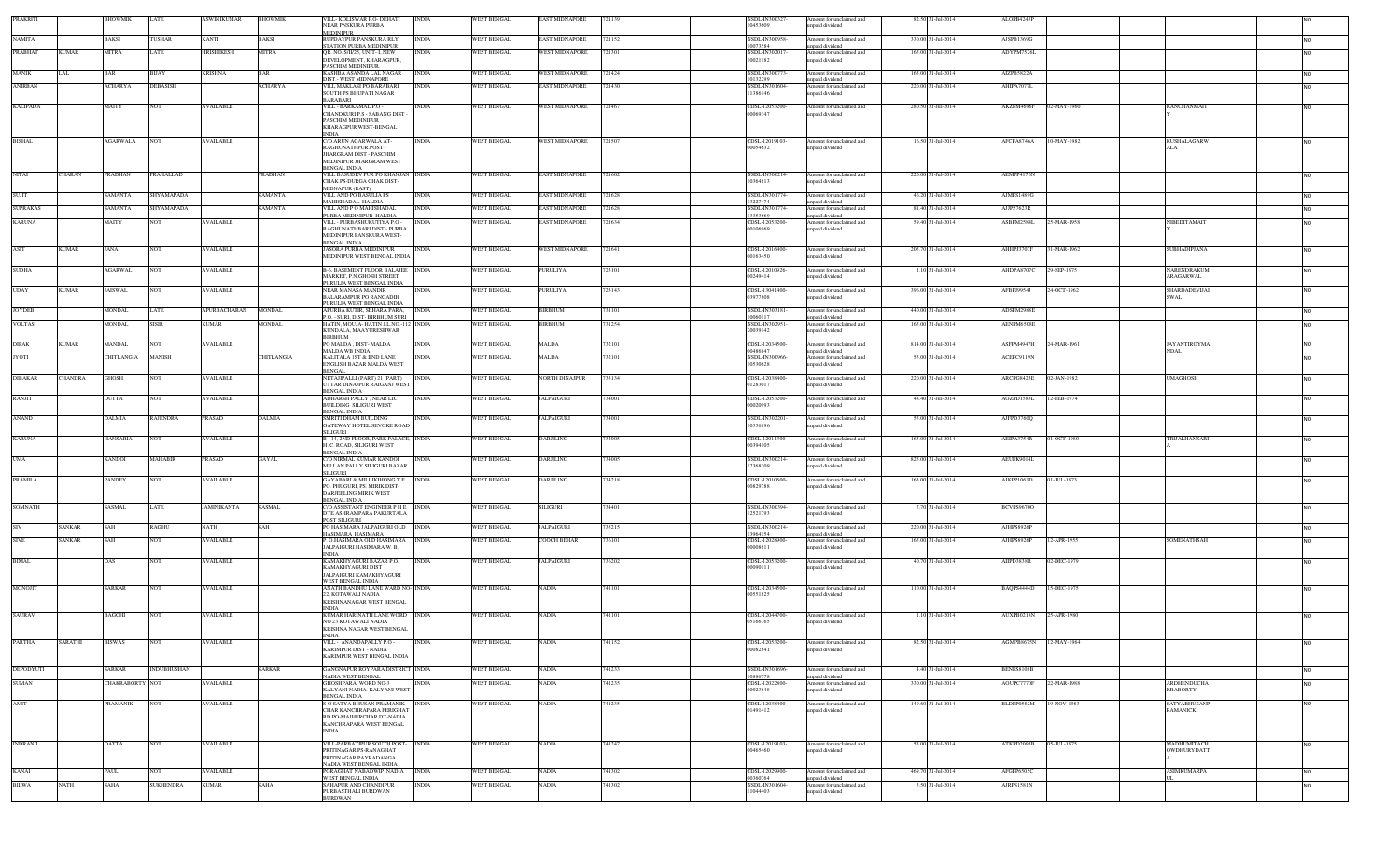| <b>SALIL</b>       | <b>KUMAR</b>              | <b>PAL</b>                   | <b>NOT</b>                       | <b>AVAILABLE</b> |                      | RAILBAZAR, DAKSHINPARA<br>MAJDIA, P.S - KRISHNAGANJ DIST.-                                                         | <b>INDIA</b>                 | <b>WEST BENGAL</b> | <b>NADIA</b>             | 741507          | CDSL-12053000-<br>00003880                | Amount for unclaimed and<br>inpaid dividend                            | 11.00 31-Jul-2014                       | AWCPP4574G               | 02-JAN-1971                       |                                                      |
|--------------------|---------------------------|------------------------------|----------------------------------|------------------|----------------------|--------------------------------------------------------------------------------------------------------------------|------------------------------|--------------------|--------------------------|-----------------|-------------------------------------------|------------------------------------------------------------------------|-----------------------------------------|--------------------------|-----------------------------------|------------------------------------------------------|
| <b>KRISHNA</b>     |                           | GHOSH                        | <b>DWIJENDRA</b>                 | <b>KUMAR</b>     | NEOGY                | NADIA W.B INDIA<br>C/O KANAILAL GHOSH EAST                                                                         | <b>INDIA</b>                 | <b>WEST BENGAL</b> | 24 PARAGANAS             | 743101          | NSDL-IN300214-                            | Amount for unclaimed and                                               | 110.00 31-Jul-2014                      | AJZPG4603M               |                                   | <b>NO</b>                                            |
|                    |                           |                              |                                  |                  |                      | <b>DHANGAR PARA</b><br>CHANDANPUKUR PO<br>NONACHANDANPUKUR D 24 PGS                                                |                              |                    |                          |                 | 13347649                                  | inpaid dividend                                                        |                                         |                          |                                   |                                                      |
| CHAYAN             |                           | CHOWDHURY                    | SWAPAN                           | <b>KUMAR</b>     | <b>HOWDHURY</b>      | <b>UTTAR MAJHIPARA</b><br>KANCHRAPARA BIZPUR NORTH 24                                                              | INDIA                        | <b>WEST BENGAL</b> | NORTH 24 PARGANAS 743145 |                 | NSDL-IN301604<br>11412484                 | Amount for unclaimed and<br>npaid dividend                             | 4.40 31-Jul-2014                        | BADPC2470A               |                                   | <b>NO</b>                                            |
| RABI               |                           | DAS                          | NOT                              | <b>AVAILABLE</b> |                      | <b>GS KOLKATA</b><br><b>BIDYA SAGAR PALLI SWAMI</b><br>VIVEKANANDA PALLI 93 PO<br><b>BARASAT NORTH 24 PGS WEST</b> | <b>INDIA</b>                 | <b>WEST BENGAL</b> | 24 PARAGANAS             | 743201          | CDSL-12033300-<br>00281139                | Amount for unclaimed and<br>inpaid dividend                            | 145.20 31-Jul-2014                      | AMAPD0812F               | 08-AUG-1976<br><b>REKHAKUNDU</b>  | <b>NO</b>                                            |
| <b>MADHURI</b>     |                           | BARAI                        | <b>NOT</b>                       | <b>AVAILABLE</b> |                      | BENGAL INDIA<br>563/2 ASHOK NAGAR PO-ASHOK INDIA<br>NAGAR.DT-N.PGS. KOLKATA                                        |                              | <b>WEST BENGAL</b> | NORTH 24 PARGANAS        | 743222          | CDSL-12025700-<br>00096665                | Amount for unclaimed and<br>npaid dividend                             | 38.50 31-Jul-2014                       | ALFPB1509H               | 7-NOV-1957                        | DHURABABARA<br><b>NO</b>                             |
| PRADIP             |                           | <b>BHATTACHARJE PARAMESH</b> |                                  |                  | <b>BHATTACHARJEE</b> | WEST BENGAL INDIA<br>PART NO 326 MADHY AMGRAM<br>MUNICIPALITY NORTH TWENTY                                         | <b>INDIA</b>                 | WEST BENGAL        | 4 PARAGANAS              | 743296          | NSDL-IN301774-<br>15090275                | Amount for unclaimed and<br>npaid dividend                             | 495.00 31-Jul-2014                      | AKAPB7488B               |                                   | <b>NO</b>                                            |
| <b>BHISMA</b>      |                           | BAIDYA                       | <b>SUDHIR</b>                    | <b>CHANDRA</b>   | BAIDYA               | <b>FOUR PARGANAS</b><br>VILL- BALDEVPUR PO- KAKDWIP, INDIA<br>KALINAGAR PS - KAKDWIP DIST-<br>24 PARGANAS(S)       |                              | WEST BENGAL        | SOUTH 24 PARGANAS        | 743347          | NSDL-IN300263-<br>10128840                | Amount for unclaimed and<br>inpaid dividend                            | 14.30 31-Jul-2014                       | ADNPB3780G               |                                   | NO                                                   |
| PRADIP             |                           | PODDAR                       | PRAFULLA                         | RANJAN           | PODDER               | KAKDWIP-PURBA BAZAR<br>GANESHPUR PO- KAKDWIP DIST-                                                                 | <b>INDIA</b>                 | WEST BENGAL        | SOUTH 24 PARGANAS        | 743347          | NSDL-IN300263-<br>10131046                | Amount for unclaimed and<br>npaid dividend                             | 7.70 31-Jul-2014                        | APOPP0734M               |                                   | <b>NO</b>                                            |
| CHANDAN            | KUMAR                     | GHARA                        | <b>PRAHLAD</b>                   |                  | GHARA                | 24 PARGANAS(S)<br>VILL - BALADEVPUR ( EAST<br>BERAR CHAK ) PO- KAKDWIP DIST-<br>24 PARGANAS(S)                     | <b>INDIA</b>                 | WEST BENGAL        | SOUTH 24 PARGANAS        | 743347          | NSDL-IN300263-<br>10133189                | Amount for unclaimed and<br>npaid dividend                             | 99.00 31-Jul-2014                       | AKJPG5677L               |                                   | <b>NO</b>                                            |
| <b>KARTIK</b>      | CHANDRA                   | SAHA                         | <b>SHACHINDRA</b>                | NATH             | SAHA                 | VILL - SHTIMAR GHAT PASCHIM INDIA<br>PO- KAKDWIP DIST-24<br>PARGANAS(S)                                            |                              | WEST BENGAL        | SOUTH 24 PARGANAS        | 743347          | NSDL-IN300263-<br>10134358                | Amount for unclaimed and<br>npaid dividend                             | 16.50 31-Jul-2014                       | AQCPS2968K               |                                   | <b>NO</b>                                            |
| MILAN              |                           | DEY                          |                                  |                  | DEY                  | VILL HARIHARPUR PO<br>MALLICKPUR DIST 24 PARGANAS<br>SOUTH                                                         | <b>INDIA</b>                 | WEST BENGAL        | SOUTH 24 PARGANAS        | 743353          | NSDL-IN300476-<br>42874359                | Amount for unclaimed and<br>npaid dividend                             | 82.50 31-Jul-2014                       | AIVPD7119C               |                                   | <b>NO</b>                                            |
| <b>SACHINDRA</b>   | NATH                      | <b>MONDAL</b>                | <b>IRAPADA</b>                   |                  | <b>MONDAL</b>        | UTTAR RADHANAGAR<br>MAGRAHAT SHYAMPUR SOUTH 24<br>PARGANAS                                                         | INDIA                        | WEST BENGAL        | <b>SOUTH 24 PARGANAS</b> | 743355          | NSDL-IN301696<br>11733573                 | Amount for unclaimed and<br>inpaid dividend                            | 330.00 31-Jul-2014                      | AIDPM1887G               |                                   | <b>NO</b>                                            |
| LOKANATH           |                           | SUBUDHI                      | LAXMI                            | NARAYAN          | SUBUDHI              | PLOT NO 11 METRO COTTAGE<br>CUTTACK ROAD BHUBANESWAR<br>ORISSA                                                     | <b>INDIA</b>                 | ORISSA             | KHORDA                   | 51009           | NSDL-IN300513<br>16804537                 | Amount for unclaimed and<br>inpaid dividend                            | 40.70 31-Jul-2014                       | AQGPS2293F               |                                   | <b>NO</b>                                            |
| PRAKASH<br>ANJU    | <b>CHANDRA</b>            | MOHAPATRA<br>IAIN            | <b>DURYODHAN</b><br><b>ANJAY</b> |                  | MOHAPATRA<br>AIN     | PLOT NO 1284/3978 JAYDURGA<br>NAGAR BHUBANESHWAR<br>- 11 NETAJI SUBASH ENCLAVE                                     | <b>INDIA</b><br><b>INDIA</b> | ORISSA<br>ORISSA   | <b>KHORDA</b><br>KHORDA  | 751010<br>51017 | NSDL-IN301774<br>1276695<br>NSDL-IN300476 | Amount for unclaimed and<br>npaid dividend<br>Amount for unclaimed and | 55.00 31-Jul-2014<br>660.00 31-Jul-2014 | AJCPM9921B<br>AFCPJ5360H |                                   | NO<br><b>NO</b>                                      |
| VIKASH             |                           | MODI                         | NOT                              | <b>AVAILABLE</b> |                      | <b>GADAKAN BHUBANESWAR,</b><br>ODISHA<br>PARAS COMMERCIAL                                                          | INDIA                        | ORISSA             | <b>UTTACK</b>            | 53001           | 41111805<br>CDSL-12010800                 | npaid dividend<br>Amount for unclaimed and                             | 99.00 31-Jul-2014                       | ASUPM4566F               | 25-JUL-1976<br><b>KRISHNAMODI</b> | <b>NO</b>                                            |
|                    |                           |                              |                                  |                  |                      | CORPORATION KAILASH<br><b>BHAWAN HARIPUR ROAD</b><br>CUTTACK ORISSA INDIA                                          |                              |                    |                          |                 | 00077208                                  | inpaid dividend                                                        |                                         |                          |                                   |                                                      |
| <b>SK</b>          | ABDUL                     | TAHER                        | NOT                              | <b>AVAILABLE</b> |                      | JINDAL STAINLESS LTD KALINGA INDIA<br>NAGAR INDUSTRIAL COMPLEX<br>DANAGADI JAJPUR ORISSA INDIA                     |                              | ORISSA             | <b>JAJAPUR</b>           | 755026          | CDSL-12044700<br>06722751                 | Amount for unclaimed and<br>inpaid dividend                            | 110.00 31-Jul-2014                      | AGFPT1164K               | 10-MAR-1984                       | <b>NO</b>                                            |
| <b>BIMAL</b>       | KUMAR                     | <b>NIRENWAL</b>              | KANHAIYA                         | LAL              | <b>KHANDELWAL</b>    | AT/PO SAHADEVKHUNTA<br>3ALASORE                                                                                    | <b>INDIA</b>                 | ORISSA             | <b>BALESWAR</b>          | 756001          | NSDL-IN301774-<br>2101752                 | Amount for unclaimed and<br>unpaid dividend                            | 397.10 31-Jul-2014                      | AALPN0054A               |                                   | <b>NO</b>                                            |
| <b>BABLI</b>       |                           | <b>GUPTA</b>                 |                                  |                  | <b>KHANDELWAL</b>    | C/O SANTOSH KUMAR GUPTA AT - INDIA<br>SRIKANTHAPUR BALASORE                                                        |                              | ORISSA             | <b>BALESWAR</b>          | 756001          | NSDL-IN302201<br>10527402                 | Amount for unclaimed and<br>npaid dividend                             | 370.70 31-Jul-2014                      | AJNPG9909L               |                                   | <b>NO</b>                                            |
| <b>SURESH</b>      | CHANDRA                   | <b>BEHERA</b>                | <b>NOT</b>                       | <b>AVAILABLE</b> |                      | S/O DINABANDHU SAHU, AT-<br>BENAPURA, P.O.-RAJGHAT, DIST<br><b>BALASORE, BALASORE ORISSA</b>                       | <b>INDIA</b>                 | ORISSA             | BALESWAR                 | 756030          | CDSL-12011300-<br>00216204                | Amount for unclaimed and<br>inpaid dividend                            | 55.00 31-Jul-2014                       | AIWPB3555H               | 13-OCT-1973<br><b>BEHERA</b>      | SABITASURESH<br><b>NO</b>                            |
| <b>GADADHAR</b>    |                           | PANDA                        | <b>KUMAR</b>                     | PRAFULLA         | PANDA                | <b>INDIA</b><br>AT. NAGPAL, WD NO. - 02 UDALA, INDIA<br>MAYURBHANJ NAGPAL HIGH<br>SCHOOL UDALA                     |                              | ORISSA             | MAYURBHANJ               | 757041          | NSDL-IN303591-<br>10003466                | Amount for unclaimed and<br>npaid dividend                             | 55.00 31-Jul-2014                       | AHCPP0989L               |                                   | <b>NO</b>                                            |
| PRADEEP            | KUMAR                     | BEHERA                       | NOT                              | <b>AVAILABLE</b> |                      | AINA BANDHA STREET AT POST INDIA<br>BERHAMPUR GANJAM<br>BERHAMPUR ORISSA INDIA                                     |                              | ORISSA             | GANJAM                   | 760002          | CDSL-12047100-<br>00033128                | Amount for unclaimed and<br>npaid dividend                             | 82.50 31-Jul-2014                       | AJZPB7315F               | 7-APR-1973<br>ARIBEHERA           | PRANJULAKUM<br><b>NO</b>                             |
| MANASI             |                           | MAHARANA                     | NOT                              | <b>AVAILABLE</b> |                      | AT- M I COLONY PO-ANKULI DIST- INDIA<br>GANJAM BERHAMPUR ORISSA<br>NDIA                                            |                              | ORISSA             | GANJAM                   | 760010          | CDSL-12044700-<br>03561793                | Amount for unclaimed and<br>npaid dividend                             | 165.00 31-Jul-2014                      | ASSPM0116H               | 0-DEC-1978                        | <b>UDHANSUSEK</b><br><b>NO</b><br><b>HARMOHARANA</b> |
| <b>NATHMAL</b>     |                           | <b>MUNDRA</b>                | <b>AMGOPAL</b>                   |                  | <b>MUNDRA</b>        | MAIN ROAD RAMBHA GANJAM<br><b>TPIC</b>                                                                             | <b>INDIA</b>                 | ORISSA             | GANJAM                   | 761028          | NSDL-IN302324-<br>10817004                | Amount for unclaimed and<br>npaid dividend                             | 33.00 31-Jul-2014                       | AHRPM1848C               |                                   | <b>NO</b>                                            |
| DEEPAK             |                           | KEDIA                        | RADHE                            | SHYAM            | <b>KEDIA</b>         | C/O RADHESHYAM KEDIA NEAR INDIA<br>POLICE STATION DANISAHI<br>BOUDH BOUDH                                          |                              | ORISSA             | BOUDH                    | 762014          | NSDL-IN302201<br>1599530                  | Amount for unclaimed and<br>npaid dividend                             | 11.00 31-Jul-2014                       | AJWPK4048B               |                                   | <b>NO</b>                                            |
|                    | PARVATANENI LAKSHMANA RAO |                              | PULLAIAH                         |                  | PARVATANENI          | LOCO PILOT CHIEF CREW CONT<br>OFFICE ECO RLY TITILAGARH<br>TITILAGARH BOLANGIR                                     | <b>INDIA</b>                 | ORISSA             | <b>BALANGIR</b>          | 767033          | NSDL-IN302201<br>10648164                 | Amount for unclaimed and<br>npaid dividend                             | 275.00 31-Jul-2014                      | AKAPR3727R               |                                   | <b>NO</b>                                            |
| <b>RUPESH</b>      |                           | <b>SHARMA</b>                | NOT                              | <b>AVAILABLE</b> |                      | <b>RUPESH SHARMA</b><br>RADHAKRISHNA MANDIR<br>KANTABANJI KANTABANJI                                               | <b>INDIA</b>                 | ORISSA             | <b>BALANGIR</b>          | 767039          | CDSL-12010900-<br>01572494                | Amount for unclaimed and<br>npaid dividend                             | 660.00 31-Jul-2014                      | BIDPS9604J               | 03-MAR-1979                       | ANANDSHARMA<br><b>NO</b>                             |
| <b>JAYALAKSHMI</b> |                           | THALLAM                      | <b>NOT</b>                       | <b>AVAILABLE</b> |                      | ORISSA INDIA<br>H/O. D.K. CHAND OPP-<br>SAPNESHWAR MEDICALS.<br>GOPALMAL, BUDHARA                                  | <b>INDIA</b>                 | ORISSA             | SAMBALPUR                | 768004          | CDSL-12020000-<br>00234468                | Amount for unclaimed and<br>npaid dividend                             | 165,00 31-Jul-2014                      | AFSPT9131L               | 29-JUL-1979<br><b>TVPSEKHAR</b>   | <b>NO</b>                                            |
| <b>RISHI</b>       | <b>KANT</b>               | KUMAR                        | RAJENDRA                         | PRASAD           |                      | SAMBALPUR ORISSA INDIA<br>ENG ARUN KUMAR HOTA L 4/A-50 INDIA<br>BUDHARAJA JAGANNATH                                |                              | ORISSA             | SAMBALPUR                | 768004          | NSDL-IN301774-<br>13617862                | Amount for unclaimed and<br>inpaid dividend                            | 4.40 31-Jul-2014                        | AMVPK0283A               |                                   |                                                      |
| DEEPDYOTAK         |                           | SAMAL                        | DURGA                            | CHARAN           | SAMAL                | COLONY SAMBALPUR<br>C/O DURGA CHARAN SAMAL QR INDIA<br>NO 1R-04 OCB COLONY BURLA<br>SAMBALPUR                      |                              | ORISSA             | SAMBALPUR                |                 | NSDL-IN300394-<br>17223409                | Amount for unclaimed and<br>npaid dividend                             | 33.00 31-Jul-2014                       | <b>BUQPS5806K</b>        |                                   | <b>NO</b>                                            |
| <b>KAUSAL</b>      |                           | <b>AGARWAL</b>               | <b>NOT</b>                       | AVAILABLE        |                      | C/O NANDKISHORE OMPRAKASH INDIA<br>BISRA ROAD . ROURKELA ORISSA<br><b>INDIA</b>                                    |                              | ORISSA             | <b>SUNDERGARH</b>        | 769001          | CDSL-12010900<br>00520342                 | Amount for unclaimed and<br>inpaid dividend                            | 220.00 31-Jul-2014                      | ABEPA7009C               | 22-MAR-1972                       | SHALINIAGARW<br><b>NO</b>                            |
| MRINAL             | KANTI                     | <b>JASKAR</b>                | SOKE                             | KUMAR            | JASKAR               | QR NO-ST-6/3 RAILWAY NEW<br>COLONY ROURKELA                                                                        | <b>INDIA</b>                 | ORISSA             | <b>SUNDERGARH</b>        | 69001           | NSDL-IN301653<br>10105348                 | Amount for unclaimed and<br>unpaid dividend                            | 82.50 31-Jul-2014                       | AEVPN0664G               |                                   | <b>NO</b>                                            |
| <b>KSHIROD</b>     | KUMAR                     | SAHU                         | :ABINDRA                         | NATH             | AHU.                 | AT GHOSARA PO GOPINATHPUR INDIA<br>DIST SUNDARGARH BONAI<br>ORISSA                                                 |                              | ORISSA             | <b>SUNDERGARH</b>        | 70038           | NSDL-IN300513-<br>16939030                | Amount for unclaimed and<br>inpaid dividend                            | 40.70 31-Jul-2014                       | BPCPS3699B               |                                   | NO.                                                  |
| VISHANT            |                           | <b>AGARWAL</b>               | VОТ                              | <b>AVAILABLE</b> |                      | TIRUPATI TYRES N H ROAD<br>BELTOLA OJHA HYUNDAI<br>GUWAHATI ASSAM INDIA                                            | INDIA                        | ASSAM              | <b>CAMRUP</b>            | 781001          | CDSL-12010600<br>01221848                 | Amount for unclaimed and<br>unpaid dividend                            | 247.50 31-Jul-2014                      | AJLPA4326M               | 22-JAN-1989                       | <b>NO</b>                                            |
| DANCY              |                           | PAULSON                      | PAULSON                          |                  | ALBERT               | FIELD VIEW CHOTTANIKKARA PO INDIA<br>ERNAKULAM DIST KERALA                                                         |                              | ASSAM              | KAMRUP                   | 781001          | NSDL-IN301250-<br>28566759                | Amount for unclaimed and                                               | 33.00 31-Jul-2014                       |                          |                                   | <b>NO</b>                                            |
| <b>UTPAL</b>       |                           | DAS                          | ЮT                               | <b>AVAILABLE</b> |                      | VILL PARLLY PO PALASHBARI,<br>NEAR PALASHNARI H S                                                                  | <b>INDIA</b>                 | ASSAM              | CAMRUP                   | 781128          | CDSL-12013700-<br>00347161                | inpaid dividend<br>Amount for unclaimed and<br>inpaid dividend         | 220.00 31-Jul-2014                      | BHRPD7081F               | 01-OCT-1986                       | <b>ARMOHANDAS</b><br><b>INO</b>                      |
| <b>AKHIL</b>       | <b>HANDRA</b>             | DEKA                         | NIDHI                            | RAM              | KALITA               | GUWAHATI ASSAM INDIA<br>VILLAGE BARAZARA CHANDA<br>KUCHI ROAD P O BARAZARA<br>DISTT NALBARI ASSAM                  | <b>INDIA</b>                 | ASSAM              | VALBARI                  | 81335           | NSDL-IN303028<br>1348522                  | Amount for unclaimed and<br>inpaid dividend                            | 1134.10 31-Jul-2014                     | AHZPD8699N               |                                   | <b>NO</b>                                            |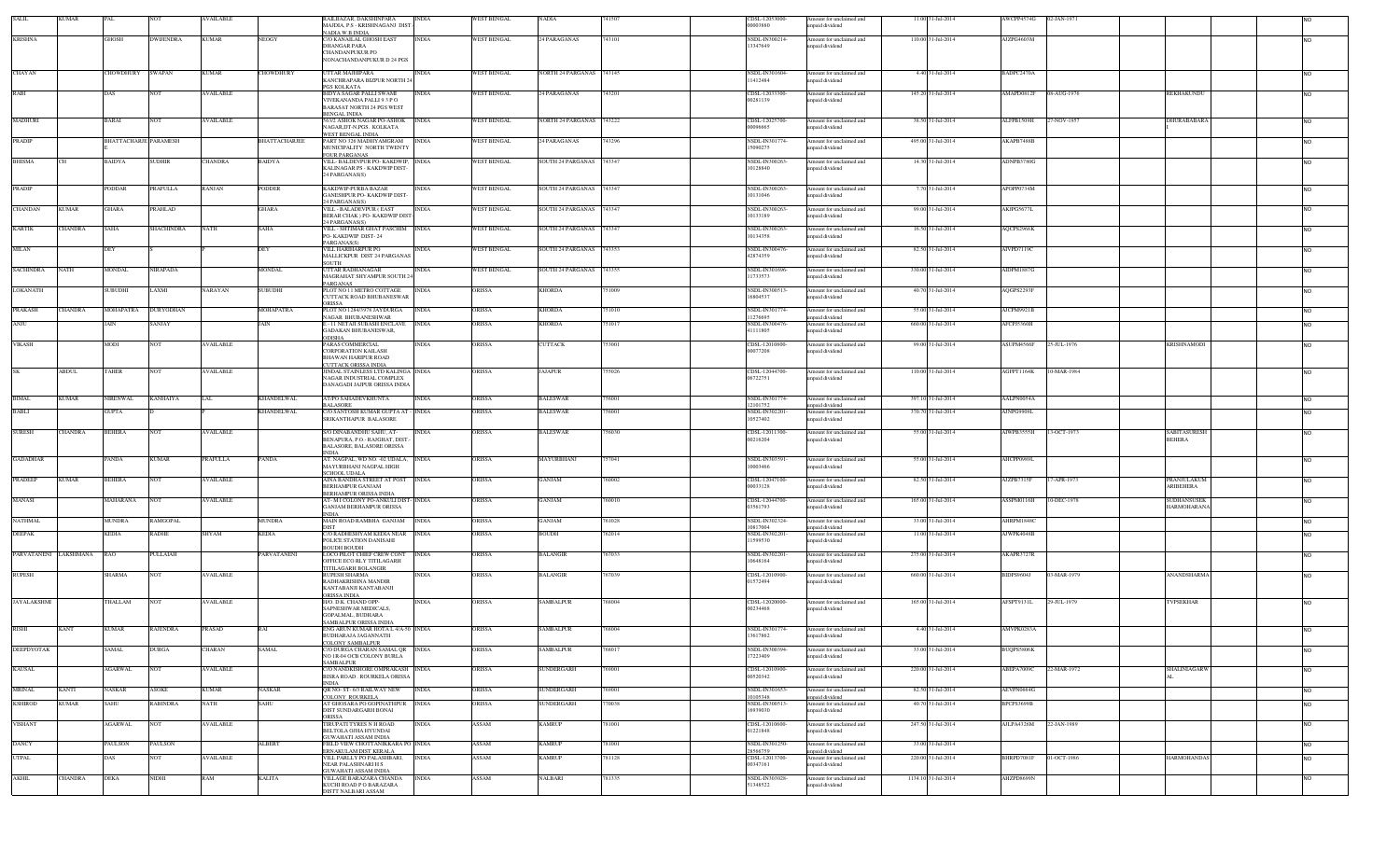| <b>ECHRAJ</b>      | DEVI                   | COTHARI        |                 | AVAILABLE        |               | <b>C/O KOTHARI BROTHERS</b><br>HAIBARGAON NAGAON ASSAM         | INDIA        | ASSAM            | VAGAON                  |        |        | CDSL-12010900<br>00223638        | Amount for unclaimed and<br>inpaid dividend | 330.00 31-Jul-2014  | ADVPK2356I        |             |                         | VIJAYKOTHAR                |                                      |                |
|--------------------|------------------------|----------------|-----------------|------------------|---------------|----------------------------------------------------------------|--------------|------------------|-------------------------|--------|--------|----------------------------------|---------------------------------------------|---------------------|-------------------|-------------|-------------------------|----------------------------|--------------------------------------|----------------|
| ALAKANANDA         |                        | PAUL           | ITENDRA         | <b>KUMAR</b>     | PAUL.         | <b>NDIA</b><br>400 KV SUB STATION PO                           | INDIA        | ASSAM            | BONGAIGAON              | 83380  |        | <b>NSDL-IN300708</b>             | mount for unclaimed and                     | 33.00 31-Jul-2014   | ATAPP9227F        |             |                         |                            |                                      | <b>NO</b>      |
|                    |                        |                |                 |                  |               | KALIPUKHURI SALAKATI                                           |              |                  |                         |        |        | 10413558                         | inpaid dividend                             |                     |                   |             |                         |                            |                                      |                |
| <b>JAMUNA</b>      | DEVI                   | <b>BAHETI</b>  | MANGILAL        |                  | BAHETI        | <b>KOKRAJHAR ASSAM</b><br><b>FEZPUR TRADING CO TODI</b>        | <b>INDIA</b> | ASSAM            | SONITPUR                | 84001  |        | NSDL-IN301250                    | Amount for unclaimed and                    | 550.00 31-Jul-2014  | ADIPB9868N        |             |                         |                            |                                      | N <sub>O</sub> |
| RAJIB              |                        | SAHA           | AMAKHYA.        |                  | AHA.          | HOUSE MAIN ROAD TEZPUR<br>NATUNPATTY KHARUPETIA                | INDIA        | ASSAM            | <b>DARRANG</b>          | 84115  |        | 28235830<br>NSDL-IN301774        | npaid dividend<br>mount for unclaimed and   | 66.00 31-Jul-2014   | BHFPS5334E        |             |                         |                            |                                      | <b>NO</b>      |
| <b>AKHILESHWAR</b> |                        | <b>KUMAR</b>   | SHASHI          | <b>BHUSHAN</b>   | KUMAR         | DARRANG KHARUPETIA<br>RAD FIT 49 SQN 99 APO DSS                | <b>INDIA</b> | ASSAM            | <b>ORHAT</b>            | 785005 |        | 13962466<br><b>NSDL-IN301774</b> | npaid dividend<br>Amount for unclaimed and  | 82.50 31-Jul-2014   | APBPK7907E        |             |                         |                            |                                      | N <sub>O</sub> |
| <b>MRIDUL</b>      |                        | RAJKHOWA       | NOT             | <b>AVAILABLE</b> |               | <b>JORHAT</b><br>MULIABARI QTR. NO. B/11/85                    | <b>INDIA</b> | ASSAM            | TINSUKIA                | 786171 |        | 14518437<br>CDSL-12010600-       | npaid dividend<br>Amount for unclaimed and  | 29.70 31-Jul-2014   | AFJPR6301R        | 31-MAY-1971 |                         |                            |                                      |                |
|                    |                        |                |                 |                  |               | DIGBOI DIGBOI ASSAM INDIA                                      |              |                  |                         |        |        | 00388776                         | npaid dividend                              |                     |                   |             |                         |                            |                                      | <b>NO</b>      |
| <b>RAJESH</b>      | <b>KUMAR</b>           | SINGH          | JEET            | <b>NARAIN</b>    | <b>SINGH</b>  | AIRFORCE LAITKOR PEAK<br>HILLONG                               | <b>INDIA</b> | MEGHALAYA        | <b>EAST KHASI HILLS</b> | 793011 |        | NSDL-IN300394<br>16788862        | Amount for unclaimed and<br>unpaid dividend | 82.50 31-Jul-2014   | AYFPS7157R        |             |                         |                            |                                      | N <sub>O</sub> |
| <b>BIMAL</b>       |                        | AHIC           | NOT             | <b>AVAILABLE</b> |               | <b>C/O PRANAB VIDY APITH HSS</b><br>SCHOOL. MILAN MANDIR ROAD. | <b>INDIA</b> | <b>NAGALAND</b>  | DIMAPUR                 | 97112  |        | CDSL-12023000-<br>00916651       | Amount for unclaimed and<br>inpaid dividend | 110.00 31-Jul-2014  | AAGPO6541A        | 16-DEC-1966 |                         | <b>TANUSREEOJHA</b>        |                                      | <b>NO</b>      |
|                    |                        |                |                 |                  |               | DIMAPUR NAGALAND INDIA                                         |              |                  |                         |        |        |                                  |                                             |                     |                   |             |                         |                            |                                      |                |
| DEVED              |                        | ANGAMI         | NOT             | <b>AVAILABLE</b> |               | <b>C/O SAMPAT JAIN JASOKIE</b><br>MARKET. G S ROAD DIMAPUR     | <b>INDIA</b> | NAGALAND         | <b>DIMAPUR</b>          | 797112 |        | CDSL-12034500-<br>00592524       | Amount for unclaimed and<br>npaid dividend  | 825.00 31-Jul-2014  | APQPA0332N        | 24-MAR-1965 |                         |                            |                                      | <b>NO</b>      |
|                    |                        |                |                 |                  |               | NAGAL AND INDIA<br>PO A D NAGAR ROAD NO 1                      |              |                  |                         | 799003 |        |                                  | Amount for unclaimed and                    |                     |                   |             |                         |                            |                                      |                |
| <b>AJOY</b>        |                        | ROY            | NOT             | <b>AVAILABLE</b> |               | AGARTALA TRIPURA INDIA                                         | <b>INDIA</b> | TRIPURA          | <b>WEST TRIPURA</b>     |        |        | CDSL-12013200-<br>00538816       | apaid dividend                              | 82.50 31-Jul-2014   | AFZPR0556A        | 01-DEC-1966 |                         | GARGIROY                   |                                      | <b>NO</b>      |
| <b>SWAPAN</b>      | <b>KUMAR</b>           | <b>DEBNATH</b> | <b>NOT</b>      | <b>AVAILABLE</b> |               | <b>JANGALIA AMBAGAN</b><br><b>BISHALGARH WEST TRIPURA</b>      | <b>INDIA</b> | TRIPURA          | WEST TRIPURA            | 799102 |        | CDSL-12053500-<br>00374146       | Amount for unclaimed and<br>npaid dividend  | 247.50 31-Jul-2014  | AJJPD9208P        | 28-JAN-1966 |                         | CHANDANADEB<br><b>NATH</b> |                                      | <b>NO</b>      |
| AJAY               | KUMAR                  | SAHA           | NO <sub>1</sub> | <b>AVAILABLE</b> |               | <b>AGARTALA TRIPURA INDIA</b><br>MOUJA BISHALGARH SUB DIV      | <b>INDIA</b> | TRIPURA          | <b>WEST TRIPURA</b>     | 99102  |        | CDSL-12053500-                   | Amount for unclaimed and                    | 217.80 31-Jul-2014  | AIEPS4267K        | 01-OCT-1963 |                         | MADHUCHHAN                 |                                      | N <sub>O</sub> |
|                    |                        |                |                 |                  |               | <b>BISHALGARH DIST TRIPURA</b><br>WEST AGARTALA TRIPURA INDIA  |              |                  |                         |        |        | 00392370                         | inpaid dividend                             |                     |                   |             |                         | <b>DRAROY</b>              |                                      |                |
| <b>DHARMVEER</b>   |                        | CUMAR          | vот             | AVAILABLE        |               | S/O SRI BRIJENDRA KUMAR                                        | <b>NDIA</b>  | BIHAR            | 'ATNA                   |        |        | CDSL-12038400-                   | Amount for unclaimed and                    | 165.00 31-Jul-2014  | <b>AIIPK8629F</b> | 19-AUG-1969 |                         |                            |                                      | N <sub>O</sub> |
|                    |                        |                |                 |                  |               | LALJEE TOLA NEAR RAILWAY                                       |              |                  |                         |        |        | 00204540                         | npaid dividend                              |                     |                   |             |                         |                            |                                      |                |
| SHYAM              | UNDER                  | PRASAD         | NOT             | <b>AVAILABLE</b> |               | CABIN PATNA BIHAR INDIA<br>RAM NAGAR BENGALI TOLA              | INDIA        | BIHAR            | PATNA                   | 0000   |        | CDSL-16010100                    | mount for unclaimed and                     | 220.00 31-Jul-2014  | AIGPP2584C        | 4-JUL-1953  |                         | RITASINHA                  |                                      | <b>NO</b>      |
|                    |                        |                |                 |                  |               | POSTAL PARK PATNA BIHAR                                        |              |                  |                         |        |        | 00214811                         | inpaid dividend                             |                     |                   |             |                         |                            |                                      |                |
| SHASHI             |                        | PANDE          | PURUSOTTAM      |                  | PANDE         | BHAGWAN ROAD MITHAPUR                                          | <b>INDIA</b> | BIHAR            | PATNA                   | 300001 |        | NSDL-IN301330<br>18309963        | mount for unclaimed and<br>npaid dividend   | 115.50 31-Jul-2014  | AEFPP6312M        |             |                         |                            | PURUSOTTAMP<br>$\operatorname{ANDE}$ | N <sub>O</sub> |
|                    |                        | KUMAR          | SHATRUGHAN      | <b>PRASAD</b>    |               | C/O RAGO PRASAD J.N.LALL<br>ROAD, KADAMKUAN, PATNA             | INDIA        | <b>IHAR</b>      | PATNA                   | 0000   |        | NSDL-IN302365<br>10799644        | Amount for unclaimed and<br>inpaid dividend | 9.90 31-Jul-2014    | BGVPK0085K        |             |                         |                            |                                      | N <sub>O</sub> |
|                    |                        |                |                 |                  |               | PERAD-V.P.O- BHAPTIYA, SUPAL<br>3IHAR                          |              |                  |                         |        |        |                                  |                                             |                     |                   |             |                         |                            |                                      |                |
|                    | MADANMOHAN GOPIKRISHNA | <b>NARAYAN</b> | NO <sub>1</sub> | <b>AVAILABLE</b> |               | -186 PCC KANKARBAG COLONY INDIA                                |              | BIHAR            | PATNA                   | 800020 | M00243 |                                  | Amount for unclaimed and                    | 3300.00 31-Jul-2014 |                   |             |                         |                            | BIMALANARAY                          | <b>NO</b>      |
| RAJNI              |                        | <b>SINGH</b>   | BIJAY           | <b>KUMAR</b>     | <b>INGH</b>   | O LOHIANAGAR PATNA BIHAR<br>MIG 208 LOHIANAGAR                 |              | <b>BIHAR</b>     | PATNA                   | 800020 |        | NSDL-IN300476                    | unpaid dividend<br>nount for unclaimed and  | 165.00 31-Jul-2014  | AQEPS3445D        |             |                         |                            |                                      | <b>NO</b>      |
| PURUSHOTTAM        |                        | MISHRA         |                 | SWARUPANAND      | <b>AISHRA</b> | KANKERBAGH PATNA<br><b>C/O SRI SWARUPA NAND MISHRA</b> INDIA   |              | 3IHAR            | PATNA                   | 300020 |        | 42774556<br>NSDL-IN301330        | inpaid dividend<br>Amount for unclaimed and | 330.00 31-Jul-2014  | AFDPM5123J        |             |                         |                            |                                      | <b>NO</b>      |
|                    |                        |                |                 |                  |               | D/52, PEOPLE'S CO-OPERATIVE<br>COLONY KANKARBAGH PATNA,        |              |                  |                         |        |        | 18007610                         | unpaid dividend                             |                     |                   |             |                         |                            |                                      |                |
|                    |                        |                |                 |                  |               | P.O.-LOHIA NAGAR                                               |              |                  |                         |        |        |                                  |                                             |                     |                   |             |                         |                            |                                      |                |
| <b>SHAILESH</b>    | <b>KUMAR</b>           | YADAV          | BHARAT          | <b>SINGH</b>     | YADAV         | 1A NA KARAVIGAHIYA PATNA                                       | <b>INDIA</b> | <b>BIHAR</b>     | PATNA                   | 800020 |        | NSDL-IN301774-<br>14389146       | Amount for unclaimed and<br>npaid dividend  | 55.00 31-Jul-2014   | ACKPY7577Q        |             |                         |                            |                                      | <b>NO</b>      |
| <b>MANISHA</b>     |                        |                | RAJEEV          | <b>KUMAR</b>     | YADAV         | 1 D SHAKUNTALA GARDEN<br><b>BALDEO BHAVAN ROAD</b>             | <b>INDIA</b> | <b>BIHAR</b>     | PATNA                   | 800023 |        | NSDL-IN300476<br>42315660        | Amount for unclaimed and                    | 15.40 31-Jul-2014   | AKUPM4032G        |             |                         |                            |                                      | <b>NO</b>      |
|                    |                        |                |                 |                  |               | PUNAICHAK PATNA                                                |              |                  |                         |        |        |                                  | npaid dividend                              |                     |                   |             |                         |                            |                                      |                |
| <b>SHRIKANT</b>    |                        | SHARMA         | NOT             | <b>AVAILABLE</b> |               | 84 NISARPURA, AMARPURA<br>TOWN/VILL/ANCHAL-NAUBATPUR           | <b>INDIA</b> | <b>BIHAR</b>     | PATNA                   | 801117 |        | CDSL-12038400-<br>00483505       | Amount for unclaimed and<br>npaid dividend  | 110.00 31-Jul-2014  | AEUPS1555G        | 18-JUL-1947 | XXXXXXX3872 SUNITYSUDHA |                            |                                      | N <sub>O</sub> |
|                    |                        |                |                 |                  |               | DIST-PATNA BIHAR INDIA                                         |              |                  |                         |        |        |                                  |                                             |                     |                   |             |                         |                            |                                      |                |
| GAURI              | HANKAR                 | <b>SINGH</b>   | NOT             | <b>AVAILABLE</b> |               | 185 EKANGARDIH KUNDAWPAR<br>EKANAGAR DIH EKANGERDIH            | <b>INDIA</b> | <b>BIHAR</b>     | NALANDA                 | 801301 |        | CDSL-12018600-<br>00347372       | Amount for unclaimed and<br>npaid dividend  | 82.50 31-Jul-2014   | BCAPS7293G        | 05-FEB-1970 | XXXXXXX0966 INDUKUMARI  |                            |                                      | <b>NO</b>      |
| <b>BRAJESH</b>     |                        | <b>SINGH</b>   | NOT             | <b>AVAILABLE</b> |               | NALANDA BIHAR INDIA<br>H.NO. 201-A, BASUDEO PALACE,            | <b>INDIA</b> | <b>BIHAR</b>     | PATNA                   | 801503 |        | CDSL-12019101                    | Amount for unclaimed and                    | 275.00 31-Jul-2014  | APNPS2932P        | 26-JAN-1966 |                         | SAROJSINGH                 |                                      | <b>NO</b>      |
|                    |                        |                |                 |                  |               | RANJAN PATH, BAILERY ROAD,                                     |              |                  |                         |        |        | 00363757                         | inpaid dividend                             |                     |                   |             |                         |                            |                                      |                |
| <b>MANISH</b>      |                        | <b>KUMAR</b>   | <b>NOT</b>      | <b>AVAILABLE</b> |               | DANAPUR PATNA BIHAR INDIA<br>ARPANA COLONY SOUTH OF NEW INDIA  |              | <b>BIHAR</b>     | PATNA                   | 801503 |        | CDSL-12038400                    | Amount for unclaimed and                    | 1254.00 31-Jul-2014 | APKPK4713P        | 20-OCT-1971 |                         | <b>PRATIMAKUMA</b>         |                                      | <b>NO</b>      |
|                    |                        |                |                 |                  |               | <b>BAILEY ROAD DANAPUR CANTT</b><br>PATNA BIHAR INDIA          |              |                  |                         |        |        | 00562912                         | inpaid dividend                             |                     |                   |             |                         |                            |                                      |                |
| AMIT               | KUMAR                  | PAWA           | MURLI           | <b>DHAR</b>      | PAWA          | MURLI DHAR PAWA CIVIL LINES INDIA<br><b>BUXAR</b>              |              | <b>BIHAR</b>     | <b>BUXAR</b>            | 802101 |        | NSDL-IN301330-<br>20154505       | Amount for unclaimed and<br>npaid dividend  | 16.50 31-Jul-2014   | AGTPP6005F        |             |                         |                            |                                      | <b>NO</b>      |
| <b>UMANG</b>       |                        | JOSHI          | <b>RAJENDRA</b> | <b>KUMAR</b>     | SHARMA        | 6, GAON- PUSTAKALAY ROAD<br>3UXAR                              | <b>INDIA</b> | <b>BIHAR</b>     | <b>BUXAR</b>            | 802101 |        | NSDL-IN301557<br>22180053        | Amount for unclaimed and<br>unpaid dividend | 132.00 31-Jul-2014  | AIVPJ5154B        |             |                         |                            |                                      | <b>NO</b>      |
| CHANDAN            | <b>CUMAR</b>           | KHETAN         | DILIP           | <b>KUMAR</b>     | <b>CHETAN</b> | PURANA CHOWK NEAR OM<br><b>FANCY STORE BUXAR</b>               | <b>NDIA</b>  | 3IHAR            | 3UXAR                   | 802101 |        | NSDL-IN301557<br>22194610        | Amount for unclaimed and<br>inpaid dividend | 198.00 31-Jul-2014  | ANJPK8643F        |             |                         |                            |                                      | <b>NO</b>      |
| DILIP              | KUMAR                  | KHETAN         | RADHEY          | <b>SHYAM</b>     | <b>CHETAN</b> | NEAR OM FANCY STORE PURANA INDIA                               |              | BIHAR            | <b>BUXAR</b>            | 802101 |        | NSDL-IN301557<br>22194628        | Amount for unclaimed and                    | 33.00 31-Jul-2014   | AHKPK3092M        |             |                         |                            |                                      | <b>NO</b>      |
| <b>SHARDA</b>      |                        | DEVI           | NOT             | <b>AVAILABLE</b> |               | CHOWK BUXAR<br>C/O SOBHNATH PRASAD VILL-                       | <b>INDIA</b> | <b>BIHAR</b>     | <b>ROHTAS</b>           | 802212 |        | CDSL-12019101-                   | npaid dividend<br>Amount for unclaimed and  | 40.70 31-Jul-2014   | AMZPD3743J        | 25-JAN-1962 |                         | <b>SOBHNATHPRAS</b>        |                                      | <b>NO</b>      |
|                    |                        |                |                 |                  |               | SAKLA BAZAR THANA- KARAKAT<br>(ROHTAS) SAKLA BAZAR BIHAR       |              |                  |                         |        |        | 01026198                         | inpaid dividend                             |                     |                   |             |                         |                            |                                      |                |
| <b>VINAY</b>       | <b>CUMAR</b>           | SINGH          | BRIJ            | <b>NANDAN</b>    | <b>INGH</b>   | <b>INDIA</b><br>S/O SRI BRIJ NANDAN SINGH ARA INDIA            |              | BIHAR            | ROHTAS                  | 302212 |        | NSDL-IN301356-                   | Amount for unclaimed and                    | 110.00 31-Jul-2014  | BSQPS2107B        |             |                         |                            |                                      | <b>NO</b>      |
|                    |                        |                |                 |                  |               | ROAD BIKRAMGANJ ROHTAS<br>BIKRAMGANJ                           |              |                  |                         |        |        | 20607811                         | npaid dividend                              |                     |                   |             |                         |                            |                                      |                |
| <b>MATHURA</b>     | PRASAD                 | SINGH          | NOT             | <b>AVAILABLE</b> |               | MOH KHANDAK PAR AT AND PO<br>BIHAR SHARIF DIST NALANDA         | <b>INDIA</b> | <b>BIHAR</b>     | <b>NALANDA</b>          | 303101 |        | CDSL-12033500-<br>01460895       | mount for unclaimed and<br>npaid dividend   | 247.50 31-Jul-2014  | AGKPS3853R        | 03-AUG-1946 |                         | NAMITASINHA                |                                      | <b>NO</b>      |
|                    |                        |                |                 |                  |               | <b>BIHAR SHARIF BIHAR INDIA</b>                                |              |                  |                         |        |        |                                  |                                             |                     |                   |             |                         |                            |                                      |                |
| ABHAY              | <b>KUMAR</b>           | JAIN           | SUGAN           | <b>CHANDRA</b>   | JAIN          | MAIN ROAD NAWADA DIST                                          | <b>INDIA</b> | <b>BIHAR</b>     | NAWADA                  | 805123 |        | NSDL-IN300589-                   | Amount for unclaimed and                    | 1375.00 31-Jul-2014 | ACJPJ8109N        |             |                         |                            |                                      |                |
| <b>SURANJAN</b>    |                        | <b>KUMAR</b>   | <b>BIRENDRA</b> | <b>KUMAR</b>     | <b>SINGH</b>  | NAWADA BIHAR<br>4 GANV BHADASENI TOWN/VILL INDIA               |              | <b>BIHAR</b>     | <b>NAWADA</b>           | 805129 |        | 0173607<br>NSDL-IN301774-        | paid dividend<br>Amount for unclaimed and   | 85.80 31-Jul-2014   | BBHPK9531R        |             |                         |                            |                                      | <b>NO</b>      |
|                    |                        |                |                 |                  |               | <b>BHADASENI ANCHAL HISUA</b><br>NAWADA                        |              |                  |                         |        |        | 15859161                         | unpaid dividend                             |                     |                   |             |                         |                            |                                      |                |
| <b>VIJAY</b>       |                        | ANAND          | LATE            | <b>TARACHAND</b> | <b>SHARMA</b> | ANAND VILLA C/O TARA CHAND INDIA<br>SHARMA CHUNIHARI TOLA      |              | <b>BIHAR</b>     | <b>BHAGALPUR</b>        | 812002 |        | NSDL-IN301557<br>21155747        | Amount for unclaimed and<br>inpaid dividend | 165.00 31-Jul-2014  | AGOPA1297M        |             |                         |                            |                                      | <b>NO</b>      |
| <b>KISHUN</b>      | PRASAD                 | SARAF          | NOT             | <b>AVAILABLE</b> |               | <b>BHAGALPUR</b><br>H N 2 VILLAGE BARARI PO                    | <b>INDIA</b> | <b>BIHAR</b>     | BHAGALPUR               | 812003 |        | CDSL-12033200-                   | Amount for unclaimed and                    | 165.00 31-Jul-2014  | ASBPS1236P        | 19-DEC-1958 |                         | <b>KANTASARAF</b>          |                                      | <b>NO</b>      |
|                    |                        |                |                 |                  |               | BABARI BHAGALPUR BHAGALPUR                                     |              |                  |                         |        |        | 02133731                         | npaid dividend                              |                     |                   |             |                         |                            |                                      |                |
| BABY               |                        | KUMARI         | YOGENDRA        | PRASAD           | SAH           | <b>BIHAR INDIA</b><br>ALIGANJ MAHESHPUR POST                   | <b>INDIA</b> | <b>BIHAR</b>     | <b>BHAGALPUR</b>        | 812005 |        | NSDL-IN301557                    | Amount for unclaimed and                    | 165.00 31-Jul-2014  | ASEPK6235F        |             |                         |                            |                                      | <b>NO</b>      |
| <b>RUPAK</b>       | <b>KUMAR</b>           | <b>SINGH</b>   | ATMA            | <b>NAND</b>      | SINGH         | MIRJANHAT BHAGALPUR<br>AT/PO-SHOBHNATHPUR VIA-                 | <b>INDIA</b> | <b>BIHAR</b>     | <b>BHAGALPUR</b>        | 813203 |        | 21608661<br>NSDL-IN301557        | inpaid dividend<br>Amount for unclaimed and | 165.00 31-Jul-2014  | AXYPS2060D        |             |                         |                            |                                      | <b>NO</b>      |
|                    |                        |                |                 |                  |               | KAHALGAON DIST BHAGALPUR                                       |              |                  |                         |        |        | 21155546                         | inpaid dividend                             |                     |                   |             |                         |                            |                                      |                |
| <b>BHARAT</b>      | <b>KUMAR</b>           | RUNGTA         | PURUSHOTTAM     |                  | RUNGTA        | CHOUDHRY TOLA THANA ROAD INDIA<br>NEAR KAHALGAON THANA         |              | <b>BIHAR</b>     | BHAGALPUR               | 813203 |        | NSDL-IN301774-<br>14345432       | Amount for unclaimed and<br>unpaid dividend | 165.00 31-Jul-2014  | AFVPR0056D        |             |                         |                            |                                      | <b>NO</b>      |
| <b>DEEPAK</b>      |                        | KUMAR          | NOT             | <b>AVAILABLE</b> |               | <b>KAHALGAON</b><br>C/O RAHUL AGENCY COURT                     | <b>INDIA</b> | <b>JHARKHAND</b> | GIRIDH                  | 815301 |        | CDSL-12010926-                   | Amount for unclaimed and                    | 55.00 31-Jul-2014   | ANLPK6356K        |             |                         |                            |                                      | <b>NO</b>      |
|                    |                        |                |                 |                  |               | ROAD, NEAR 2ND JAIL GIRIDIH                                    |              |                  |                         |        |        | 00121007                         | npaid dividend                              |                     |                   |             |                         |                            |                                      |                |
| <b>RAVINDRA</b>    | KUMAR                  | <b>HAKUR</b>   | NOT             | <b>AVAILABLE</b> |               | JHARKHAND INDIA<br>BEHIND TOWN THANA GIRIDIH INDIA             |              | <b>HARKHAND</b>  | <b>GIRIDH</b>           | 815301 |        | CDSL-12019103-                   | Amount for unclaimed and                    | 82.50 31-Jul-2014   | AIAPT1187H        | 01-JAN-1981 |                         |                            |                                      | <b>NO</b>      |
| <b>GANESH</b>      |                        | PRASAD         | NOT             | <b>AVAILABLE</b> |               | JHARKHAND INDIA<br>S.P KOTHI ROAD, ABADGANJ                    | <b>INDIA</b> | <b>JHARKHAND</b> | <b>PALAMAU</b>          | 822101 |        | 00232371<br>CDSL-12010926-       | apaid dividend<br>Amount for unclaimed and  | 50.60 31-Jul-2014   | ACWPP9322N        | 10-JAN-1958 |                         |                            |                                      | <b>NO</b>      |
|                    |                        |                |                 |                  |               | DALTONGANJ DALTONGANJ<br><b>JHARKHAND INDIA</b>                |              |                  |                         |        |        | 00072919                         | npaid dividend                              |                     |                   |             |                         |                            |                                      |                |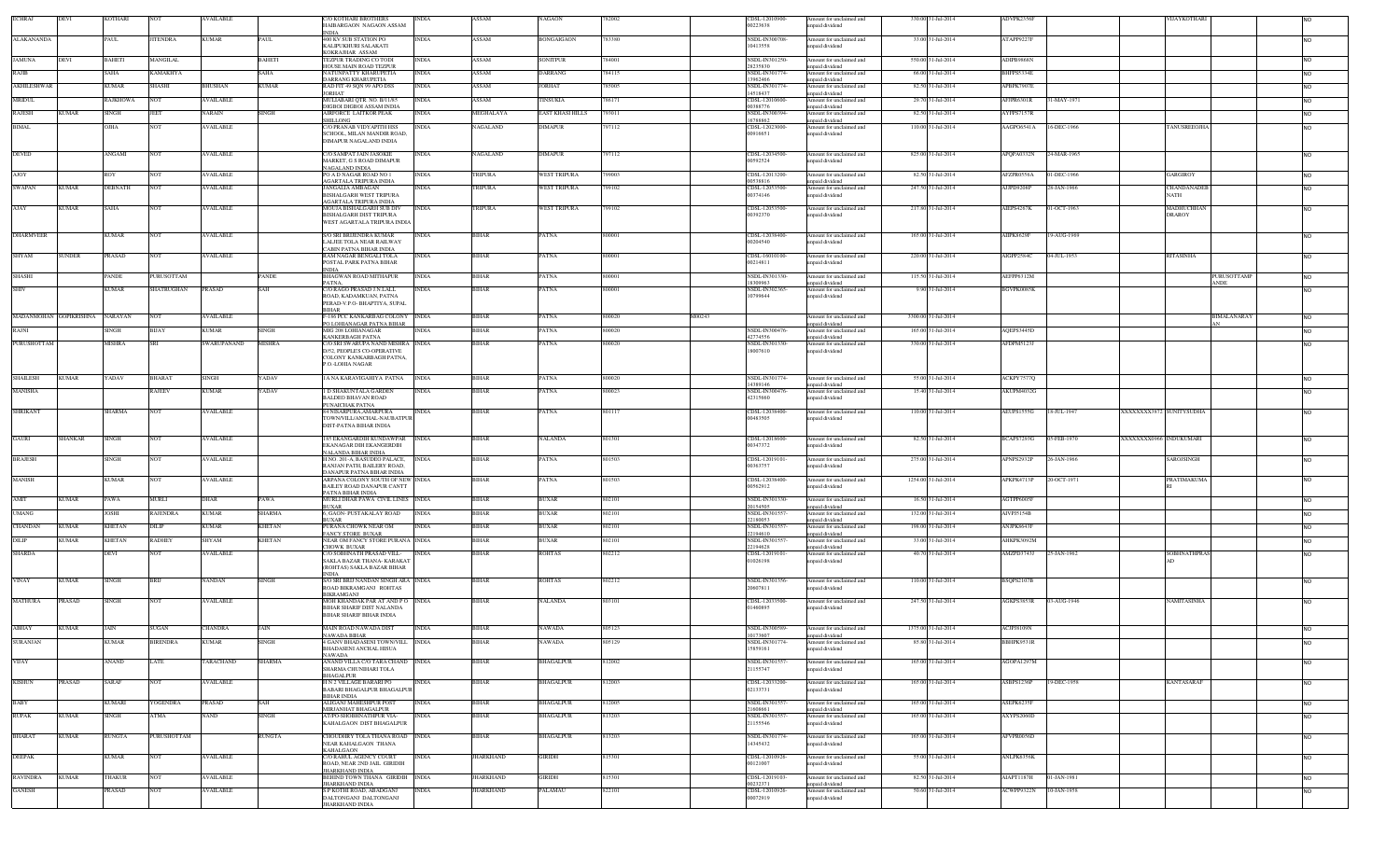| SANGITA                         | KUMARI                           |                 | <b>AVAILABLE</b> |               | HANUMAN OIL MILL ROAD KUND  INDIA<br>MOHALLA DALTONGANJ<br>DALTONGANJ JHARKHAND INDIA     |              | JHARKHAND        | PALAMAU          | 822101 | CDSL-12010926-<br>00221352 | Amount for unclaimed and<br>unpaid dividend | 42.90 31-Jul-2014  | AJNPK4339E             | 03-DEC-1968 | JAYANTRANJAN<br><b>SINHA</b>    |                |
|---------------------------------|----------------------------------|-----------------|------------------|---------------|-------------------------------------------------------------------------------------------|--------------|------------------|------------------|--------|----------------------------|---------------------------------------------|--------------------|------------------------|-------------|---------------------------------|----------------|
| <b>BADRI</b>                    | NARAYAN<br><b>SINGHANIA</b>      | <b>NOT</b>      | AVAILABLE        |               | H.NO.-4 WARD NO-5,                                                                        | <b>INDIA</b> | JHARKHAND        | PALAMAU          | 822101 | CDSL-12010926-             | Amount for unclaimed and                    | 111.10 31-Jul-2014 | AGRPS4984L             | 12-SEP-1972 | <b>BABITASINGHA</b>             | <b>NO</b>      |
|                                 |                                  |                 |                  |               | DALTONGANI DIST-PALAMI<br>DALTONGANJ JHARKHAND INDIA                                      |              |                  |                  |        | 00230156                   | npaid dividend                              |                    |                        |             | <b>NIA</b>                      |                |
| <b>ASHOK</b>                    | <b>PRASAD</b>                    | LATE            | RADHA            | PRASAD        | MAIN BAZAR AT PO GARHWA                                                                   | <b>INDIA</b> | <b>JHARKHAND</b> | GARHWA           | 822114 | NSDL-IN301127-             | Amount for unclaimed and                    | 33.00 31-Jul-2014  | ADBPP8329D             |             |                                 | <b>NO</b>      |
| <b>KANCHAN</b>                  | <b>KUMARI</b>                    | <b>NOT</b>      | AVAILABLE        |               | DISTT GARHWA JHARKHAND<br>C/O LATE KALI KRISHNA PD. GOL INDIA                             |              | BIHAR            | GAYA             | 823002 | 16448077<br>CDSL-12016403- | inpaid dividend<br>Amount for unclaimed and | 82.50 31-Jul-2014  | AWGPK1855M 12-JAN-1971 |             | SURENDRAKUM                     |                |
|                                 |                                  |                 |                  |               | BAGAICHA PO - GAYA R.S. GAYA                                                              |              |                  |                  |        | 00042899                   | inpaid dividend                             |                    |                        |             |                                 | <b>NO</b>      |
| KSHITIJ                         | <b>MOHINI</b>                    | <b>NOT</b>      | <b>AVAILABLE</b> |               | <b>BIHAR INDIA</b><br>OPP HOTEL AMIT M.G. ROAD                                            | <b>INDIA</b> | <b>BIHAR</b>     | AURANGABAD(BH)   | 824101 | CDSL-12010600              | Amount for unclaimed and                    | 220.00 31-Jul-2014 | AWRPM4635J             | 11-JUN-1989 | <b>ANILKUMARSIN</b>             | <b>NO</b>      |
| <b>RAMESH</b>                   | <b>SINGH</b><br>PRASAD           | LATE            | RAMUDAR          | SINGH         | AURANGABAD BIHAR INDIA<br>C/O ALLAHABAD BANK DUMRI AT INDIA                               |              | <b>HARKHAND</b>  | GIRIDH           | 825106 | 01661927<br>NSDL-IN300394- | inpaid dividend<br>Amount for unclaimed and | 330.00 31-Jul-2014 | AGKPS5362D             |             |                                 | <b>NO</b>      |
|                                 |                                  |                 |                  |               | AND PO DUMRI DIST GIRIDIH                                                                 |              |                  |                  |        | 11976064                   | inpaid dividend                             |                    |                        |             |                                 |                |
| <b>JITENDRA</b><br><b>KUMAR</b> | <b>SINGH</b>                     | NOT             | <b>AVAILABLE</b> |               | C/O SINGH BHAWAN AT:<br>CHANDRAPURA BOKARO<br>HARKHAND INDIA                              | <b>INDIA</b> | <b>JHARKHAND</b> | HAZARIBAG        | 825303 | CDSL-12034500<br>00075147  | Amount for unclaimed and<br>npaid dividend  | 330.00 31-Jul-2014 | AYYPS6938H             | 05-MAR-1972 |                                 | <b>NO</b>      |
| <b>SYAMAL</b>                   | MUKHOPADHYA LATE                 |                 | <b>BALAILAL</b>  | MUKHOPADHYAY  | <b>Q N WCB-7/9 PO-CHANDRAPURA INDIA</b><br>DIST-BOKARO JHARKHAND                          |              | <b>JHARKHAND</b> | <b>HAZARIBAG</b> | 825303 | NSDL-IN300394-<br>14949029 | Amount for unclaimed and<br>inpaid dividend | 66.00 31-Jul-2014  |                        |             |                                 | <b>NO</b>      |
| <b>UTTAM</b><br><b>KUMAR</b>    | MAJHI                            | LATE            | <b>RAMPADA</b>   | MAJHI         | O NO G/F-8 D V C COLONY PO<br>CHANDRAPURA BAKARO<br>JHARKHAND                             | <b>INDIA</b> | <b>JHARKHAND</b> | HAZARIBAG        | 825303 | NSDL-IN300394<br>14954887  | Amount for unclaimed and<br>inpaid dividend | 16.50 31-Jul-2014  | ACWPM9912B             |             |                                 | <b>NO</b>      |
| APARNA                          | <b>REZ</b>                       | NOT             | <b>AVAILABLE</b> |               | WO NANDLAL REZ AMARNAGAR, INDIA<br>PO-GHATOTAND DIST-                                     |              | <b>JHARKHAND</b> | RAMGARH          | 825314 | CDSL-12010600-             | Amount for unclaimed and                    | 825.00 31-Jul-2014 | AGJPR0793A             | 15-JUN-1967 | NANDLALREZ                      | <b>NO</b>      |
|                                 |                                  |                 |                  |               | HAZARIBAGH GHATOTAND                                                                      |              |                  |                  |        | 01524229                   | inpaid dividend                             |                    |                        |             |                                 |                |
|                                 |                                  |                 |                  |               | JHARKHAND INDIA                                                                           |              |                  |                  |        |                            |                                             |                    |                        |             |                                 |                |
| <b>PRATIP</b><br><b>KUMAR</b>   | <b>SINHA</b>                     | <b>DWIJA</b>    | PADA             | <b>SINHA</b>  | PERSONNEL DEPARTMENT WEST INDIA<br><b>BOKARO COLLIERY PO</b><br>GHATOTAND DIST HAZARIBAGH |              | <b>JHARKHAND</b> | RAMGARH          | 825314 | NSDL-IN301330-<br>18830426 | Amount for unclaimed and<br>inpaid dividend | 165.00 31-Jul-2014 | AGXPS6234R             |             |                                 | <b>NO</b>      |
| <b>PRASHANT</b><br>KUMAR        | <b>SINHA</b>                     | VОТ             | <b>AVAILABLE</b> |               | <b>6 BINOD NAGAR DHANBAD</b>                                                              | <b>INDIA</b> | <b>HARKHAND</b>  | DHANBAD          | 826001 | CDSL-12044700-             | mount for unclaimed and                     | 165.00 31-Jul-2014 | BMPPS9757J             | 01-JAN-1979 |                                 | <b>NO</b>      |
| <b>VIMLA</b>                    | MADHUKAR                         | <b>SHANKAR</b>  |                  | ROY           | DHANBAD JHARKHAND INDIA<br>QR NO B/5 TYPE I OLD INCOME                                    | <b>INDIA</b> | <b>JHARKHAND</b> | DHANBAD          | 826001 | 06758795<br>NSDL-IN301774- | npaid dividend<br>Amount for unclaimed and  | 165.00 31-Jul-2014 | APTPM2072G             |             |                                 | <b>NO</b>      |
|                                 |                                  |                 |                  |               | <b>TAX COLONY NR COMBINED</b><br>BLDG LC ROAD PO HIRAPUR                                  |              |                  |                  |        | 14899548                   | inpaid dividend                             |                    |                        |             |                                 |                |
|                                 |                                  |                 |                  |               | DHANRAD                                                                                   |              |                  |                  |        |                            |                                             |                    |                        |             |                                 |                |
| PRITI                           | <b>GUPTA</b>                     | <b>/IRENDRA</b> | PRASAD           | <b>GUPTA</b>  | 81, MANAITAND PO DHANBAD<br>DIST DHANBAD                                                  | <b>INDIA</b> | <b>HARKHAND</b>  | DHANBAD          | 826001 | NSDL-IN302201<br>1054028   | mount for unclaimed and<br>apaid dividend   | 75.90 31-Jul-2014  | ARLPG1676N             |             |                                 | <b>NO</b>      |
| <b>DEVANAND</b>                 | SINGH                            | VOT             | AVAILABLE        |               | SECTOR -IV/G, QN. - 4070, B. S.<br>CITY, BOKARO JHARKHAND<br><b>INDIA</b>                 | <b>INDIA</b> | <b>HARKHAND</b>  | BOKARO           | 827004 | CDSL-12044700-<br>00496557 | Amount for unclaimed and<br>npaid dividend  | 16.50 31-Jul-2014  | APRPS8698L             | 29-DEC-1963 |                                 | <b>NO</b>      |
| AMAR<br><b>CUMAR</b>            | TOPPO                            |                 | <b>AVAILABLE</b> |               | QR NO-1061 SEC-6-A B. S. CITY, INDIA<br>PO - SEC-6 BOKARO JHARKHAND<br>INDIA              |              | <b>HARKHAND</b>  | BOKARO           | 27006  | CDSL-12010926<br>00135037  | Amount for unclaimed and<br>npaid dividend  | 187.00 31-Jul-2014 | ABSPT7484N             | 14-JAN-1949 |                                 | <b>NO</b>      |
| <b>SIKANDAR</b>                 | <b>RASAD</b>                     | .ATE            | CHANDI           | PRASAD        | QR NO 1382 STREET 46 SECTOR 8 INDIA<br>D BOKARO STEEL CITY                                |              | <b>HARKHAND</b>  | BOKARO           | 827009 | NSDL-IN301250<br>28785834  | mount for unclaimed and<br>apaid dividend   | 176.00 31-Jul-2014 | AKJPP4787G             |             |                                 | <b>NO</b>      |
| $^{OM}$                         | <b>PRAKASH</b><br>SINGH          | VOT             | <b>AVAILABLE</b> |               | SECTOR 12/B QR NO 4091 BOKARO INDIA<br>STEEL CITY BOKARO                                  |              | <b>HARKHAND</b>  | BOKARO           | 827012 | CDSL-12023500-<br>00060151 | mount for unclaimed and<br>npaid dividend   | 82.50 31-Jul-2014  | AQTPS7395H             | 19-NOV-1973 | <b>XXXXXXXX0436 ARCHANASING</b> | <b>NO</b>      |
| <b>MAHESH</b>                   | SINGH                            | vот             | AVAILABLE        |               | JHARKHAND INDIA<br>QR NO-C 556 SECTOR-1 BOKARO INDIA<br>STEEL CITY BOKARO                 |              | JHARKHAND        | BOKARO           | 827012 | CDSL-12044700<br>00789280  | Amount for unclaimed and<br>npaid dividend  | 16.50 31-Jul-2014  | AIOPS7051F             | 04-JUN-1947 | SHARMISTASIN                    | <b>NO</b>      |
| <b>RAGHUBANSH</b>               | <b>JARAYAN</b>                   | VOT             | <b>AVAILABLE</b> |               | <b>IHARKHAND INDIA</b><br>D BLOCK, SECT-I Q NO-02 BHULI INDIA                             |              | <b>HARKHAND</b>  | DHANBAD          | 828105 | CDSL-12038400              | mount for unclaimed and                     | 30.80 31-Jul-2014  | AAZPN8173E             | 17-JAN-1954 | KRISHNAGUPTA                    | <b>NO</b>      |
| <b>PRAVIN</b>                   | KUMAR                            | RAJENDRA        |                  | MANDAL        | DHANBAD JHARKHAND INDIA<br>NEW GOLDEN TAILOR MOONIDI                                      | <b>INDIA</b> | HARKHAND         | DHANBAD          | 828129 | 01172424<br>NSDL-IN301774- | apaid dividend<br>mount for unclaimed and   | 110.00 31-Jul-2014 | <b>VIPK0694B</b>       |             |                                 | <b>NO</b>      |
| <b>UMA</b>                      | <b>SHANKAR</b><br><b>AGRAWAL</b> | MANGAL          | CHANDRA          | AGRAWAL       | PO MOONIDIH DHANBAD<br>STATION ROAD, GURUDWARA, PO INDIA                                  |              | <b>JHARKHAND</b> | BOKARO           | 828403 | 17166998<br>NSDL-IN301983- | apaid dividend<br>Amount for unclaimed and  | 440.00 31-Jul-2014 | AHLPA9111C             |             |                                 | <b>NO</b>      |
|                                 |                                  |                 |                  |               | AND PS CHANDRAPURA, DIST.<br>BOKARO (JHARKHAND)                                           |              |                  |                  |        | 10611549                   | inpaid dividend                             |                    |                        |             |                                 |                |
| <b>KUMARI</b>                   | <b>VEENA</b>                     | <b>NOT</b>      | <b>AVAILABLE</b> |               | QR NO DM 12/A BTPS BOKARO INDIA                                                           |              | <b>JHARKHAND</b> | <b>BOKARO</b>    | 829107 | CDSL-12044700-             | Amount for unclaimed and                    | 160.60 31-Jul-2014 | AEAPV2535H             | 20-APR-1982 | <b>SANJEEVKUMAR</b>             | <b>NO</b>      |
|                                 |                                  |                 |                  |               | THERMAL BOKARO JHARKHAND<br><b>INDIA</b>                                                  |              |                  |                  |        | 04446211                   | apaid dividend                              |                    |                        |             |                                 |                |
| <b>DILDEO</b>                   | KUMAR                            |                 | AVAILABLE        |               | BHATURAI VIKASH NAGAR<br>RAMGARH CANTT RAMGARH<br>CANTT JHARKHAND INDIA                   | <b>INDIA</b> | JHARKHAND        | RAMGARH          | 829122 | CDSL-12010926<br>00231812  | Amount for unclaimed and<br>npaid dividend  | 11.00 31-Jul-2014  | AXNPK5861B             | 22-NOV-1986 |                                 | <b>NO</b>      |
| <b>SUDHA</b>                    | SINHA                            |                 |                  | <b>INHA</b>   | 169 SANT VIHAR SOCIETY<br>VASANA ROAD.NEAR<br>RANESHWAR TEMPLE VADODARA                   | <b>INDIA</b> | <b>GUJARAT</b>   | VADODARA         |        | NSDL-IN301330-<br>17536595 | Amount for unclaimed and<br>inpaid dividend | 165.00 31-Jul-2014 | BFNPS4202M             |             |                                 | N <sub>O</sub> |
| <b>RAJESH</b><br><b>KUMAR</b>   | CHOWDHURY                        |                 | <b>AVAILABLE</b> |               | GUJARAT)-830015<br>, RAJENDRA NAGAR SAKCHI                                                | <b>INDIA</b> | JHARKHAND        | EAST SINGHBHUM   | 831001 | CDSL-12059400              | Amount for unclaimed and                    | 165.00 31-Jul-2014 | AARPC7775R             | 03-MAY-1965 | SHALINICHOWD                    | <b>NO</b>      |
|                                 |                                  |                 |                  |               | JAMSHEDPUR JHARKHAND INDIA                                                                |              |                  |                  |        | 00001454                   | npaid dividend                              |                    |                        |             | <b>HURY</b>                     |                |
|                                 | MONIKA                           |                 | NARAYANA         | MURTHY        | VARUNA 107-1, MY HOME<br>NAVADWEEPA, MADHAPUR                                             | <b>INDIA</b> | TELANGANA        | HYDERABAD        | 500081 | NSDL-IN300214-<br>1093558  | mount for unclaimed and<br>inpaid dividend  | 165.00 31-Jul-2014 | AKWPM7038E             |             |                                 | <b>NO</b>      |
| <b>RAJENDRA</b><br><b>CUMAR</b> | <b>MEHTA</b>                     | .ATE            | <b>HANDULAL</b>  | MEHTA         | HYDERABAD.TELANGANA<br>42, LINE- 1, NEW KASHIDIH                                          | <b>INDIA</b> | HARKHAND         | EAST SINGHBHUM   | 831001 | NSDL-IN301740-             | mount for unclaimed and                     | 377.30 31-Jul-2014 | AEZPM2955D             |             |                                 | <b>NO</b>      |
| <b>ALOKE</b><br>KUMAR           | HORE                             | .ATE            | UDHEERKUMAR      | HORE          | SAKCHI JAMSHEDPUR<br>22, LAY OUT, NAMDA BASTI                                             | <b>INDIA</b> | HARKHAND         | EAST SINGHBHUM   | 831003 | 0329384<br>NSDL-IN301740   | apaid dividend<br>Amount for unclaimed and  | 33.00 31-Jul-2014  | AAFPH7186R             |             | SUCHANDRAHO                     | <b>NO</b>      |
| <b>NARESH</b>                   | SINGH                            |                 | <b>AVAILABLE</b> |               | GOLMURI JAMSHEDPUR<br>MANIFIT, AZADBASTI MANDIR                                           | <b>INDIA</b> | HARKHAND         | EAST SINGHBHUM   | 831004 | 10232818<br>CDSL-12038400  | npaid dividend<br>mount for unclaimed and   | 9.90 31-Jul-2014   | BDCPS8913A             | 07-MAY-1965 |                                 |                |
|                                 |                                  |                 |                  |               | LINE NEAR RLY CORSING<br><b>JAMSHEDPUR JHARKHAND INDIA</b>                                |              |                  |                  |        | 00167079                   | inpaid dividend                             |                    |                        |             |                                 |                |
| LALIT<br><b>KUMAR</b>           | SINGH                            | MOHAN           |                  | RAY           | KHARANGAJHAR NEAR GANESH                                                                  | <b>INDIA</b> | JHARKHAND        | EAST SINGHBHUM   | 831004 | NSDL-IN300450-             | mount for unclaimed and                     | 330.00 31-Jul-2014 | BGZPS9574H             |             |                                 | <b>NO</b>      |
|                                 |                                  |                 |                  |               | MANDIR POST TELCO WORKS<br><b>JAMSHEDPUR IHARKAHAND</b>                                   |              |                  |                  |        | 12988832                   | unpaid dividend                             |                    |                        |             |                                 |                |
| <b>SHUBHENDU</b>                | <b>GHOSE</b>                     | NEMAI           |                  | <b>GHOSE</b>  | 515 OLD SITARAM DERA AGRICO INDIA<br>JAMSHEDPUR JHARKHAND                                 |              | <b>JHARKHAND</b> | EAST SINGHBHUM   | 831009 | NSDL-IN300450-<br>11273780 | mount for unclaimed and<br>inpaid dividend  | 27.50 31-Jul-2014  | AFTPG3599L             |             |                                 | <b>NO</b>      |
| AMITABH                         | RANJAN                           | <b>NOT</b>      | <b>AVAILABLE</b> |               | C/O-PROF S P DWIVEDI SUBHASH INDIA                                                        |              | <b>JHARKHAND</b> | EAST SINGHBHUM   | 831012 | CDSL-12038400              | Amount for unclaimed and                    | 40.70 31-Jul-2014  | AKOPR4601L             | 04-APR-1972 | NAVNITADWIVE                    | <b>NO</b>      |
|                                 |                                  |                 |                  |               | COLONY DIMNA ROAD, MANGO<br>JAMSHEDPUR JHARKHAND INDIA                                    |              |                  |                  |        | 00822314                   | inpaid dividend                             |                    |                        |             |                                 |                |
| <b>MANOJ</b>                    | <b>KUMAR</b>                     | NOT             | <b>AVAILABLE</b> |               | 1517/2 NAGINAPURI COLONY<br>BEHIND SARITA CINEMA HALL                                     | <b>INDIA</b> | <b>JHARKHAND</b> | WEST SINGHBHUM   | 831013 | CDSL-12036000-<br>00673041 | mount for unclaimed and<br>npaid dividend   | 165.00 31-Jul-2014 | AFRPK6669R             | 06-JAN-1965 |                                 | <b>NO</b>      |
|                                 |                                  |                 |                  |               | ADITY APUR JAMSHEDPUR<br><b>JHARKHAND INDIA</b>                                           |              |                  |                  |        |                            |                                             |                    |                        |             |                                 |                |
| <b>INDU</b>                     | <b>JHA</b>                       | AWANI           | KANT             | <b>MISHRA</b> | 274/2/2, ADITYAPUR2, ROAD NO. - INDIA<br>8, P.O. - ADITYAPUR,                             |              | <b>JHARKHAND</b> | WEST SINGHBHUM   | 831013 | NSDL-IN303181-<br>10068058 | Amount for unclaimed and<br>npaid dividend  | 220.00 31-Jul-2014 | AHKPJ9786F             |             |                                 | <b>NO</b>      |
| PINKU                           | CHOWDHURY                        | <b>NOT</b>      | <b>AVAILABLE</b> |               | AMSHEDPUR. JHARKHAND,                                                                     | <b>INDIA</b> | <b>JHARKHAND</b> | EAST SINGHBHUM   | 831015 | CDSL-12053200-             | Amount for unclaimed and                    | 99.00 31-Jul-2014  | AYIPC6965E             | 19-JAN-1995 | <b>SUBRACHOWDH</b>              |                |
|                                 |                                  |                 |                  |               | H NO - 260 RAMPUR BASTI<br>CHHOTA GOVINDPUR<br>JAMSHEDPUR WEST-BENGAL                     |              |                  |                  |        | 00108018                   | inpaid dividend                             |                    |                        |             | <b>URY</b>                      | <b>NO</b>      |
| <b>DIPANKAR</b>                 | SINHA                            | vот             | AVAILABLE        |               | <b>INDIA</b><br>RAJBARI ROAD, WARD NO- 11,<br>CHAKRADHARPUR JHARKHAND                     | <b>INDIA</b> | JHARKHAND        | WEST SINGHBHUM   | 833102 | CDSL-12019101-<br>01133774 | Amount for unclaimed and<br>npaid dividend  | 82.50 31-Jul-2014  | BQNPS0534H             | 15-DEC-1961 | MEELYSINHA                      | <b>NO</b>      |
|                                 |                                  |                 |                  |               | INDIA                                                                                     |              |                  |                  |        |                            |                                             |                    |                        |             |                                 |                |